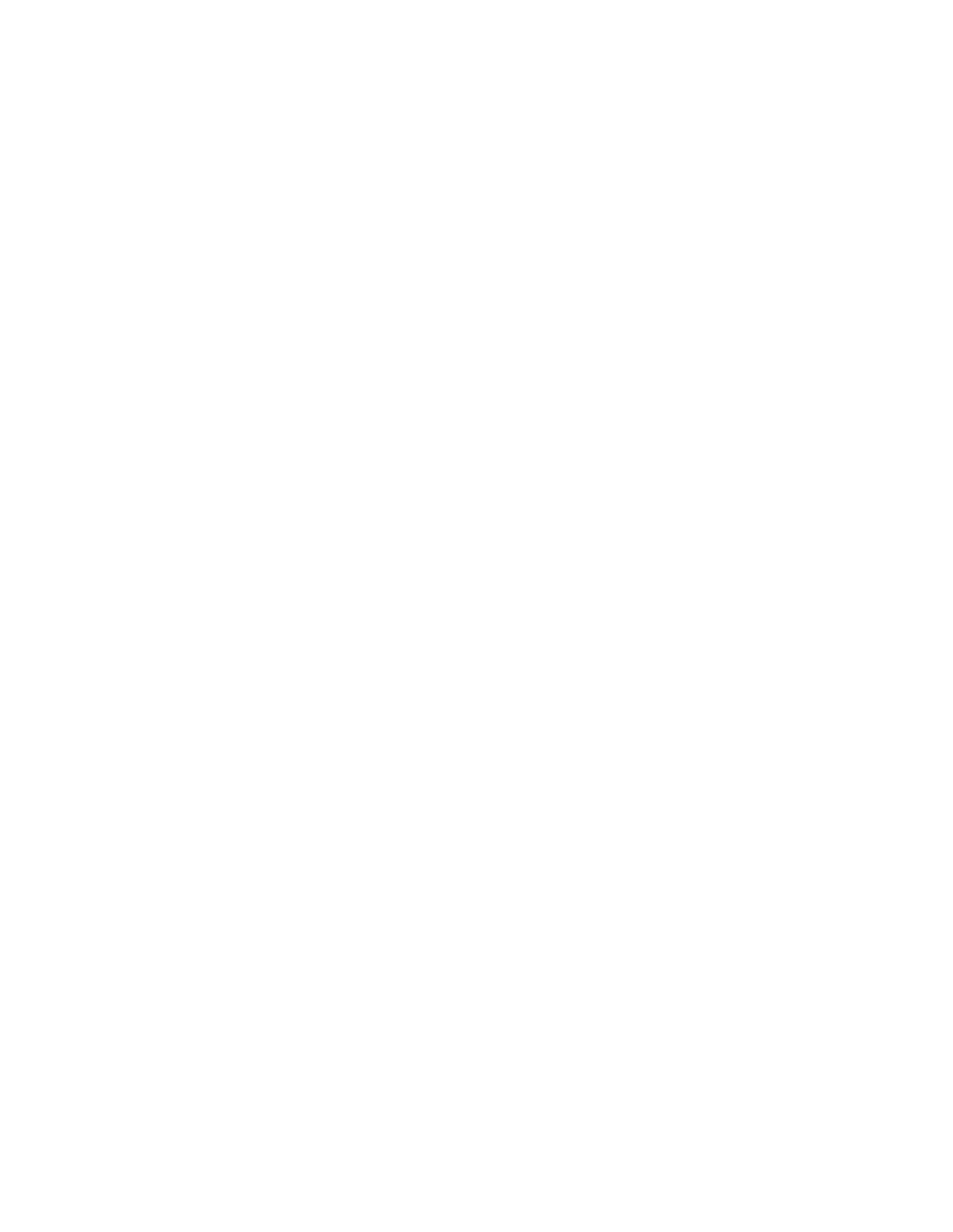Case No. SCSL-2004-15-T THE PROSECUTOR OF THE SPECIAL COURT<br>V. V. ISSA SESAY MORRIS KALLON AUGUSTINE GBAO

 THURSDAY, 24 APRIL 2008 9.47 A.M. TRIAL

TRIAL CHAMBER I

|           | Before the Judges:                              | Benjamin Mutanga Itoe,                                       |
|-----------|-------------------------------------------------|--------------------------------------------------------------|
| Presiding |                                                 | Bankole Thompson<br>Pierre Boutet                            |
|           | For Chambers:                                   | Mr Felix Nkongho<br>Mr Alex Paretes                          |
|           | For the Registry:                               | Ms Advera Kamuzora                                           |
|           | For the Prosecution:                            | Mr Charles Hardaway<br>Mr Vincent Wagona<br>Mr Reginald Fynn |
|           | For the accused Issa Sesay:                     | Mr Wayne Jordash                                             |
|           | For the accused Morris Kallon:                  | Mr Charles Taku<br>Mr Kennedy Ogeto<br>Ms Lois Mbafor        |
|           | For the accused Augustine Gbao: Mr John Cammegh |                                                              |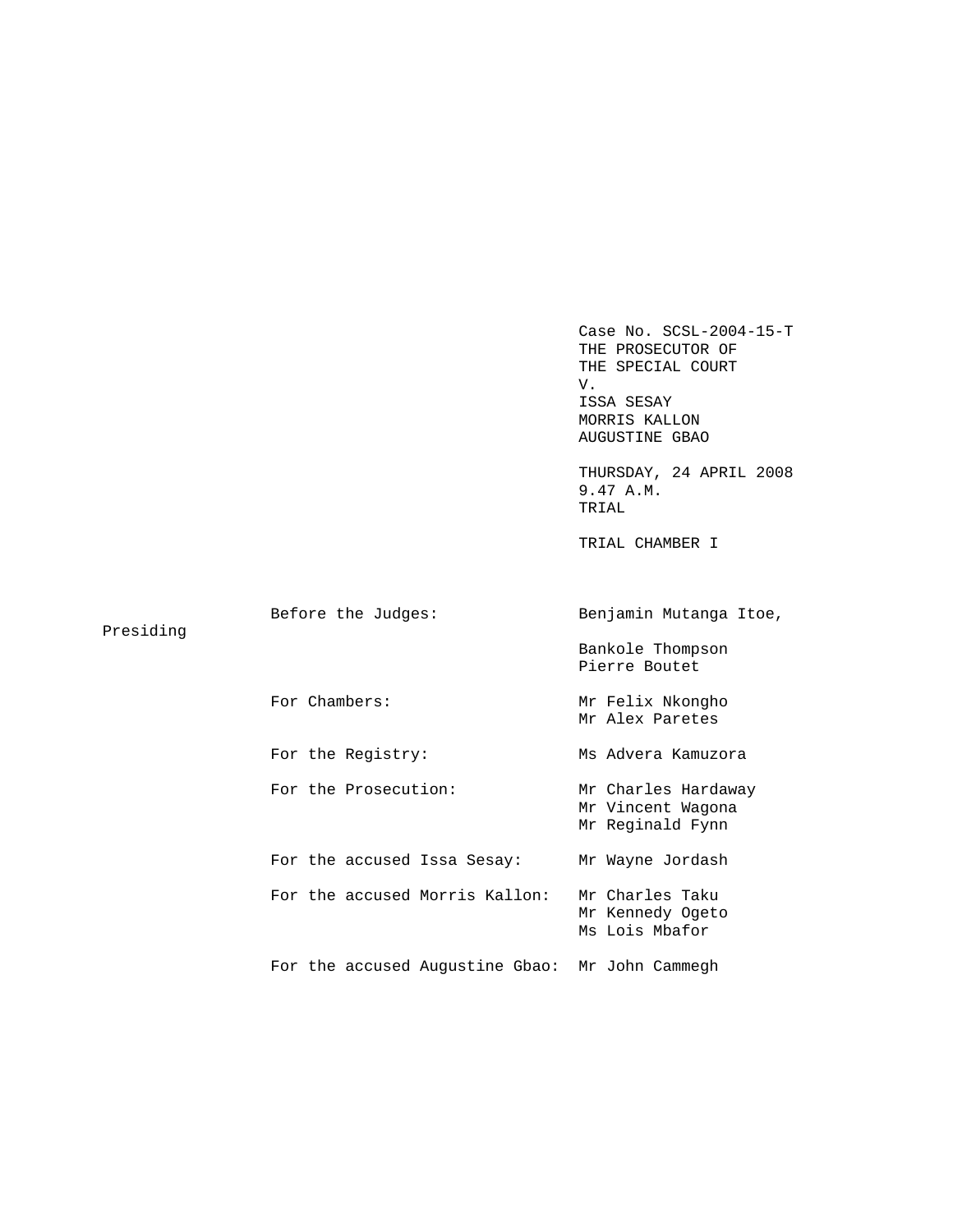|        | SESAY ET AL |  |  |
|--------|-------------|--|--|
| Page 2 |             |  |  |

24 APRIL 2008 OPEN SESSION

 1 [RUF24APR08A-BP] 2 Thursday, 24 April 2008 3 [Open session] 4 [The accused present] 09:43:55 5 [Upon commencing at 9.47 a.m.] 6 [The witness entered Court] 7 WITNESS: DMK-087 [Continued] 8 **8** [The witness answered through interpreter] 9 PRESIDING JUDGE: Good morning, learned counsel. We're 09:59:29 10 resuming the proceedings and so in resuming these proceedings we 11 are conscious, Mr Jordash, that the Kabbah subpoena issue was 12 scheduled for today. We in fact are coming in a bit late because 13 we had to deliberate on this before coming to start the session. 14 So we would go on with this witness and, as we did agree, we said 10:00:08 15 we would open -- re-open your case just for this witness, and 16 interpose him with the witnesses who were supposed to be 17 testifying for Mr Kallon at this time. And that is what we're 18 going to do this morning, but, since we are not quite ready for 19 that now, we will go on with this witness and see what happens in 10:00:42 20 the next couple of minutes when we would have to bring the Kabbah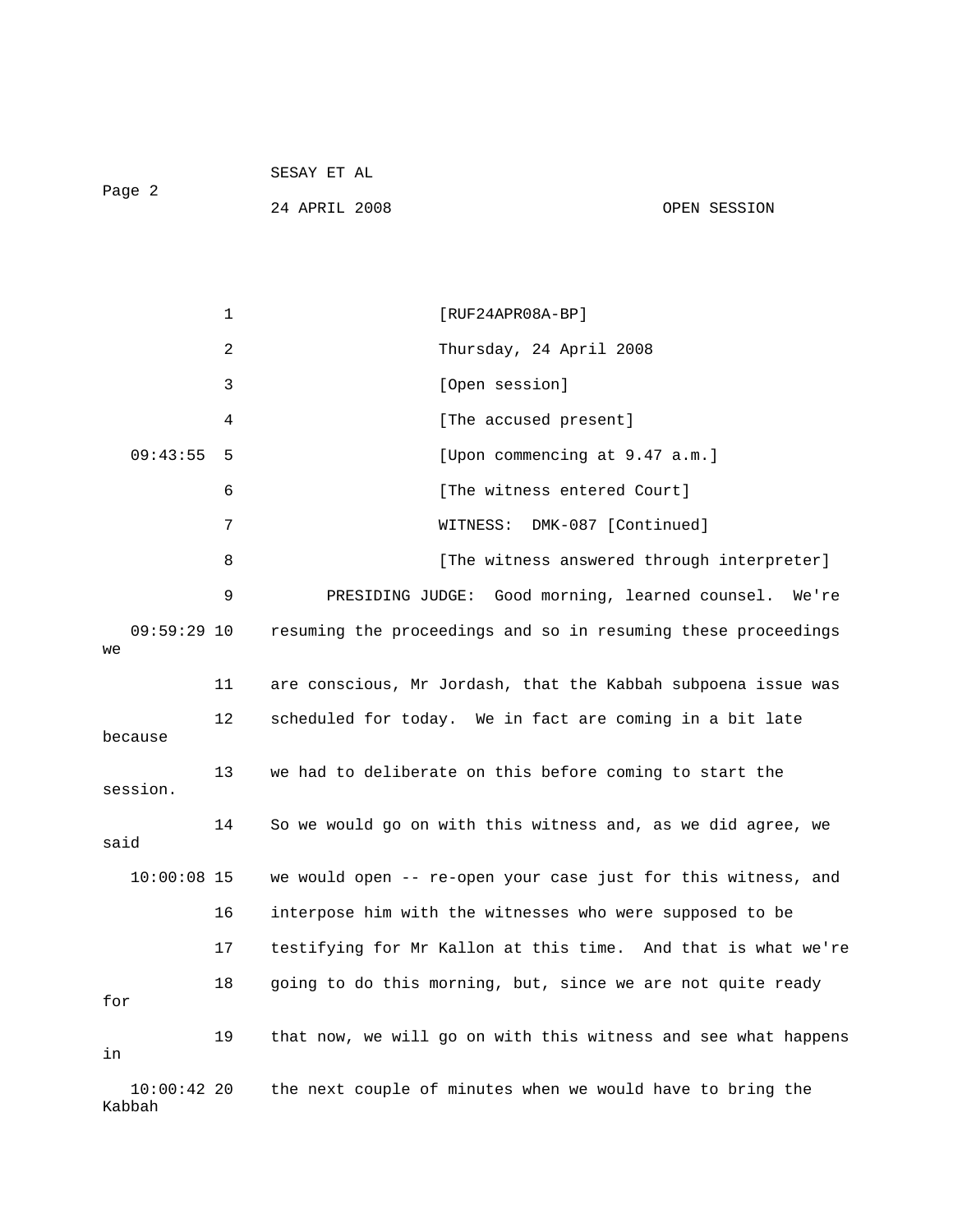| morning.               | 21  | subpoena issue back to the table for a discussion this |
|------------------------|-----|--------------------------------------------------------|
|                        | 22  | MR JORDASH: Certainly, Your Honour.                    |
|                        | 23  | PRESIDING JUDGE: Is that all right?                    |
|                        | 24  | MR JORDASH: Yes, thank you.                            |
| 10:00:57 25<br>please. |     | PRESIDING JUDGE: So, Mr Ogeto, you may continue,       |
|                        | 26  | MR OGETO: Thank you, My Lords. Good morning.           |
|                        | 2.7 | PRESIDING JUDGE: Good morning.                         |
|                        | 28  | EXAMINED BY MR OGETO: [Continued]                      |
|                        | 29  | MR OGETO:                                              |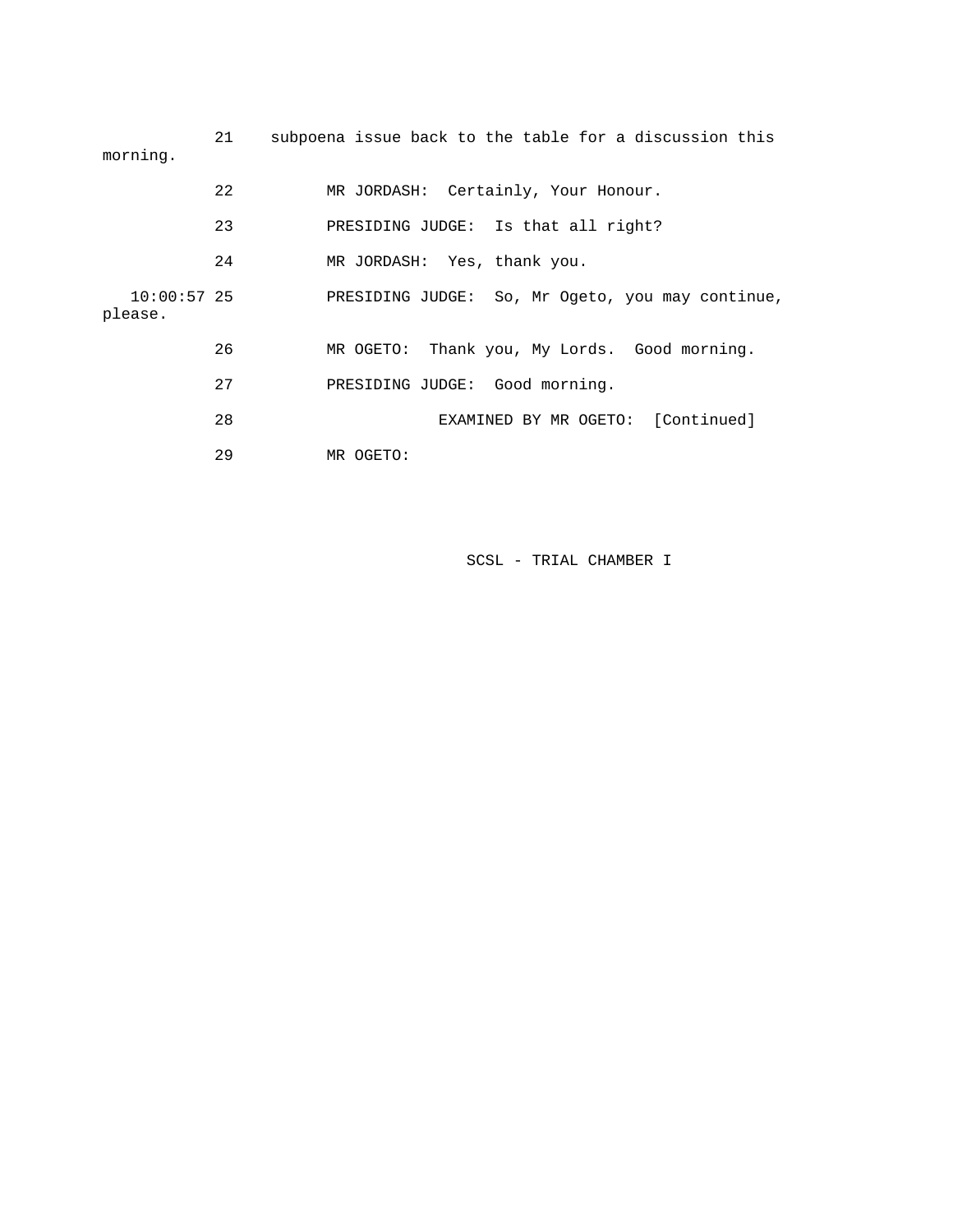|                          |    | SESAY ET AL                                                    |
|--------------------------|----|----------------------------------------------------------------|
| Page 3                   |    | 24 APRIL 2008<br>OPEN SESSION                                  |
|                          |    |                                                                |
|                          |    |                                                                |
|                          | 1  | Good morning, Mr Witness. Good morning, Mr Witness, are<br>Q.  |
|                          | 2  | you getting me?                                                |
|                          | 3  | Yeah, good morning. How are you?<br>Α.                         |
| οf                       | 4  | Are you getting the translation? Now, at the beginning<br>Q.   |
| 10:01:39<br>Five         | 5  | your direct testimony you mentioned that you knew the Five-    |
|                          | 6  | Spot in Koidu; do you recall that?                             |
|                          | 7  | Yes. Yes.<br>Α.                                                |
|                          | 8  | And in fact you say that at some point in time you lived<br>Q. |
|                          | 9  | near the Five-Five Spot; do you recall that?                   |
| $10:01:57$ 10            |    | Yes.<br>Α.                                                     |
| Town;                    | 11 | It's correct that the Five-Five Spot is within Koidu<br>Q.     |
|                          | 12 | am I right?                                                    |
|                          | 13 | Yes.<br>Α.                                                     |
|                          | 14 | Now, between the period March to June 1998, did you ever<br>Q. |
| $10:02:21$ 15<br>Kallon, |    | receive a report to the effect that the accused, Morris        |
|                          | 16 | killed three civilians at the Five-Five Spot?                  |
|                          | 17 | PRESIDING JUDGE:<br>It is between what?                        |
|                          | 18 | THE WITNESS:<br>No.<br>No.                                     |
|                          | 19 | MR OGETO: Between March and June 1998.                         |
| $10:02:40$ 20            |    | THE WITNESS:<br>No.                                            |
|                          | 21 | MR OGETO:                                                      |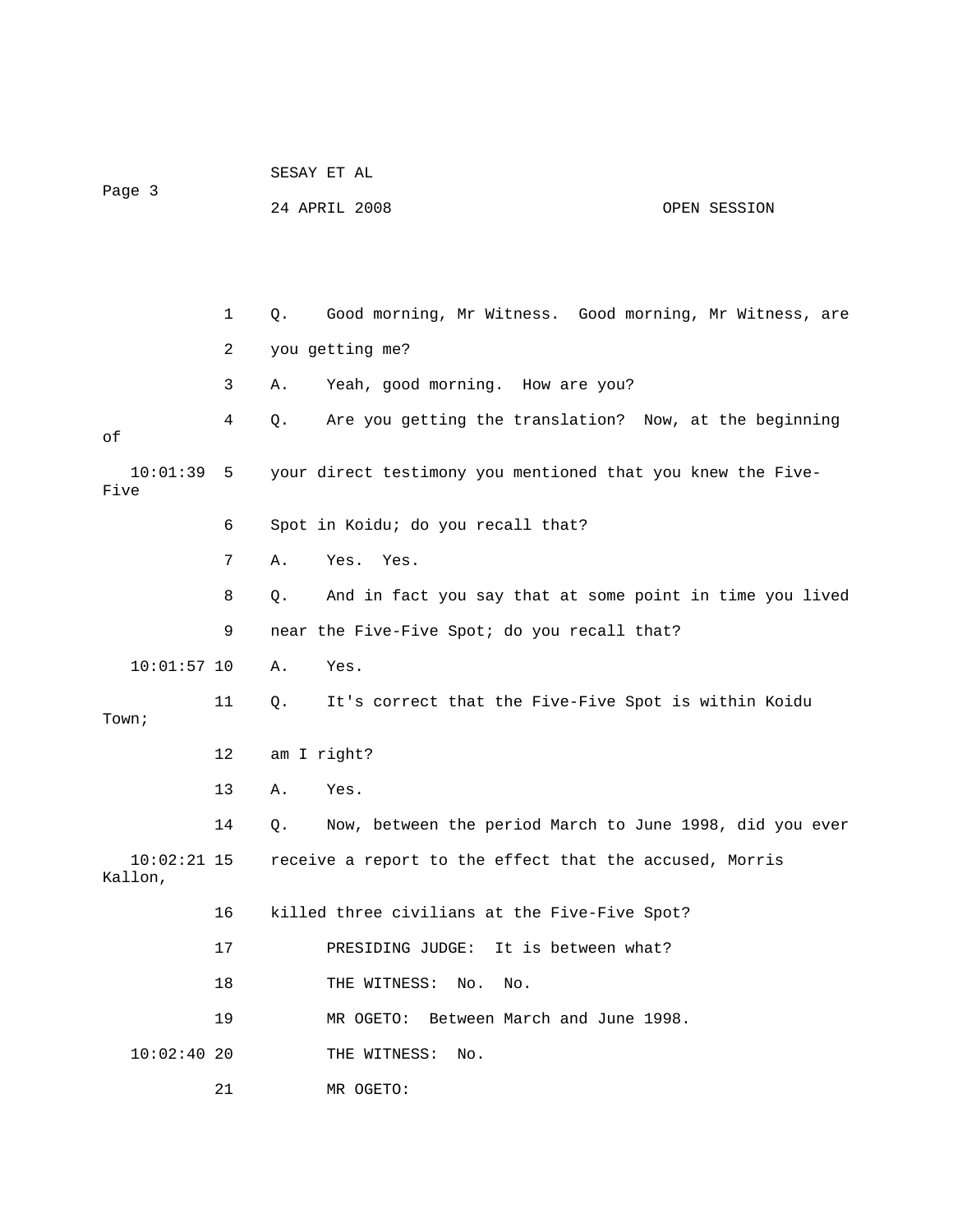|       |               | 22 | Ο.                                                          | $Now$ $--$                                              |  |
|-------|---------------|----|-------------------------------------------------------------|---------------------------------------------------------|--|
|       |               | 23 |                                                             | PRESIDING JUDGE: Killed how many civilians?             |  |
|       |               | 24 |                                                             | MR OGETO: Three civilians, My Lords.                    |  |
|       | $10:03:02$ 25 |    | $\circ$ .                                                   | Now, during this period, March to June 1998, were you   |  |
| Koidu |               | 26 | receiving reports regarding the treatment of civilians from |                                                         |  |
|       |               | 27 | Town?                                                       |                                                         |  |
|       | question.     | 28 | Α.                                                          | Repeat that question; I did not understand your         |  |
|       |               | 29 | Q.                                                          | You said that you were briefly in Koidu Town before you |  |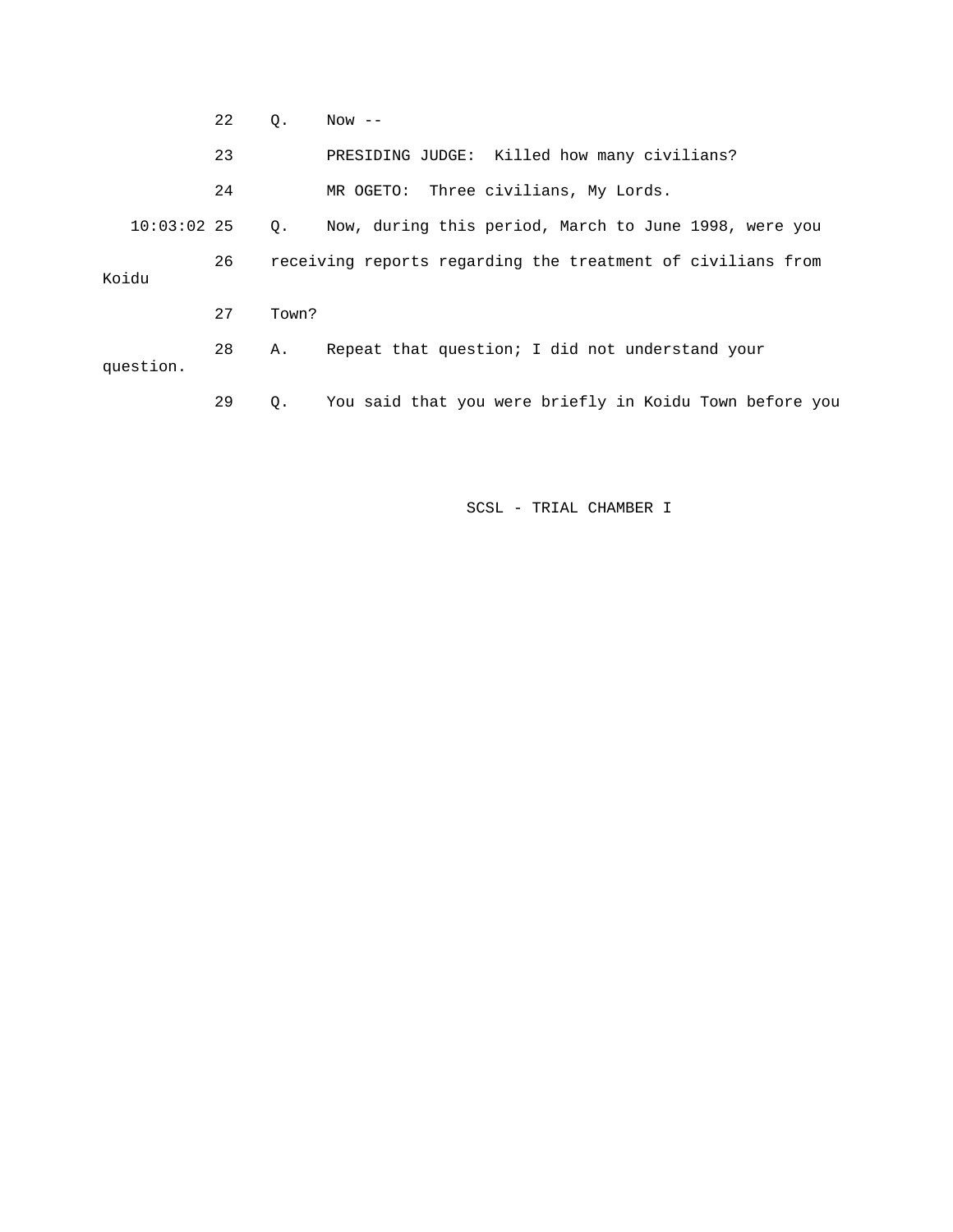| Page 4        |  |    | SESAY ET AL                                                     |              |  |  |
|---------------|--|----|-----------------------------------------------------------------|--------------|--|--|
|               |  |    | 24 APRIL 2008                                                   | OPEN SESSION |  |  |
|               |  |    |                                                                 |              |  |  |
|               |  |    |                                                                 |              |  |  |
|               |  | 1  | moved to Yomandu; am I right?                                   |              |  |  |
|               |  | 2  | Yes.<br>Α.                                                      |              |  |  |
| from          |  | 3  | After you moved to Yomandu, were you receiving reports<br>Q.    |              |  |  |
|               |  | 4  | Koidu Town regarding the treatment of civilians in the town?    |              |  |  |
| 10:04:04      |  | 5  | Yes, sir.<br>Α.                                                 |              |  |  |
| killed        |  | 6  | Is it possible, Mr Witness, that Mr Kallon may have<br>Q.       |              |  |  |
|               |  | 7  | three civilians in Koidu Town without your knowledge?           |              |  |  |
| а             |  | 8  | If that happened, I would have known. I would have got<br>Α.    |              |  |  |
| was           |  | 9  | report from them. They would have told the G5 commander, who    |              |  |  |
| 10:04:42 10   |  |    | the commander during that time.                                 |              |  |  |
| оf            |  | 11 | JUDGE BOUTET: Isn't it largely speculative on the part          |              |  |  |
|               |  | 12 | the witness and on your part with that kind of question and     |              |  |  |
|               |  | 13 | answer?                                                         |              |  |  |
|               |  | 14 | MR OGETO: No, My Lords. This is a witness who has said          |              |  |  |
| $10:04:52$ 15 |  |    | that he was receiving reports from the ground.                  |              |  |  |
|               |  | 16 | But he is no more in Koidu when that is<br>JUDGE BOUTET:        |              |  |  |
|               |  | 17 | taking place.                                                   |              |  |  |
|               |  | 18 | Sorry, My Lord.<br>MR OGETO:                                    |              |  |  |
|               |  | 19 | He is no more in Koidu at the time it's<br><b>JUDGE BOUTET:</b> |              |  |  |
| $10:05:03$ 20 |  |    | taking place.                                                   |              |  |  |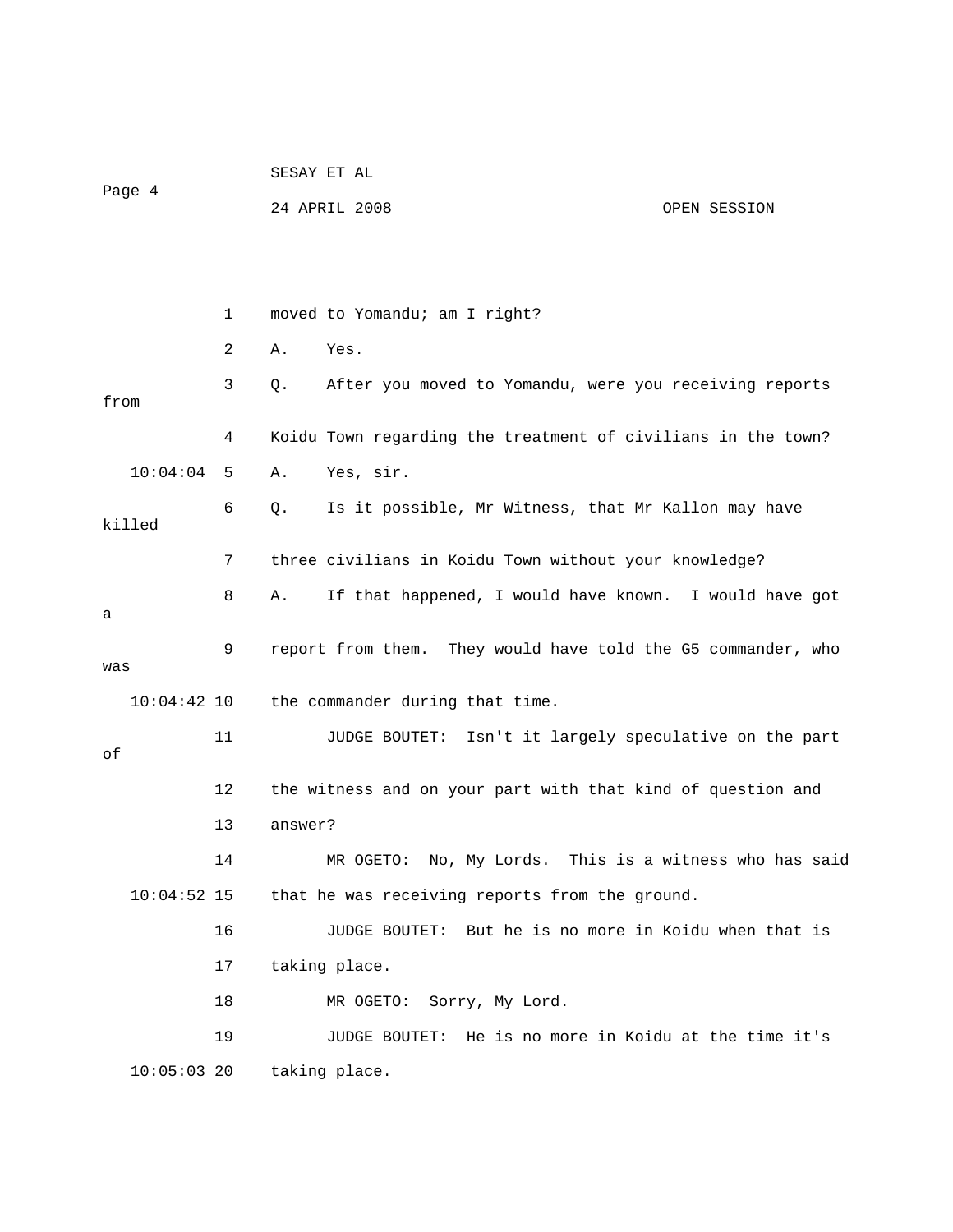| was,          | 21 | MR OGETO: Yeah, he was receiving reports wherever he           |
|---------------|----|----------------------------------------------------------------|
|               | 22 | by virtue of his position within the G5.                       |
| receive       | 23 | JUDGE BOUTET: So you are saying because he did not             |
|               | 24 | reports that's basically your position?                        |
| $10:05:14$ 25 |    | MR OGETO: It's from his answer.                                |
|               | 26 | JUDGE BOUTET: From your question and the answer.               |
| accused       | 27 | MR OGETO: Yes, My Lords. It's unlikely that the                |
|               | 28 | would have been involved in the killing of the three civilians |
|               | 29 | without his knowledge.                                         |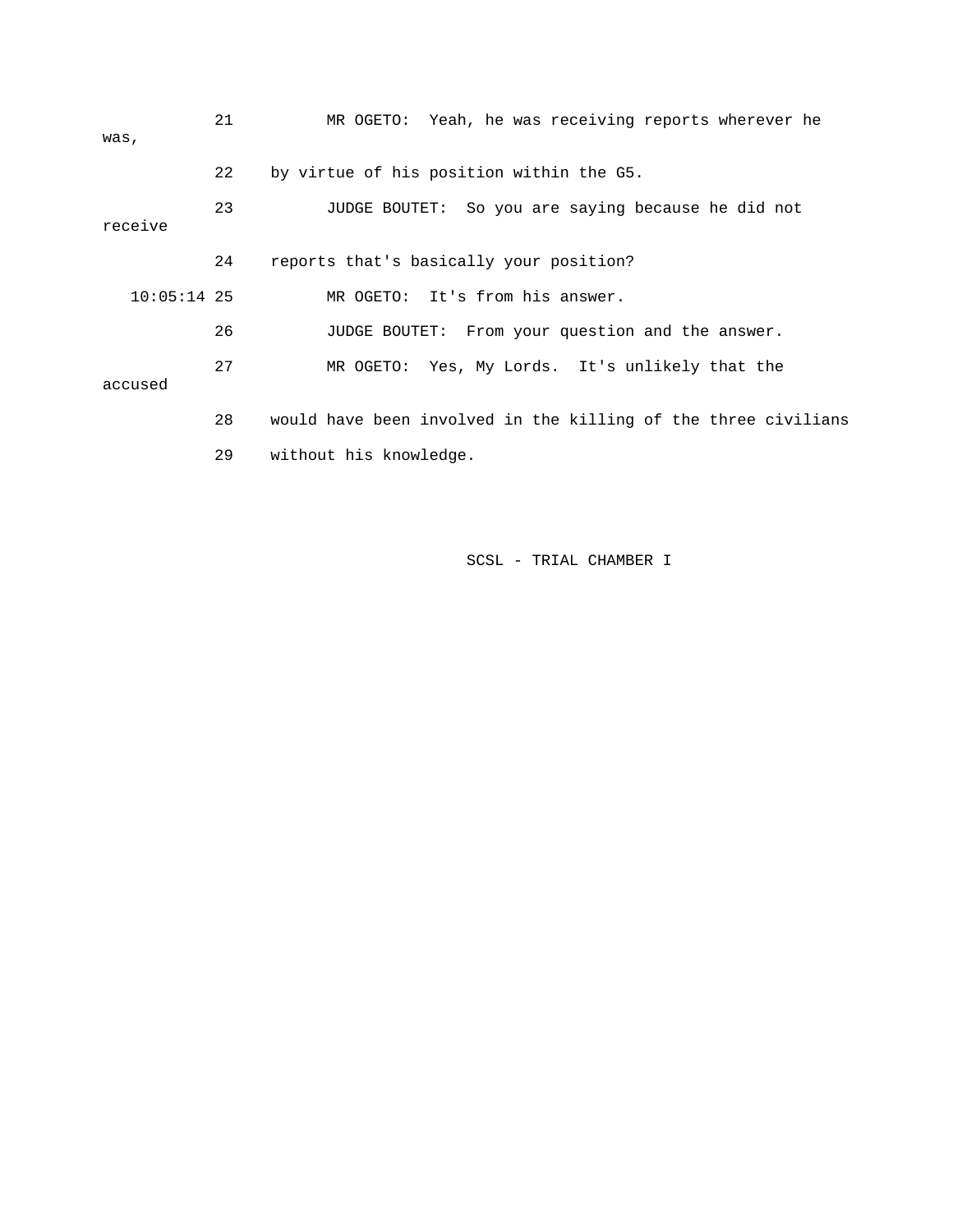|                              |    |       | SESAY ET AL                                             |              |
|------------------------------|----|-------|---------------------------------------------------------|--------------|
| Page 5                       |    |       | 24 APRIL 2008                                           | OPEN SESSION |
|                              |    |       |                                                         |              |
|                              |    |       |                                                         |              |
|                              | 1  |       | That's fine.<br>JUDGE BOUTET:                           |              |
|                              | 2  |       | I reckon it can be seen also as a<br>JUDGE THOMPSON:    |              |
| matter                       | 3  |       | of inference that the Court may be invited to draw.     |              |
|                              |    |       |                                                         |              |
|                              | 4  |       | MR OGETO: Yes, My Lords.                                |              |
| 10:05:39                     | 5  |       | JUDGE THOMPSON: But not a matter of certainty.          |              |
|                              | 6  |       | MR OGETO: It's not really certainty, My Lords, and I'm  |              |
| not                          |    |       |                                                         |              |
|                              | 7  |       | trying to imply that.                                   |              |
|                              | 8  |       | JUDGE THOMPSON: Yes, the Court might be invited to draw |              |
|                              | 9  |       | that inference. All right.                              |              |
| $10:05:49$ 10<br>submissions |    |       | MR OGETO: Yes, and it may also be a matter of           |              |
|                              | 11 |       | in the final analysis.                                  |              |
|                              | 12 |       | JUDGE THOMPSON: Yes, quite.                             |              |
|                              | 13 |       | Thank you, My Lords.<br>MR OGETO:                       |              |
|                              | 14 | $Q$ . | Do you know Tombodu in Kono?                            |              |
| $10:06:04$ 15                |    | Α.    | Yes; very well.                                         |              |
| between                      | 16 | Q.    | Do you know if there was commander based in Tombodu     |              |
|                              | 17 |       | March and June 1998?                                    |              |
|                              | 18 | Α.    | Yes, sir.                                               |              |
| commander?                   | 19 | Q.    | Can you please give the Court the name of that          |              |
| $10:06:20$ 20<br>was         |    | Α.    | Yes, sir. The commander who was there during that time  |              |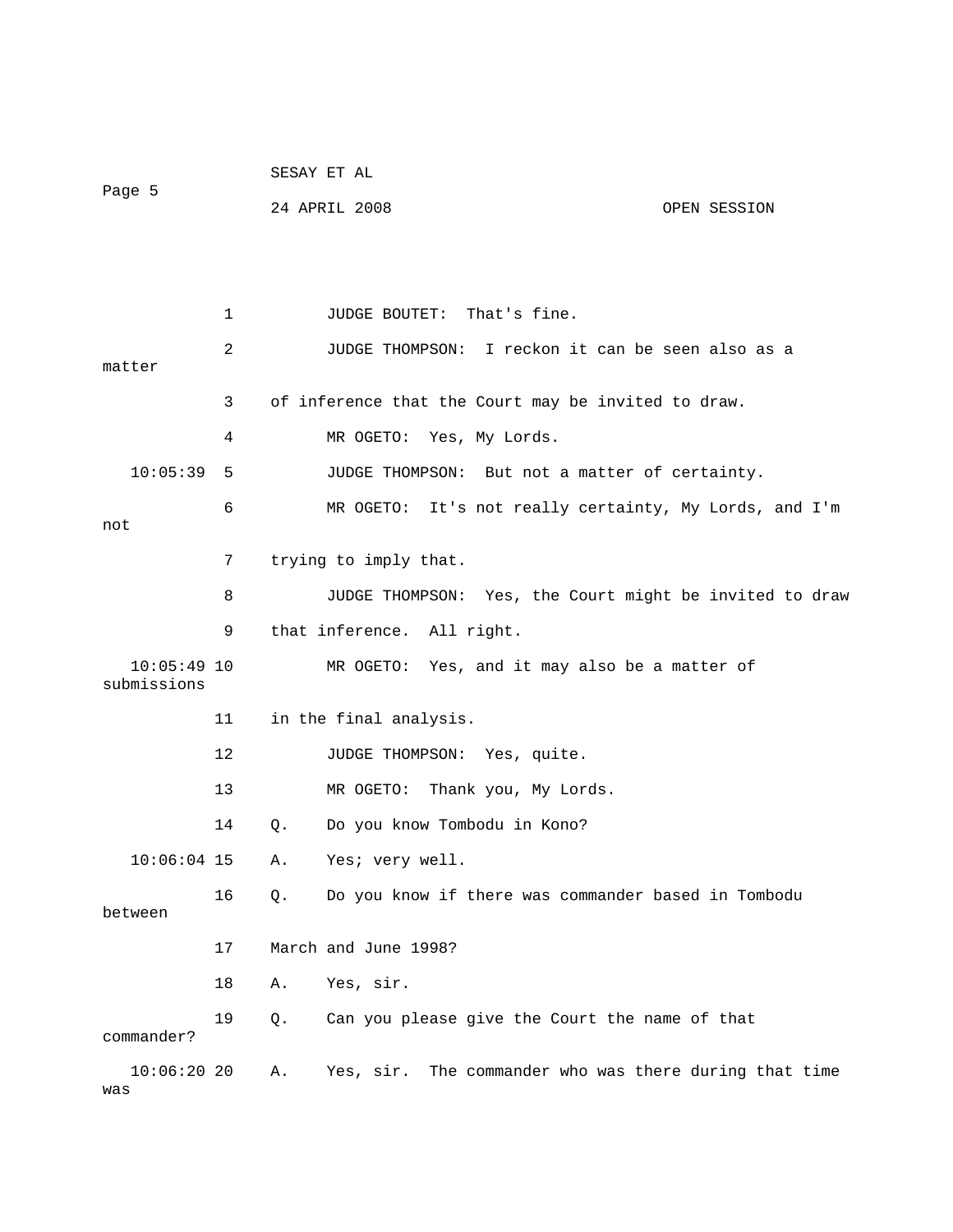21 Captain Savage, he was there as commander in Tombodu.

 22 Q. Now during that period, March to June 1998, were you 23 receiving reports regarding the treatment of civilians from 24 Tombodu?

- 10:07:00 25 A. Yes.
- 15

26 Q. During that same period, March to June 1998, did you

- 27 receive information that the accused Morris Kallon had killed
	- 28 civilians by burning them in a house in Tombodu?
	- 29 A. I never heard that information.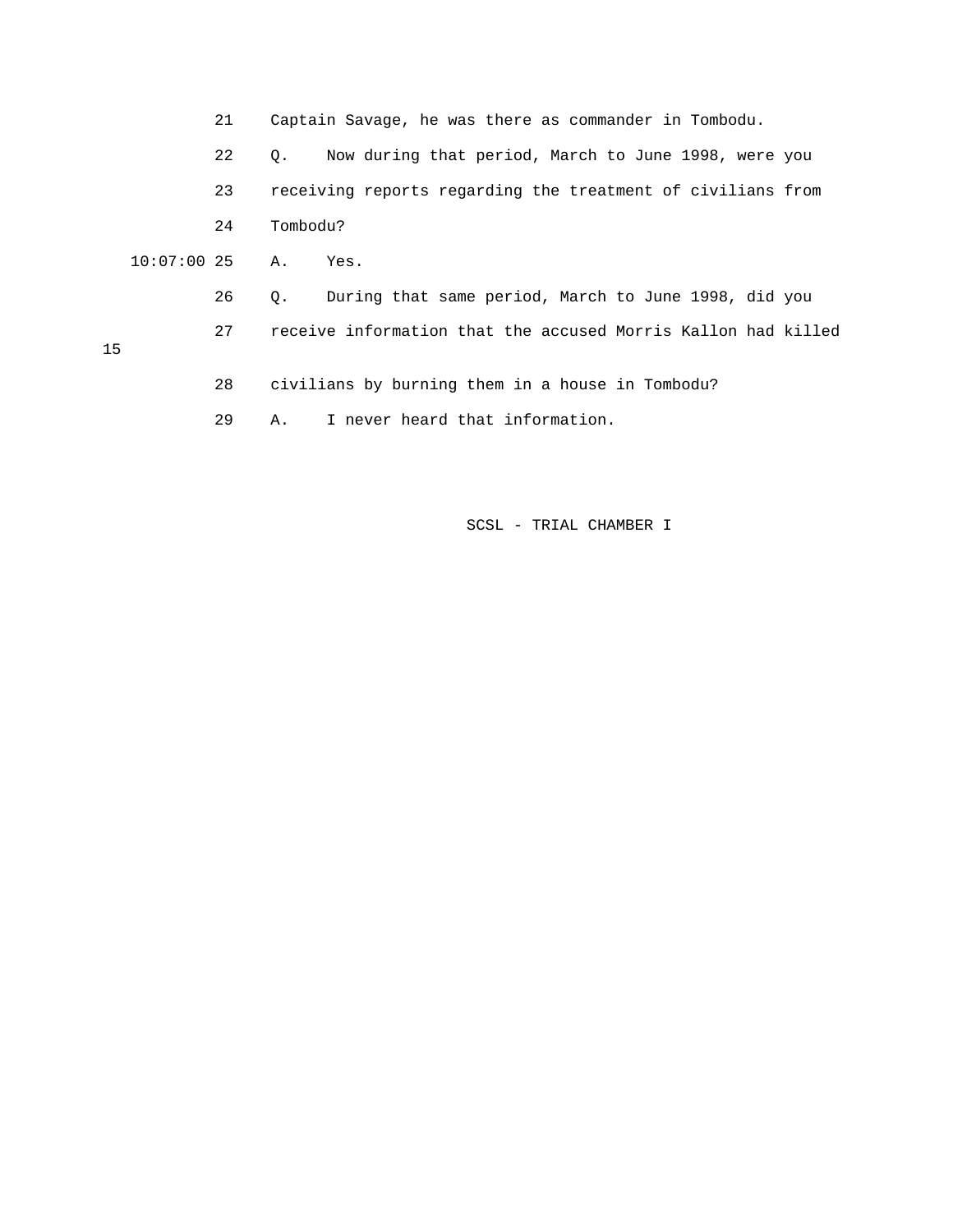Page 6

SESAY ET AL

24 APRIL 2008 OPEN SESSION

| that                  | 1  | In the course of my questions on Tuesday you indicated<br>Q.   |
|-----------------------|----|----------------------------------------------------------------|
| RUF                   | 2  | you were receiving reports from the Guinea Highway after the   |
|                       | 3  | moved from Koidu Town; do you recall that testimony?           |
|                       | 4  | Yes, sir.<br>Α.                                                |
| 10:08:25              | 5  | Testimony has been adduced before this Court that during<br>Q. |
|                       | 6  | the period that the RUF was in Guinea Highway after they moved |
| were                  | 7  | from Koidu Town, and that is during the year 1998, civilians   |
| loads                 | 8  | forced to carry loads and those who refused to carry those     |
|                       | 9  | or were unable to carry those loads were executed. Did you     |
| $10:08:54$ 10         |    | receive such information?                                      |
| οf                    | 11 | I never heard any of those reports. Any of those type<br>Α.    |
|                       | 12 | reports and it never happened. I didn't hear about it.         |
|                       | 13 | My Lords, I'm referring to the testimony of<br>MR OGETO:       |
|                       | 14 | witness TF1-141, 11 April 2005 at page 92.                     |
| $10:09:42$ 15<br>that |    | The same witness testified before this Court and said<br>О.    |
|                       | 16 | during that period at the Guinea Highway, women civilians were |
|                       | 17 | captured and raped and some were brought and made wives of     |
| information           | 18 | soldiers at the Guinea Highway; did you receive such           |
|                       | 19 | at that time?                                                  |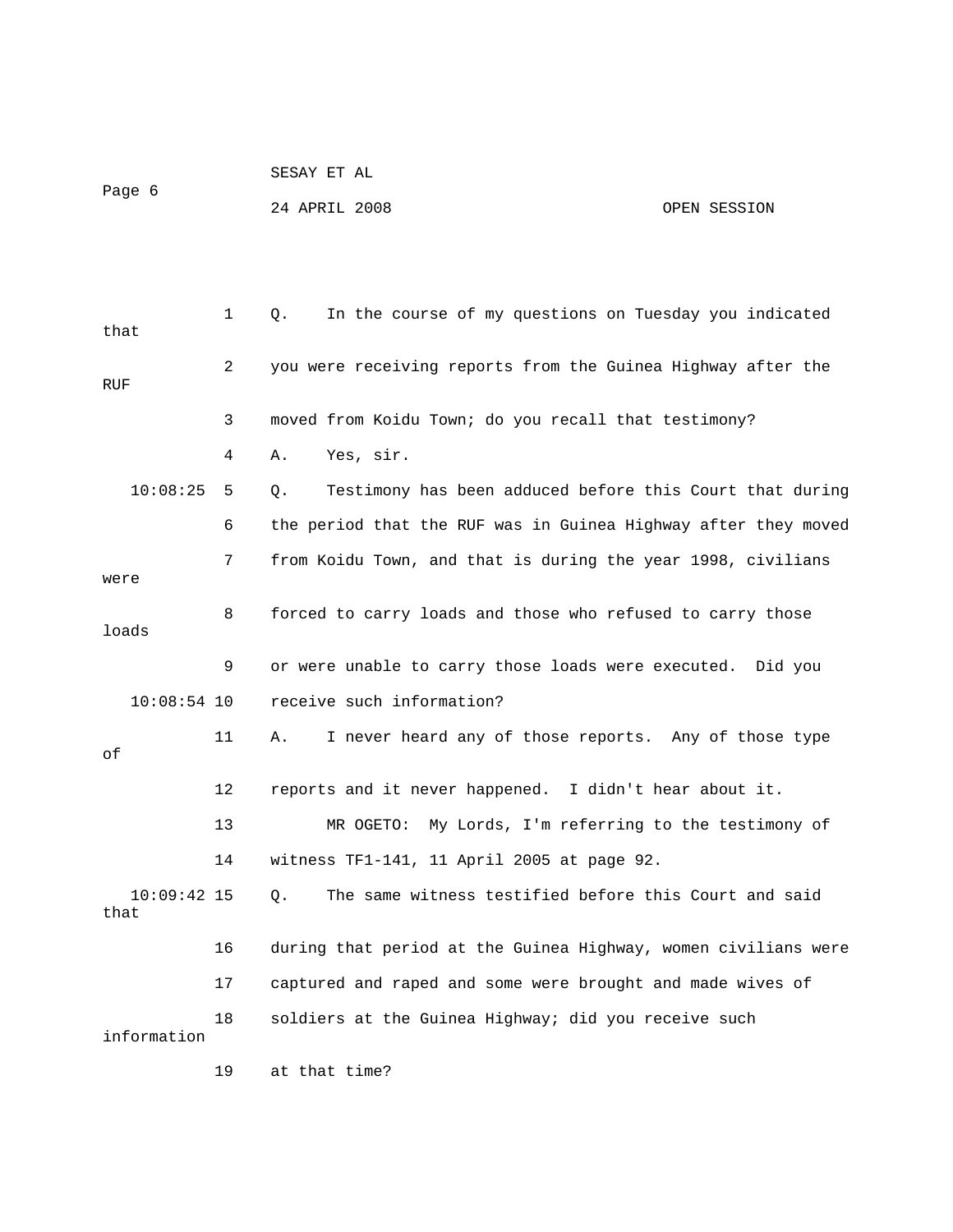10:10:10 20 A. I never had those type of reports during that time anyway 21 because anything that would happen to civilian, I must get that 22 informing because we care so much for civilians and we were given 23 account of them. If it ever happened I would have known about 24 it. 10:10:36 25 MR OGETO: My Lords, that again is the testimony of witness 26 TF1-141, 11 April 2005 at page 92. 27 Q. The same witness alleged that at one point in time the 28 accused person, Morris Kallon, took one of the captured women as 29 his wife; did you receive that kind of information?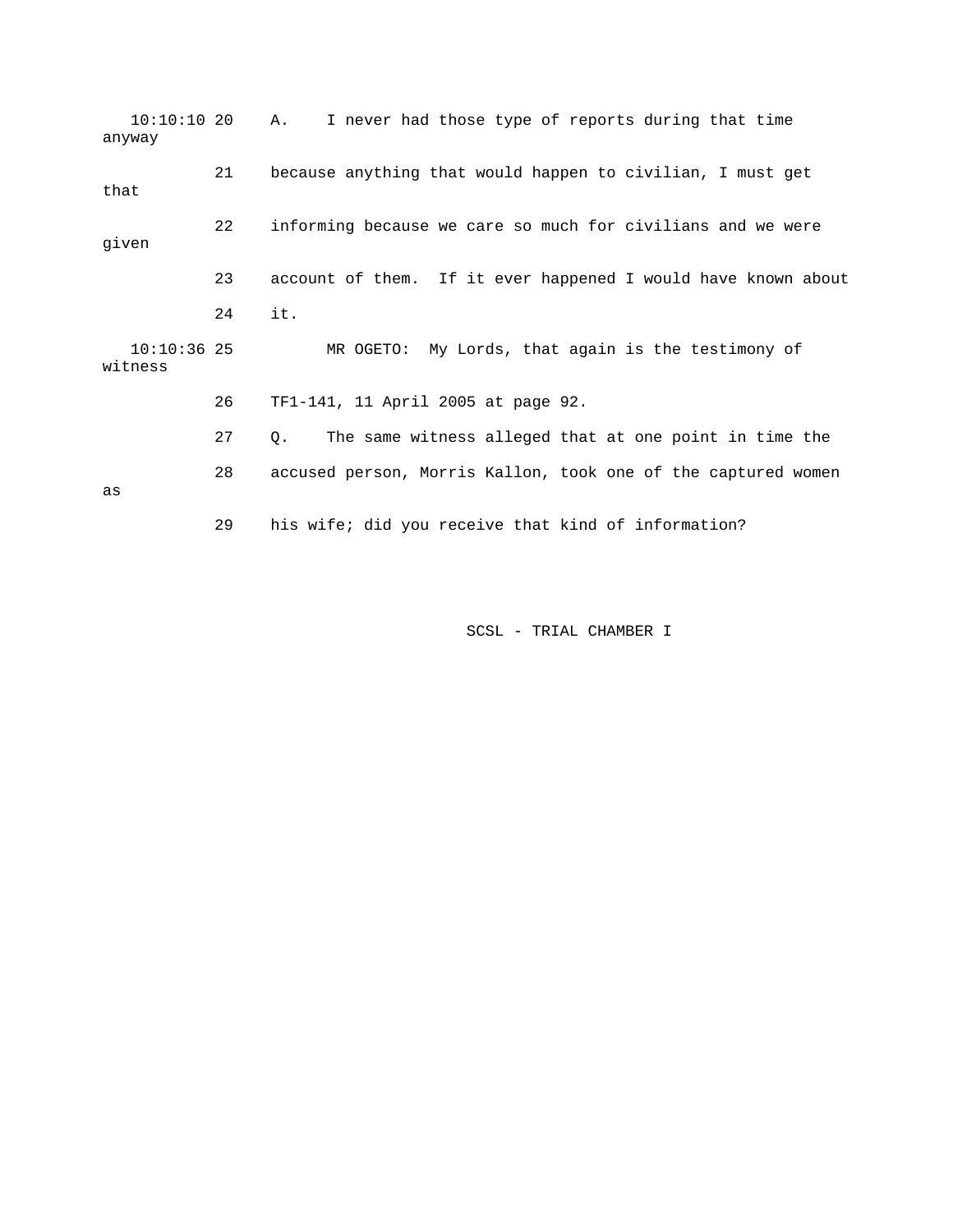SESAY ET AL Page 7 24 APRIL 2008 OPEN SESSION

 1 A. No, I did not have that type of information and if any 2 commander or soldier want to take a civilian, we must know about 3 it. They will not just take the woman like that on his own. We 4 the G5 did not know about it. If he had done it, it would have 10:11:35 5 been a crime against him. 6 MR OGETO: Again, My Lords, that is the testimony of 7 witness TF1-141, 11 April 2005, page 93, lines 23 to 26. 8 THE INTERPRETER: Your Honours, let learned counsel repeat 9 his statement. We have not got him properly here. 10:12:17 10 MR OGETO: I'm sorry. I said the question that I posed to 11 the witness relates to the testimony of witness TF1-141, 11 April 12 2005, page 93, lines 23 to 26. 13 Q. At some point in time, Koidu Town was recaptured by the 14 RUF; do you recall that? 10:12:58 15 A. Yes. 16 Q. Do you recall when this recapture took place? 17 A. It was early March when that happened, when they captured 18 Koidu. 19 Q. Sorry, I'm not talking about the first capture of Koidu.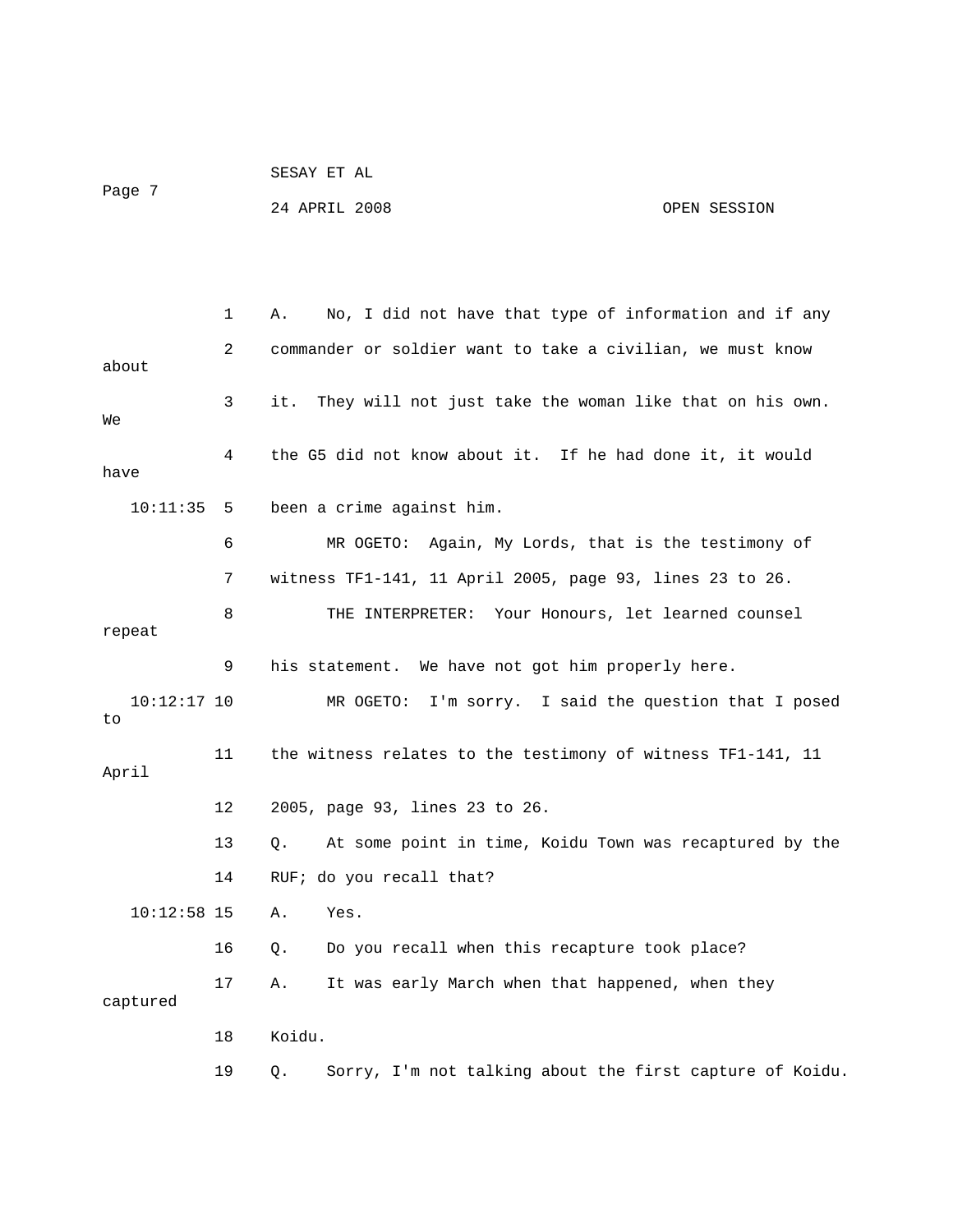10:13:33 20 You recall you were in Koidu between March and sometime towards 21 the end of May 1998 when you were pushed out by the ECOMOG? 22 MR HARDAWAY: Objection, Your Honours. Leading. 23 MR OGETO: My Lords, I don't think this is disputed, but I 24 can rephrase it. 10:14:00 25 JUDGE BOUTET: I'm with you. If it is disputed at this 26 time it's a bit late. It is indeed. It is not. 27 MR OGETO: Yeah, it's not disputed so. 28 Q. Were you pushed out of Koidu Town at some point in time? 29 A. Yes.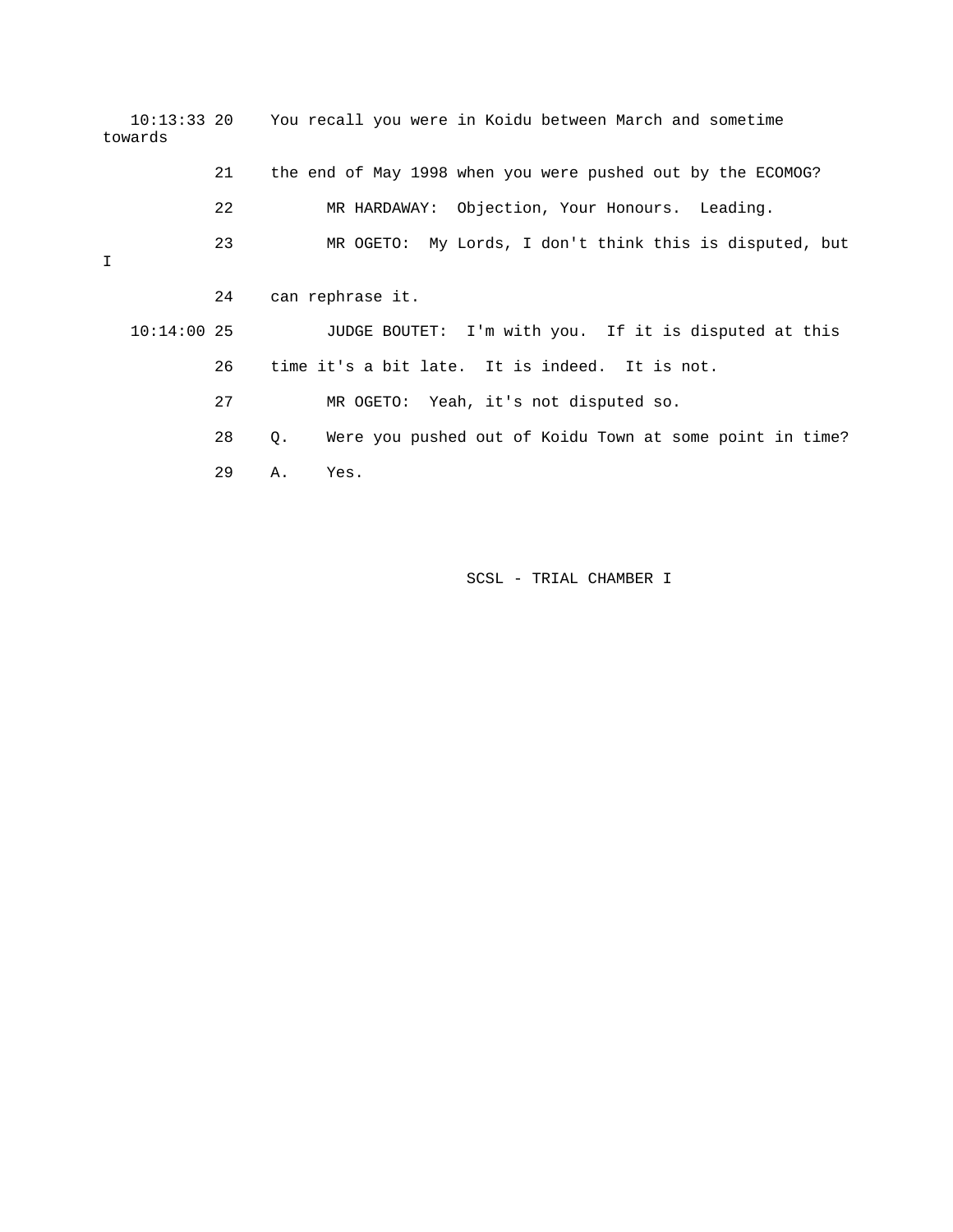|                      |              |    | 24 APRIL 2008                                                | OPEN SESSION |
|----------------------|--------------|----|--------------------------------------------------------------|--------------|
|                      |              |    |                                                              |              |
|                      |              |    |                                                              |              |
|                      | $\mathbf{1}$ | Q. | When was it?                                                 |              |
| us                   | 2            | Α. | I cannot just remember when the ECOMOG pushed -- pushed      |              |
|                      | 3            |    | directly from Koidu Town because by then I was in Yomandu. I |              |
| Highway              | 4            |    | left them at Koidu Town. But when they moved to Guinea       |              |
| $10:14:45$ 5<br>tell |              |    | after they had been pushed, that was the time I knew, but to |              |
| were                 | 6            |    | you the exact time, the months or the dates, I cannot but we |              |
| Koidu.               | 7            |    | surely pushed out of Koidu. The ECOMOG pushed us out of      |              |

SESAY ET AL

9 you out of Koidu?

Page 8

 8 Q. For how long had you been at Yomandu when the ECOMOG pushed

 10:15:05 10 A. I was in Yomandu from March to December 23, in 1998. 11 Q. So my question is: At the time the ECOMOG was pushing the 12 RUF from Koidu Town, for how long had you been at Yomandu? 13 A. That's what I'm saying. I said from March to December the 14 23rd in 1998 I was in Yomandu. 10:15:45 15 Q. Let me try it again. You went to Yomandu in March of 1998;

> 16 is that correct? 17 A. Yes. Yes, sir. 18 Q. After some time, after you left Koidu for Yomandu, the 19 ECOMOG pushed RUF from Koidu Town; am I right?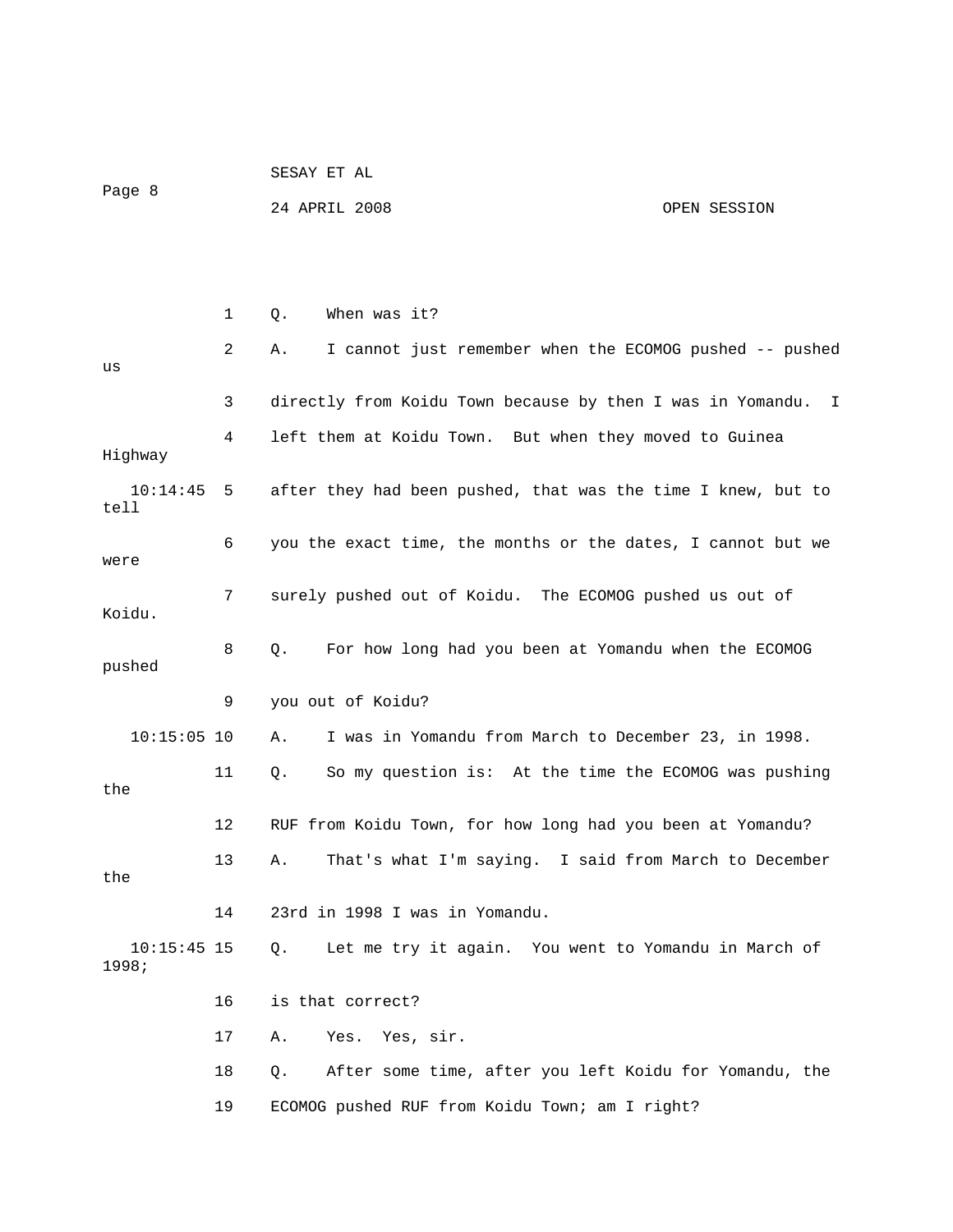10:16:10 20 A. Yes.

 21 Q. So when was it that RUF was pushed out of Koidu Town after

22 you had gone to Yomandu?

 23 A. Well, it most likely -- let me see. Within the month of 24 April when the enemy -- no. Within the month of June. I can

 10:16:44 25 remember it was within the month of June. That was the time they

 26 were removed from Koidu Town, within the month of June because we

back

28 at the end of Koidu.

29 Q. So you are saying you spent three months in Koidu, not

27 spent three months in Koidu before ever they would push us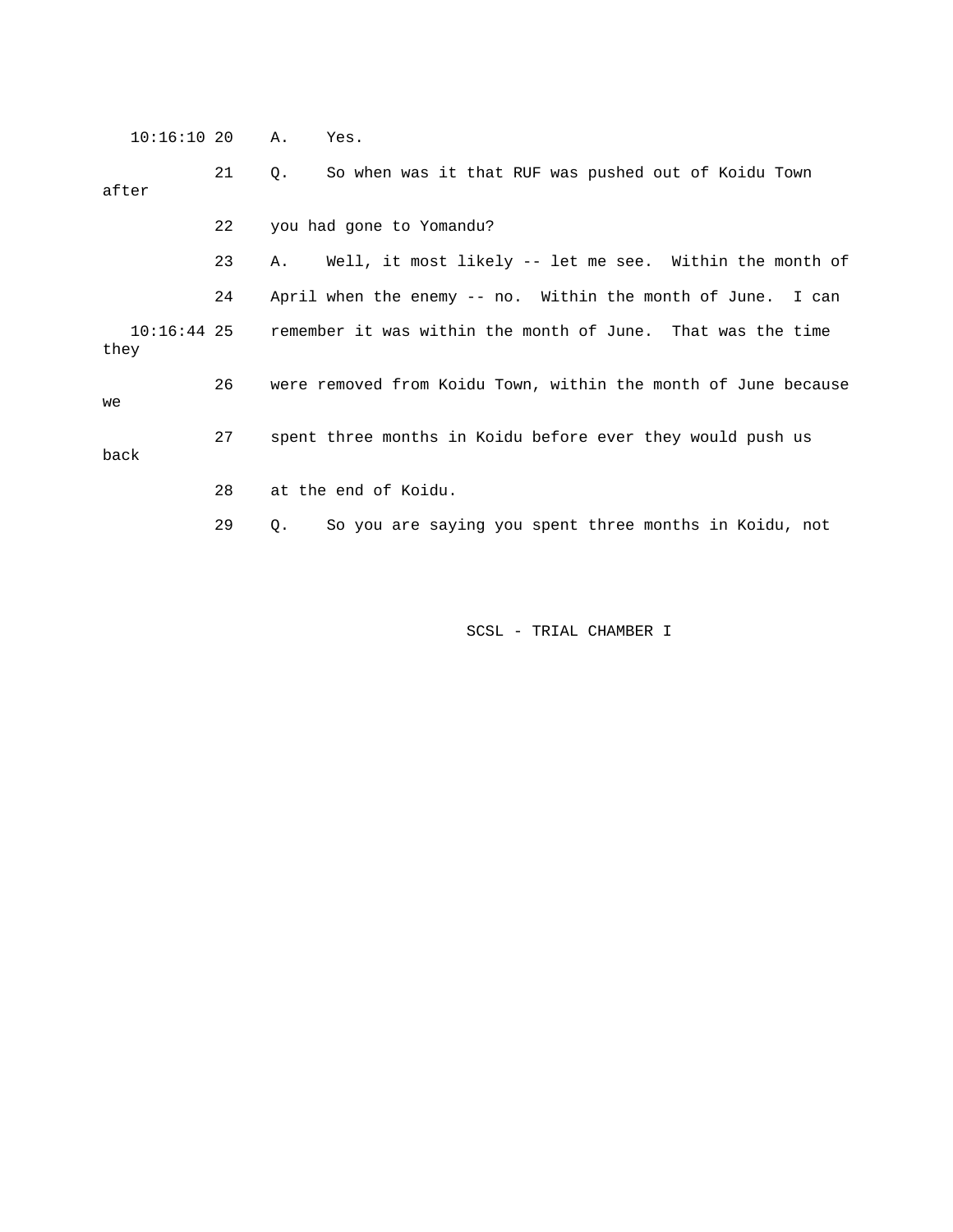| Page 9         |    | SESAY ET AL                                                    |              |  |  |
|----------------|----|----------------------------------------------------------------|--------------|--|--|
|                |    | 24 APRIL 2008                                                  | OPEN SESSION |  |  |
|                |    |                                                                |              |  |  |
|                |    |                                                                |              |  |  |
|                | 1  | Koindu?                                                        |              |  |  |
| then.          | 2  | Yes, I spent three months there. I was in Yomandu by<br>Α.     |              |  |  |
|                | 3  | They spent three months in Koidu while I was in Yomandu before |              |  |  |
|                | 4  | they were pushed.                                              |              |  |  |
| 10:17:20<br>do | 5  | Thank you. Now, subsequently, the RUF recaptured Koidu;<br>Q.  |              |  |  |
|                | 6  | you recall that?                                               |              |  |  |
|                | 7  | Yes, sir.<br>Α.                                                |              |  |  |
|                | 8  | When was that, that Koidu was recaptured?<br>Q.                |              |  |  |
|                | 9  | It was in December, when we went back to Koidu.<br>Α.          | We           |  |  |
| $10:17:46$ 10  |    | captured it from ECOMOG and it was in December.                |              |  |  |
|                | 11 | Now, during this period, around the time that RUF<br>Q.        |              |  |  |
|                | 12 | recaptured Koidu, did you ever receive information that        |              |  |  |
| slit           | 13 | combatants under the command of the accused, Morris Kallon,    |              |  |  |
|                | 14 | open the stomach of a pregnant woman in Tombodu?               |              |  |  |
| $10:18:27$ 15  |    | PRESIDING JUDGE:<br>Is that the state of the evidence?         |              |  |  |
|                | 16 | MR OGETO: Yes, My Lords.                                       |              |  |  |
|                | 17 | PRESIDING JUDGE: I am not very sure that is the state          |              |  |  |
| οf             |    |                                                                |              |  |  |
|                | 18 | the evidence, but let's get along.                             |              |  |  |
| But            | 19 | MR OGETO: I verified that in the morning, My Lords.            |              |  |  |
| $10:18:46$ 20  |    | if I'm wrong --                                                |              |  |  |
|                | 21 | JUDGE BOUTET: What's the reference?                            |              |  |  |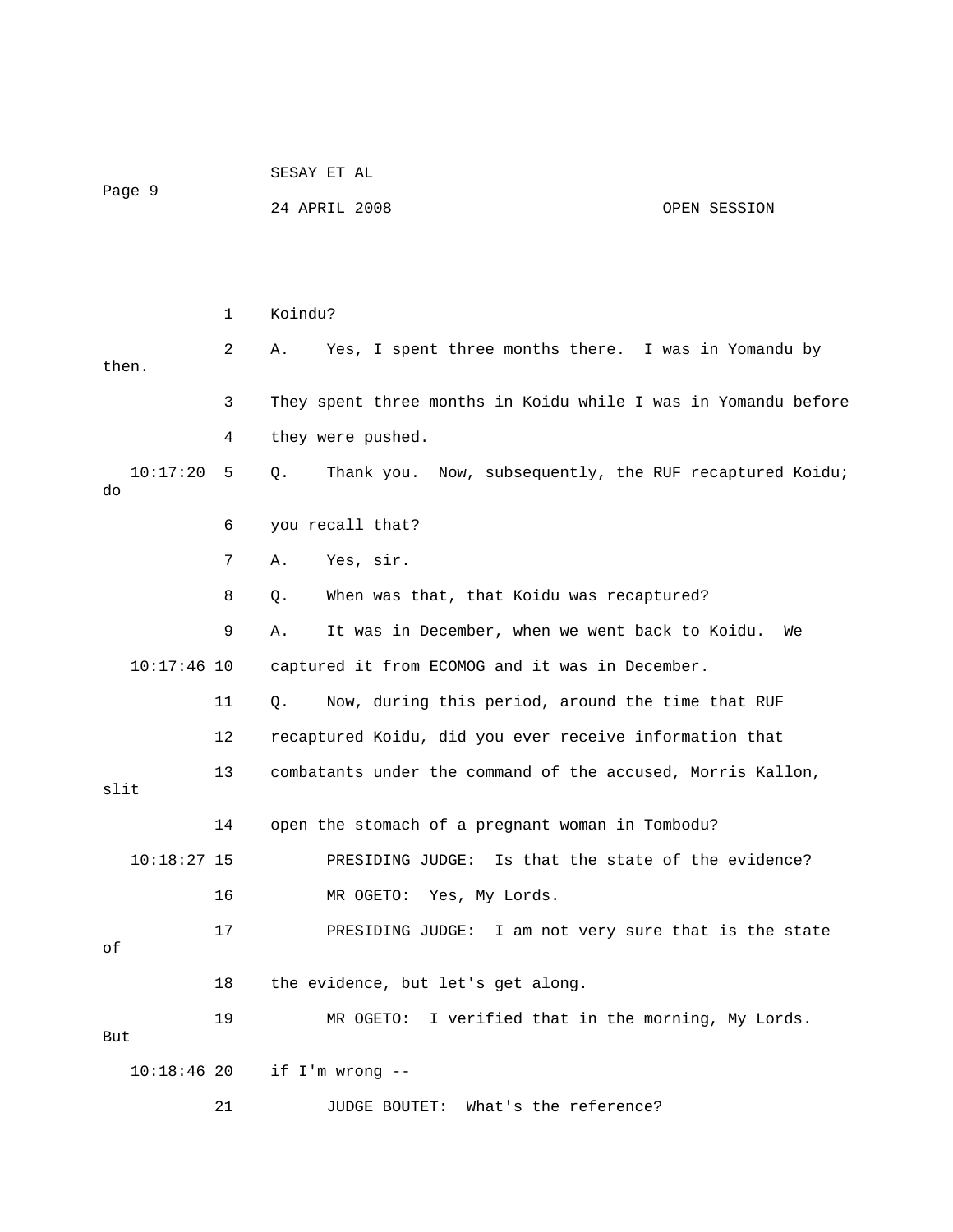| is                  | 22 | MR OGETO: The reference, My Lords, is $-$ - the reference     |
|---------------------|----|---------------------------------------------------------------|
| long                | 23 | the testimony of 141 again, 13 April 2005, page 27. It's a    |
| Lords,              | 24 | narrative. I may be wrong in interpreting the facts, My       |
| $10:19:24$ 25<br>to |    | but that was my understanding of the facts that was testified |
|                     | 26 | by the witness.                                               |
|                     | 27 | PRESIDING JUDGE: But the state of the evidence is that        |
| stomach             | 28 | your client may not have been there, you know, when the       |
|                     | 29 | was split and that he came in later. He came in after the     |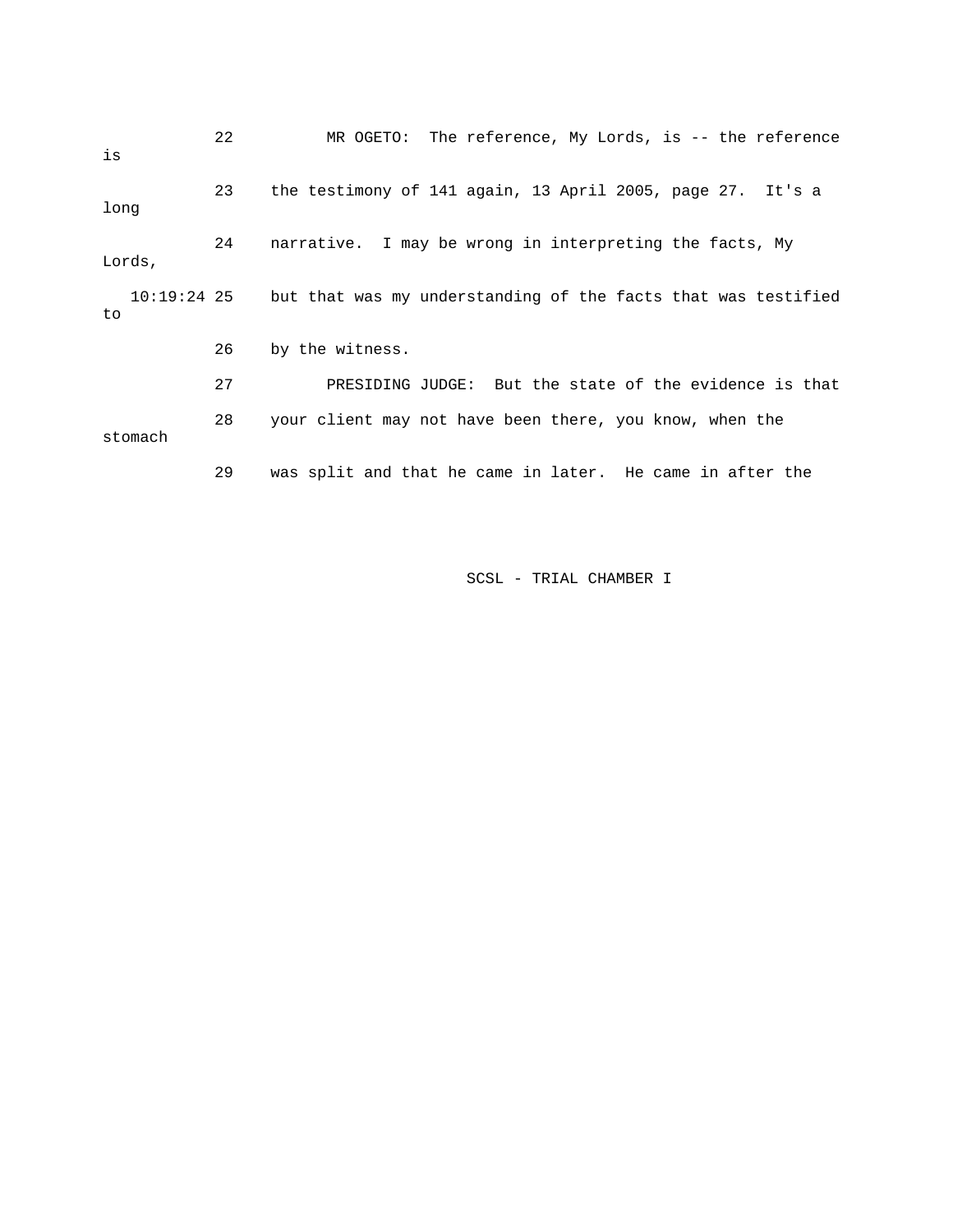SESAY ET AL

Page 10

24 APRIL 2008 OPEN SESSION

 1 slitting, you know, of the stomach and the removal of the embryo. 2 That is what I remember is on the records. I mean, the records 3 may correct me on that, but what is -- what I know is clear in my 4 mind, is that the evidence has not -- has not established that he 10:20:28 5 was there when -- and that it was done under his command. That 6 is what I know of the record, as I have it in my mind. But we 7 may continue. It will be verified. 8 MR OGETO: It will be verified, My Lords. Yes, thank you. 9 Q. But did you receive any information that there was the 10:20:50 10 slitting of a pregnant woman in Tombodu around this period? 11 A. I did not get that information. 12 Q. During the period March to December '98, did you receive 13 information or any reports that the accused, Morris Kallon, was 14 involved in the forcing of civilians to mine in Kono? 10:21:39 15 A. No. 16 Q. Between March and June '98, did you attend a meeting of 17 senior commanders in Koidu Town presided over by the accused, 18 Morris Kallon, during which meeting Mr Kallon ordered the burning 19 of all houses --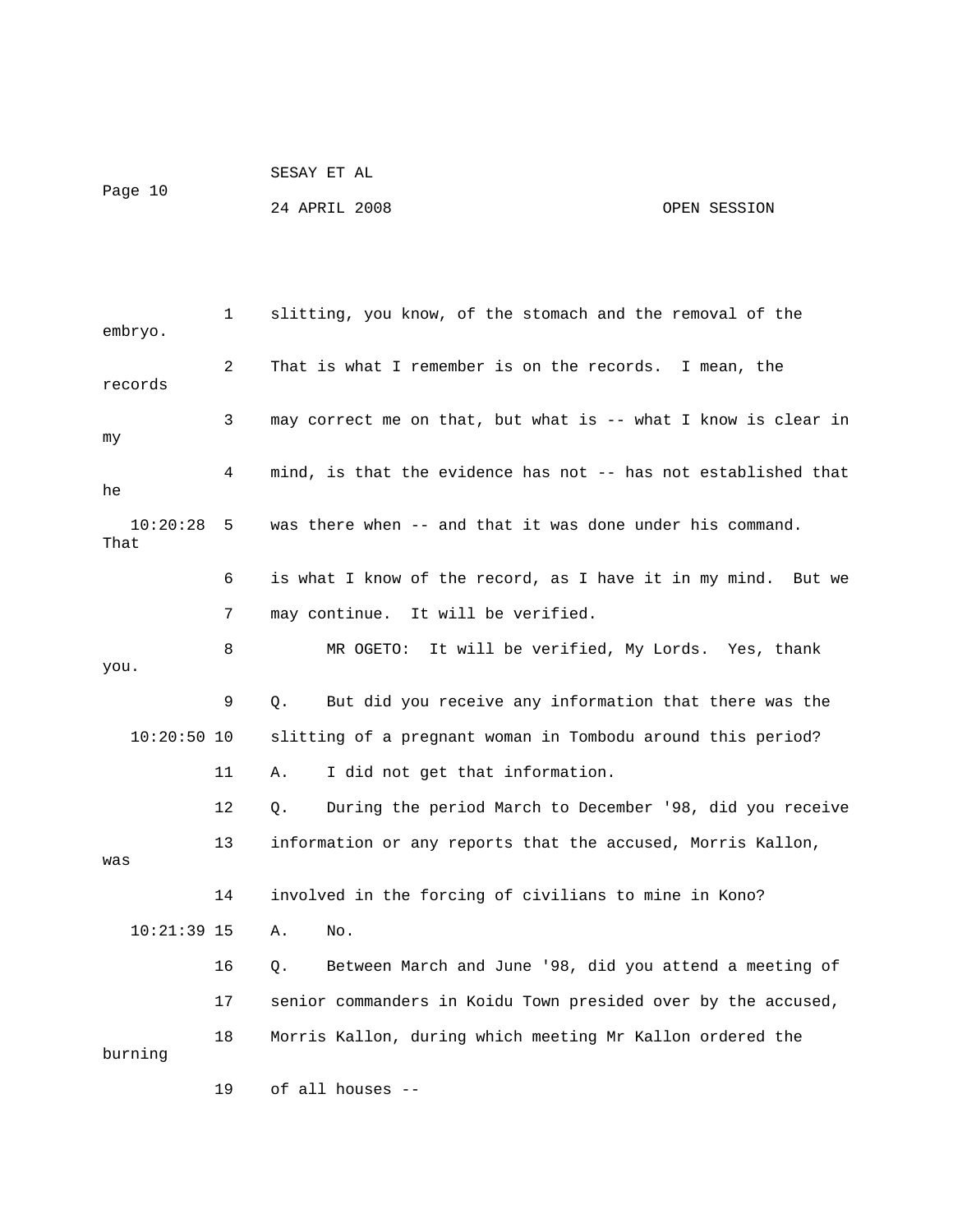|       | $10:22:14$ 20 |    | PRESIDING JUDGE: $Mr - -$ please, before you -- on the        |
|-------|---------------|----|---------------------------------------------------------------|
| on    |               | 21 | mining, are we still -- is this still the evidence of TF1-141 |
| that  |               | 22 | the mining -- the forcing of civilians to mine allegations,   |
| mine? |               | 23 | Kallon forced civilians to mine, was it for him or just to    |
|       |               | 24 | MR OGETO: To mine.                                            |
|       | $10:22:36$ 25 |    | PRESIDING JUDGE: To mine, yes.                                |
|       |               | 26 | MR OGETO: Yes.                                                |
|       |               | 27 | PRESIDING JUDGE: Is this --                                   |
|       |               | 28 | MR OGETO: It's not 141.                                       |
|       |               | 29 | PRESIDING JUDGE: It's not 141?                                |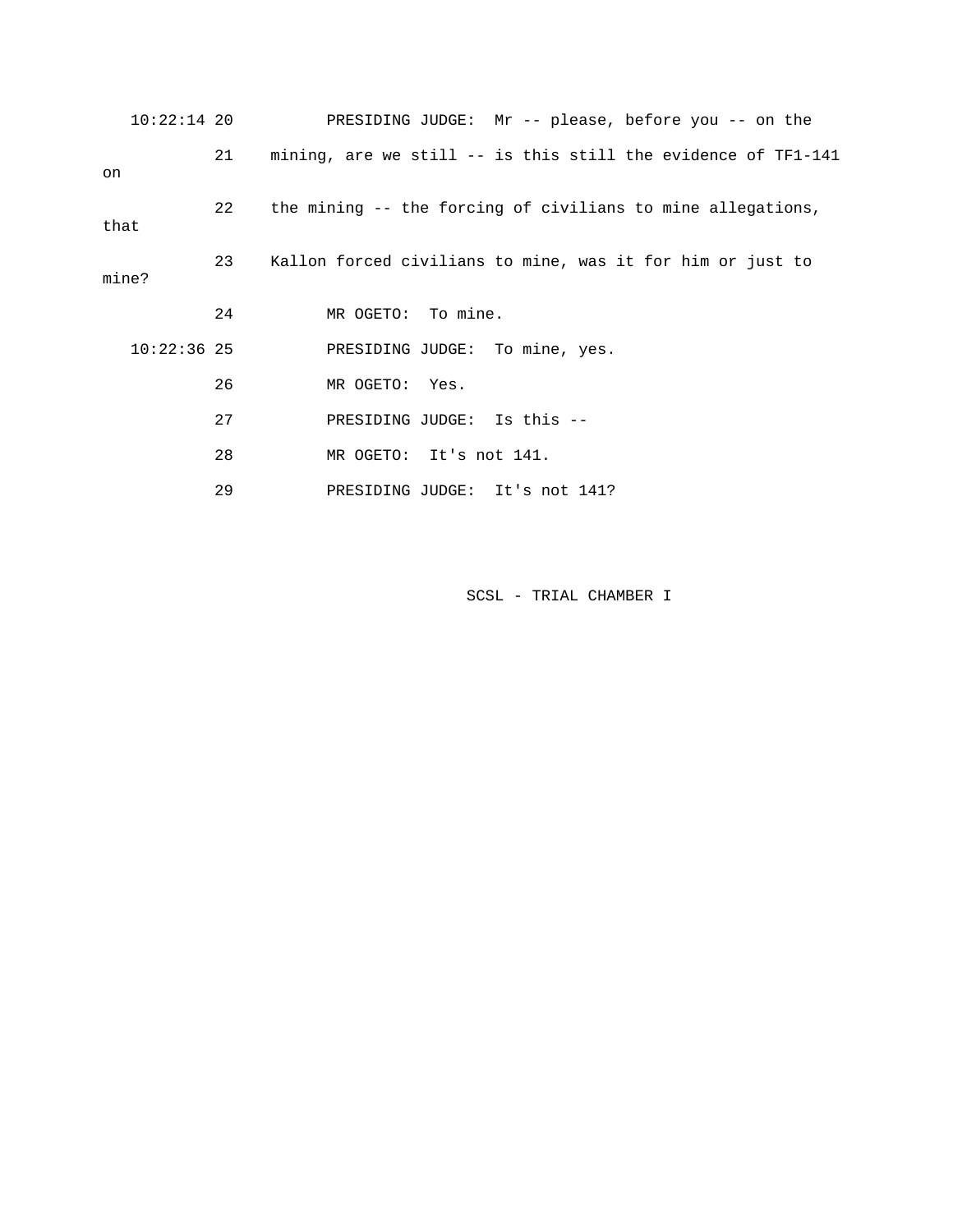|                          |    | SESAY ET AL                                                   |  |
|--------------------------|----|---------------------------------------------------------------|--|
| Page 11                  |    | 24 APRIL 2008<br>OPEN SESSION                                 |  |
|                          |    |                                                               |  |
|                          |    |                                                               |  |
|                          | 1  | MR OGETO: I don't have the reference with me but I can        |  |
|                          | 2  | provide it.                                                   |  |
| course.                  | 3  | PRESIDING JUDGE: Please, provide it to us in due              |  |
|                          | 4  | I would like to have it, please.                              |  |
| 10:22:50<br>testimony    | 5  | MR OGETO: Yes, My Lords, I'll do that. It's the               |  |
|                          | 6  | of witnesses 367 --                                           |  |
|                          | 7  | PRESIDING JUDGE: Is this on the mining?                       |  |
|                          | 8  | MR OGETO: On the mining, My Lords. TF-367 and --              |  |
|                          | 9  | PRESIDING JUDGE: TF1-367?                                     |  |
| $10:23:20$ 10            |    | MR OGETO: Yes, My Lords.                                      |  |
|                          | 11 | PRESIDING JUDGE:<br>And?                                      |  |
| references.              | 12 | MR OGETO: And 366. But I will give the exact                  |  |
|                          | 13 | PRESIDING JUDGE: The exact references.                        |  |
|                          | 14 |                                                               |  |
|                          |    | MR OGETO: Yes, My Lords.                                      |  |
| $10:24:48$ 15<br>please. |    | PRESIDING JUDGE: Yes, Mr Ogeto, you may continue,             |  |
|                          | 16 | Thank you, My Lords.<br>MR OGETO:                             |  |
|                          | 17 | JUDGE BOUTET: Before you do, Mr Ogeto, I just take the        |  |
| the                      | 18 | record as such about the slitting open of the pregnant woman, |  |
| there,                   | 19 | evidence is not that it was Kallon. In fact, Kallon was       |  |
| $10:25:04$ 20<br>was     |    | stood by, and this is what it says at page 29. Exactly where  |  |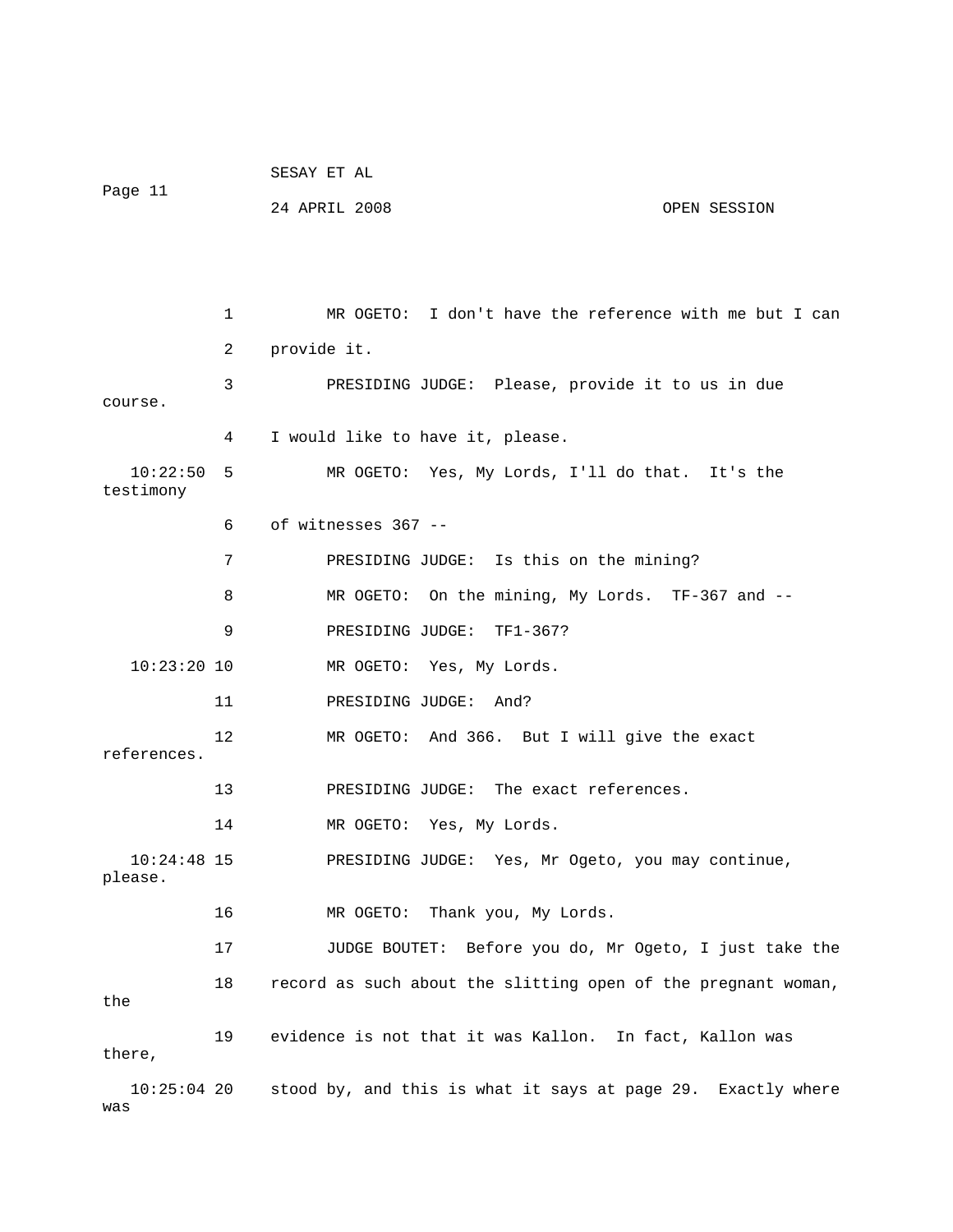| was                  | 21 | Morris Kallon? Then Morris Kallon known as Bilai Karim, he         |
|----------------------|----|--------------------------------------------------------------------|
| He                   | 22 | standing there. Exactly where was he, was Kallon standing?         |
|                      | 23 | was standing where the woman gut $-$ - woman's gut $-$ - where the |
|                      | 24 | baby -- where, after they had removed all the woman's parts in     |
| $10:25:29$ 25<br>and |    | her belly, that was where Kallon -- where Morris Kallon came       |
|                      | 26 | stood. So there is no evidence that -- at least that evidence      |
|                      | 27 | does not say he did it.                                            |
|                      | 28 | MR OGETO: If I gave that impression, My Lords, then I'm            |
| combatants           | 29 | sorry. What I said -- I thought what I said was that               |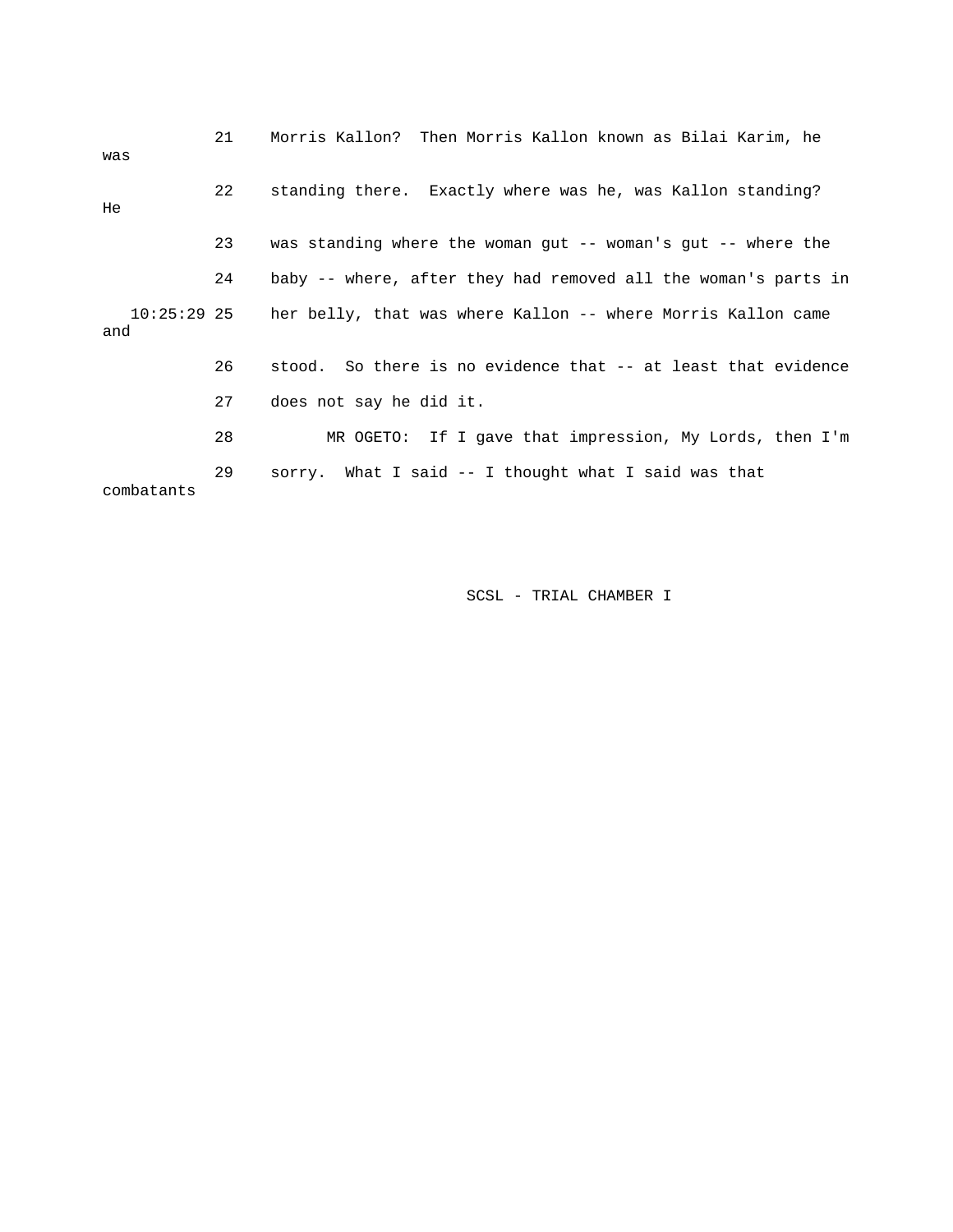|                        |              | SESAY ET AL                                                    |              |  |  |
|------------------------|--------------|----------------------------------------------------------------|--------------|--|--|
| Page 12                |              | 24 APRIL 2008                                                  | OPEN SESSION |  |  |
|                        |              |                                                                |              |  |  |
|                        |              |                                                                |              |  |  |
| I                      | $\mathbf{1}$ | and Morris Kallon slit open the stomach of a pregnant woman.   |              |  |  |
|                        | 2            | don't remember --                                              |              |  |  |
| that,                  | 3            | <b>JUDGE BOUTET:</b><br>That is, that would appear to support  |              |  |  |
|                        | 4            | yes, but not that he did it.                                   |              |  |  |
| 10:26:03<br>testimony. | 5            | PRESIDING JUDGE: Go through the entirety of the                |              |  |  |
|                        | 6            | MR OGETO: Yes, My Lords.                                       |              |  |  |
|                        | 7            | PRESIDING JUDGE: So you get the true picture of what           |              |  |  |
|                        | 8            | happened as far as that particular incident is concerned.      |              |  |  |
|                        | 9            | MR OGETO:<br>Yes. I will do that, My Lords.                    |              |  |  |
| $10:26:16$ 10          |              | PRESIDING JUDGE:<br>Yes.                                       |              |  |  |
|                        | 11           | MR OGETO: Yes, My Lords.                                       |              |  |  |
|                        | 12           | Mr Witness, I was on this issue of an alleged meeting in<br>Q. |              |  |  |
|                        | 13           | Koidu Town, between March and June 1998, presided over by the  |              |  |  |
| to                     | 14           | accused person Morris Kallon, where the accused gave the order |              |  |  |
| $10:26:50$ 15          |              | burn all houses in Kono and to kill civilians. Did you ever    |              |  |  |
|                        | 16           | attend such a meeting?                                         |              |  |  |
|                        | 17           | No, I never attend that type of meeting. And I did not<br>Α.   |              |  |  |
| get                    |              |                                                                |              |  |  |
|                        | 18           | that kind of information that he gave orders for houses to be  |              |  |  |
|                        | 19           | burned in Kono and kill civilians. If it ever happened, if it  |              |  |  |
| $10:27:16$ 20          |              | happened, I would have known.                                  |              |  |  |
|                        | 21           | MR OGETO:<br>My Lords, that is the testimony of witness        |              |  |  |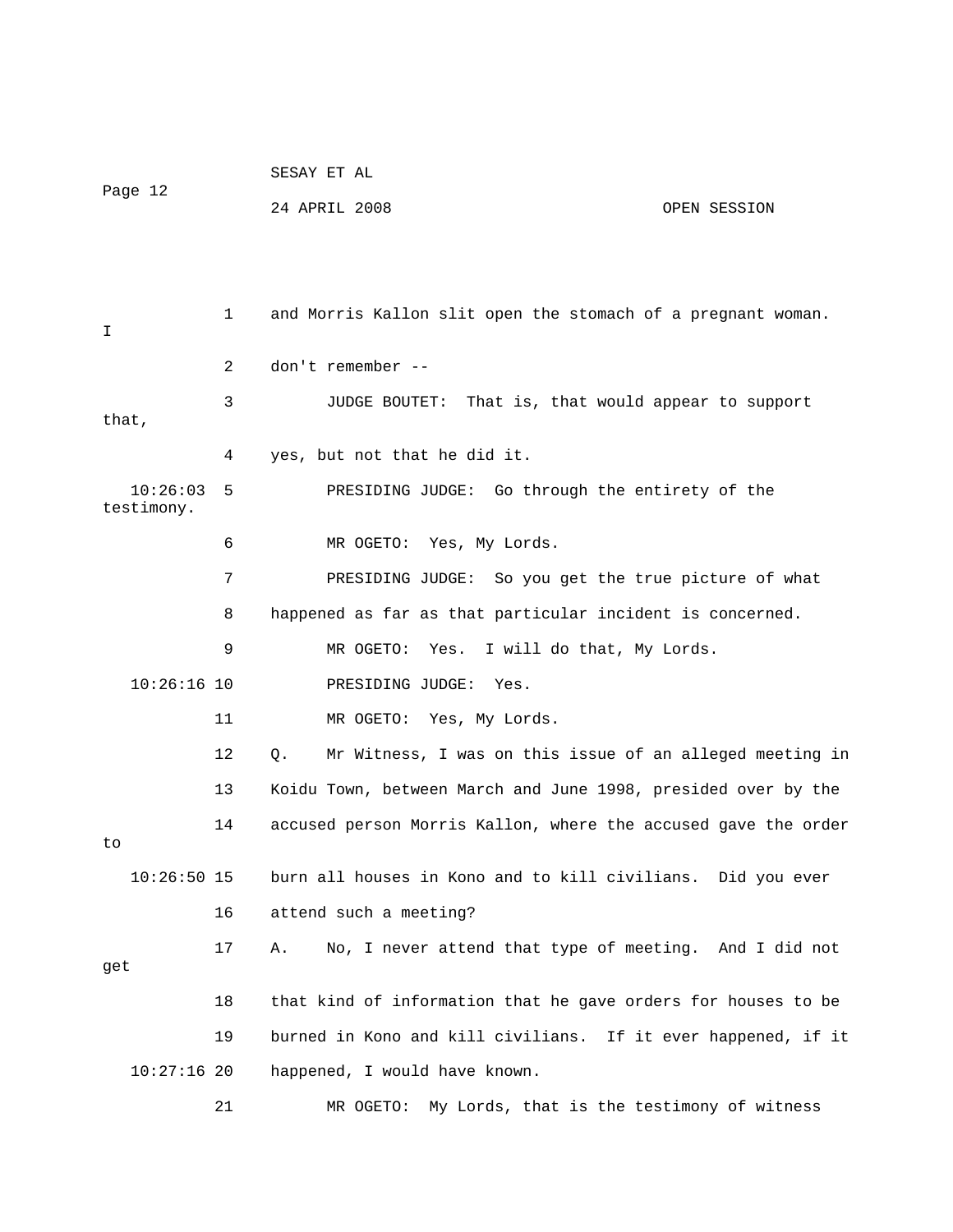|    | 22 |           | TF1-366, 8 November 2005, pages 27 to 28.                             |
|----|----|-----------|-----------------------------------------------------------------------|
|    | 23 | $\circ$ . | Do you know a place in Kono named Nimikoro?                           |
|    | 24 | Α.        | Yes, sir.                                                             |
| оf |    |           | 10:28:08 25 Q. During the period March to December 1998, did you hear |
|    | 26 |           | an operation sent by Morris Kallon to Nimikoro?                       |
|    | 27 |           | PRESIDING JUDGE: Is it Nimikoro or Limikoro?                          |
|    | 28 |           | Nimikoro.<br>MR OGETO:                                                |
|    | 29 |           | Nimikoro?<br>PRESIDING JUDGE:                                         |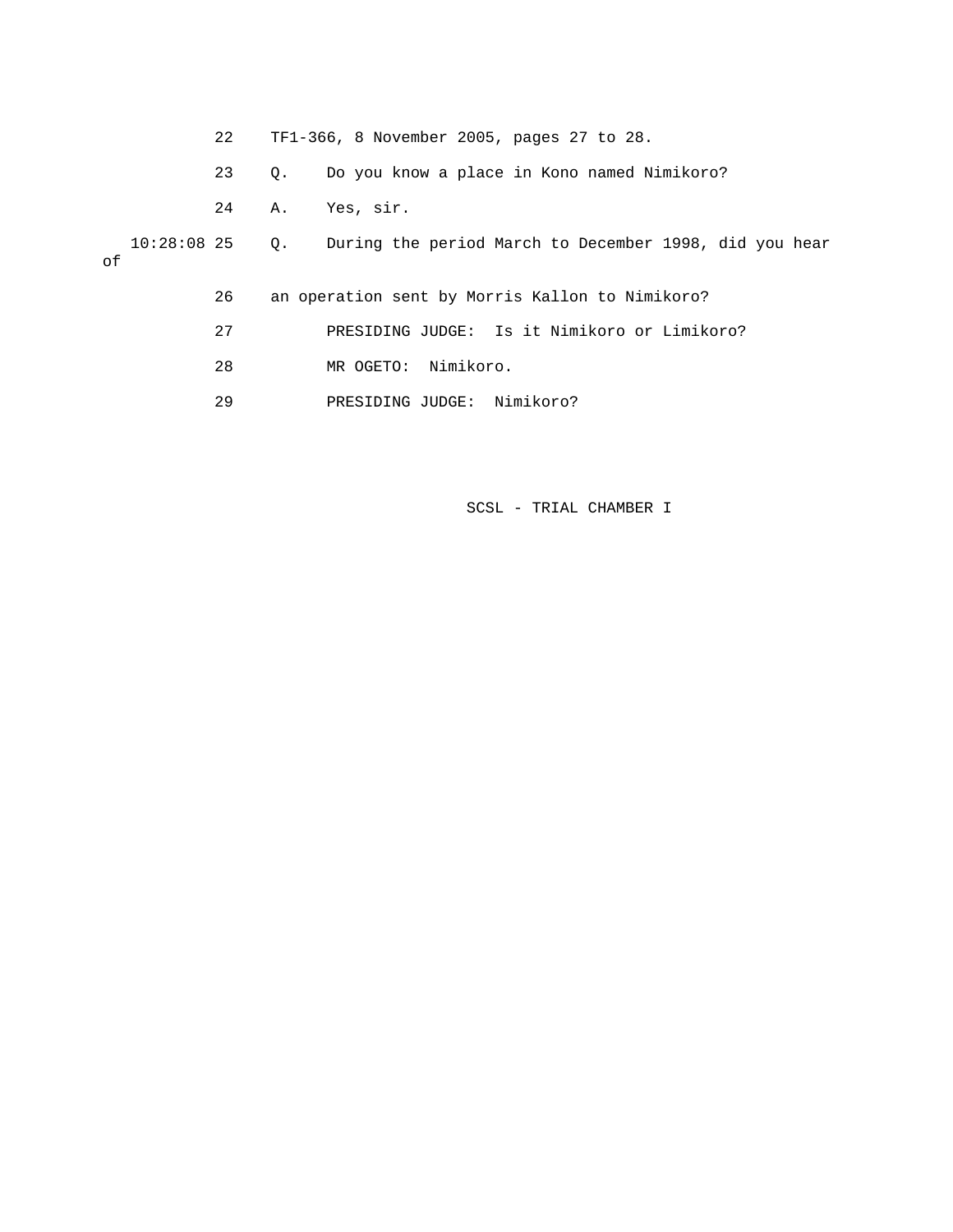| Page 13 |                                                                    |    | 24 APRIL 2008                                                  | OPEN SESSION |
|---------|--------------------------------------------------------------------|----|----------------------------------------------------------------|--------------|
|         |                                                                    |    |                                                                |              |
|         |                                                                    | 1  | MR OGETO: Yes, My Lords.                                       |              |
|         |                                                                    | 2  | Did you hear of an operation sent by Morris Kallon to<br>Q.    |              |
|         |                                                                    | 3  | Nimikoro, between March and December 1998, during which        |              |
|         |                                                                    | 4  | atrocities were committed against civilians, including         |              |
|         | 10:28:54                                                           | 5  | amputations of civilians?                                      |              |
| a       |                                                                    | 6  | No, that did not happen. And, in fact, I don't think if<br>Α.  |              |
|         |                                                                    | 7  | major can give command when a brigadier is there, who was      |              |
|         | mission.                                                           | 8  | Superman by then, and Kallon will give orders for such a       |              |
|         |                                                                    | 9  | The only somebody we had to give command for a mission was     |              |
|         | $10:29:16$ 10                                                      |    | Superman, who was getting directives from Mosquito.            |              |
|         | 11<br>MR OGETO: My Lords, I will provide the reference for<br>that |    |                                                                |              |
|         |                                                                    | 12 | as well. I don't have it with me right away. My Lords, with    |              |
|         |                                                                    | 13 | your permission, if the witness can be provided with Court     |              |
|         |                                                                    | 14 | Exhibit 346.                                                   |              |
| be      | $10:29:53$ 15                                                      |    | PRESIDING JUDGE: We'll see if it is there. He should           |              |
|         |                                                                    | 16 | provided the exhibit.                                          |              |
|         |                                                                    | 17 | My Lords, unfortunately, I don't have copies.<br>MR OGETO:     |              |
| as      |                                                                    | 18 | In that case, I may put on hold the discussion of this exhibit |              |
|         |                                                                    | 19 | my assistant goes for copies. I'll go to other areas.          |              |
|         | $10:31:23$ 20                                                      |    | You don't have other copies?<br>PRESIDING JUDGE:               |              |

SESAY ET AL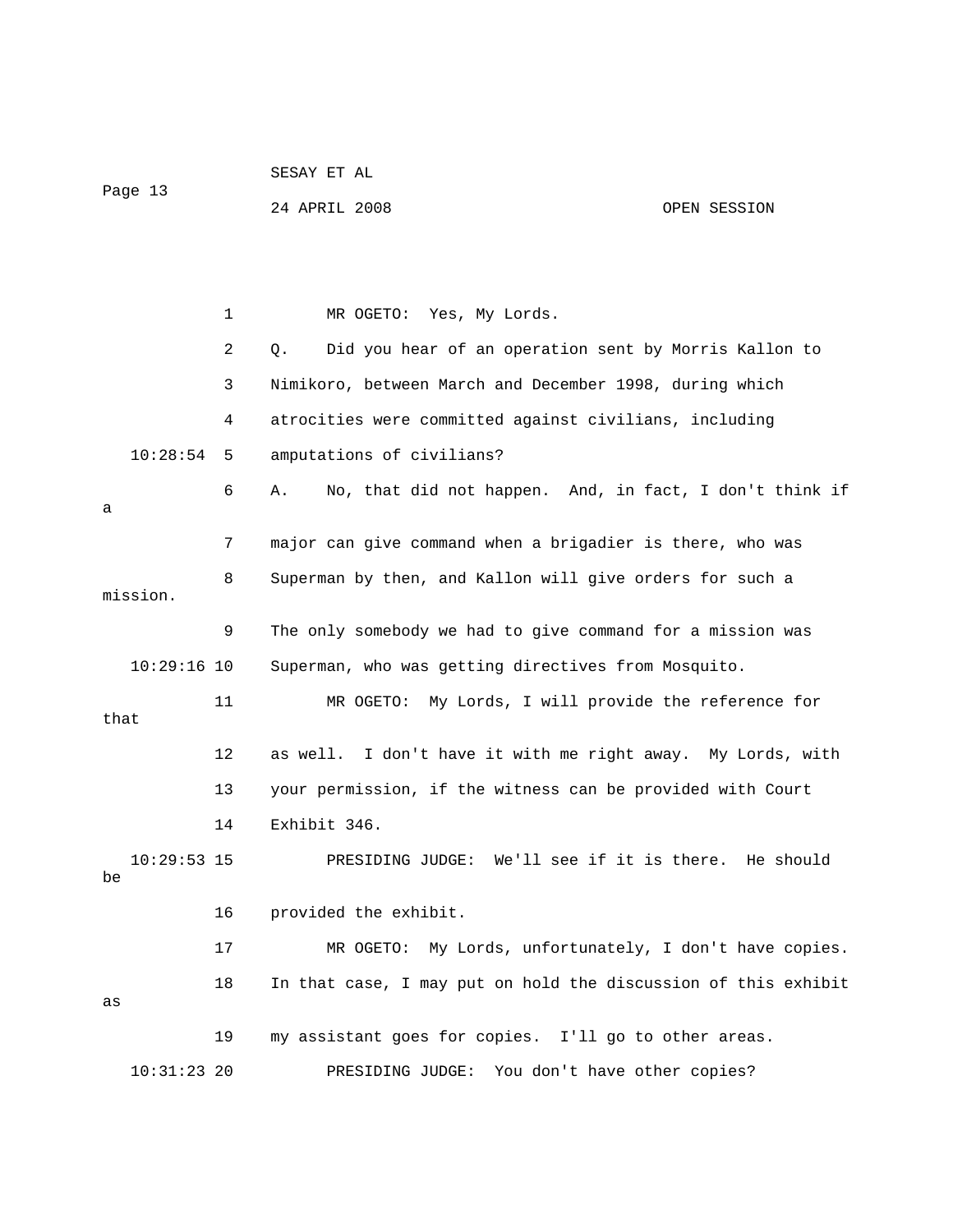| Lords,   | 21 | MR OGETO: I have only one copy, unfortunately, My      |
|----------|----|--------------------------------------------------------|
|          | 22 | and it's an oversight. I didn't make copies.           |
|          | 23 | JUDGE BOUTET: Which one is 346?                        |
| Thompson | 24 | MR OGETO: 346 is, yes, My Lord, My Lord Justice        |
|          |    | $10:31:40$ 25 has -- yes, that's the copy.             |
|          | 26 | JUDGE BOUTET: UNICEF cover sheet?                      |
|          | 27 | MR OGETO: Yes, My Lords. I think everybody has copies. |
| 112?     | 28 | PRESIDING JUDGE: You say it is what exhibit? Is it     |
|          | 29 | MR OGETO: No, it's 346, My Lords.                      |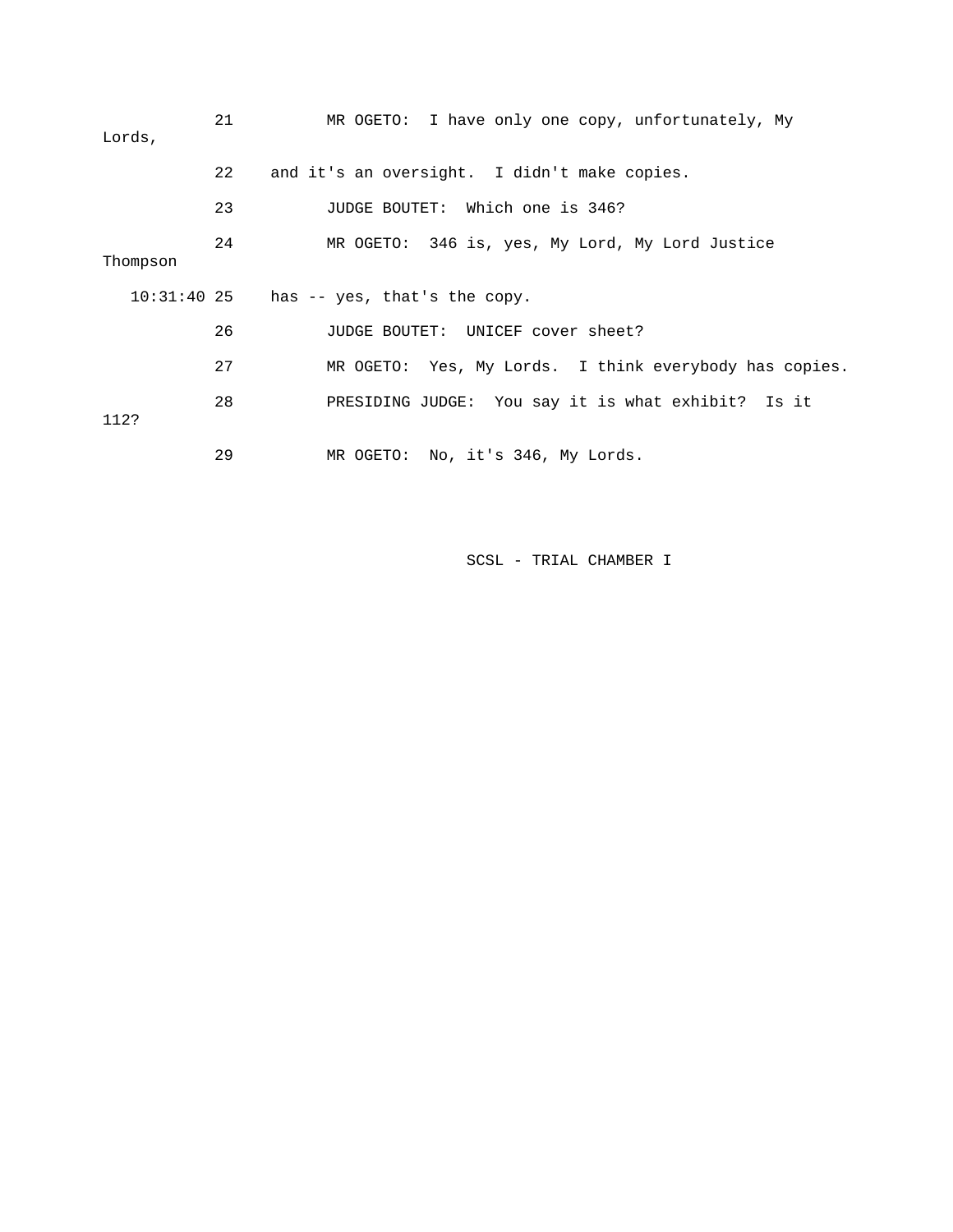| Page 14       |    | 24 APRIL 2008<br>OPEN SESSION                              |
|---------------|----|------------------------------------------------------------|
|               |    |                                                            |
|               | 1  | PRESIDING JUDGE: 346.                                      |
|               | 2  | Is that the one with a nexus with 336<br>JUDGE THOMPSON:   |
|               | 3  | MS KAMUZORA: Yes, My Lords, it's the one.                  |
|               | 4  | It has a nexus with 336.<br>JUDGE THOMPSON:                |
| 10:32:23      | 5  | MS KAMUZORA: Yes, My Lords.                                |
|               | 6  | JUDGE THOMPSON: Very well. Because there's a numbering     |
|               | 7  | there in a circle 112, but that's not the exhibit number.  |
|               | 8  | Yes.<br>I remember there were two versions of<br>MR OGETO: |
|               | 9  | this.                                                      |
| $10:32:39$ 10 |    | PRESIDING JUDGE: Yes, there was a version which was        |
|               | 11 | tendered. 336 came in first.                               |
|               | 12 | MR OGETO: Yes, My Lords.                                   |
|               | 13 | PRESIDING JUDGE: And that's the one which you tendered?    |
|               | 14 | MR OGETO: Yes.                                             |
| $10:32:47$ 15 |    | PRESIDING JUDGE: And you said it was disclosed to you      |
|               | 16 | under Rule 68?                                             |
|               | 17 | MR OGETO:<br>Yes.                                          |
|               | 18 | PRESIDING JUDGE: As exculpatory material. Then the         |
|               | 19 | Prosecution came in and said that that wasn't the entire   |
| $10:32:59$ 20 |    | document.                                                  |
|               | 21 | MR OGETO: Yes, My Lords.                                   |
|               | 22 | PRESIDING JUDGE:<br>Yes.                                   |
|               | 23 | So I'm relying on the subsequent one, 346.<br>MR OGETO:    |

SESAY ET AL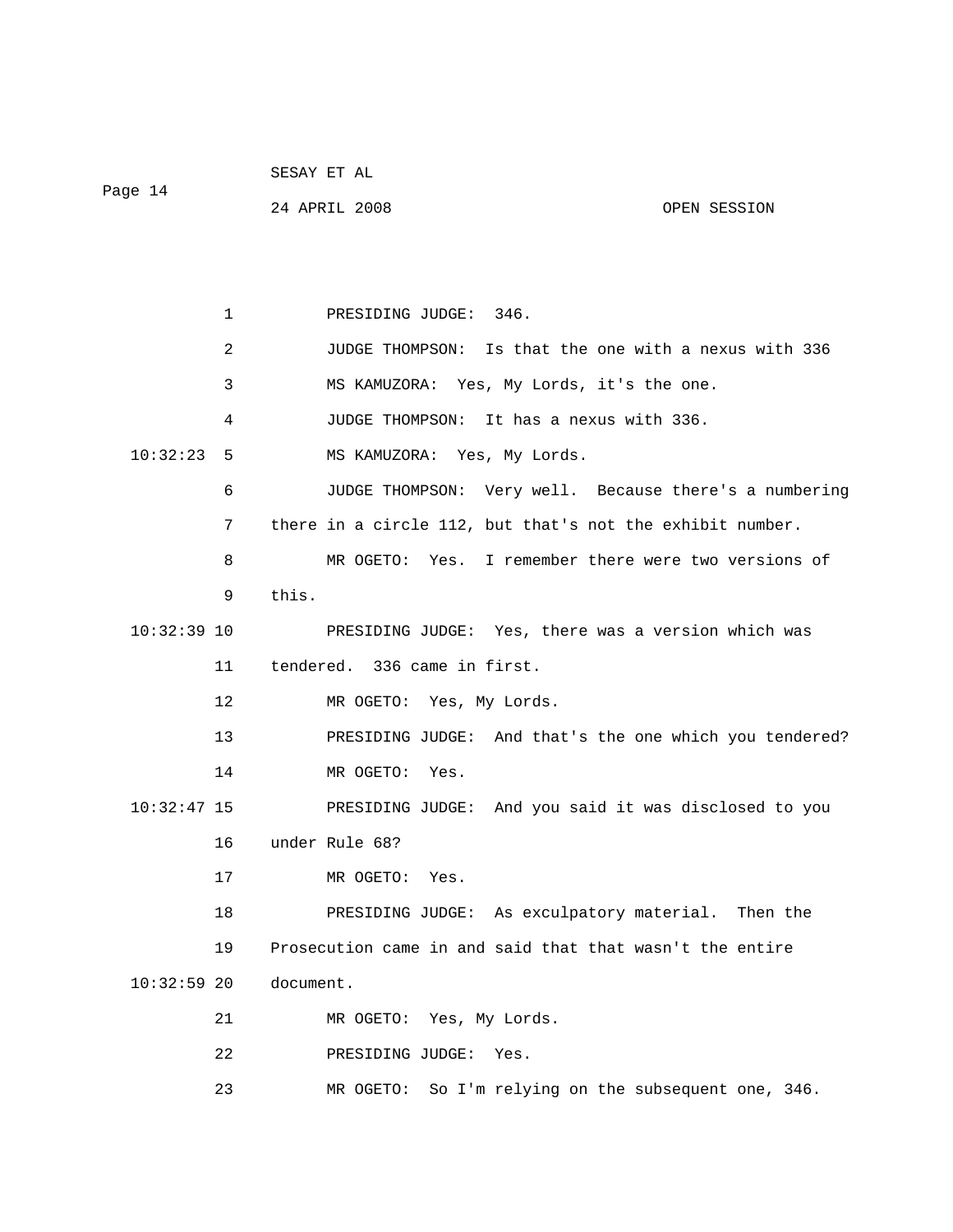24 PRESIDING JUDGE: Yes.

10:33:06 25 MR OGETO:

26 Q. Mr Witness, you have this document before you?

- 27 A. Yes, I've got it.
- 28 Q. Have you seen this document before coming to Court?

29 A. I had not seen it by then. I only saw it when I was

ready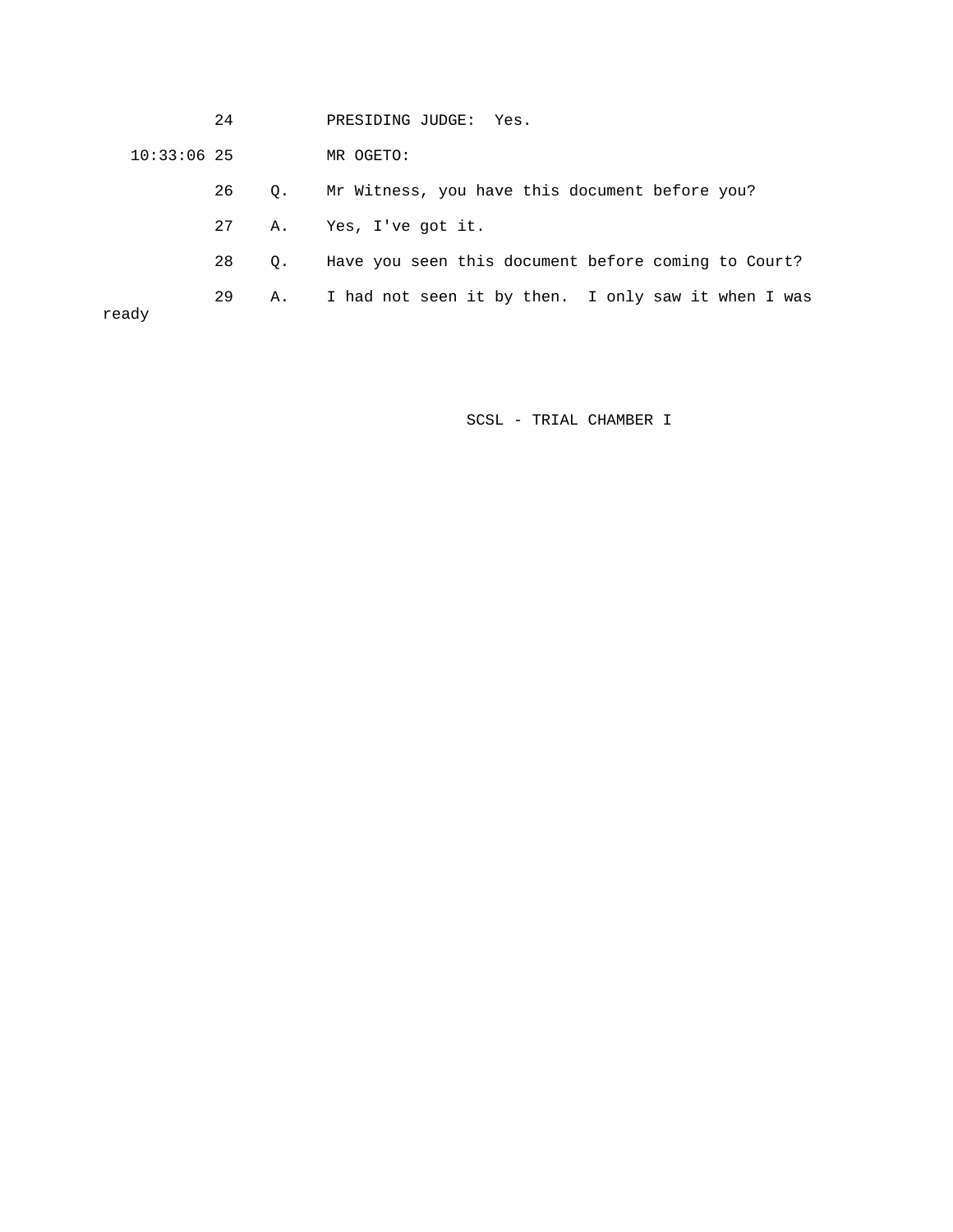| Page 15              |    | SESAY ET AL                                                    |  |  |  |
|----------------------|----|----------------------------------------------------------------|--|--|--|
|                      |    | 24 APRIL 2008<br>OPEN SESSION                                  |  |  |  |
|                      |    |                                                                |  |  |  |
|                      |    |                                                                |  |  |  |
|                      | 1  | to come. It was just one night, My Lord, I went there with it  |  |  |  |
|                      | 2  | and they asked me some questions about it. That was the only   |  |  |  |
|                      | 3  | time I saw it.                                                 |  |  |  |
|                      | 4  | Now, I want you to look at page 0025575. There's a page<br>Q.  |  |  |  |
| 10:34:15             | 5  | that is printed there, 00025575?                               |  |  |  |
|                      | 6  | MR HARDAWAY: Your Honours -- excuse me, Your Honour.           |  |  |  |
|                      | 7  | PRESIDING JUDGE: Yes, please.                                  |  |  |  |
|                      | 8  | MR HARDAWAY: The Prosecution would object to having            |  |  |  |
| this                 |    |                                                                |  |  |  |
|                      | 9  | exhibited -- to having this exhibit presented to the witness,  |  |  |  |
| $10:34:54$ 10        |    | given the fact that he said he hasn't seen it until -- at only |  |  |  |
|                      | 11 | one time today he has no basis or foundation for commenting    |  |  |  |
| upon                 |    |                                                                |  |  |  |
|                      | 12 | this exhibit.                                                  |  |  |  |
|                      | 13 | PRESIDING JUDGE: The exhibit is already in Court. It's         |  |  |  |
|                      | 14 | part of Court records.                                         |  |  |  |
| $10:35:10$ 15        |    | MR HARDAWAY: It's part of Court records.                       |  |  |  |
|                      | 16 | PRESIDING JUDGE: And he has said that his lawyer showed        |  |  |  |
| it                   |    |                                                                |  |  |  |
|                      | 17 | to him before he came to Court.                                |  |  |  |
|                      | 18 | MR HARDAWAY: But I would submit that that would not be         |  |  |  |
| οf                   | 19 | enough of a foundation for him to testify as to the contents   |  |  |  |
| $10:35:24$ 20<br>was |    | that document since he's only seen it once. And even then it   |  |  |  |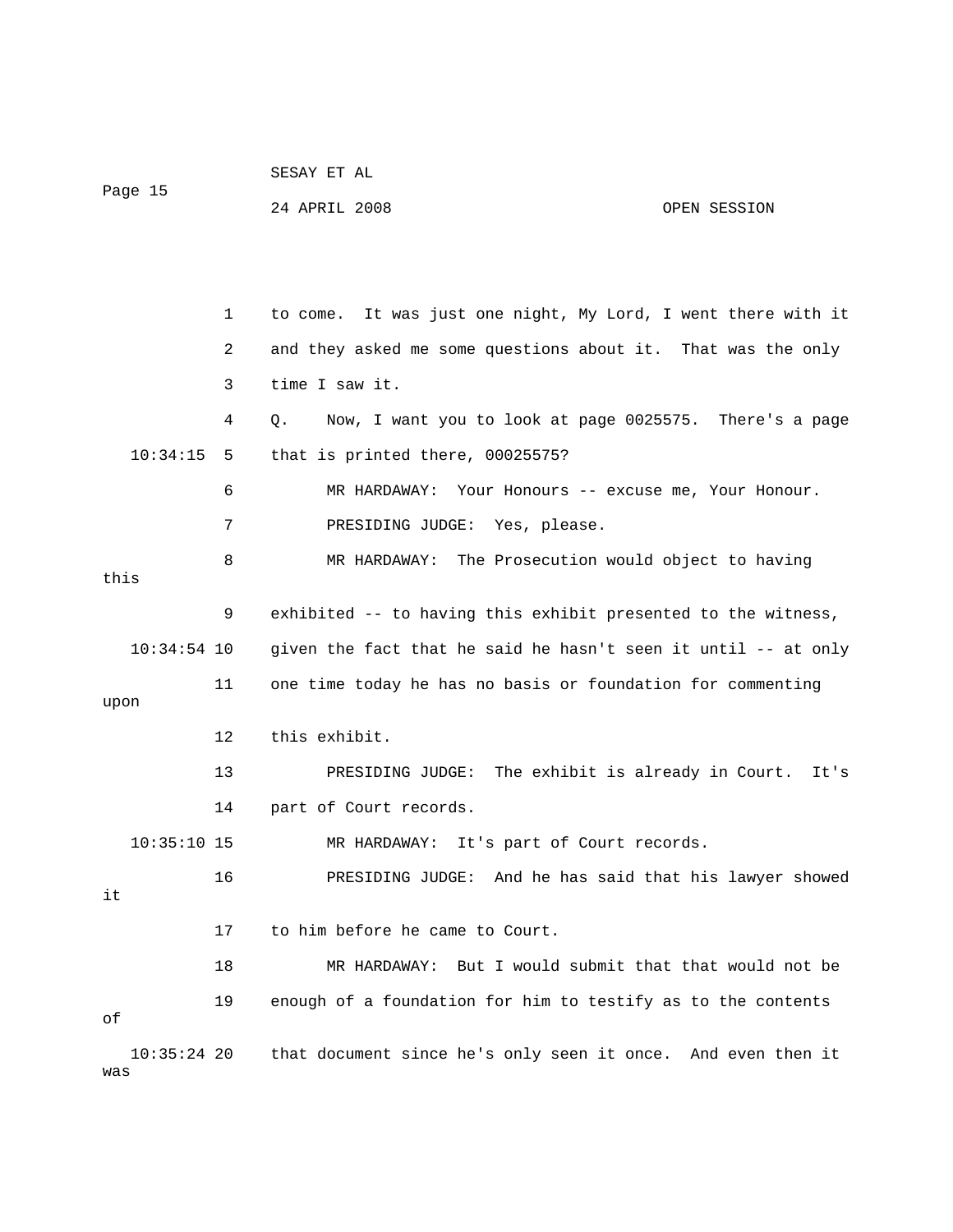21 in the context of his preparation for testimony. No foundation 22 has been laid that he helped in preparation, that he had access 23 to it before these Court proceedings and that's the basis of the 24 Prosecution objection. 10:35:45 25 MR OGETO: My Lords that will be a very novel way of 26 looking at exhibits and I think my learned friend is really 27 jumping the gun because I've not even asked this witness any 28 question on the document to be able to know whether there is a 29 basis for him discussing the document. And I don't know the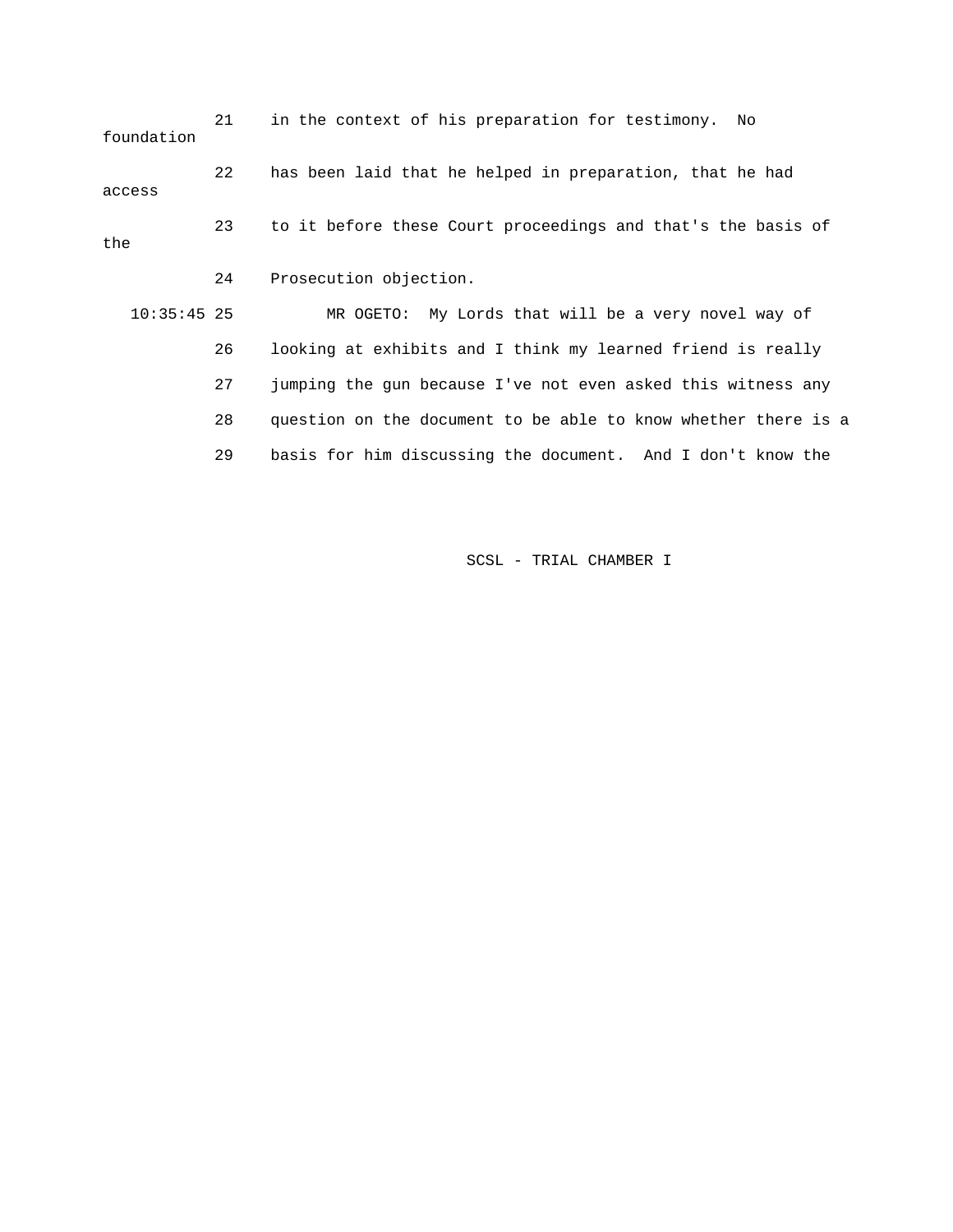|         | SESAY ET AL   |              |
|---------|---------------|--------------|
| Page 16 |               |              |
|         | 24 APRIL 2008 | OPEN SESSION |

 1 jurisprudence of this Court to be that a witness can discuss a 2 document only if he took part in preparing that document or he 3 has seen it before coming to Court. That has not been the 4 practice of the Court and indeed, the practice of all 10:36:26 5 international tribunals. 6 JUDGE THOMPSON: At this point in time I share the view 7 that without more, the objection seems to fly in the face of the 8 practice here. I don't -- I think it's pre-emptive because I 9 don't know what the witness will be saying and the objection 10:36:50 10 seems to go to matters of admissibility. 11 PRESIDING JUDGE: The document that is already admitted 12 anyway. 13 MR HARDAWAY: I'll withdraw it for the time being, 14 Your Honour. 10:37:08 15 PRESIDING JUDGE: The objection is overruled. Please, you 16 may proceed with the witness. 17 MR OGETO: 18 Q. Mr Witness, are you on that page? 19 A. Yes, sir. 10:37:23 20 PRESIDING JUDGE: 25575. 21 THE WITNESS: Yes, sir. 22 MR OGETO: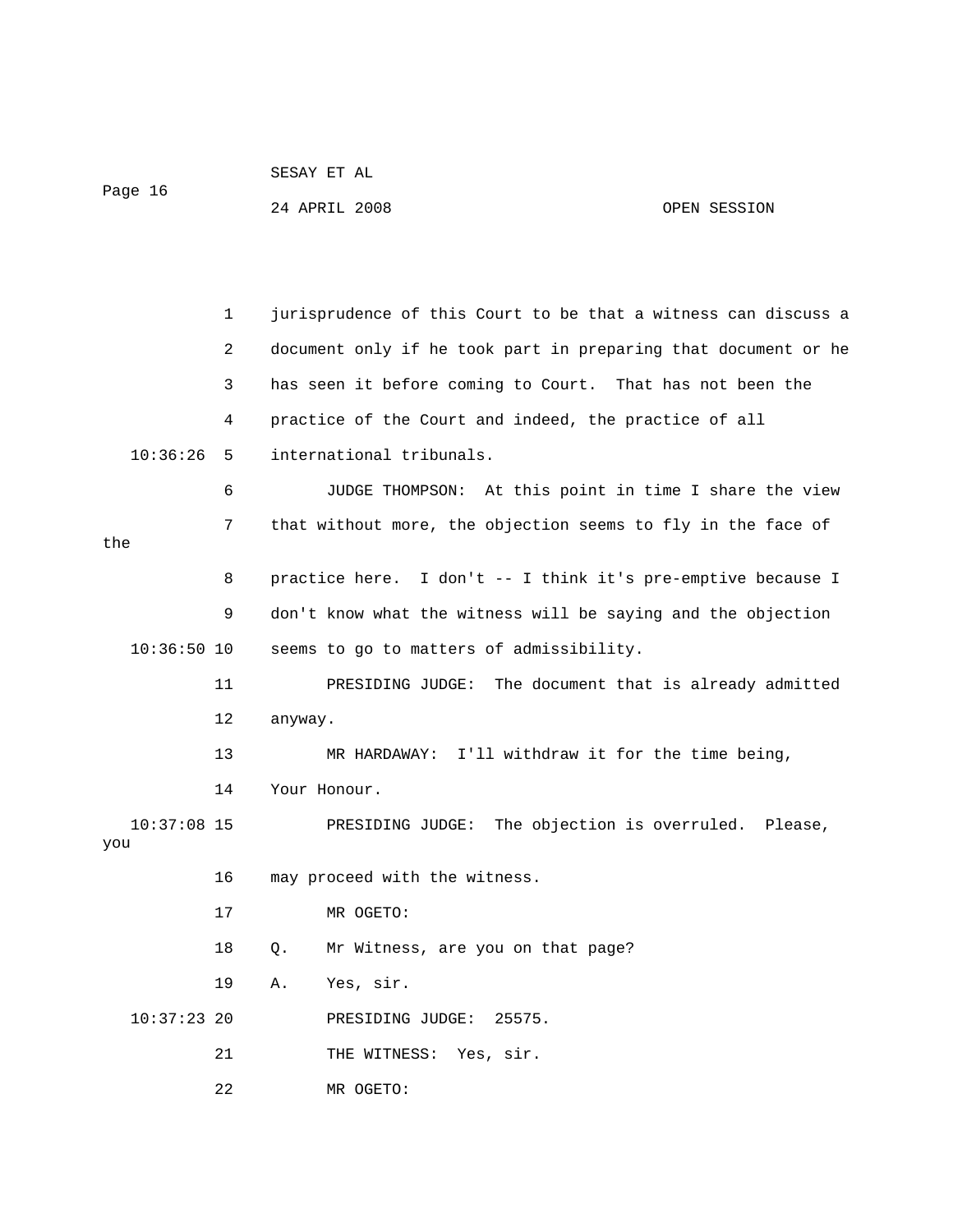| look          | 23  | The document is dated 6 December '98. I want you to<br>0.     |
|---------------|-----|---------------------------------------------------------------|
| the           | 24  | at the signature on the right-hand side towards the bottom of |
| $10:37:51$ 25 |     | right-hand side of that document?                             |
| see           | 26  | PRESIDING JUDGE: Mr Ogeto, there are two signatures I         |
|               | 2.7 | on that document.                                             |
|               | 28  | On the right-hand side, My Lord.<br>MR OGETO:                 |
|               | 29  | PRESIDING JUDGE: On the right-hand side.                      |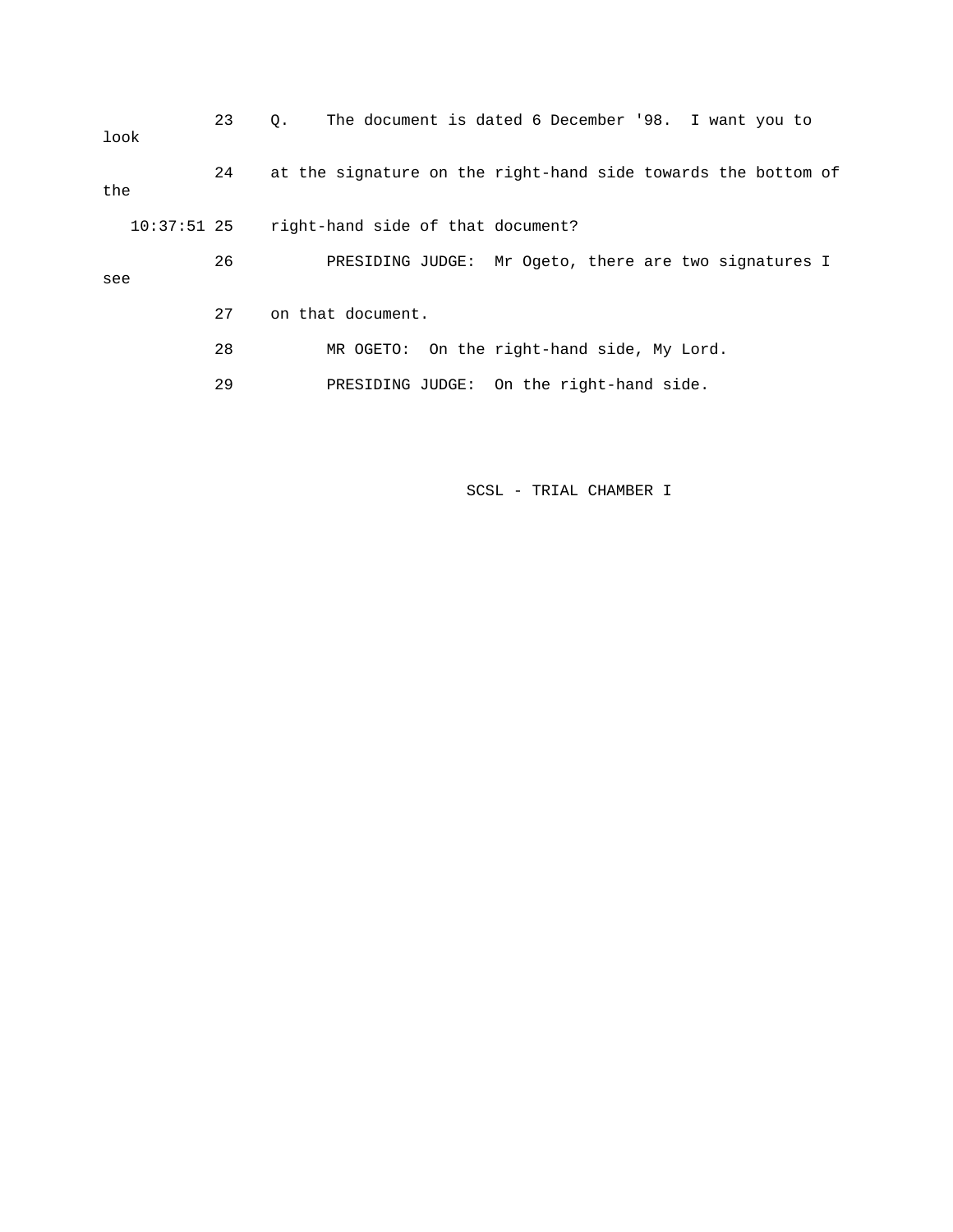| Page 17       |    |    | SESAY ET AL |                                                                |                                        |
|---------------|----|----|-------------|----------------------------------------------------------------|----------------------------------------|
|               |    |    |             | 24 APRIL 2008                                                  | OPEN SESSION                           |
|               |    |    |             |                                                                |                                        |
|               |    |    |             |                                                                |                                        |
|               |    | 1  |             | MR OGETO: Yes, My Lord.                                        |                                        |
|               |    | 2  |             | There's a signature of a brigade<br>PRESIDING JUDGE:           |                                        |
|               |    | 3  | commander.  |                                                                |                                        |
|               |    | 4  |             | MR OGETO: Yes, My Lords.                                       |                                        |
| 10:38:06      |    | 5  |             | PRESIDING JUDGE:<br>Yes.                                       |                                        |
|               |    | 6  |             | MR OGETO:                                                      |                                        |
|               |    | 7  | Q.          | Mr Witness, are you able to identify that signature?           |                                        |
|               |    | 8  | Α.          | I cannot identify the signature, but the date will make        |                                        |
|               | me |    |             |                                                                |                                        |
|               |    | 9  |             | know the commander who signed on this document.                |                                        |
| $10:38:31$ 10 |    |    | Q.          | The commander of where?                                        |                                        |
|               |    | 11 | Α.          | In Koidu -- sorry, Kono.                                       |                                        |
| whose         |    | 12 |             | PRESIDING JUDGE: The question should not relate to             |                                        |
|               |    | 13 |             | signature it was. The question should relate to who the        |                                        |
|               |    | 14 |             | commander was at the time of the making of this document.      |                                        |
| $10:38:51$ 15 |    |    |             | I thought he would identify the signature, My<br>MR OGETO:     |                                        |
|               |    | 16 |             | Lords but now that he has said he is not able to.              |                                        |
|               |    | 17 |             | PRESIDING JUDGE:                                               | He says he is not able to identify and |
|               |    | 18 |             | that he can only identify it in terms of who was occupying the |                                        |
|               |    | 19 |             | office at that time.                                           |                                        |
| $10:39:05$ 20 |    |    |             | So I will go to that question now, My Lords.<br>MR OGETO:      |                                        |
|               |    | 21 |             | Who was occupying that position at that time?                  |                                        |
|               |    |    | Q.          |                                                                |                                        |
|               |    | 22 | Α.          | It was CO Rambo.                                               | Rambo was in command during that time. |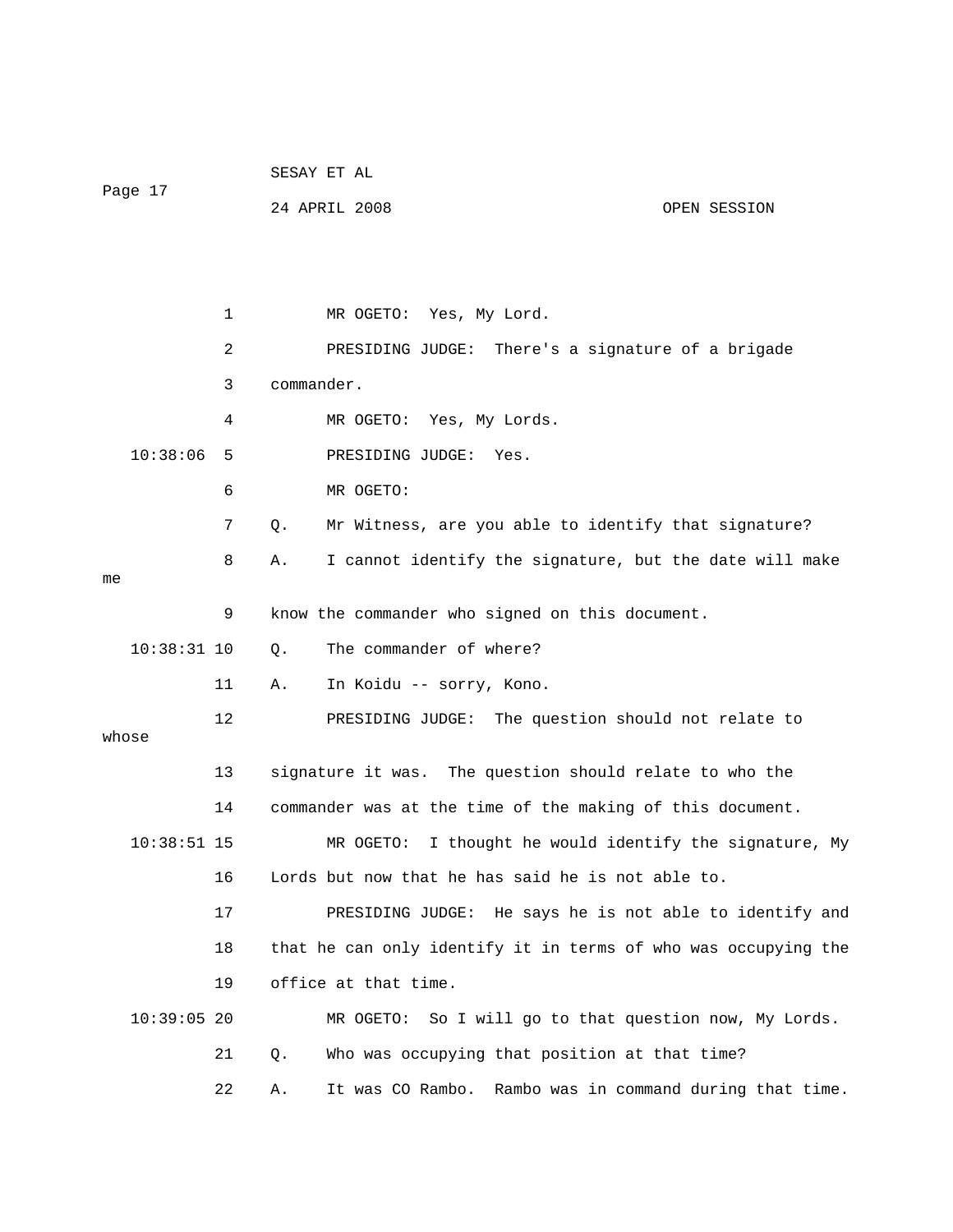|     | 23 | Now, look at the other signature on the left-hand side.<br>0.         |
|-----|----|-----------------------------------------------------------------------|
|     | 24 | Are you able to identify that one?                                    |
| who |    | 10:39:29 25 A. Yes, sir. This one here, it was -- it was Koroma Hindo |
|     | 26 | was the operation commander under G5 -- brigade operation             |
|     | 27 | commander. He signed on the left-hand side.                           |
| on  | 28 | What was the relationship between yourself and Mr Koroma<br>$\circ$ . |
|     | 29 | this date, $6$ of $-$                                                 |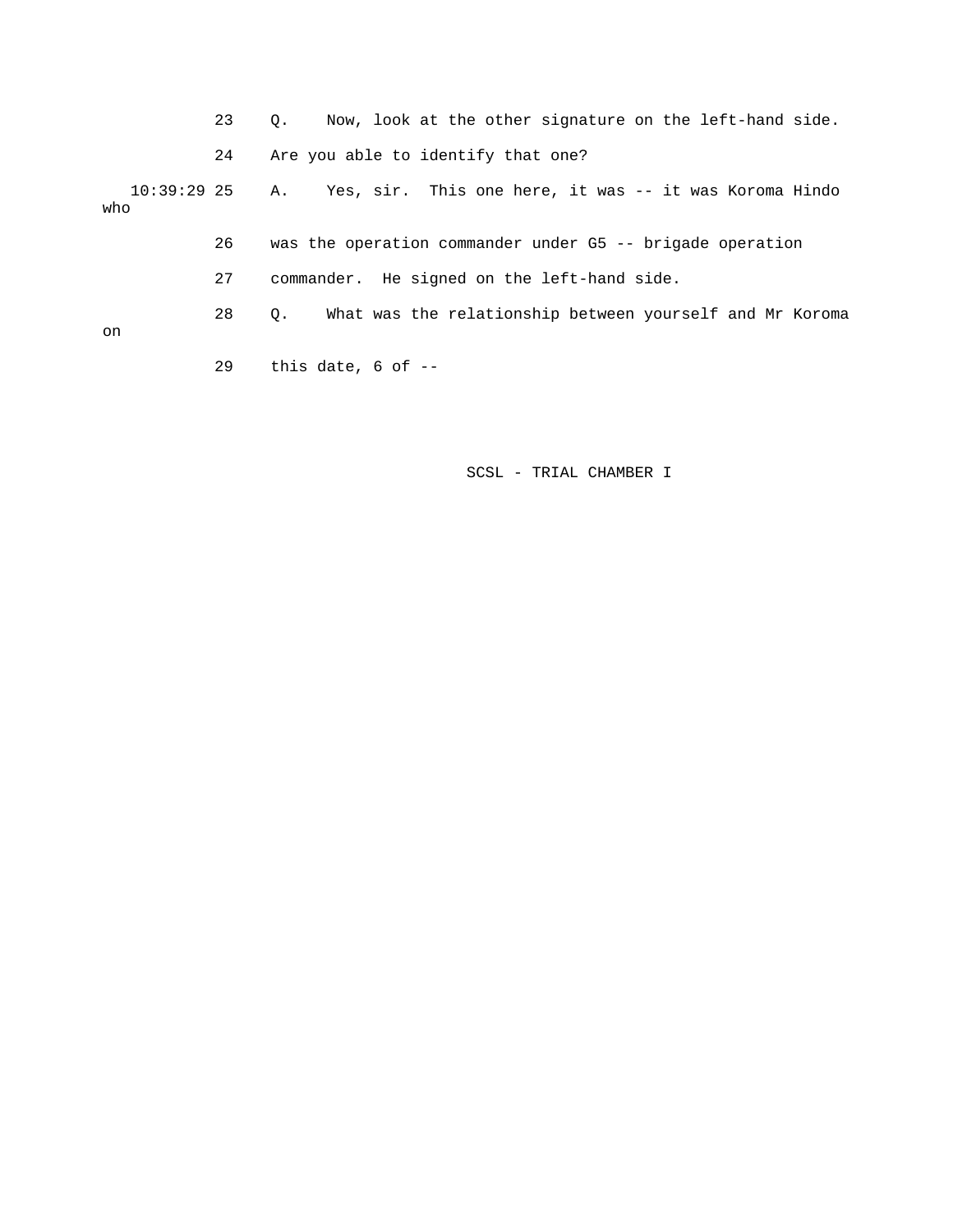|                     |    | SESAY ET AL                                                    |              |
|---------------------|----|----------------------------------------------------------------|--------------|
| Page 18             |    | 24 APRIL 2008                                                  | OPEN SESSION |
|                     |    |                                                                |              |
|                     |    |                                                                |              |
| for                 | 1  | JUDGE BOUTET: You know there are protective measures           |              |
|                     | 2  | his identify, so.                                              |              |
|                     | 3  | MR OGETO:<br>Sorry, My Lords.                                  |              |
|                     | 4  | JUDGE BOUTET: Sorry, I mean it's your witness.                 |              |
| 10:40:12            | 5  | MR OGETO:                                                      |              |
|                     | 6  | Were you superior to Koroma or was he your superior at<br>Q.   |              |
| that                |    |                                                                |              |
|                     | 7  | time?                                                          |              |
|                     | 8  | No, he -- he was subordinate to me. I was the boss.<br>Α.      |              |
|                     | 9  | Now looking at this document and the heading "Banya<br>Q.      |              |
| $10:40:41$ 10<br>on |    | Ground," are you able to explain to the Court what it is based |              |
|                     | 11 | the functions that you carried out in Kono at that time?       |              |
| document,           | 12 | Well, I will try. Because I did not prepare this<br>Α.         |              |
| operation,          | 13 | but the way I'm seeing it, where it has to do with our         |              |
|                     | 14 | I'll be able to say something about it.                        |              |
| $10:41:10$ 15       |    | Go ahead, please?<br>Q.                                        |              |
| and                 | 16 | At the top it is written there the family of the imam<br>Α.    |              |
| and                 | 17 | underneath that, after family of the imam you will see pastor  |              |
|                     | 18 | family. Then these two people were religious leaders so the    |              |
| the                 | 19 | people who were behind them, the family members, these were    |              |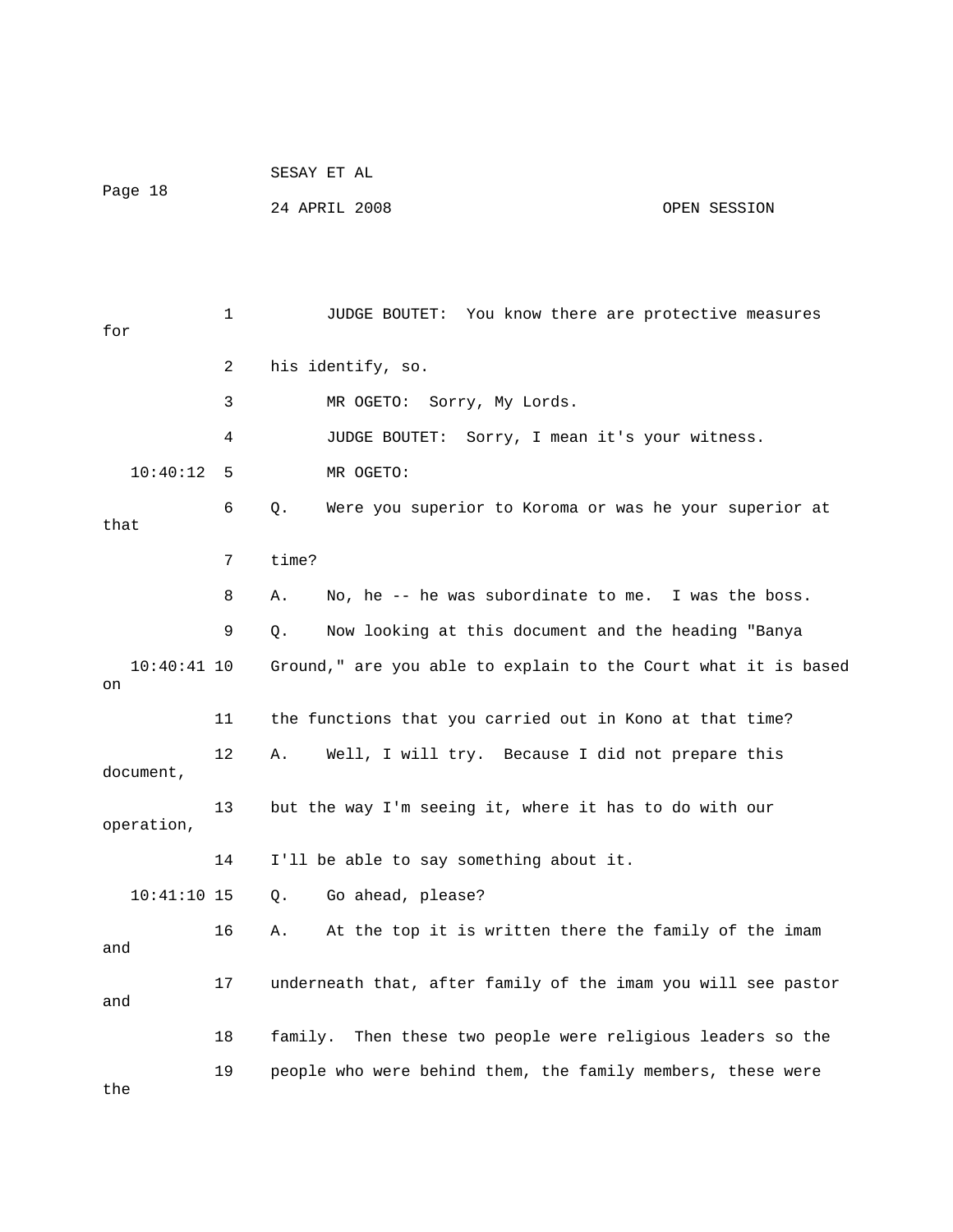|      | $10:41:37$ 20 |    | people. These were the imams and then these were the pastor's  |
|------|---------------|----|----------------------------------------------------------------|
| as   |               | 21 | relatives. But we are taking care of these people. As long     |
| οf   |               | 22 | you are not a soldier you were a civilian, we will take care   |
|      |               | 23 | you. If -- even if you are within your family we must have a   |
|      |               | 24 | record of it because we were taking care of them. If anything  |
|      | $10:41:57$ 25 |    | happened to them, we had to give an account of them. That was  |
|      |               | 26 | why we prepared this document, to tell the people that we have |
|      | them.         | 27 | we should be seeing this family at any time we want to see     |
| what |               | 28 | That is what this document is trying to say. That's exactly    |
|      |               | 29 | it is trying to say.                                           |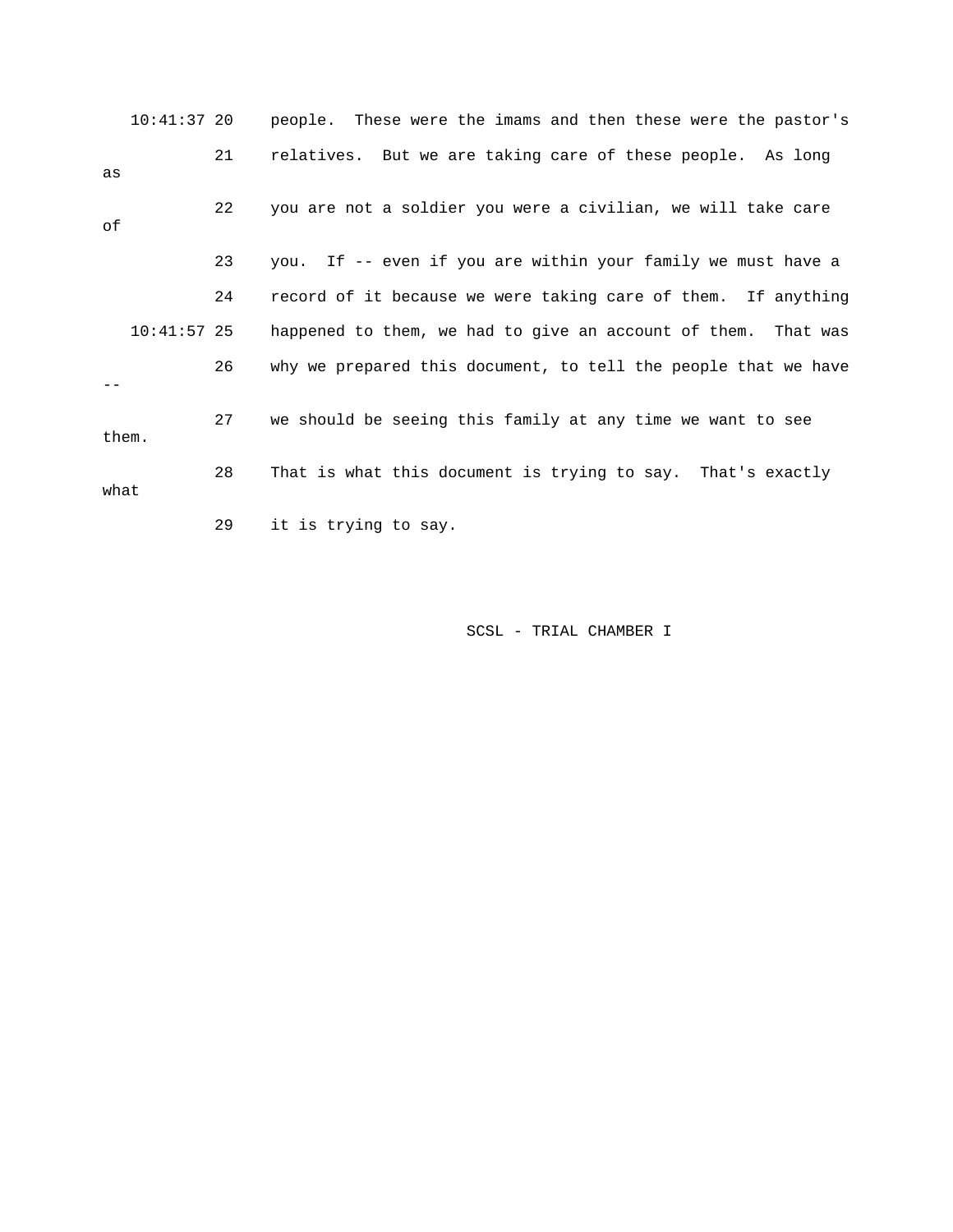| Page 19             |    | SESAY ET AL                                                    |  |  |  |  |  |  |
|---------------------|----|----------------------------------------------------------------|--|--|--|--|--|--|
|                     |    | 24 APRIL 2008<br>OPEN SESSION                                  |  |  |  |  |  |  |
|                     |    |                                                                |  |  |  |  |  |  |
|                     |    |                                                                |  |  |  |  |  |  |
|                     | 1  | While you were at Yomandu did you take part in preparing<br>Q. |  |  |  |  |  |  |
|                     | 2  | similar documents?                                             |  |  |  |  |  |  |
|                     | 3  | Yes, it is the same.<br>Α.                                     |  |  |  |  |  |  |
|                     | 4  | Please turn to page.<br>Q.                                     |  |  |  |  |  |  |
| 10:42:35<br>same?   | 5  | JUDGE BOUTET:<br>Mr Ogeto, what does that mean it's the        |  |  |  |  |  |  |
|                     | 6  | Is it this document that was prepared for Yomandu or a similar |  |  |  |  |  |  |
|                     | 7  | document --                                                    |  |  |  |  |  |  |
|                     | 8  | MR OGETO:                                                      |  |  |  |  |  |  |
| When                | 9  | Can you please clarify your answer? My question was:<br>Q.     |  |  |  |  |  |  |
| $10:42:48$ 10       |    | you were in Yomandu did you take part in preparing documents   |  |  |  |  |  |  |
|                     | 11 | similar to this one?                                           |  |  |  |  |  |  |
|                     | 12 | Yes, sir, because any family members or family head, who<br>Α. |  |  |  |  |  |  |
| οf                  | 13 | want to take these members to be with him, he will take care   |  |  |  |  |  |  |
|                     | 14 | them, I will make this same document. I will write the family  |  |  |  |  |  |  |
| 10:43:10 15<br>him, |    | heads leader's name. Then I write all his dependants under     |  |  |  |  |  |  |
| the                 | 16 | as you are seeing in this document, and when I've done that,   |  |  |  |  |  |  |
| he                  | 17 | commander, who is the brigade commander, like Komba Gbundema,  |  |  |  |  |  |  |
|                     | 18 | had to sign and then I attest the other unit commanders, then  |  |  |  |  |  |  |
| understanding       | 19 | they will sign also to show that there is a clear              |  |  |  |  |  |  |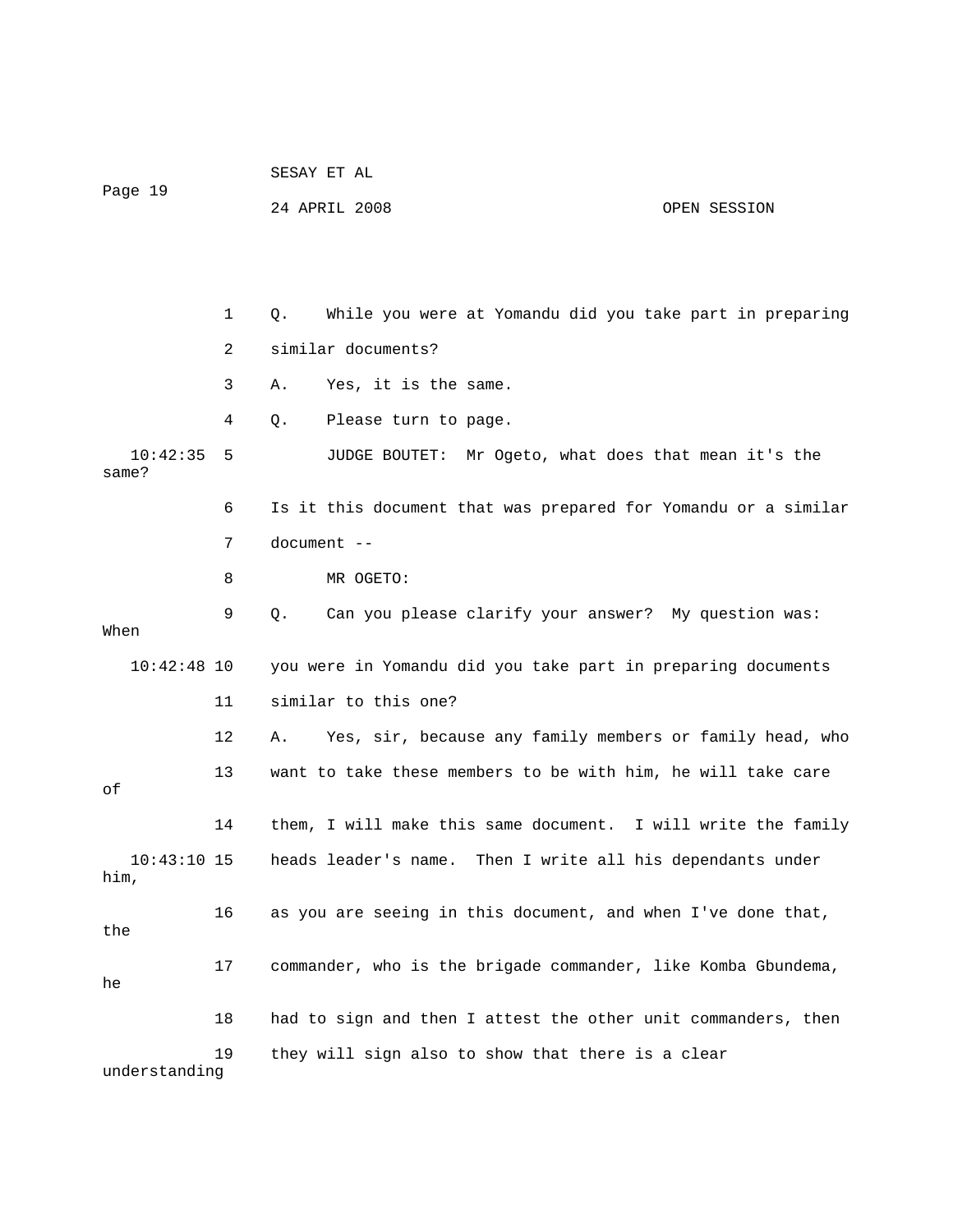| their         |    |           | 10:43:44 20 this document that these civilians who are in the hands of |
|---------------|----|-----------|------------------------------------------------------------------------|
|               | 21 |           | relatives, but they were under our command, we, the G5s.               |
|               | 22 | $\circ$ . | Now, please turn to page $000255$ --                                   |
|               | 23 | Α.        | Sorry, call the number. Sorry, sorry, call the number.                 |
|               | 24 | 0.        | $00025 - -$                                                            |
| $10:44:08$ 25 |    |           | PRESIDING JUDGE: Mr Ogeto --                                           |
|               | 26 |           | MR OGETO: Yes, My Lord.                                                |
|               | 27 |           | PRESIDING JUDGE: $-$ - you still have a long way to go to              |
|               | 28 |           | wrap up your examination-in-chief?                                     |
|               | 29 |           | MR OGETO: Yes, My Lords.                                               |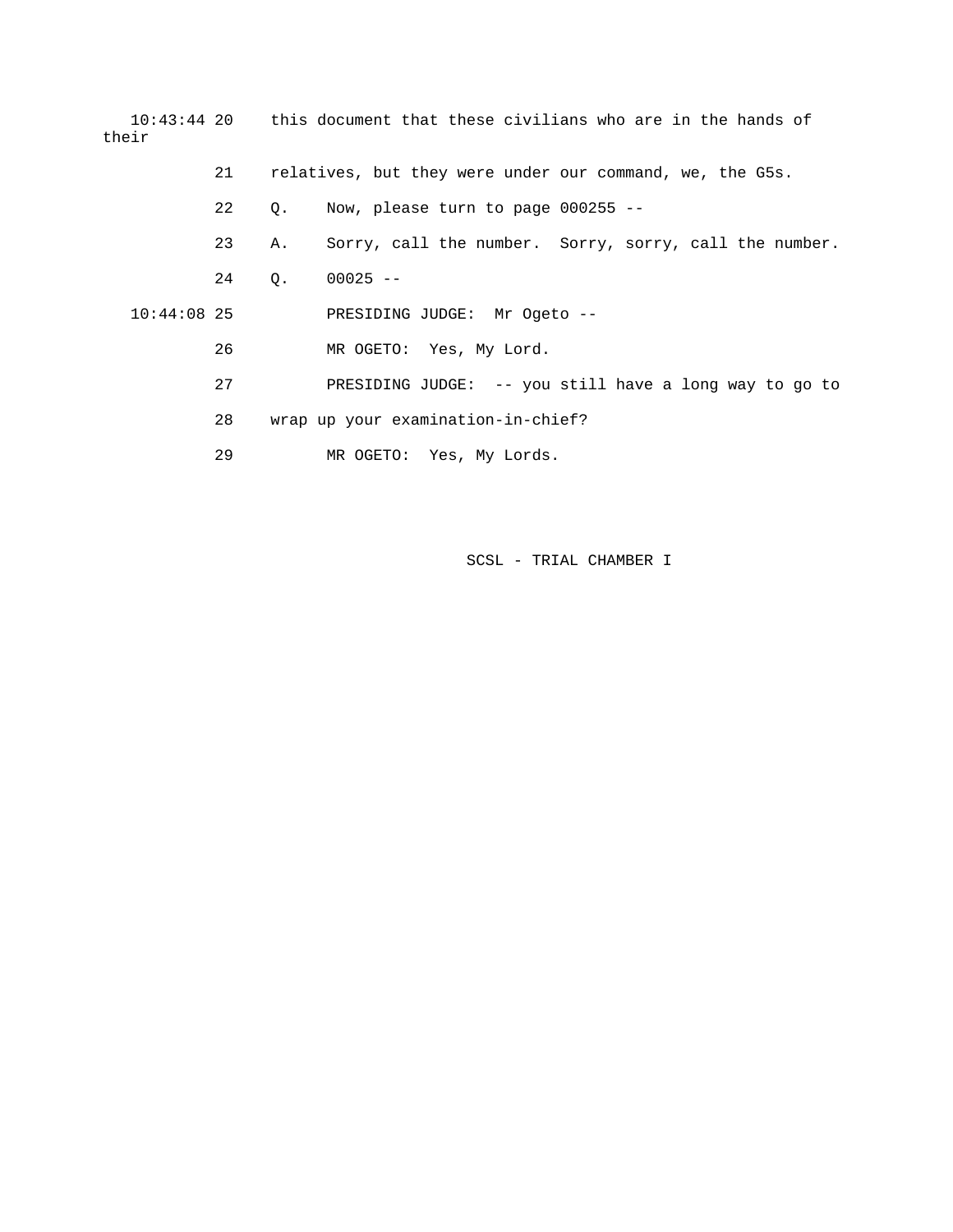| Page 20              |    | SESAY ET AL                                                    |
|----------------------|----|----------------------------------------------------------------|
|                      |    | 24 APRIL 2008<br>OPEN SESSION                                  |
|                      |    |                                                                |
|                      |    |                                                                |
|                      | 1  | PRESIDING JUDGE: You still have a long way to go?              |
|                      | 2  | MR OGETO: Probably another hour or so.                         |
|                      | 3  | PRESIDING JUDGE: Probably another hour?                        |
|                      | 4  | MR OGETO:<br>Yes.                                              |
| 10:44:26             | 5  | PRESIDING JUDGE: Well, we, at this stage, would like to        |
| take                 | 6  | stand down the examination-in-chief of this witness and to     |
| resuming             | 7  | on the issue I mentioned earlier on, at the time we were       |
|                      | 8  | the proceedings. So if we may, at this stage, stand this down  |
| release              | 9  | and dispose of what we have in hand now, so that we can        |
| $10:44:55$ 10        |    | the Registrar.                                                 |
|                      | 11 | MR OGETO:<br>As Your Lordships please.                         |
|                      | 12 | PRESIDING JUDGE:<br>Thank you.                                 |
|                      | 13 | MR OGETO:<br>Thank you.                                        |
| оf                   | 14 | PRESIDING JUDGE: So can the witness please be led out          |
| $10:45:05$ 15        |    | Court for now. Let him be assisted out of Court for now.       |
| in                   | 16 | Mr Witness, you will leave the Court now, but you'll be coming |
|                      | 17 | You'll be brought back here soon.<br>soon.                     |
|                      | 18 | [The witness stood down]                                       |
| when                 | 19 | PRESIDING JUDGE: Yes, Mr Jordash, you remember that            |
| $10:46:44$ 20<br>on, |    | the Chamber invited you, and you did in fact close your case   |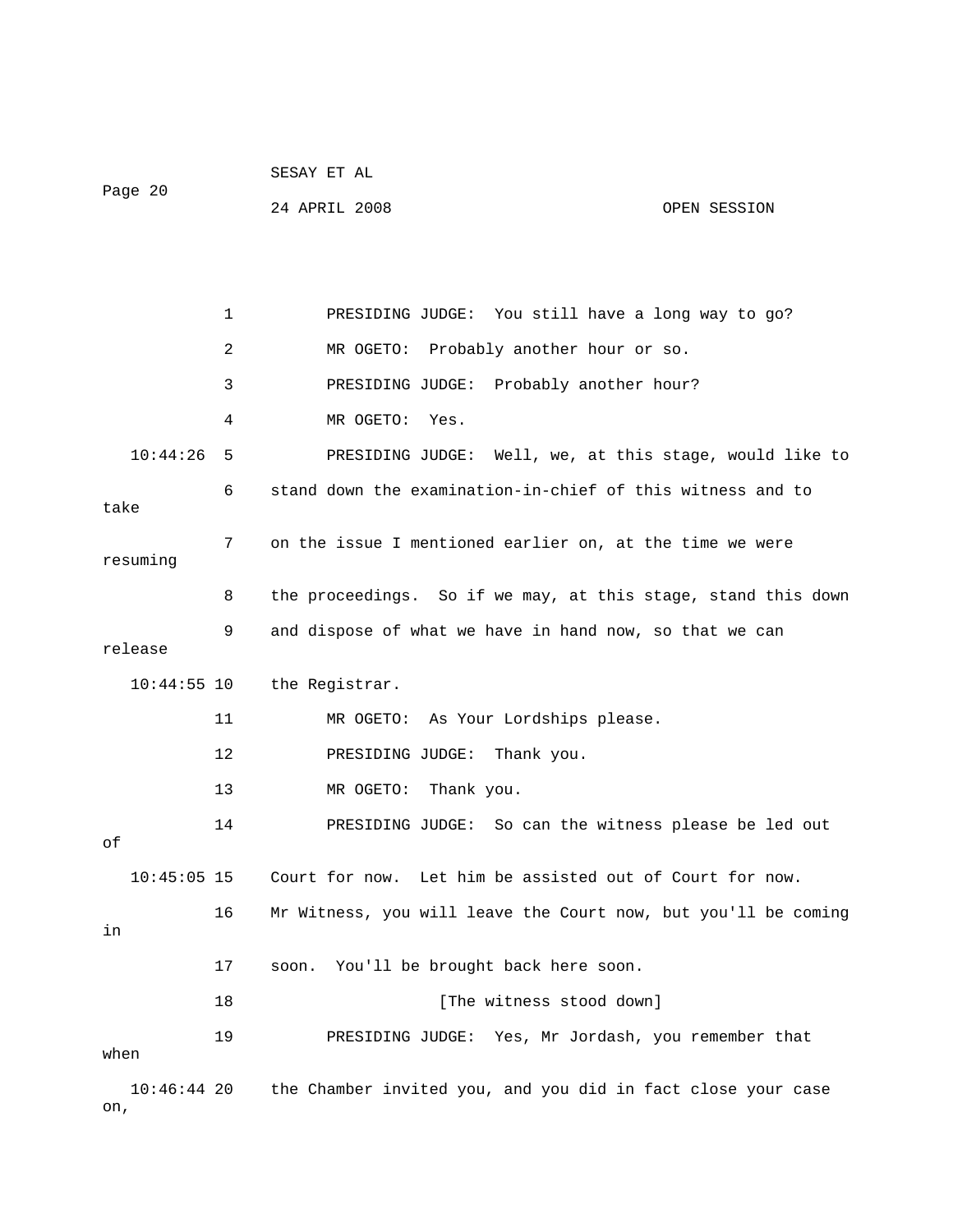|      |               | 21 | I think, Thursday, 13 March this year, we left an opening, you |
|------|---------------|----|----------------------------------------------------------------|
|      |               | 22 | know, on the grounds of the application that you made for      |
| two  |               | 23 | ex-president Kabbah to be subpoenaed for purposes of -- for    |
|      | testimony     | 24 | purposes: First of all, to come before you for a pre-          |
| to   | $10:47:15$ 25 |    | interview and thereafter to appear before us. We would like    |
|      |               | 26 | know from you, because our order was very clear, and that was  |
|      |               | 27 | that he should appear before you for a pre-interview testimony |
| as   |               | 28 | and that it was after that that he would come to Court. But,   |
| your |               | 29 | you would appreciate, you know, coming here to testify is at   |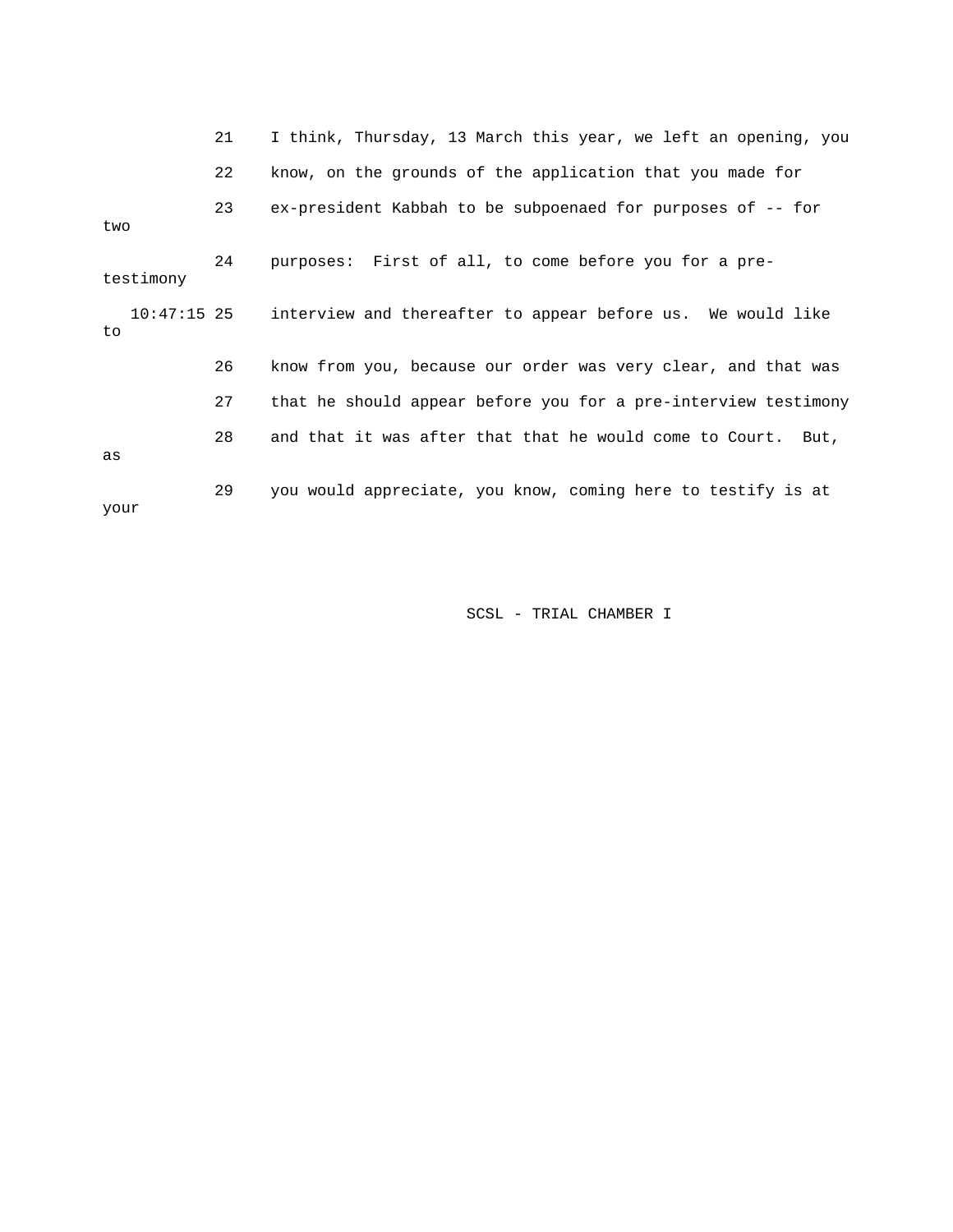| Page 21 | SESAY ET AL   |  |              |
|---------|---------------|--|--------------|
|         | 24 APRIL 2008 |  | OPEN SESSION |

 1 instance. It is at the behest of your Defence team and not at 2 the behest of the Court. We've granted the application. We've 3 issued a subpoena to Mr Kabbah, so may you update us, please, on 4 what it is -- what the development is from your end, as the 10:48:03 5 Defence team, as the head of the Defence team that was supposed 6 to receive this subpoenaed witness, you know, at first instance 7 for a pre-interview, pre-testimony interview. 8 MR JORDASH: Well, I'm afraid I can assist very -- very 9 minimally. We haven't seen him. We understand he has left the 10:48:32 10 country and has been out of the country most of the time since 11 the closing of our case. I probably know less than Your Honours. 12 The information I've gathered came from the report submitted by 13 the Registry to Your Honours concerning attempts made to serve 14 the subpoena. 10:48:58 15 The only additional information I've gained is from today's 16 newspaper, which I forget the title of the newspaper, but it 17 appears to confirm that Mr Kabbah left for Guinea yesterday and 18 that's the information I have. 19 PRESIDING JUDGE: Left Guinea?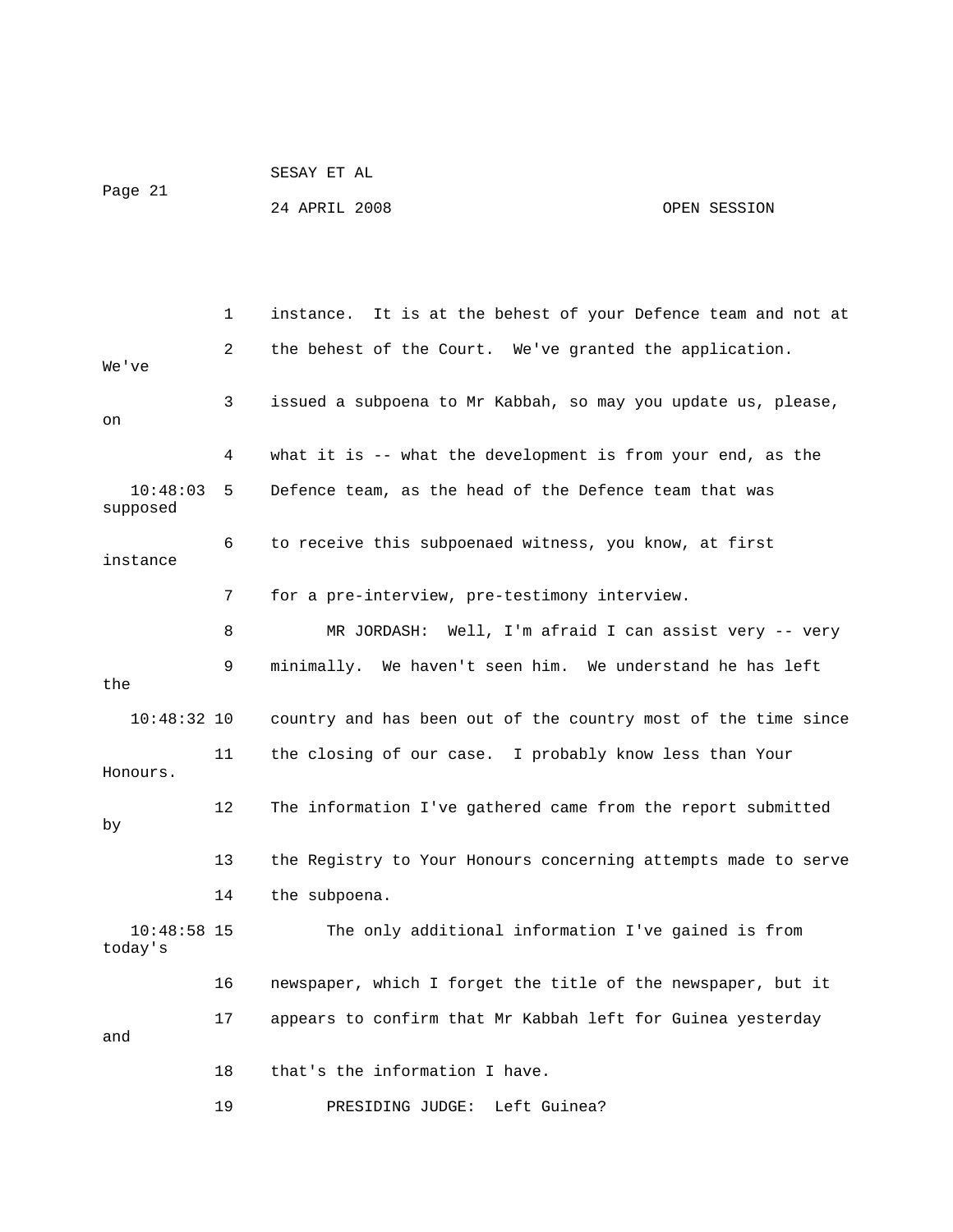| $10:49:18$ 20          |    | MR JORDASH: Left to go to Guinea.                              |
|------------------------|----|----------------------------------------------------------------|
|                        | 21 | PRESIDING JUDGE: Oh, left to go to Guinea.                     |
| should                 | 22 | MR JORDASH: And that's all I know. We haven't $-$ - I          |
| tried                  | 23 | probably enlighten the Court on this: We haven't ourselves     |
|                        | 24 | to contact him directly, since we felt it was more appropriate |
| 10:49:37 25<br>through |    | for the subpoena to be served and for contact to be made       |
|                        | 26 | the Registry, given the efforts we had made previously on a    |
|                        | 27 | personal, or on a team basis, and the lack of results obtained |
| Registry               | 28 | from those efforts. So we left it in the hands of the          |
| been                   | 29 | and, as I understand it, from the report the Registry have     |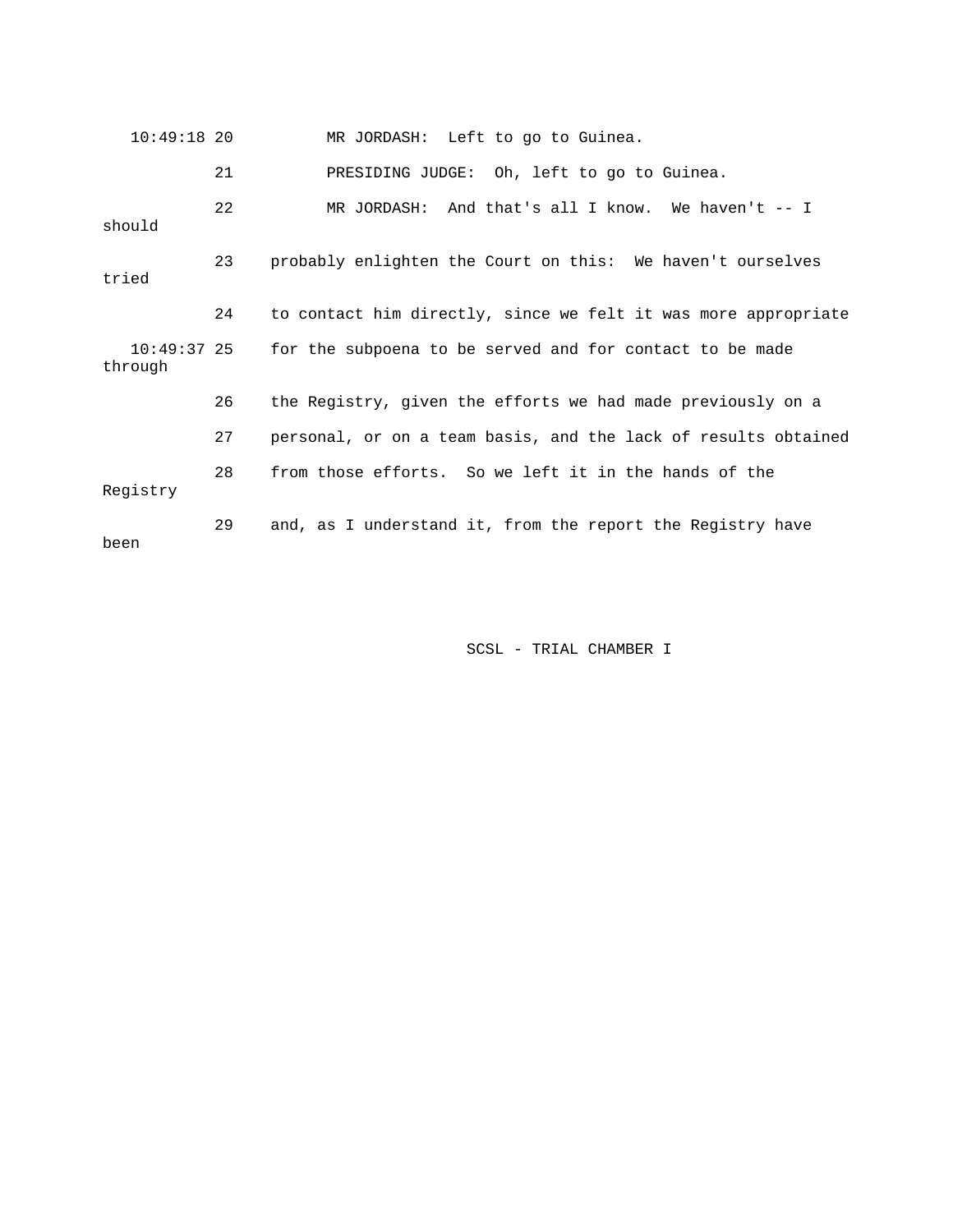| Page 22 | SESAY ET AL   |  |              |
|---------|---------------|--|--------------|
|         | 24 APRIL 2008 |  | OPEN SESSION |

 1 doing what they can to serve that subpoena. 2 So I don't say that in any way to criticise the Registry. 3 It's clear from the report that I've seen that everything has 4 been done and Mr Kabbah has declined to either sign the document 10:50:25 5 when it was taken to his house, and declined to deal with the 6 substance of the request, and has instead left the country. I'm 7 not suggesting he has left the country to avoid the subpoena, but 8 I think we can safely say he hasn't -- 9 PRESIDING JUDGE: Although you are mentioning it. 10:50:47 10 MR JORDASH: Well, I think it's important to mention it 11 because it's clear Mr Kabbah knows that his cooperation has been 12 sought. It's equally clear that Mr Kabbah is a very busy and 13 significant leader in the African context. So, obviously, he has 14 many priorities, but this priority has not been dealt with and 10:51:14 15 that's as much as I can say at this stage. 16 PRESIDING JUDGE: So what you are confirming is that -- 17 well, for reasons that we now know that you've mentioned, that 18 because he has not been served, maybe, he has not been -- he has 19 not sought to meet you for the purposes of a pre-testimony 10:51:37 20 interview; that was supposed to be the first step before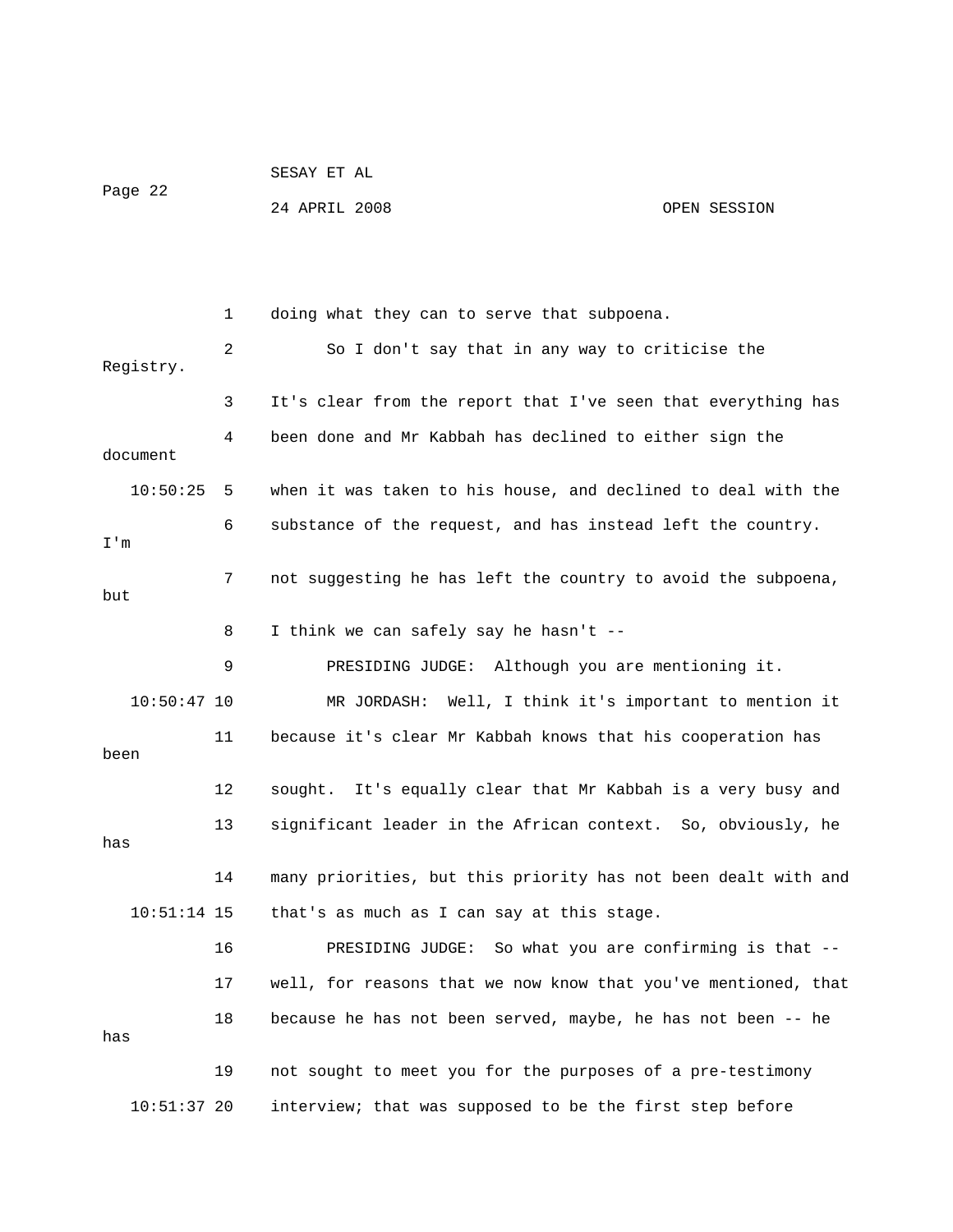| testimony. |
|------------|
|            |

|                 | 22 | MR JORDASH: Yes.                                        |
|-----------------|----|---------------------------------------------------------|
|                 | 23 | PRESIDING JUDGE: You have not seen him?                 |
|                 | 24 | MR JORDASH: Not seen him nor heard from him.            |
| $10:51:47$ 25   |    | PRESIDING JUDGE: Nor heard from him?                    |
| representatives | 26 | MR JORDASH: Nor been invited by any of his              |
|                 | 27 | to contact him.                                         |
|                 | 28 | PRESIDING JUDGE:<br>Thank you.                          |
|                 | 29 | As you very well know, we did, in our order, charge the |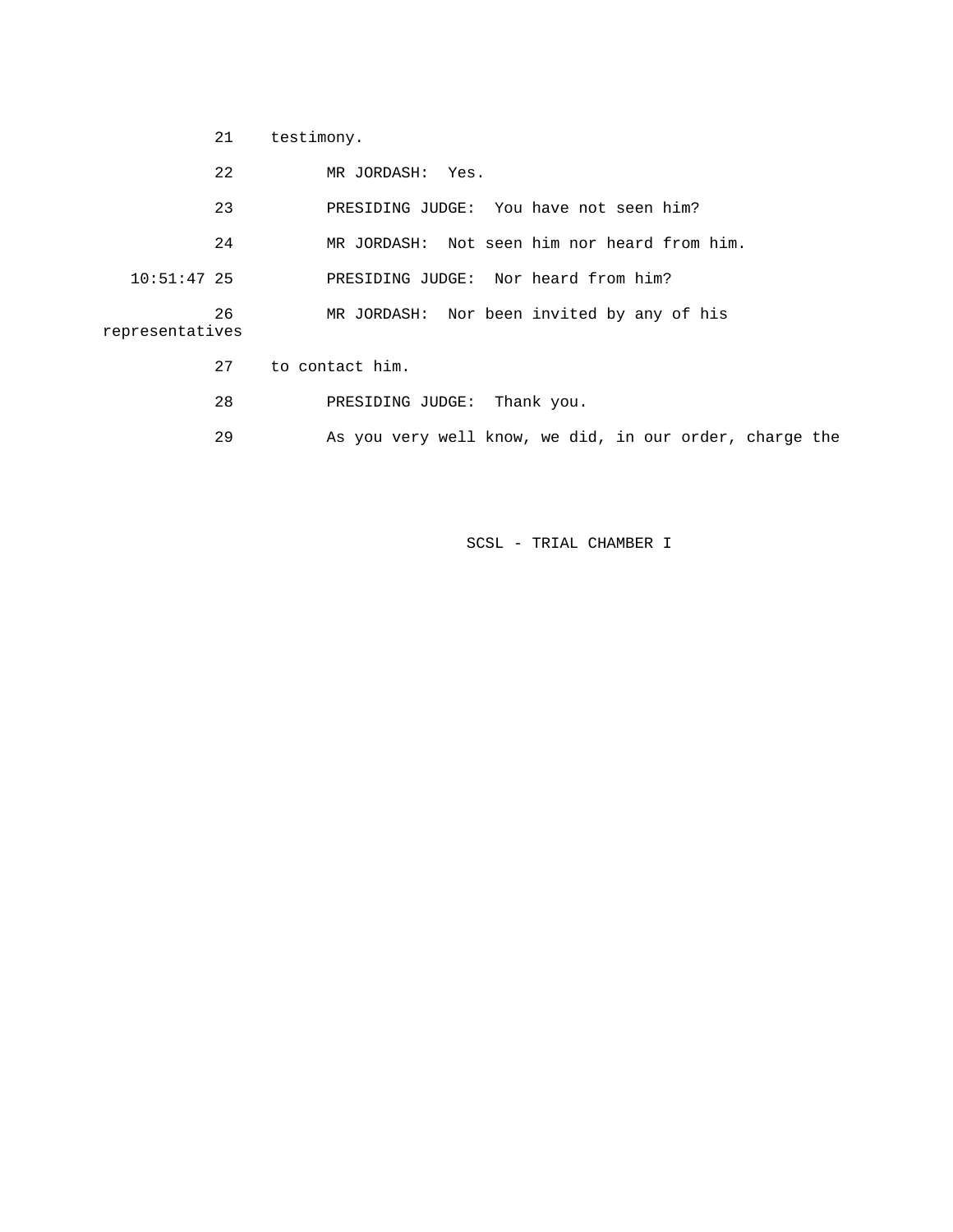```
 SESAY ET AL 
Page 23
```
24 APRIL 2008 OPEN SESSION

 1 Registrar of this Court to ensure that the subpoena is served 2 through the appropriate Sierra Leonean authorities. I know we've 3 received a documentation to this, but this matter was being dealt 4 with in the open, and it was in Court, so we thought that it is 10:52:29 5 important for the Registrar, who was charged with serving the 6 subpoena, or having the subpoena served to Mr Kabbah through 7 appropriate authorities, to come and give us a status report, you 8 know, on what has been done so far. 9 So, Mr Registrar, that's why we thought you should come and 10:52:54 10 assist the Court in an open session because this application was 11 made in an open session. The subpoena was issued in an open 12 session, and even though you submitted a report we thought that 13 you should come and inform the Court in an open session of the 14 efforts that have been made by the Registry to serve the subpoena 10:53:18 15 on ex-president Kabbah. 16 So you may -- we are not putting you on the witness stand 17 yet, so you can just give us a status report from where you are 18 standing. Yes, Mr Registrar, you may proceed to update the Court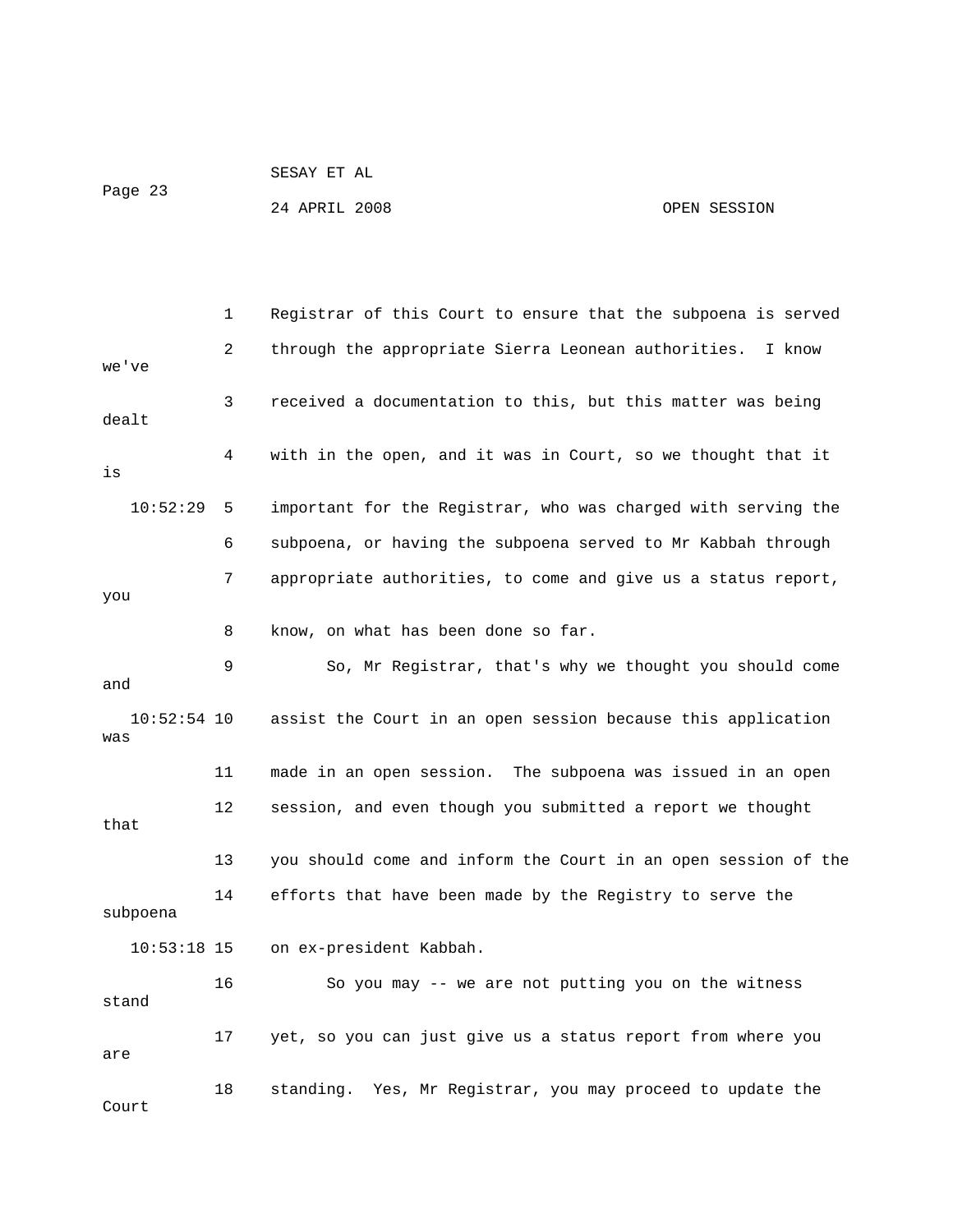19 on what the Registry has done.

 10:53:39 20 THE REGISTRAR: Thank you, Your Honour. And thank you also

> 21 for interrupting the proceedings in order to give attention to 22 this -- to this matter.

 23 As you yourself indicated, and also the lead counsel for 24 Mr Sesay, we did provide a submission pursuant to Rule 33(B) on

 10:53:58 25 17 April, which sets out all the efforts that we have undertaken

26 in order to serve the subpoena on Mr Kabbah through the

27 Sierra Leonean authorities. What I would like to do here is

28 update you on what has been happening since then, because I

29 assume --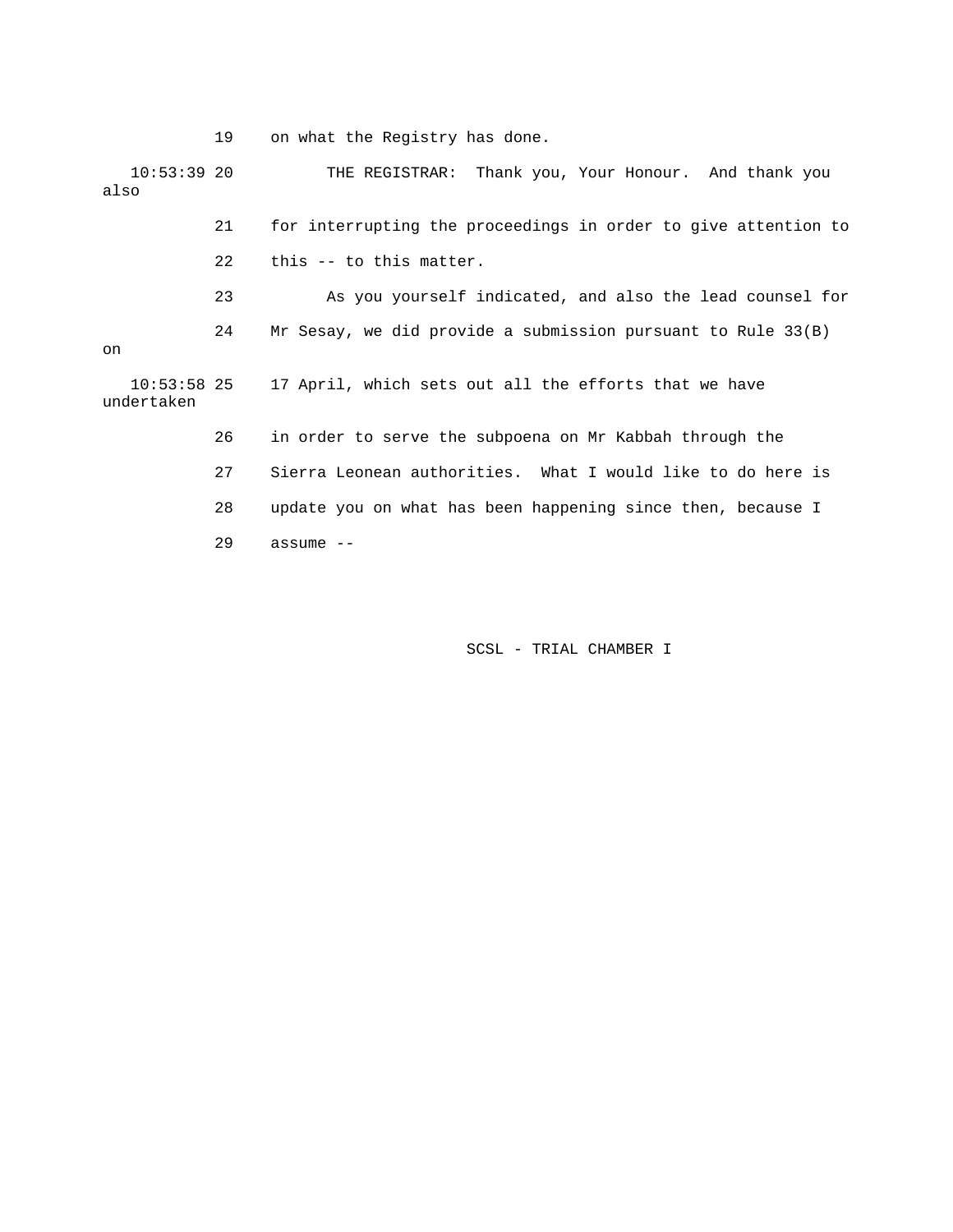| Page 24 | SESAY ET AL   |  |              |
|---------|---------------|--|--------------|
|         | 24 APRIL 2008 |  | OPEN SESSION |

| and |               | 1              | On everything that is in your report<br>PRESIDING JUDGE:         |
|-----|---------------|----------------|------------------------------------------------------------------|
| оf  |               | $\overline{2}$ | more, that may be, because this is a matter which is a matter    |
| on  |               | 3              | public interest, and we would like all the details to feature    |
|     |               | 4              | the public records of these proceedings.                         |
|     | 10:54:33      | 5              | Thank you very much.<br>THE REGISTRAR:<br>Okay.                  |
| by  |               | 6              | As Your Honour may recall, in the decision, the subpoena         |
|     |               | 7              | the Chamber was ordered on 19 March, and we have since been in   |
| the |               | 8              | contact with Mr Kabbah himself and his staff, and also with      |
|     |               | 9              | office of the Attorney-General.                                  |
|     | $10:54:56$ 10 |                | It was on 4 April that we went over to the                       |
| in  |               | 11             | Attorney-General's office and provided a copy of the subpoena    |
|     |               | 12             | order for the authorities to serve it on Mr Kabbah.<br>We had in |
|     |               | 13             | the meantime understood that Mr Kabbah at that time, as of the   |
| he  |               | 14             | moment that the subpoena was issued, was not in the country;     |
|     | $10:55:24$ 15 |                | was elsewhere in Africa and we were informed that he was to      |
|     |               | 16             | return on 7 April. It was then also on 7 April that staff of     |
|     |               | 17             | Court Management went over to the house of Mr Kabbah and have    |
|     |               | 18             | been trying to serve the document on Mr Kabbah himself.<br>The   |
| as  |               | 19             | document has been received by a person who identified himself    |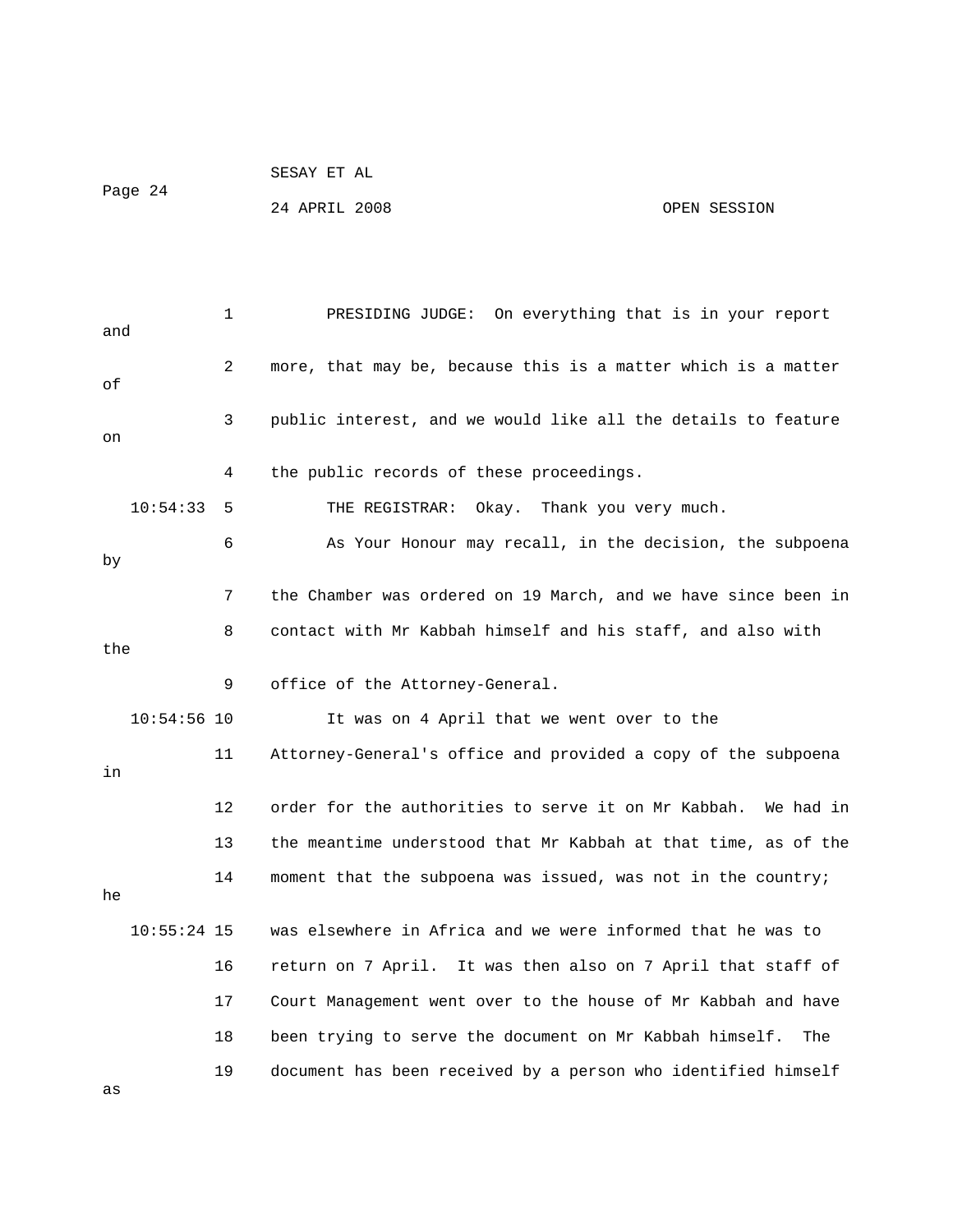|    |    | $10:55:51$ 20 the son of Mr Kabbah. The document $-$         |
|----|----|--------------------------------------------------------------|
|    | 21 | PRESIDING JUDGE: President Kabbah's house?                   |
| is | 22 | THE REGISTRAR: It was in President Kabbah's house; that      |
|    | 23 | correct, Your Honour.                                        |
|    | 24 | PRESIDING JUDGE: Yes. Please put on -- otherwise you         |
|    |    | $10:56:04$ 25 won't hear us properly. Yes, put them on.      |
|    | 26 | THE REGISTRAR: Okay. And then we have been giving the        |
|    | 27 | document to the person who identified himself as the son of  |
| it | 28 | Mr Kabbah. The document was not being signed for but instead |
|    | 29 | was the representative of Court Management who signed the    |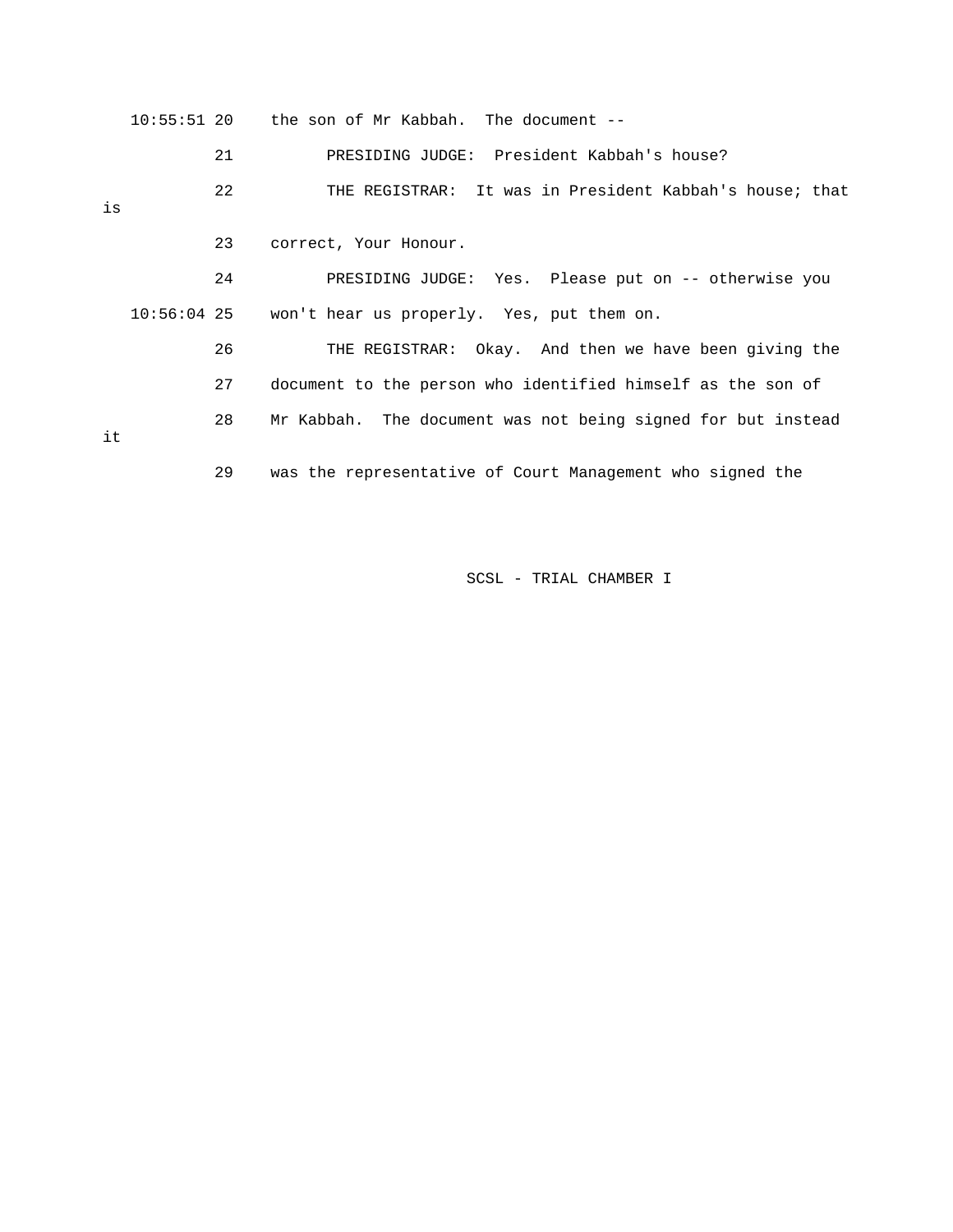|                              |              | SESAY ET AL                                             |  |  |  |
|------------------------------|--------------|---------------------------------------------------------|--|--|--|
| Page 25                      |              | 24 APRIL 2008<br>OPEN SESSION                           |  |  |  |
|                              |              |                                                         |  |  |  |
|                              |              |                                                         |  |  |  |
|                              | $\mathbf{1}$ | document.                                               |  |  |  |
| Court                        | 2            | PRESIDING JUDGE: Who was the representative of the      |  |  |  |
|                              | 3            | Management?                                             |  |  |  |
| the                          | 4            | THE REGISTRAR: I think it was Maureen Edmonds who was   |  |  |  |
| $10:56:29$ 5                 |              | representative of Court Management.                     |  |  |  |
| alone,                       | 6            | PRESIDING JUDGE: And who else? She didn't go there      |  |  |  |
|                              | 7            | did she?                                                |  |  |  |
|                              | 8            | THE REGISTRAR: I think she was accompanied by -- by a   |  |  |  |
|                              | 9            | record clerk from the Court Management.                 |  |  |  |
| $10:56:41$ 10<br>Management. |              | PRESIDING JUDGE: A record clerk from the Court          |  |  |  |
|                              | 11           | THE REGISTRAR: From the Court Management. So they went  |  |  |  |
|                              | 12           | together.                                               |  |  |  |
|                              | 13           | PRESIDING JUDGE: You don't have his name handy, do you? |  |  |  |
|                              | 14           | THE REGISTRAR: We have it.                              |  |  |  |
| $10:56:52$ 15<br>records,    |              | PRESIDING JUDGE: We would like to have it on the        |  |  |  |
|                              | 16           | please.                                                 |  |  |  |
| lady                         | 17           | MS KAMUZORA: My Lords, if I may be of assistance, the   |  |  |  |
| is called Yara Bisowa.<br>18 |              |                                                         |  |  |  |
|                              | 19           | THE REGISTRAR: Thanks very much for that.               |  |  |  |
| $10:57:03$ 20                |              | Yara Bisowa?<br>PRESIDING JUDGE:                        |  |  |  |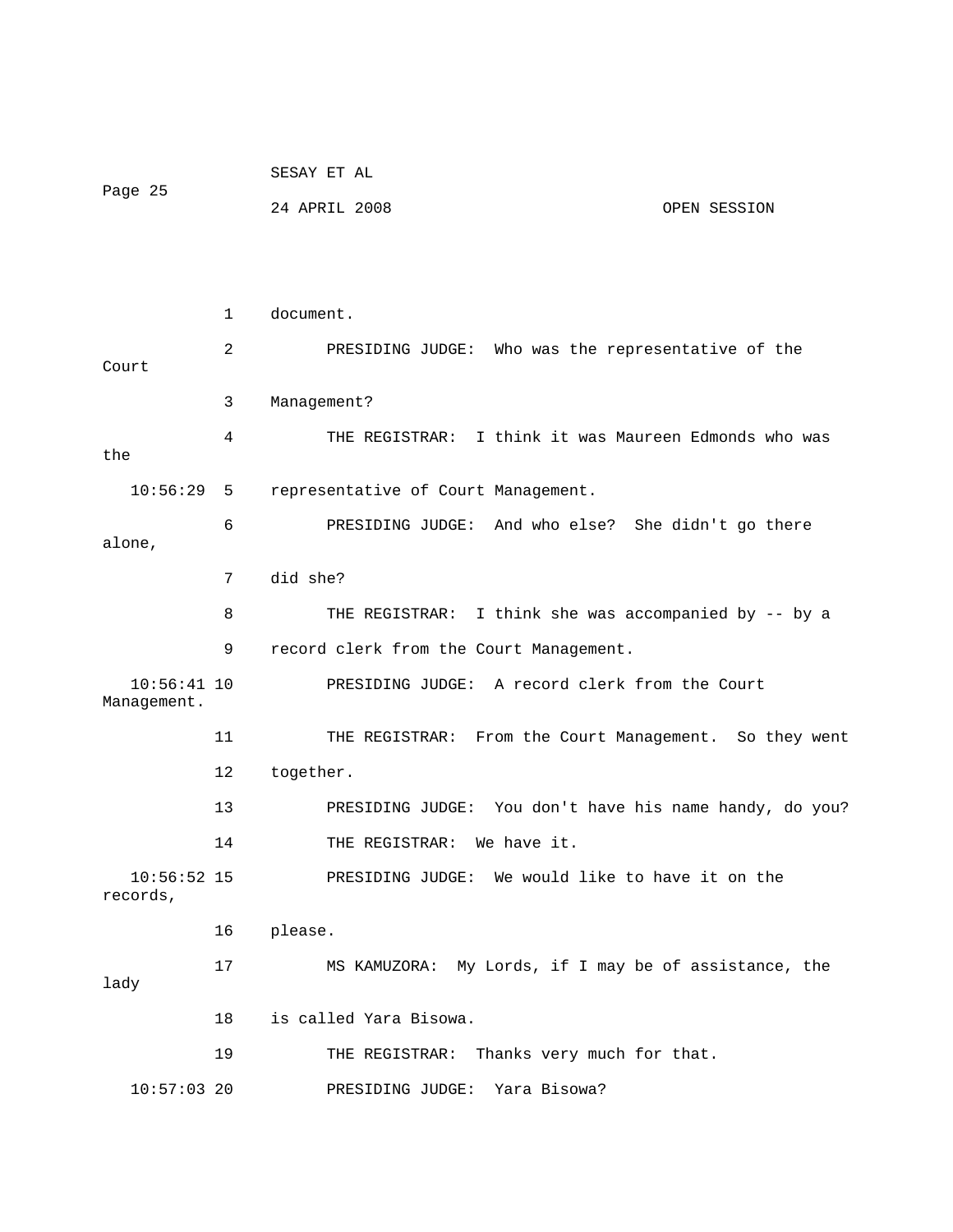|               | 21 | MS KAMUZORA: S-O-W-A.                                          |  |  |  |
|---------------|----|----------------------------------------------------------------|--|--|--|
| may           | 22 | PRESIDING JUDGE: All right. Yes, Mr Registrar. You             |  |  |  |
|               | 23 | proceed.                                                       |  |  |  |
|               | 24 | THE REGISTRAR: Thank you, Your Honour. Then, as I              |  |  |  |
| $10:57:12$ 25 |    | indicated, the Court Management has made an affidavit that has |  |  |  |
| 17            | 26 | been attached to the submission from myself to Your Honours on |  |  |  |
|               | 27 | April, and that is part of the records.                        |  |  |  |
| the           | 28 | We have since been in daily contact with the office of         |  |  |  |
| that          | 29 | Attorney-General, and the information that we received was     |  |  |  |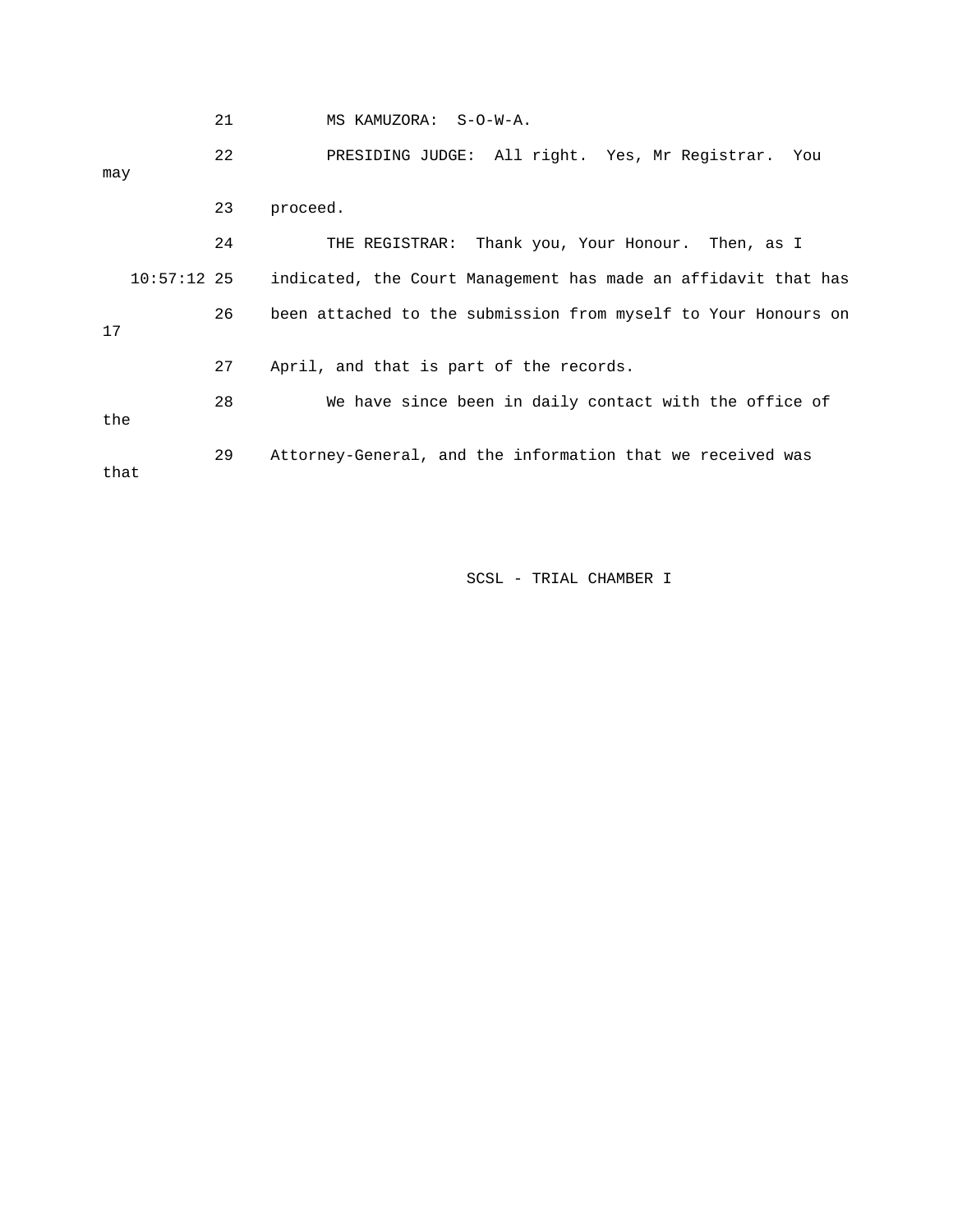```
 SESAY ET AL
```
Page 26

24 APRIL 2008 OPEN SESSION

| by                       | 1       | the Attorney-General was out of the country. We were received  |
|--------------------------|---------|----------------------------------------------------------------|
| matter                   | 2       | the Solicitor-General who, however, preferred to have this     |
|                          | 3       | being dealt with by the Attorney-General.                      |
|                          | 4       | The Attorney-General, according to our information, only       |
| 10:57:56                 | 5       | came back into the country last Tuesday. But, in order to      |
| being                    | 6       | continue to show our efforts in order to have the subpoena     |
|                          | 7       | served on Mr Kabbah as soon as possible, I instructed Court    |
| either                   | 8       | Management to make sure that every day one staff member,       |
| Mrs                      | 9       | the head of the office, Elaine Bola-Clarkson, or the Deputy,   |
| $10:58:27$ 10            |         |                                                                |
|                          |         | Maureen Edmonds, went over to the Attorney-General's office in |
|                          | 11      | order to show our strong commitment to have the subpoena being |
|                          | $12 \,$ | served on Mr Kabbah as quickly as possible.                    |
| the                      | 13      | The Attorney-General, as I indicated, has returned to          |
| were                     | 14      | country last Tuesday, and it was yesterday evening that we     |
| $10:58:42$ 15<br>deputy, |         | phoned -- or that the Attorney-General himself phoned my       |
|                          | 16      | Mrs Binta Mansaray, to inform that he was indeed out of the    |
|                          | 17      | country; that he fully recognises the obligation of the        |
|                          | 18      | Government of Sierra Leone to serve the subpoena on Mr Kabbah; |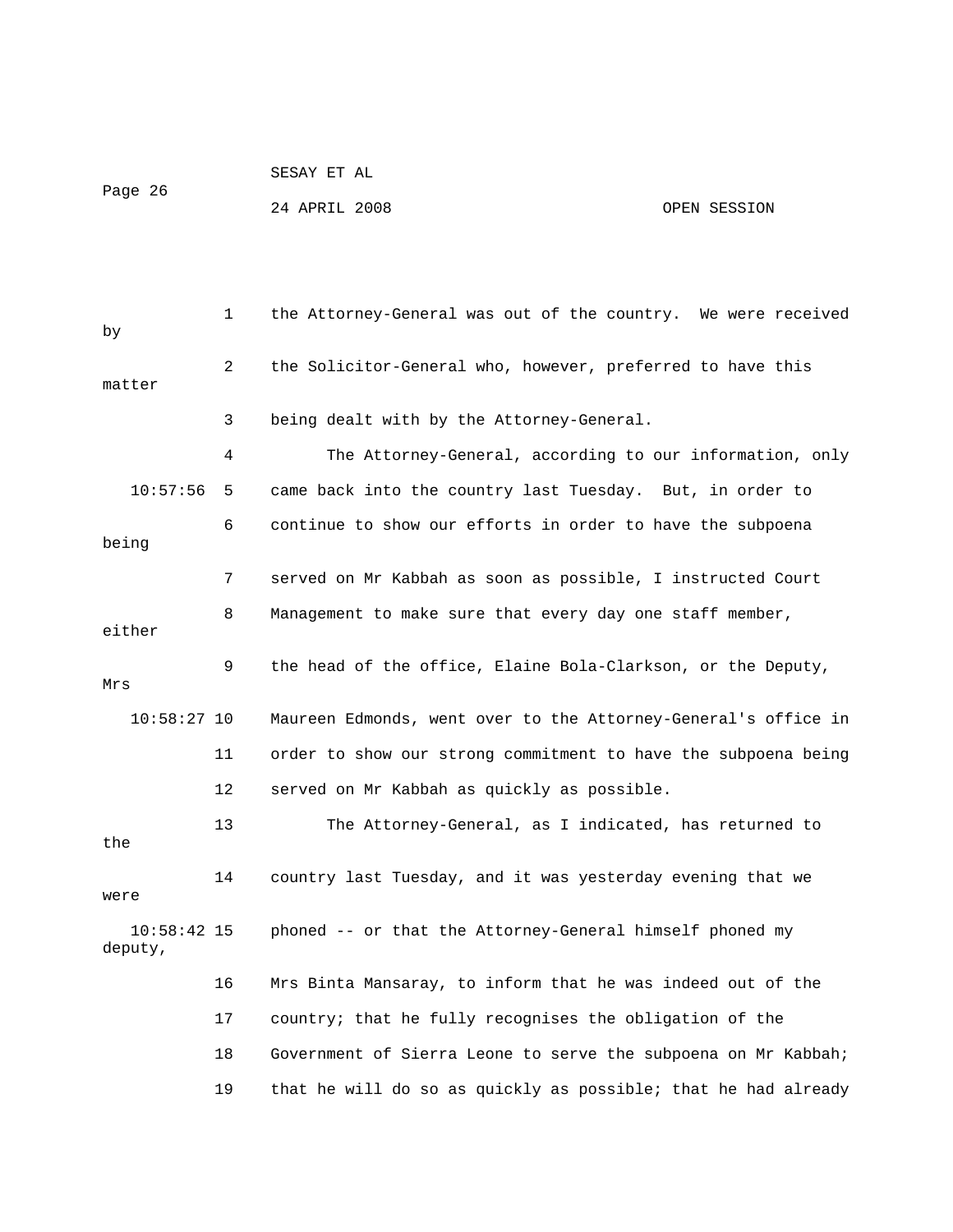10:59:05 20 been in contact with the office of Mr Kabbah, but that indeed, as 21 also the lead counsel for Mr Sesay indicated, that Mr Kabbah left 22 the country yesterday. 23 According to the information from the Attorney-General, 24 Mr Kabbah is to return back in the country next Saturday, 3 May 10:59:27 25 and the Attorney-General promised that upon return of Mr Kabbah, 26 the subpoena will be served on him as soon as possible 27 thereafter. 28 That is all the information that I have for you at the 29 moment. Thank you, My Lord.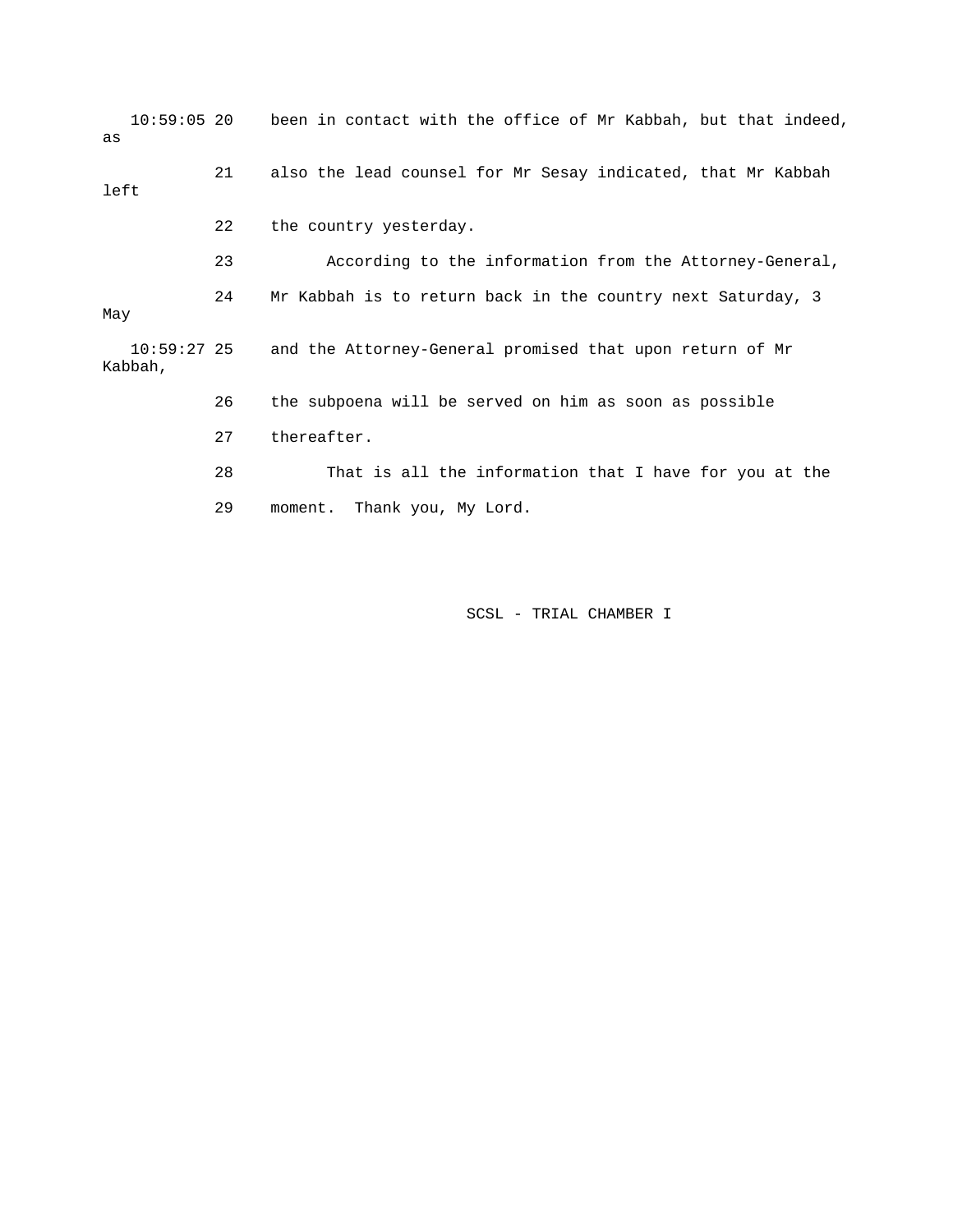SESAY ET AL Page 27 24 APRIL 2008 OPEN SESSION

 1 PRESIDING JUDGE: Thank you very much. Unless my - unless 2 my colleagues -- my learned Brothers, you know, have any - let 3 me put it this way: Mr Jordash, do you have any -- you've 4 listened to the Registrar. Do you have any clarifications on any 11:00:01 5 issues that you may wish to put to him for him to edify you on 6 this issue? 7 MR JORDASH: No, thank you, Your Honour. I'm fully 8 edified. 9 PRESIDING JUDGE: Right. Well, thank you very much, 11:00:22 10 Mr Registrar. I think we don't have any further questions. We 11 are looking forward to the return of President Kabbah on 12 Saturday, 3 April and -- of May, I'm sorry. I think we commend 13 the efforts of the Registry to maintain a permanent presence in 14 the office of the Attorney-General to ensure that action is taken 11:00:51 15 on this subpoena, because it is all in the interests of justice, 16 and we have to -- we have demonstrated our commitment to this, 17 and you are doing just what should be done and you should 18 continue with the permanent presence at the AG's office, 19 particularly after 3 May 2008.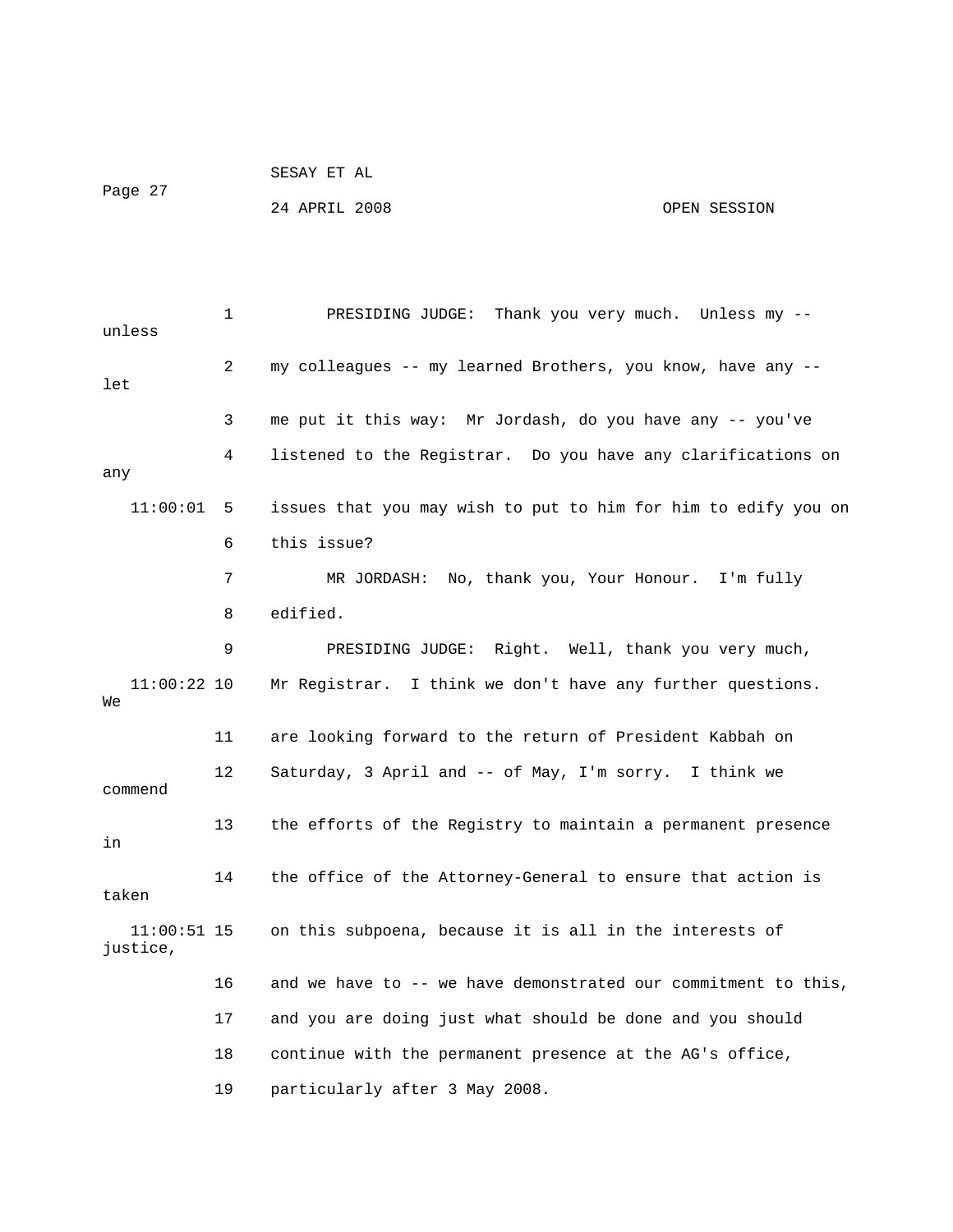| $11:01:15$ 20<br>busy |    | So we thank you for coming and I think you are a very          |
|-----------------------|----|----------------------------------------------------------------|
|                       | 21 | person. We will release you and ask you to return to your      |
|                       | 22 | office. Thank you.                                             |
|                       | 23 | THE REGISTRAR: Thank you, Your Honour.                         |
|                       | 24 | PRESIDING JUDGE: Yes. So, Mr Jordash, you've heard all         |
| $11:01:57$ 25         |    | that has been said, and I think we would only have to wait for |
|                       | 26 | him to come back on 3 May.                                     |
|                       | 27 | MR JORDASH: Sorry to interrupt. What I was --                  |
| vou                   | 28 | PRESIDING JUDGE: Yes, Mr Jordash, there was something          |
| can                   | 29 | wanted to say. I didn't mean to -- you took it back. So you    |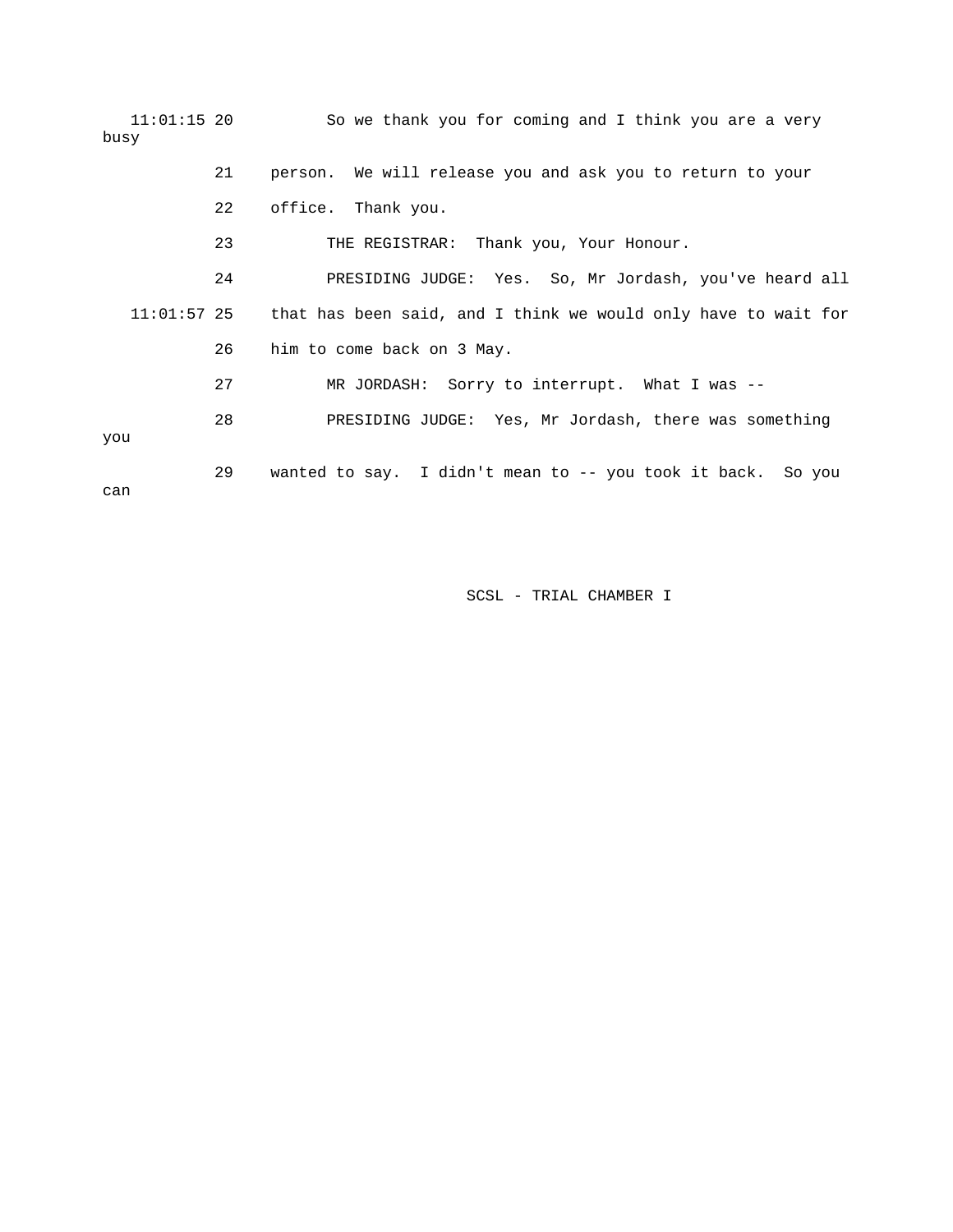| Page 28       |    | SESAY ET AL                                                    |              |  |  |
|---------------|----|----------------------------------------------------------------|--------------|--|--|
|               |    | 24 APRIL 2008                                                  | OPEN SESSION |  |  |
|               |    |                                                                |              |  |  |
|               |    |                                                                |              |  |  |
|               | 1  | initiate with us if you want to.                               |              |  |  |
|               | 2  | MR JORDASH: Yes, I got a glance by Justice Boutet.             |              |  |  |
|               | 3  | PRESIDING JUDGE:<br>Pardon me?                                 |              |  |  |
|               | 4  | So I thought better of proceeding at that<br>MR JORDASH:       |              |  |  |
| 11:03:36      | 5. | point. What I was going to raise was the possibility of new    |              |  |  |
| working       | 6  | timetables, so that we all know the timetable that we're       |              |  |  |
|               | 7  | towards.                                                       |              |  |  |
|               |    |                                                                |              |  |  |
| оf            | 8  | As Your Honour rightly points out, it is also a matter         |              |  |  |
|               | 9  | public interest, and it may be that it would assist the public |              |  |  |
| $11:03:57$ 10 |    | also with understanding what's going on if they knew the       |              |  |  |
| assist        | 11 | timetable in which we were working at, but mainly it would     |              |  |  |
|               | 12 | our Defence team to understand the timetabling.                |              |  |  |
|               |    |                                                                |              |  |  |
|               | 13 | PRESIDING JUDGE: Well, the Chamber would like to bring         |              |  |  |
|               | 14 | this issue to a close, even before the closure of the Kallon   |              |  |  |
| $11:04:26$ 15 |    | Defence case; we would like to bring it to a close because we  |              |  |  |
|               | 16 | don't want to carry it beyond. So since we now know that       |              |  |  |
| back          | 17 | Mr Kabbah would be back to his -- President Kabbah will be     |              |  |  |
| and           | 18 | to Freetown on 3 May, we want to give time to the Registry,    |              |  |  |
| for           | 19 | to President Kabbah himself, to organise himself to see you    |              |  |  |
| $11:04:57$ 20 |    | the pre-interview, for the pre-testimony interview, and for us |              |  |  |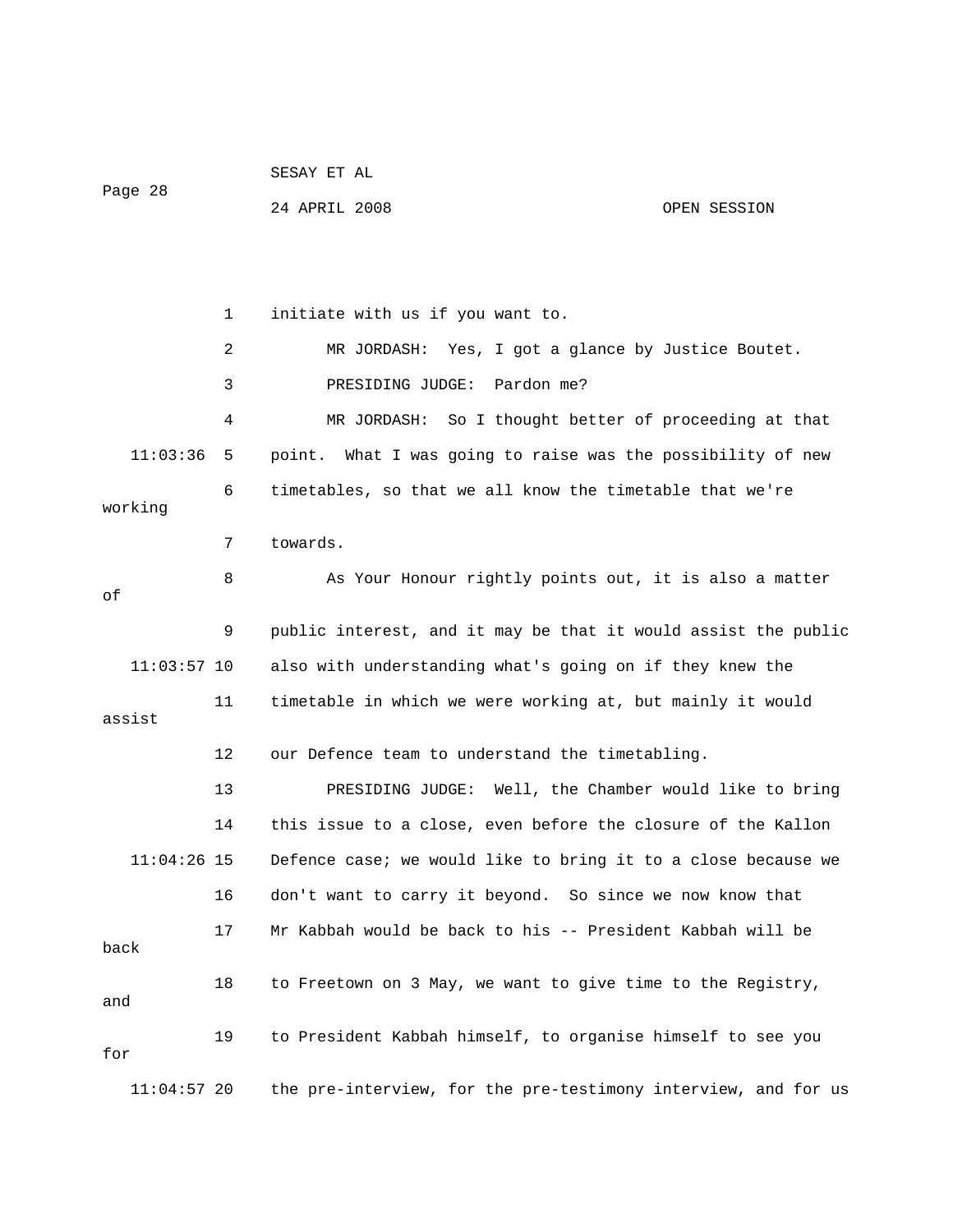21 thereafter to take him on as a witness.

22 MR JORDASH: Yes.

 23 PRESIDING JUDGE: So we have decided to adjourn this matter 24 to Thursday, 15 May 2008, for us to be able to take President 11:05:26 25 Kabbah's testimony. So we -- it is as you've heard -- we've 26 asked the Registry to maintain a pressure on the Attorney-General 27 for him to be served and thereafter for us to -- we expect that 28 if he comes on Saturday, and they are able to serve him on Monday 29 the 5th, or Tuesday the 6th of May, we should be able to have at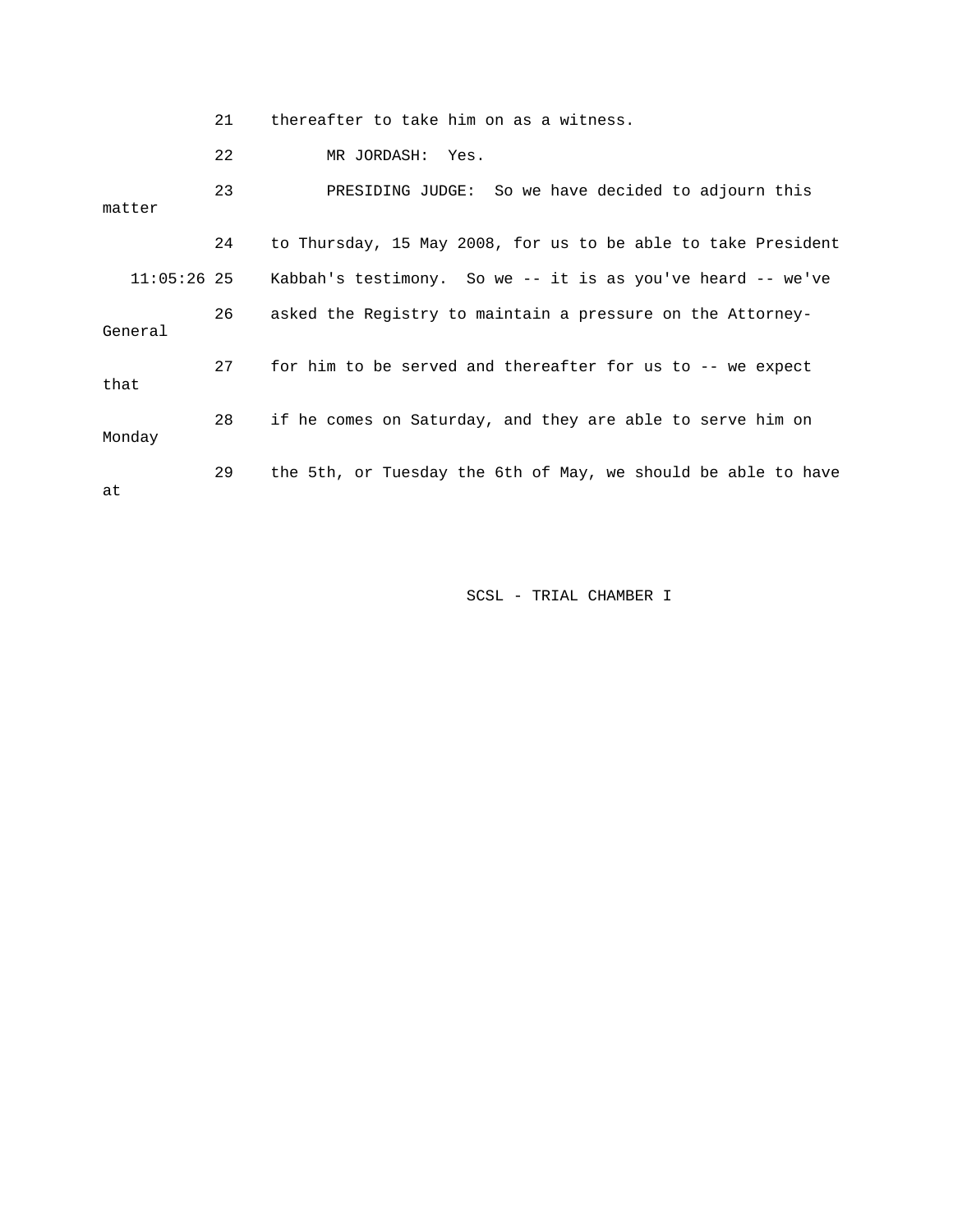| Page 29             |              | 24 APRIL 2008                                                 | OPEN SESSION |
|---------------------|--------------|---------------------------------------------------------------|--------------|
|                     |              |                                                               |              |
|                     |              |                                                               |              |
| that                | $\mathbf{1}$ | least a positive report, you know, back as to the status of   |              |
|                     | 2            | subpoena. So we are adjourning the matter to Thursday, 15 May |              |
|                     | 3            | 2008.                                                         |              |
|                     | 4            | Thank you very much.<br>MR JORDASH:                           |              |
| 11:06:14            | 5            | PRESIDING JUDGE: Right. I hope all the parties are so         |              |
|                     | 6            | advised of the date and this will be the first matter that    |              |
| we'll               |              |                                                               |              |
|                     | 7            | take on that morning. We will again stand down any Kallon     |              |
|                     | 8            | Defence business and give priority to this outstanding issue. |              |
|                     | 9            | Right. Can the witness now be brought in, please?             |              |
| $11:06:53$ 10<br>be |              | MR OGETO: My Lords, in the meantime, if Mr Kallon can         |              |
|                     | 11           | allowed to use the bathroom?                                  |              |
|                     | 12           | PRESIDING JUDGE: Yes, yes, he may, please.                    |              |
|                     | 13           | MR JORDASH: And could Mr Sesay also use the bathroom,         |              |
|                     | 14           | please?                                                       |              |
| $11:07:36$ 15       |              | PRESIDING JUDGE: Yes, he may, please.                         |              |
|                     | 16           | [Witness enters Court]                                        |              |
|                     | 17           | PRESIDING JUDGE: Yes, Mr Ogeto.                               |              |
|                     | 18           | Yes, My Lords.<br>MR OGETO:                                   |              |
|                     | 19           | We were still on comments -- or the<br>PRESIDING JUDGE:       |              |
| $11:08:28$ 20       |              | testimony of the witness, as far as page 25575 was concerned. |              |
|                     | 21           | That was where we -- he was trying to explain to us about the |              |

SESAY ET AL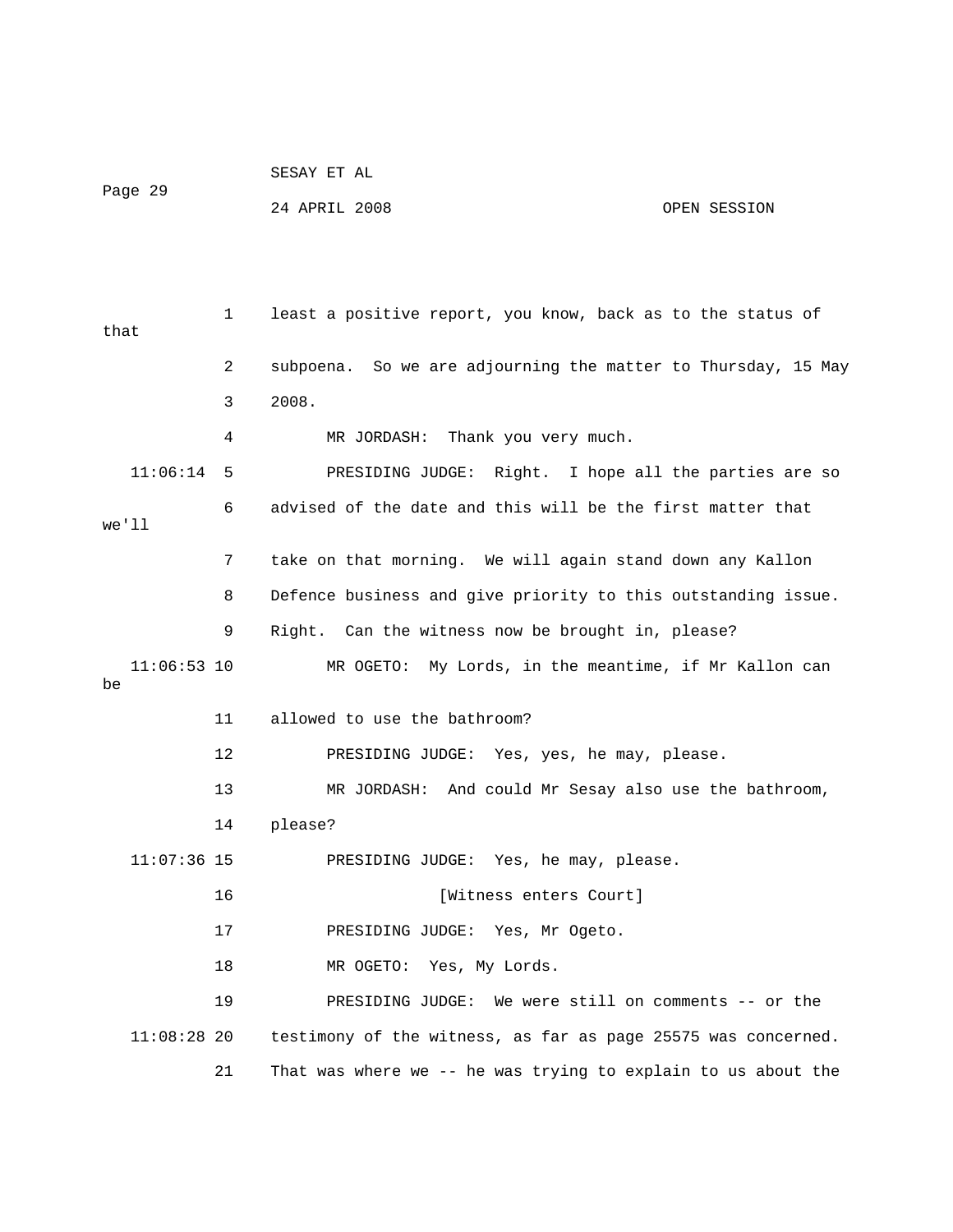| you           | 22 | registration of heads of families and their dependants, and    |
|---------------|----|----------------------------------------------------------------|
|               | 23 | wanted to know from him, you know, whether he registered --    |
| he            | 24 | whether he prepared the same type of documents, you know, when |
| $11:08:53$ 25 |    | went to Yomandu.                                               |
|               | 26 | MR OGETO: Yes, My Lords.                                       |
|               | 27 | PRESIDING JUDGE: Whether he prepared the same.                 |
|               | 28 | MR OGETO: Yes, My Lords.                                       |
|               | 29 | PRESIDING JUDGE: So may we continue from there, please.        |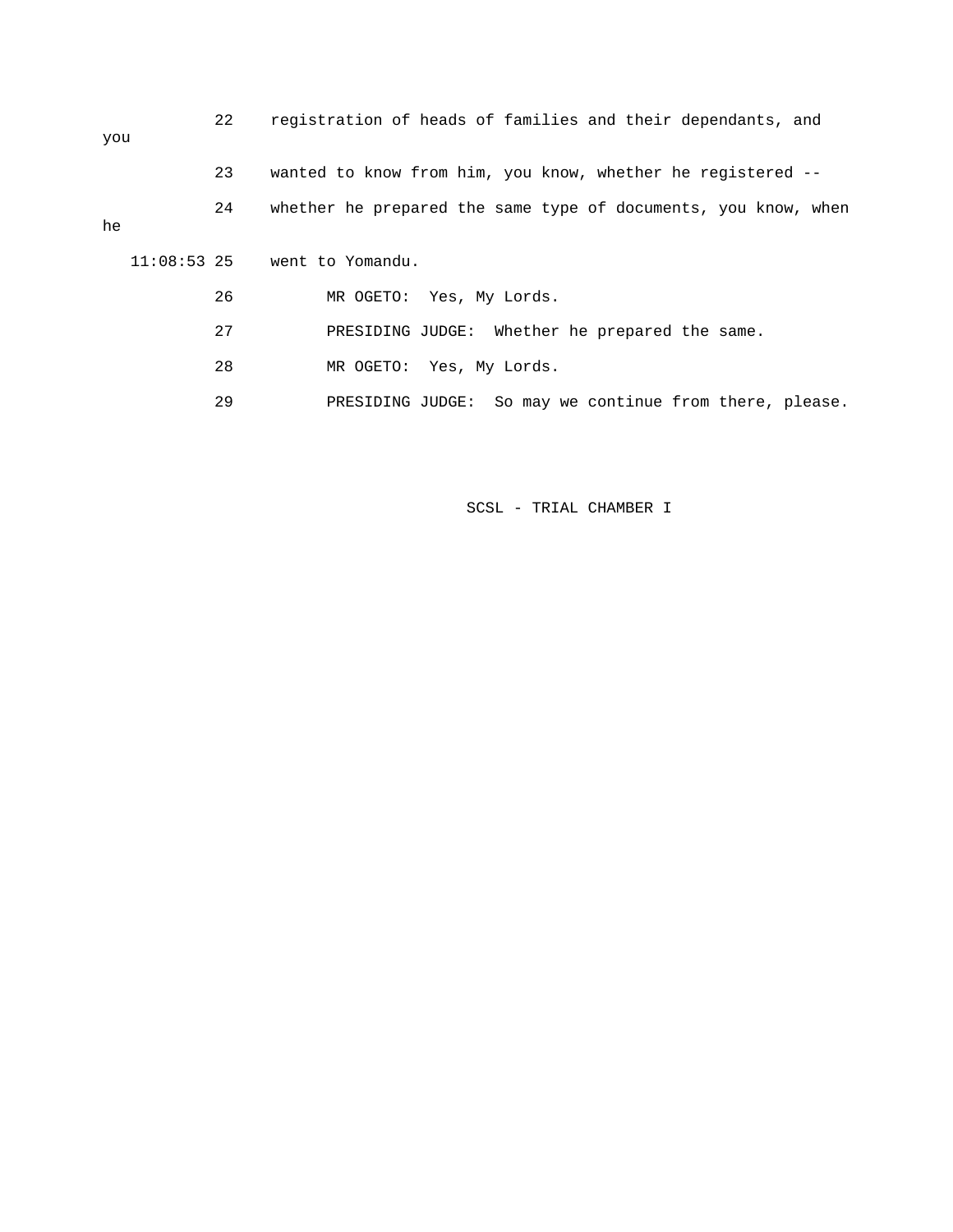|               |    | SESAY ET AL                                                    |
|---------------|----|----------------------------------------------------------------|
| Page 30       |    | 24 APRIL 2008<br>OPEN SESSION                                  |
|               |    |                                                                |
|               |    |                                                                |
|               | 1  | MR OGETO:<br>Thank you.                                        |
| on            | 2  | Mr Witness, let's now move to the page ending with 581<br>Q.   |
|               | 3  | that document 00025581. Have you seen that page?               |
|               | 4  | Yes. Yes.<br>Α.                                                |
| 11:09:53      | 5  | Just to confirm, it's the one headed "Banya Ground" with<br>Q. |
|               | 6  | the date 5 December '98; is that correct?                      |
|               | 7  | Α.<br>Yes. Yes.                                                |
| document,     | 8  | Now, if you look at the right-hand margin of that<br>Q.        |
|               | 9  | there are two signatures there?                                |
| $11:10:28$ 10 |    | Α.<br>Yes.                                                     |
| three         | 11 | PRESIDING JUDGE: The entire document appears to have           |
|               | 12 | signatures; would that be right?                               |
|               | 13 | MR OGETO:<br>Okay.                                             |
|               | 14 | PRESIDING JUDGE: Would that be right? If you looked at         |
| $11:10:44$ 15 |    | the bottom --                                                  |
|               | 16 | MR OGETO: Yes, My Lords.                                       |
|               | 17 | PRESIDING JUDGE: -- the Major B Grounds, there is a            |
|               | 18 | signature there, there's something like signs "SIG Captain"    |
|               | 19 | something --                                                   |
| $11:10:55$ 20 |    | MR OGETO: Yes, there are three signatures, My Lords.           |
|               | 21 | PRESIDING JUDGE: Yes, there are three signatures.              |
|               | 22 | MR OGETO:<br>Yes.                                              |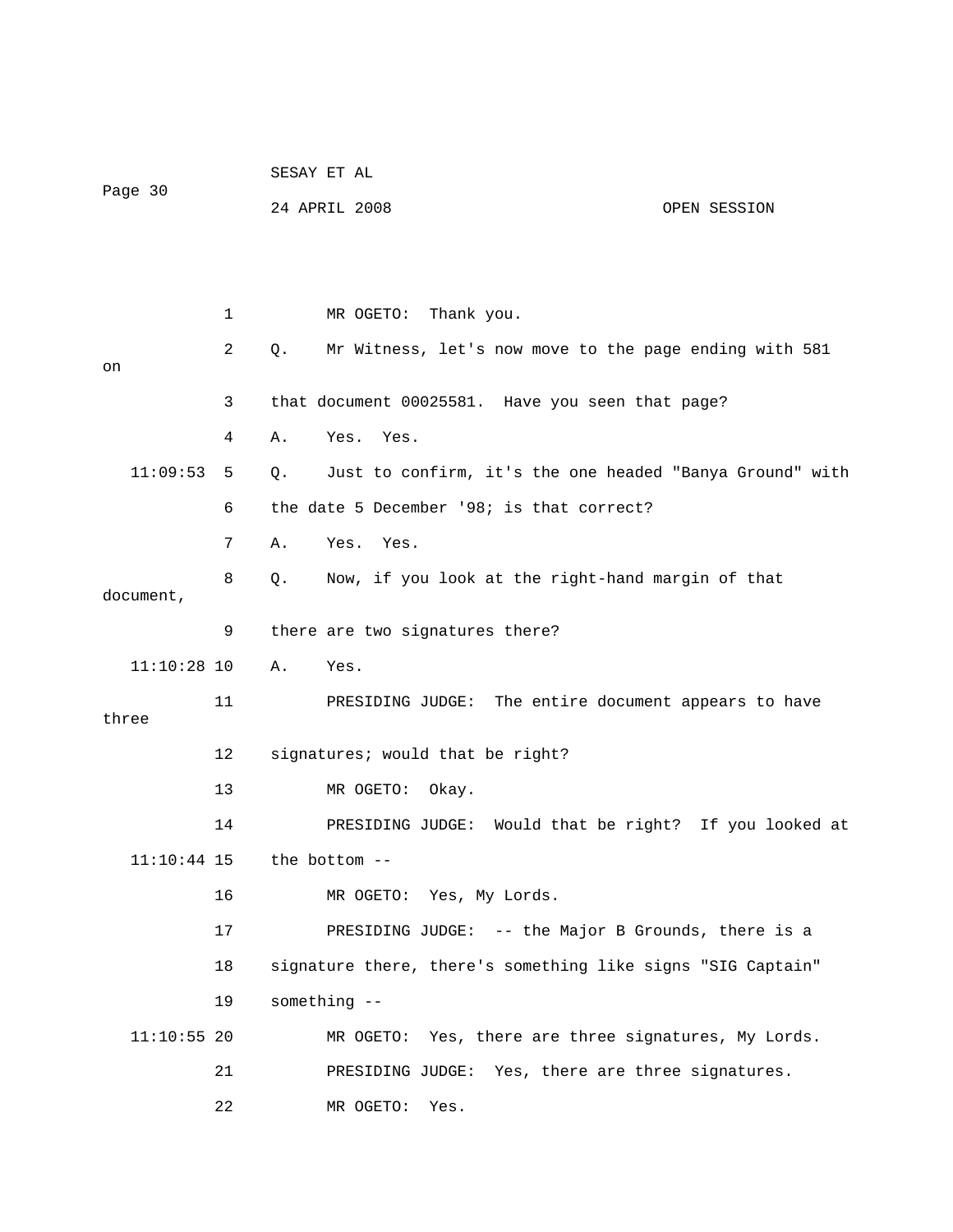| document              | 23 |           | 0. I want you to look at the right-hand margin of the       |
|-----------------------|----|-----------|-------------------------------------------------------------|
|                       | 24 |           | first, Mr Witness. There's the third signature where it's   |
| $11:11:19$ 25<br>then |    |           | indicated "attested." "Attested", then there's a signature, |
|                       | 26 |           | there is "Brigade G5 commander". Have you seen that?        |
|                       | 27 | A.,       | Yes.                                                        |
|                       | 28 | $\circ$ . | Are you able to identify that signature?                    |
| Koroma                | 29 | Α.        | The first signature under "Brigade G5 commander" is         |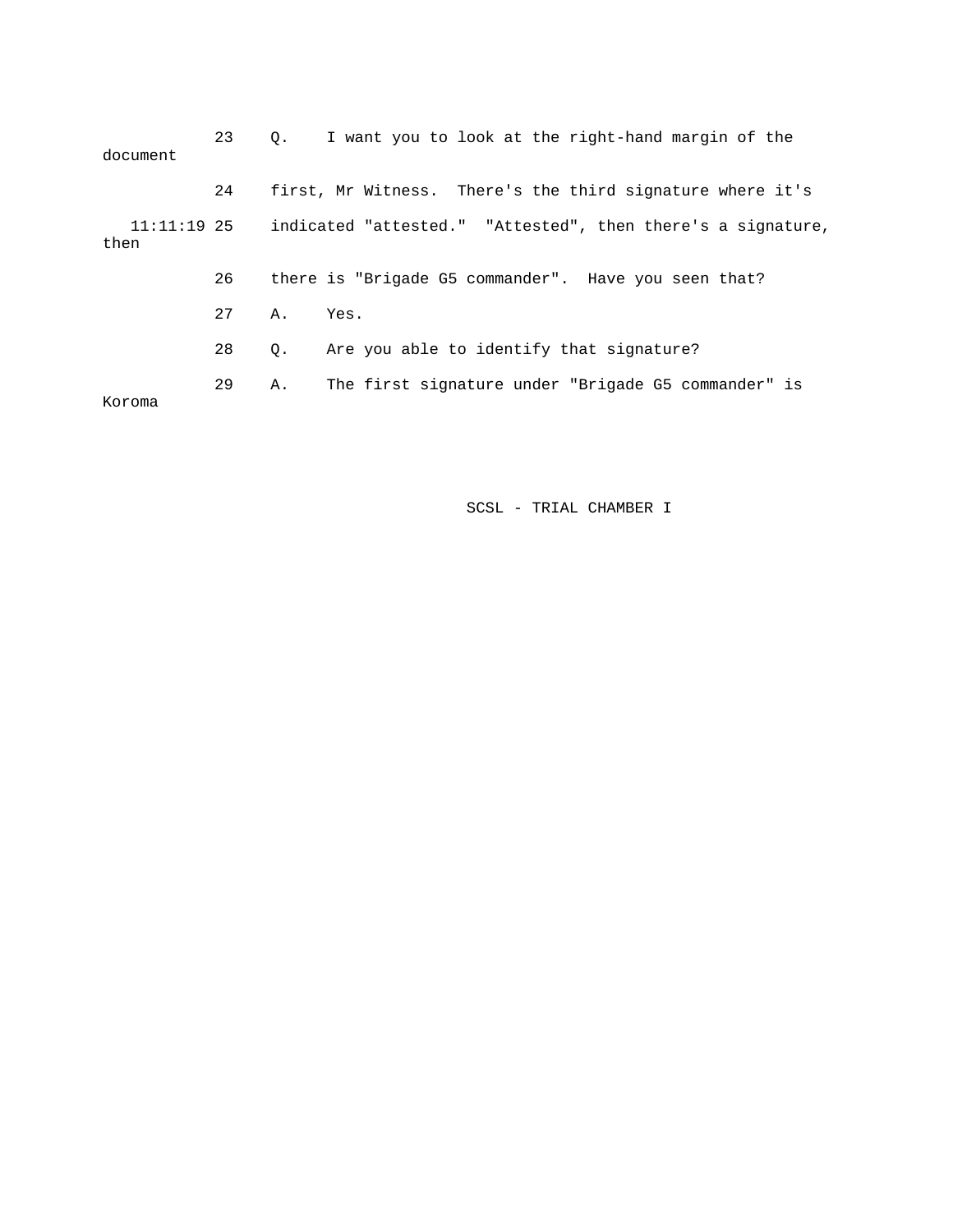| Page 31       |    | SESAY ET AL                                                    |              |
|---------------|----|----------------------------------------------------------------|--------------|
|               |    | 24 APRIL 2008                                                  | OPEN SESSION |
|               |    |                                                                |              |
|               |    |                                                                |              |
|               | 1  | Hindolo. He signed it.                                         |              |
|               | 2  | That is the same Koroma that we just discussed a few<br>Q.     |              |
|               | 3  | minutes ago; am I right?                                       |              |
|               | 4  | Yes, on the operation.<br>Α.                                   |              |
| 11:12:05      | 5  | What about the next signature, "3rd Battalion, IDU CDR"?<br>Q. |              |
|               | 6  | Are you able to identify that particular signature?            |              |
|               | 7  | I cannot identify it. I can only explain the unit.<br>Α.       |              |
|               | 8  | Which unit is that?<br>$Q$ .                                   |              |
|               | 9  | Internal Defence Unit under the RUF, the Internal<br>Α.        |              |
| Defence       |    |                                                                |              |
| $11:12:38$ 10 |    | Unit. They are all Joint Security to G5.                       |              |
| 1998          | 11 | Did you know the occupant of that position in December<br>Q.   |              |
|               | 12 | at the Banya Ground --                                         |              |
|               | 13 | PRESIDING JUDGE: [Overlapping speakers] CDR.                   |              |
|               | 14 | MR OGETO: Yes, My Lord.                                        |              |
| $11:13:03$ 15 |    | PRESIDING JUDGE: Is that $--$ is it "commander"?               | I mean,      |
| is            |    |                                                                |              |
|               | 16 | it CDR? I don't $--$ I mean, I don't want to $--$              |              |
|               | 17 | MR OGETO: Are you able to explain what CDR means?              |              |
|               | 18 | This is an abbreviation.<br>THE WITNESS:<br>No.                | I cannot     |
|               | 19 | explain it.                                                    |              |
| $11:13:27$ 20 |    | JUDGE BOUTET: Before you go any further, I just want to        |              |
|               | 21 | make sure I understand, Mr Witness. You said IDU unit is the   |              |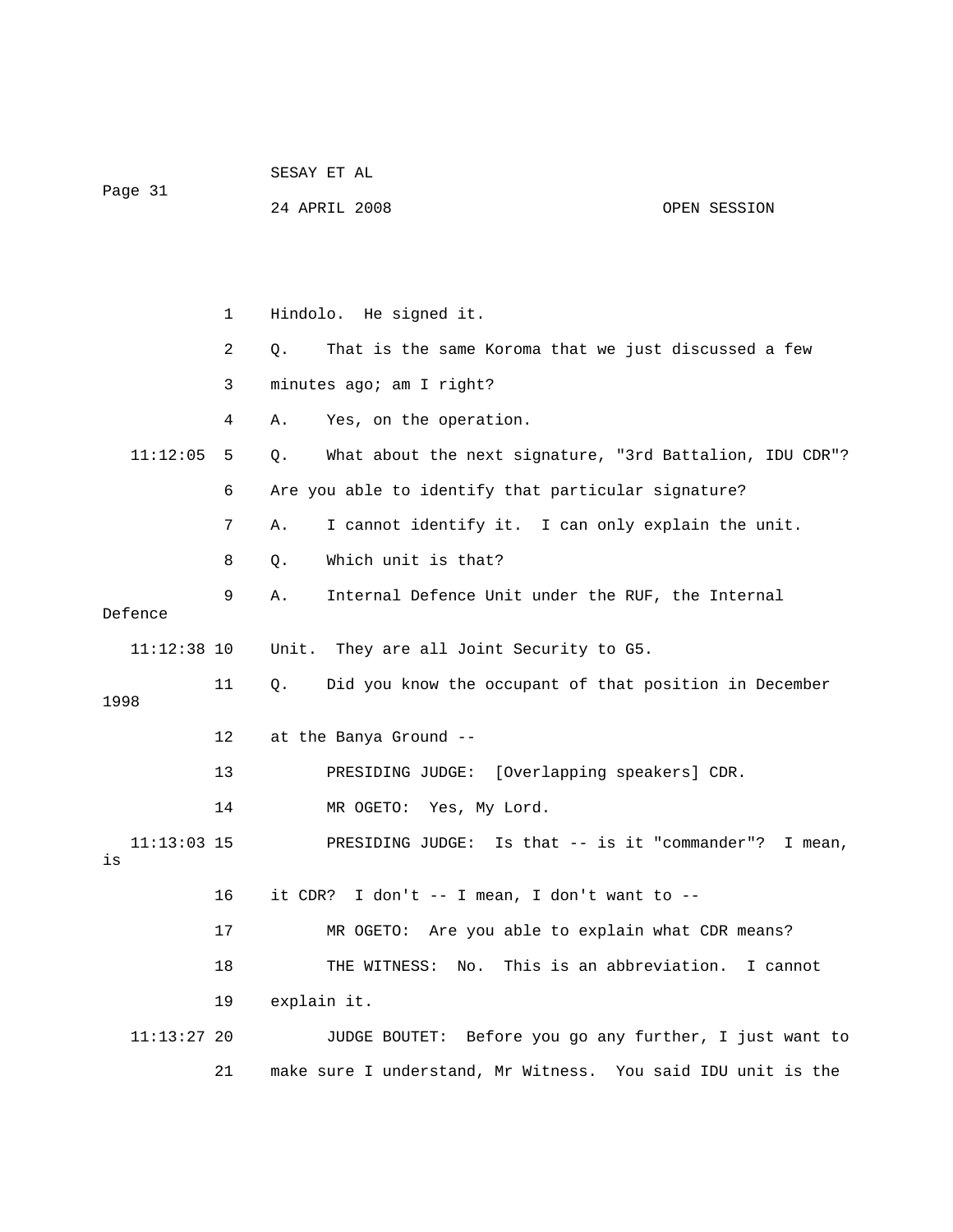22 security unit under the G5? Or you mentioned something about G5. 23 Can you explain that again, please, for me? 24 THE WITNESS: Yes. I said IDU G5 is a Joint Security. In 11:13:55 25 the case of civilian issue, they will come together. If anything 26 was happening, they will come together. The G5 -- the Joint 27 Security, they work together to investigate. 28 JUDGE BOUTET: Okay. Thank you. 29 MR OGETO: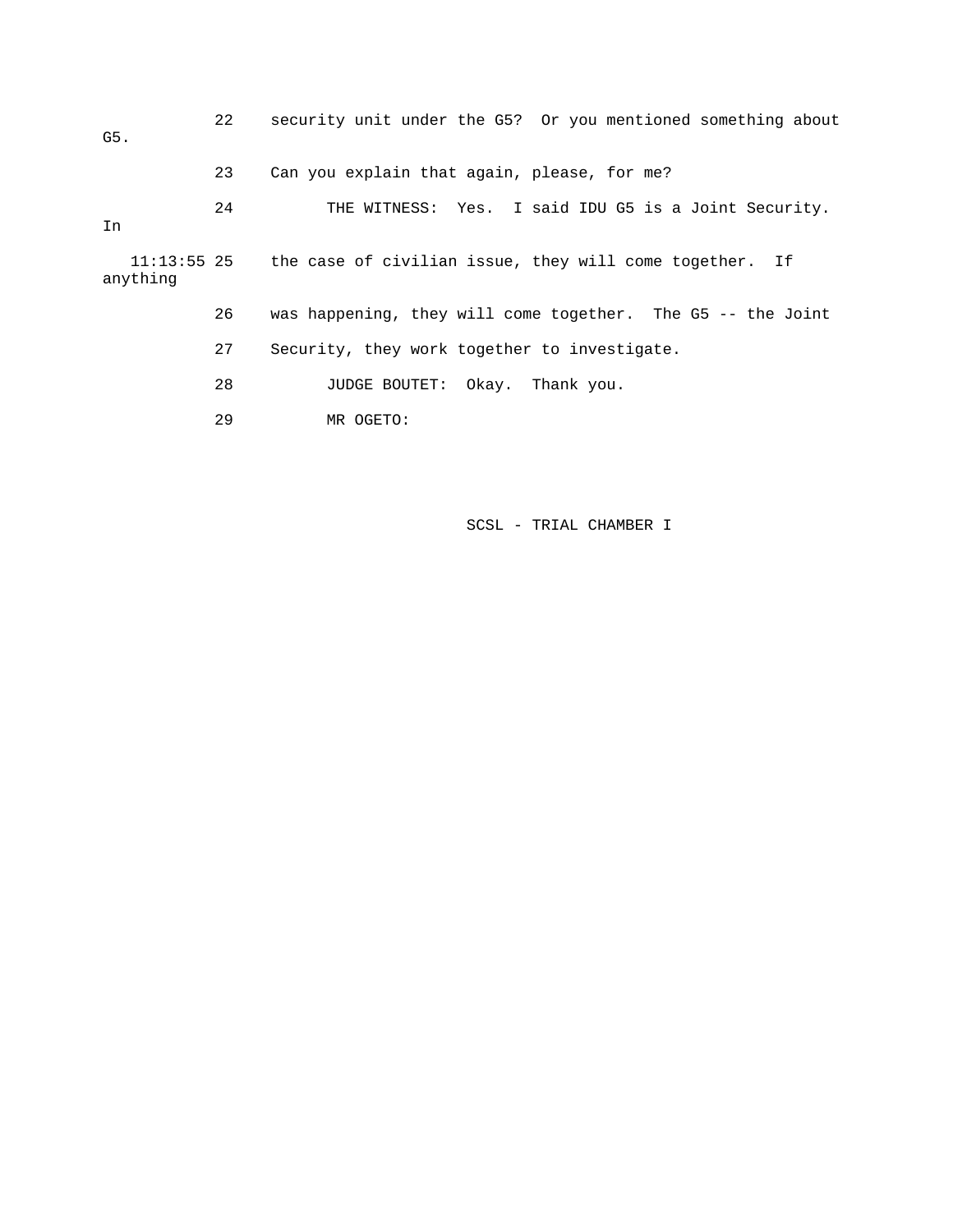|               |              |             | 24 APRIL 2008                                                  | OPEN SESSION |
|---------------|--------------|-------------|----------------------------------------------------------------|--------------|
|               |              |             |                                                                |              |
| occupant      | $\mathbf{1}$ | $Q_{\star}$ | So my question was, Mr Witness: Did you know the               |              |
|               | 2            |             | of this 3rd Battalion IDU in December '98 at the Banya Ground? |              |
|               | 3            | Α.          | Yes, sir.                                                      |              |
|               | 4            | Q.          | Who was it?                                                    |              |
| 11:14:30      | 5            | Α.          | Bangali. CO Bangali was in charge.                             |              |
| document.     | 6            | Q.          | Now look at the signature at the bottom of that                |              |
|               | 7            | Α.          | Yes.                                                           |              |
|               | 8            | Q.          | Captain -- I think there's a short form of the word            |              |
|               | 9            |             | "captain" and then there's a signature that follows. Are you   |              |
| $11:15:02$ 10 |              |             | able to identify that signature?                               |              |
|               | 11           | Α.          | Which one? The one at -- which part?                           |              |
|               | 12           | Q.          | At the bottom of the document, under "Major B Ground."         |              |
|               | 13           |             | There's Major B Ground, and then there are four names.         | Then         |
|               | 14           |             | there is "captain" then again there's the word "captain" and   |              |
| $11:15:35$ 15 |              |             | there's a signature. Have you seen that?                       |              |
|               | 16           | Α.          | Yes.                                                           |              |
|               | 17           | Q.          | Are you able to identify that signature?                       |              |
|               | 18           | Α.          | No.                                                            |              |
|               | 19           | Q.          | Can you tell the Court, if you are able to explain what        |              |
| $11:15:56$ 20 |              |             | this document is all about, based on your experience at that   |              |
|               | 21           | time?       |                                                                |              |
|               | 22           | Α.          | I can explain a bit about this document. The way I have        |              |
|               |              |             |                                                                |              |

SESAY ET AL

Page 32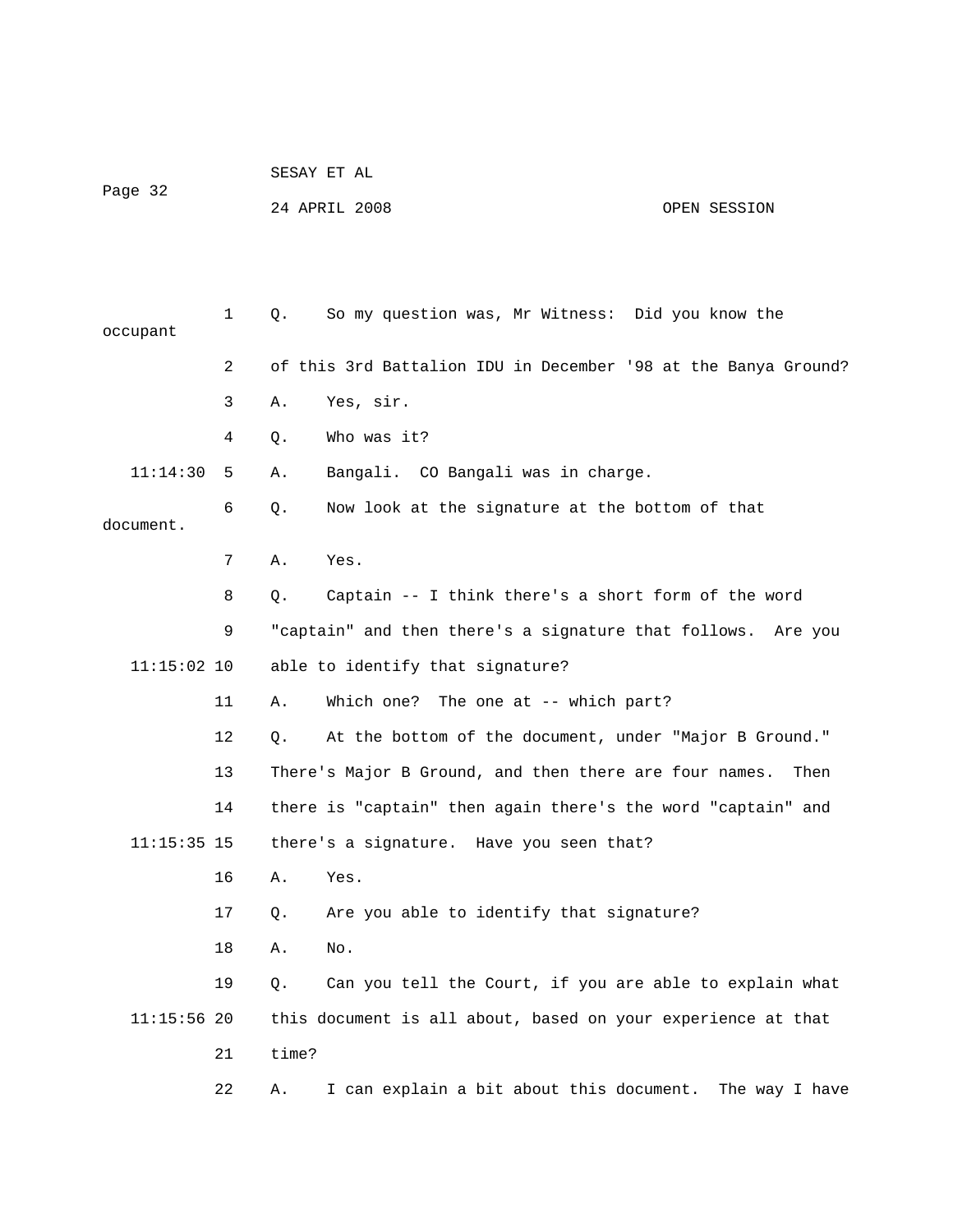23 read it, this is when a soldier, even if he is your family 24 member, he wanted to deal with you, you would write the 11:16:25 25 civilian's name and the commander he was to stay with. In case 26 of anything concerning that particular civilian, if anything 27 happens with that civilian you, the commander, will be 28 responsible -- you will be held responsible for it. Some of the 29 names again we received, they were wives -- they were soldiers'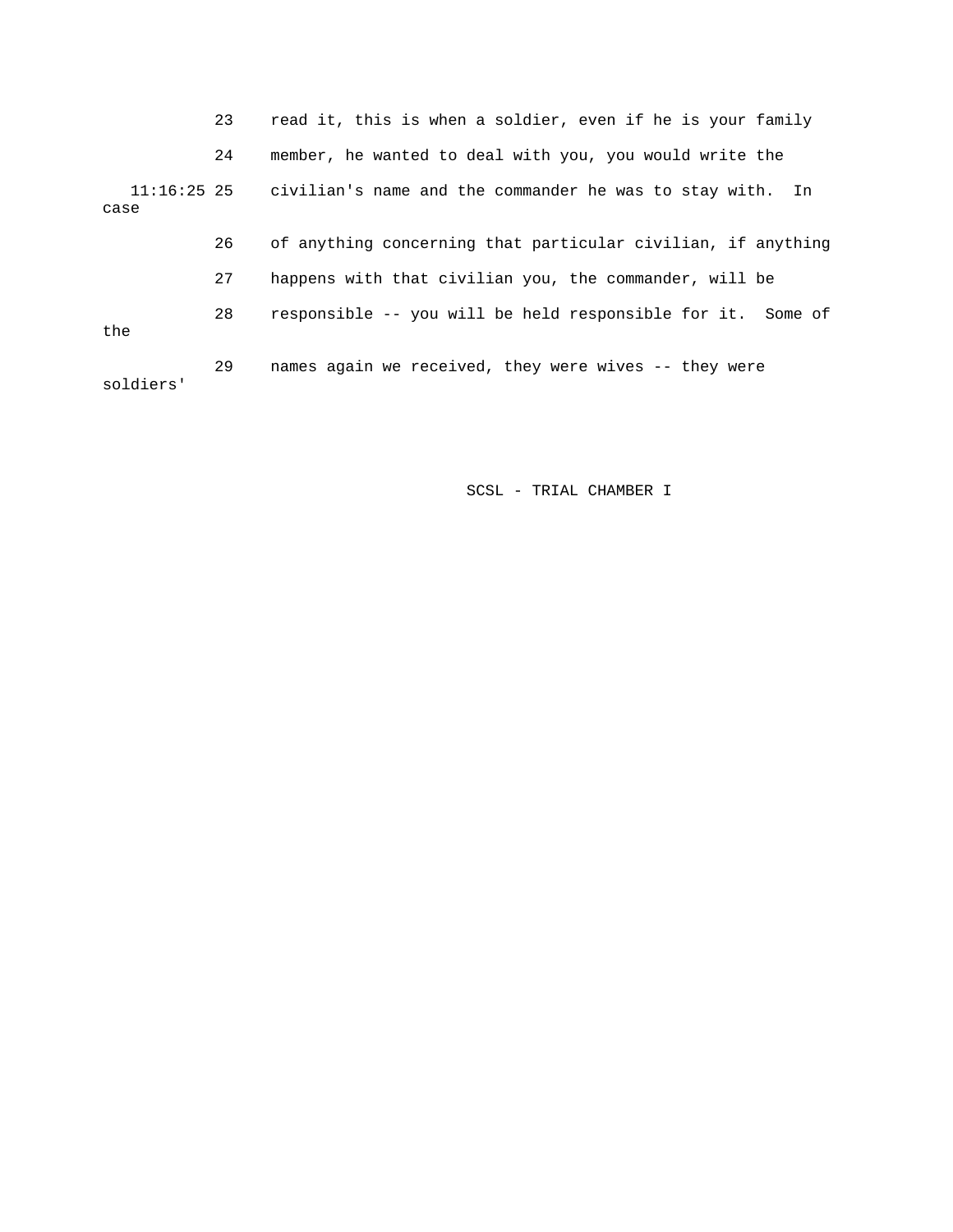| Page 33 | SESAY ET AL   |              |
|---------|---------------|--------------|
|         | 24 APRIL 2008 | OPEN SESSION |

 1 wives. Even if your wife is a civilian and you are a soldier, as 2 long as your wife is a civilian and she is staying with you, her 3 responsibility was with us, and you are to write her name, this 4 is the document I'm trying to explain. When you see the 11:17:04 5 civilian's name and the soldier's name, this is the explanation 6 for such situation. 7 Q. Now, while you were at Yomandu, did you prepare a similar 8 document to this? 9 A. Yes, sir, the same. 11:17:25 10 PRESIDING JUDGE: Let me get the explanation you made again 11 on wives. You said even if they were wives of commanders or of 12 soldiers? 13 THE WITNESS: Yes. 14 PRESIDING JUDGE: Their wives, the names had to be

11:17:46 15 indicated on the list; why? You gave a reason.

16 THE WITNESS: Very good. Yes, because, as long as your

17 wife is a civilian, we should have her name. Even if she was

18 staying with you, you are responsible for her. We must have

19 name for accountability, so that we must have the civilian's

name

her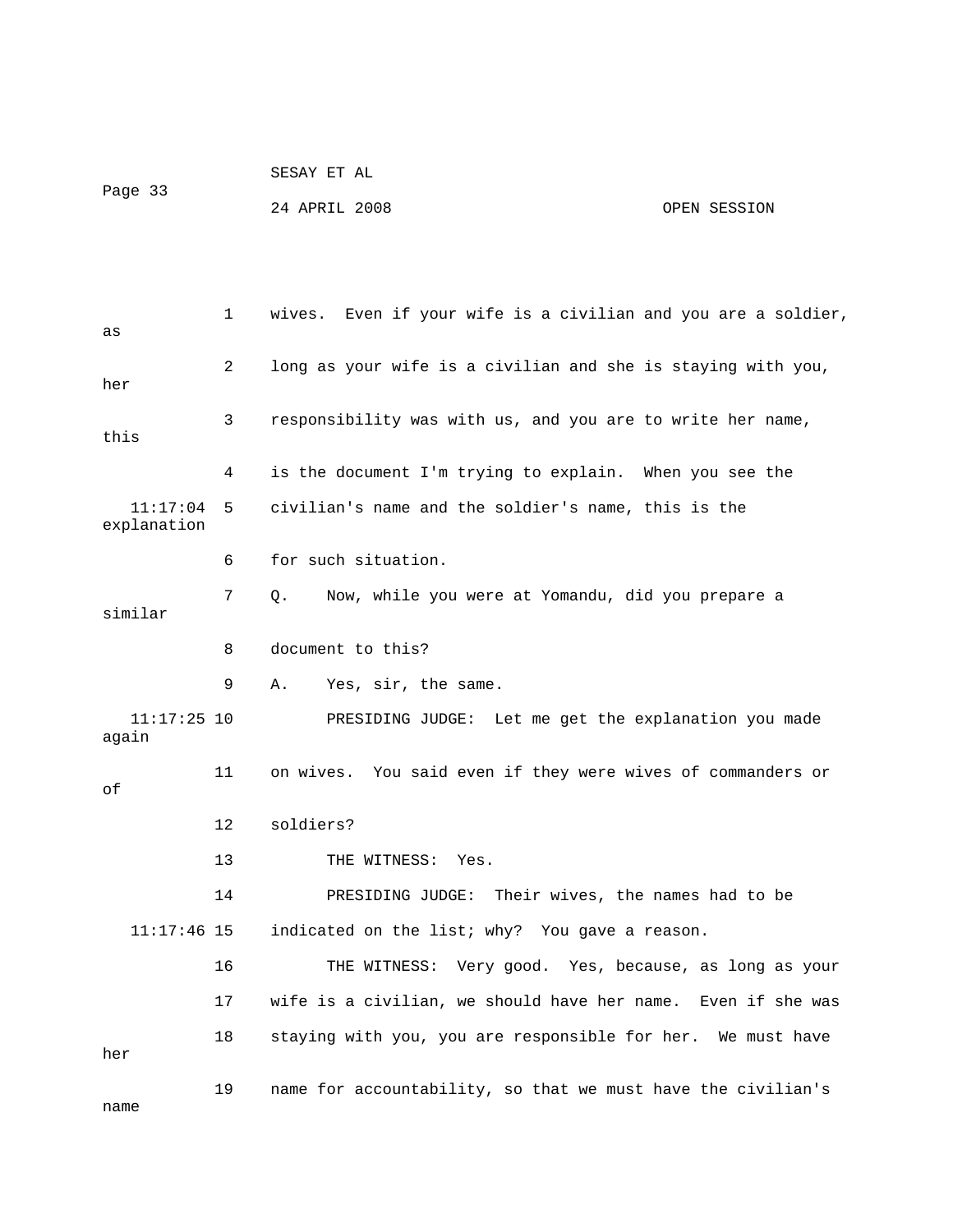| 11:18:1020    |    | under -- against the commander's name for accountability.    |
|---------------|----|--------------------------------------------------------------|
| do            | 21 | PRESIDING JUDGE: When you talk of accountability, what       |
|               | 22 | you mean, Mr Witness?                                        |
| going         | 23 | THE WITNESS: That is the report of whatever that was         |
|               | 24 | on, that you the commander, the overall commander.           |
| $11:18:40$ 25 |    | PRESIDING JUDGE: If anything was going on like -- like       |
|               | 26 | what? You the commander will be what? I'm just thinking of a |
| you           | 27 | few phrases. If you want, you know, which you are using, if  |
| you           | 28 | can complete them, give us a full picture, you know, of what |
|               | 29 | want to say.                                                 |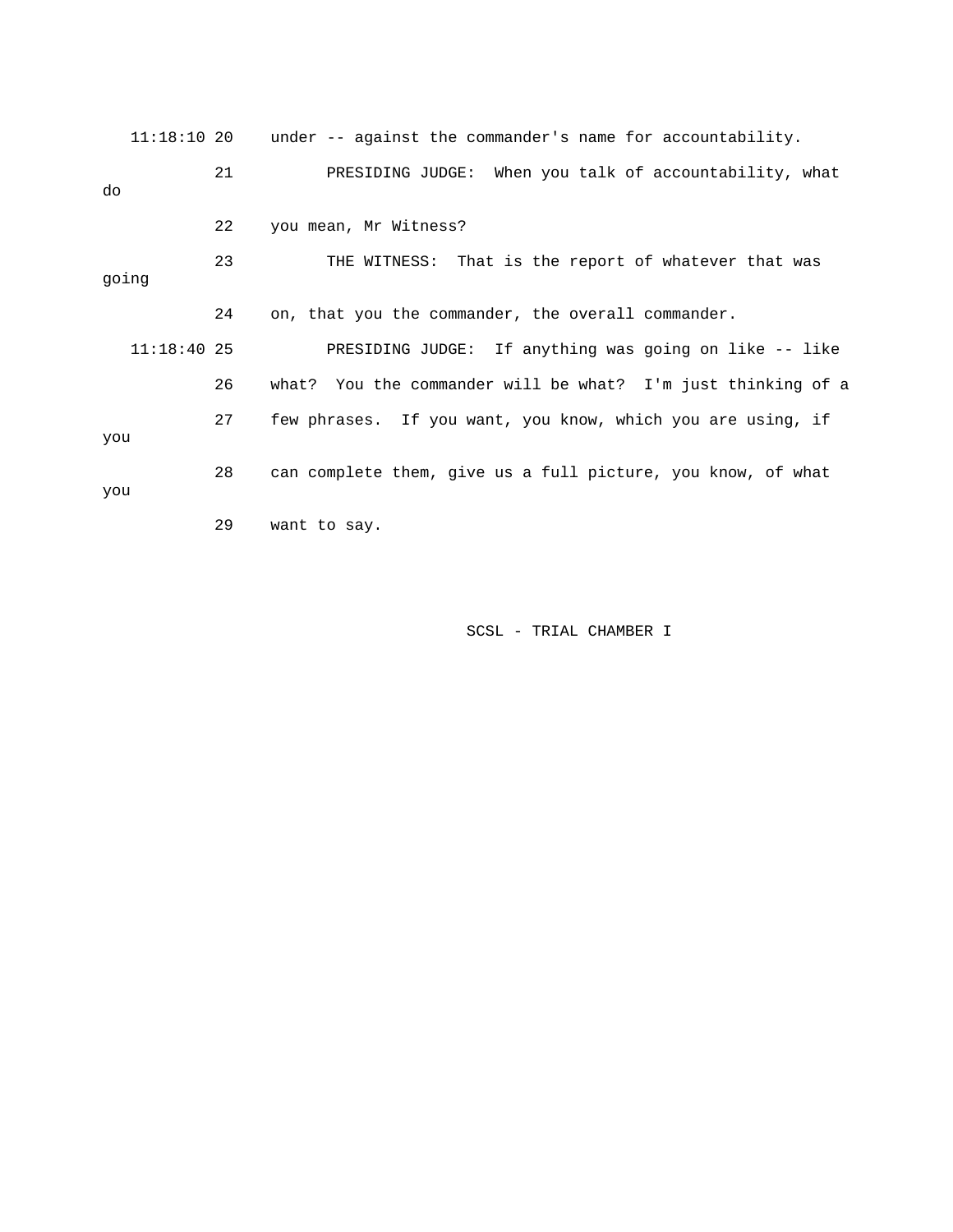```
 24 APRIL 2008 OPEN SESSION 
             1 THE WITNESS: What I'm trying to explain about this 
             2 document is that, for example, the name you are seeing here 
             3 like -- 
             4 PRESIDING JUDGE: I understood that. We have understood 
   11:19:19 5 it. You have the commander, you have the name of the people 
             6 staying with them. 
             7 THE WITNESS: Yes. 
             8 PRESIDING JUDGE: Even if they were wives, their names 
were 
             9 indicated. You've said for wives it was for purposes of 
   11:19:32 10 accountability, and I asked you what sort of accountability 
and 
            11 you gave a reason, you know, what was it? Just give us an 
            12 explanation, a brief explanation on the issue of 
accountability. 
            13 THE WITNESS: The civilians, the affairs of the 
business, 
            14 we were responsible for that. We have the name of all the 
   11:19:58 15 civilians so that whosoever you are going to take to be with 
you, 
            16 we will take that person's name, because we not like if 
anything 
            17 happened -- if anything happens with that civilian, we will 
take 
            18 the names of all those civilians, so that we know -- so that 
            19 there will be no mistake in any accountability. All reports 
   11:20:23 20 we'll be making to commanders.
```
SESAY ET AL

Page 34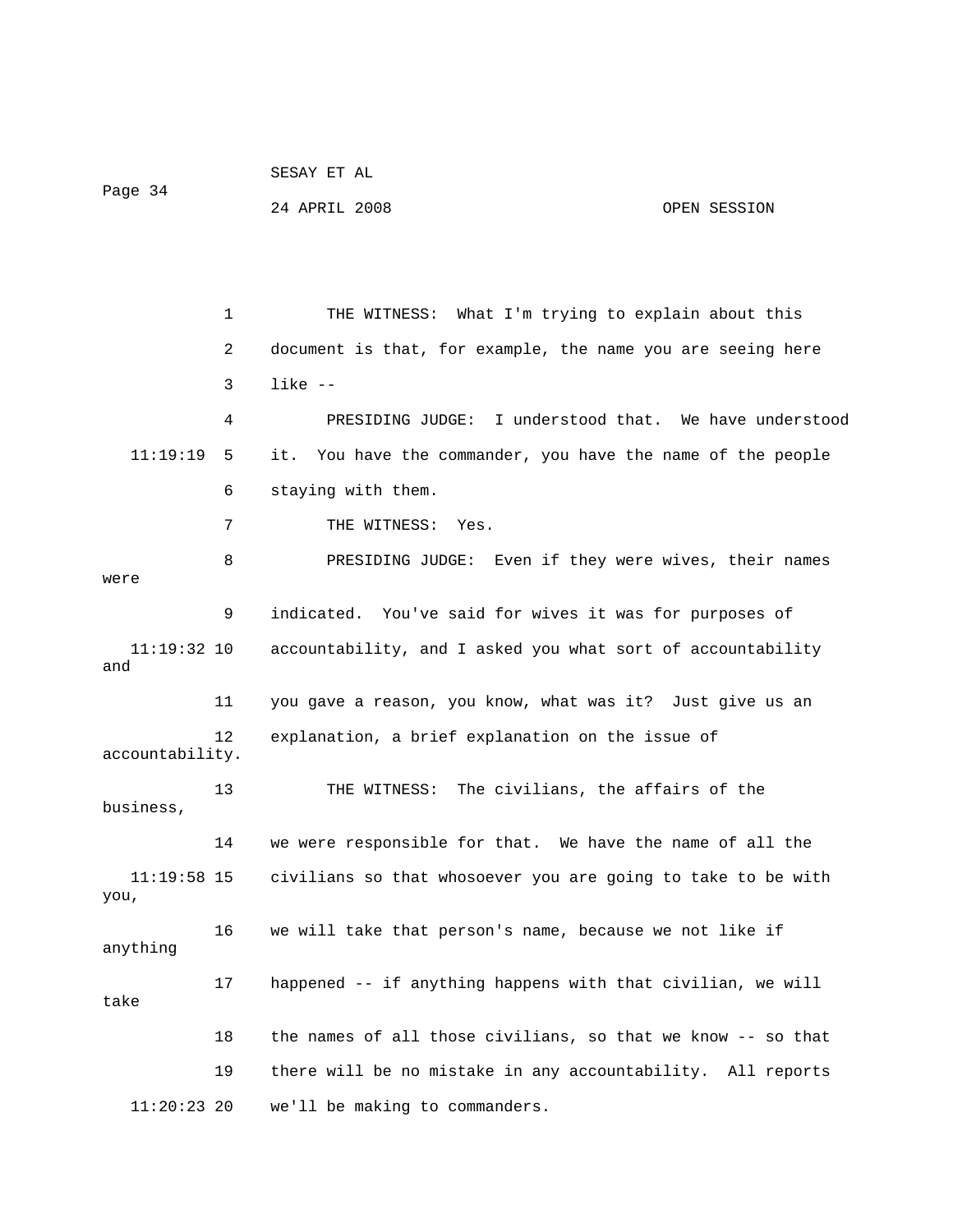|                              | 21 | PRESIDING JUDGE: Thank you.                                   |
|------------------------------|----|---------------------------------------------------------------|
|                              | 22 | MR OGETO:                                                     |
| to                           | 23 | So when you talk about accountability, who was supposed<br>Q. |
|                              | 24 | be accountable to who?                                        |
| $11:20:41$ 25<br>accountable |    | Well, as a deputy brigade G5 commander, I was<br>A.           |
|                              | 26 | to the overall brigade G5 commander. I used to report to him. |
| commander.                   | 27 | Then you will know where to report, as another higher         |
|                              | 28 | Yes, but in the context of these names that you are<br>Q.     |
|                              | 29 | discussing here, you are saying that you are recording even   |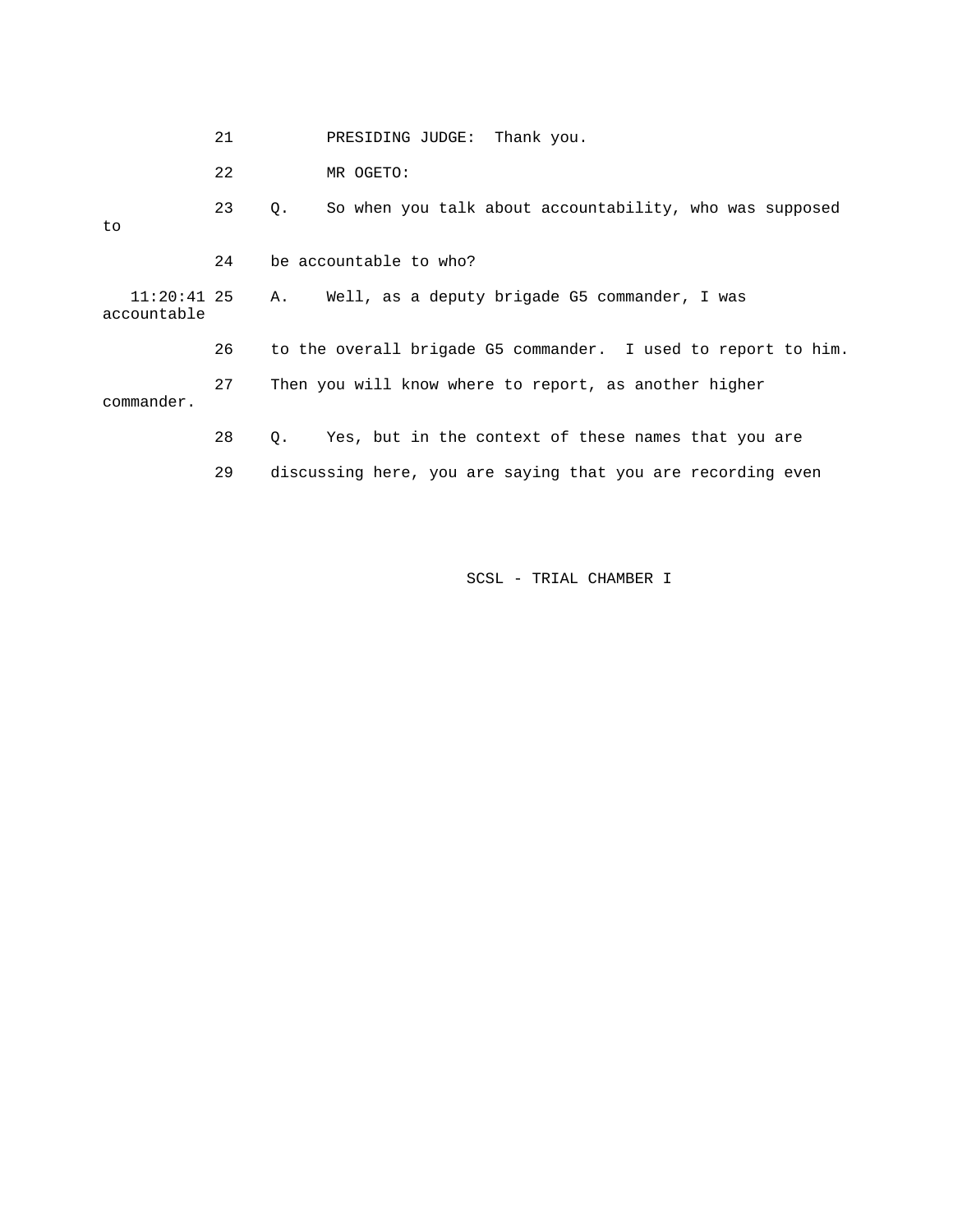|         | SESAY ET AL |  |
|---------|-------------|--|
| Page 35 |             |  |

24 APRIL 2008 OPEN SESSION

| So,           | 1              | family members, even wives, for purposes of accountability.    |
|---------------|----------------|----------------------------------------------------------------|
|               | $\overline{2}$ | in that context, who was accountable to who?                   |
|               | 3              | The person who was taking the civilian to be in<br>Α.<br>Okay. |
|               | 4              | charge of, he would be accountable to me. But on my own side   |
| 11:21:29      | 5              | now, to give account of this civilian, I will do that to the   |
| taking        | 6              | overall G5 commander, brigade G5 commander, but you who is     |
|               | 7              | the civilian, you'll be accountable to me.                     |
|               | 8              | Thank you.<br>Q.                                               |
|               | 9              | MR OGETO: Can I have a minute, My Lords?                       |
| $11:22:02$ 10 |                | PRESIDING JUDGE: Yes, please.                                  |
| not           | 11             | JUDGE BOUTET: Mr witness, just one clarification.<br>I'm       |
|               | 12             | sure if you did say this or not, but were you in the military  |
| you           | 13             | organisation? Were you a commander? Or, I know the position    |
|               | 14             | occupied but in that position, if you were in the military     |
| $11:22:25$ 15 |                | structure, what was your rank, if you had any?                 |
|               | 16             | Well, at that time, I was a captain.<br>THE WITNESS:           |
|               | 17             | JUDGE BOUTET: At that time, you are talking the time of        |
|               | 18             | Koidu in 1998?                                                 |
|               | 19             | THE WITNESS: Yes, sir.                                         |
| $11:22:53$ 20 |                | Thank you.<br>JUDGE BOUTET:                                    |
|               | 21             | Did you rise beyond that?<br>PRESIDING JUDGE:                  |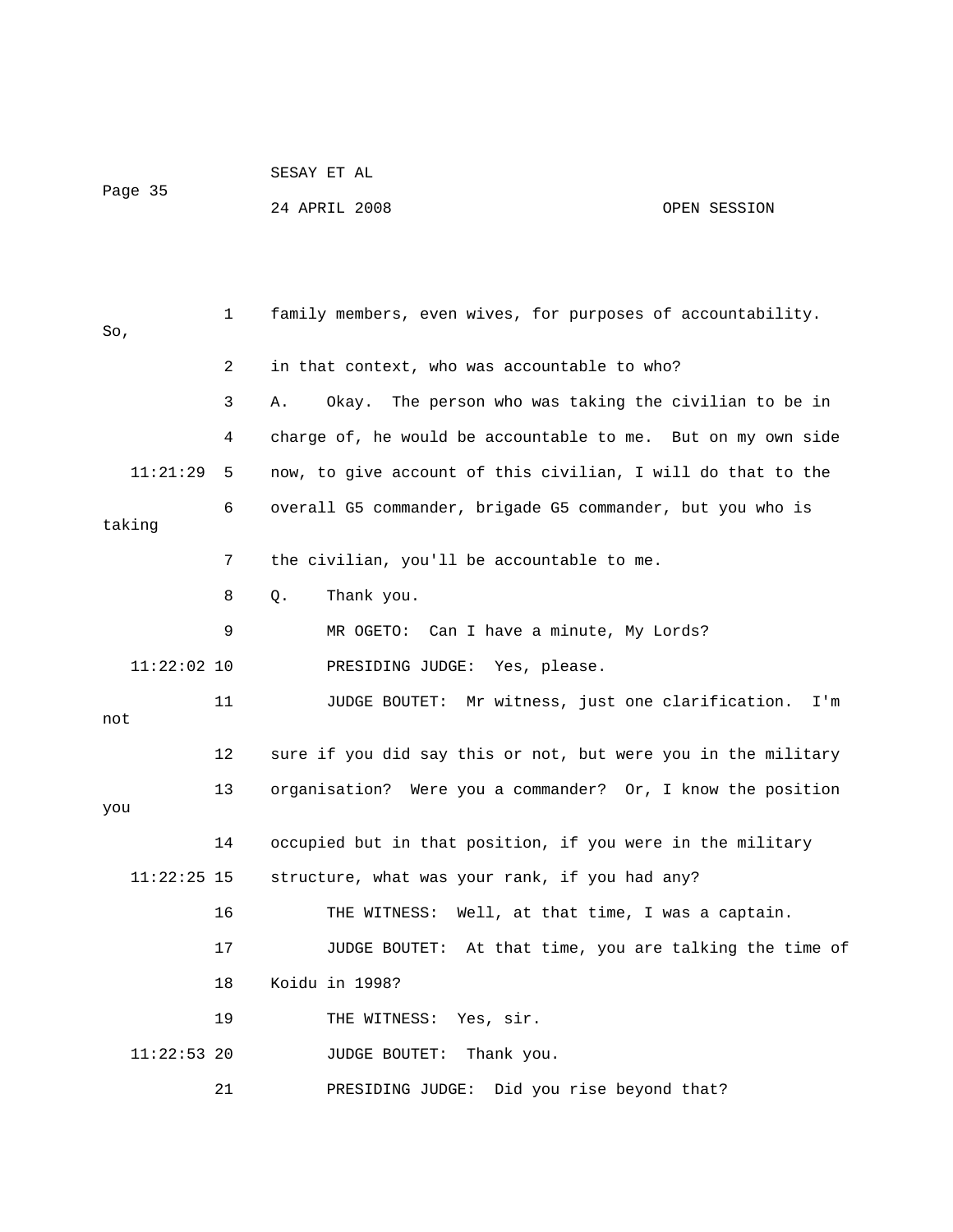- 22 THE WITNESS: Yes.
- 23 PRESIDING JUDGE: And you ended up as what?
- 24 THE WITNESS: A colonel.
- 11:23:04 25 JUDGE BOUTET: You mean a full colonel or a
	- 26 lieutenant-colonel?
	- 27 THE WITNESS: Lieutenant-colonel.
	- 28 MR OGETO:
	- 29 Q. Now this accountability, Mr Witness, if we can go back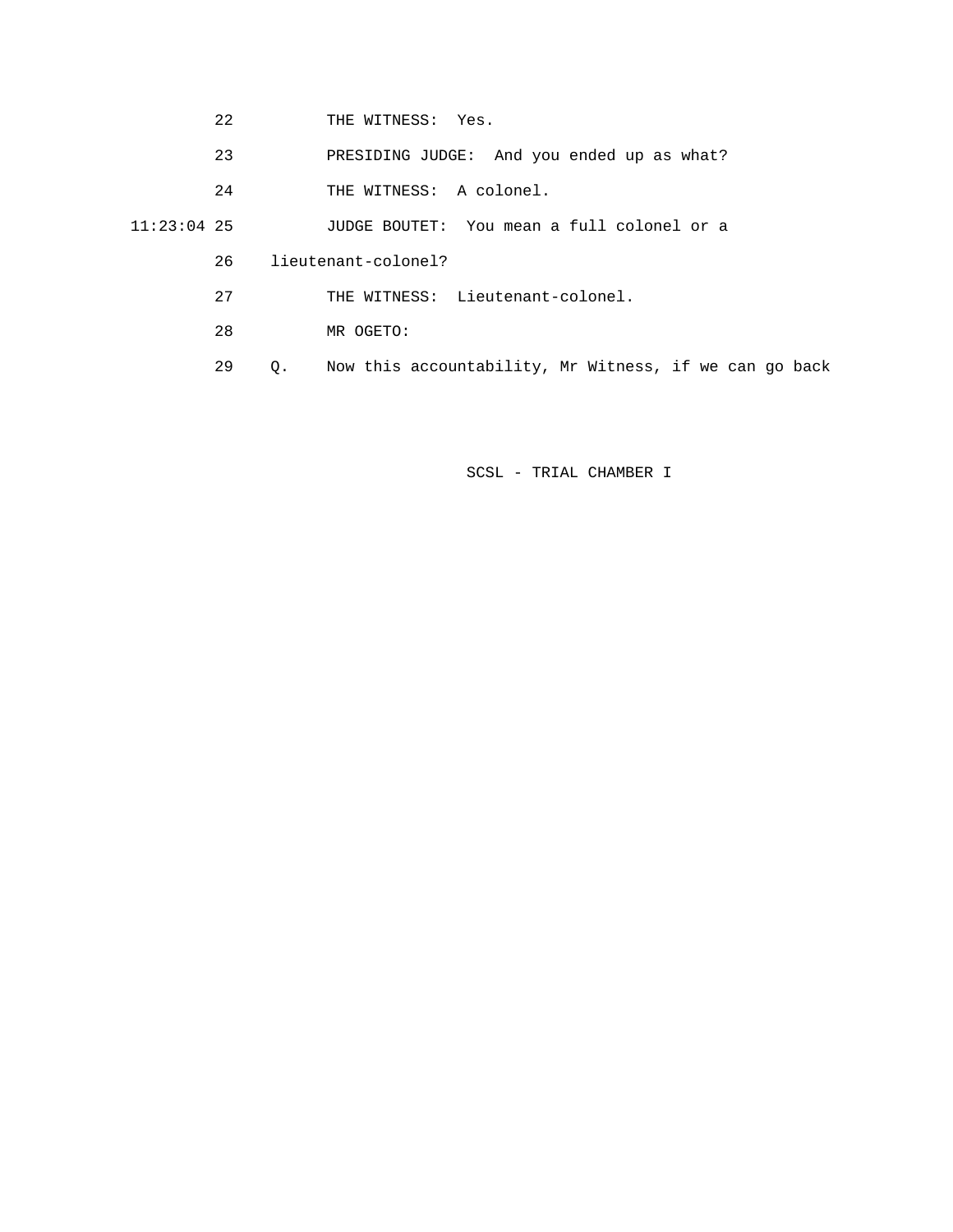| Page 36 |               |              | SESAY ET AL   |                                                              |  |  |  |
|---------|---------------|--------------|---------------|--------------------------------------------------------------|--|--|--|
|         |               |              | 24 APRIL 2008 | OPEN SESSION                                                 |  |  |  |
|         |               |              |               |                                                              |  |  |  |
|         |               |              |               |                                                              |  |  |  |
| the     |               | $\mathbf{1}$ |               | briefly to that. Did it have anything to do, if at all, with |  |  |  |
|         |               | 2            |               | security of those involved?                                  |  |  |  |
|         |               | 3            | Α.            | Yes. This is very important. The accountability I'm          |  |  |  |
|         |               | 4            | trying to --  |                                                              |  |  |  |
| It's    | 11:23:41      | 5            |               | PRESIDING JUDGE: Please don't answer that question.          |  |  |  |
|         |               | 6            |               | leading. Don't answer it.                                    |  |  |  |
|         |               | 7            |               | MR OGETO: I'm sorry, My Lords.                               |  |  |  |
|         |               | 8            |               | PRESIDING JUDGE:<br>Yes.                                     |  |  |  |
|         |               | 9            |               | MR OGETO:                                                    |  |  |  |
| at      | $11:23:50$ 10 |              | Q.            | Let's proceed to another page, Mr Witness. Five -- 592       |  |  |  |
|         |               | 11           | the end?      |                                                              |  |  |  |
|         |               | 12           | Α.            | Five what?                                                   |  |  |  |
|         |               | 13           | Q.            | 92.                                                          |  |  |  |
|         |               | 14           | Α.            | Is it 2559?                                                  |  |  |  |
|         | $11:24:44$ 15 |              |               | PRESIDING JUDGE:<br>92.                                      |  |  |  |
|         |               | 16           |               | THE WITNESS: 259 what?                                       |  |  |  |
|         |               | 17           |               | JUDGE BOUTET: 92.                                            |  |  |  |
|         |               | 18           |               | MR OGETO:                                                    |  |  |  |
|         |               | 19           | Q.            | 92.                                                          |  |  |  |
|         | $11:25:08$ 20 |              | Α.            | Okay.                                                        |  |  |  |
|         |               | 21           | Q.            | It's indicated to be name of civilian women and              |  |  |  |
|         |               | 22           |               | officer-in-charge. Are you able to explain to the Court what |  |  |  |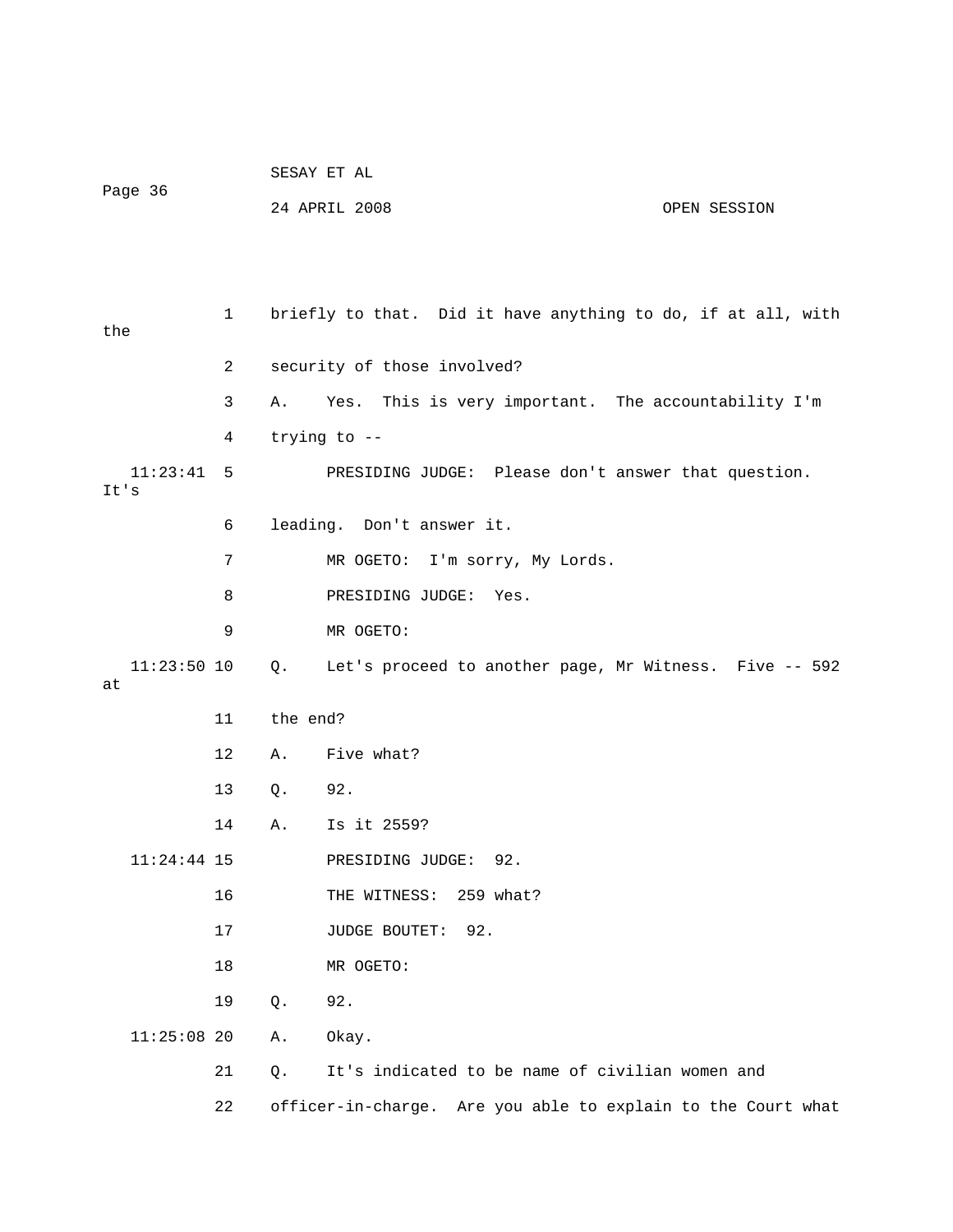|           |               | 23 | this document is all about?                           |                                                         |  |
|-----------|---------------|----|-------------------------------------------------------|---------------------------------------------------------|--|
|           |               | 24 | А.                                                    | Yes, sir.                                               |  |
|           | $11:25:36$ 25 |    | $\circ$ .                                             | Proceed, please.                                        |  |
| As        |               | 26 | Α.                                                    | This is the same way as the first one I have explained. |  |
|           | commander's   | 27 |                                                       | long as you can see the civilian's name against the     |  |
| civilian. |               | 28 | name, it means the commander was to take care of that |                                                         |  |
|           |               | 29 |                                                       | That is the same explanation as the first one.          |  |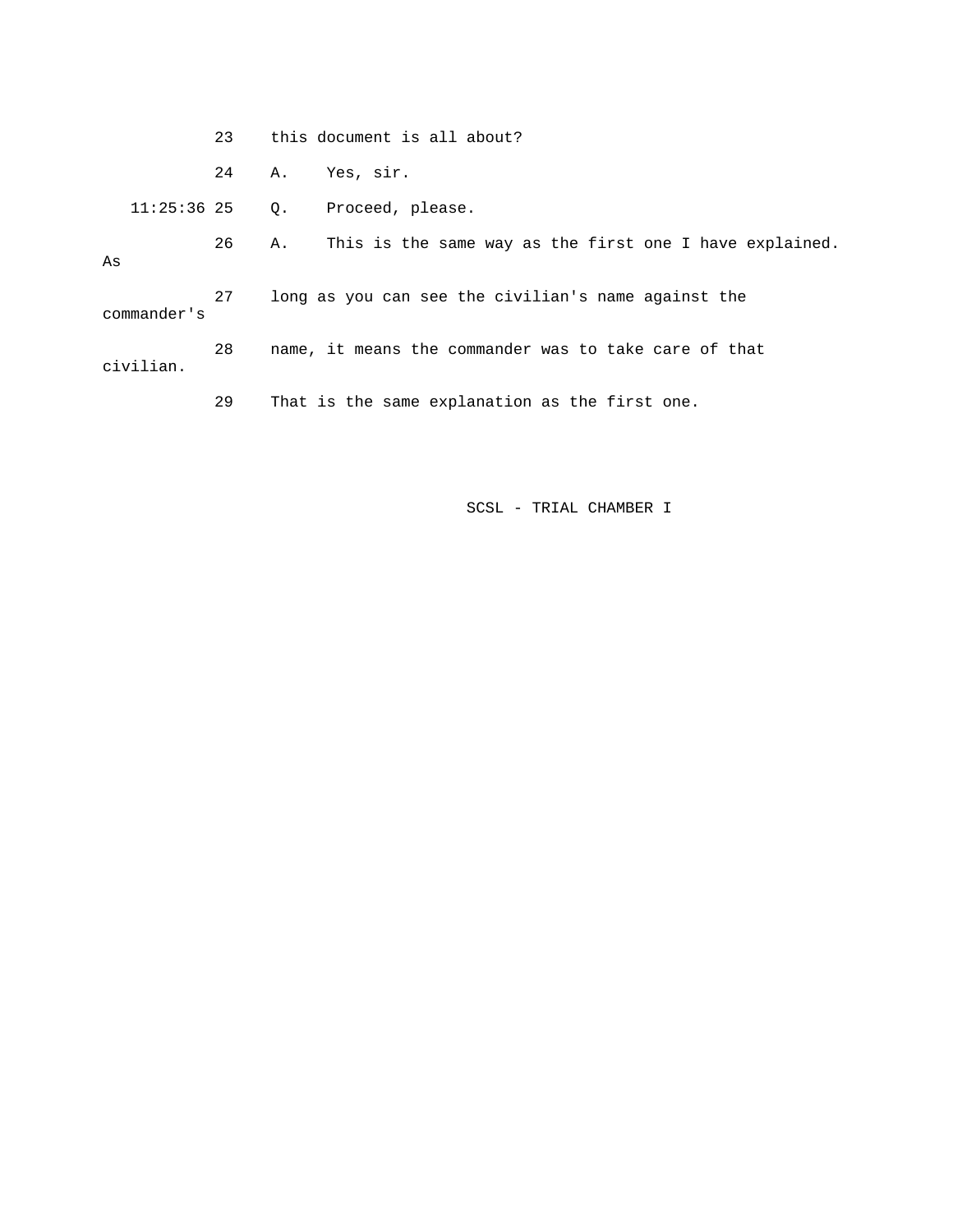|                      |    | SESAY ET AL                                                    |              |
|----------------------|----|----------------------------------------------------------------|--------------|
| Page 37              |    | 24 APRIL 2008                                                  | OPEN SESSION |
|                      |    |                                                                |              |
|                      |    |                                                                |              |
|                      | 1  | Let's now go back to 591, the second category of names<br>Q.   |              |
|                      | 2  | there; have you seen that page first, 591?                     |              |
|                      | 3  | Yes.<br>Α.                                                     |              |
|                      | 4  | There's a second category of names there, names of new<br>Q.   |              |
| 11:26:33             | 5  | captives along Guinea Sierra Leone: Then at the right -- the   |              |
| there                | 6  | bottom right-hand side of the document -- there is a space     |              |
| that?                | 7  | for signature, 3rd Battalion G5 commander. Have you seen       |              |
|                      | 8  | Yes.<br>Α.                                                     |              |
|                      | 9  | Are you able to tell the Court what these names are all<br>Q.  |              |
| $11:27:09$ 10        |    | about?                                                         |              |
| the                  | 11 | According to the heading of this document, the names of<br>Α.  |              |
| the                  | 12 | new captives along the Guinea Highway this was the time when   |              |
|                      | 13 | civilians were retreating. When they were going to Guinea, as  |              |
| to                   | 14 | you know when people go to Guinea, food will be very difficult |              |
| 11:27:36 15<br>food. |    | get so they were escaping, coming back to their area to get    |              |
| came                 | 16 | So during the time when they were coming, unfortunately they   |              |
|                      | 17 | across a soldiers, they captured them. They -- and they wrote  |              |
| they                 | 18 | their names, the names of new captives. They left Guinea,      |              |
| the                  | 19 | came back to Sierra Leone. After they had gone to Guinea so    |              |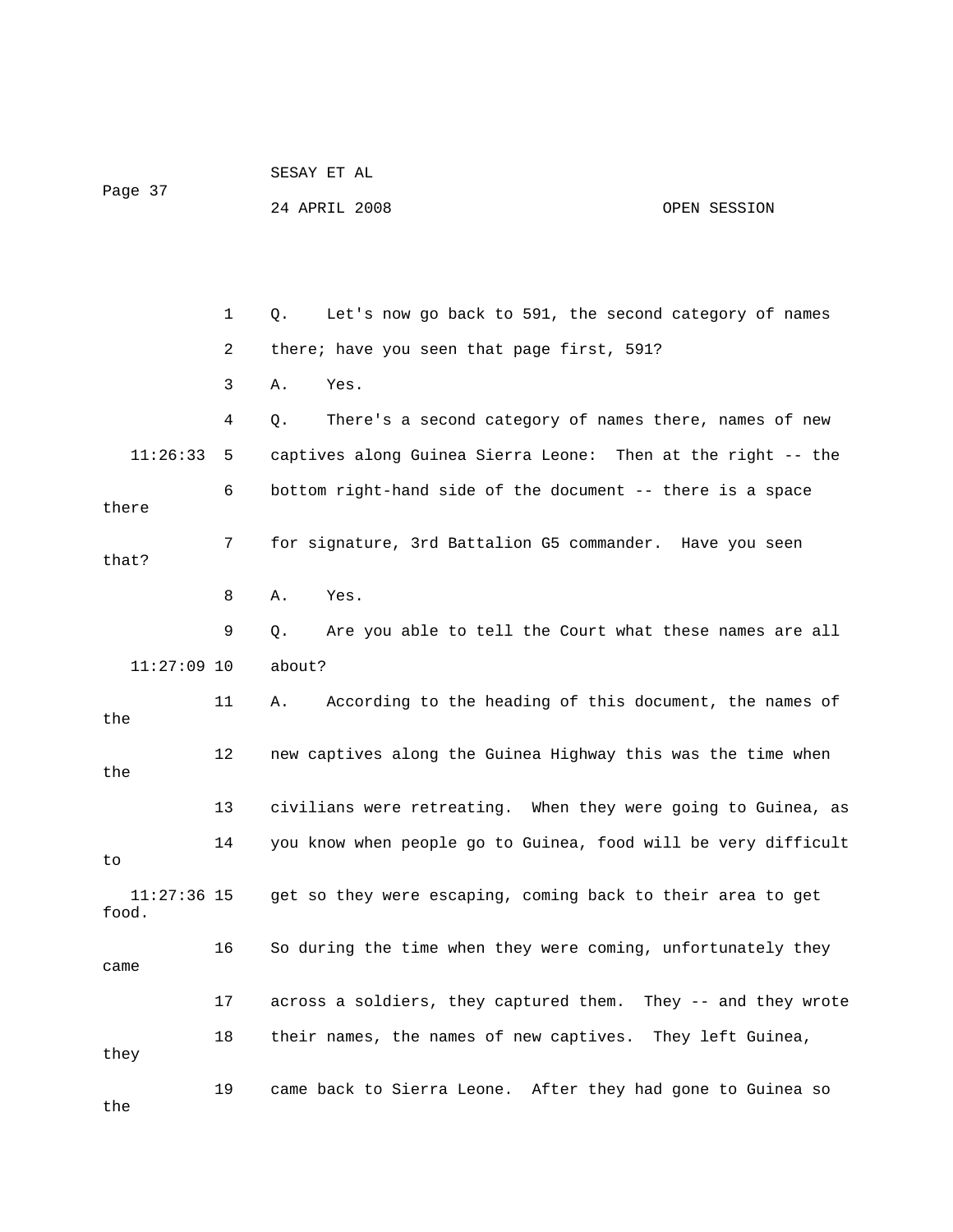| $11:27:58$ 20<br>them. |    | patrol team that came across them captured them and brought    |
|------------------------|----|----------------------------------------------------------------|
|                        | 21 | The battalion -- the G5 that was in charge took down this      |
|                        | 22 | document.                                                      |
|                        | 23 | Why would these people be captured?<br>Q.                      |
| to.                    | 24 | As you know, the Kamajors used to leave Guinea and come<br>Α.  |
| $11:28:28$ 25          |    | attack us. So when we see them we just conclude that they      |
|                        | 26 | were $--$                                                      |
| answer?                | 27 | Sorry what did you say? Can you please repeat your<br>Q.       |
| they                   | 28 | I said the reason why they did capture these people,<br>Α.     |
|                        | 29 | had gone to Guinea and the Kamajors who were leaving Guinea to |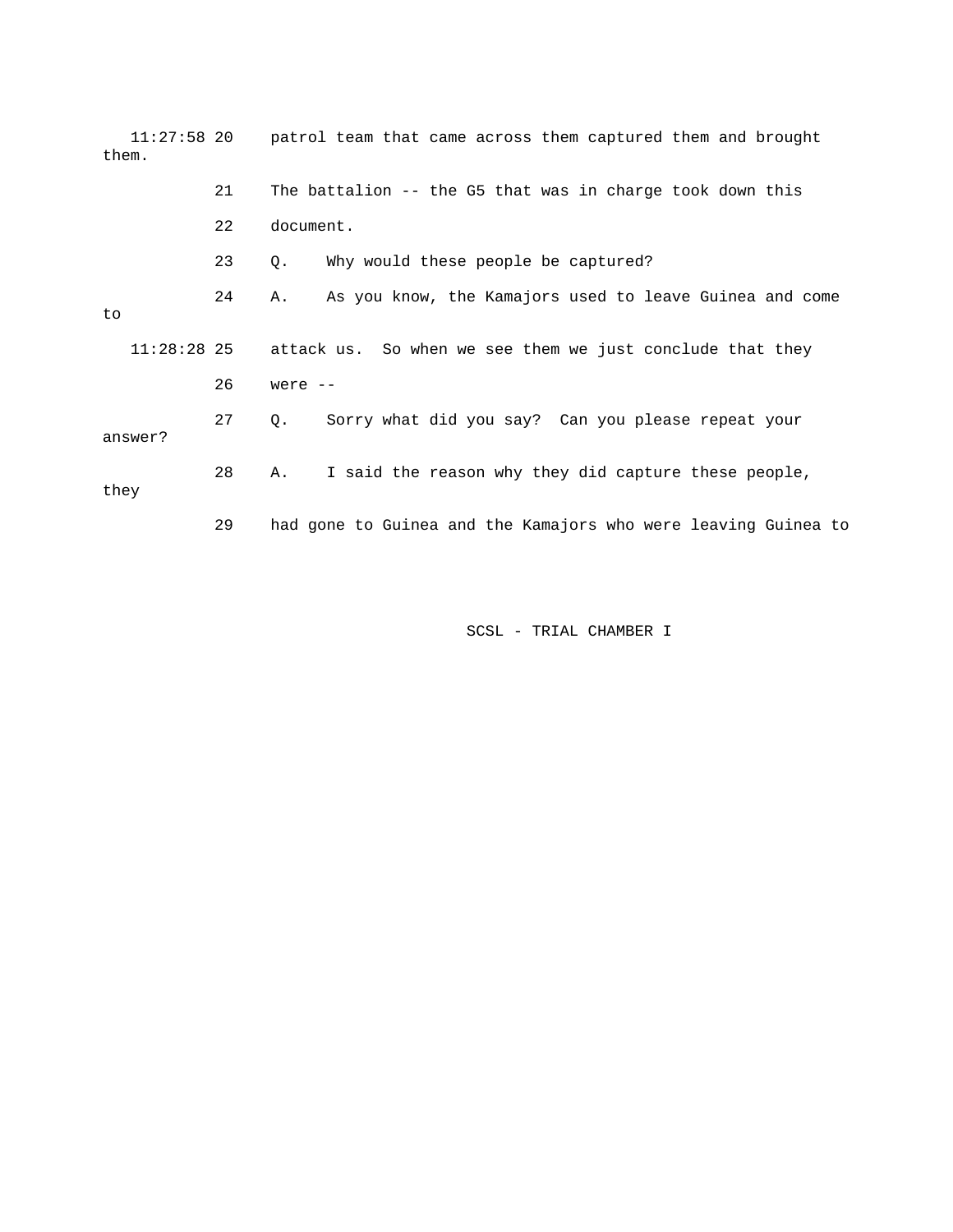SESAY ET AL Page 38

24 APRIL 2008 OPEN SESSION

 1 come to attack us in Guinea. So when the patrol was going on, 2 they came across these civilians. They thought that they came to 3 collect information from us and went and told them. So when they 4 captured them they brought them to investigate them. So that was 11:29:03 5 the time they brought them so that their names would be written 6 down. 7 Q. So what would happen to these civilians after the 8 investigations? 9 A. They will give them to the G5. No other person is 11:29:22 10 responsible for the affairs of the civilians. It was the G5. If 11 they had no families among the soldiers who take care of them, 12 they will give them back to the G5. That was our responsibility. 13 We will take care of them. 14 Q. So my question -- you spoke about investigating these 11:29:38 15 people. And my question is what would happen to these civilians 16 after the investigations? 17 A. They will have to hand them over to us. We, the G5, they 18 will give them back to us for us to take care of them. 19 Q. Were they free to go back to Guinea after the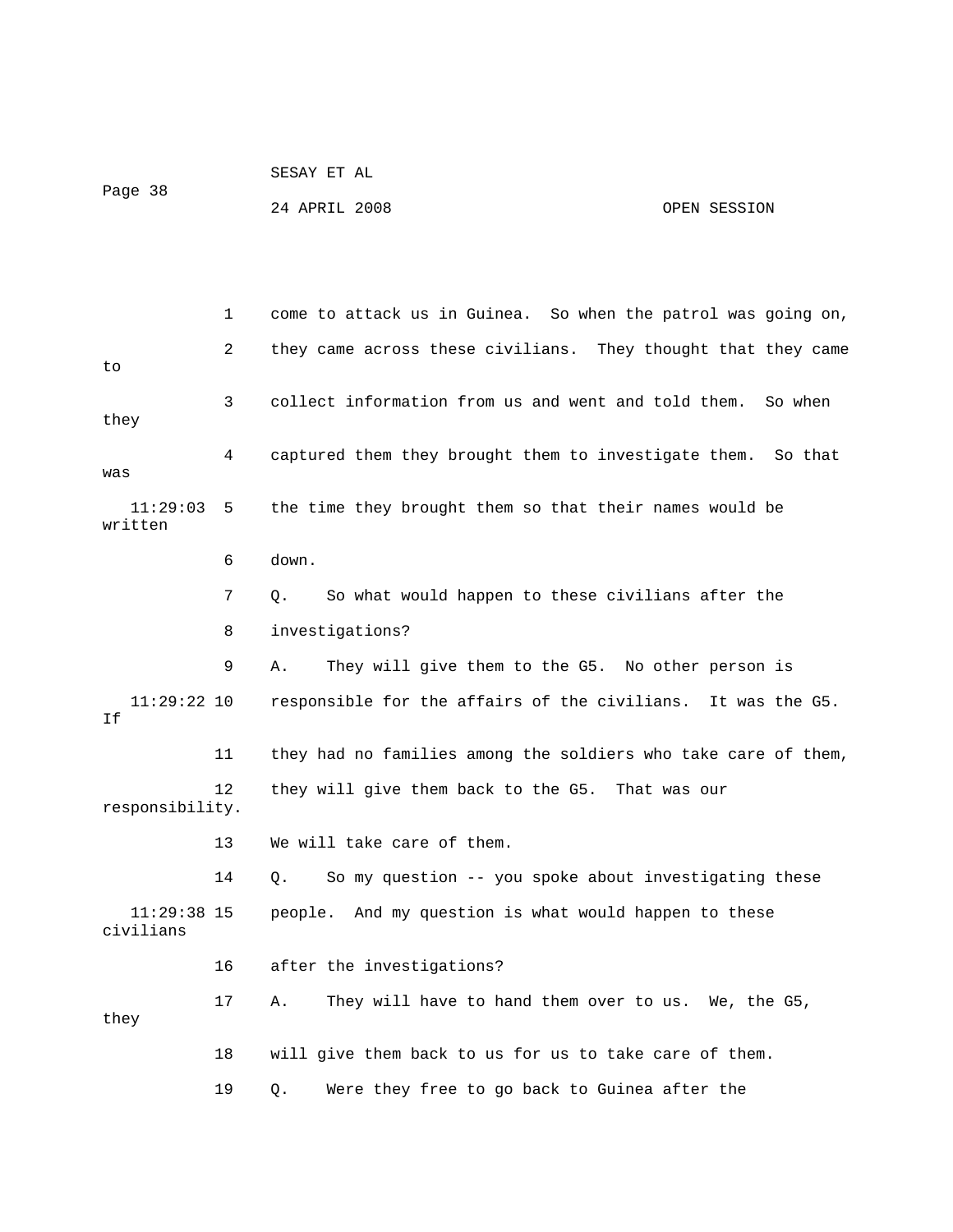11:30:03 20 investigations? 21 A. No, because one thing would not allow them is that maybe 22 after some days they have been with us, maybe the other force 23 that are in Guinea, they will say they have come to give us 24 information that we have done bad to them. So instead of that we 11:30:24 25 will hold them and take care -- take up their responsibility 26 until we leave. 27 JUDGE BOUTET: But once you had done the investigation if 28 you find they were Kamajors or -- what do you do with them? 29 You -- they are civilians but associated with Kamajors, what do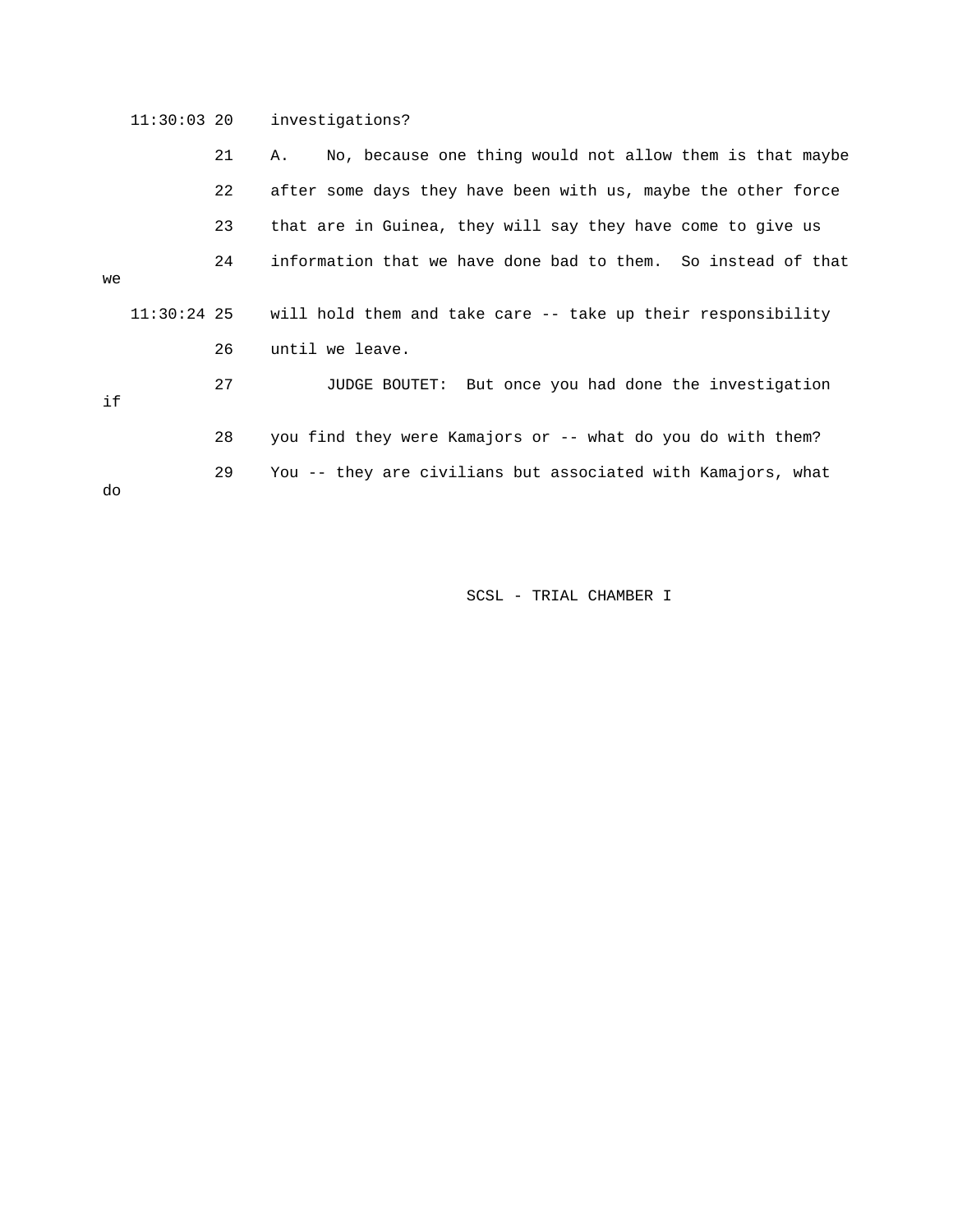| Page 39 | SESAY ET AL   |              |
|---------|---------------|--------------|
|         | 24 APRIL 2008 | OPEN SESSION |

|               | $\mathbf 1$ | you do with them.                                                |
|---------------|-------------|------------------------------------------------------------------|
| civilians     | 2           | THE WITNESS: As long as we don't see any arms on                 |
| doesn't       | 3           | hand we will not take him to be a Kamajor, as long as he         |
|               | 4           | But if we see they don't have anything we know you<br>have arms. |
| 11:31:00      | 5           | are a civilian. However we don't have nothing to do with you.    |
| you           | 6           | We will only take care of you to make sure that your life --     |
|               | 7           | have your own life.                                              |
|               | 8           | JUDGE BOUTET: Yes, but what is the investigation all             |
|               | 9           | about. I'm just trying to see why -- what do you mean by         |
| $11:31:16$ 10 |             | investigation. If they have no weapons, no arms, what do you     |
|               | 11          | investigate.                                                     |
|               | 12          | THE WITNESS: My Lord, you know that in a war it was not          |
| only          | 13          | only the one that is fighting with arms, it's the one that's     |
|               | 14          | fighting. Somebody does not use arms but he uses his-self to     |
| $11:31:40$ 15 |             | fight so that's why we're investigating them. You cannot only    |
|               | 16          | see a civilian coming, you hold him in an enemy zone, you come   |
| and           | 17          | and just release him like that, no. You have to investigate      |
| do.           | 18          | if the investigation was not reasonable, then we know what to    |
|               | 19          | That was why we are investigating them.                          |
| $11:32:20$ 20 |             | Thank you.<br>JUDGE BOUTET:                                      |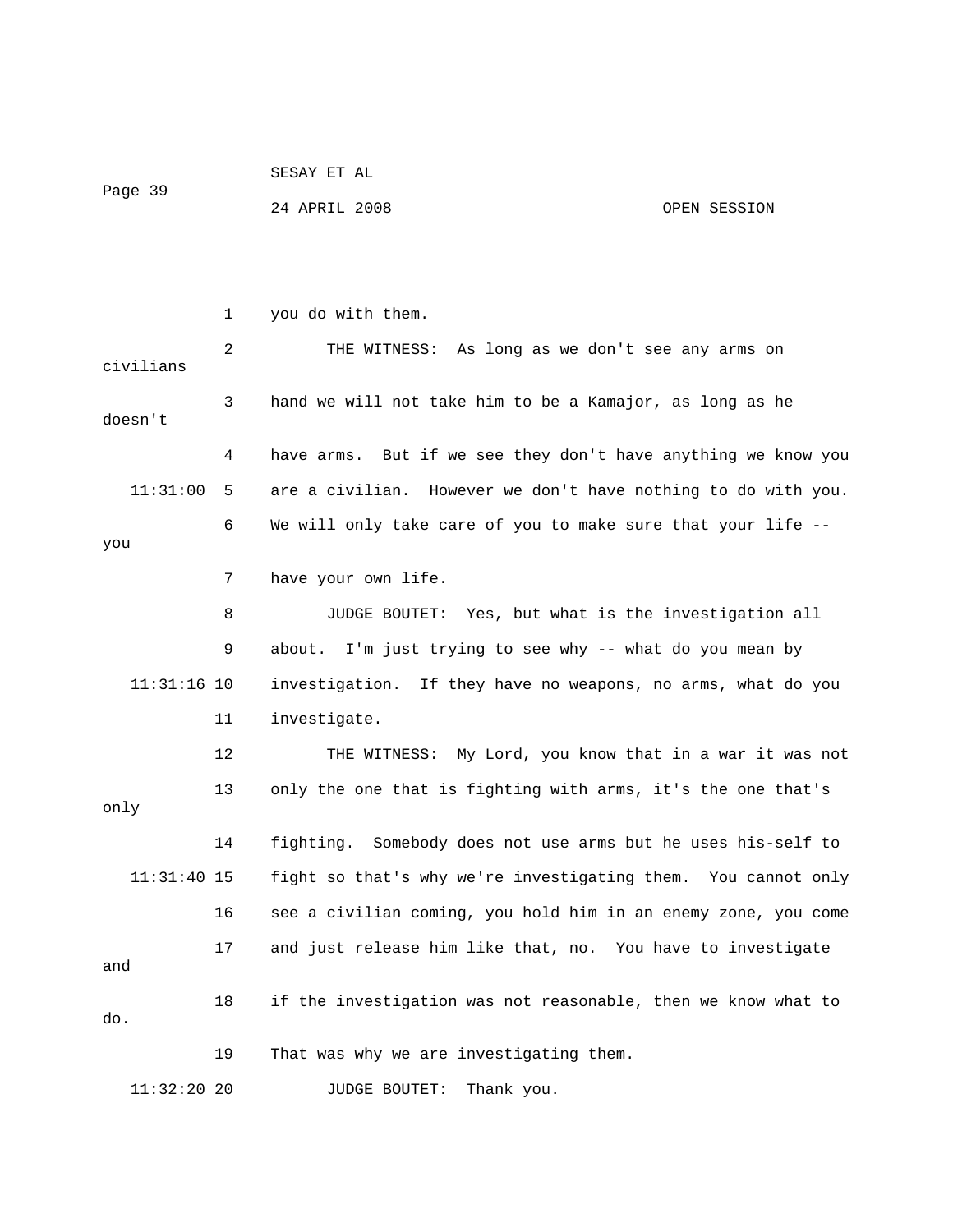|          | 21 |             | MR OGETO:                                                 |
|----------|----|-------------|-----------------------------------------------------------|
|          | 22 | $\circ$ .   | So we're through with that document, Mr Witness. If the   |
|          | 23 |             | document can be taken from the witness. Witness, are you  |
|          | 24 |             | familiar with the term fiti fata?                         |
|          |    |             | $11:32:58$ 25 A. Yes, sir.                                |
|          | 26 | $Q_{\star}$ | Can you please tell the Court what it means?              |
|          | 27 | Α.          | Yes, sir. The war -- the word fiti fata, it's a Mende     |
| Anything | 28 |             | language which -- which means anything that is plenty.    |
| are      | 29 |             | that is plenty. That is what fiti fata means. When things |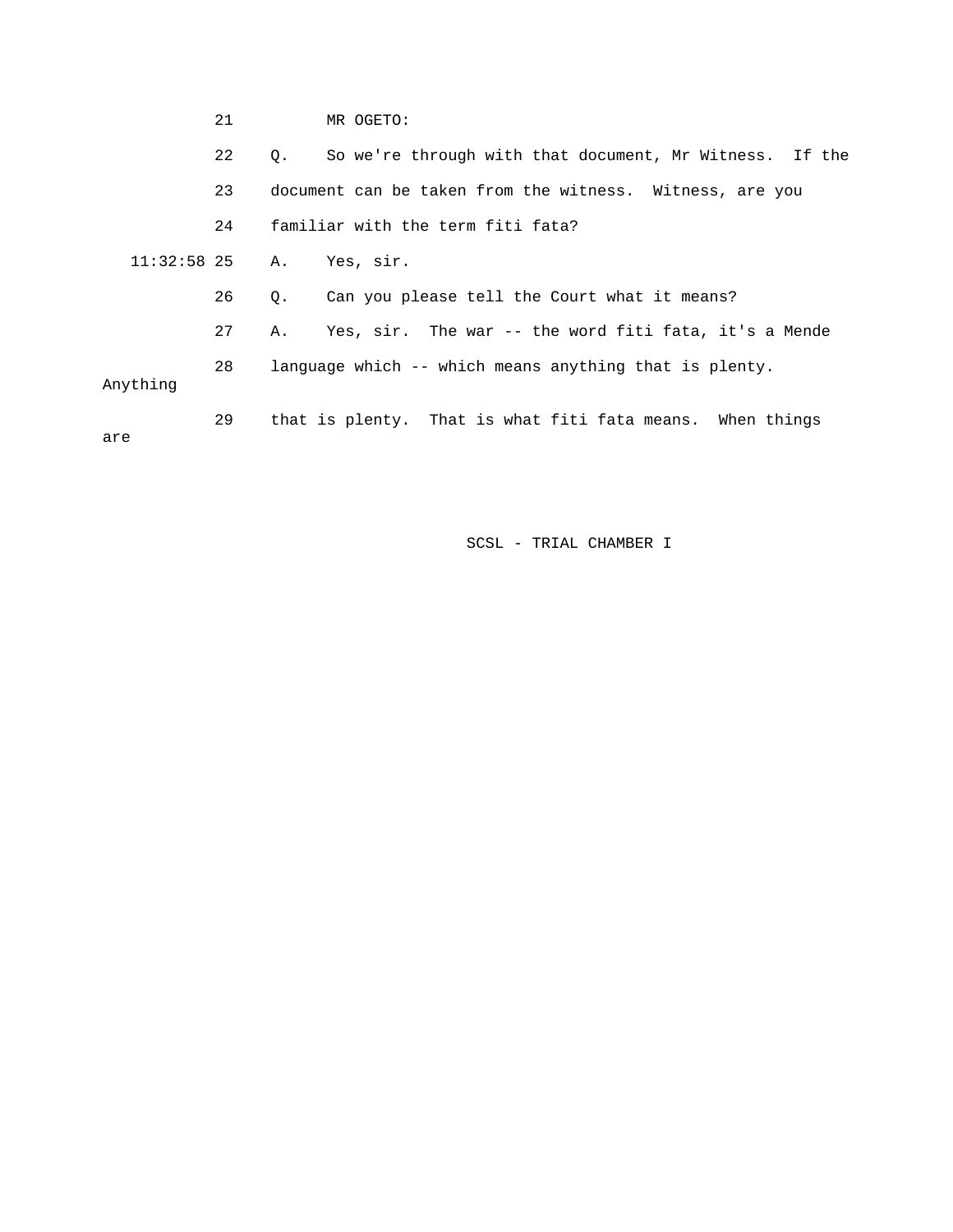|                        |    | SESAY ET AL                                                   |
|------------------------|----|---------------------------------------------------------------|
| Page 40                |    | 24 APRIL 2008<br>OPEN SESSION                                 |
|                        |    |                                                               |
|                        |    |                                                               |
|                        | 1  | many, you'll use it in any way you want to. That is the fata. |
| you                    | 2  | The fiti is when it is plenty. The fata is -- you use it as   |
|                        | 3  | That is what it means by fiti fata.<br>want.                  |
| operation              | 4  | Now, during the year 1998, were you aware of an<br>Q.         |
| 11:33:51               | 5  | in Kono referred to as Fiti Fata?                             |
|                        | 6  | Yes, sir.<br>Α.                                               |
| is                     | 7  | PRESIDING JUDGE: So what you mean to say is fiti fata         |
|                        | 8  | anything that is plenty, you use it. Is that what -- anything |
|                        | 9  | that $--$                                                     |
| $11:34:10$ 10          |    | THE WITNESS: Yes.                                             |
|                        | 11 | PRESIDING JUDGE: Is abundant, you know, you use it.           |
|                        | 12 | THE WITNESS:<br>That's good. That's good. Yes.                |
|                        | 13 | MR OGETO:                                                     |
|                        | 14 | So my question was --<br>Q.                                   |
| 11:34:29 15<br>because |    | PRESIDING JUDGE: I don't want to make the comment             |
|                        | 16 | you're very true to the profession from which you boarded the |
| to                     | 17 | plane, you know, in which you are flying for all these years  |
|                        | 18 | praise, you know, your good students. You understand me.      |
|                        | 19 | THE WITNESS: Yes, My Lord.                                    |
| $11:34:54$ 20          |    | PRESIDING JUDGE: I'm very familiar with that expression       |
|                        | 21 | and I'm sure all of us are. Yes, Mr Ogeto, you may proceed,   |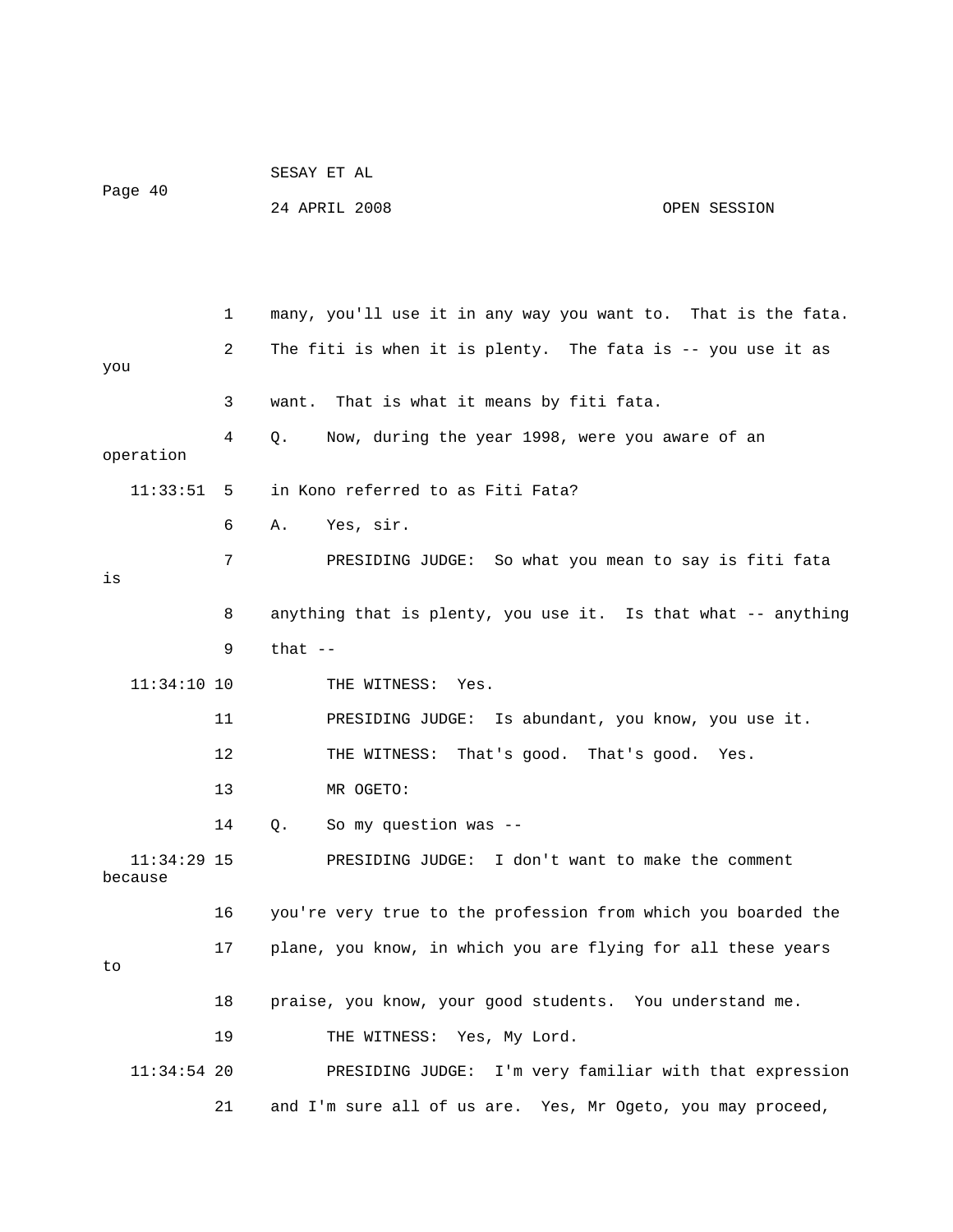22 please.

23 MR OGETO: Thank you, My Lords.

24 Q. So were you familiar with an operation referred to as

11:35:10 25 Fiti Fata in 1998 in Kono?

 26 A. Yes, sir. And I am one of the soldiers who were running 27 the missions.

28 Q. What was this mission all about?

29 A. The mission -- the intention was we are to remove the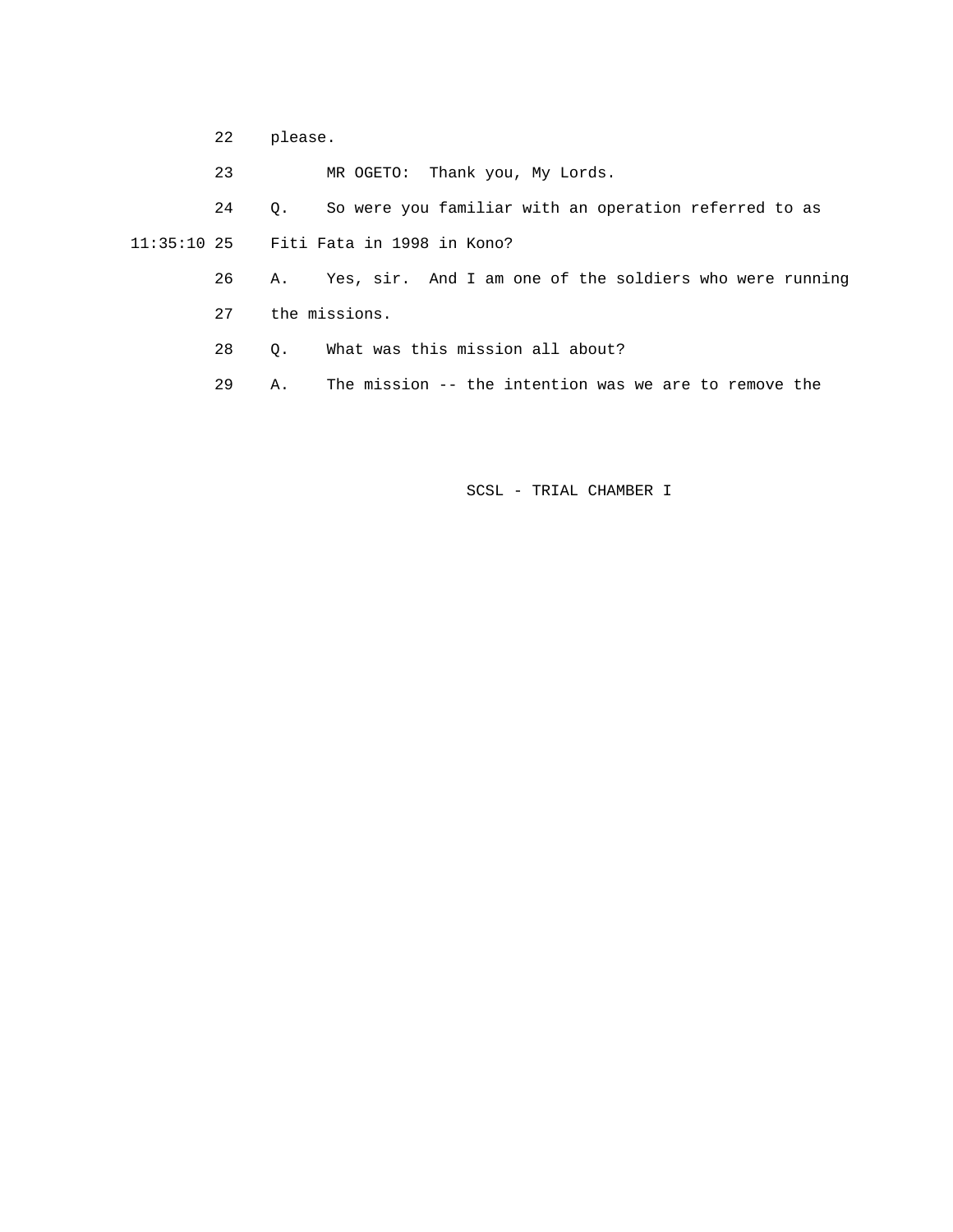| Page 41         |    | SESAY ET AL                                                   |              |  |  |
|-----------------|----|---------------------------------------------------------------|--------------|--|--|
|                 |    | 24 APRIL 2008                                                 | OPEN SESSION |  |  |
|                 |    |                                                               |              |  |  |
|                 |    |                                                               |              |  |  |
|                 | 1  | ECOMOG from Kono during that time.                            |              |  |  |
|                 | 2  | When did it take place if you can recall, please?<br>Q.       |              |  |  |
|                 | 3  | Sometime in August, because during the rain there -- it<br>Α. |              |  |  |
| was             |    |                                                               |              |  |  |
|                 | 4  | raining during that time. It was sometime in August.          |              |  |  |
| 11:36:06        | 5  | August of '98; is that correct?<br>Q.                         |              |  |  |
|                 | 6  | Yes.<br>Yes.<br>Α.                                            |              |  |  |
|                 | 7  | Was this mission successful?<br>Q.                            |              |  |  |
|                 | 8  | No, it was not successful.<br>Α.                              |              |  |  |
|                 | 9  | Do you recall --<br>$Q$ .                                     |              |  |  |
| $11:36:31$ 10   |    | PRESIDING JUDGE: Now, out of -- just out of sheer             |              |  |  |
| 11<br>оf        |    | curiosity, what was fiti and what was fata within the context |              |  |  |
| 12<br>was<br>13 |    | this mission -- of this ECOMOG mission? What would you say    |              |  |  |
|                 |    | fiti and what would you say was fata.                         |              |  |  |
| There           | 14 | THE WITNESS: You see, the ammunitions were plenty.            |              |  |  |
|                 |    |                                                               |              |  |  |
| $11:36:59$ 15   |    | was a lot to eat.                                             |              |  |  |
|                 | 16 | PRESIDING JUDGE: A lot -- a lot of food to eat.               |              |  |  |
|                 | 17 | There were a lot of ammunition for use.<br>THE WITNESS:       |              |  |  |
|                 | 18 | PRESIDING JUDGE:<br>Yes.                                      |              |  |  |
|                 | 19 | THE WITNESS: And there were small, small things which         |              |  |  |
| $11:37:23$ 20   |    | somebody can make it up, yes.                                 |              |  |  |
|                 | 21 | PRESIDING JUDGE: And other military equipments, maybe.        |              |  |  |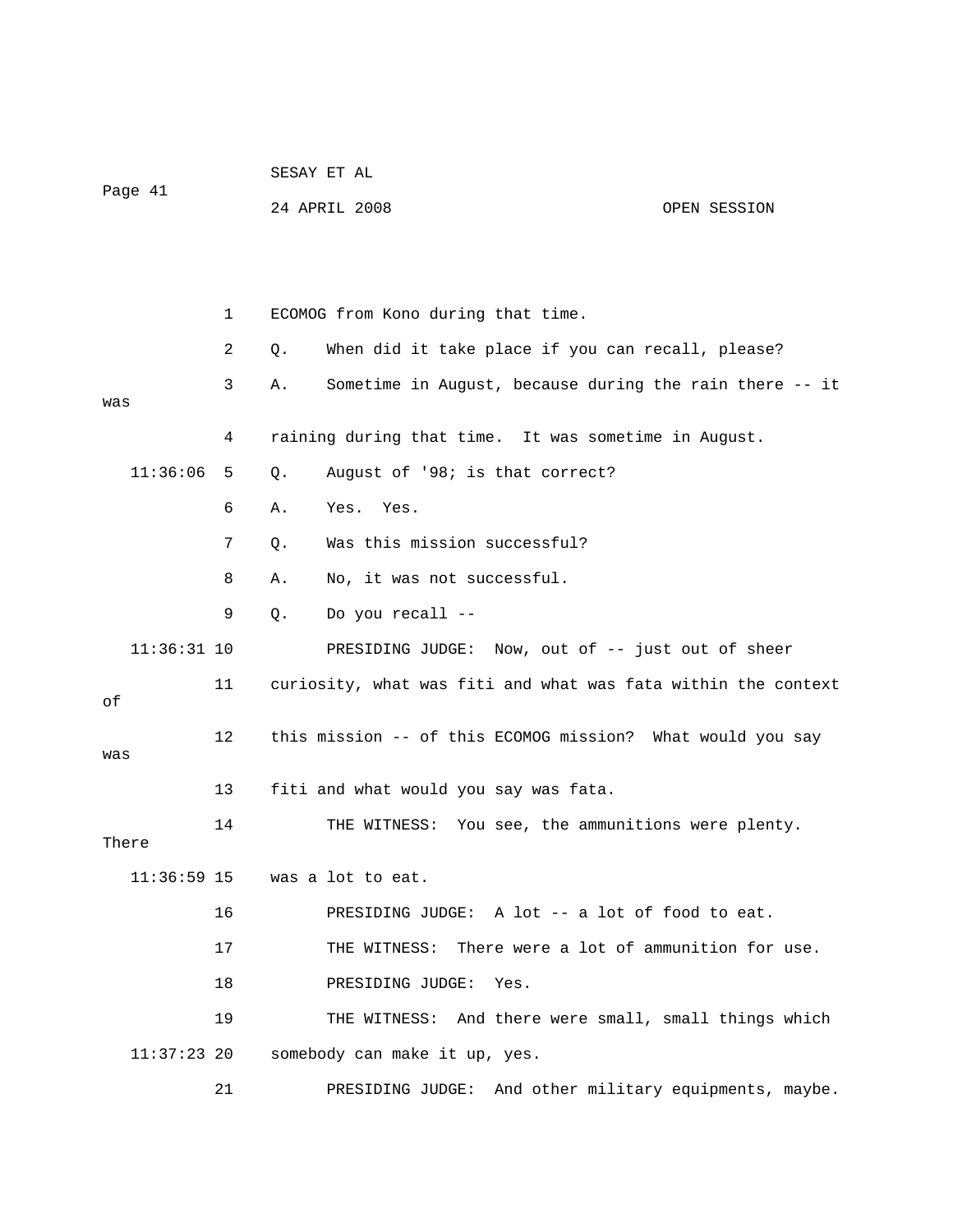|                      | 22 | THE WITNESS: Yes, everything. And even arms.                  |
|----------------------|----|---------------------------------------------------------------|
|                      | 23 | PRESIDING JUDGE: And vehicles as well.                        |
|                      | 24 | THE WITNESS: No. There were no vehicles.                      |
| $11:37:45$ 25<br>and |    | PRESIDING JUDGE: So you only took those other things          |
| only                 | 26 | left the vehicles. That's what you're saying? Or you were     |
| not                  | 27 | targeting the arms, the food, the ammunition, the drinks, but |
|                      | 28 | the vehicles.                                                 |
|                      | 29 | THE WITNESS: Yes, mostly those were our needs.                |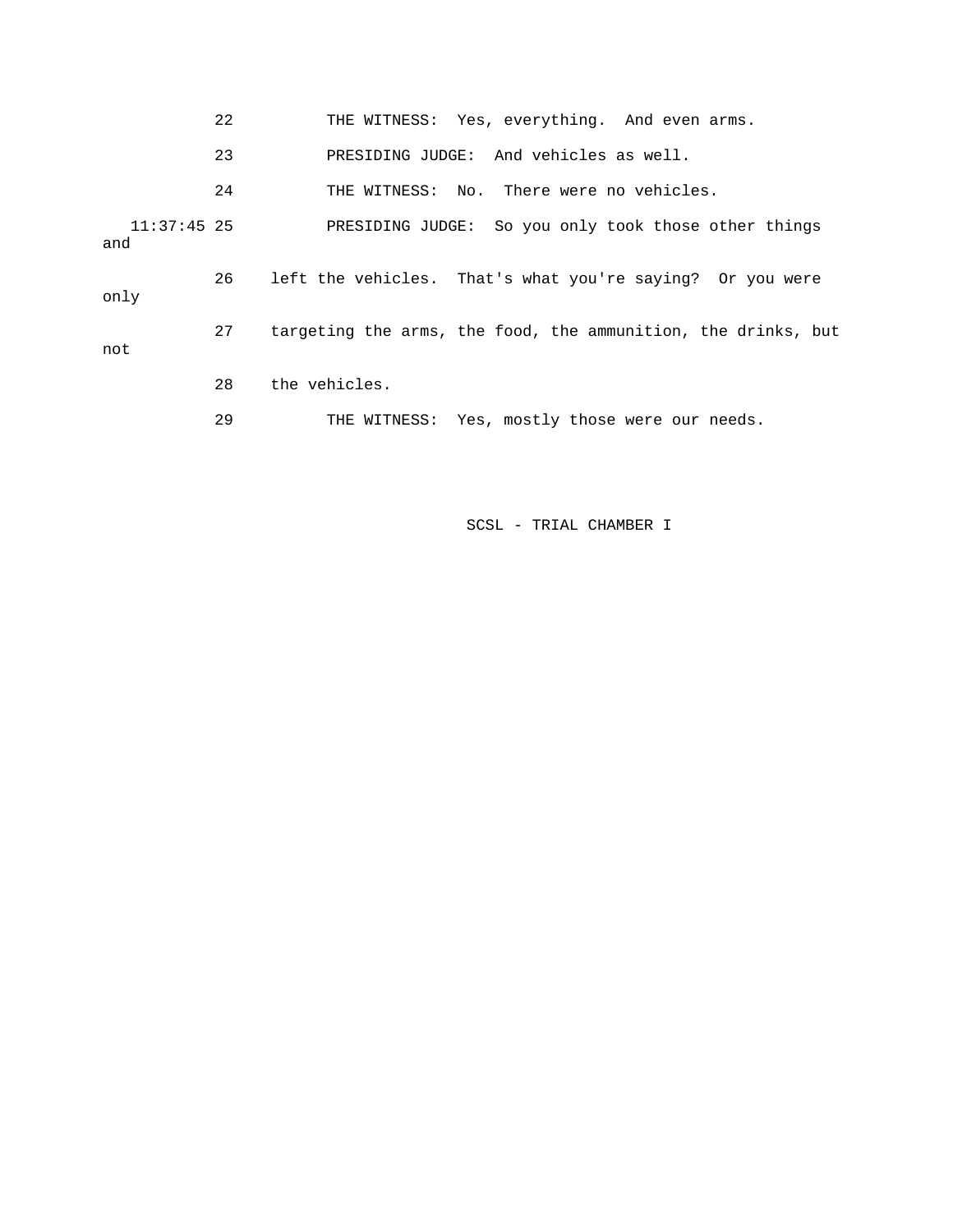|               |    | SESAY ET AL                                                    |
|---------------|----|----------------------------------------------------------------|
| Page 42       |    | 24 APRIL 2008<br>OPEN SESSION                                  |
|               |    |                                                                |
|               |    |                                                                |
|               | 1  | Okay.<br>Thank you.<br>PRESIDING JUDGE:                        |
|               | 2  | MR OGETO:                                                      |
|               | 3  | Can you please go through your answer again, Mr Witness,<br>Q. |
| оf            | 4  | regarding this fiti and then fata. Describe it in the context  |
| 11:38:27      | 5  | this $-$                                                       |
| ended         | 6  | PRESIDING JUDGE: I didn't take him to fata because I           |
|               | 7  | at fiti because that is what describe the abundance, you know, |
|               | 8  | the harvest, and of course, you know, after that the fata      |
|               | 9  | followed; isn't it, Mr Ogeto.                                  |
| $11:38:46$ 10 |    | MR OGETO:<br>Yes, My Lords.                                    |
|               | 11 | Just explain it for my understanding again, Mr Witness?<br>Q.  |
|               | 12 | As I said, fiti fata, it is a joint word but there are<br>Α.   |
|               | 13 | different terms. The fiti refers to when something is in       |
| is            | 14 | abundance. Fata is the way you are using it. When something    |
| $11:39:12$ 15 |    | plenty you use it in any way. Fiti means plenty. Fata you      |
| abundance;    | 16 | use -- the way you are using it, fiti is -- it is in           |
|               | 17 | fata is the way you are using it.                              |
|               | 18 | $Q$ .<br>Okay. Thank you.                                      |
| time          | 19 | Thank you, because this is the first<br>PRESIDING JUDGE:       |
| 11:39:30 20   |    | in the proceedings, you know, that we've come into grips with  |
|               | 21 | this fiti fata business.                                       |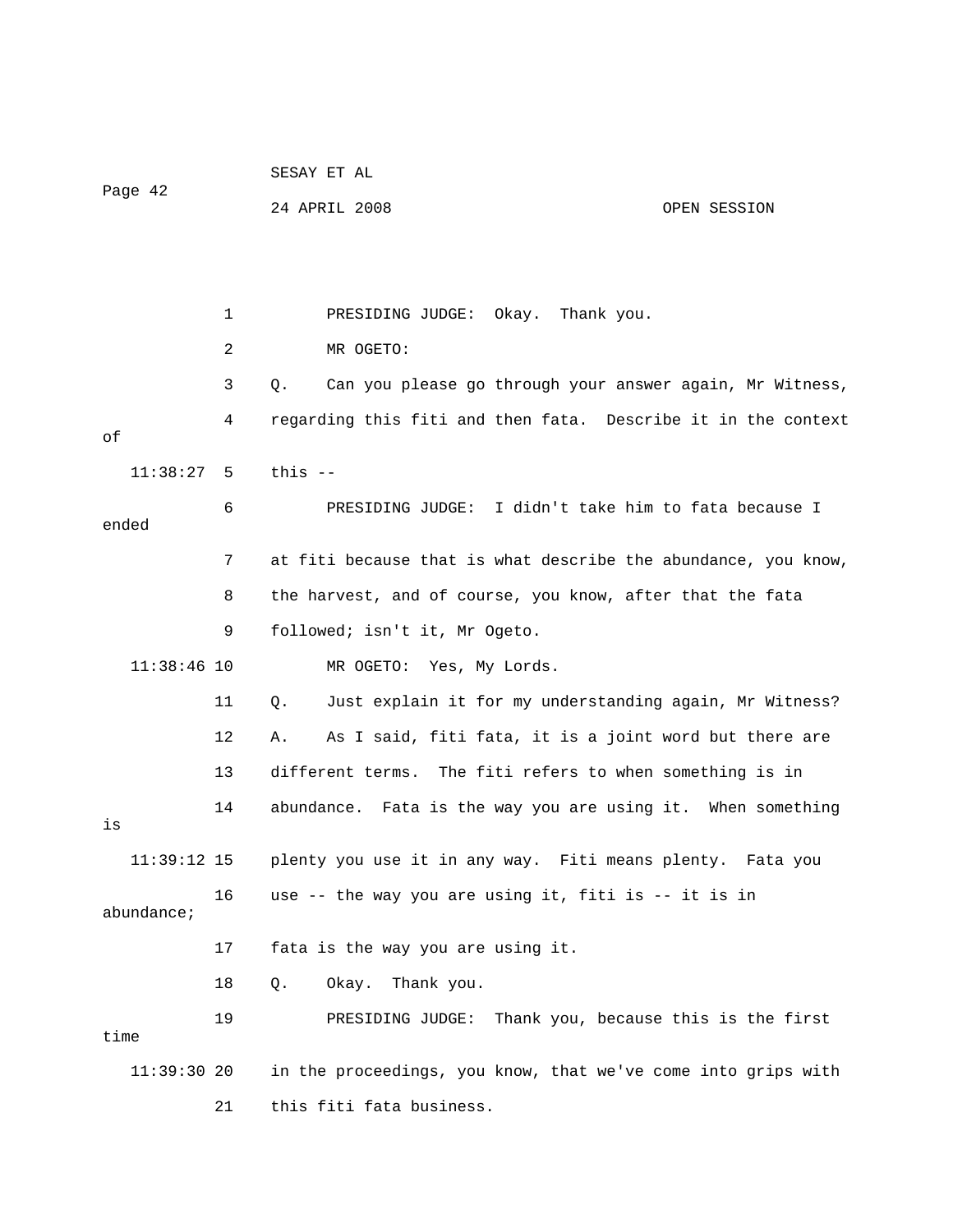|               | 22 |    | MR OGETO: Finally.                                   |
|---------------|----|----|------------------------------------------------------|
|               | 23 |    | PRESIDING JUDGE: I've not had a clear explanation to |
|               | 24 |    | this -- I mean before me.                            |
| $11:39:43$ 25 |    |    | MR OGETO: Me too, My Lords.                          |
|               | 26 |    | PRESIDING JUDGE: Yes. Okay, Mr Ogeto.                |
|               | 27 |    | MR OGETO:                                            |
|               | 28 | О. | So was this mission successful, Mr Witness?          |
| failed.       | 29 |    | PRESIDING JUDGE: He said it failed. The Fiti Fata    |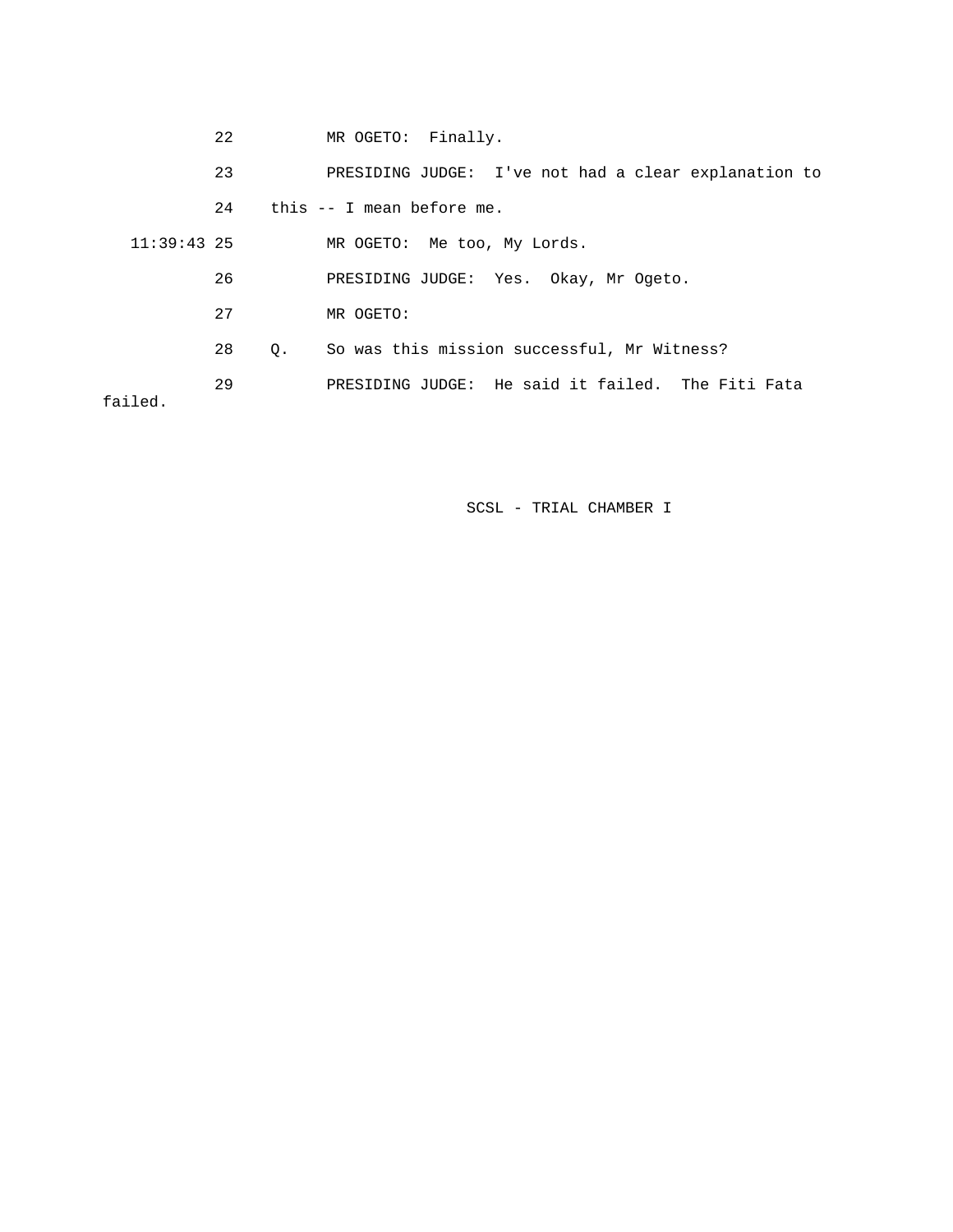| Page 43             |    | 24 APRIL 2008                                    | OPEN SESSION                                                  |
|---------------------|----|--------------------------------------------------|---------------------------------------------------------------|
|                     |    |                                                  |                                                               |
|                     | 1  | So there was no fiti and there could be no fata. |                                                               |
|                     | 2  | MR OGETO:                                        |                                                               |
|                     | 3  | Q.                                               | Why did it fail? Why did this mission fail?                   |
|                     | 4  | Α.                                               | The mission's failure was due to the way the mission was      |
| 11:40:13            | 5  |                                                  | planned. The plan was not proper. And, you know, the way we   |
| took                | 6  |                                                  | arrange that we should go on with it, it was wrong. And it    |
| business,           | 7  |                                                  | place almost towards the night hour. During that night        |
|                     | 8  |                                                  | people are afraid of it. That was why the mission was spoilt. |
| last?               | 9  | Q.                                               | How long did it take, this mission? How long did it           |
| $11:40:42$ 10       |    | Α.                                               | Because in that mission I was wounded. I was wounded          |
|                     | 11 |                                                  | seriously. I think just about two hours because it was just a |
|                     | 12 | two hours fight.                                 |                                                               |
|                     | 13 | Who commanded this mission?<br>Q.                |                                                               |
|                     | 14 | It was Brigadier Superman.<br>Α.                 |                                                               |
| $11:41:11$ 15<br>in |    | Q.                                               | Do you know where Mr Morris Kallon, the accused person        |
|                     | 16 | this case, was at that time during this attack?  |                                                               |
|                     | 17 | Α.                                               | Yes, he was with us for some time. But later I got            |
|                     | 18 | information that he was called --                |                                                               |
|                     | 19 | PRESIDING JUDGE:                                 | Where was he? Was he in that mission?                         |
| 11:41:37 20         |    | That's what we want to know.                     |                                                               |
|                     | 21 | THE WITNESS:<br>Yes.                             | Yes, sir.                                                     |

SESAY ET AL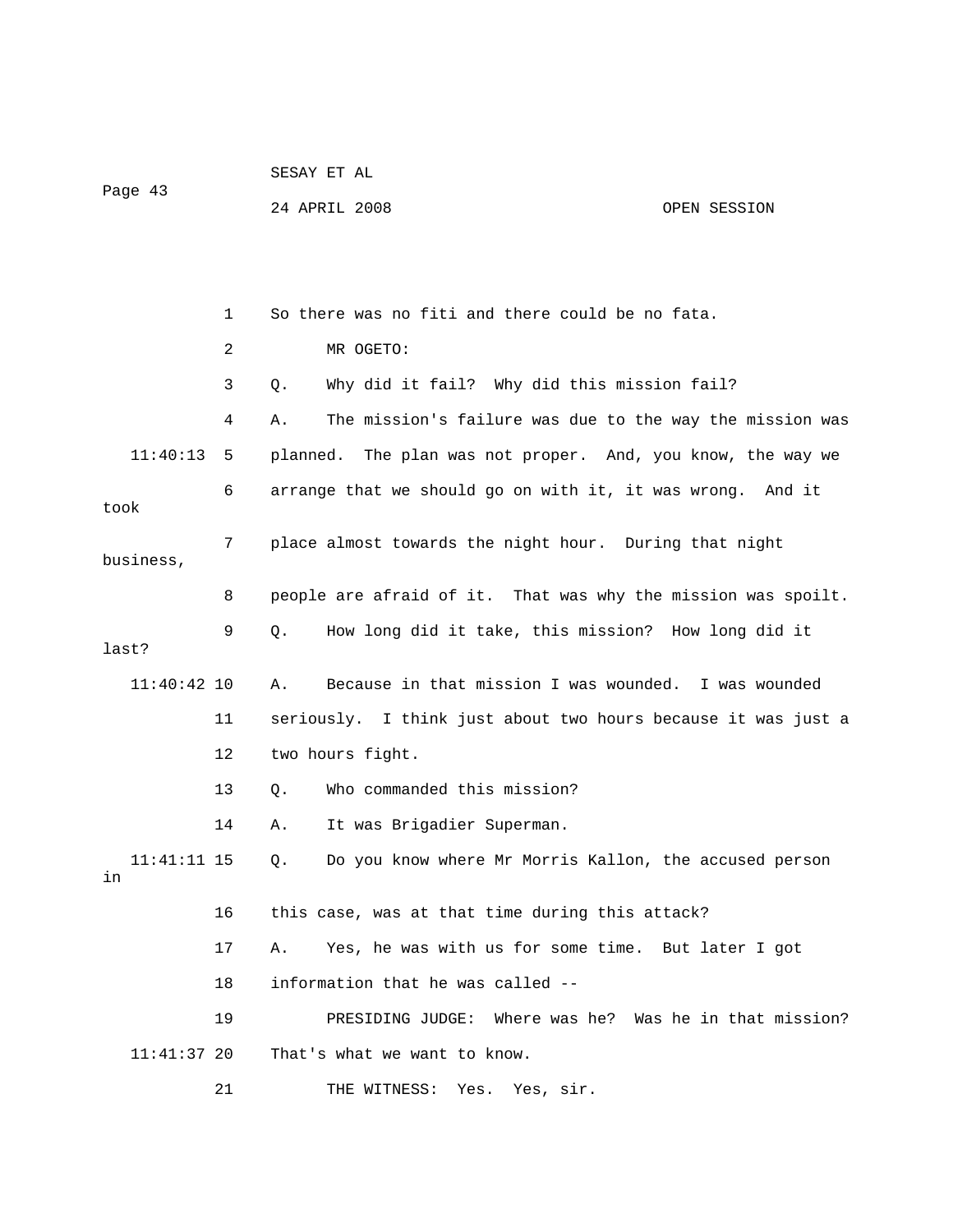|                         | 22 |    | MR OGETO:                                                 |
|-------------------------|----|----|-----------------------------------------------------------|
|                         | 23 | 0. | So proceed with your explanation?                         |
|                         | 24 | Α. | [No translation]                                          |
| $11:42:11$ 25<br>Lords. |    |    | MR OGETO: I didn't get the translation of this, My        |
|                         | 26 |    | THE WITNESS: Should I repeat.                             |
|                         | 27 |    | MR OGETO: Please do.                                      |
|                         | 28 |    | JUDGE BOUTET: Can you do the translation.                 |
|                         | 29 |    | I had some cold and I was taken somewhere<br>THE WITNESS: |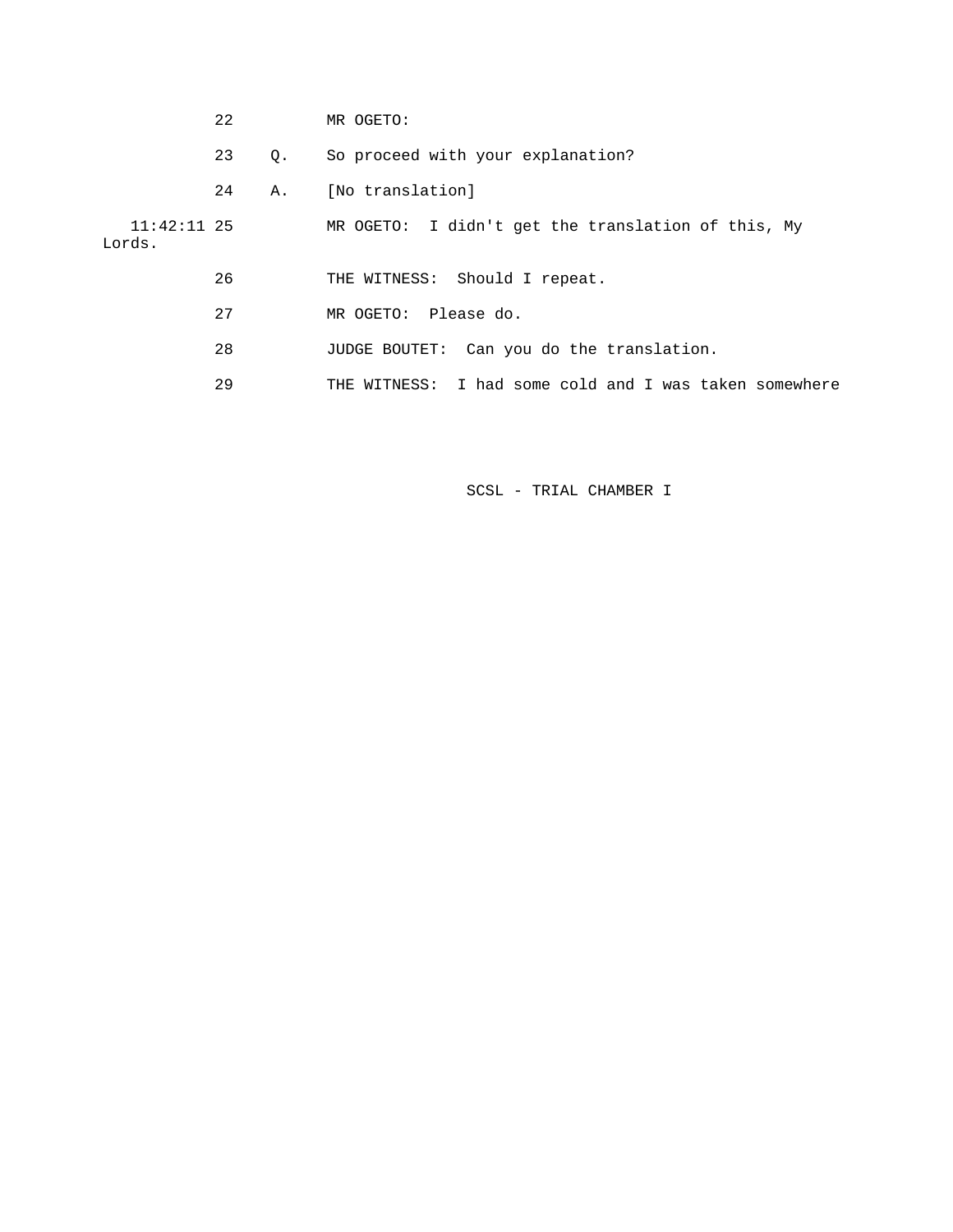|         |               |    | SESAY ET AL                                                     |                                        |  |  |
|---------|---------------|----|-----------------------------------------------------------------|----------------------------------------|--|--|
| Page 44 |               |    | 24 APRIL 2008                                                   | OPEN SESSION                           |  |  |
|         |               |    |                                                                 |                                        |  |  |
|         |               |    |                                                                 |                                        |  |  |
|         |               | 1  | else to warm himself.                                           |                                        |  |  |
|         |               | 2  | JUDGE BOUTET:                                                   | Is this the answer the witness gave or |  |  |
| it's    |               |    |                                                                 |                                        |  |  |
|         |               | 3  | you're saying that you have a --                                |                                        |  |  |
|         |               | 4  | MR OGETO:                                                       |                                        |  |  |
|         | 11:42:47      | 5  | Who had some cold and was taken somewhere?<br>Q.                |                                        |  |  |
|         |               | 6  | It was Major Morris Kallon during that time.<br>Α.              |                                        |  |  |
|         |               | 7  | Do you know if anything happened to Mr Kallon after this<br>Q.  |                                        |  |  |
|         |               | 8  | operation; after it failed?                                     |                                        |  |  |
|         |               | 9  | Yes, sir.<br>Α.                                                 |                                        |  |  |
|         | $11:43:12$ 10 |    | Please, explain to the Court what it is that happened?<br>Q.    |                                        |  |  |
| I       |               | 11 | After the mission, during that time when I was wounded,<br>Α.   |                                        |  |  |
| and,    |               | 12 | got the understanding that they called Mr Kallon to Kailahun    |                                        |  |  |
|         |               | 13 | after he had gone, they said he sabotaged the mission.          | The                                    |  |  |
|         |               | 14 | report we had was that he was punished for 14 days he was       |                                        |  |  |
| to      | $11:43:44$ 15 |    | imprisoned and, from there, he was sent to Pendembu to take --  |                                        |  |  |
|         |               | 16 | take charge of Pendembu. That was, his assignment was changed   |                                        |  |  |
|         |               | 17 | from Koidu to Kailahun.                                         | That was the information I had after   |  |  |
|         |               | 18 | that mission.                                                   |                                        |  |  |
|         |               | 19 | Do you know who accused him of sabotaging the mission?<br>$Q$ . |                                        |  |  |
|         | 11:44:12 20   |    | Yes, sir.<br>Α.                                                 |                                        |  |  |
|         |               | 21 | Who was it?<br>Q.                                               |                                        |  |  |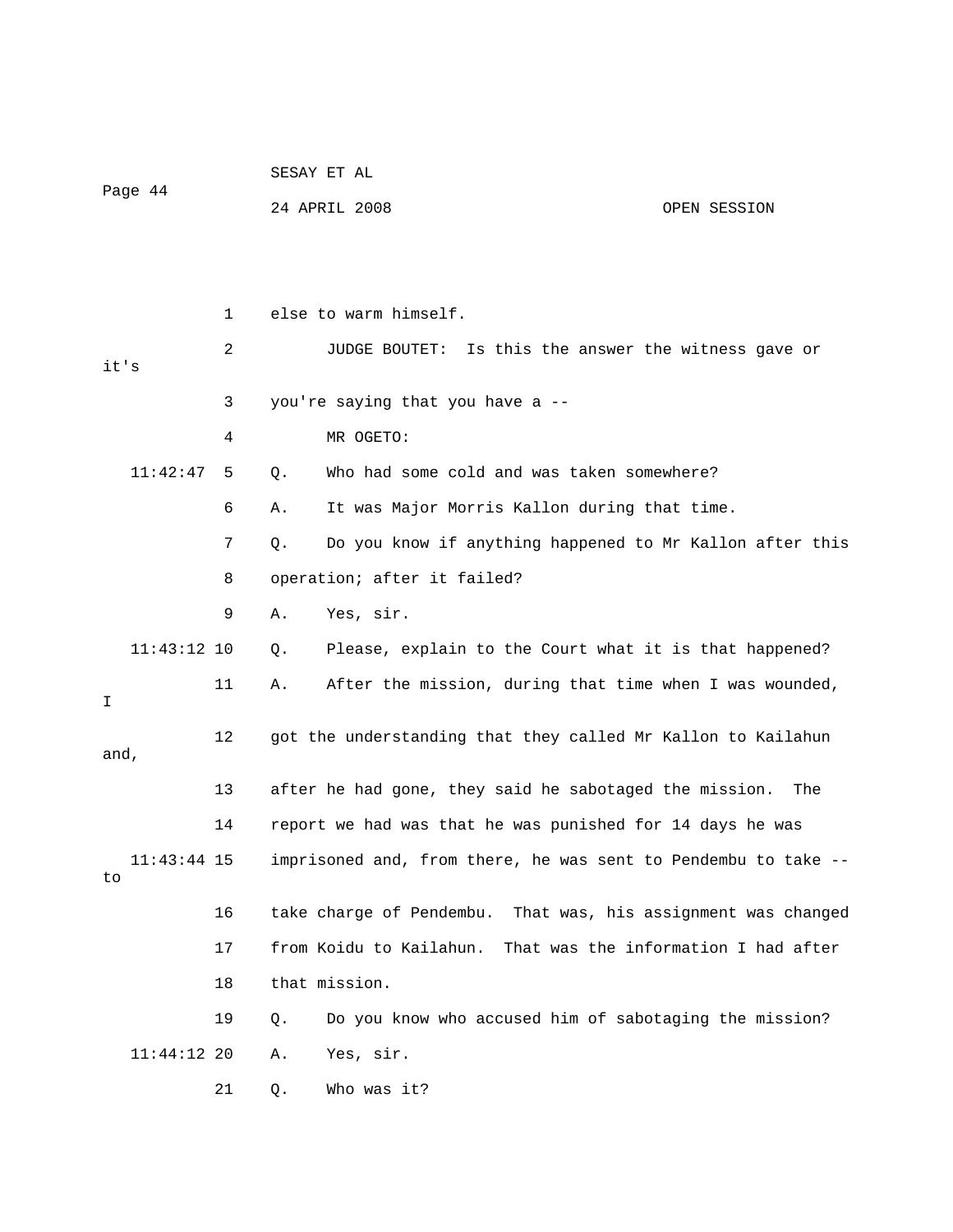|    | accused       | 22 | Α. | It was the mission commander, who was Superman, who            |
|----|---------------|----|----|----------------------------------------------------------------|
|    |               | 23 |    | him that he has sabotaged the mission.                         |
|    |               | 24 | Q. | And did you know who summoned him?                             |
|    | $11:44:29$ 25 |    | Α. | Yes, sir. It was Mosquito who called him, Sam Bockarie.        |
|    |               | 26 | Q. | Was it explained how he had sabotaged the mission?             |
|    |               | 27 | Α. | Well, that one I cannot say much about it, because I was       |
| to |               | 28 |    | not in Kailahun when the explanation went there. He only said  |
|    |               |    |    |                                                                |
|    |               | 29 |    | us that he sabotaged the mission and he was punished for that. |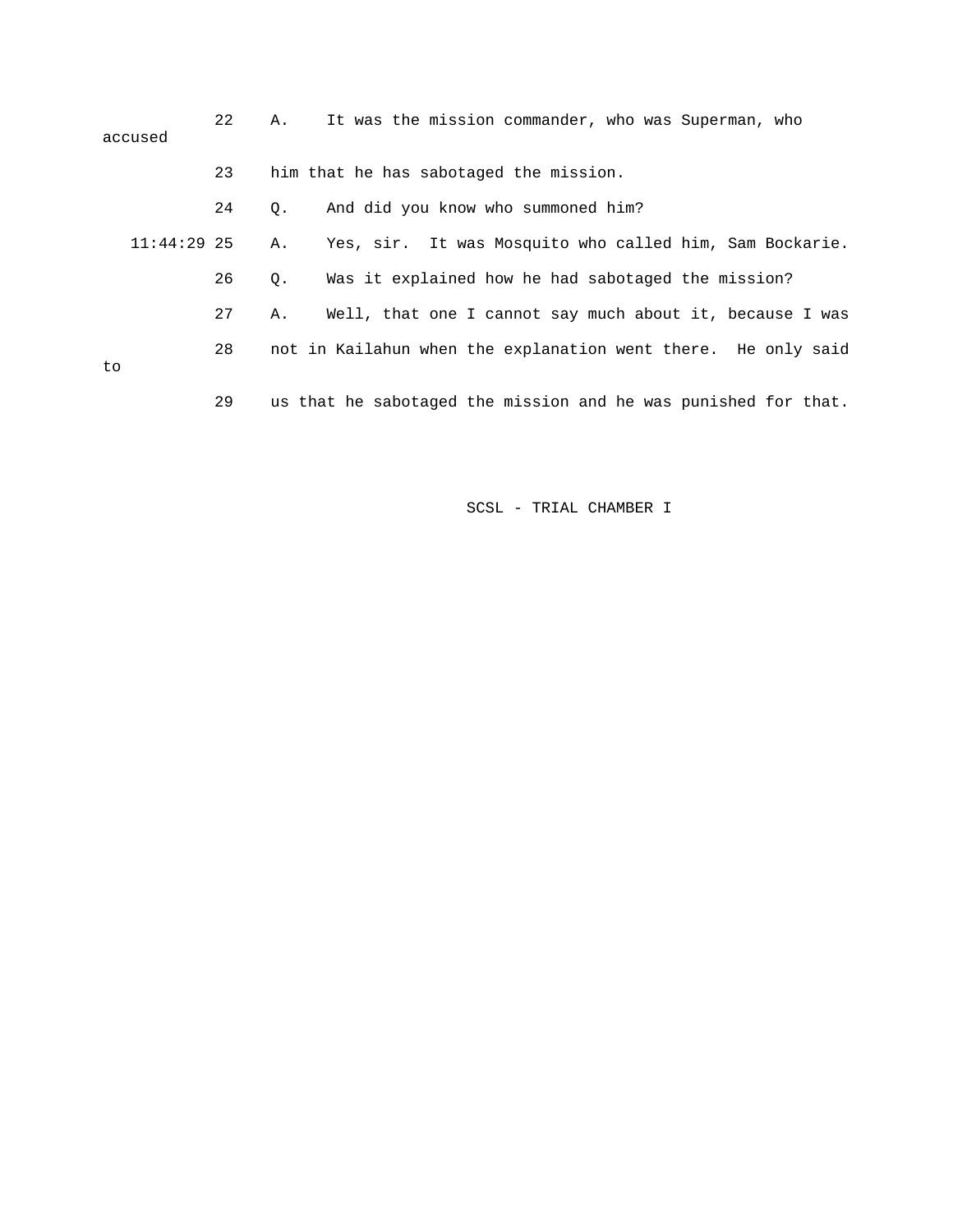|         | SESAY ET AL   |              |
|---------|---------------|--------------|
| Page 45 | 24 APRIL 2008 | OPEN SESSION |
|         |               |              |
|         |               |              |

| to            | $\mathbf 1$ | My Lords, if this will be a convenient time<br>MR OGETO:    |
|---------------|-------------|-------------------------------------------------------------|
|               | 2           | take the break? I'm getting into another area. But I can    |
|               | 3           | proceed, My Lords, if the Chamber so wishes.                |
| minutes       | 4           | PRESIDING JUDGE: The Chamber will recess for a few          |
| 11:45:40      | 5           | and we will rise, please.                                   |
|               | 6           | [Break taken at 11.35 a.m.]                                 |
|               | 7           | $[RUF24APR08B-BP]$                                          |
|               | 8           | [Upon resuming at 12.08 p.m.]                               |
|               | 9           | PRESIDING JUDGE:<br>Yes, Mr Ogeto.                          |
| 12:19:14 10   |             | MR OGETO:<br>Thank you, My Lords.                           |
|               | 11          | PRESIDING JUDGE: You may continue, please.                  |
|               | 12          | MR OGETO:<br>Thanks, My Lords.                              |
| when          | 13          | Mr Witness, do you recall where you were on 6 January<br>Q. |
|               | 14          | Freetown was attacked? 6 January 1999?                      |
| $12:19:32$ 15 |             | Yes, sir.<br>Α.                                             |
|               | 16          | Where were you, please?<br>О.                               |
|               | 17          | I was in Makeni.<br>Α.                                      |
|               | 18          | Did you participate in the attack on Freetown?<br>Q.        |
|               | 19          | Α.<br>No.                                                   |
| $12:19:58$ 20 |             | Did you have any prior knowledge of this attack on<br>Q.    |
|               | 21          | Freetown?                                                   |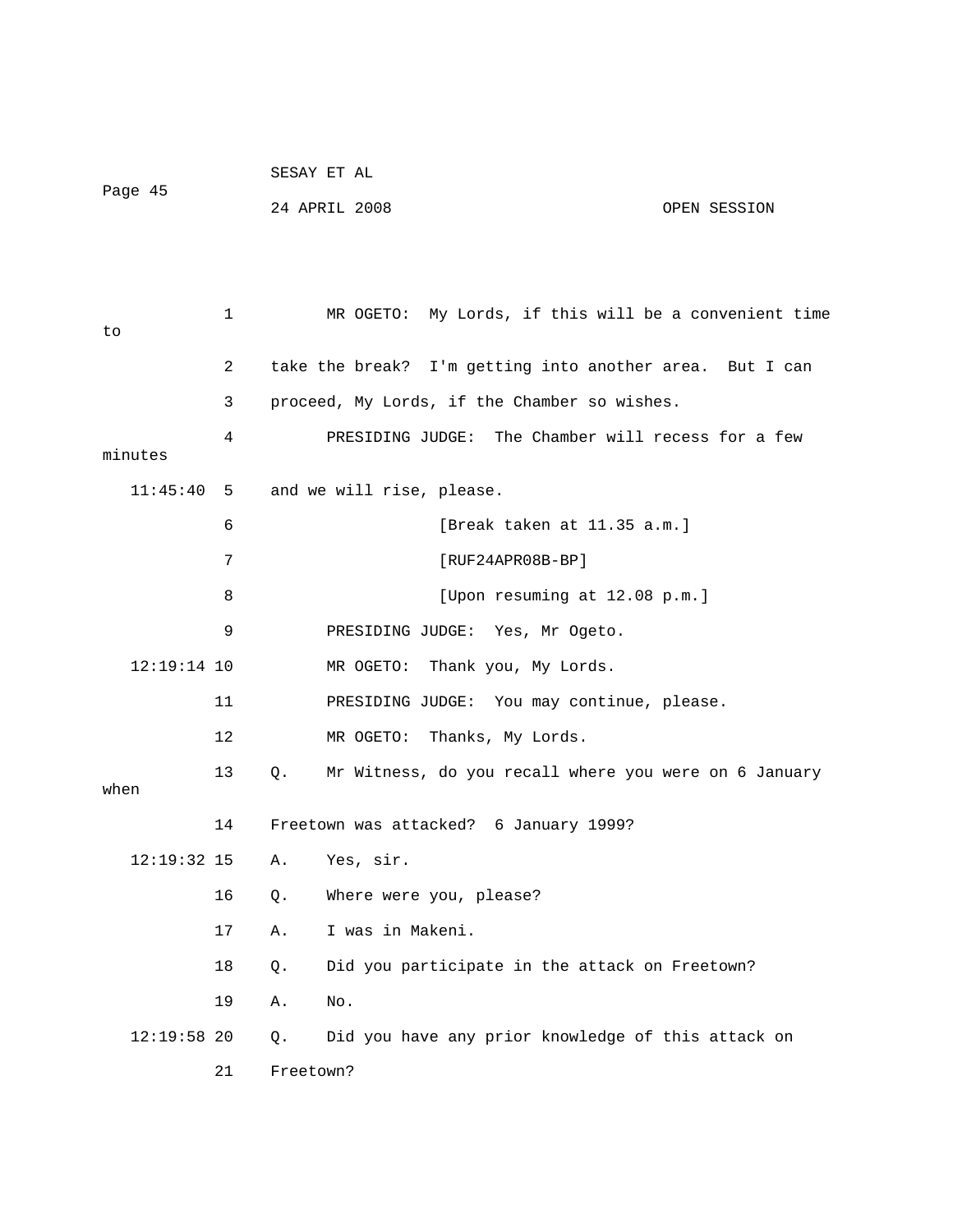22 A. No, I did not have any prior knowledge of it, except that I 23 heard of it.

24 Q. When did you hear of it?

12:20:20 25 A. It was after the attack.

26 Q. Who gave you the information?

27 A. I got it initially on the air.

28 Q. What do you mean by that?

29 A. Radio. From radio announcement, that they had attacked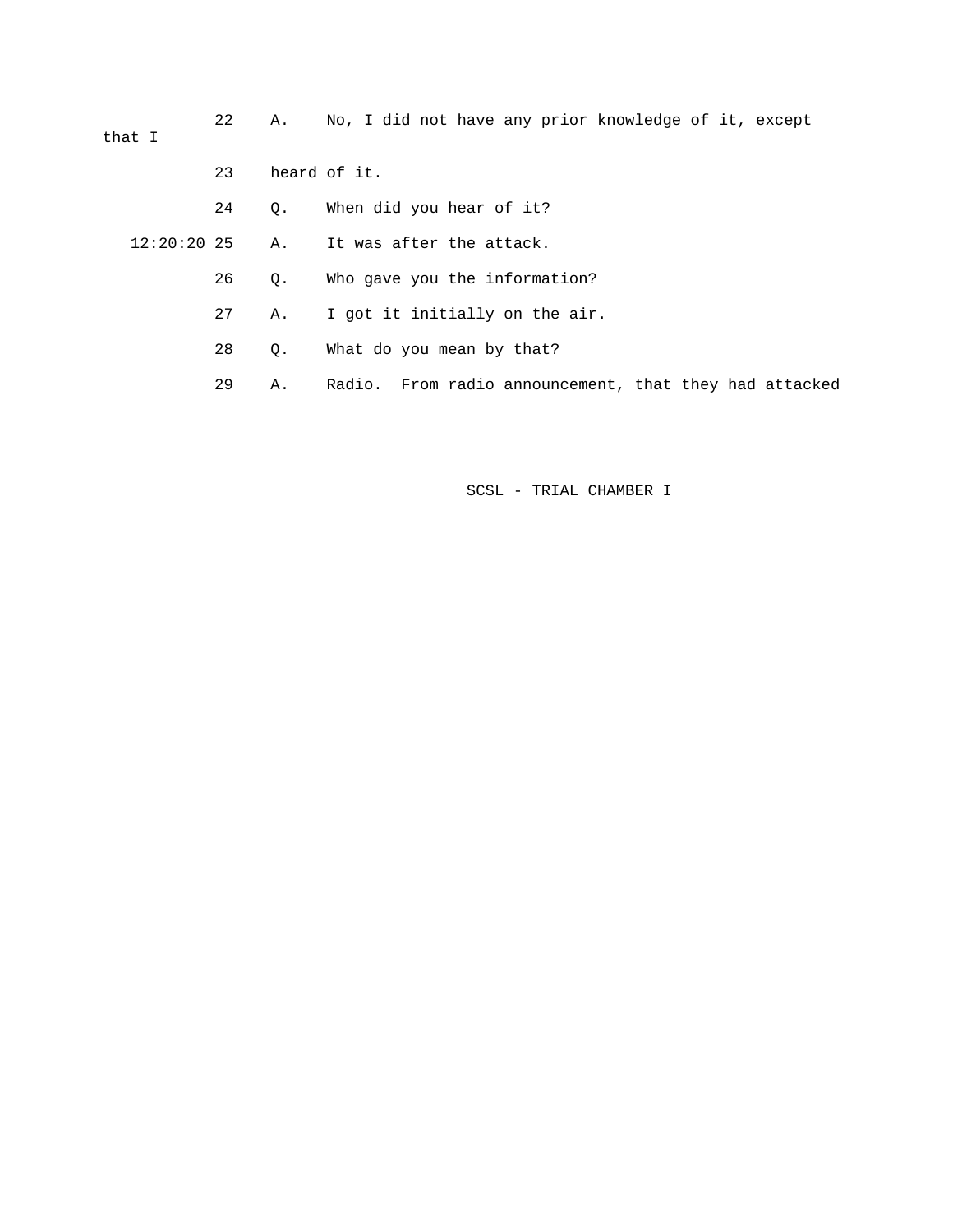|               |    | SESAY ET AL                                                    |      |  |  |
|---------------|----|----------------------------------------------------------------|------|--|--|
| Page 46       |    | 24 APRIL 2008<br>OPEN SESSION                                  |      |  |  |
|               |    |                                                                |      |  |  |
|               |    |                                                                |      |  |  |
|               | 1  | Freetown.                                                      |      |  |  |
|               | 2  | Who is it that had attacked Freetown?<br>Q.                    |      |  |  |
|               | 3  | The SLAs.<br>Α.                                                |      |  |  |
|               | 4  | Do you know if the RUF was involved in the attack on<br>Q.     |      |  |  |
| 12:21:17      | 5  | Freetown?                                                      |      |  |  |
|               | 6  | No, RUF was not involved.<br>Α.                                |      |  |  |
|               | 7  | Do you know where the accused person, Morris Kallon, was<br>Q. |      |  |  |
|               | 8  | when Freetown was attacked on 6 April -- 6 January 1999?       |      |  |  |
|               | 9  | Α.<br>Yes, sir.                                                |      |  |  |
| $12:21:48$ 10 |    | Where was he?<br>Q.                                            |      |  |  |
|               | 11 | He was in Magburaka.<br>Α.                                     |      |  |  |
|               | 12 | Q.<br>Now, during this period, do you know if Mr Kallon was    |      |  |  |
|               | 13 | involved in any other business, other than being an officer of |      |  |  |
|               | 14 | the RUF?                                                       |      |  |  |
| $12:22:21$ 15 |    | Yes, sir.<br>Α.                                                |      |  |  |
|               | 16 | What kind of business?<br>Q.                                   |      |  |  |
| nightclubs    | 17 | Well, I knew Mr Kallon at that time, he made two<br>Α.         |      |  |  |
|               | 18 | He made one in Makeni, which was called<br>that I know of.     |      |  |  |
| is            | 19 | Supercase there, another in Magburaka, around Bo Road.         | That |  |  |
| $12:22:56$ 20 |    | what I know of.                                                |      |  |  |
|               | 21 | PRESIDING JUDGE: And the one in Magburaka around the Bo        |      |  |  |
|               | 22 | Road was called what?<br>In Makeni it was called Supercase.    |      |  |  |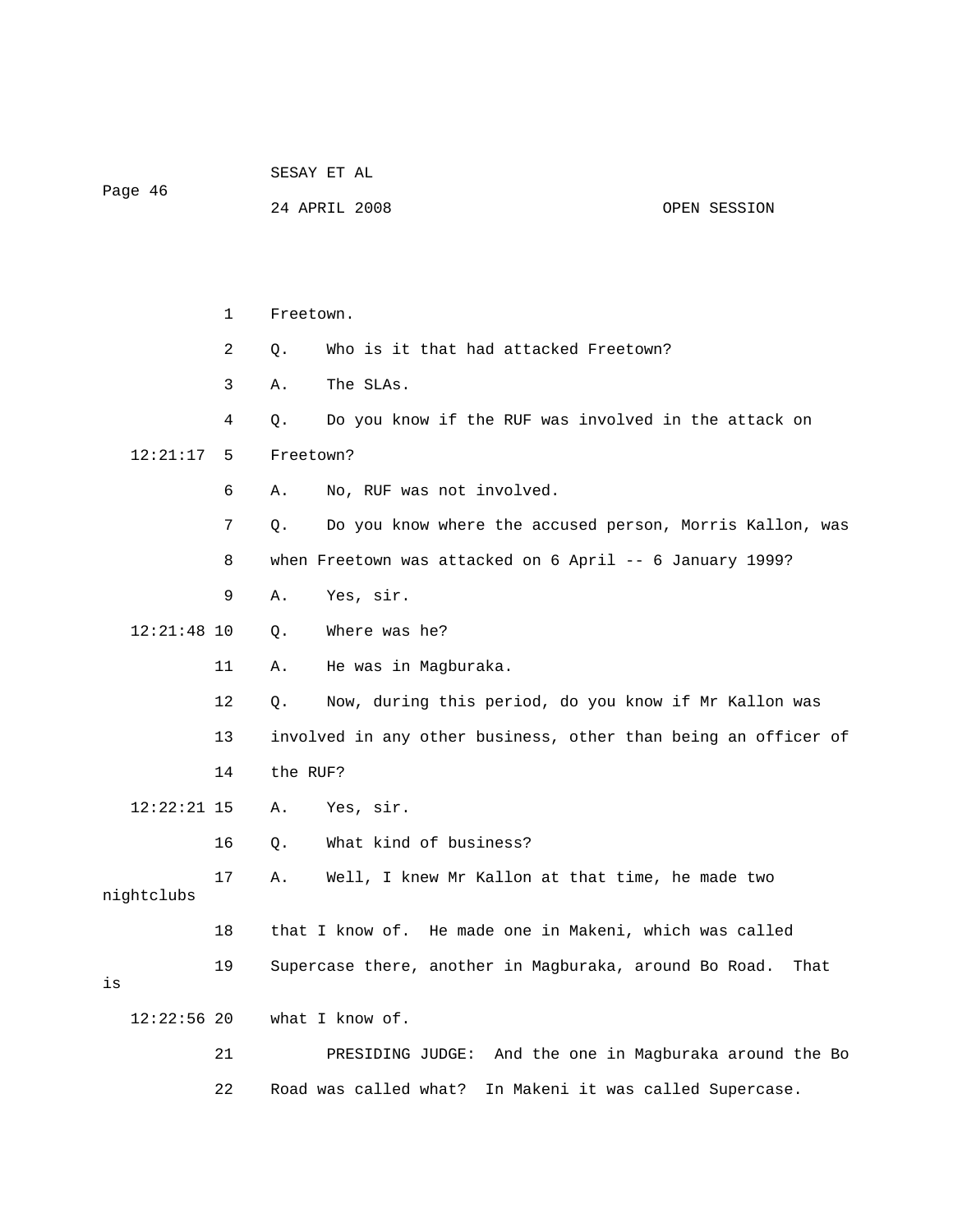23 THE WITNESS: Supercase. The one in Magburaka, I can't 24 remember the name, but he had it there because I did not go there 12:23:23 25 anyway.

- 26 PRESIDING JUDGE: Was it a nightclub too?
- 27 THE WITNESS: Yes. Yes, yes.
- 28 MR OGETO:
- 29 Q. Now, around this period, when Freetown was attacked, are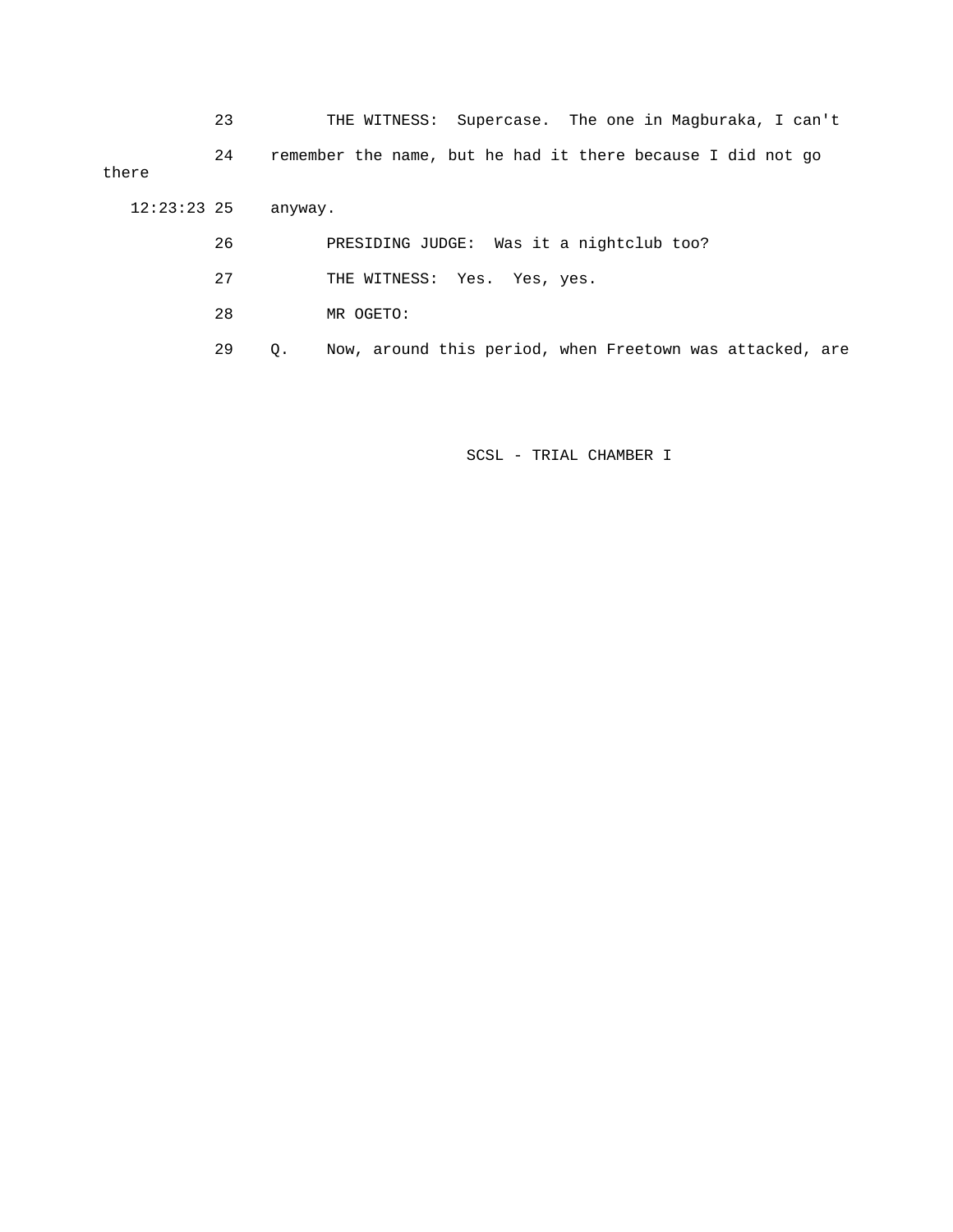|                       |    | SESAY ET AL |                                                               |              |
|-----------------------|----|-------------|---------------------------------------------------------------|--------------|
| Page 47               |    |             | 24 APRIL 2008                                                 | OPEN SESSION |
|                       |    |             |                                                               |              |
|                       |    |             |                                                               |              |
|                       | 1  |             | you able to explain to the Court the relationship between     |              |
|                       | 2  |             | civilians and the RUF in Makeni?                              |              |
| RUF,                  | 3  | Α.          | Yes, sir. During that time the civilians and we, the          |              |
|                       | 4  |             | the relationship was cordial, very cordial. We were in very   |              |
| 12:24:09<br>Everybody | 5  |             | peaceful atmosphere. There was no problem in Makeni.          |              |
|                       | 6  |             | was going about their business.                               |              |
|                       | 7  | Q.          | Where were you at the beginning of the year 2000?             |              |
|                       | 8  | Α.          | I was in Makeni, sir.                                         |              |
|                       | 9  | Q.          | Where exactly were you based in Makeni?                       |              |
| $12:24:58$ 10         |    | Α.          | I was staying at Kontas [phon] Street in Makeni.              |              |
|                       | 11 | Q.          | Did you have an office in Makeni at that time?                |              |
|                       | 12 | Α.          | Yes, sir.                                                     |              |
|                       | 13 | Q.          | Where are exactly was your office in Makeni?                  |              |
|                       | 14 | Α.          | During this time, except I explain a bit for you to           |              |
| $12:25:30$ 15         |    |             | understand, because there were two different places. First we |              |
| Square.               | 16 |             | were at agriculture, then later we moved to Independence      |              |
|                       | 17 |             | After our office, you go to the Independence Square.          | That was     |
|                       | 18 |             | the place our office was.                                     |              |
|                       | 19 | $Q$ .       | Do you recall where your office was on 1 May 2000?            |              |
| 12:26:0020            |    | Α.          | Yes, sir.                                                     |              |
|                       | 21 | Q.          | Where was it?                                                 |              |
|                       | 22 | Α.          | Very close to Independence Square.                            |              |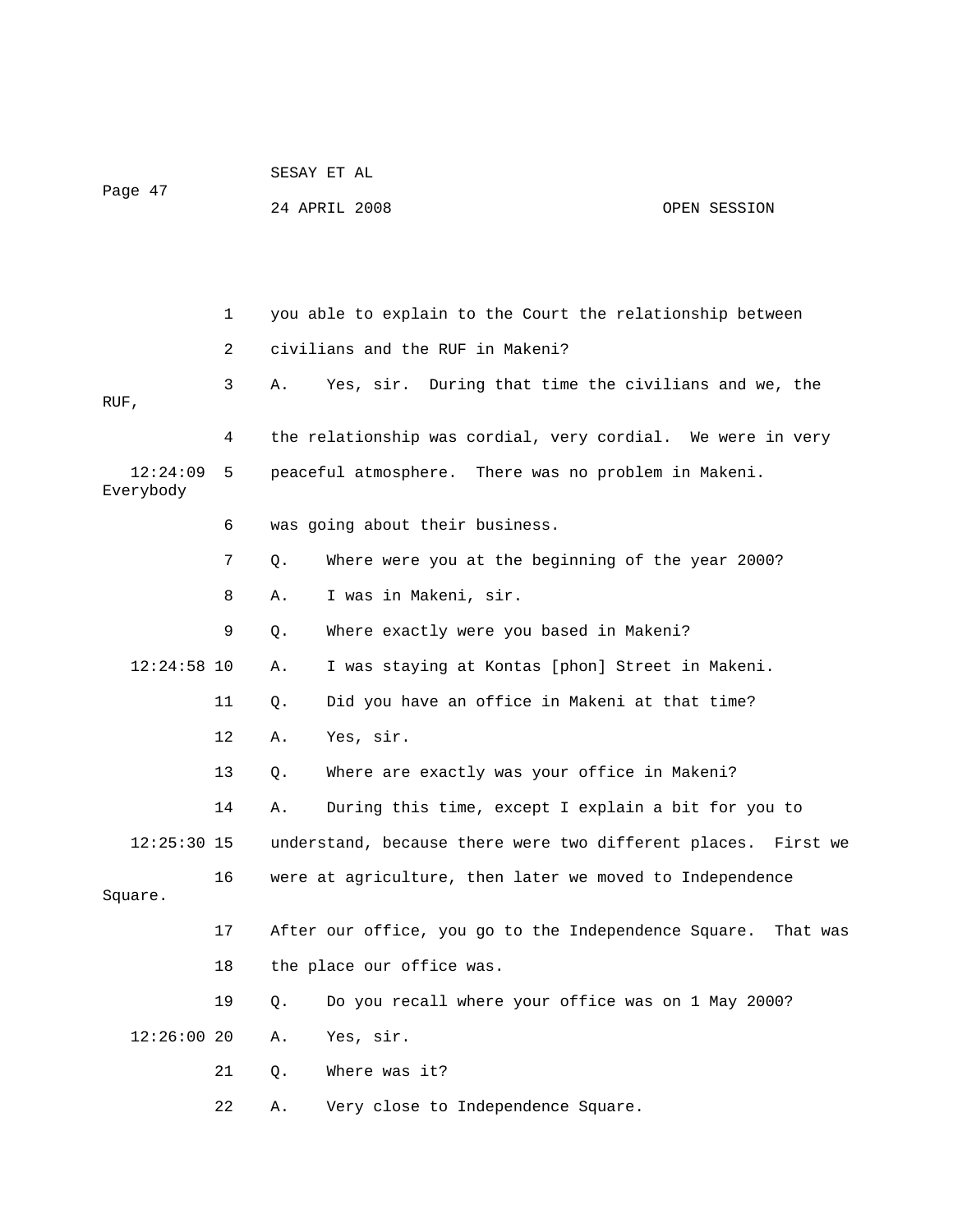23 Q. Did you go to the office on 1 May 2000?

24 A. Yes, sir.

 12:26:26 25 Q. Were you in the office the whole day of 1 May 2000? 26 A. Yes, sir. If we report by 8 o'clock, we be there until 27 4.30.

28 Q. So were you in the office the whole day on 1 May 2000?

29 A. Yes, sir.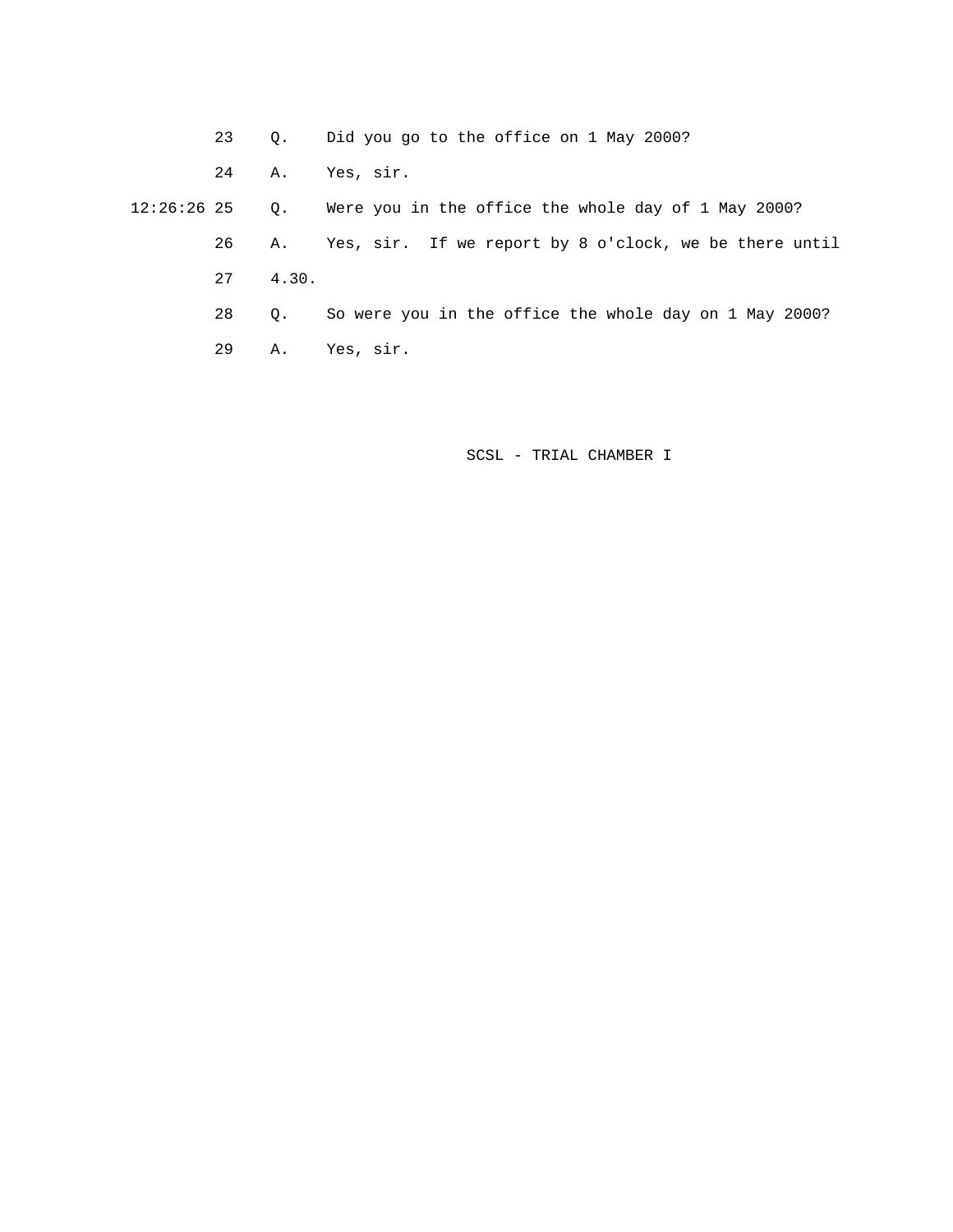|        |               |     |    | 24 APRIL 2008                                                  | OPEN SESSION                    |
|--------|---------------|-----|----|----------------------------------------------------------------|---------------------------------|
|        |               |     |    |                                                                |                                 |
|        |               |     |    |                                                                |                                 |
|        |               | 1   | Q. | Did anything significant happen on that day in the             |                                 |
| office |               |     |    |                                                                |                                 |
|        |               | 2   |    | where you were?                                                |                                 |
|        |               | 3   | Α. | Yes, it was not in the office where I was happened, but        |                                 |
| was    |               | 4   |    | something happened that I can recall on that day, 1 May. I     |                                 |
|        | 12:27:30      | - 5 |    | at MP office because when we come we report to the MP office   |                                 |
| to     |               |     |    |                                                                |                                 |
|        |               | 6   |    | see that -- if there were any civilian problem to settle.      | So                              |
| I      |               |     |    |                                                                |                                 |
| and    |               | 7   |    | was in the MP office when I saw one Ishmael Kamara.            | He came                         |
|        |               | 8   |    | reported that they -- they have arrested -- they have disarmed |                                 |
|        |               | 9   |    | five boys forcefully, the peacekeepers. By that time all the   |                                 |
|        | $12:28:05$ 10 |     |    | other unit officers were at the MP; everybody was there.       | The                             |
|        |               | 11  |    | only person who were not there, Mr Kallon and Mr Issa, that    |                                 |
| day    |               |     |    |                                                                |                                 |
|        |               | 12  |    | they were not there but the rest of the other officers were at |                                 |
|        |               | 13  |    | the MP when the report came.                                   |                                 |
|        |               | 14  | Q. | You've spoken of this man named Ishmael Kamara.                | Is that                         |
|        | $12:28:31$ 15 |     |    | the right pronunciation?                                       |                                 |
|        |               | 16  | Α. | Yes, Ishmael Kamara.<br>Yes.                                   |                                 |
|        |               | 17  | Q. | Who was he?                                                    |                                 |
|        |               | 18  | Α. | He was a soldier who was assigned to Makoth.                   |                                 |
|        |               | 19  | Q. | What was his rank?                                             | Are you able to recall, please? |
|        | $12:29:03$ 20 |     | Α. | He was a captain.                                              |                                 |
|        |               |     |    |                                                                |                                 |

SESAY ET AL

Page 48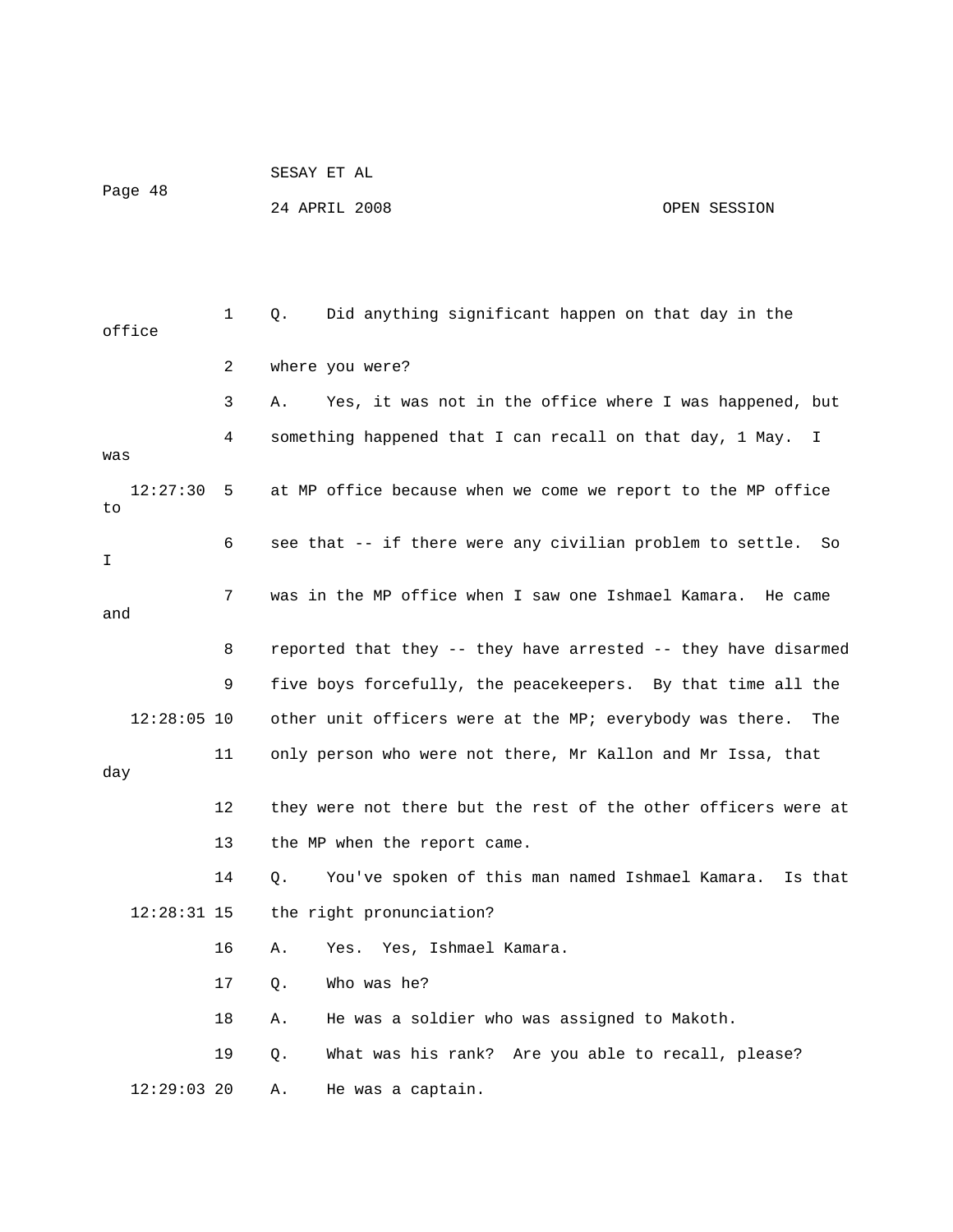|    |               | 21 | О.        | And what time did he bring this information?                 |
|----|---------------|----|-----------|--------------------------------------------------------------|
| I  |               | 22 | Α.        | Ishmael reported that issue at around 2.30 to 3 o'clock.     |
|    |               | 23 |           | can't remember; 2.                                           |
|    |               | 24 | Q.        | What did you say; you can't remember or?                     |
|    | $12:29:32$ 25 |    | $A$ .     | I said I can remember 2, 2.30 to 3.                          |
|    |               | 26 | $\circ$ . | And can you recall some of the names of the officers who     |
|    |               | 27 |           | were present at that particular point in time?               |
| to |               | 28 | A.,       | Yes, I can remember few commanders who I was very close      |
| MP |               | 29 |           | them, like the MP commander who was there, Colonel Duba; the |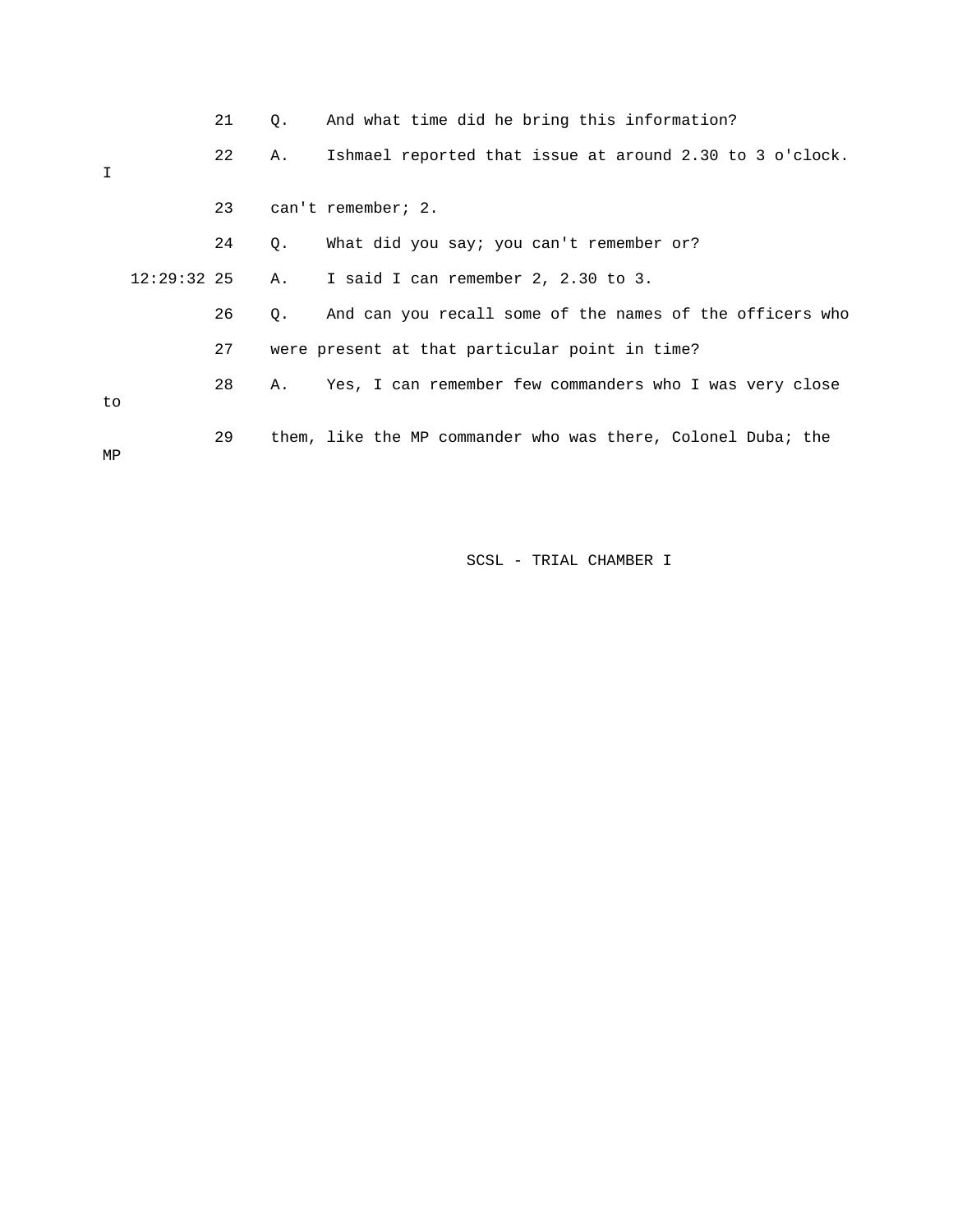| Page 49 | SESAY ET AL   |  |              |
|---------|---------------|--|--------------|
|         | 24 APRIL 2008 |  | OPEN SESSION |

 1 adviser, AS Kallon; the deputy MP commander, Vanbai; then Jimmy, 2 he was there; Alpha Momoh was there; Colonel T was there, Tamba 3 T. Those are the names I can remember, but most of the 4 commanders were there, almost all, apart from the two people I 12:30:48 5 have just named. 6 Q. Who was Jimmy? 7 A. Jimmy was a representative of RUF to the MILOBS. 8 Q. And Alpha Momoh? 9 A. Alpha Momoh was the adjutant. He was a secretary, called 12:31:22 10 adjutant. 11 Q. Secretary for what? 12 A. For the whole brigade. 13 Q. What about Colonel T? Who was he? 14 A. Tamba T, he was a member of CMC at that time. 12:31:45 15 Q. What does CMC stand for? 16 A. That was a term UNAMSIL brought. I don't know what they 17 meant. 18 Q. So what happened after Ishmael brought this information? 19 A. After Ishmael had brought this information, Brigadier 12:32:16 20 Kailondo was there. So he had to -- he became annoyed about the 21 idea. He said this was not supposed to happen. This was not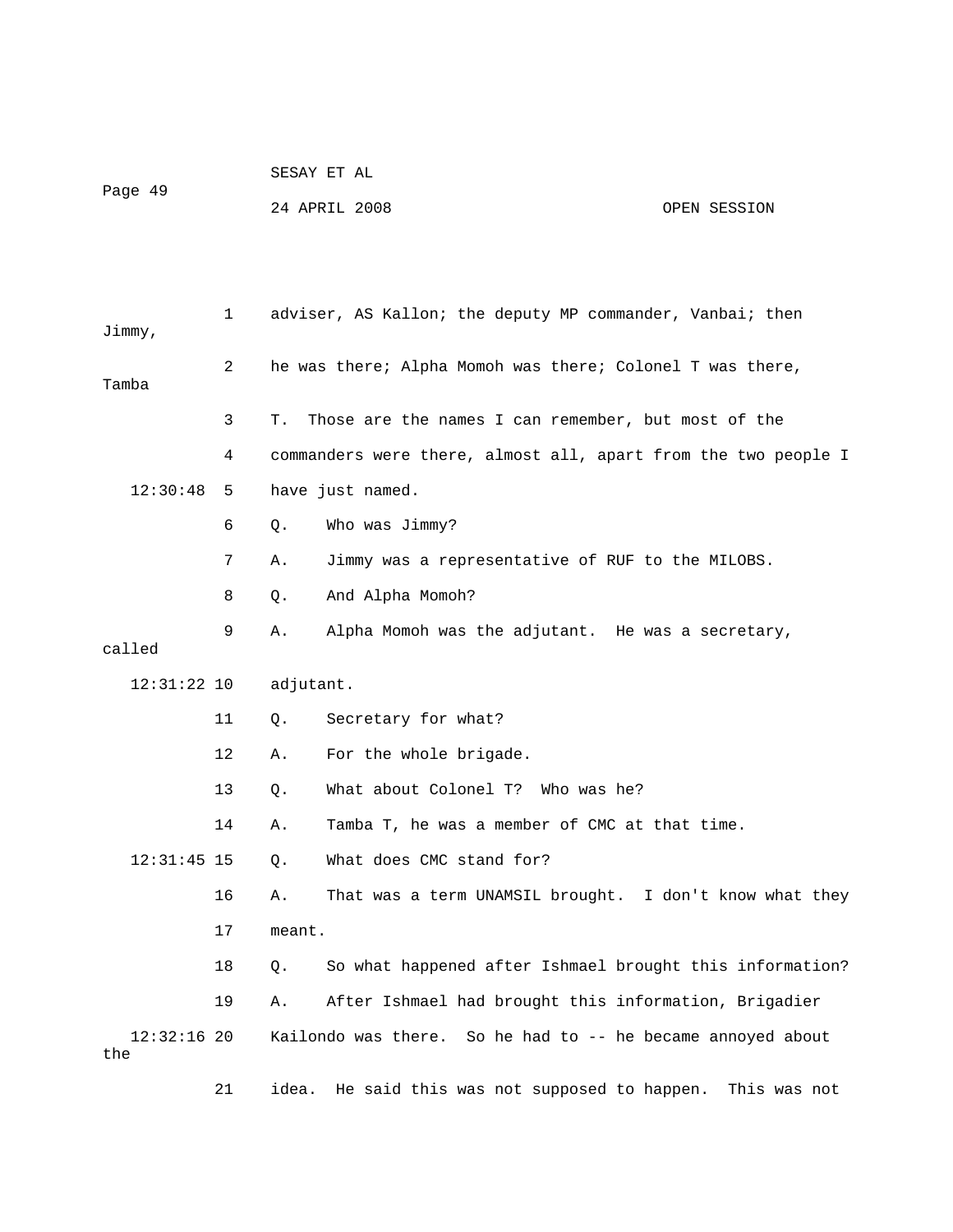|      | 22 | supposed to happen because this was not our arrangement. You            |
|------|----|-------------------------------------------------------------------------|
| done | 23 | don't have to come and disarm people forcefully. It must be             |
| So   | 24 | by arrangement. He was trying to -- he became more annoyed.             |
| try  |    | 12:32:44 25 we tried to tell him that now that this thing had happened, |
| to   | 26 | to inform your authority about it. Either you send a message            |
| or   | 27 | the Pa, you tell the Pa that this the way things had happened           |
|      | 28 | you informed General Issa about the issue. But he did not               |
| he   | 29 | accept. He was still annoyed. He was still annoyed, except              |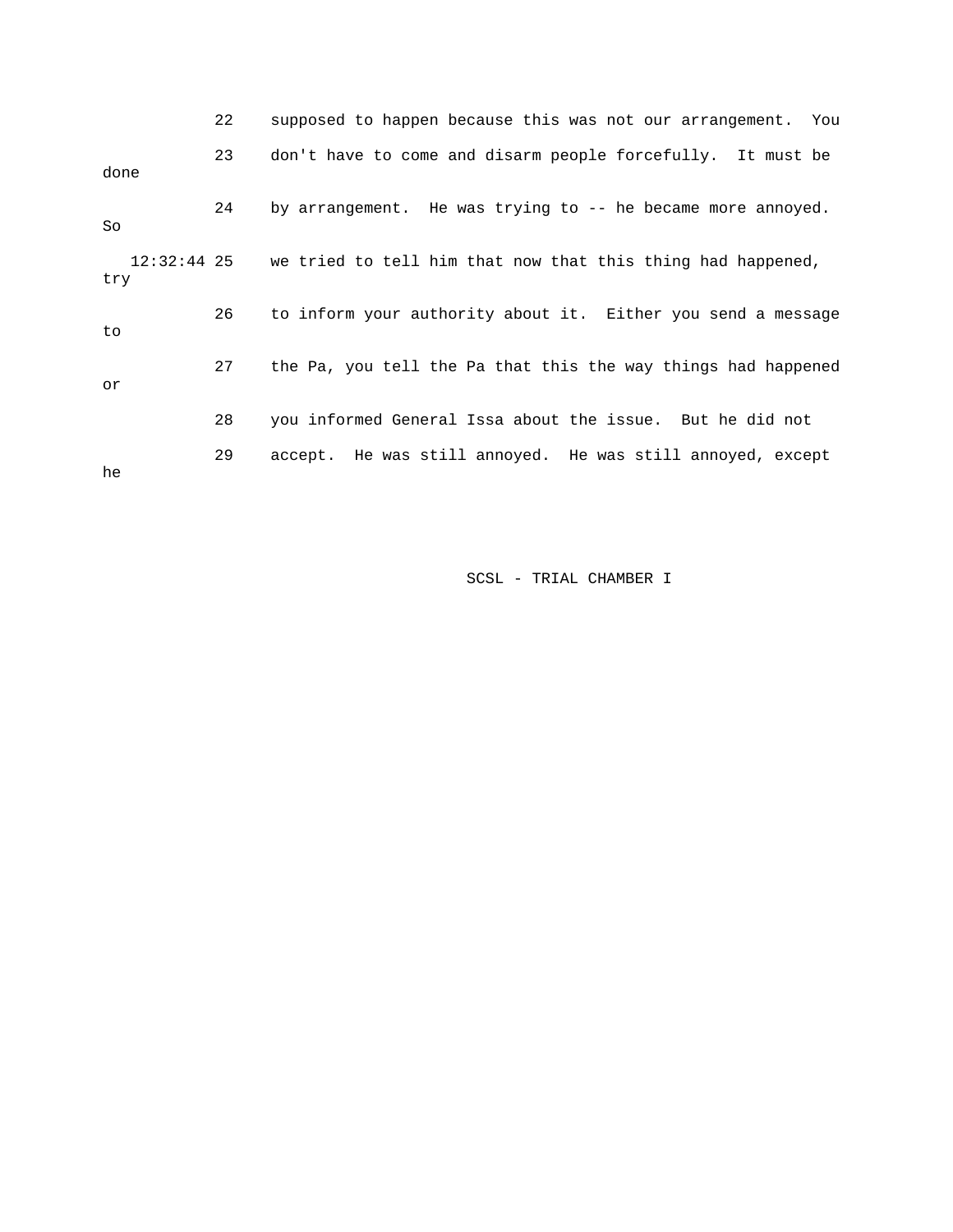|         | PEPAI FI UT   |              |
|---------|---------------|--------------|
| Page 50 |               |              |
|         | 24 APRIL 2008 | OPEN SESSION |

 $GROAY$   $E = 3I$ 

 1 had to go there and see that the children they have disarmed, he 2 have to take them from the camp by force, so I left him there on 3 that argument. Then I went back to my office. 4 Q. What was the position of Brigadier Kailondo at that time? 12:33:34 5 A. Ground commander for the whole area in Makeni, in that 6 district. 7 Q. You've also spoken about informing the Pa. What do you 8 mean by that? Who is Pa? 9 A. Foday Sankoh. I called Foday Sankoh the leader. We told 12:34:01 10 him to report it to the leader. 11 JUDGE BOUTET: Mr Witness, you just mentioned something 12 about children to be disarmed by force. What do you mean by 13 this? 14 THE WITNESS: Well, according to the report that we 12:34:19 15 received, they said the UN had taken the arms from the children 16 by force. They were not willing for disarmament and the time 17 that was the information we got, that they took the arms from 18 them by force, they took the children to the camp, and they -- 19 without the knowledge of the commanders, so that was the report 12:34:46 20 we received.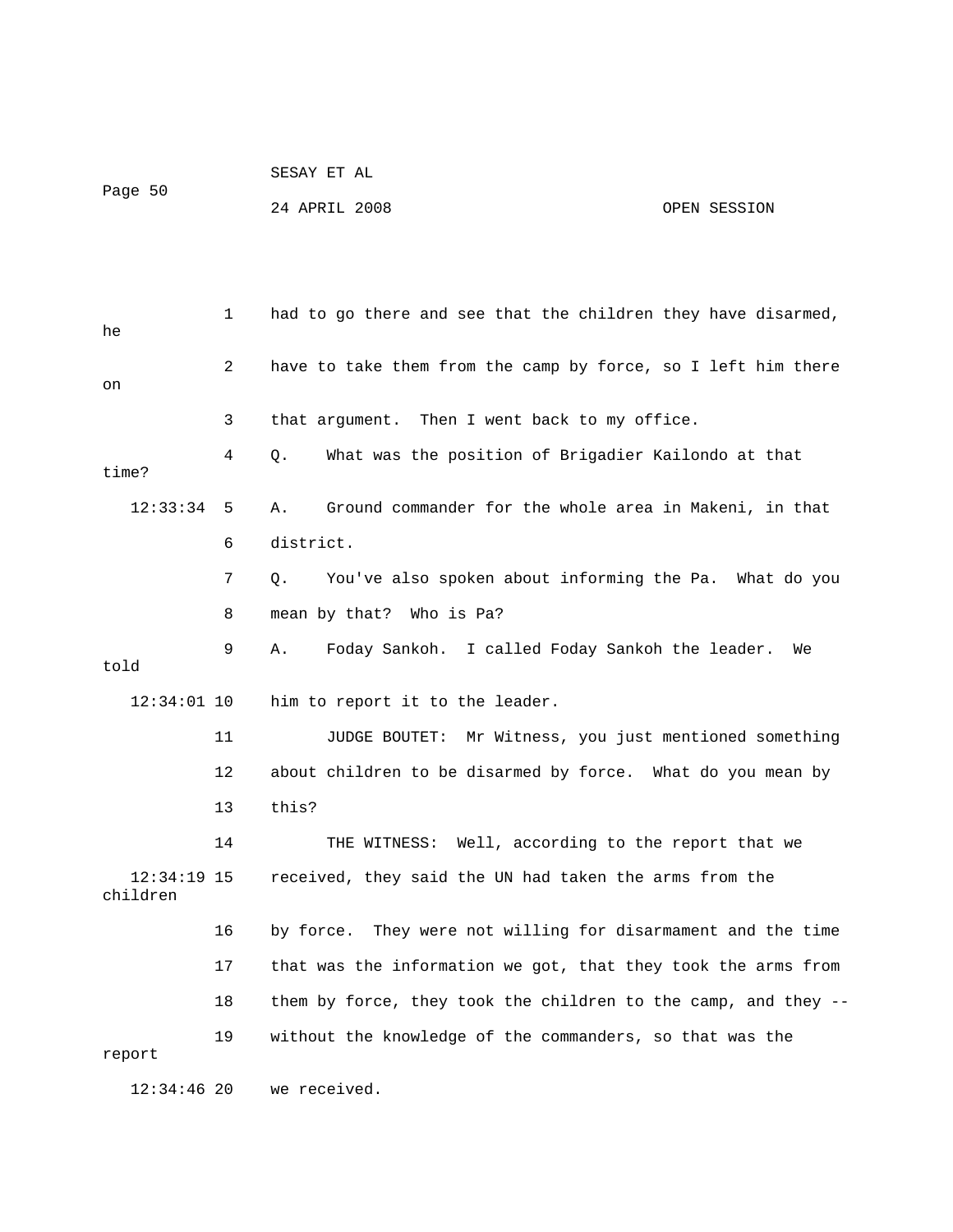|    |           | 21 |           | MR OGETO:                                                                  |
|----|-----------|----|-----------|----------------------------------------------------------------------------|
| by |           | 22 | $\circ$ . | What did you understand by taking the arms from children                   |
|    |           | 23 | force?    | Which children?                                                            |
|    | something | 24 | A.        | What I understood, if you are not willing to give                          |
| by |           |    |           | 12:35:06 25 then somebody took it from force from you, that is what I mean |
|    |           | 26 | force.    |                                                                            |
|    |           | 27 | $\circ$ . | And who were the children?                                                 |
|    |           | 28 | Α.        | They were RUF soldiers. They were not very -- they were                    |
|    |           | 29 |           | not very little children; they were soldiers.                              |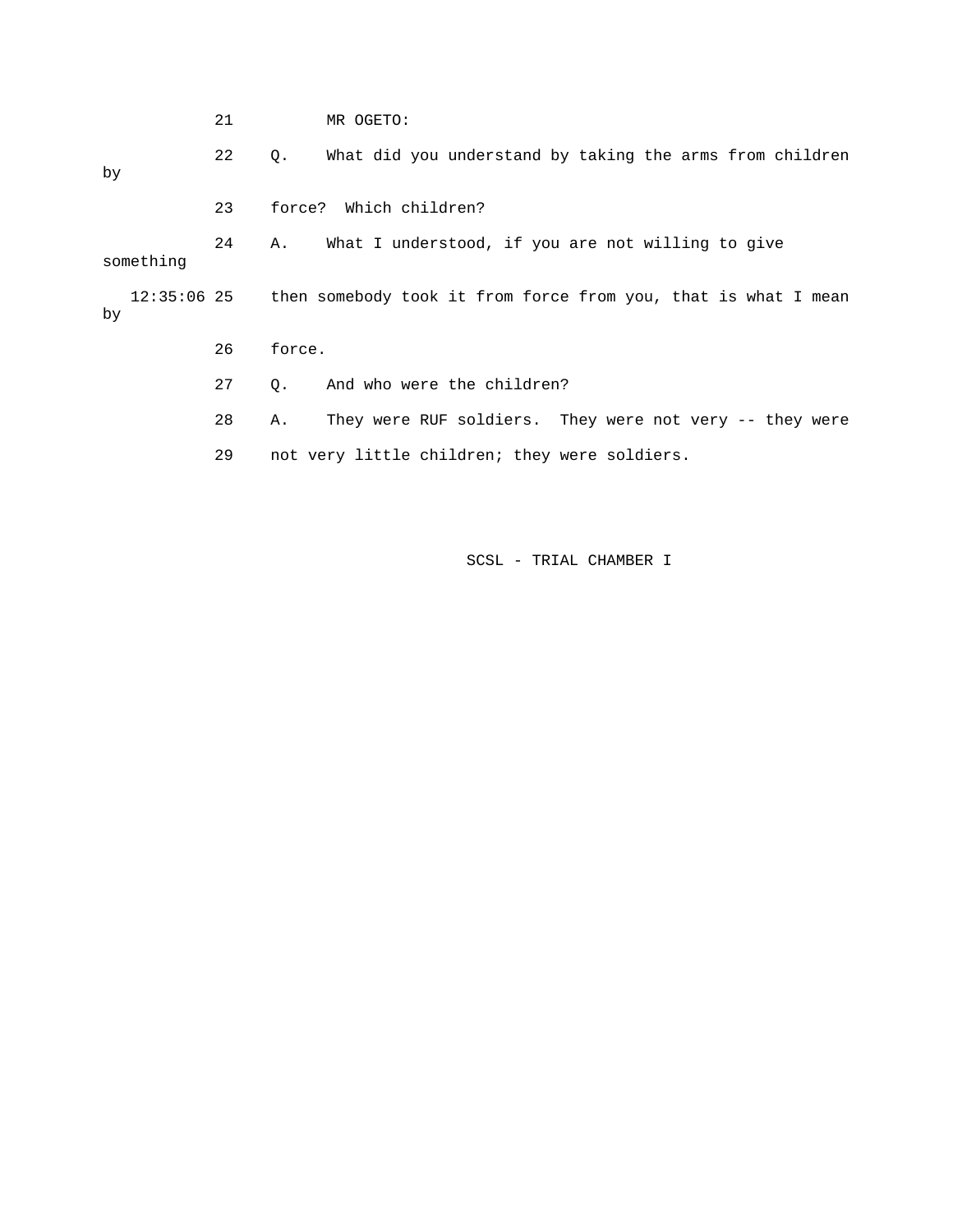|               |    | SESAY ET AL                                                   |  |  |  |  |
|---------------|----|---------------------------------------------------------------|--|--|--|--|
| Page 51       |    | 24 APRIL 2008<br>OPEN SESSION                                 |  |  |  |  |
|               |    |                                                               |  |  |  |  |
|               |    |                                                               |  |  |  |  |
|               | 1  | So why were they referring to them as children?<br>Q.         |  |  |  |  |
| way           | 2  | I was speaking Krio. I said children, and that was the<br>Α.  |  |  |  |  |
| who           | 3  | I mean, but they were soldiers. They were soldiers.<br>Those  |  |  |  |  |
|               | 4  | had arms.                                                     |  |  |  |  |
| 12:35:52      | 5  | Did you get to know their ages?<br>Q.                         |  |  |  |  |
|               | 6  | They are over 25, up to 30, some of them. Some of them<br>Α.  |  |  |  |  |
|               | 7  | they are over 25 to 30.                                       |  |  |  |  |
|               | 8  | So why were they referred to as children?<br>Q.               |  |  |  |  |
|               | 9  | I said "our children." You as a commander, you have<br>Α.     |  |  |  |  |
| $12:36:23$ 10 |    | somebody behind you and you give him command, or you give him |  |  |  |  |
| under         | 11 | orders, you will refer to him as a child, as long as he's     |  |  |  |  |
|               | 12 | you as a fighter. That doesn't mean they are children in real |  |  |  |  |
| and           | 13 | I'm just using that name because they were under us<br>terms. |  |  |  |  |
| that.         | 14 | we were in command. That's why I'm referring to them like     |  |  |  |  |
| $12:36:52$ 15 |    | So what happened after this discussion in the office?<br>Q.   |  |  |  |  |
|               | 16 | After that, it took some time. I think it was not very<br>Α.  |  |  |  |  |
| to            | 17 | long when Brigadier Kallon -- Brigadier Kailondo said he had  |  |  |  |  |
|               | 18 | go there and took the children from there. So I was not there |  |  |  |  |
| I             | 19 | except when I heard the firing at Makump path and that's what |  |  |  |  |
| $12:37:27$ 20 |    | know.                                                         |  |  |  |  |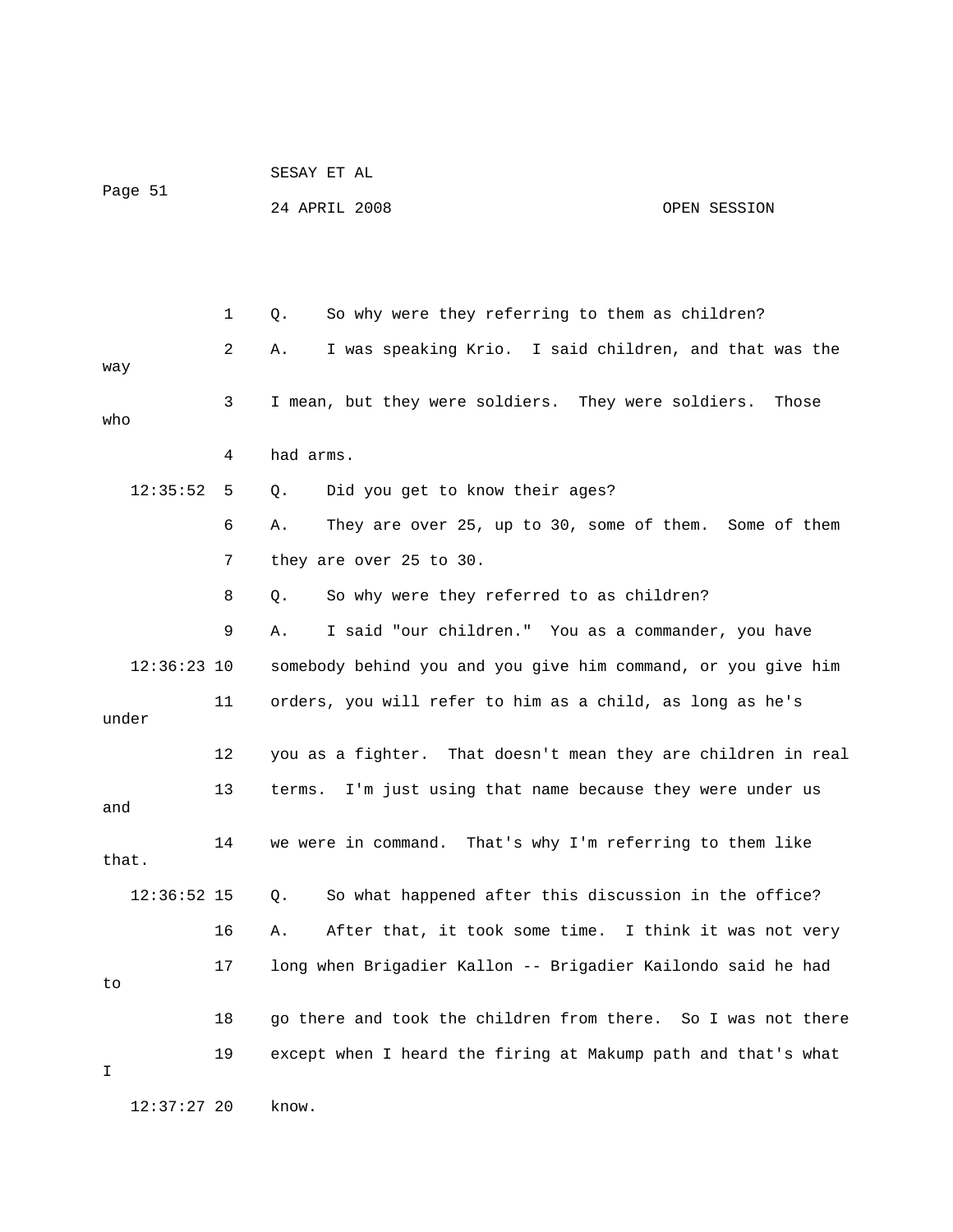|                                |  | 21 | $\circ$ .                                  | Did you see Kailondo again on that --                 |  |
|--------------------------------|--|----|--------------------------------------------|-------------------------------------------------------|--|
|                                |  | 22 | Α.                                         | Yes. No, not Kallon, Kailondo.                        |  |
|                                |  | 23 | $\circ$ .                                  | So did you see him again on that day?                 |  |
| from                           |  | 24 | Α.                                         | Yes, I saw him again with the commander who they took |  |
|                                |  |    | $12:37:50$ 25 the camp; his face was tied. |                                                       |  |
| 26<br>$\circ$ .<br>whose<br>27 |  |    |                                            | Who was this commander that they took from the camp   |  |
|                                |  |    | face was tied? Did you know him?           |                                                       |  |
|                                |  | 28 | Α.                                         | Well, his colour is like a Russian.                   |  |
|                                |  | 29 | $\circ$ .                                  | Who was he with when you saw him?                     |  |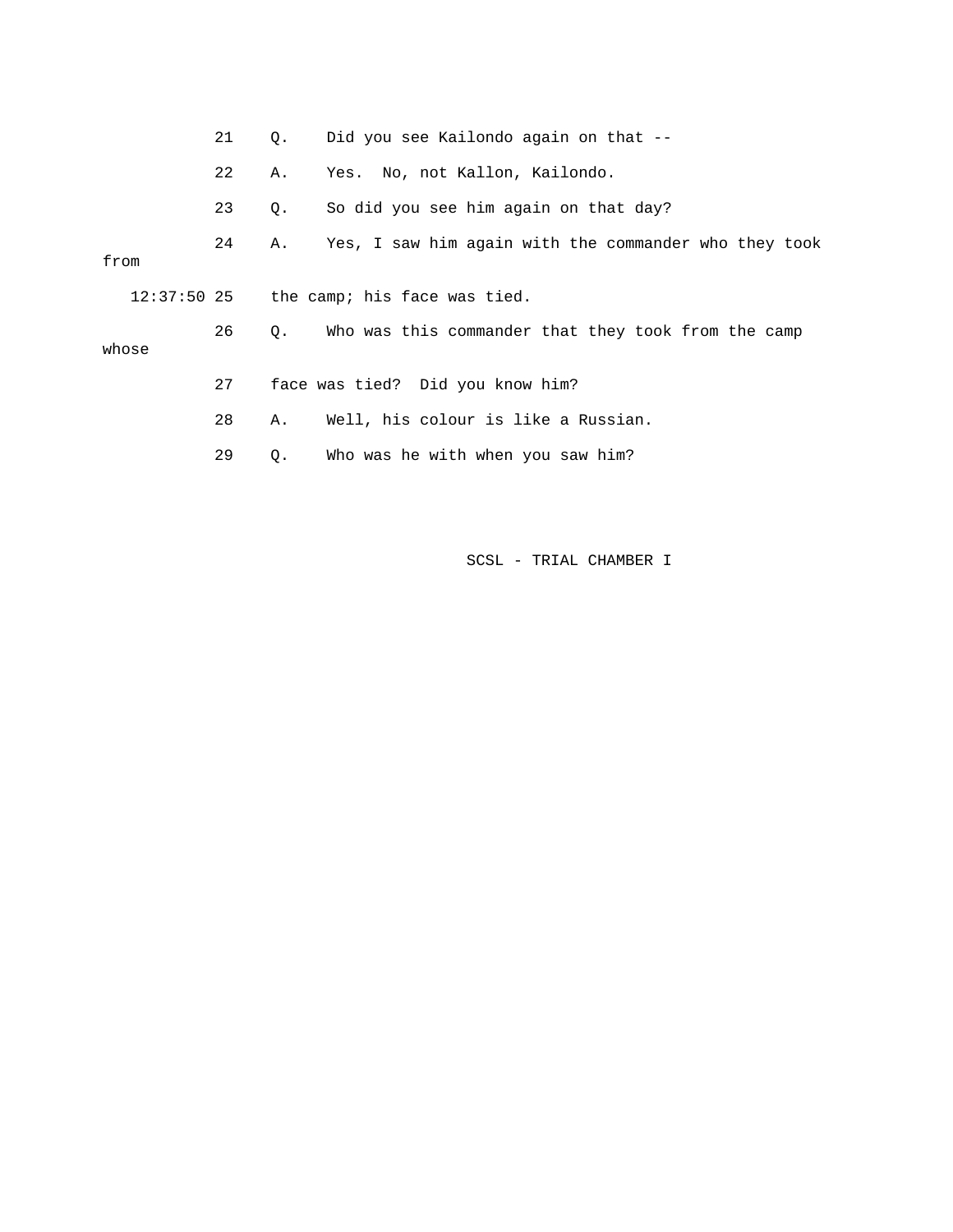|               |    | SESAY ET AL                                                 |                                                              |  |  |  |  |
|---------------|----|-------------------------------------------------------------|--------------------------------------------------------------|--|--|--|--|
| Page 52       |    | 24 APRIL 2008                                               | OPEN SESSION                                                 |  |  |  |  |
|               |    |                                                             |                                                              |  |  |  |  |
|               |    |                                                             |                                                              |  |  |  |  |
|               | 1  | He was with Brigadier Kailondo.<br>Α.                       |                                                              |  |  |  |  |
|               | 2  | Was there anybody else in their company?<br>Q.              |                                                              |  |  |  |  |
| over          | 3  | Yes.<br>Α.                                                  | When he came with the commander, he had to hand              |  |  |  |  |
|               | 4  | to Jimmy. He said: Jimmy, take care of this man. He is your |                                                              |  |  |  |  |
| 12:38:45      | 5  | family. So take him to the barracks.                        |                                                              |  |  |  |  |
|               | 6  | Q.                                                          | And where was this, that you saw Kailondo with this man      |  |  |  |  |
|               | 7  | tied around the face?                                       |                                                              |  |  |  |  |
|               | 8  | Α.                                                          | At the Independence Square, around the MP office.            |  |  |  |  |
|               | 9  | What time would that have been?<br>Q.                       |                                                              |  |  |  |  |
| $12:39:08$ 10 |    | Α.                                                          | About 3 o'clock; something like that. It could be 2.;        |  |  |  |  |
|               | 11 | between 2 and 3.                                            |                                                              |  |  |  |  |
| meeting       | 12 | Q.                                                          | And when was the meeting then? You spoke about the           |  |  |  |  |
| when          | 13 |                                                             | before Kailondo went out and later came back with this man;  |  |  |  |  |
|               | 14 | was the meeting?                                            |                                                              |  |  |  |  |
| 12:39:38 15   |    |                                                             | A. I have not spoken about meeting. I said we received our   |  |  |  |  |
|               | 16 |                                                             | report at the office. We were not at a meeting. We were just |  |  |  |  |
|               | 17 |                                                             | there. All the commanders were at the MP office. This thing  |  |  |  |  |
| to            | 18 |                                                             | happened. That does -- it was not in a meeting. I want you   |  |  |  |  |
|               | 19 | understand the way I spoke.                                 |                                                              |  |  |  |  |
| $12:39:59$ 20 |    | Q.                                                          | So what time did that happen, the discussion that was in     |  |  |  |  |
| it            | 21 |                                                             | the office? I understand it was not a meeting. What time was |  |  |  |  |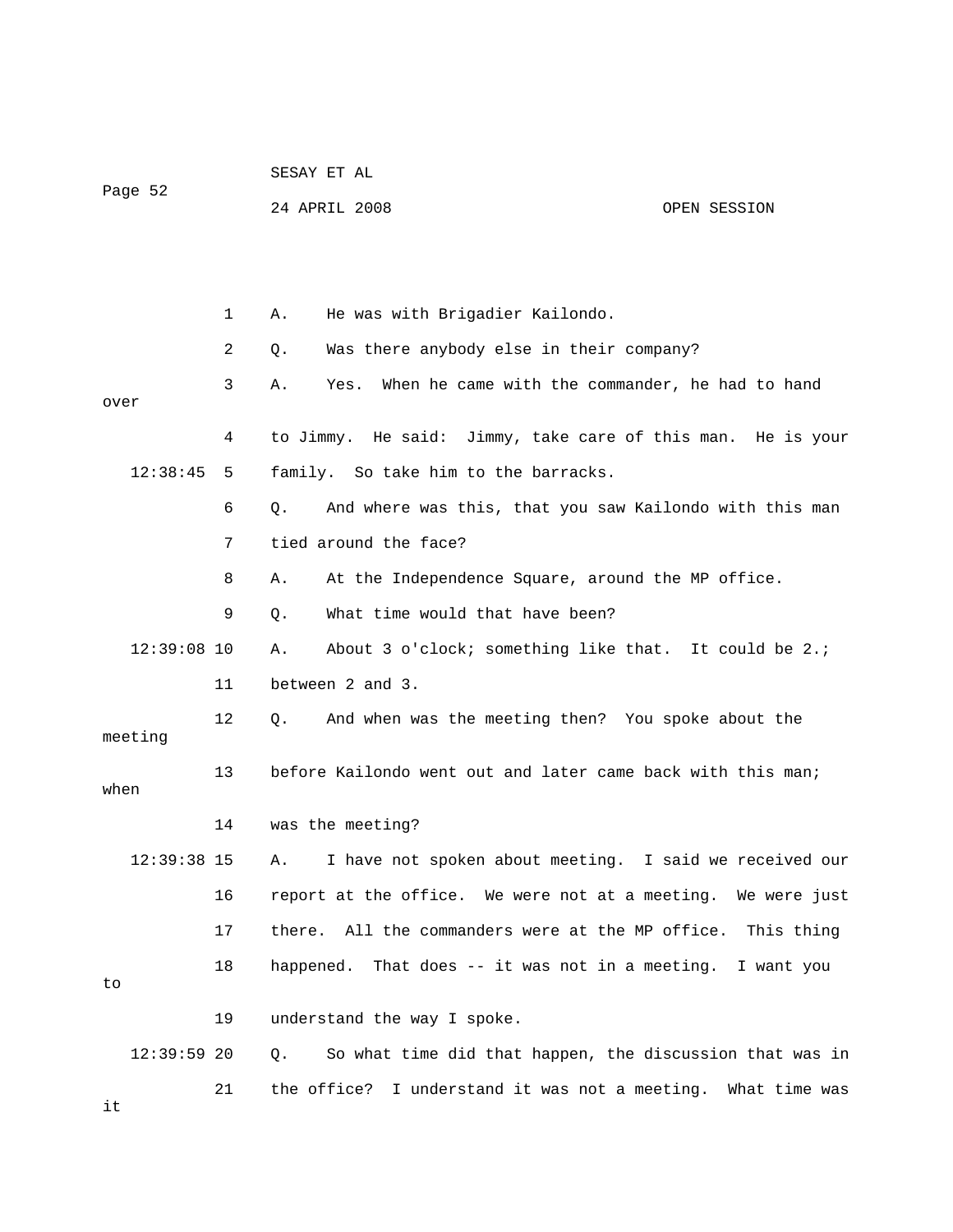|                                                                            | 22 <sub>1</sub> | that this discussion --                                      |                                                         |  |  |
|----------------------------------------------------------------------------|-----------------|--------------------------------------------------------------|---------------------------------------------------------|--|--|
|                                                                            | 23              | Α.                                                           | The time when they brought the report, you mean?        |  |  |
|                                                                            | 24              | $\circ$ .                                                    | Yes, when Ishmael brought the report, what time was it? |  |  |
| $12:40:20$ 25 A.<br>time.                                                  |                 |                                                              | Ishmael? Twelve o'clock to 1 o'clock. Around that       |  |  |
|                                                                            | 26              | I cannot remember now because it has taken a long time but I |                                                         |  |  |
| 27<br>think it was between $-$ around that time and the firing<br>occurred |                 |                                                              |                                                         |  |  |
|                                                                            | 28              |                                                              | about 3, after they talk.                               |  |  |
|                                                                            | 29              | $\circ$ .                                                    | Now, the following day, 2 May 2000, did anything else   |  |  |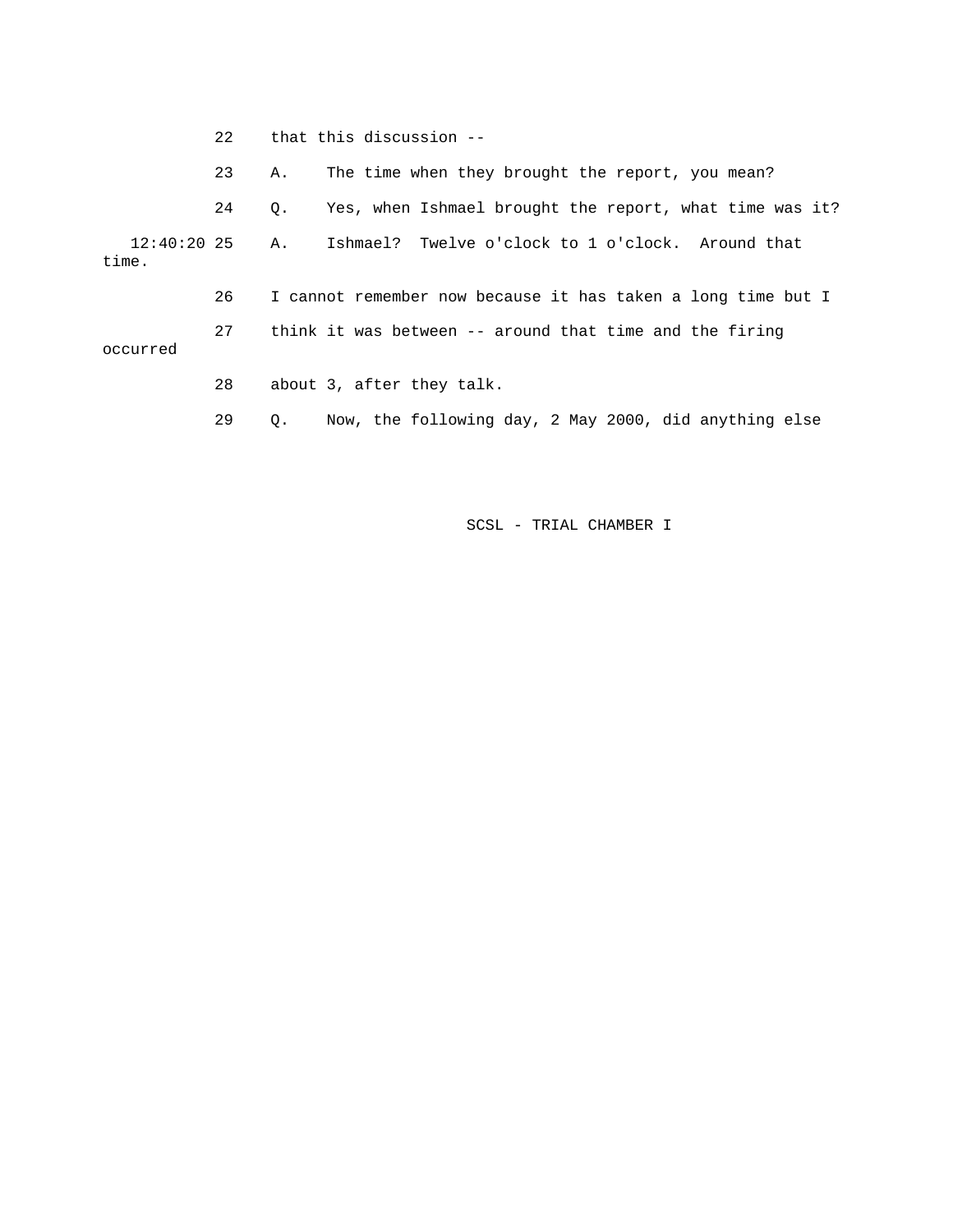| Page 53                |    | 24 APRIL 2008<br>OPEN SESSION                                  |
|------------------------|----|----------------------------------------------------------------|
|                        |    |                                                                |
| Court?                 | 1  | happen of significance that you may wish to explain to the     |
|                        | 2  | Yes, sir.<br>Α.                                                |
|                        | 3  | Were you in the office, first of all, on 2 May 2000?<br>Q.     |
| I                      | 4  | Yes. Yes, by 8 o'clock we had registered at the office.<br>Α.  |
| 12:41:18               | 5  | was there, sir.                                                |
|                        | 6  | So please proceed to explain to the Court what happened?<br>Q. |
| was                    | 7  | After the arrest of that commander, the next day, that<br>Α.   |
|                        | 8  | the 2nd, that time we were in the office, I saw Komba Gbundema |
|                        | 9  | and -- with four vehicles. All were occupied by soldiers, RUF  |
| $12:41:50$ 10          |    | He came. He told us that he had received a direct<br>soldiers. |
| troops                 | 11 | message from the leader, who was Pa Sankoh, that more UN       |
| why                    | 12 | were leaving from Freetown to go to Makeni. But the reason     |
| are                    | 13 | they were coming; they were not coming to bring peace; they    |
| said                   |    | coming to arrest all the commanders. He said -- the leader     |
| $12:42:45$ 15<br>bring |    | they were to go and stop those people and arrest them and      |
|                        | 16 | them to Makeni. We told him that he, the Komba Gbundema, that  |
|                        | 17 | how could this be because this is peace time? How the leader   |
| above                  | 18 | could send a message? There are other authorities who are      |
|                        | 19 | Why to you?<br>you.                                            |

SESAY ET AL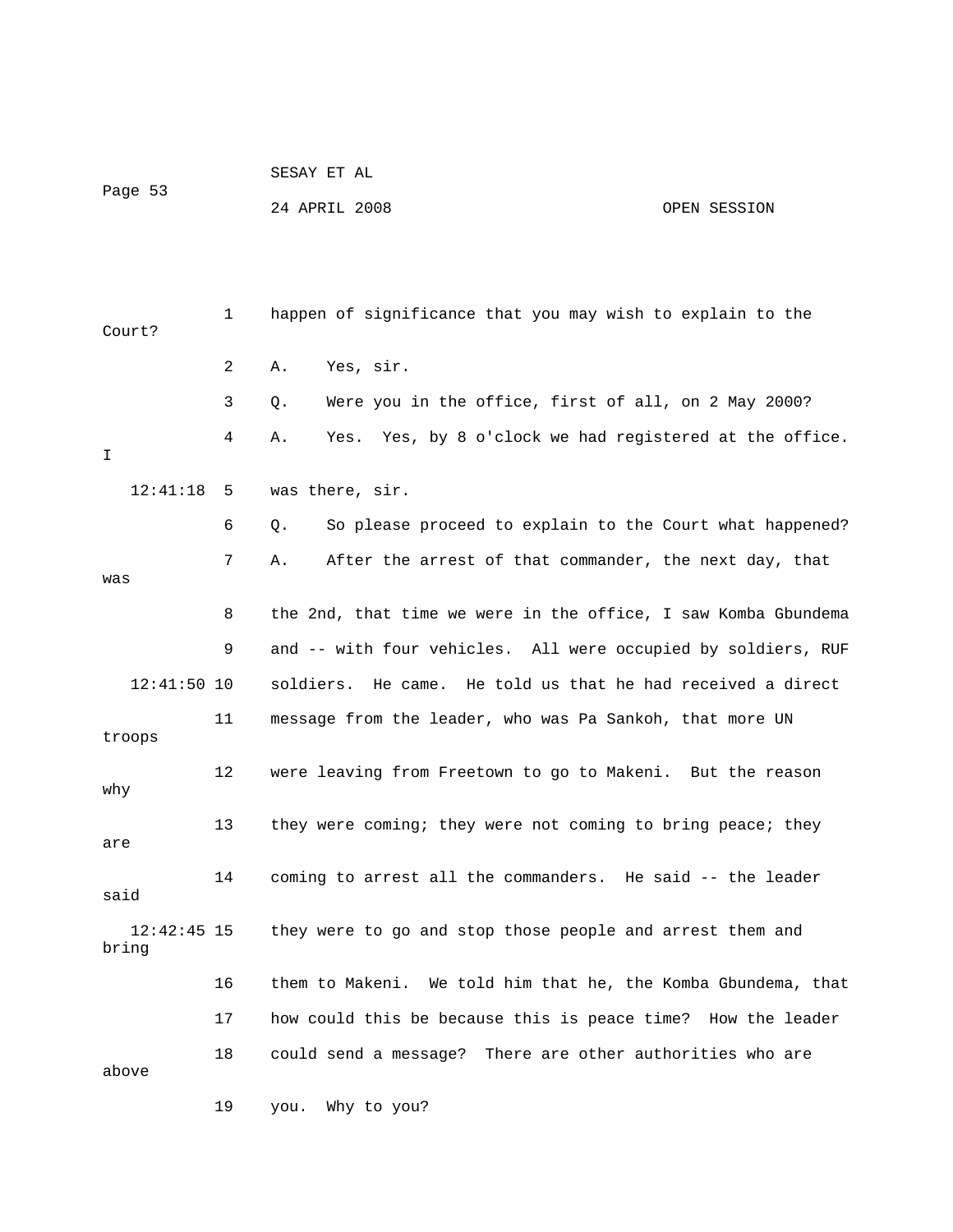12:42:54 20 Q. Okay. Let's get some clarification. Who are you with in

 21 the office when Komba Gbundema came? 22 A. G5 commander. G5 commander. 23 Q. Who was that at that time? 24 A. What? Komba was the battalion commander in Kambia. 12:43:23 25 Q. Who was the G5 that you were with in the office? 26 A. Okay. I was with Hindolo Koroma. 27 Q. Was there anybody else in the office when Komba Gbundema 28 came? 29 A. Yes; we were many. The IDU commander was there, who was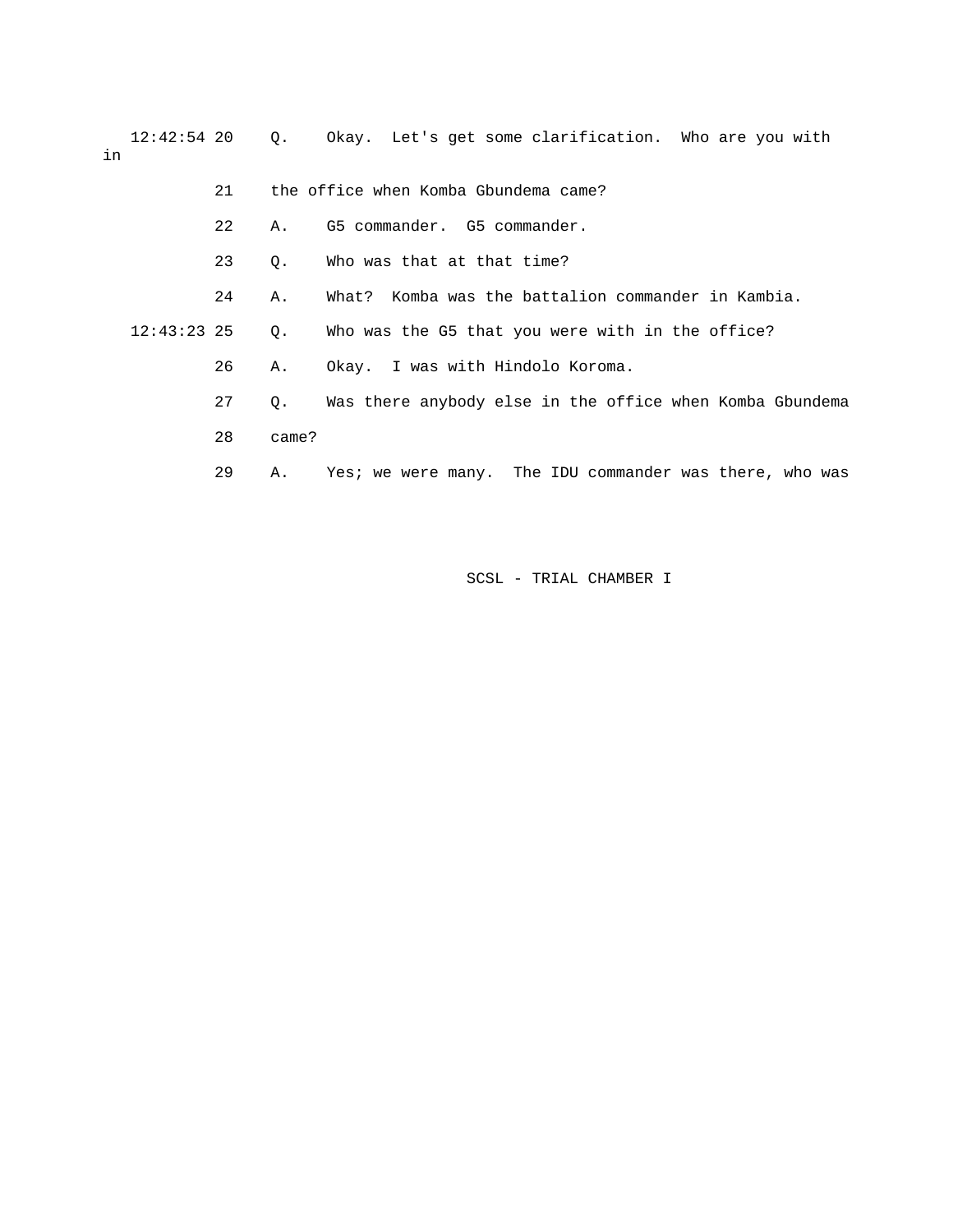| Page 54 | SESAY ET AL   |  |              |
|---------|---------------|--|--------------|
|         | 24 APRIL 2008 |  | OPEN SESSION |

 1 Bangali. The same people I had just called in that office were 2 all there. All the other officers, except the two heads, who 3 were not there, but all other officers who were in Makeni were 4 there, apart from Mr Issa and Mr Kallon. That day they were not 12:44:06 5 there. The second day -- the first and second day they were not 6 there. But all the other officers were there. 7 Q. And who was Komba Gbundema at that time? 8 A. Brigade commander for Kambia District. 9 Q. What time was it that he came to the office, when this 12:44:40 10 incident took place? 11 A. Komba Gbundema arrived at 4.30 to 5. That was the time he 12 arrived. 13 Q. So what happened after he gave you this narration regarding 14 instructions from the leader Foday Sankoh? 12:45:03 15 A. As he said this, the senior officer who was there, who was 16 Kailondo, he again became annoyed and said that they were to go 17 and stop. As long as it was an order from Foday Sankoh directly, 18 they must go there and block the people. We even told them that 19 the better thing to do is to inform General Issa because he is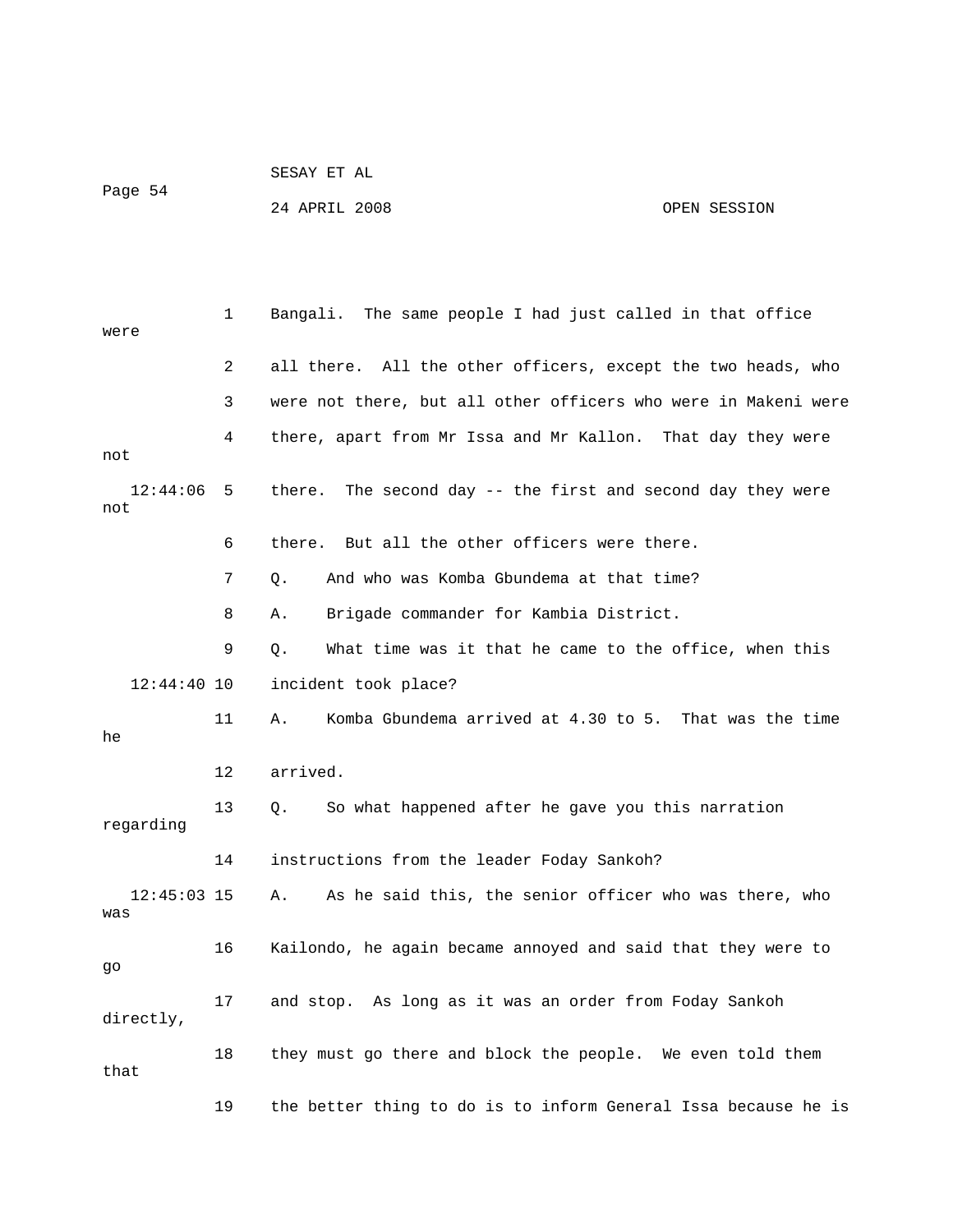| $12:45:30$ 20 |    |      | heading us. You should inform him before you take further    |
|---------------|----|------|--------------------------------------------------------------|
|               | 21 |      | action. He said no, they were going to do it. Then later the |
|               | 22 |      | Papa, he will inform him.                                    |
|               | 23 | Q.   | So what happened after that?                                 |
|               | 24 | Α.   | They took off and went to Makoth.                            |
| $12:45:53$ 25 |    | Q.   | Did you see them again on that day?                          |
| the           | 26 | Α.   | Not on that day; the next day I saw them. That was on        |
|               | 27 | 3rd. |                                                              |
|               | 28 | Q.   | Who did you see on the 3rd?                                  |
| the           | 29 | Α.   | I saw three people: The commander who was in charge of       |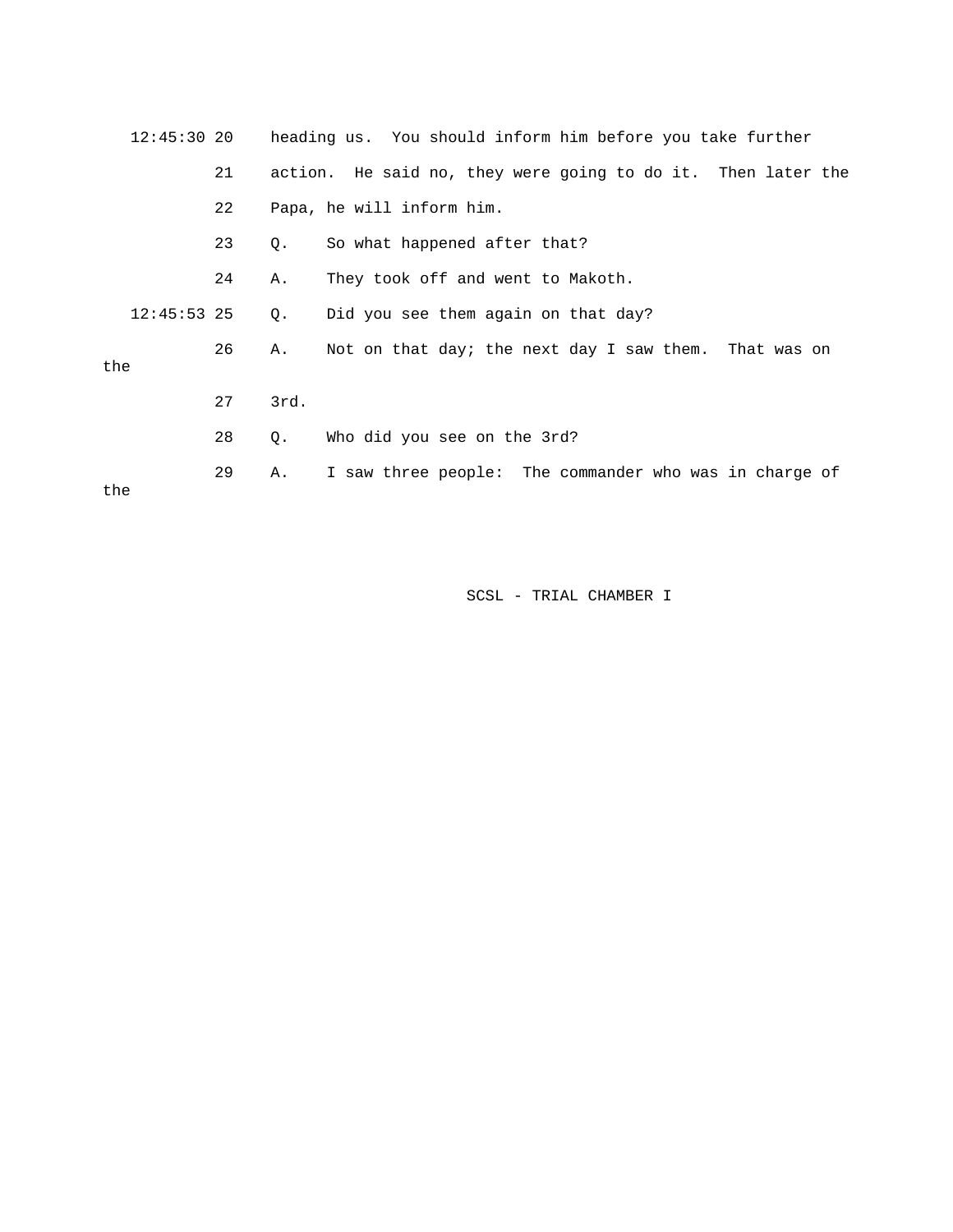| Page 55 | SESAY ET AL   |              |
|---------|---------------|--------------|
|         | 24 APRIL 2008 | OPEN SESSION |

|                      | 1               | troop that was coming, whom they arrest at Makoth; I saw Komba |
|----------------------|-----------------|----------------------------------------------------------------|
| Charles              | 2               | Gbundema; I saw Brigadier Kailondo there, Charles -- one       |
| man                  | 3               | Ngebeh. He was the driver driving the vehicle in which the     |
|                      | 4               | was.                                                           |
| 12:46:51             | 5               | Who was driving the vehicle in which the man was?<br>Q.        |
|                      | 6               | Charles Ngebeh. Charles Ngebeh.<br>Α.                          |
| Charles              | 7               | And who is this person who was in the vehicle that<br>Q.       |
|                      | 8               | Ngebeh was driving?                                            |
|                      | 9               | The commander of the whole troop that was coming, the<br>Α.    |
| $12:47:18$ 10        |                 | Zambians' commander.                                           |
|                      | 11              | Did you get to know the name of this commander -- the<br>О.    |
|                      | 12 <sup>°</sup> | Zambian commander?                                             |
| now.                 | 13              | I can't recall. I knew his name, but I can't recall<br>Α.      |
|                      | 14              | I've forgotten. I knew his name but I've forgotten.            |
| $12:47:42$ 15<br>the |                 | What time was it that you saw these people, including<br>Q.    |
|                      | 16              | commander, the Zambian commander?                              |
|                      | 17              | Towards the night, around 5.30 to 6. That was the time<br>Α.   |
| that                 | 18              | they began to enter. The commander -- we saw the vehicles      |
|                      | 19              | they have captured, the armoured cars, they all entered going  |
| $12:48:12$ 20        |                 | towards the barracks.                                          |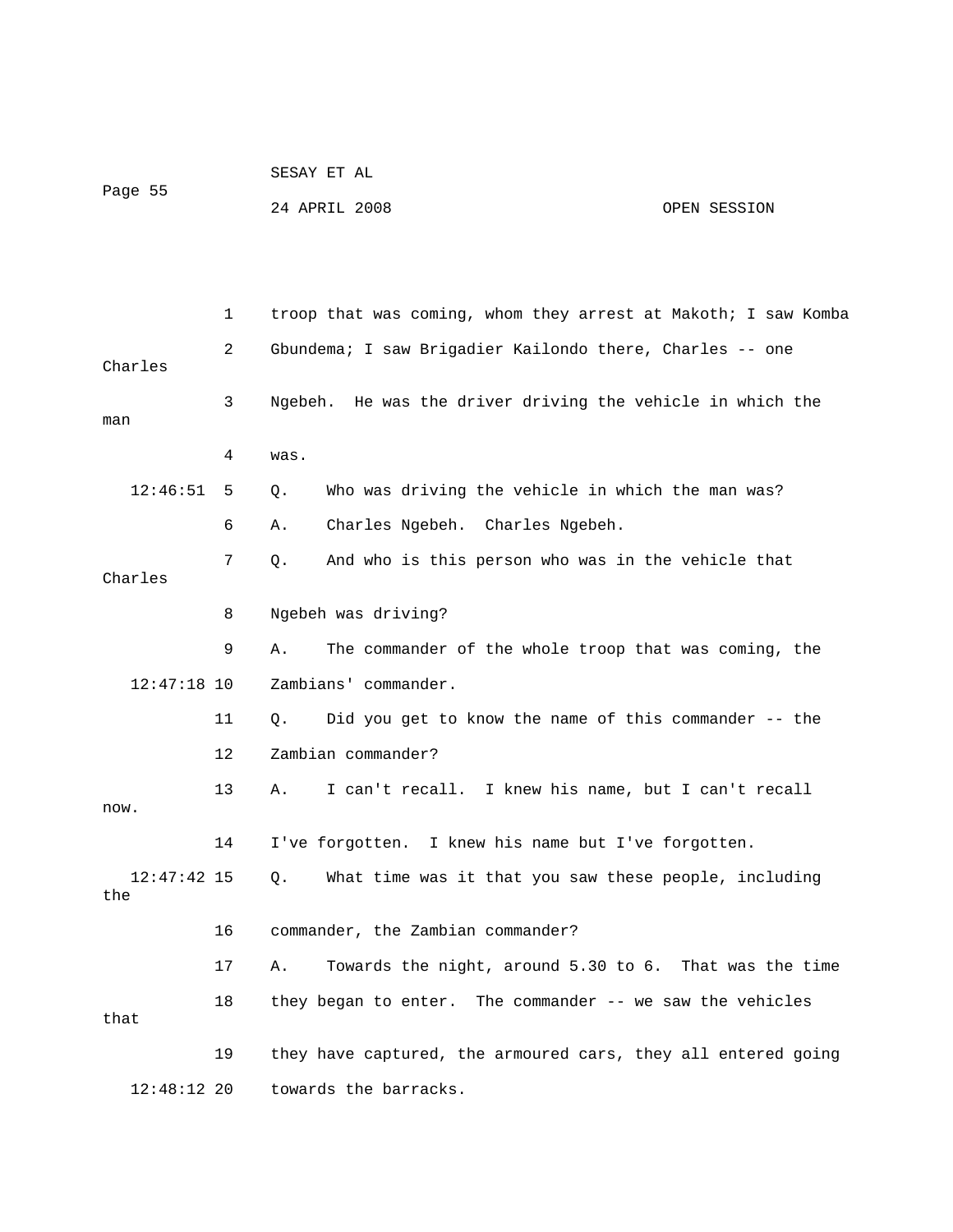|               | 21 | And where exactly did you see them?<br>О.                     |
|---------------|----|---------------------------------------------------------------|
| the           | 22 | Right around the Independence Square, because it was at<br>Α. |
| qo            | 23 | main junction. They left Freetown, where you enter Makeni to  |
| place I       | 24 | any other place, that is the main junction. That was the      |
| $12:48:34$ 25 |    | saw them.                                                     |
|               | 26 | How many vehicles did you see?<br>Q.                          |
|               | 27 | Too much; I can't tell you the exact number. Too many.<br>Α.  |
|               | 28 | Too many. It's over -- it's too many.                         |
| qroup?        | 29 | Did you see the accused person Morris Kallon in that<br>0.    |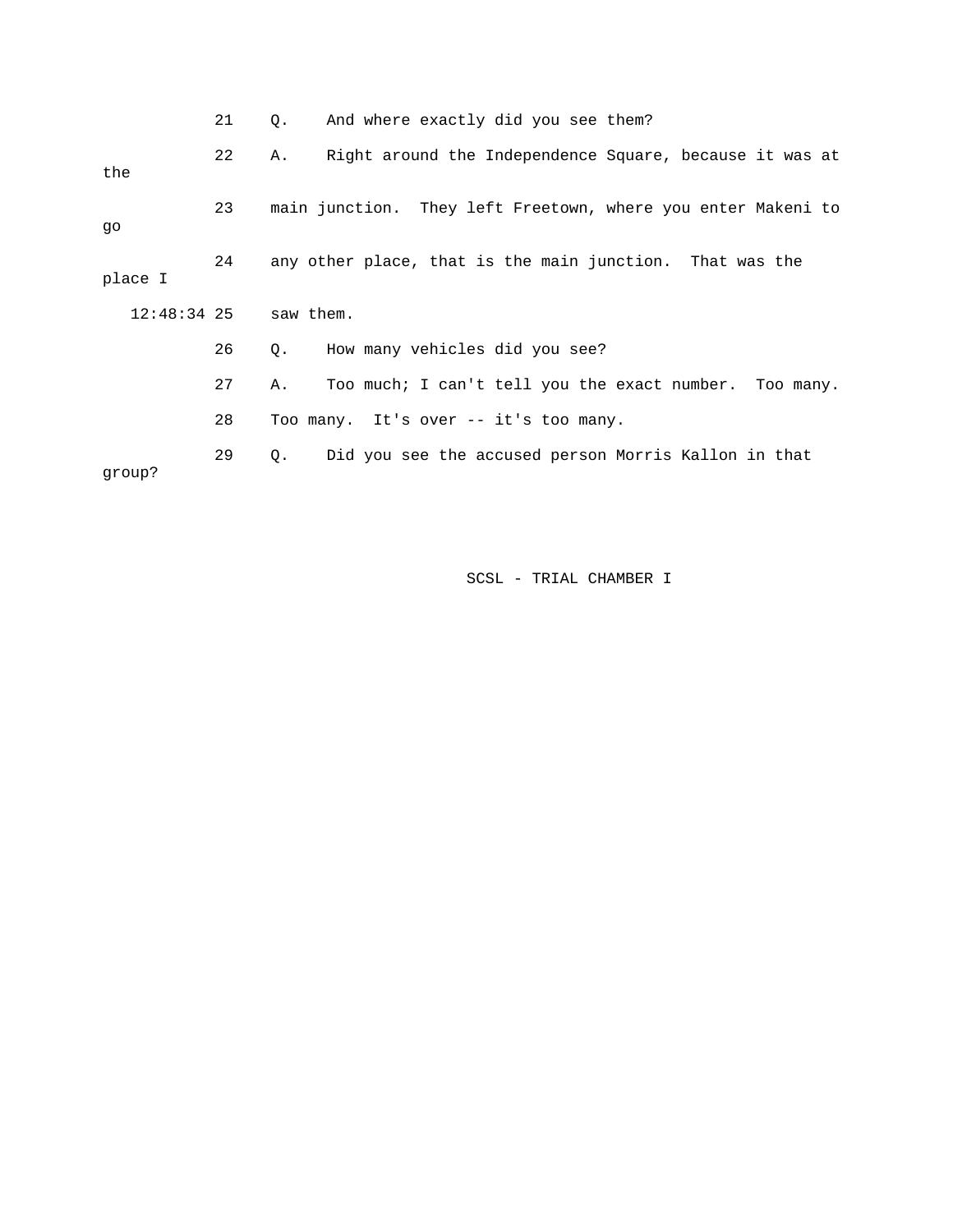SESAY ET AL

Page 56

24 APRIL 2008 OPEN SESSION

 1 A. Later. After they have taken the men at the barracks, I 2 saw Mr Kallon and Mr Issa. They came because they were moving 3 together. I saw both of them. As Mr Kallon arrived, he said: 4 Oh, this thing was not supposed to happen; this thing was not 12:49:27 5 supposed to happen. Why are these people arrested, the 6 peacekeepers. Now that you are try for the war to be over, they 7 would [indiscernible] they would have informed us. Why have they 8 gone and arrested these people? They have spoiled the peace. 9 That was the first word Mr Kallon spoke. He said the peace has 12:49:48 10 been spoiled. This was a very big problem. Then he and Mr Issa 11 went into the vehicle and went towards the barracks where the 12 people went. 13 Q. Where exactly is this that you saw Mr Kallon and Mr Issa 14 Sesay? 12:50:10 15 A. Right at the roundabout, at the Independence Square. Look 16 at the MP office, where they came and stopped their car. Around 17 there. 18 MR OGETO: My Lords, if I could have a minute to consult 19 with my client? 12:50:30 20 PRESIDING JUDGE: Yes, please, you may.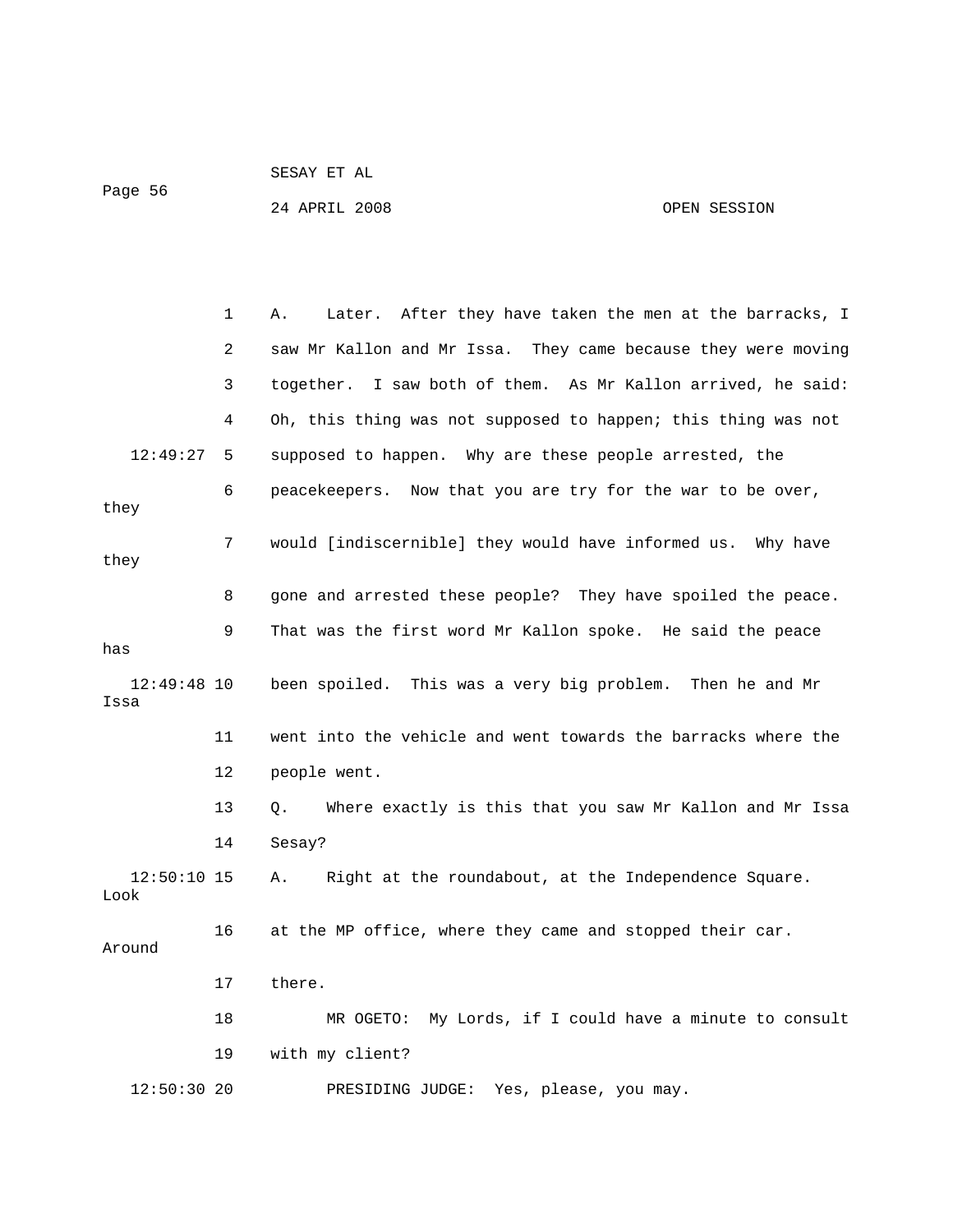| through       | 21 | MR OGETO: Thank you, My Lords. I want to just go             |
|---------------|----|--------------------------------------------------------------|
| me            | 22 | my notes to be sure that I'm through. My Lords, that brings  |
|               | 23 | to the end of my examination of this witness. Thank you very |
|               | 24 | much, Mr Witness.                                            |
| $12:52:42$ 25 |    | THE WITNESS: Thank you too.                                  |
| examination?  | 26 | PRESIDING JUDGE: Yes, Mr Jordash. Any cross-                 |
|               | 27 | MR JORDASH: Yes, please.                                     |
|               | 28 | CROSS-EXAMINED BY MR JORDASH:                                |
|               | 29 | MR JORDASH:                                                  |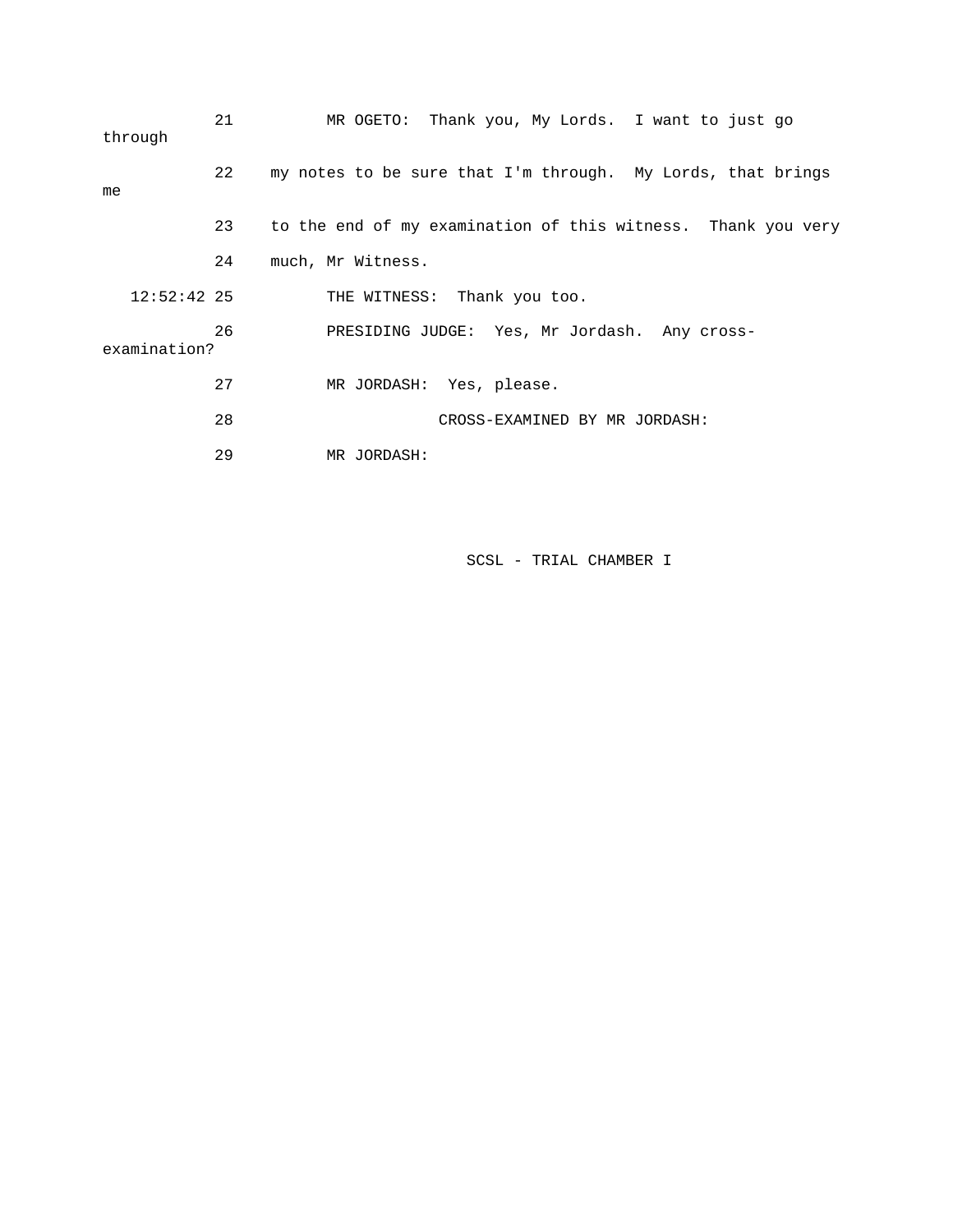| Page 57       |              |       | SESAY ET AL                                                    |              |
|---------------|--------------|-------|----------------------------------------------------------------|--------------|
|               |              |       | 24 APRIL 2008                                                  | OPEN SESSION |
|               |              |       |                                                                |              |
|               |              |       |                                                                |              |
| you           | $\mathbf{1}$ | $Q$ . | Good afternoon, Mr Witness. I represent Issa Sesay, so         |              |
|               | 2            |       | understand who I am.                                           |              |
|               | 3            | Α.    | Yes, sir.                                                      |              |
| subjects,     | 4            | Q.    | I've got a few questions of around three or four               |              |
| 12:54:22      | 5            |       | and I hope I won't be more than about 30 minutes.              | The first    |
| you           | 6            |       | subject concerns the intervention. You told the Court that     |              |
| is            | 7            |       | were at the barracks in Makeni when the intervention occurred; |              |
|               | 8            |       | that right?                                                    |              |
|               | 9            | Α.    | Yes, sir.                                                      |              |
| $12:54:57$ 10 |              | Q.    | And you were at the barracks with -- is this correct --        |              |
|               | 11           |       | with SLA soldiers and some RUF soldiers?                       |              |
|               | 12           | Α.    | Yes, sir.                                                      |              |
|               | 13           |       | PRESIDING JUDGE: Pardon me, what did you say?                  |              |
| the           | 14           |       | I was suggesting that the witness was at<br>MR JORDASH:        |              |
| $12:55:24$ 15 |              |       | barracks with SLA and RUF soldiers.                            |              |
|               | 16           |       | PRESIDING JUDGE:<br>I see.                                     |              |
|               | 17           |       | MR JORDASH:                                                    |              |
| the           | 18           | $Q$ . | Was the barracks at that time then a place where both          |              |
|               | 19           |       | SLAs and the RUF were stationed?                               |              |
| $12:55:41$ 20 |              | Α.    | Exactly so, sir.                                               |              |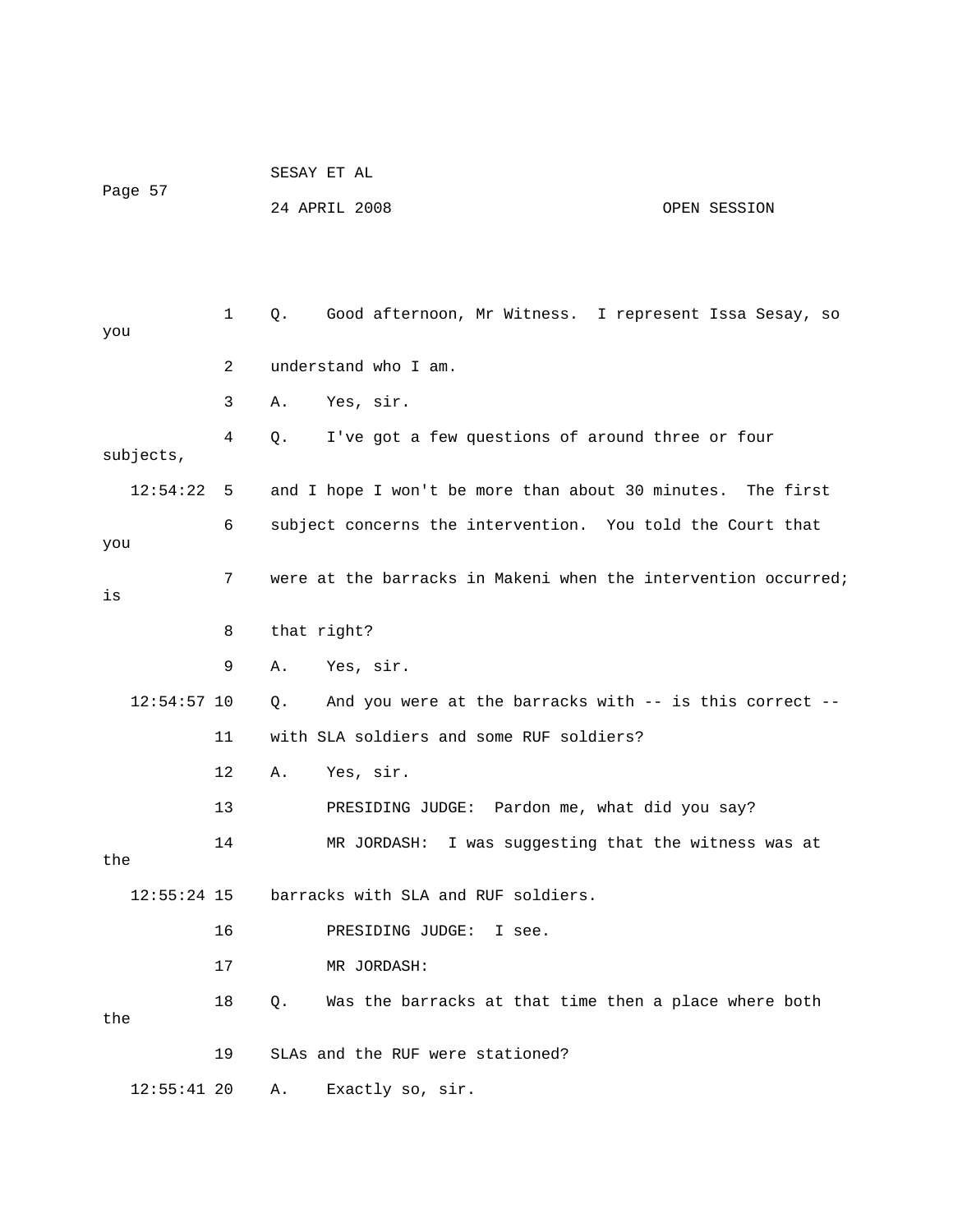|             | 21 | And the SLAs there were under the command of which SLA<br>О.   |
|-------------|----|----------------------------------------------------------------|
|             | 22 | commander?                                                     |
| him;        | 23 | The brigade commander that was there, they were under<br>Α.    |
|             | 24 | the SLA brigade commander. I can't recall his name now, sir.   |
| 12:56:18 25 |    | I've forgotten his name.                                       |
|             | 26 | But -- okay. There was this separation at the<br>$\circ$ .     |
| SLAs        | 27 | Teko Barracks with the SLA brigade commander commanding the    |
|             | 28 | and an RUF commander commanding the RUF; is that right?        |
|             | 29 | Well, at that time, I can't be specific that there was a<br>Α. |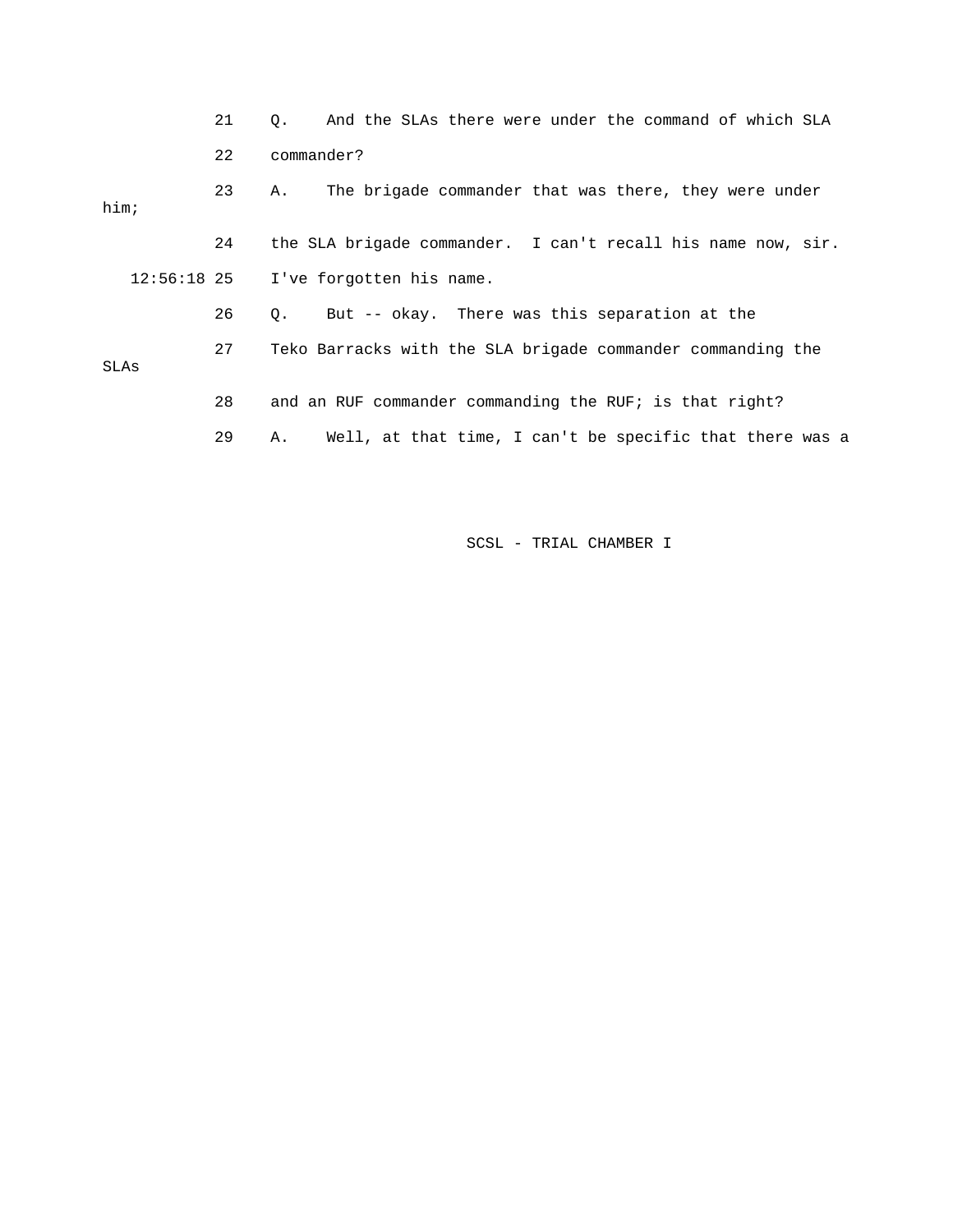|         |  |  | SESAY ET AL |  |
|---------|--|--|-------------|--|
| Page 58 |  |  |             |  |

24 APRIL 2008 OPEN SESSION

| we                    | $\mathbf 1$ | separation because the leaders had been giving us orders that  |
|-----------------------|-------------|----------------------------------------------------------------|
| the                   | 2           | should be taking all orders from Johnny Paul. I think it was   |
| to                    | 3           | same command under the SLA but we were under the SLA according |
|                       | 4           | the command that the leader gave to us.                        |
| 12:57:05              | 5.          | Okay. So not a separation, but RUF, were they under the<br>Q.  |
|                       | 6           | SLAs or the SLAs under the RUF?                                |
|                       | 7           | Α.<br>We were under the SLAs, anyway.                          |
| оf                    | 8           | Now, are you able to be specific in terms of the timing<br>Q.  |
|                       | 9           | when the news came to Teko Barracks that ECOMOG had intervened |
| $12:57:49$ 10<br>that |             | into Freetown? Did the news reach Teko Barracks on the day     |
|                       | 11          | the ECOMOG started to push the junta out of Freetown?          |
|                       | 12          | Are you talking about the date?<br>Α.                          |
|                       | 13          | No, not the date as such, but obviously at some point<br>Q.    |
| to                    | 14          | ECOMOG started the push, and at some point the junta started   |
| $12:58:15$ 15         |             | leave Freetown. Did the news of the junta starting to leave    |
| to                    | 16          | Freetown reach Teko Barracks on the day that the junta started |
|                       | 17          | leave?                                                         |
|                       | 18          | Yes, sir, that very day we got the information.<br>Α.          |
| SLA                   | 19          | And was it clear to the men at Teko Barracks, under the<br>О.  |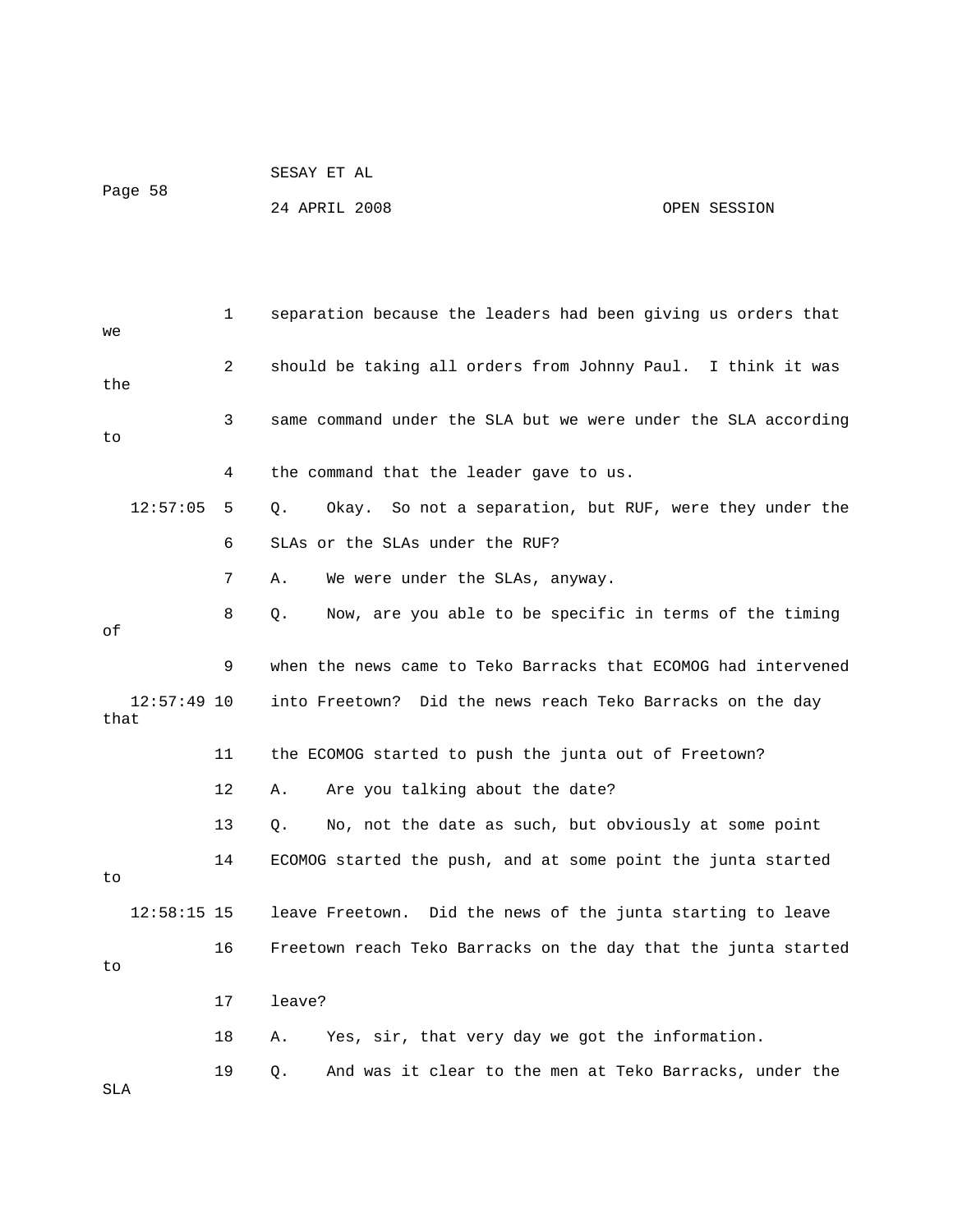|     | $12:58:47$ 20 |    | brigade commander, that they, to you as a group, would have to |
|-----|---------------|----|----------------------------------------------------------------|
|     |               | 21 | abandon Teko Barracks and also leave --                        |
|     |               | 22 | Yes, it happened. When the news -- when we got the news<br>Α.  |
|     |               | 23 | because -- before the news, the brigade commander got the news |
| the |               | 24 | first. As they got the news, they came together and came to    |
|     | $12:59:15$ 25 |    | town at the Independence Square area. Yes, that was how it     |
|     |               | 26 | happened.                                                      |
|     |               | 27 | And so immediately on the day the news came to<br>0.           |
| at  |               | 28 | Teko Barracks, the group at Teko Barracks moved and gathered   |
|     |               | 29 | the Independence Square; is that correct?                      |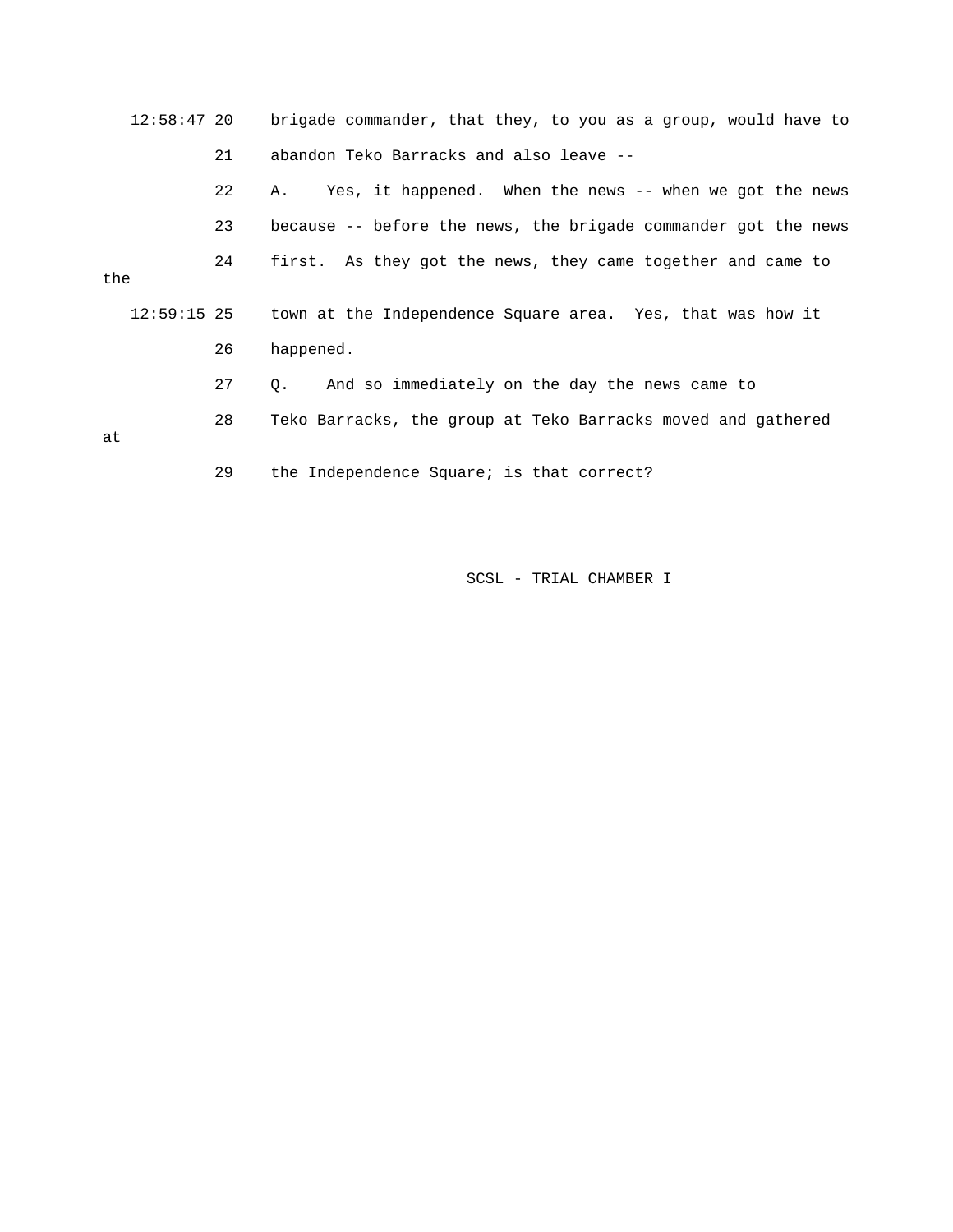| Page 59       |    | SESAY ET AL                                                    |
|---------------|----|----------------------------------------------------------------|
|               |    | 24 APRIL 2008<br>OPEN SESSION                                  |
|               |    |                                                                |
|               |    |                                                                |
|               | 1  | Yes, sir.<br>Α.                                                |
| at            | 2  | And was it at that point when the gathering took place<br>Q.   |
|               | 3  | Teko -- at the Independence Square that the looting began?     |
|               | 4  | No.<br>No.<br>Α.                                               |
| 12:59:56      | 5  | Did the looting take place on that same day?<br>Q.             |
|               | 6  | No.<br>Α.                                                      |
|               | 7  | When did the looting begin?<br>Q.                              |
|               | 8  | The looting began at the time we saw those who have been<br>Α. |
|               | 9  | pushed out of Freetown and had entered in Makeni; as they      |
| $13:00:22$ 10 |    | entered, that was the time the looting started.                |
|               | 11 | And how many days after -- or when in relation to the<br>Q.    |
|               | 12 | gathering at the Independence Square did the looting begin?    |
| out           | 13 | The second day. The second day. As they were pushed<br>Α.      |
| Makeni.       | 14 | of Freetown, the second day we began to receive them at        |
| $13:00:51$ 15 |    | The commanders -- the commanders came.                         |
|               | 16 | Now, you talked -- I think Tuesday -- about certain<br>Q.      |
| Gullit,       | 17 | commanders and you mentioned Brigadier Mani, Five-Five,        |
|               | 18 | Bazzy, and somebody called Adamu; do you recall?               |
|               | 19 | Yes, that day I saw them.<br>Α.                                |
| $13:01:20$ 20 |    | Were these the first big commanders to come to Makeni<br>Q.    |
|               | 21 | having fled from Freetown?                                     |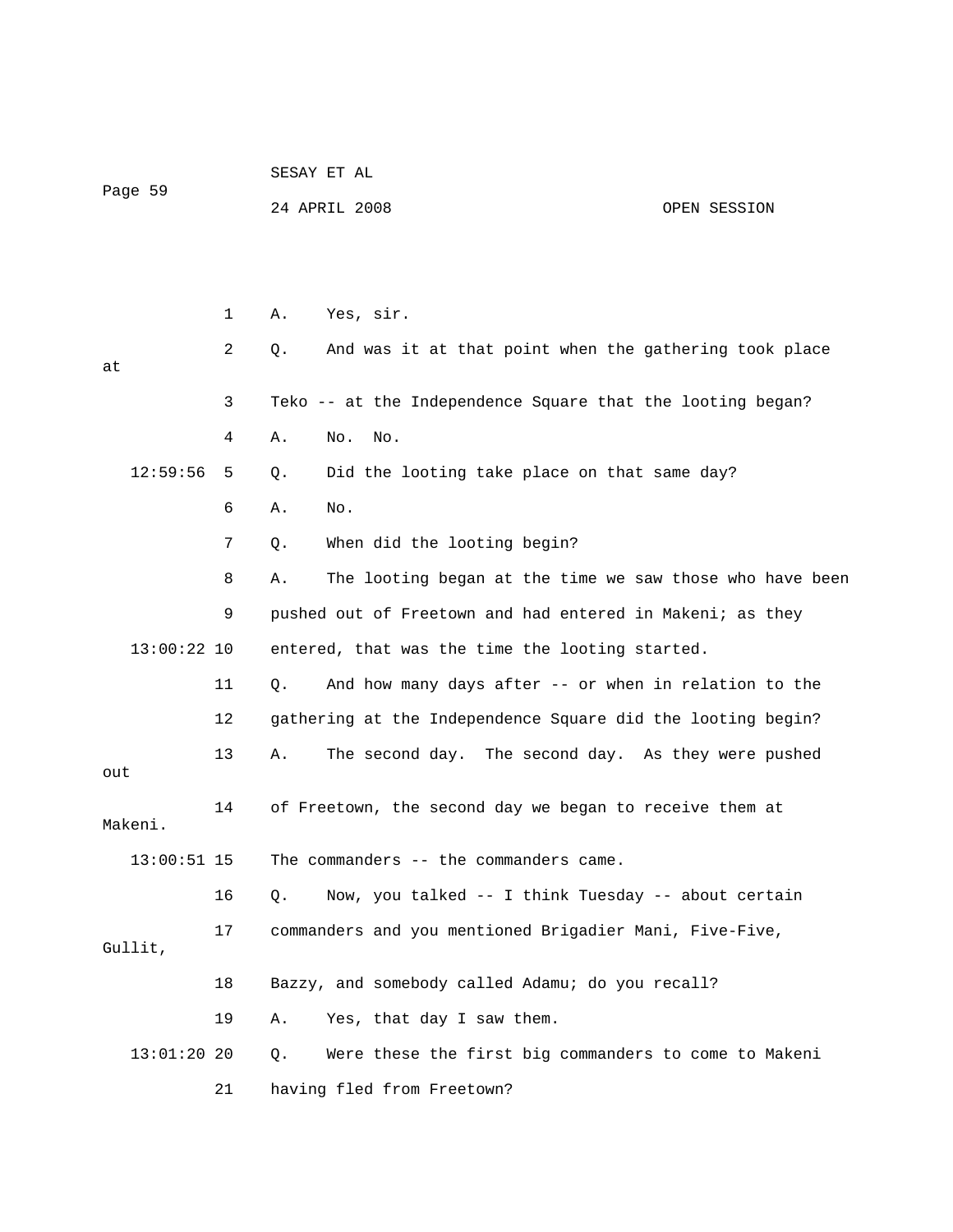|                    | 22 | Yes, sir. Yes, sir. In fact, all the troops were after<br>А. |
|--------------------|----|--------------------------------------------------------------|
| the                | 23 | them. As they arrived we began to see the SLAs but they were |
|                    | 24 | first people to reach the town, yes, sir.                    |
| 13:01:45 25<br>the |    | Q. Were you able to tell at that time why it was the SLAs,   |
|                    | 26 | SLA commanders, were the ones who were able to get out of    |
|                    | 27 | Freetown before, say, the RUF commanders? Did you know the   |
|                    | 28 | reason?                                                      |
|                    | 29 | A. I did not understand the question. Repeat.                |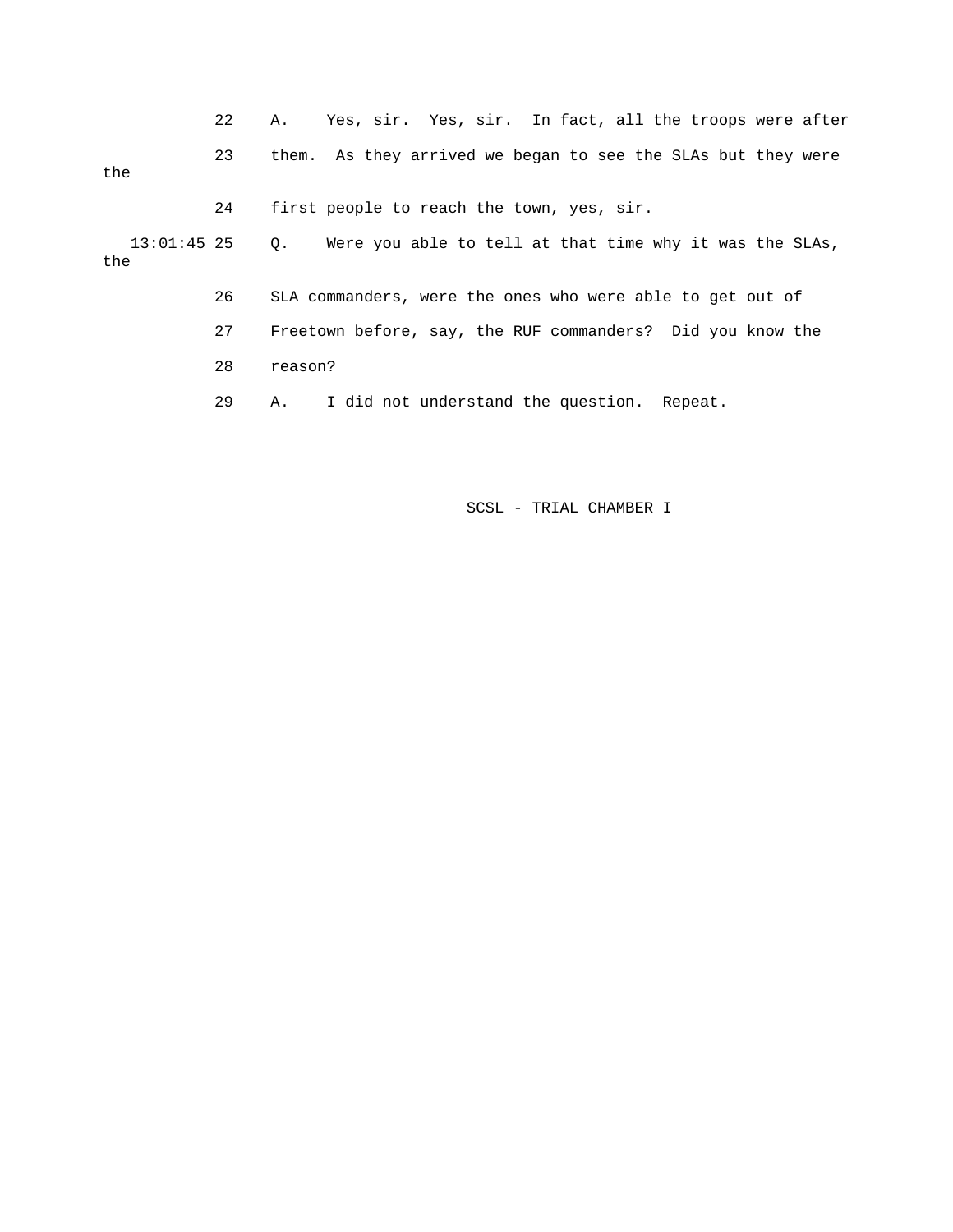| SESAY ET AL |  |
|-------------|--|
|             |  |

Page 60

24 APRIL 2008 OPEN SESSION

| commanders      | 1  | Do you know why it was it was the SLAs and their<br>Q.           |
|-----------------|----|------------------------------------------------------------------|
|                 | 2  | who arrived at Makeni before the RUF and their commanders?       |
|                 | 3  | Well, that I cannot explain because I did not know the<br>Α.     |
|                 | 4  | location of the RUF soldiers in Freetown. I can't tell.          |
| 13:02:39        | 5  | Okay. But what you're sure about is that it was the SLA<br>Q.    |
|                 | 6  | commanders who arrived first?                                    |
|                 | 7  | Yes, sir.<br>Α.                                                  |
|                 | 8  | And, presumably, with troops who were loyal to them; is<br>Q.    |
|                 | 9  | that right?                                                      |
| $13:02:58$ 10   |    | Yes, sir.<br>Α.                                                  |
|                 | 11 | And it was them, then, that commenced with Operation Pay<br>Q.   |
| Yourself?<br>12 |    |                                                                  |
|                 | 13 | Yes, sir; that very day.<br>Α.                                   |
| the             | 14 | Are we talking about tens or hundreds of men underneath<br>$Q$ . |
| $13:03:27$ 15   |    | SLA command at that point?                                       |
| are             | 16 | More than that. More than that. More than hundred you<br>Α.      |
|                 | 17 | talking of.                                                      |
| to              | 18 | I didn't say a hundred. If that's what was translated<br>Q.      |
|                 | 19 | you, I said hundreds. Many hundreds?                             |
| $13:03:46$ 20   |    | Yes. Yes, you are right.<br>Yes.<br>Α.<br>Yes.                   |
|                 | 21 | And from what you've told us, is this right:<br>This was a<br>Q. |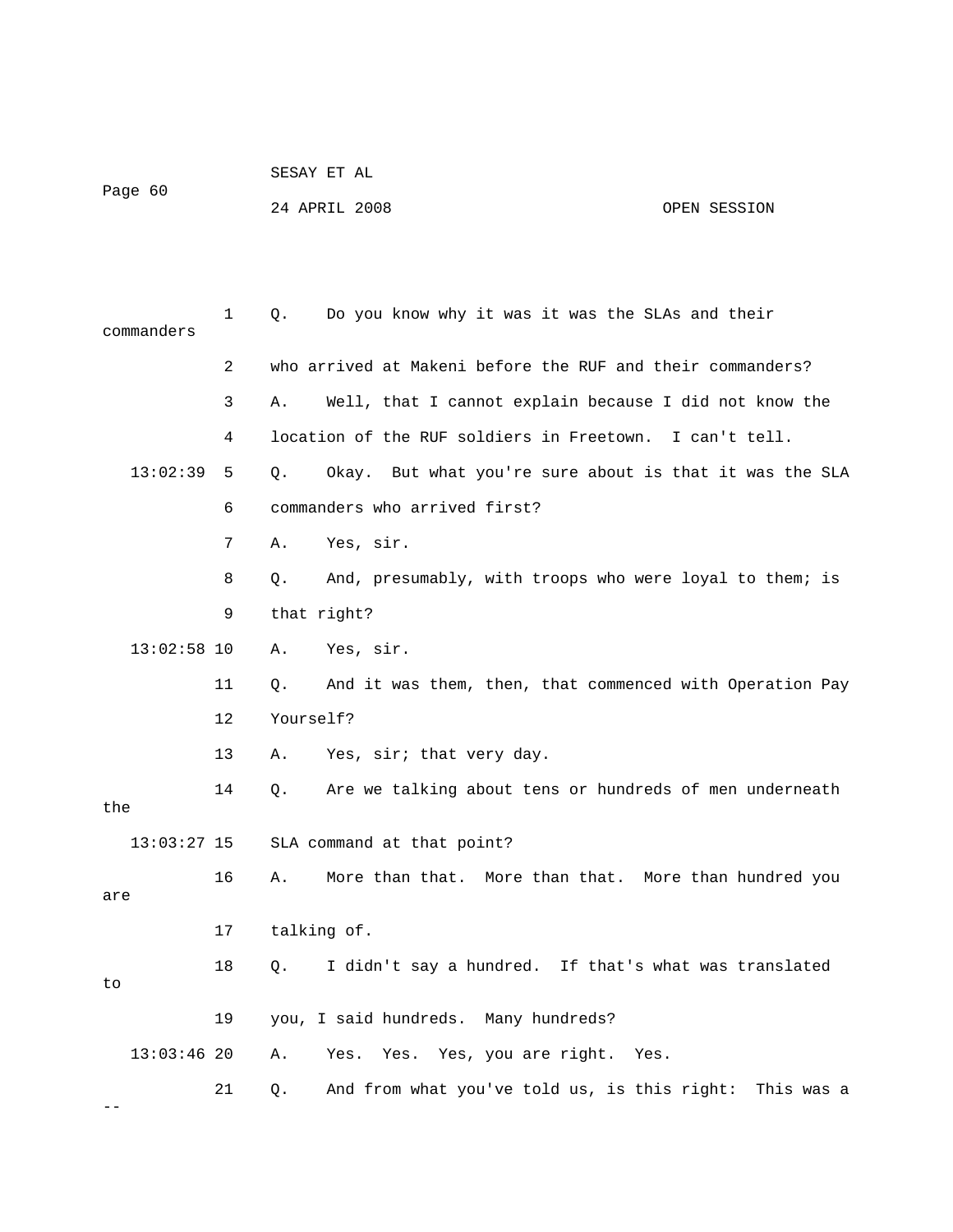|                     | 22 | this acted as a catalyst for SLAs, the RUF who also were in   |
|---------------------|----|---------------------------------------------------------------|
|                     | 23 | Makeni, and even civilians, to begin looting the township; is |
|                     | 24 | that correct?                                                 |
| 13:04:23 25<br>were |    | Well, I can't dispute that idea, but if the RUF -- RUF<br>Α.  |
| the                 | 26 | part of it, they were very small. But the SLA were more than  |
| were                | 27 | RUF, and the looting of the civilians I accept because they   |
| people;             | 28 | thieves. When they heard of that, they too began to loot      |
|                     | 29 | that is true.                                                 |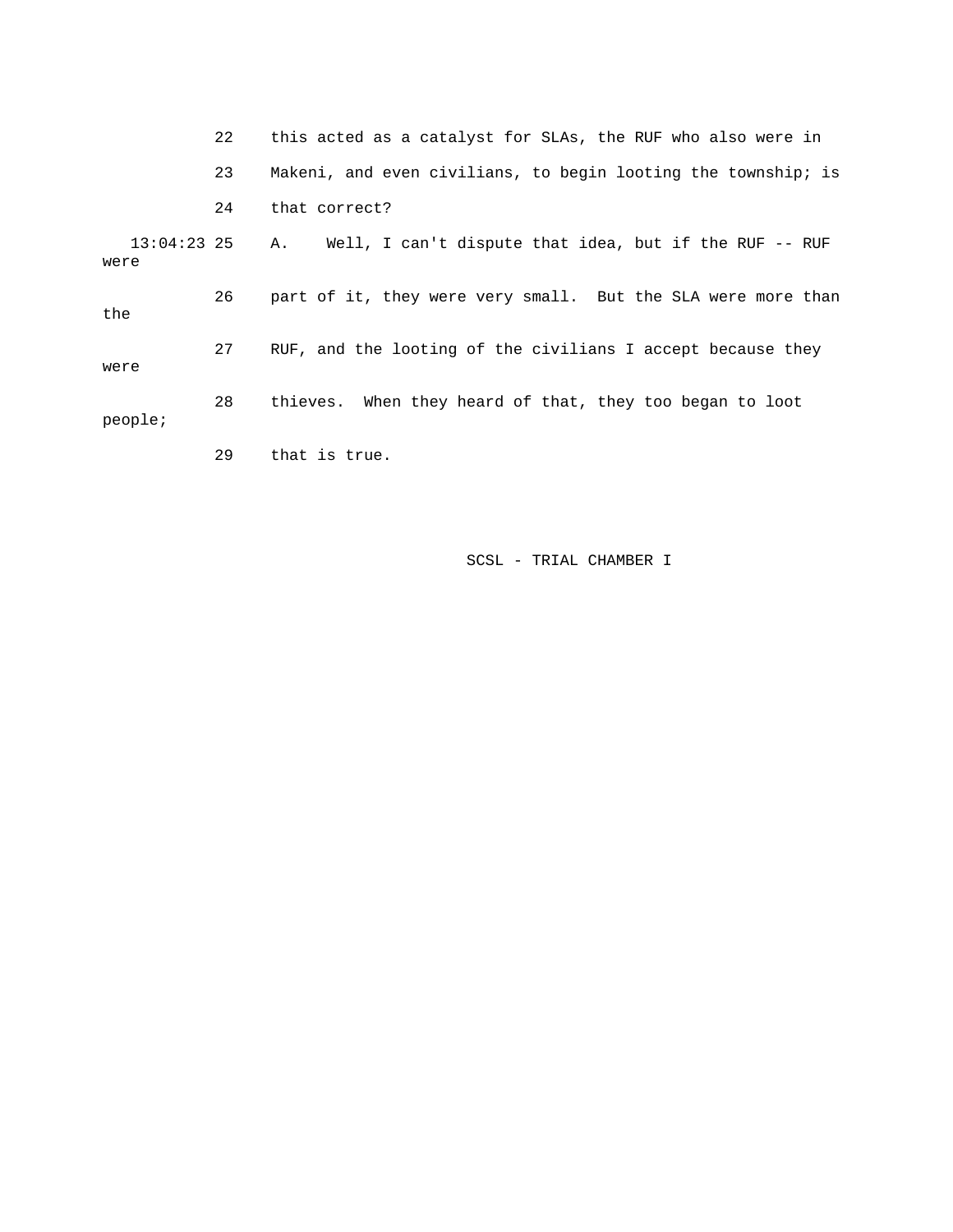| Page 61              |              | 24 APRIL 2008                                                  | OPEN SESSION |
|----------------------|--------------|----------------------------------------------------------------|--------------|
|                      |              |                                                                |              |
|                      | $\mathbf{1}$ | When you say only a few RUF, is that because there were<br>Q.  |              |
|                      | 2            | only a few RUF at that time who were in Makeni who had been    |              |
|                      | 3            | stationed at the Teko Barracks?                                |              |
| they                 | 4            | The RUF who were at Teko Barracks at that time,<br>Α.<br>No.   |              |
| $13:05:19$ 5<br>left |              | did not move. Those who joined the looting were those who      |              |
|                      | 6            | Freetown together with the SLA. But some of us were in Makeni  |              |
| Operation            | 7            | did not know of that operation, what really it meant by        |              |
|                      | 8            | Pay Yourself.                                                  |              |
|                      | 9            | Am I correct that at this stage, as the township<br>Q.         |              |
| $13:05:43$ 10<br>RUF |              | disintegrated into chaos, there were no orders coming to the   |              |
| do                   | 11           | in Makeni -- the RUF were waiting, trying to work out what to  |              |
|                      | 12           | but without orders from senior commanders from Freetown or     |              |
|                      | 13           | elsewhere?                                                     |              |
|                      | 14           | Yes, because when the thing happened our own senior<br>Α.      |              |
| $13:06:17$ 15        |              | officers were in Freetown. We, who were at the barracks, that  |              |
|                      | 16           | was -- we were trying to wait for our senior officers to get   |              |
| was                  | 17           | information from them, but the town was in chaos.              | Everybody    |
| ways.                | 18           | going about running to take their loads or to go their own     |              |
|                      | 19           | And at this time as this occurred in Makeni, was there a<br>Q. |              |
| $13:06:46$ 20        |              | point when you received information about senior commanders of |              |

SESAY ET AL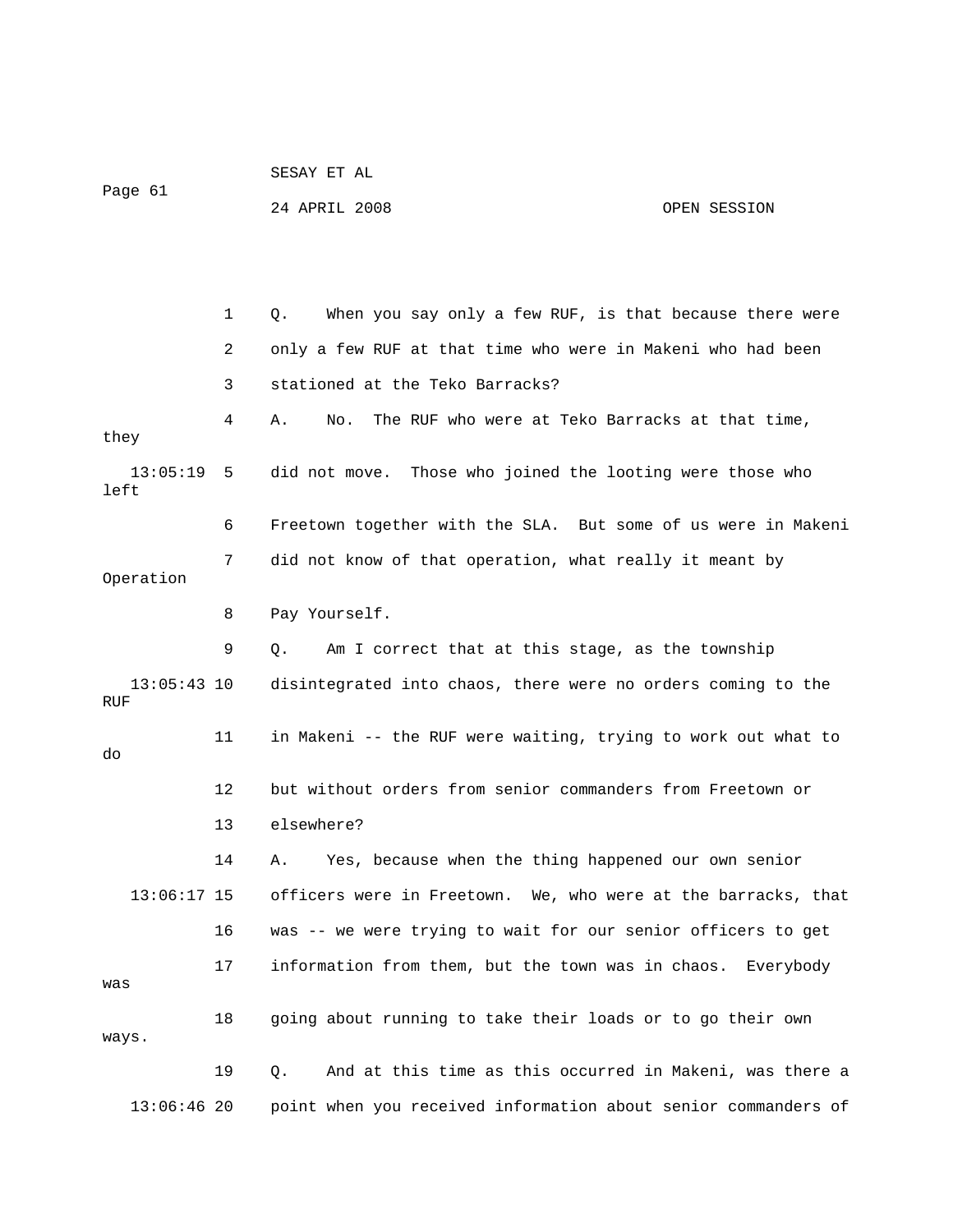21 the RUF arriving in Masiaka?

 22 A. Masiaka, I did not get any information when the senior 23 officers got there. When this thing happened everybody was 24 trying to get away to move. As long as we started seeing the 13:07:15 25 troops entering, everybody was worried. Nobody -- nobody was 26 waiting to hear news. Everybody was trying to pack up and 27 fighting for his survival, so I didn't really ask for that. 28 Q. Were you taking orders from anyone at this time? Were you 29 receiving orders from anyone on the ground at this time?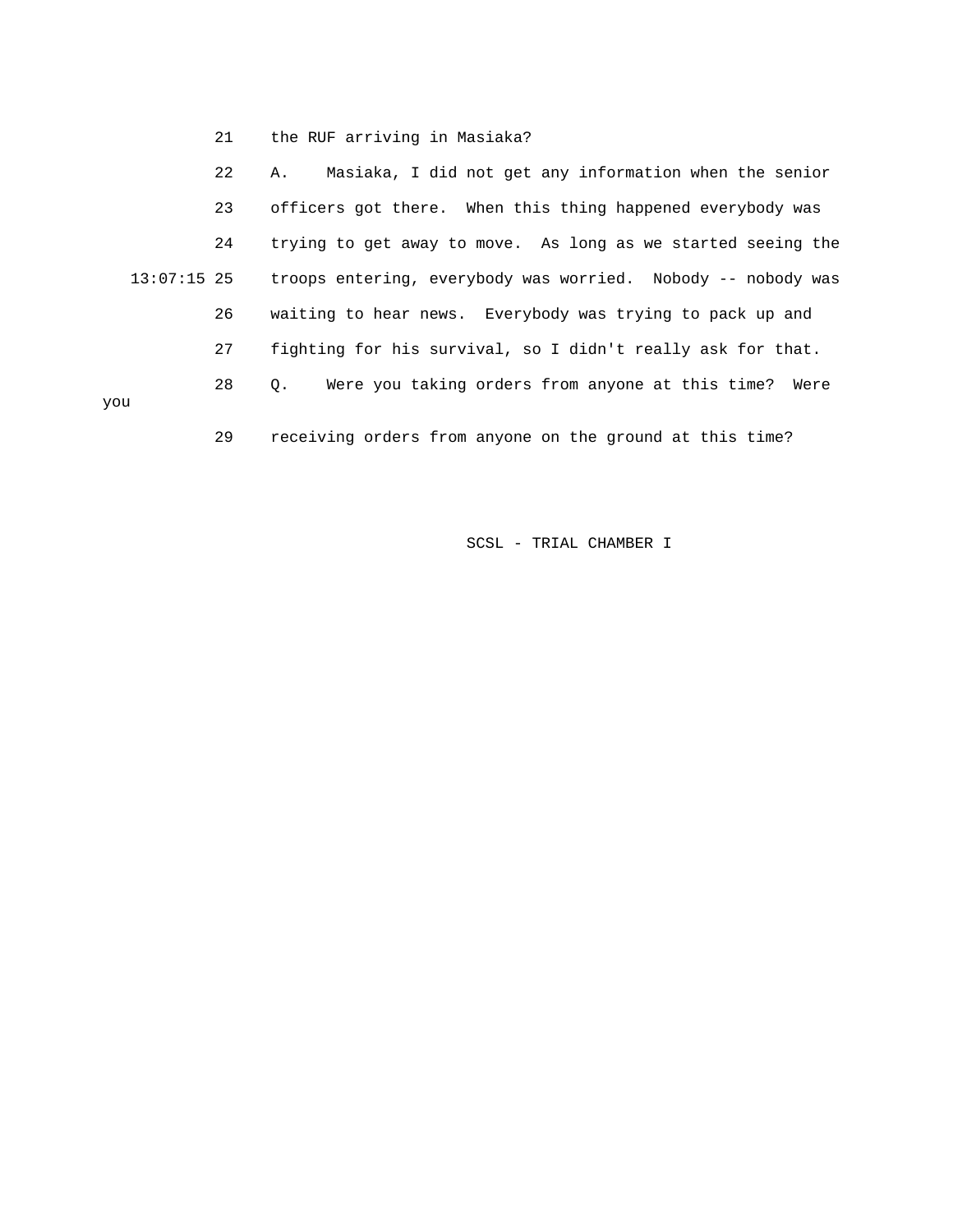|                        |    | SESAY ET AL                          |                                                          |              |  |
|------------------------|----|--------------------------------------|----------------------------------------------------------|--------------|--|
| Page 62                |    | 24 APRIL 2008                        |                                                          | OPEN SESSION |  |
|                        |    |                                      |                                                          |              |  |
|                        |    |                                      |                                                          |              |  |
|                        | 1  | Α.                                   | Yes, sir.                                                |              |  |
|                        | 2  | Q.                                   | And were the orders coming from someone in Makeni?       |              |  |
|                        | 3  | Α.                                   | Yes, sir.                                                |              |  |
|                        | 4  | Q.                                   | Who was that?                                            |              |  |
| 13:07:55               | 5  | Α.                                   | It was Brigadier Kailondo who was there.                 |              |  |
|                        | 6  | Q.                                   | Was he the most senior RUF in Makeni at that time?       |              |  |
| in                     | 7  | Α.                                   | Yes, sir, because the most senior one, Isaac Mongor, was |              |  |
|                        | 8  | Freetown.                            |                                                          |              |  |
|                        |    |                                      |                                                          |              |  |
| at                     | 9  | Q.                                   | So was Kailondo receiving any communication from Mongor  |              |  |
| $13:08:23$ 10          |    |                                      | any stage in these first few days?                       |              |  |
|                        | 11 | Α.                                   | Yes, sir.                                                |              |  |
| other                  | 12 | Q.                                   | Was that Kailondo receiving orders from anyone else      |              |  |
|                        | 13 | than Mongor, from what you're aware? |                                                          |              |  |
|                        | 14 | Α.                                   | Well, it might have been the leader, but during that     |              |  |
| time                   |    |                                      |                                                          |              |  |
| $13:08:46$ 15          |    |                                      | it was Isaac Mongor who was in command.                  |              |  |
|                        | 16 | $Q$ .                                | When you say "the leader," you mean Bockarie?            |              |  |
| He                     | 17 | Α.                                   | No, I mean Foday Sankoh. Bockarie was not the leader.    |              |  |
|                        | 18 |                                      | is a member.                                             |              |  |
|                        | 19 | Q.                                   | Fair enough. Now, you --                                 |              |  |
| $13:09:11$ 20<br>visit |    |                                      | THE WITNESS: Yes, sir, would you please allow me to      |              |  |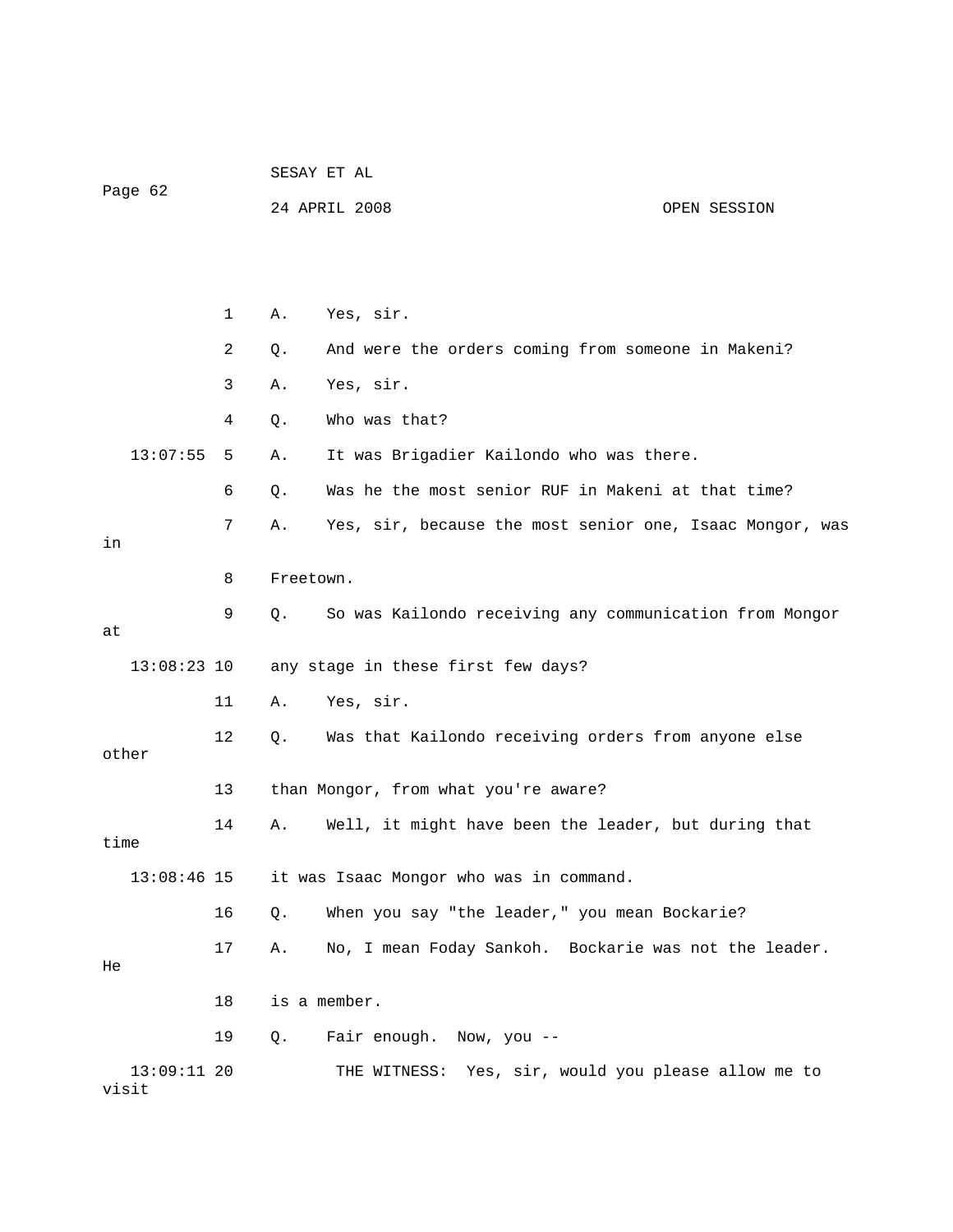|               | 21 | the gents?                                                |
|---------------|----|-----------------------------------------------------------|
| it's          | 22 | MR JORDASH: Good timing, I think, Mr Witness, because     |
|               | 23 | $1$ o'clock.                                              |
|               | 24 | PRESIDING JUDGE: We'll resume the session at 2.30.<br>The |
| $13:10:42$ 25 |    | Chamber will rise, please.                                |
|               | 26 | [Luncheon recess taken at 1.00 p.m.]                      |
|               | 27 | [RUF24APR08C-BP]                                          |
|               | 28 | [Upon resuming at 2.57 p.m.]                              |
|               | 29 | PRESIDING JUDGE: Good afternoon, learned counsel. I'm     |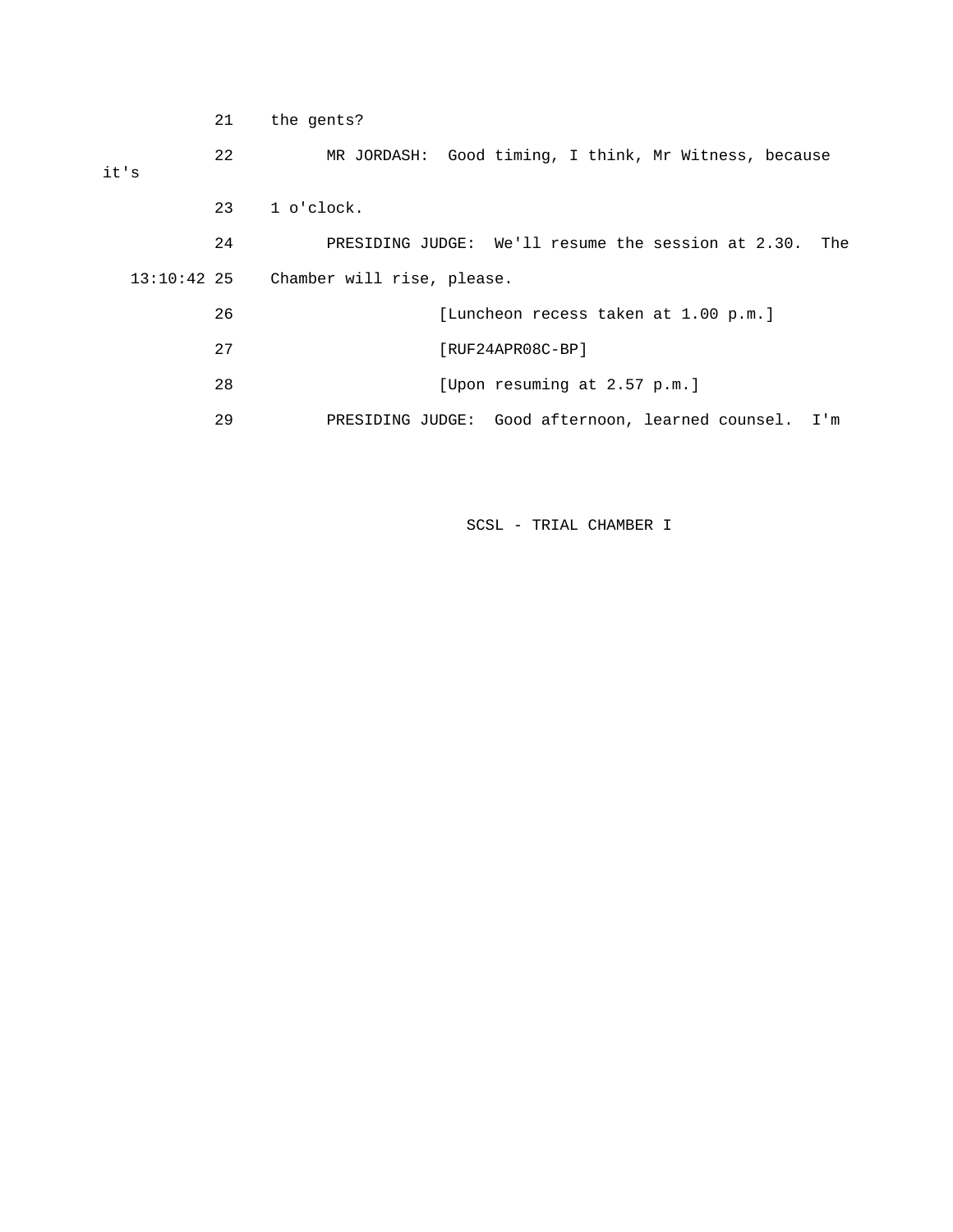Page 63

SESAY ET AL

24 APRIL 2008 OPEN SESSION

|                   | 1  | sorry we are starting a bit later. I was involved in an         |
|-------------------|----|-----------------------------------------------------------------|
|                   | 2  | unscheduled meeting with the President of the Court and I was   |
| me                | 3  | just coming here when he dragged me in and he didn't release    |
| again,            | 4  | until now and let me say we didn't finish until now.<br>So      |
| 15:09:21<br>late. | 5  | it was all for Court business, so I'm sorry we are starting     |
|                   | 6  | But, this said, I think, Mr Jordash -- yes, I was going to say  |
| looking           | 7  | Mr Ogeto, but Mr Ogeto didn't look concerned, he wasn't         |
|                   | 8  | up to me, so I knew that he wasn't expecting a beckon from me.  |
|                   | 9  | Right. Yes, Mr Jordash, you may continue, please.               |
| $15:09:54$ 10     |    | Thank you, Your Honour.<br>MR JORDASH:                          |
|                   | 11 | Good afternoon, Mr Witness.<br>Q.                               |
|                   | 12 | Good afternoon.<br>Α.                                           |
| When I            | 13 | You said something before lunch which intrigued me.<br>Q.       |
|                   | 14 | first asked you questions about the men in Teko Barracks, you   |
| $15:10:22$ 15     |    | suggested that they were working together under an SLA brigade  |
| the               | 16 | And then when we were speaking about events after<br>commander. |
|                   | 17 | men, including yourself, had left Teko Barracks and gone to     |
|                   | 18 | Independence Square, you spoke about Kailondo receiving or      |
| to                | 19 | expecting to receive orders from Superman. Would I be right     |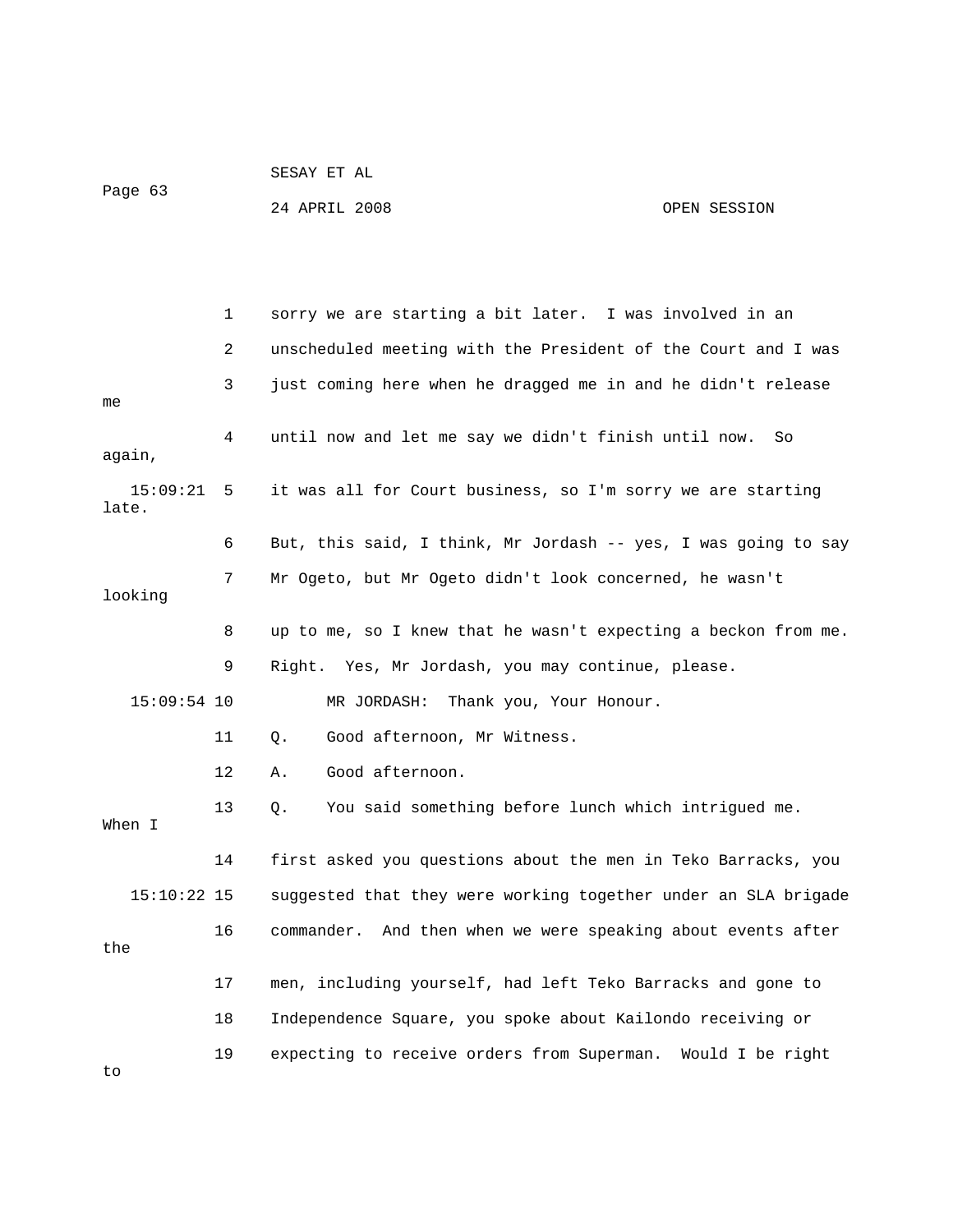| everyone      |    | 15:10:53 20 suggest that as soon as the men left Teko Barracks and   |
|---------------|----|----------------------------------------------------------------------|
|               | 21 | was seeking to flee, that the RUF separated from the SLAs in         |
|               | 22 | Makeni? It's a long question, I know.                                |
|               | 23 | PRESIDING JUDGE: Preceded by a small lecture.                        |
|               | 24 | THE WITNESS: Please repeat the question.                             |
| $15:11:30$ 25 |    | MR JORDASH:                                                          |
|               | 26 | I'll simplify it. The men in Teko Barracks who had been<br>$\circ$ . |
| was           | 27 | operating together, the RUF and the SLA, as soon as everyone         |
|               | 28 | running for their lives, and I suggest they were running for         |

29 their lives, the group separated: RUF on the one side, SLA on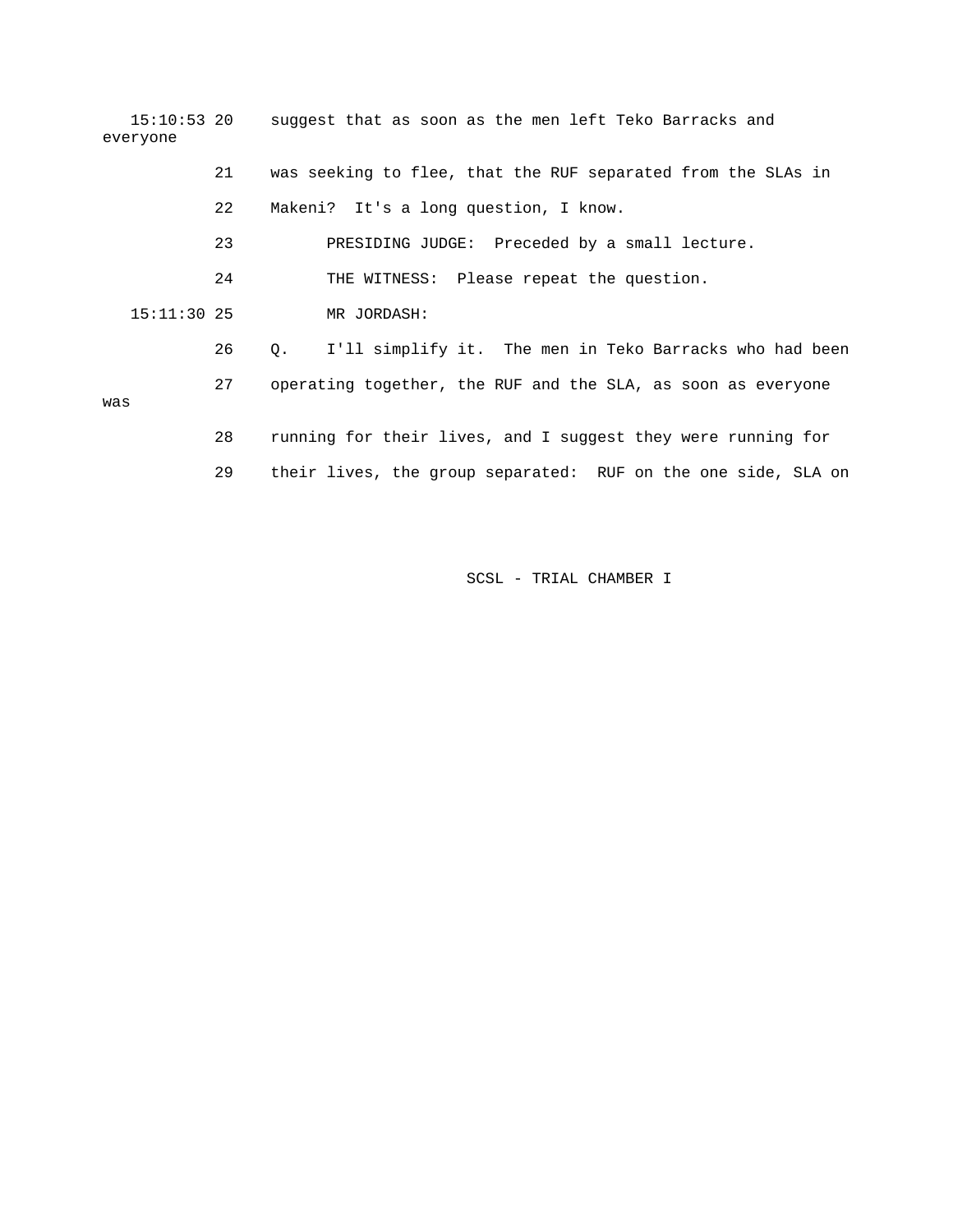| Page 64       |    | SESAY ET AL |                                                                |              |  |
|---------------|----|-------------|----------------------------------------------------------------|--------------|--|
|               |    |             | 24 APRIL 2008                                                  | OPEN SESSION |  |
|               |    |             |                                                                |              |  |
|               |    |             |                                                                |              |  |
|               | 1  |             | the other; is that correct?                                    |              |  |
|               | 2  | Α.          | Yes, that's right.                                             |              |  |
| Barracks      | 3  | Q.          | So any agreement which had been in place in Teko               |              |  |
|               | 4  |             | between the two groups to work together broke down immediately |              |  |
| 15:12:14      | 5  |             | when the panic began?                                          |              |  |
|               | 6  | Α.          | Exactly; that was how it happened.                             |              |  |
| themselves?   | 7  | Q.          | With RUF associating with RUF and looking after                |              |  |
|               | 8  | Α.          | Yes.                                                           |              |  |
|               | 9  | $Q$ .       | And would I be right to suggest that even within the RUF       |              |  |
| $15:12:41$ 10 |    |             | looking after themselves, men within the RUF were actually     |              |  |
|               | 11 |             | looking after their own families and their own interest?       |              |  |
|               | 12 | Α.          | I don't understand the question. Please repeat it.             |              |  |
| ahead         | 13 | Q.          | Okay. I'll try a different way. You, I am jumping              |              |  |
| right?        | 14 |             | in time a little, but you ended up going to Kabala; am I       |              |  |
| $15:13:15$ 15 |    | Α.          | Yes.                                                           |              |  |
|               | 16 | Q.          | And you went to Kabala with your family; am I right?           |              |  |
|               | 17 | Α.          | Yes.                                                           |              |  |
| had           | 18 | Q.          | And you also went with -- you mentioned an RUF that you        |              |  |
| Lieutenant    | 19 |             | gone there with as well. Can you remind us of that --          |              |  |
| $15:13:47$ 20 |    |             | Casco; you went with him?                                      |              |  |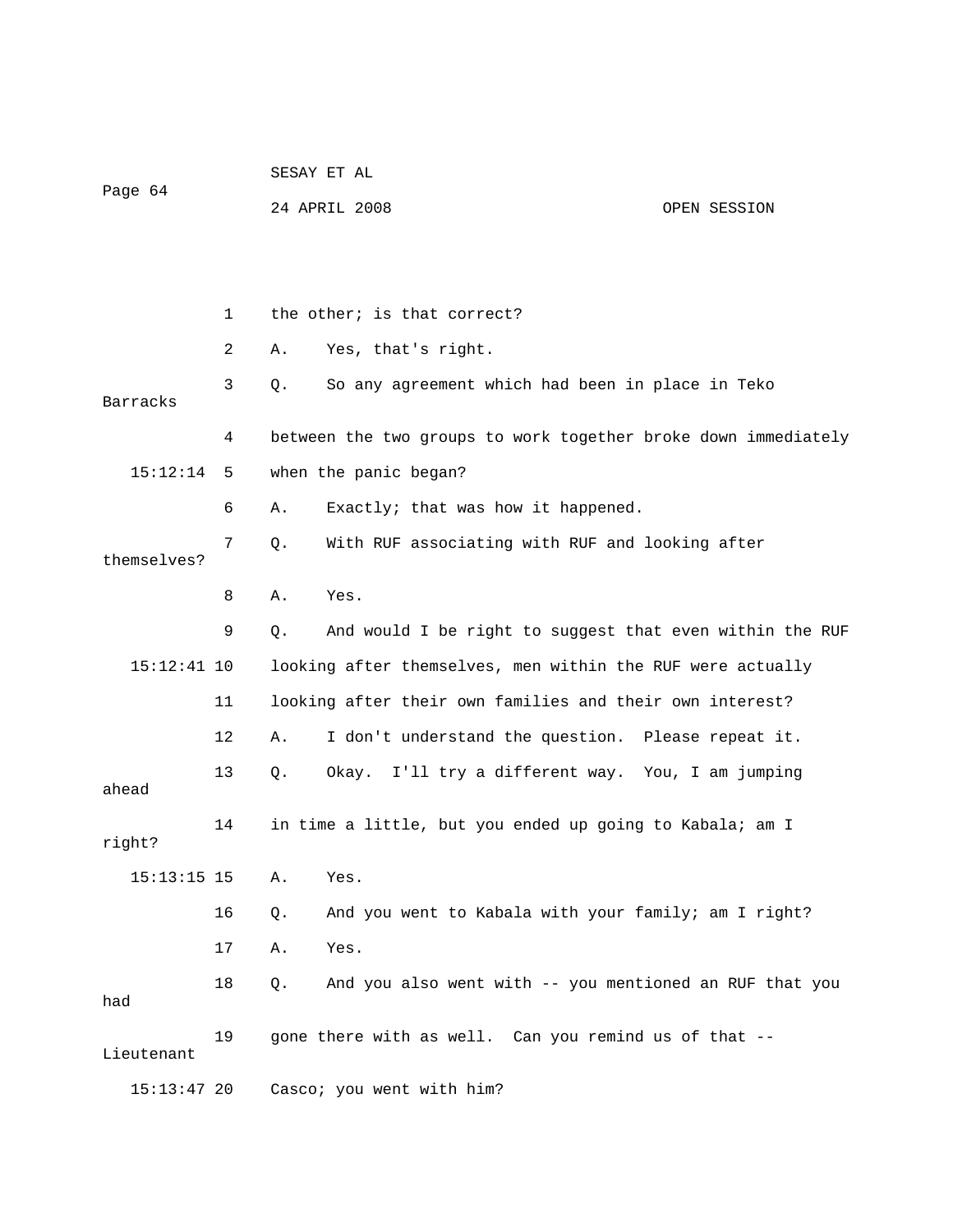|      | 21 | Α.        | Yes.                                                      |
|------|----|-----------|-----------------------------------------------------------|
|      | 22 | $\circ$ . | Was he RUF?                                               |
|      | 23 | Α.        | Yes.                                                      |
| you  | 24 |           | Q. And you went there with lots of other soldiers. Were   |
|      |    |           | 15:13:55 25 going there with RUF soldiers?                |
|      | 26 | Α.        | I went with RUF soldiers, while I depart Makeni.          |
| from | 27 |           | Q. And you -- Komba Gbundema went as well; is that right, |
|      | 28 |           | what you recall?                                          |
|      | 29 |           | A. Yes; we travelled together.                            |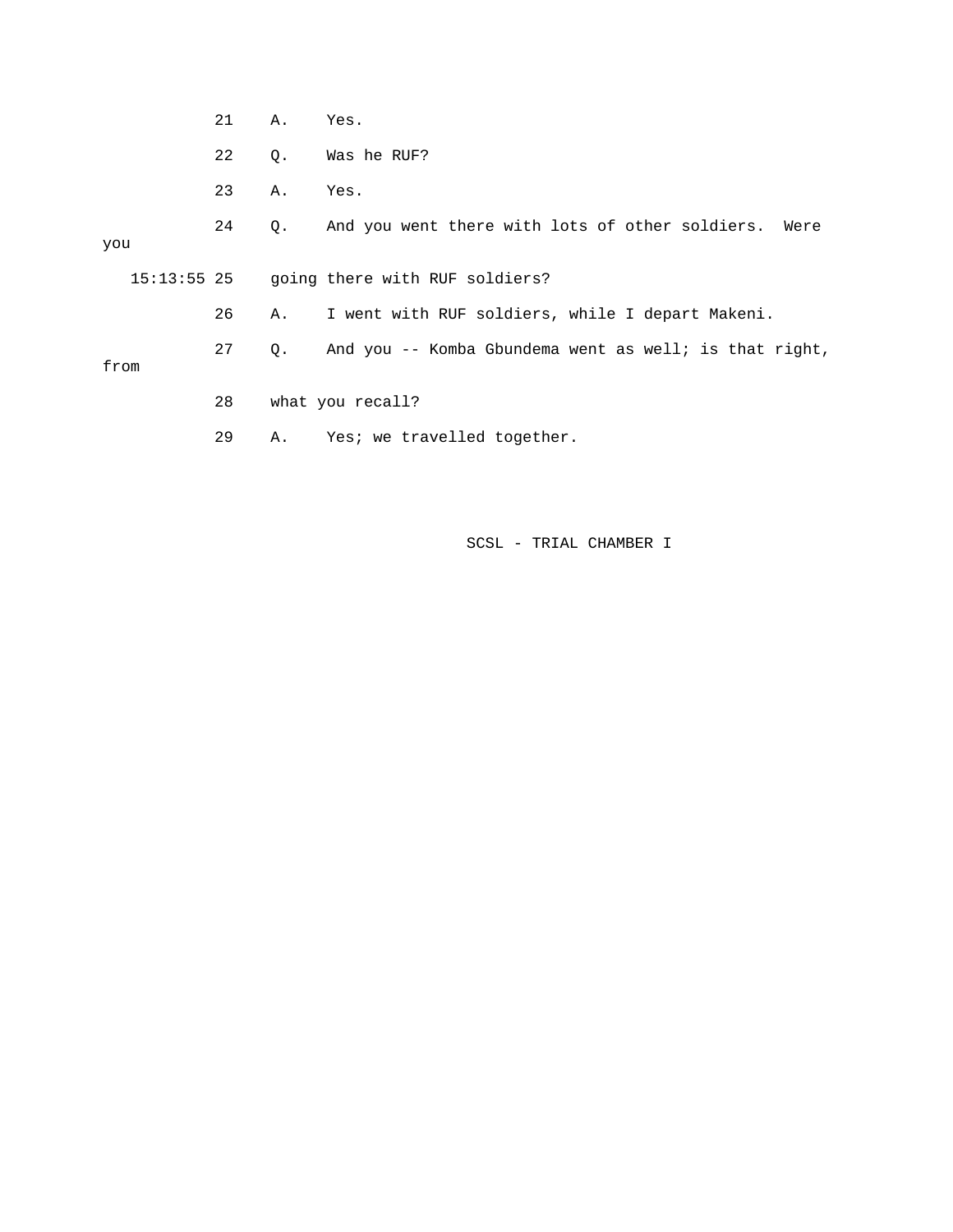|                          |                                                              | SESAY ET AL                                                  |                                                         |              |
|--------------------------|--------------------------------------------------------------|--------------------------------------------------------------|---------------------------------------------------------|--------------|
| Page 65                  |                                                              |                                                              | 24 APRIL 2008                                           | OPEN SESSION |
|                          |                                                              |                                                              |                                                         |              |
|                          |                                                              |                                                              |                                                         |              |
|                          | 1                                                            | Q.                                                           | No one gave you an order to go to Kabala, did they?     |              |
|                          | 2                                                            | Α.                                                           | I was not ordered. At that time I was not ordered, that |              |
|                          | 3                                                            | time.                                                        |                                                         |              |
| to                       | 4                                                            | Q.                                                           | Are you able to say whether Komba Gbundema was ordered  |              |
| 15:14:34                 | 5                                                            |                                                              | go to Kabala or did he go of his own accord?            |              |
| using                    | 6                                                            | Α.                                                           | No, we were retreating to go to Kono so everybody was   |              |
| 7                        |                                                              | a safe route to go to Kono. He was not asked by anyone to go |                                                         |              |
|                          | 8                                                            | there.                                                       |                                                         |              |
| orders                   | 9                                                            | Q.                                                           | So the reality was that it was not possible to get      |              |
| $15:15:01$ 10<br>coming; |                                                              | from senior commanders above, or certainly no orders were    |                                                         |              |
| what                     | 11                                                           | you had to, as an RUF commander or soldier, decide yourself  |                                                         |              |
|                          | 12                                                           | to do?                                                       |                                                         |              |
|                          | 13                                                           | Α.                                                           | Exactly.                                                |              |
|                          | 14                                                           | Q.                                                           | What to do was to protect your family as quickly as     |              |
| $15:15:22$ 15            |                                                              |                                                              | possible to get out from ECOMOG's reach?                |              |
|                          | 16                                                           | Α.                                                           | Yes, sir.<br>Exactly.                                   |              |
| took                     | 17                                                           | Q.                                                           | And in that self-interested moment, SLAs and some RUF   |              |
| civilians;               | 18<br>advantage of the situation to obtain stolen goods from |                                                              |                                                         |              |
|                          | 19                                                           |                                                              | is that right?                                          |              |
| 15:15:59 20              |                                                              | Α.                                                           | Well, I cannot dispute the fact, but I was not present  |              |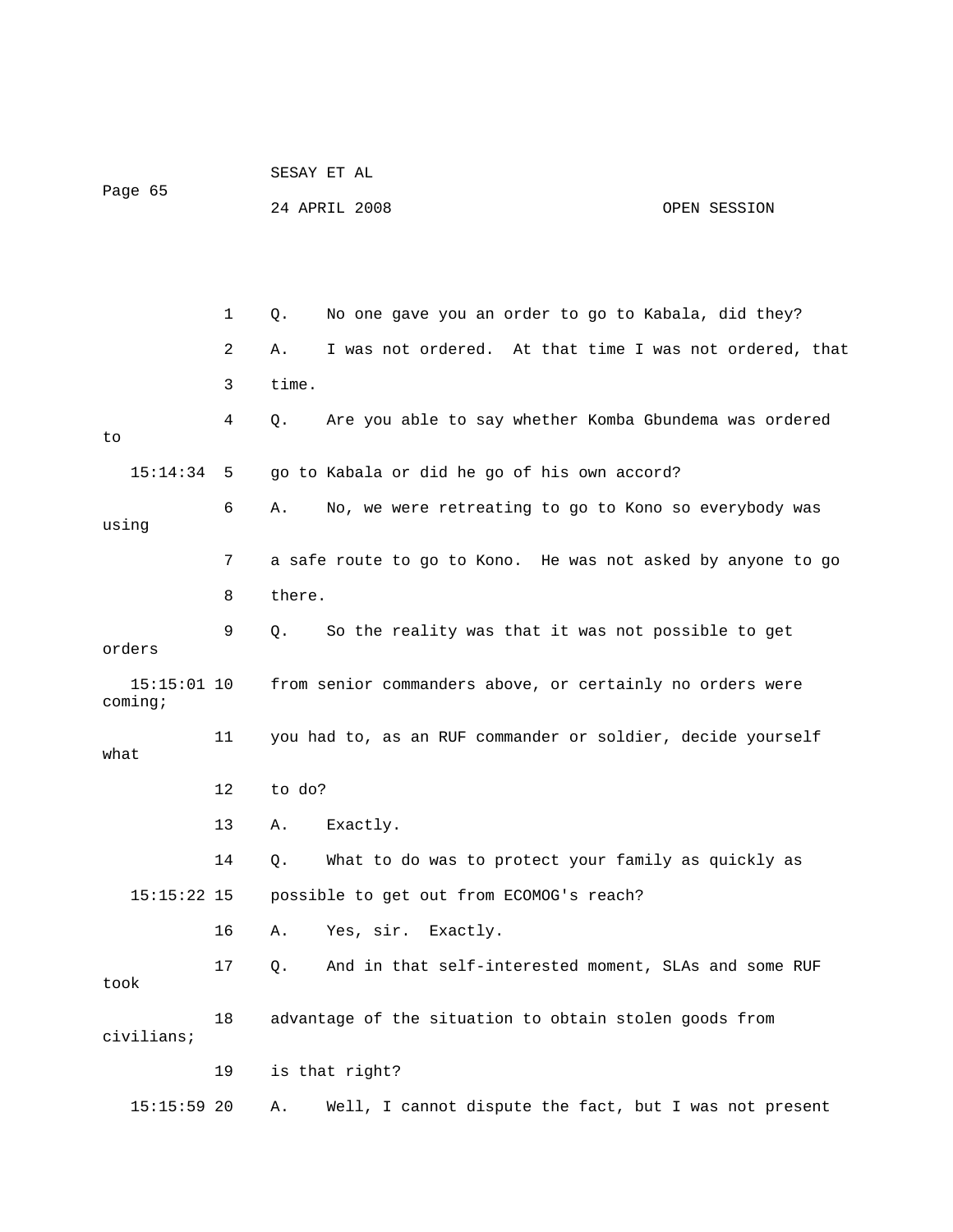|             | 21 | there. Whether it took place or not, that is not to my       |  |  |  |
|-------------|----|--------------------------------------------------------------|--|--|--|
|             | 22 | knowledge.                                                   |  |  |  |
|             | 23 | Okay. But what you can confirm, though, is that the<br>0.    |  |  |  |
| senior      | 24 | structure that had been in place in Teko Barracks, whereby   |  |  |  |
| 15:16:24 25 |    | RUF had junior RUF under them, broke down?                   |  |  |  |
| no          | 26 | Yes. During the retreat it break down, yes. There was<br>Α.  |  |  |  |
|             | 27 | one to command.                                              |  |  |  |
| Pay         | 28 | And we spoke -- you spoke before lunch about Operation<br>О. |  |  |  |
| Yourself?   | 29 | Yourself, and on Tuesday you talked about Operation Pay      |  |  |  |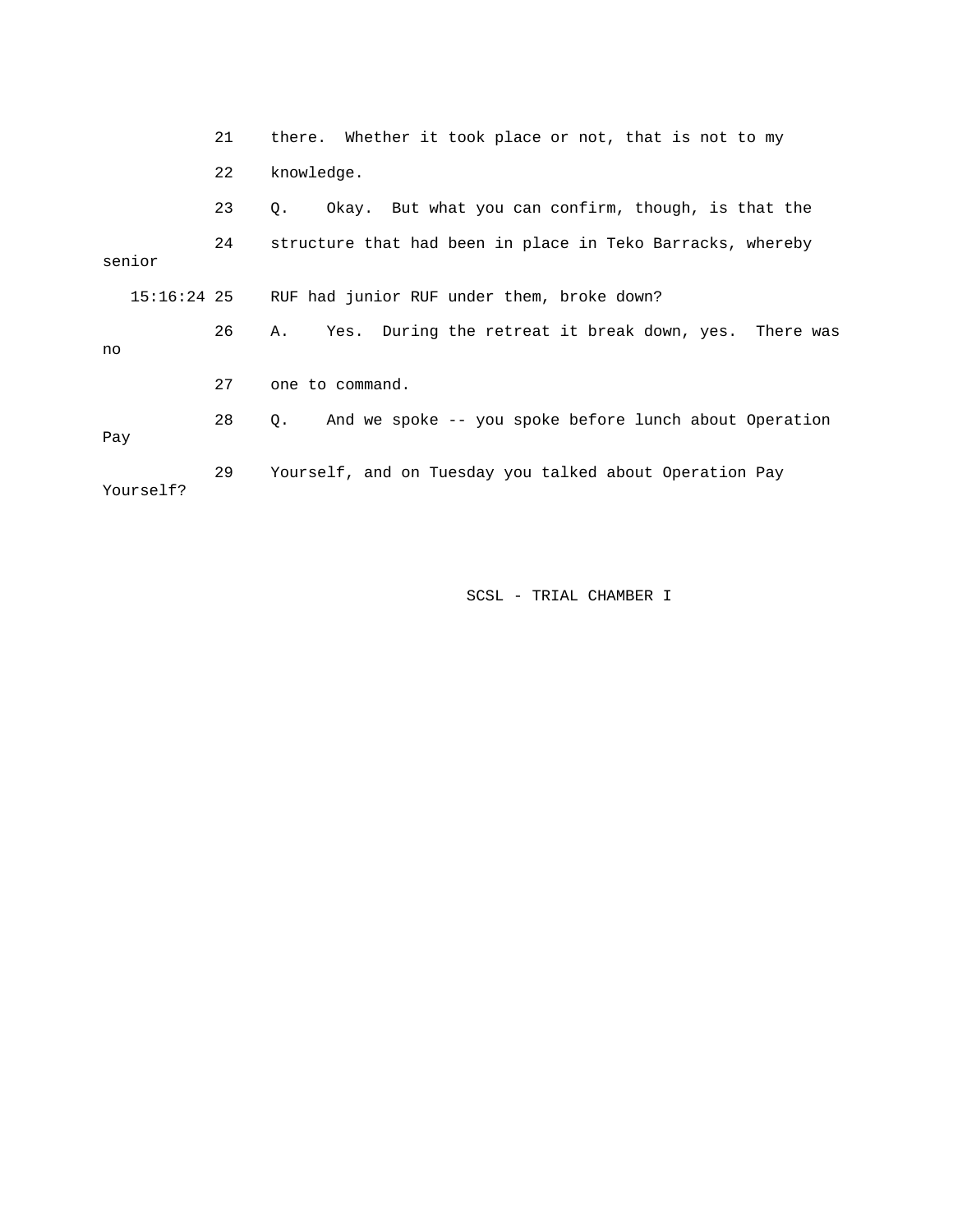| Page 66               |    | SESAY ET AL |                                                               |              |  |
|-----------------------|----|-------------|---------------------------------------------------------------|--------------|--|
|                       |    |             | 24 APRIL 2008                                                 | OPEN SESSION |  |
|                       |    |             |                                                               |              |  |
|                       |    |             |                                                               |              |  |
|                       | 1  | Α.          | Yes.                                                          |              |  |
|                       | 2  | Q.          | The order coming from Freetown?                               |              |  |
|                       | 3  | Α.          | Yes, because we got the slogan from them; Operation Pay       |              |  |
|                       | 4  | Yourself.   |                                                               |              |  |
| 15:17:12<br>specific  | 5  | Q.          | Right. So we're not talking about you hearing a               |              |  |
|                       | 6  |             | person give an order, but by the time the SLAs emerged from   |              |  |
| Pay                   | 7  |             | Freetown into Makeni, they were using that phrase Operation   |              |  |
|                       | 8  |             | Yourself; is that correct?                                    |              |  |
|                       | 9  | Α.          | Yes, sir.                                                     |              |  |
| $15:17:37$ 10         |    | Q.          | And they were using it and justifying it by saying:           | We           |  |
| οf                    | 11 |             | have been thrown out of the government. We've been thrown out |              |  |
|                       | 12 |             | the army. We have no money therefore, therefore, we can pay   |              |  |
|                       | 13 | ourselves?  |                                                               |              |  |
|                       | 14 | Α.          | Yes, that was the answer they gave.                           |              |  |
| $15:18:02$ 15<br>were |    | Q.          | And am I correct that during the junta period, the RUF        |              |  |
| receiving             | 16 |             | not receiving payment anyway; it was the SLAs who were        |              |  |
|                       | 17 |             | a payment from Johnny Paul Koroma; is that right?             |              |  |
| do                    | 18 | Α.          | Yes, but I will explain a little bit, if you want me to       |              |  |
|                       | 19 | SO.         |                                                               |              |  |
| 15:18:33 20           |    | Q.          | Go ahead.                                                     |              |  |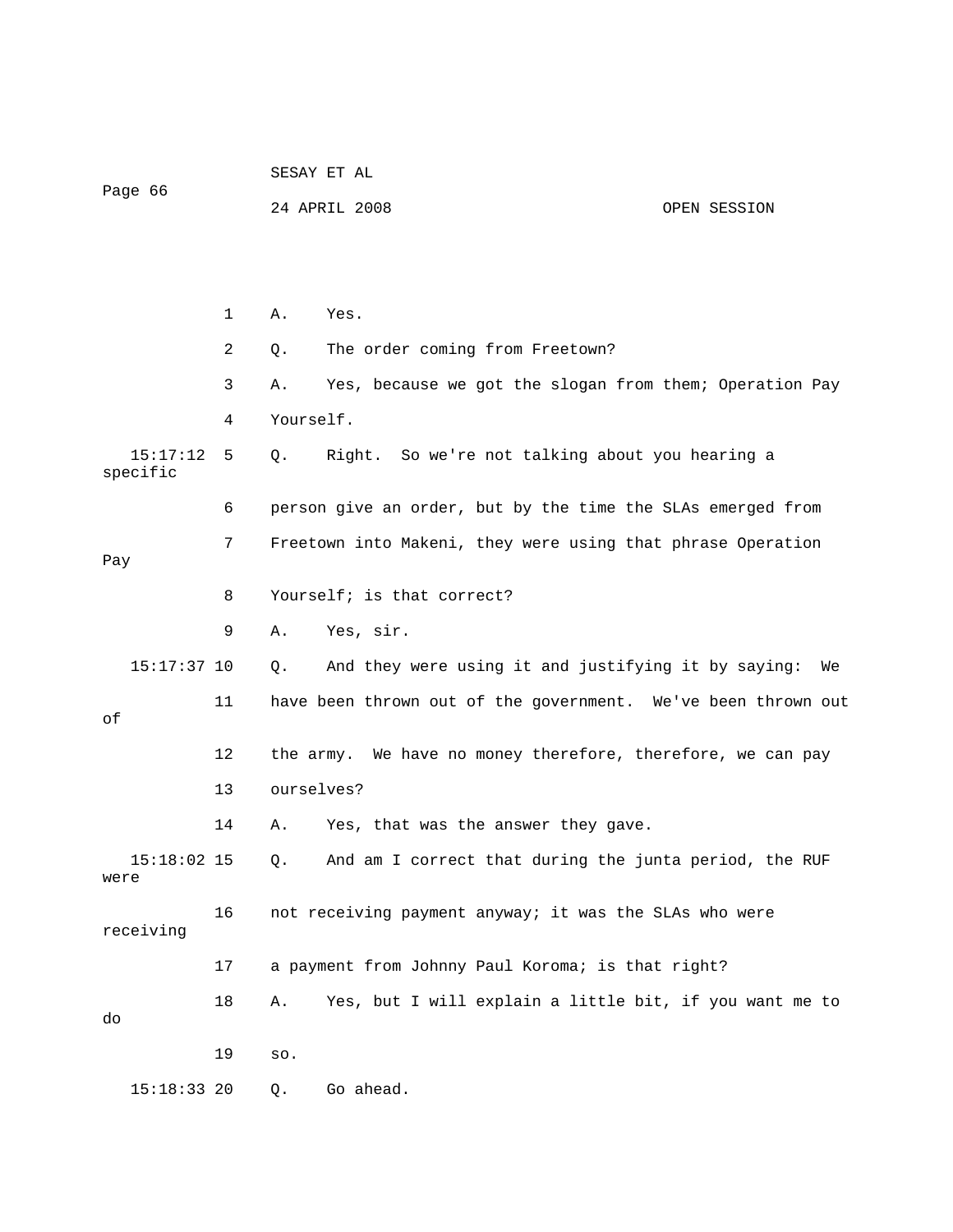| receive       | 21 | А.        | We don't get salaries like government workers who             |
|---------------|----|-----------|---------------------------------------------------------------|
|               | 22 |           | salaries at the end of the month, but we were provided with a |
|               | 23 |           | token through our commanders. We get it through Johnny Paul,  |
|               | 24 |           | from Johnny Paul through our commanders, during that time.    |
| $15:19:02$ 25 |    | $\circ$ . | So the point I'm making is this: That the SLAs had been       |
|               | 26 |           | receiving a salary but the RUF had only been receiving --     |
|               | 27 | Α.        | Yes.                                                          |
|               | 28 | Q.        | But the RUF had only been receiving a token?                  |
|               |    |           |                                                               |

29 A. Actually, yes, sir.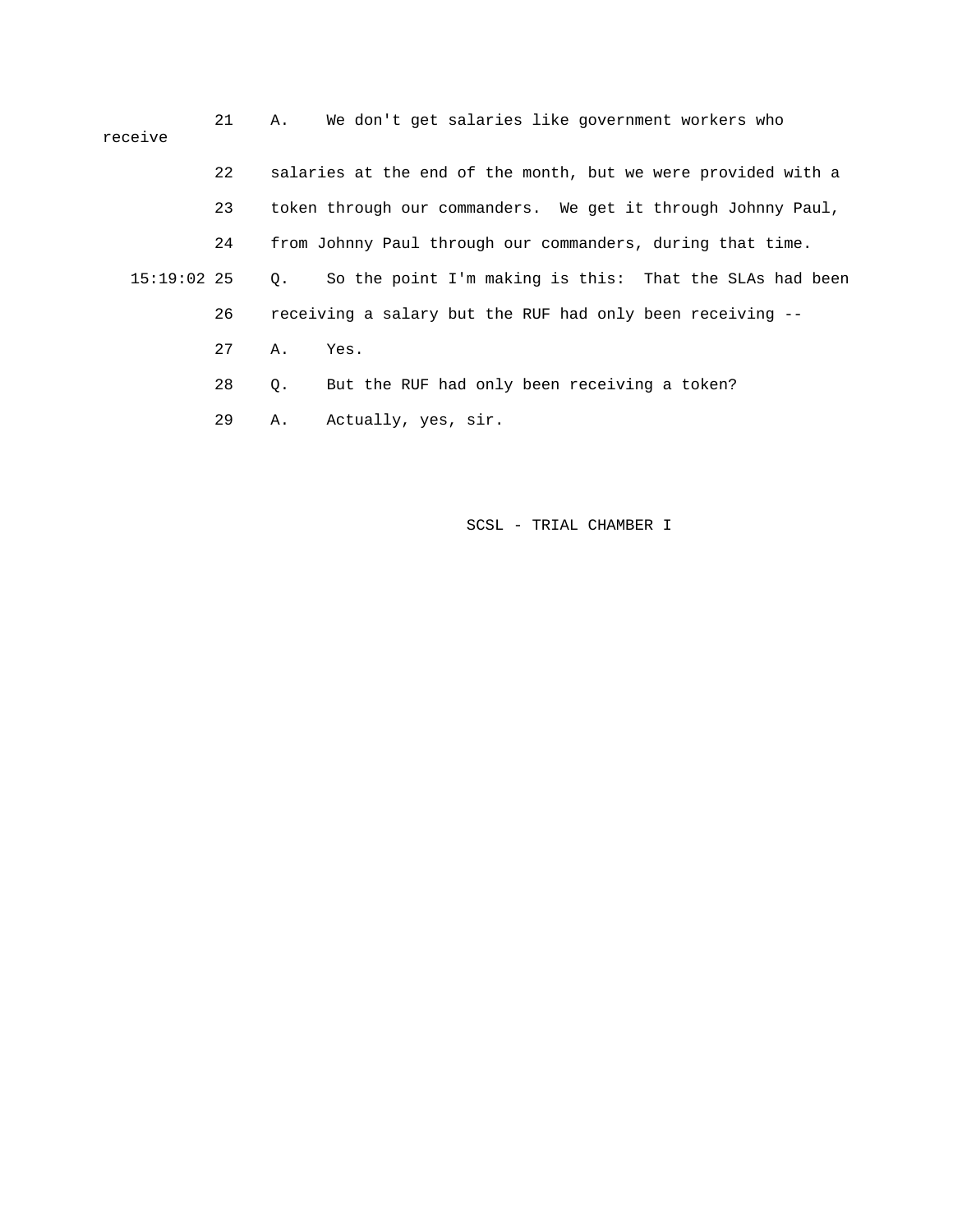| Page 67 | SESAY ET AL   |              |
|---------|---------------|--------------|
|         | 24 APRIL 2008 | OPEN SESSION |

 1 Q. And so it was the SLAs who were particularly unhappy about 2 that salary stopping, which made them initiate in a massive way 3 the -- 4 A. Repeat the statement. 15:19:45 5 Q. I'll leave it. I think we've explored that enough. I'll 6 leave it. Yes. 7 PRESIDING JUDGE: Yes. How did you characterise what the 8 RUF, you know, was receiving? The SLAs were receiving a salary. 9 The RUF you used a term -- is it a token or -- 15:20:02 10 MR JORDASH: A token, which were the witness's words. 11 PRESIDING JUDGE: Yes. 12 MR JORDASH: 13 Q. Just to clarify: A token was simply money to buy some 14 basic things like cigarettes? 15:20:21 15 A. Yes, sir. Like cigarettes, soap, that was the money they 16 used to give to us, to buy basic things. 17 Q. Now, you were in Makeni during the time of this operation. 18 How long did you stay in Makeni before going to Kabala? 19 A. As I came from the brigade with Brigadier Mani, I returned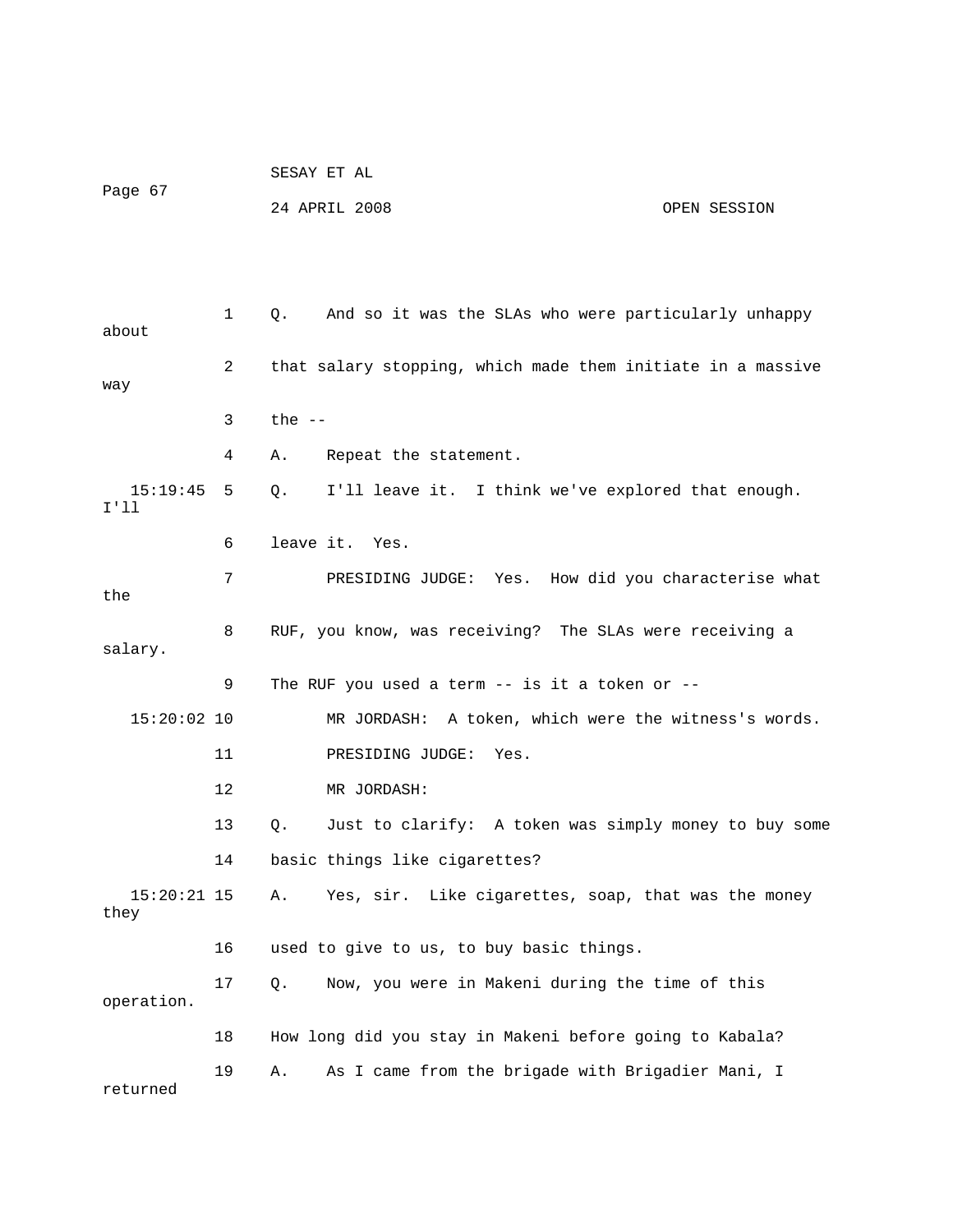| $15:21:02$ 20<br>under |    | to the barracks because we were unable to put the situation            |
|------------------------|----|------------------------------------------------------------------------|
|                        | 21 | control. Then I saw a lot of troops coming from Freetown               |
| Kabala.                | 22 | entering, so the very day I took off around 4.30 to go to              |
|                        | 23 | Okay. Now, you spoke about Mr Kallon being in Bo at the<br>$Q_{\star}$ |
|                        | 24 | time of Operation Pay Yourself, and that's because you said he         |
| right?                 |    | 15:21:27 25 was based in Bo at the time of the intervention; is that   |
|                        | 26 | Very correct.<br>Α.                                                    |
|                        | 27 | Did you hear about Mr Sesay going through Masiaka to<br>Q.             |
|                        | 28 | Mile 91 and to Bo himself?                                             |
| attack                 | 29 | I got that information. When they said there was an<br>Α.              |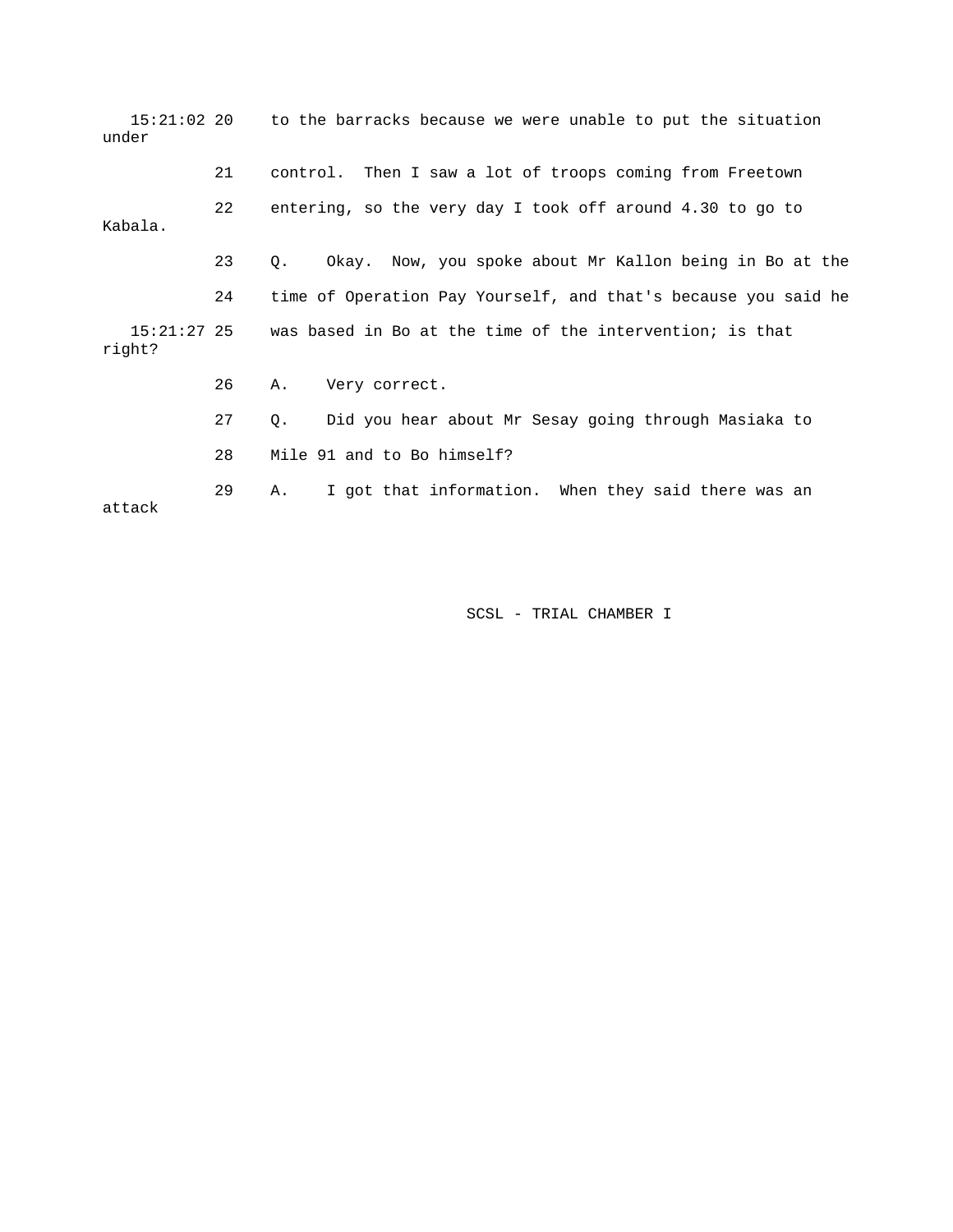|         | SESAY ET AL   |              |
|---------|---------------|--------------|
| Page 68 | 24 APRIL 2008 | OPEN SESSION |

 1 in Bo, they were going there to repel the attack, I heard that Mr 2 Issa went through that way. I heard about that anyway. 3 Q. Thank you. Now let me move you forward, Mr Witness, to 4 Koidu. But by the time you arrived in Koidu, Johnny Paul Koroma 15:22:37 5 had left; is that right? 6 A. Yes. 7 Q. And although -- is this right? By the time you arrived, 8 specific deployment had not been given, but there was an order 9 from Johnny Paul Koroma that the RUF and the SLAs in Kono should 15:23:02 10 work together? 11 A. Yes, I met that order. 12 Q. But to confirm, specific deployment had not been given at 13 that time; the specific deployments were left for Superman to 14 decide after Johnny Paul Koroma had left to go to Kailahun? 15:23:32 15 A. Please repeat this question. 16 JUDGE BOUTET: What you mean by "deployment"? I recall 17 some difficulties with that. 18 MR JORDASH: 19 Q. Okay. I think we can deal with this more simply. When you 15:23:55 20 arrived, about two or three days later, Superman convened a 21 meeting for senior officers; correct?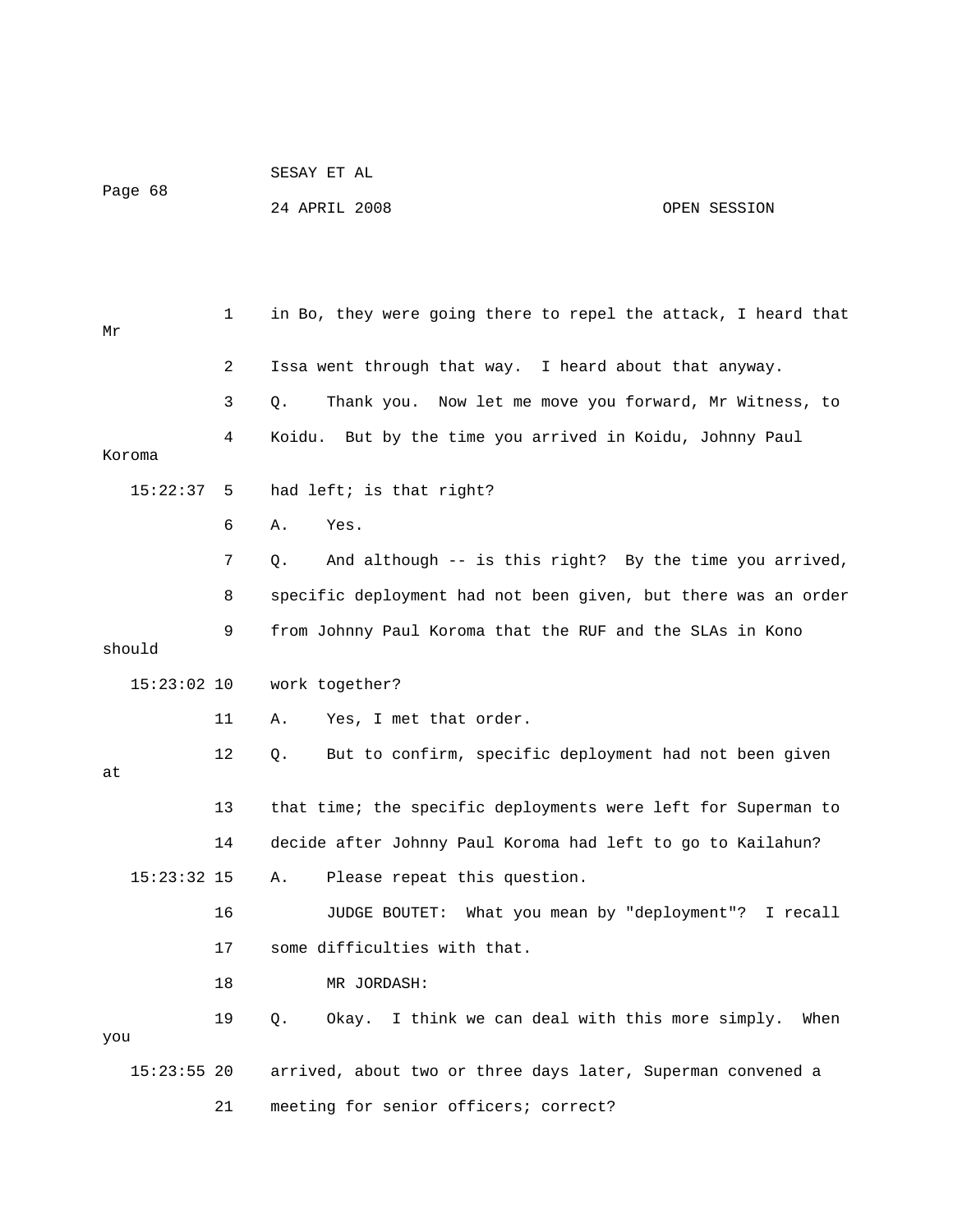22 A. Yes. Yes. He called it. 23 Q. And Superman at that meeting decided on specific 24 assignments for specific people; is that correct? 15:24:28 25 A. Exactly; yes. 26 Q. So at that meeting, as you told us, for example, Captain 27 Alpha was assigned to Gandorhun, you were assigned to Yomandu; is 28 that right?

29 A. Yes.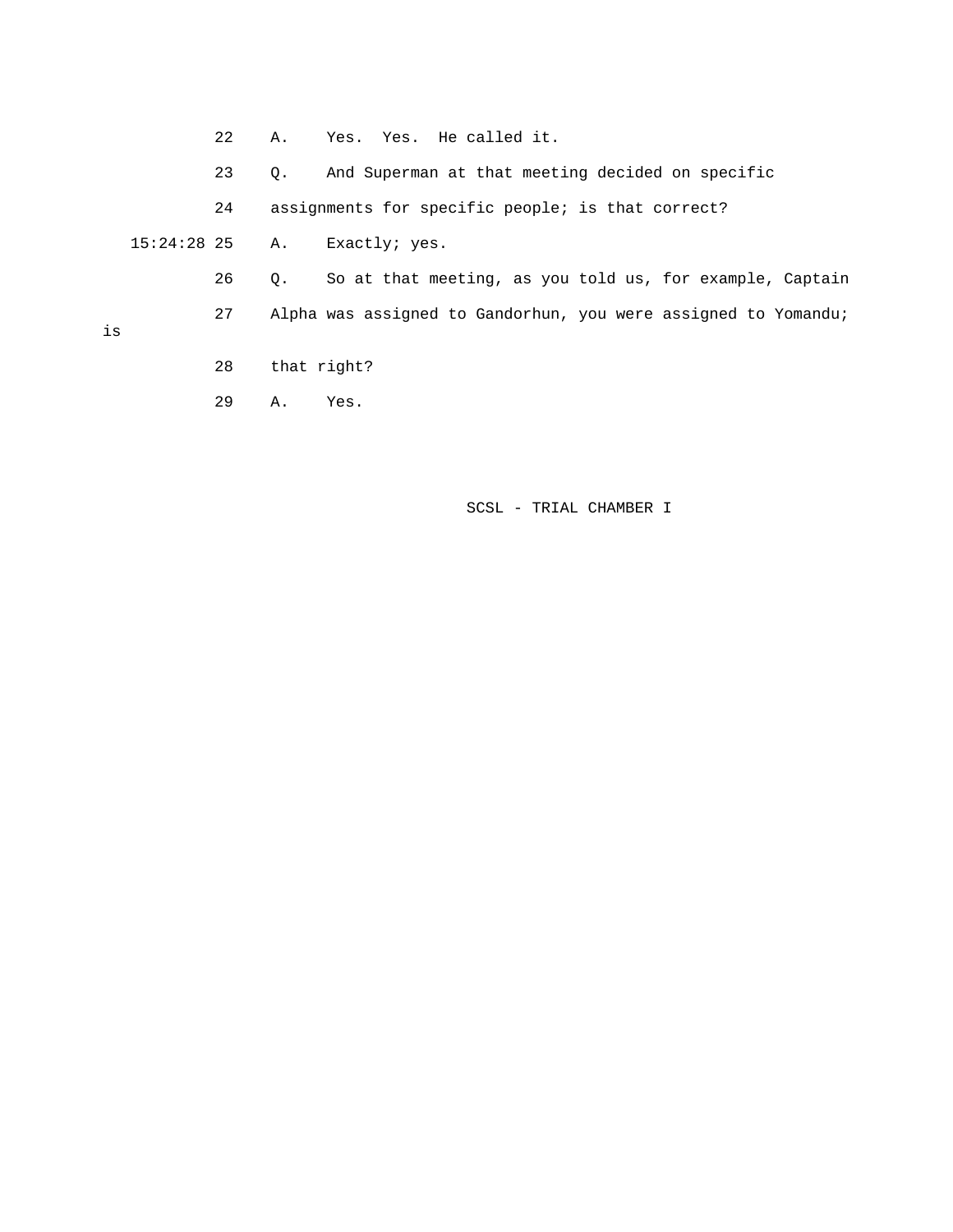|                       |                | PEPAI EI AT |                                                              |              |  |  |  |
|-----------------------|----------------|-------------|--------------------------------------------------------------|--------------|--|--|--|
| Page 69               |                |             | 24 APRIL 2008                                                | OPEN SESSION |  |  |  |
|                       |                |             |                                                              |              |  |  |  |
| Tombodu?              | 1              | Q.          | And from what you told us, Savage was assigned to            |              |  |  |  |
|                       | $\overline{2}$ | Α.          | Yes.                                                         |              |  |  |  |
| Koroma                | 3              | $Q$ .       | So Savage was assigned to Tombodu after Johnny Paul          |              |  |  |  |
|                       | 4              |             | left to go to Kailahun?                                      |              |  |  |  |
| 15:25:26              | 5              | Α.          | Yes.                                                         |              |  |  |  |
| Police                | 6              | Q.          | Now, were you aware of any meetings at the Tankoro           |              |  |  |  |
|                       | 7              |             | Station after your arrival at Koidu?                         |              |  |  |  |
|                       | 8              | Α.          | I didn't know about a meeting, but I knew about a parade     |              |  |  |  |
|                       | 9              |             | which we were asked to be present in the morning.            |              |  |  |  |
| $15:25:56$ 10<br>same |                | $Q_{\star}$ | Right. Well, it may be that we're talking about the          |              |  |  |  |
|                       | 11             |             | thing. How long after your arrival was the parade at Tankoro |              |  |  |  |
|                       | 12             |             | Police Station?                                              |              |  |  |  |
| meeting;              | 13             | Α.          | I arrived two days. The third day they called the            |              |  |  |  |
|                       | 14             |             | immediately after the meeting.                               |              |  |  |  |
| $15:26:23$ 15         |                | Q.          | And at that meeting, did Superman chair?                     |              |  |  |  |
|                       | 16             | Α.          | Yes.                                                         |              |  |  |  |
| SLAs                  | 17             | Q.          | And did Superman at that meeting give warnings to the        |              |  |  |  |
|                       | 18             |             | to behave and stop committing crimes?                        |              |  |  |  |
|                       | 19             | Α.          | Yes, he spoke about that.                                    |              |  |  |  |
| $15:26:59$ 20         |                |             | PRESIDING JUDGE:<br>Let me be clear: Were you at that        |              |  |  |  |

SESAY ET AL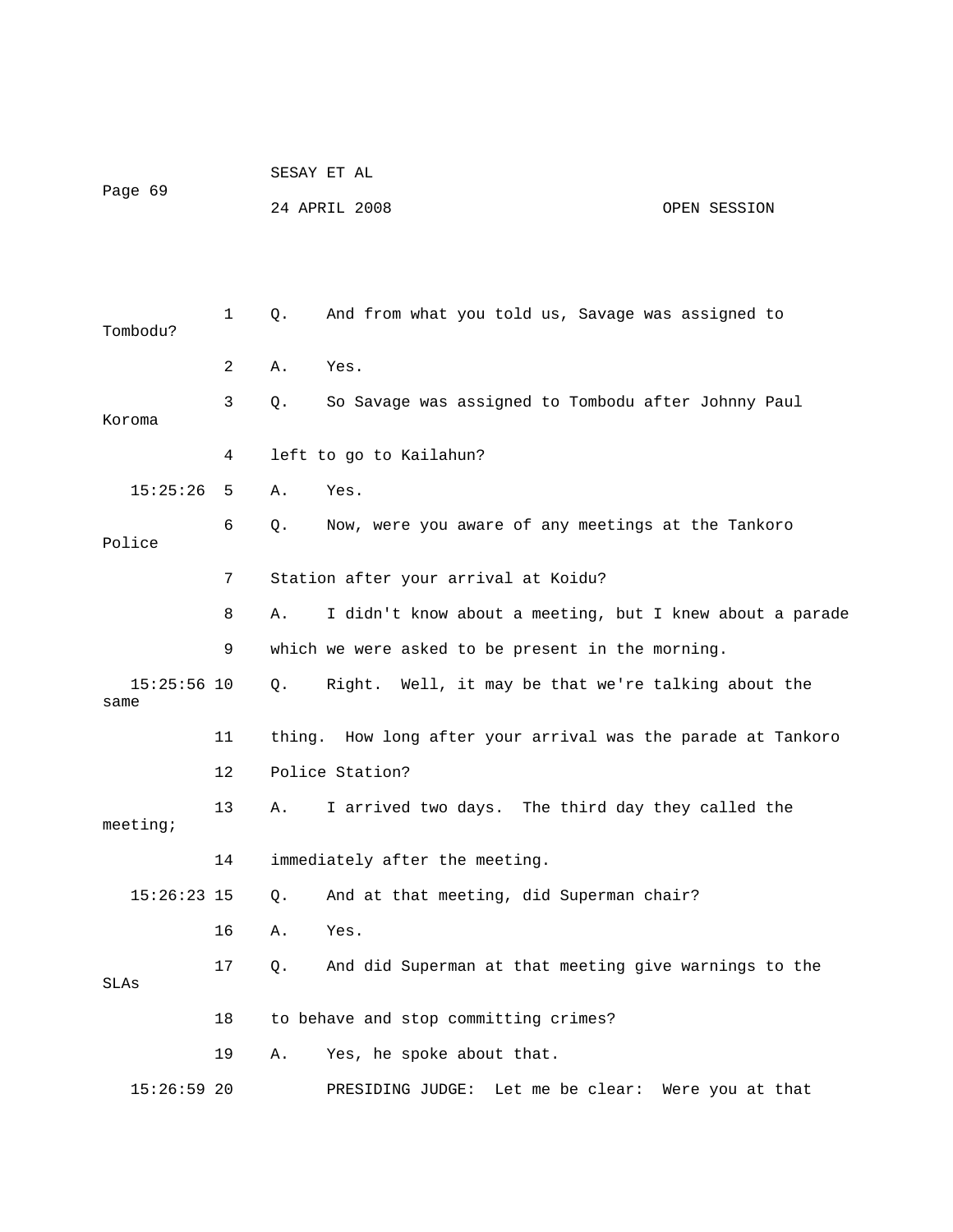|          |               | 21 |        |             | meeting. You just said you were at the meeting.              |  |  |  |  |
|----------|---------------|----|--------|-------------|--------------------------------------------------------------|--|--|--|--|
| At       |               | 22 |        |             | THE WITNESS: Yes, we attended that meeting at night.         |  |  |  |  |
|          |               | 23 | night. |             |                                                              |  |  |  |  |
|          |               | 24 |        | MR JORDASH: |                                                              |  |  |  |  |
|          | $15:27:15$ 25 |    |        |             | Q. And at that time, had Savage -- or news of any crimes by  |  |  |  |  |
|          |               | 26 |        |             | Savage -- reached Superman?                                  |  |  |  |  |
| answered |               | 27 |        |             | PRESIDING JUDGE: But Mr Jordash, I see -- has he             |  |  |  |  |
|          |               | 28 |        |             | the other question which you put to him, and that is whether |  |  |  |  |
| and      |               | 29 |        |             | Superman -- you remember Superman putting the SLAs on guard  |  |  |  |  |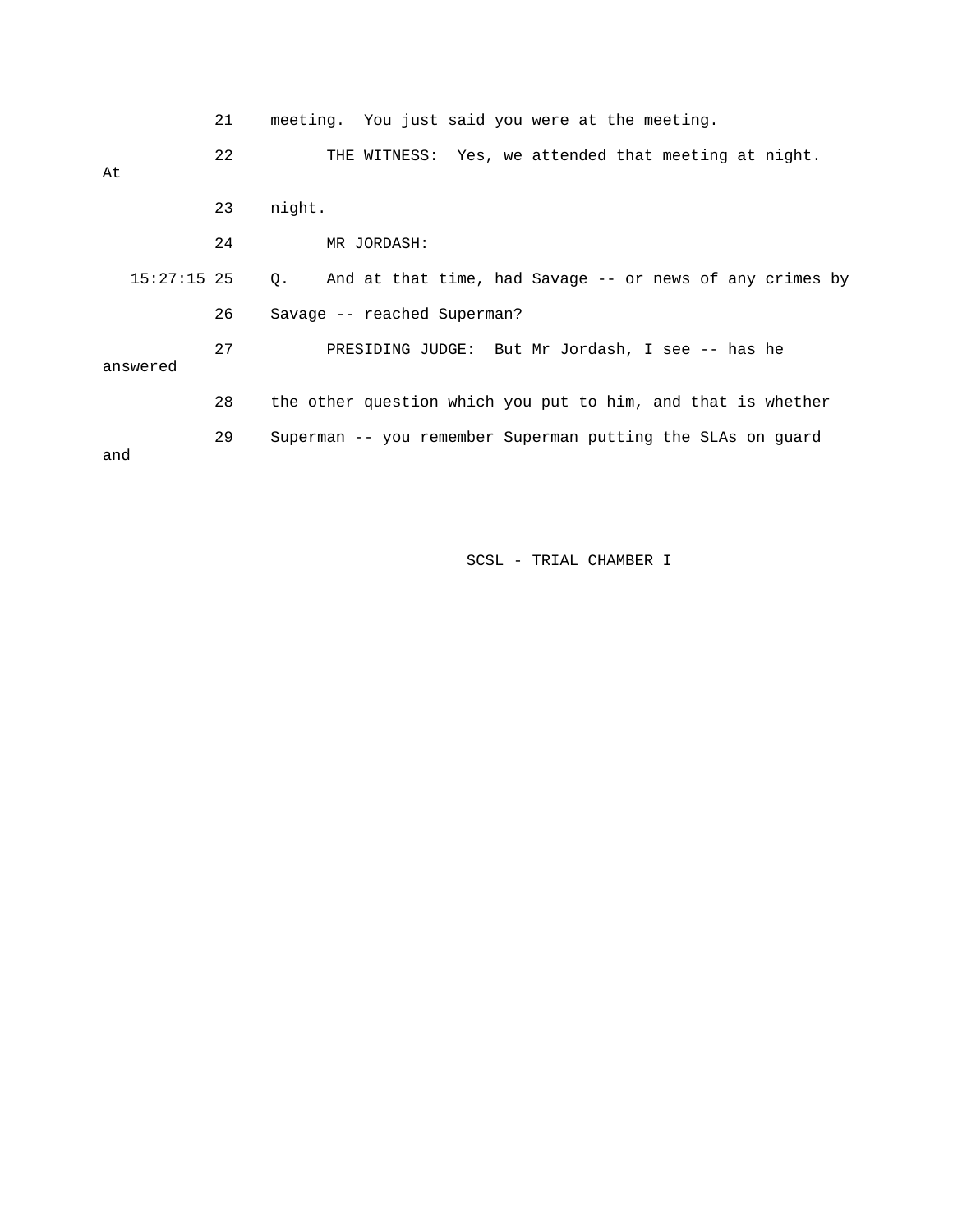| Page 70                |    | SESAY ET AL                                                    |  |  |  |  |  |
|------------------------|----|----------------------------------------------------------------|--|--|--|--|--|
|                        |    | 24 APRIL 2008<br>OPEN SESSION                                  |  |  |  |  |  |
|                        |    |                                                                |  |  |  |  |  |
|                        |    |                                                                |  |  |  |  |  |
|                        | 1  | warning them to behave themselves. What was his response to    |  |  |  |  |  |
|                        | 2  | that?                                                          |  |  |  |  |  |
| I'11                   | 3  | MR JORDASH: I think he said he remembered that, but            |  |  |  |  |  |
|                        | 4  | clarify.                                                       |  |  |  |  |  |
| 15:27:54               | 5  | PRESIDING JUDGE:<br>Okay.                                      |  |  |  |  |  |
|                        | 6  | MR JORDASH:                                                    |  |  |  |  |  |
|                        | 7  | Let me maybe break this down a bit simpler. What was<br>$Q$ .  |  |  |  |  |  |
|                        | 8  | Superman saying at that meeting?                               |  |  |  |  |  |
| by                     | 9  | Well, the first thing he said: Now we have been moved<br>Α.    |  |  |  |  |  |
| $15:28:15$ 10<br>said: |    | the ECOMOG from Freetown. Now we have arrived in Kono. He      |  |  |  |  |  |
|                        | 11 | Now I'm telling you let us don't move from Kono to Kailahun    |  |  |  |  |  |
| attack                 | 12 | because if we do that, it will be difficult to repel this      |  |  |  |  |  |
|                        | 13 | against these people. He said: Let us hold Kono and defend     |  |  |  |  |  |
| came                   | 14 | That was the first statement he ordered and later he<br>Kono.  |  |  |  |  |  |
| $15:28:40$ 15          |    | with this problem, saying that since we have arrived here, I'm |  |  |  |  |  |
| those                  | 16 | asking all the soldiers to comport themselves, to avoid all    |  |  |  |  |  |
|                        | 17 | bad things that they have been doing, so that we can repel the |  |  |  |  |  |
|                        | 18 | enemies and push them back.                                    |  |  |  |  |  |
| or                     | 19 | Was there news at this point of any behaviour by Savage,<br>Q. |  |  |  |  |  |
| $15:29:05$ 20          |    | was Savage at this point still behaving?                       |  |  |  |  |  |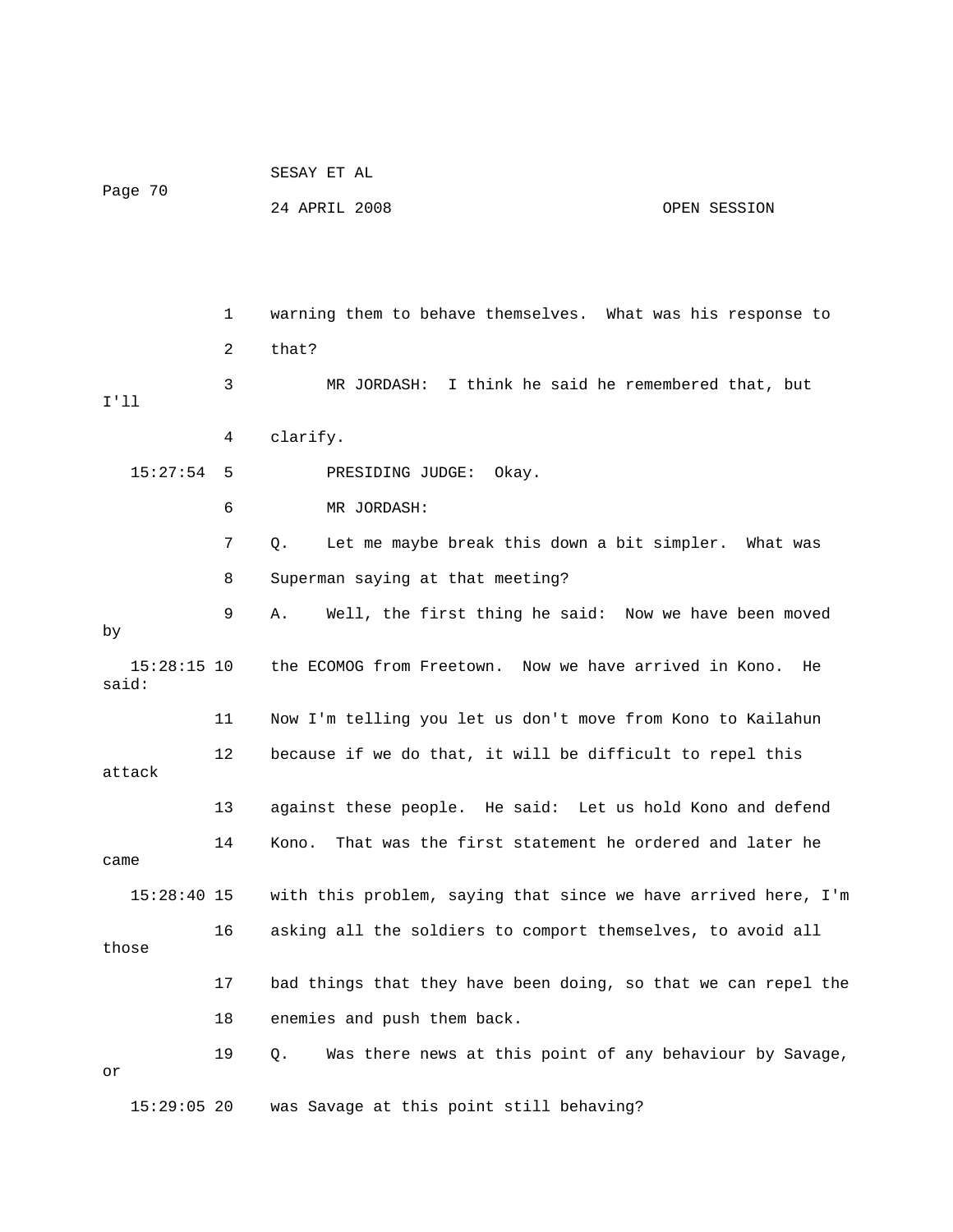|                         | 21 | You know, except I had to explain why Savage started<br>Α.  |
|-------------------------|----|-------------------------------------------------------------|
|                         | 22 | misbehaving, if I am permitted by the Court to do so.       |
|                         | 23 | Go ahead, yes.<br>Q.                                        |
| some                    | 24 | It was after we had investigated the bank robbery and<br>Α. |
| $15:29:40$ 25<br>issue, |    | soldiers were arrested, that was what aggravated the whole  |
| Now                     | 26 | because they said they were trained and qualified soldiers. |
| grudge                  | 27 | that the Peoples Army, who were civilians, so that was a    |
| accept                  | 28 | that existed. When Savage went to Tombodu, he refused to    |
| whole                   | 29 | orders from the commanders; that was what brought about the |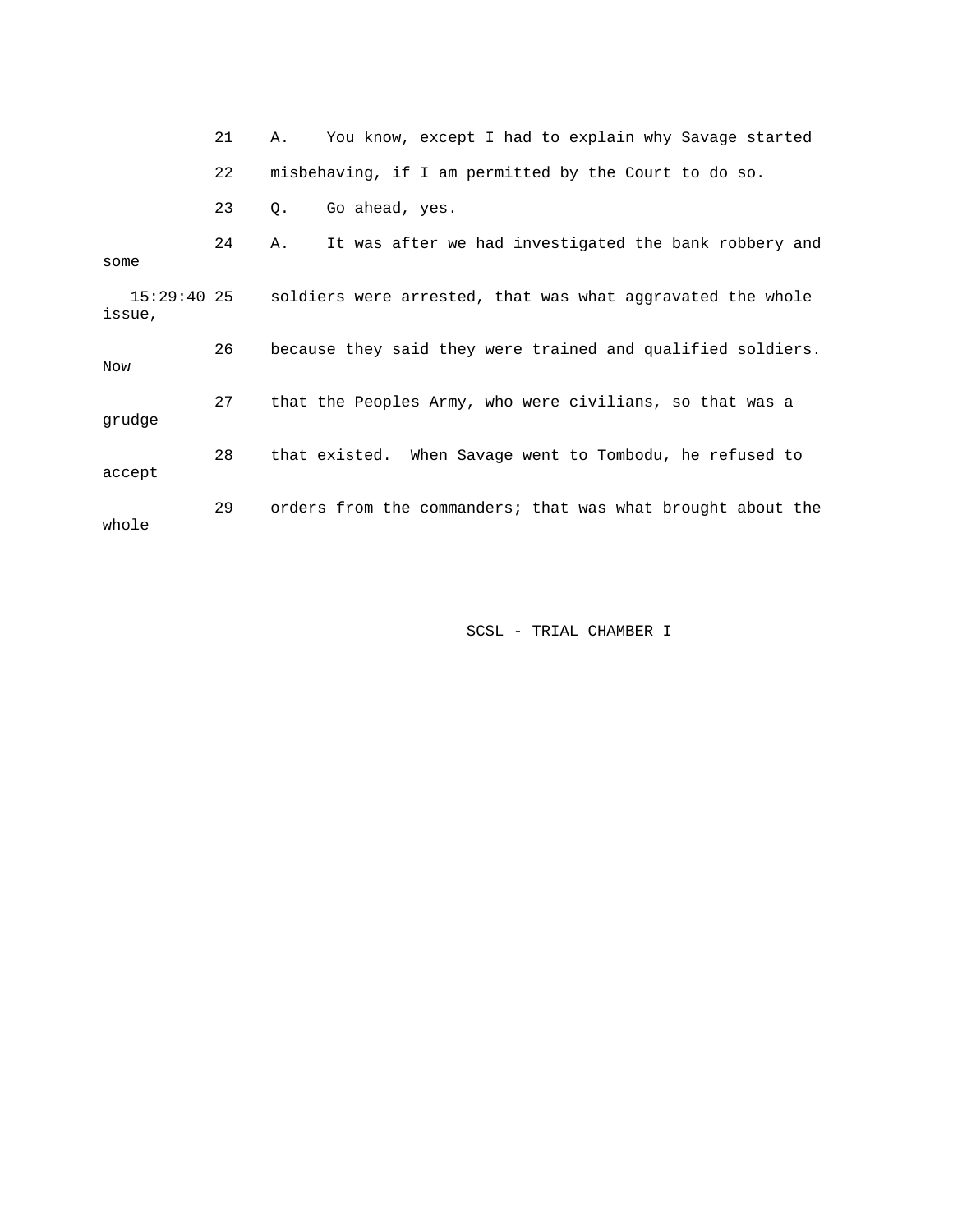| Page 71 |               |    | 24 APRIL 2008                                                    | OPEN SESSION                      |
|---------|---------------|----|------------------------------------------------------------------|-----------------------------------|
|         |               |    |                                                                  |                                   |
|         |               | 1  | thing.                                                           |                                   |
| to      |               | 2  | So the order of events was: Superman does assign Savage<br>Q.    |                                   |
| to      |               | 3  | Tombodu; Savage then becomes angry about the money being taken   |                                   |
|         |               | 4  | Bockarie; Savage then refuses to take orders from Superman; is   |                                   |
|         | 15:30:34      | 5  | that fair?                                                       |                                   |
|         |               | 6  | Exactly.<br>Α.                                                   |                                   |
|         |               | 7  | And not only refuses to take orders from Superman, but<br>Q.     |                                   |
|         |               | 8  | refuses to report to Superman also?                              |                                   |
| he      |               | 9  | He was not going to our ground where Superman was;<br>Α.<br>Yes. |                                   |
|         | $15:30:57$ 10 |    | was not going there again.                                       |                                   |
|         |               | 11 | And had Savage sufficient ammunition and weapons to<br>Q.        |                                   |
|         |               | 12 | basically reinforce himself into Tombodu so that it was          |                                   |
|         |               | 13 | militarily nigh on impossible to remove him?                     |                                   |
|         |               | 14 | Well, yes. He had a lot, but that could not stop us to<br>Α.     |                                   |
|         | $15:31:29$ 15 |    | remove him if he did bad.                                        | In fact, something happened after |
|         |               | 16 | that.                                                            |                                   |
|         |               | 17 | What happened after that?<br>$Q$ .                               |                                   |
|         |               | 18 | After we have observed that Savage had killed a lot of<br>Α.     |                                   |
| and     |               | 19 | civilians in Tombodu by then, Superman passed an order to go     |                                   |
| did     | $15:31:53$ 20 |    | attack him, to drive him out to Tombodu, but in that attack I    |                                   |

SESAY ET AL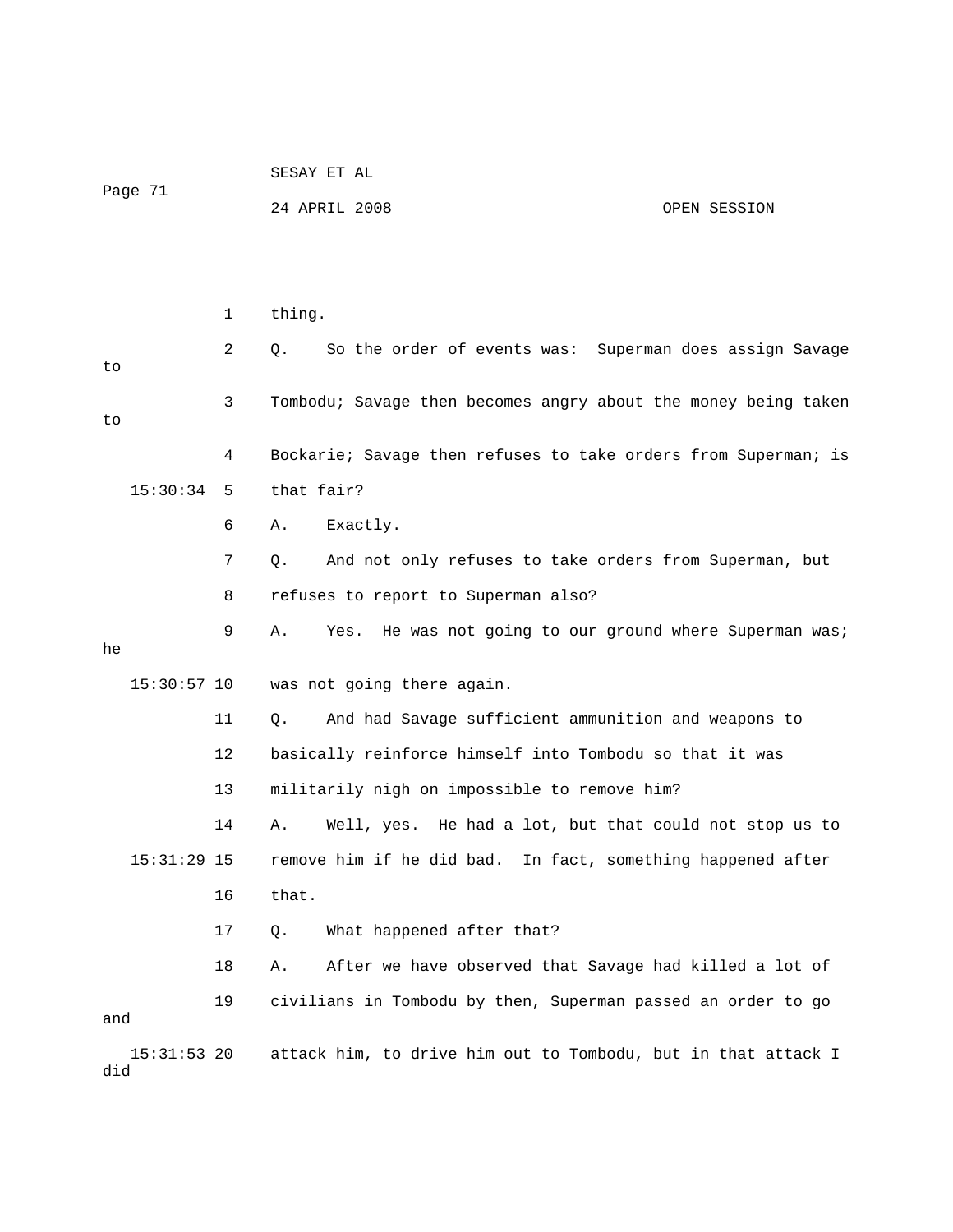| Gbundema,   | 21 | not go because I was wounded. While our commander was             |
|-------------|----|-------------------------------------------------------------------|
|             | 22 | he went to the troops but, unfortunately, Savage had to escape    |
|             | 23 | and went to Kurubonla.                                            |
|             | 24 | Q. Now, at some point -- thank you for your answer,               |
| 15:32:15 25 |    | Mr Witness. At some point Superman organised a task force; is     |
|             | 26 | that right?                                                       |
|             | 27 | It was not Superman arranged the task force. It was<br>A.,        |
|             | 28 | Mosquito who passed the order to form the task force.             |
| the         | 29 | Right. Before I continue asking, the questions about<br>$\circ$ . |
|             |    |                                                                   |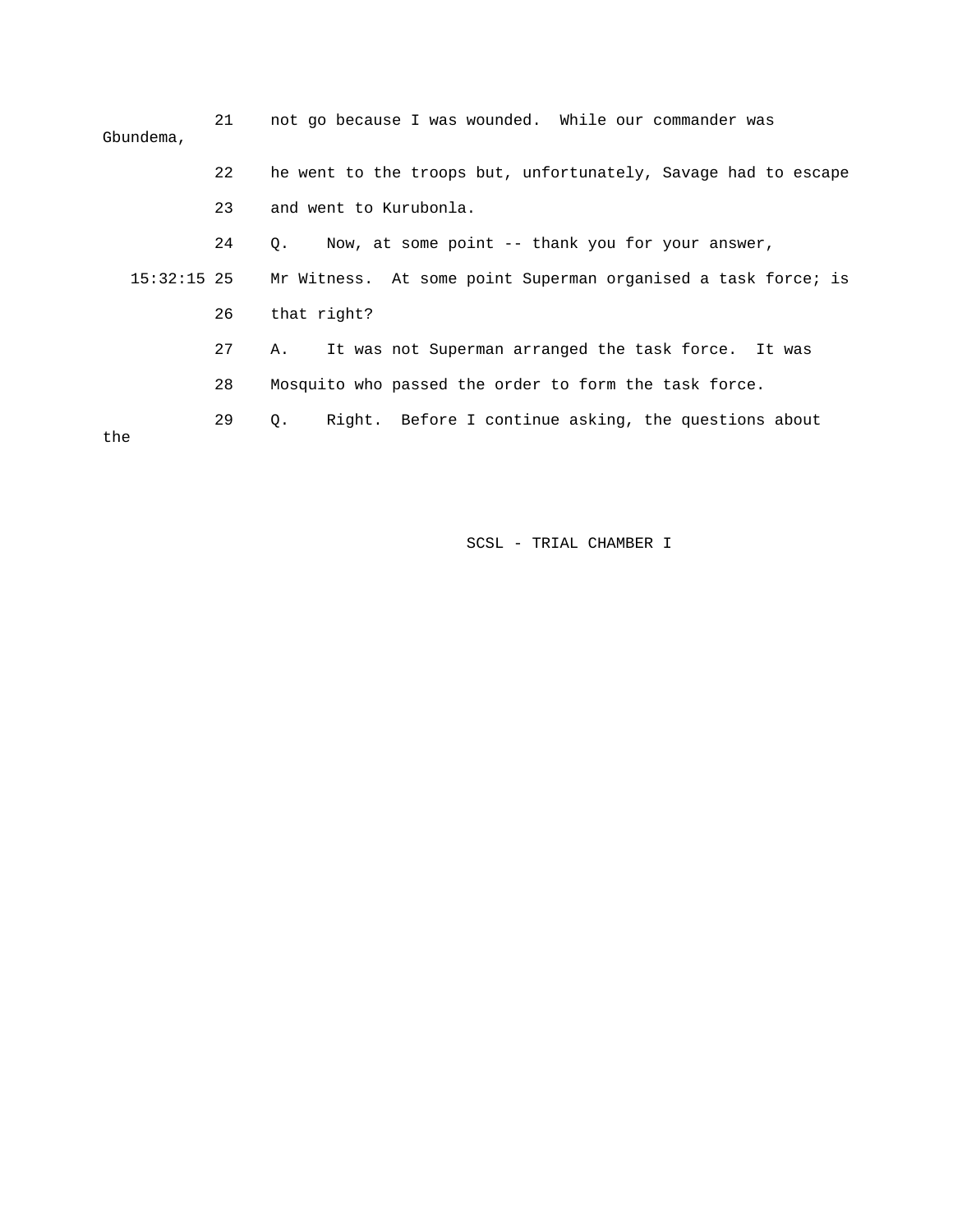SESAY ET AL Page 72

### 24 APRIL 2008 OPEN SESSION

 1 Tankoro Police Station were regarding the evidence from 071, on 2 19 January 2005, pages 47 to 53, and 21 January, page 28 and 24 3 January, page 12, and 24 January -- sorry, did I say page 12? I 4 met page 124 to 125. So Sam Bockarie orders a task force and 15:33:31 5 what was the purpose of Sam Bockarie ordering a task force? What 6 did it do? 7 A. It was because of the bank robbery; they formed the task 8 force for that. He even appointed Peleto as task force commander 9 to run the mission and arrest all those who were involved in that 15:33:58 10 bank robbery. 11 Q. I think -- and I might be wrong about this -- but I think I 12 heard on Tuesday you say something like: Peleto was an IO for 13 Bockarie. Did I mishear you? Because it didn't find its way to 14 the transcript? 15:34:25 15 A. He was a bodyguard to Sam Bockarie. 16 Q. So Peleto, Peleto was reporting, as far as you know, 17 directly to Bockarie? 18 A. Yes, sir. 19 Q. And Bockarie, did he give the order directly to Peleto to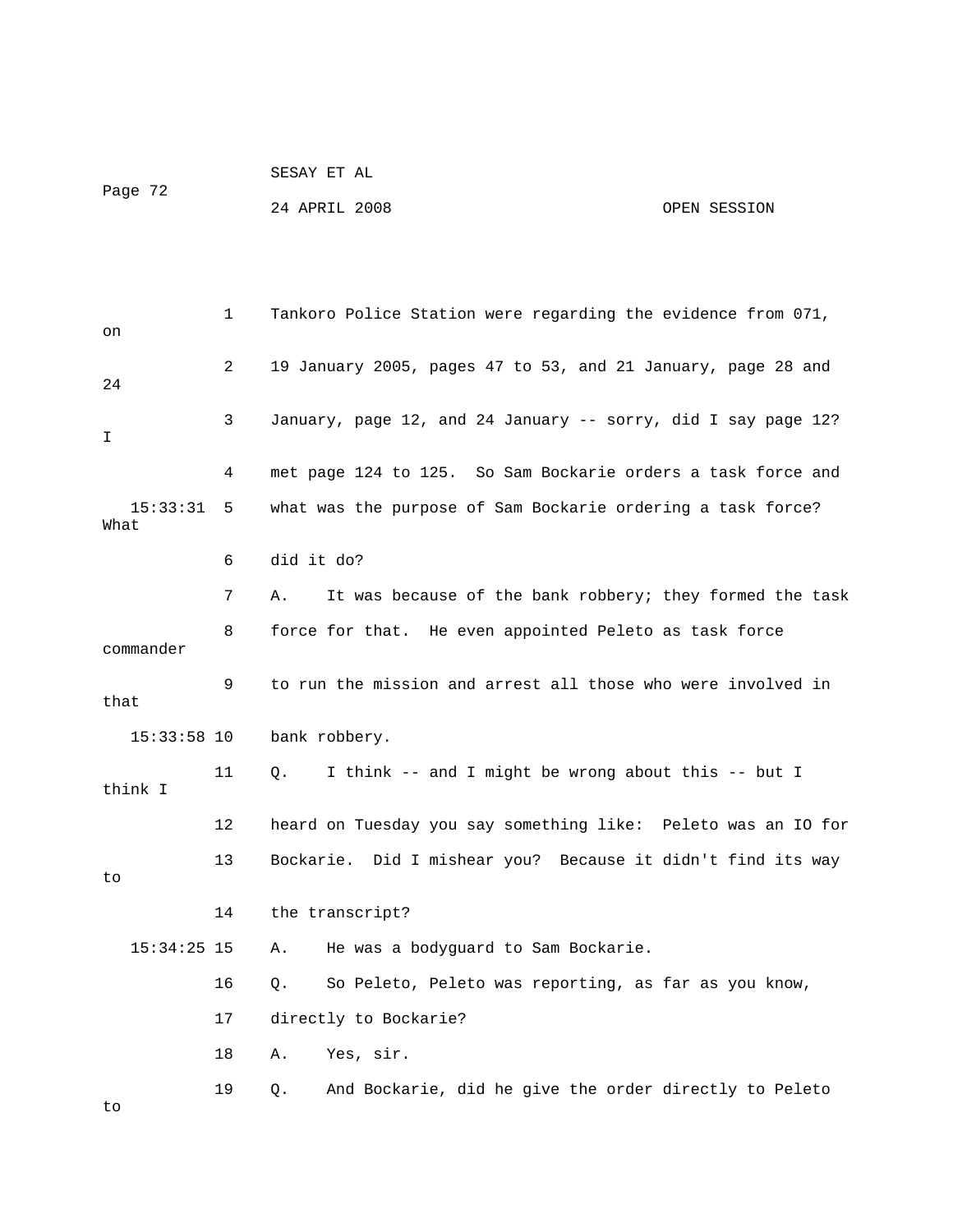| $15:34:51$ 20      |    | perform the boss of the task force or did that order come from |
|--------------------|----|----------------------------------------------------------------|
|                    | 21 | Bockarie through another commander, like Superman?             |
|                    | 22 | No. The task force that he formed, they were to take<br>Α.     |
|                    | 23 | direct instructions from the commander, who was Peleto.        |
| direct             | 24 | The point I'm making is this: Did Sam Bockarie make<br>Q.      |
| 15:35:21 25<br>and |    | radio contact with Peleto, or did Sam Bockarie order Superman  |
|                    | 26 | Superman arranged with Peleto?                                 |
| Superman           | 27 | He used to send orders direct to Superman and from<br>A.       |
| Peleto             | 28 | to Peleto. But, sometimes, he gave direct instructions to      |
|                    | 29 | without informing Superman because he was his bodyguard.       |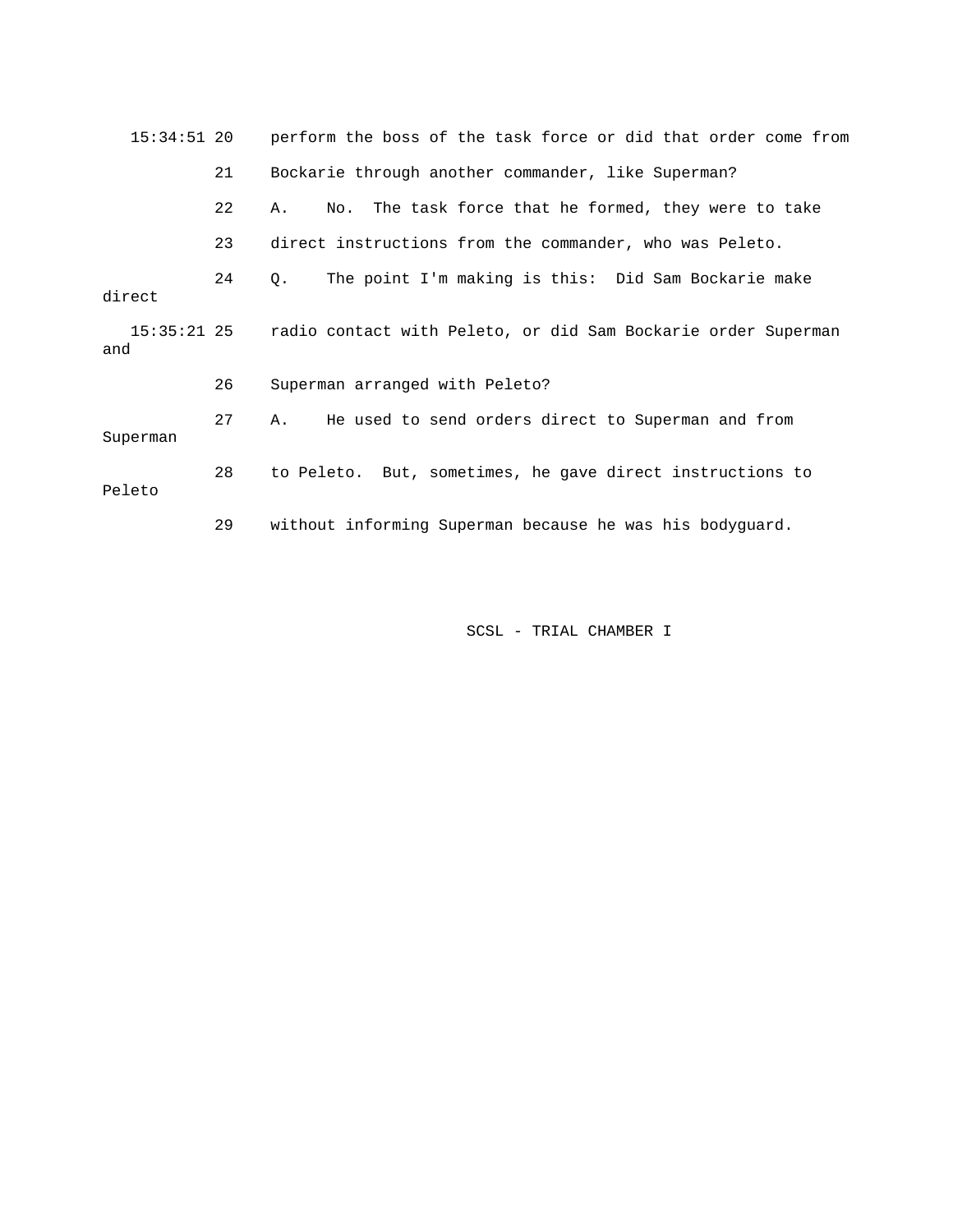| Page 73                 |             | SESAY ET AL                                                       |              |  |  |
|-------------------------|-------------|-------------------------------------------------------------------|--------------|--|--|
|                         |             | 24 APRIL 2008                                                     | OPEN SESSION |  |  |
|                         |             |                                                                   |              |  |  |
|                         |             |                                                                   |              |  |  |
|                         | $\mathbf 1$ | So Peleto then had access to a radio which he used to<br>Q.       |              |  |  |
|                         | 2           | contact Sam Bockarie?                                             |              |  |  |
|                         | 3           | Very well.<br>Α.                                                  |              |  |  |
| which                   | 4           | Your Honours, that's 071, 21 January 2005, page 103<br>Q.         |              |  |  |
| $15:36:13$ 5            |             | deal with the suggestion Peleto was reporting to the first        |              |  |  |
| you                     | 6           | accused. Let me just be clear about this: Peleto, as far as       |              |  |  |
|                         | 7           | know, was not reporting to Sesay; as far as you know?             |              |  |  |
|                         | 8           | Α.<br>No.                                                         |              |  |  |
|                         | 9           | Just for a moment returning to Tombodu. When Savage was<br>Q.     |              |  |  |
| $15:36:48$ 10           |             | deployed there, were there any RUF deployed there? Or was he      |              |  |  |
|                         | 11          | there as an SLA commander on his own?                             |              |  |  |
|                         | 12          | They were the only ones who were there, the SLAs.<br>Α.           |              |  |  |
| 109                     | 13          | Your Honours, that's TF1-366, 15 November 2005, pages<br>Q.       |              |  |  |
| want                    | 14          | to 110. I'm nearly coming to a finish, Mr Witness.                | I just       |  |  |
| $15:37:27$ 15<br>events |             | to ask you about your evidence concerning UNAMSIL and the         |              |  |  |
|                         | 16          | in May 2000. You saw Mr Sesay on 3 May in Makeni; is that         |              |  |  |
|                         | 17          | correct?                                                          |              |  |  |
|                         | 18          | Yes.<br>Α.                                                        |              |  |  |
|                         | 19          | It was known, amongst all the senior men in Makeni, from<br>$Q$ . |              |  |  |
| 15:38:07 20<br>in       |             | the beginning of this incident until 3 May, that Sesay was not    |              |  |  |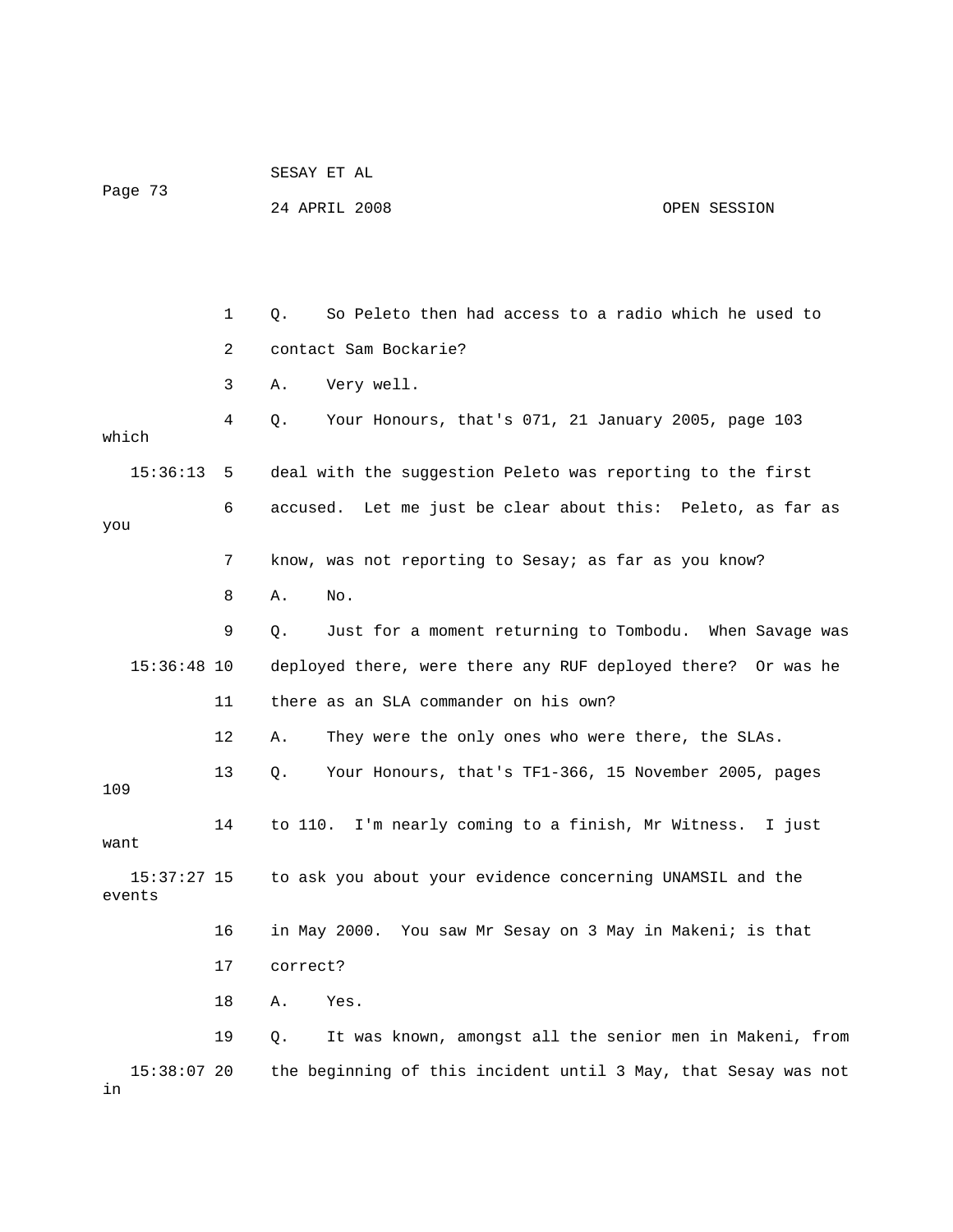|               | 21 | Makeni; am I correct?                                        |
|---------------|----|--------------------------------------------------------------|
| true.         | 22 | Yes, from the 1st to the 2nd he was not there; that's<br>Α.  |
|               | 23 | It was known because his name kept coming up in<br>Q.        |
| perhaps       | 24 | conversation as someone who should be called, who could      |
| $15:38:37$ 25 |    | try to stop these events occurring; is that right?           |
| situation     | 26 | Yes. That was the reason why some of us, we are saying<br>Α. |
|               | 27 | they must inform him, so that he could come and put the      |
|               | 28 | under control.                                               |
| Kono;         | 29 | And it was known, of course, that he was stationed in<br>Q.  |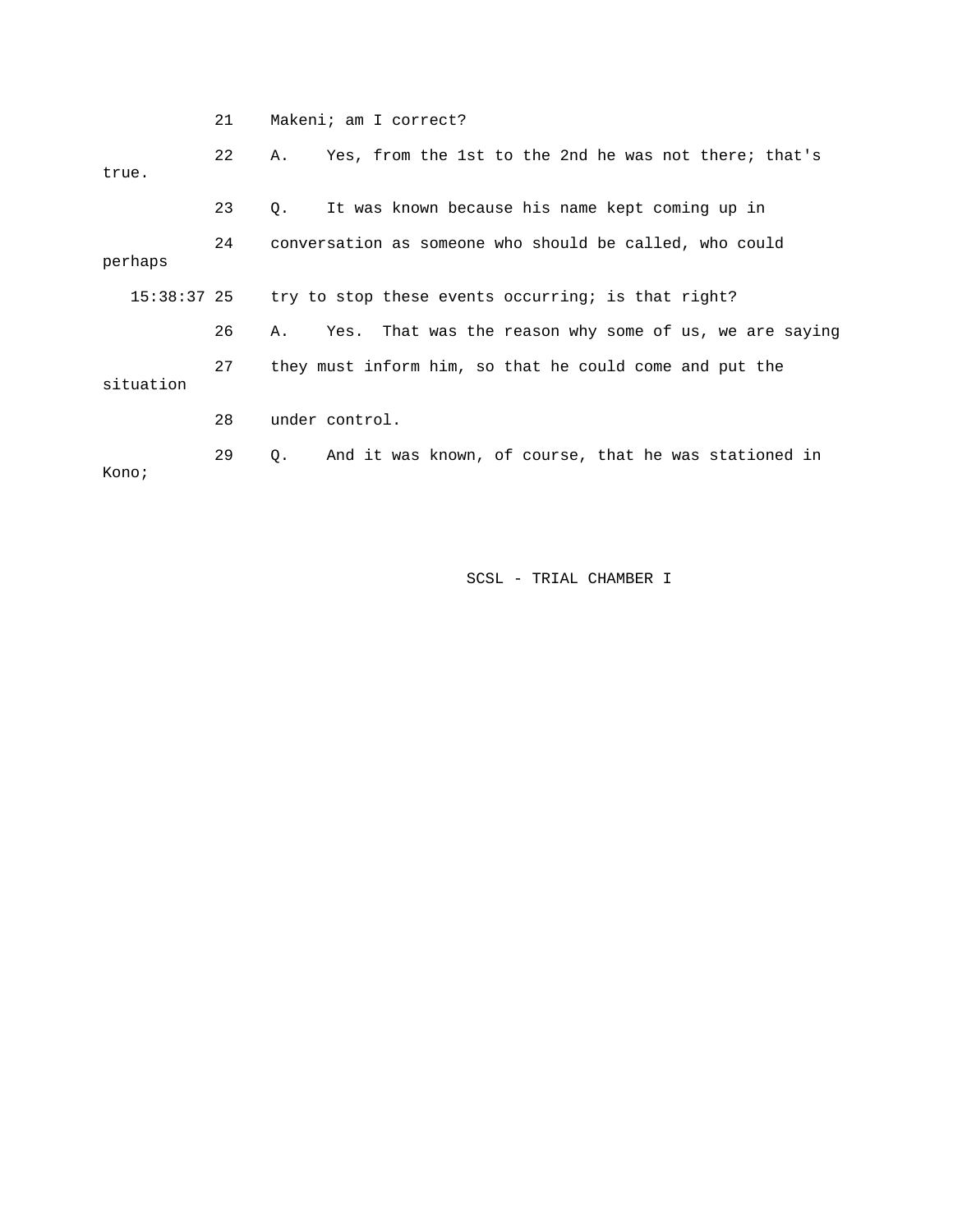|                       |              | SESAY ET AL                                                    |              |  |  |  |
|-----------------------|--------------|----------------------------------------------------------------|--------------|--|--|--|
| Page 74               |              | 24 APRIL 2008                                                  | OPEN SESSION |  |  |  |
|                       |              |                                                                |              |  |  |  |
|                       |              |                                                                |              |  |  |  |
|                       | $\mathbf{1}$ | is that right?                                                 |              |  |  |  |
|                       | 2            | Yes.<br>Α.                                                     |              |  |  |  |
| disarmament           | 3            | It was known that he was working in favour of<br>Q.            |              |  |  |  |
|                       | 4            | and was a strong supporter of the peace process going forward? |              |  |  |  |
| 15:39:27              | 5            | Very correct.<br>Α.                                            |              |  |  |  |
| others                | 6            | But, of course, as you observed, Komba Gbundema and<br>Q.      |              |  |  |  |
|                       | 7            | claimed to have orders from Sankoh, and so they were acting    |              |  |  |  |
|                       | 8            | outside of any supposed chain of command; they were not taking |              |  |  |  |
|                       | 9            | orders from Sesay, is what I'm saying.                         |              |  |  |  |
| $15:40:02$ 10<br>from |              | Α.<br>Yes, during that movement they were not taking orders    |              |  |  |  |
| were                  | 11           | Mr Sesay. They said they were sent by the leader, so they      |              |  |  |  |
|                       | 12           | not listening to Mr Sesay's order.                             |              |  |  |  |
|                       | 13           | Now, I don't have a problem with almost anything you've<br>Q.  |              |  |  |  |
|                       | 14           | said about UNAMSIL, and I don't wish to challenge you on what  |              |  |  |  |
| 15:40:29 15           |              | you've said, but I want to suggest that you might have got the |              |  |  |  |
| you                   | 16           | order of some of the events of the 3rd slightly mixed up.      | Ιf           |  |  |  |
|                       | 17           | agree, you agree; if you don't, you don't. What I suggest was  |              |  |  |  |
|                       | 18           | the order of events was this: That at some stage, Issa Sesay   |              |  |  |  |
| turned                | 19           | arrived in the office, but that was before Komba Gbundema      |              |  |  |  |
| $15:41:03$ 20         |              | up with the men he had taken hostage; could that be possible?  |              |  |  |  |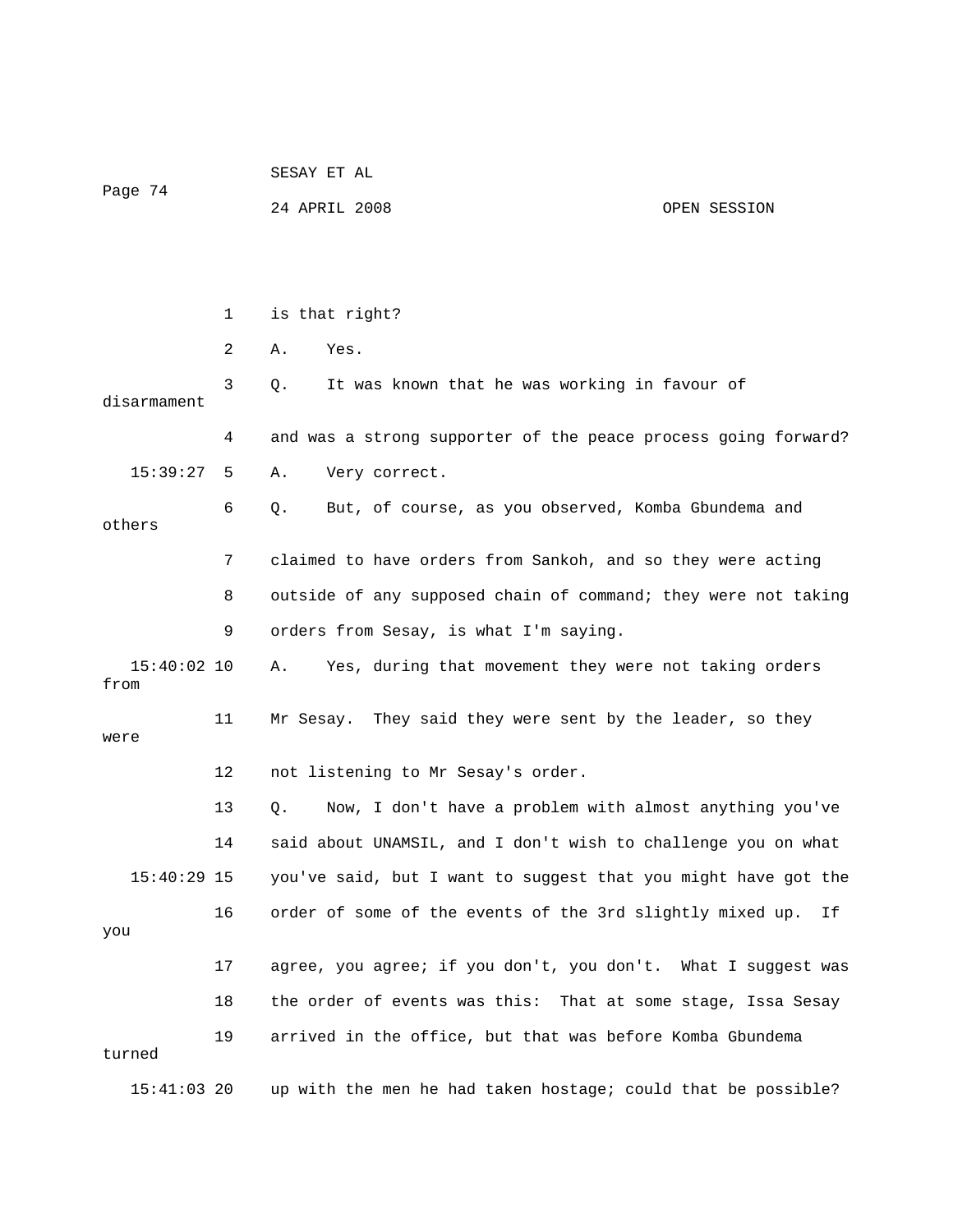| the           | 21 | I did not see that man at that moment, except on<br>Α.<br>No. |
|---------------|----|---------------------------------------------------------------|
|               | 22 | 3rd.                                                          |
| let           | 23 | Let me ask you this: Are you able to say with any --<br>Q.    |
| Kallon;       | 24 | me put it differently. You say you saw Mr Sesay with Mr       |
| $15:41:42$ 25 |    | yes?                                                          |
| long;         | 26 | Yes, because, as Mr Kallon arrived, it did not take<br>Α.     |
|               | 27 | then Mr Kallon arrived.                                       |
| order         | 28 | Q. Now, that's the point I was coming to. So that's the       |
| arrive        | 29 | I suggest things happened in, that Mr Sesay didn't in fact    |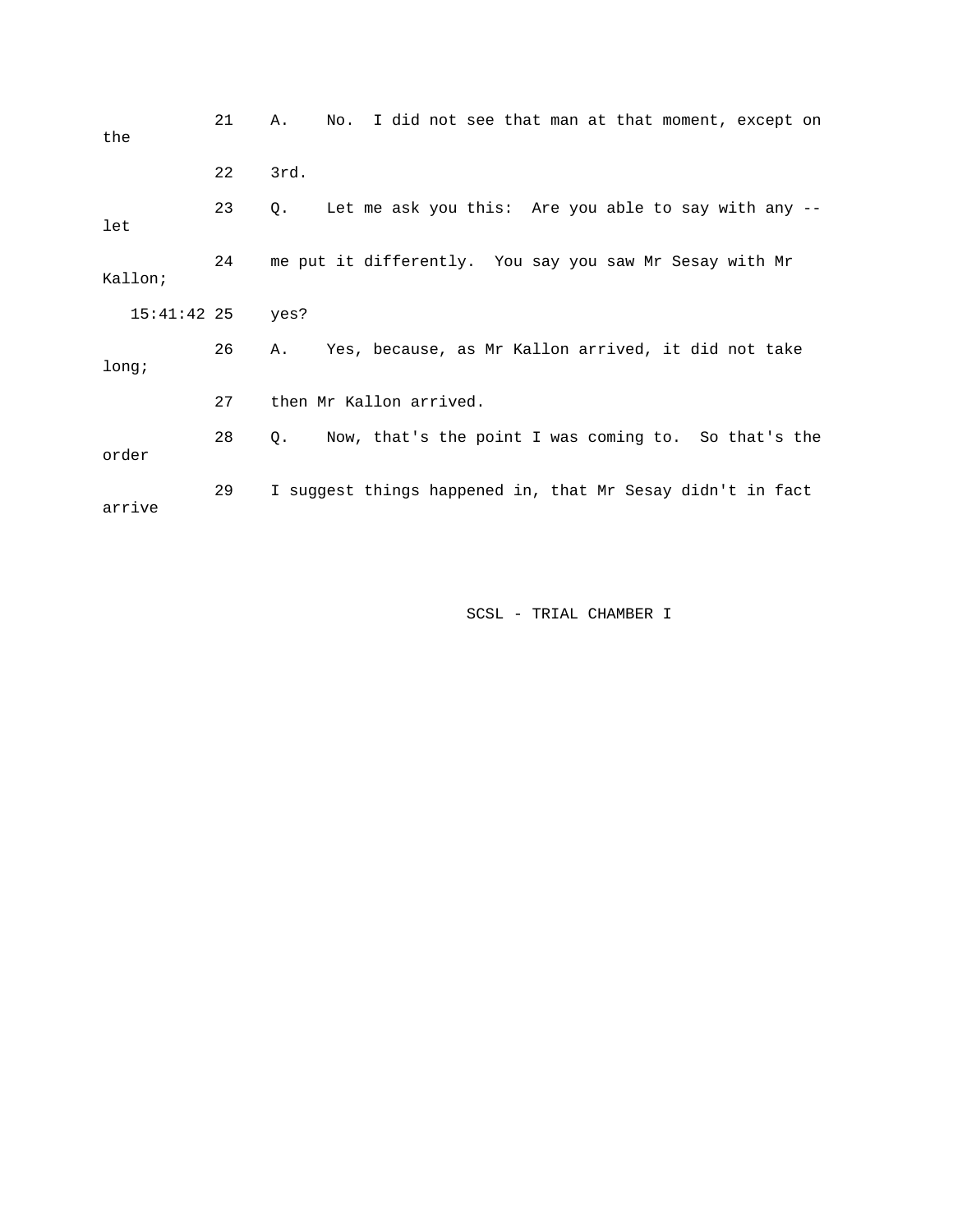|                       |    | SESAY ET AL |                                                              |              |
|-----------------------|----|-------------|--------------------------------------------------------------|--------------|
| Page 75               |    |             | 24 APRIL 2008                                                | OPEN SESSION |
|                       |    |             |                                                              |              |
|                       |    |             |                                                              |              |
|                       | 1  |             | with Mr Kallon when he first came into Makeni?               |              |
|                       | 2  | Α.          | No.                                                          |              |
| turned                | 3  | Q.          | He arrived -- was at the office and then Mr Kallon           |              |
|                       | 4  |             | up from somewhere else; is that right?                       |              |
| 15:42:18              | 5  | Α.          | No, Mr Kallon came first; then Mr Sesay came later.          | But          |
|                       | 6  | the $-$     |                                                              |              |
|                       | 7  | Q.          | Okay. But the point --                                       |              |
|                       | 8  | Α.          | -- the distance between the time was not long.               |              |
|                       | 9  | Q.          | -- the real point I suppose I want to make is that           |              |
| $15:42:44$ 10<br>from |    |             | wherever -- Mr Sesay had come from Kono but he didn't come   |              |
| you                   | 11 |             | Kono with Kallon; he met Kallon in Makeni. Is that something |              |
|                       | 12 |             | can confirm?                                                 |              |
|                       | 13 | Α.          | Yes.                                                         |              |
|                       | 14 |             | MR JORDASH: Thank you very much. I've got no further         |              |
| $15:43:01$ 15         |    | questions.  |                                                              |              |
|                       | 16 |             | PRESIDING JUDGE: Yes, Mr Cammegh, your turn.                 |              |
|                       | 17 |             | MR CAMMEGH: I'm not going to take my turn, Your Honour.      |              |
|                       | 18 |             | I'm not going to ask any questions, thank you.               |              |
|                       | 19 |             | PRESIDING JUDGE: Right. Thank you. Yes, Mr Hardaway.         |              |
| $15:43:45$ 20         |    |             | MR HARDAWAY: Thank you, Your Honour.                         |              |
|                       | 21 |             | CROSS-EXAMINED BY MR HARDAWAY:                               |              |
|                       | 22 | Q.          | Good afternoon, Mr Witness.                                  |              |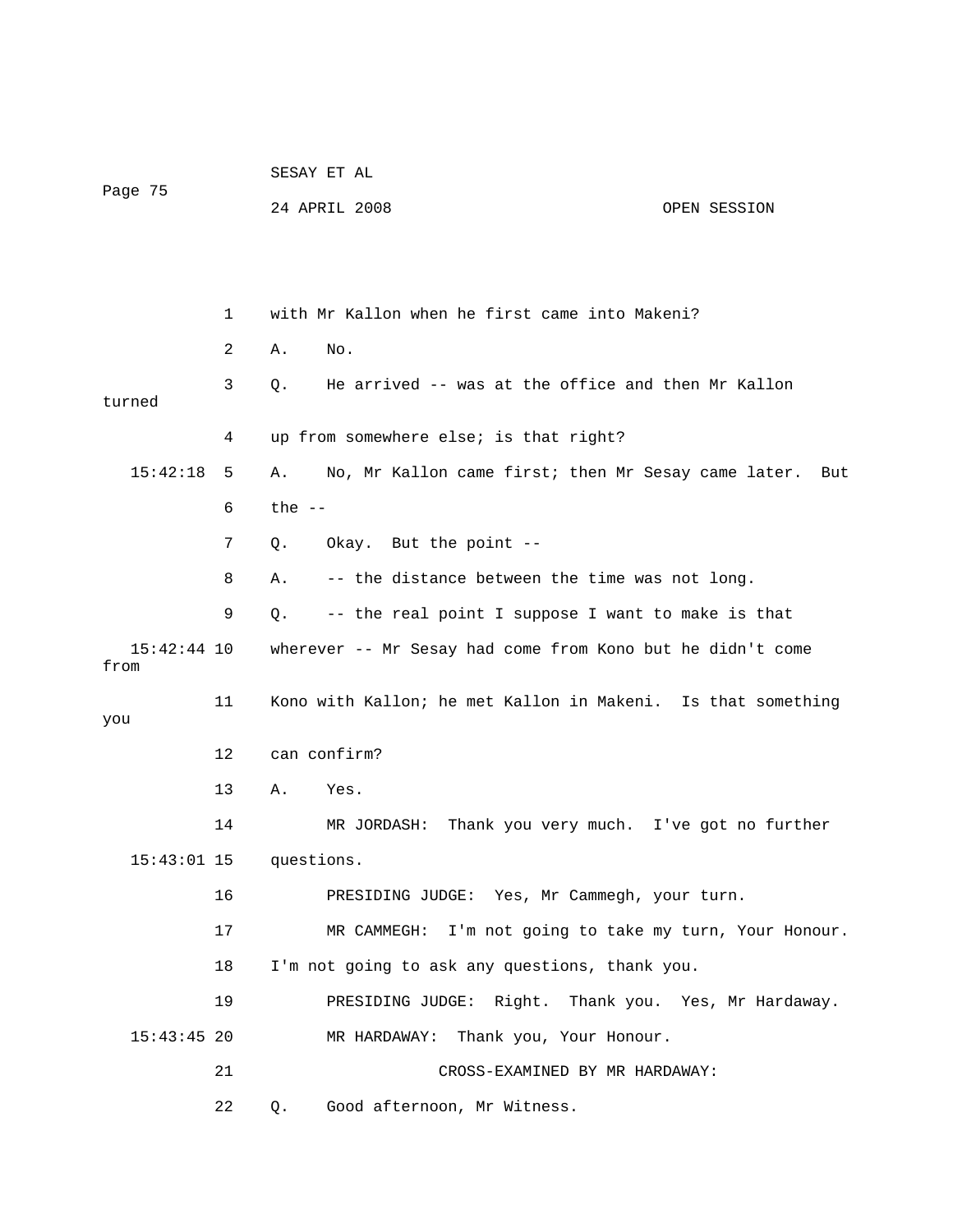23 A. Good afternoon, Mr Lawyer.

 24 Q. I have some questions for you on behalf of the Prosecution.

 15:44:37 25 If at any time you do not understand what I'm asking, please ask

- 26 me to clarify; okay?
- 27 A. Yes. Thank you.
- 28 Q. Now, during the junta period, you were at Teko Barracks;
- 29 correct?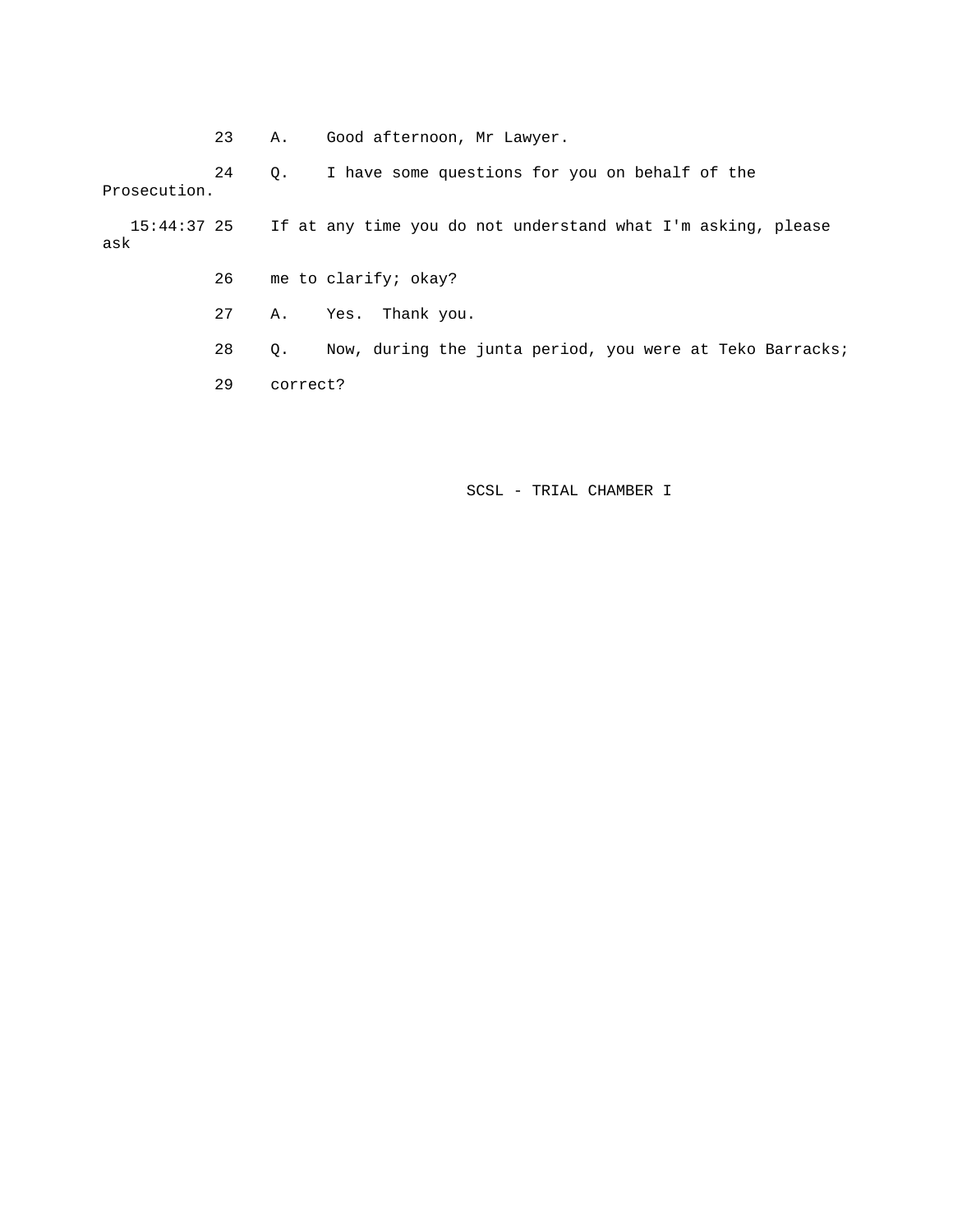| Page 76                    |                                                                     |    | 24 APRIL 2008                                                  | OPEN SESSION |
|----------------------------|---------------------------------------------------------------------|----|----------------------------------------------------------------|--------------|
|                            |                                                                     |    |                                                                |              |
|                            |                                                                     |    |                                                                |              |
|                            |                                                                     |    |                                                                |              |
|                            | 1                                                                   | Α. | Yes.                                                           |              |
|                            | 2                                                                   | Q. | And you -- it would be correct to say that you had a           |              |
|                            | 3                                                                   |    | command at Teko Barracks during this time; is that correct?    |              |
|                            | 4                                                                   | Α. | Yes.                                                           |              |
| 15:45:07<br>Barracks?      | 5                                                                   | Q. | How many children were under your command at Teko              |              |
|                            | 6                                                                   | Α. | Firstly, you are talking of children. I don't want --          |              |
|                            | 7                                                                   | Q. | [Overlapping speakers] Mr Witness. Just answer the             |              |
|                            | 8                                                                   |    | question and you can give an explanation.                      |              |
| the                        | 9                                                                   | Α. | Well, we did not have children under our control except        |              |
| $15:45:39$ 10              |                                                                     |    | soldiers' children and their relatives.                        |              |
| District,                  | 11                                                                  | Q. | Thank you. Now, you had testified that in Kono                 |              |
| was                        | 12<br>Superman was the overall commander, and that Bazzy of the SLA |    |                                                                |              |
|                            | 13                                                                  |    | second in command; is that correct?                            |              |
|                            | 14                                                                  | Α. | Yes, you are correct.                                          |              |
| $15:46:05$ 15<br>structure |                                                                     | Q. | And that it was Johnny Paul Koroma who put this                |              |
|                            | 16                                                                  |    | in place; is that also correct?                                |              |
|                            | 17                                                                  | Α. | Yes; exactly.                                                  |              |
|                            | 18                                                                  | Q. | The truth is, Mr Witness, that in fact Morris Kallon was       |              |
|                            | 19                                                                  |    | the overall commander in Kono, and Superman was less senior to |              |
| $15:46:25$ 20              |                                                                     |    | him; isn't that correct?                                       |              |
|                            | 21                                                                  | Α. | No, it is not correct.                                         |              |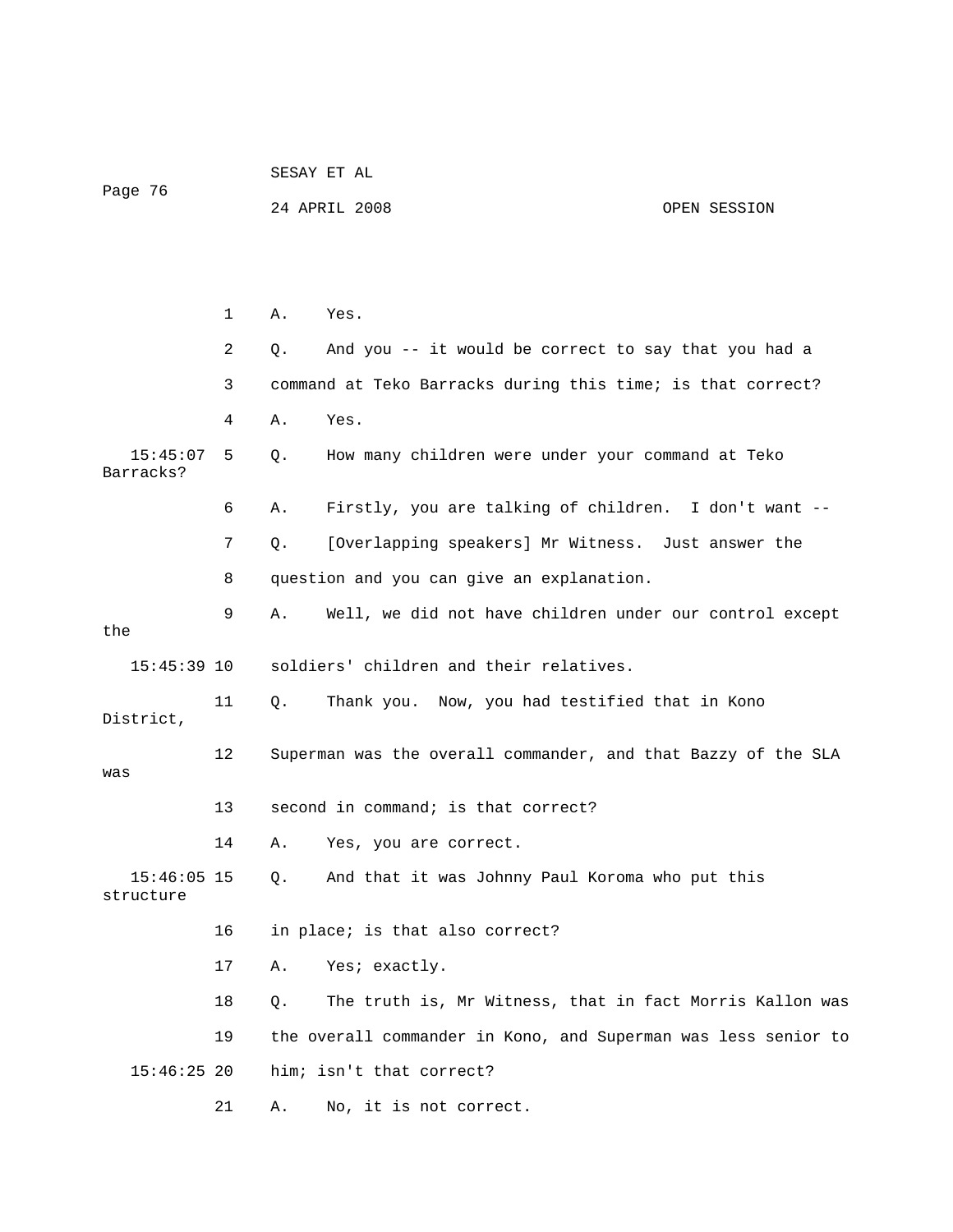22 Q. I want to read you a piece of testimony, Mr Witness, and 23 I'm going to ask your opinion on it, all right? Your Honours, 24 this is the testimony of TF1--- 15:46:47 25 PRESIDING JUDGE: Your suggestion to the witness is that 26 Morris Kallon was Superman's -- 27 MR HARDAWAY: Superior.

28 PRESIDING JUDGE: Superior in command?

29 MR HARDAWAY: Yes, in Kono.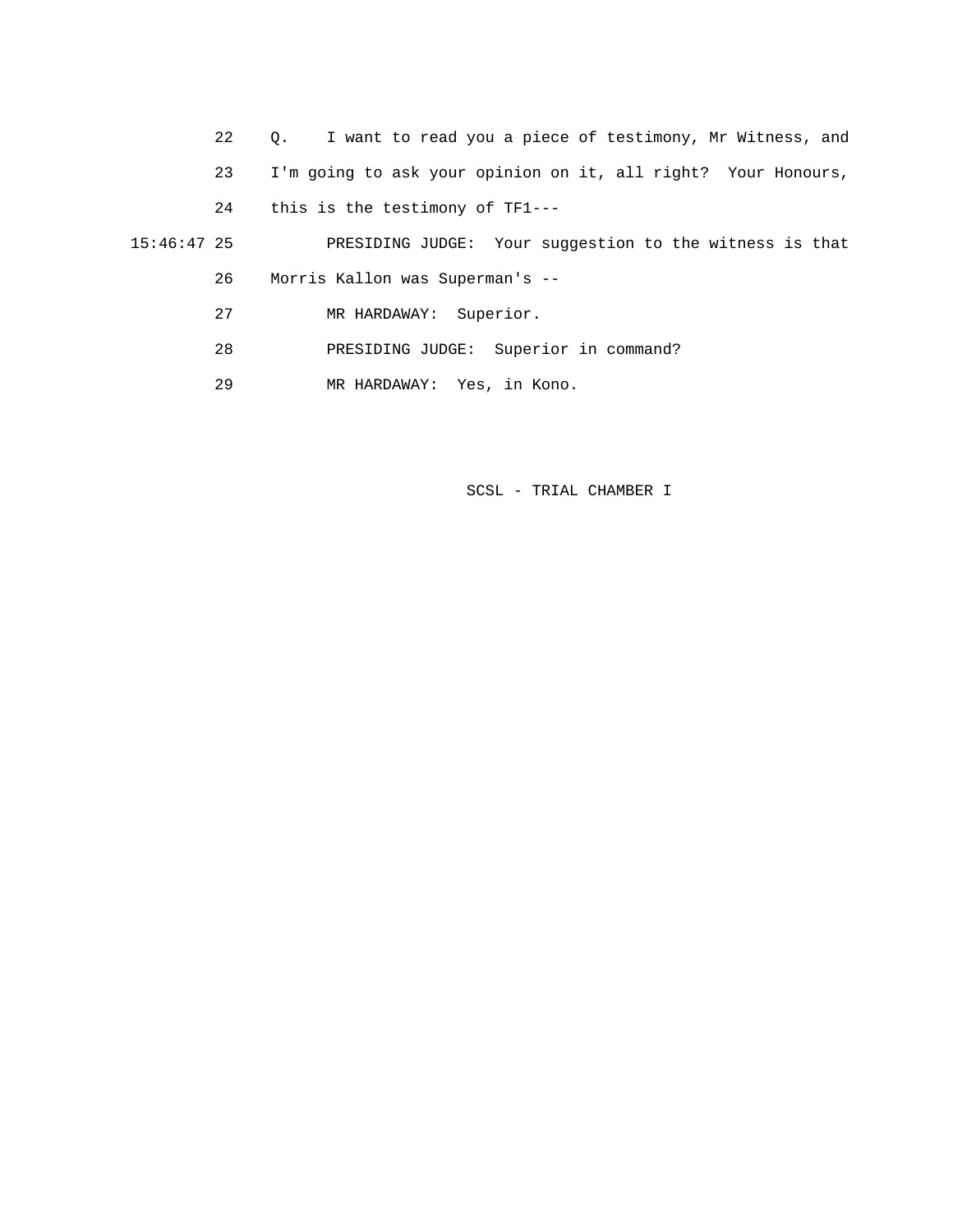| Page 77               |              |                                                                  |
|-----------------------|--------------|------------------------------------------------------------------|
|                       |              | 24 APRIL 2008<br>OPEN SESSION                                    |
|                       |              |                                                                  |
|                       |              |                                                                  |
|                       |              |                                                                  |
|                       | $\mathbf{1}$ | PRESIDING JUDGE: In Kono?                                        |
|                       | 2            | MR HARDAWAY: Yes. Your Honour, the transcript I'm                |
|                       | 3            | referring to again deals with witness TF1-366 dated 8 November   |
|                       | 4            | 2005, page 37. I will be reading from lines 13 to --             |
| 15:47:18              | 5            | PRESIDING JUDGE: TF what is that?                                |
|                       | 6            | MR HARDAWAY: 366. And I'll reading from lines 13 to 23           |
|                       | 7            | inclusive.                                                       |
|                       | 8            | "Q. At this time that you were made a major was there a          |
|                       | 9            | senior commander in Kono?                                        |
| $15:47:41$ 10         |              | Yes, there was is a senior commander in Kono.<br>"A.             |
|                       | 11           | "Q.<br>Who was that?                                             |
|                       | 12           | Morris Kallon, Superman.<br>"A.                                  |
|                       | 13           | "Q. Of Morris Kallon and Superman, was one more senior           |
|                       | 14           | than the other.                                                  |
| $15:47:58$ 15         |              | "A. Yes, there was somebody.                                     |
|                       | 16           | Who was that.<br>"Q.                                             |
|                       | 17           | Morris Kallon was the most senior. He was the<br>"A.             |
|                       | 18           | battle-group commander.                                          |
| Witness?              | 19           | How do you respond to that piece of evidence, Mr                 |
| $15:48:23$ 20<br>that |              | I'm telling you now that the evidence --<br>Thank you.<br>Α.     |
|                       | 21           | statement, that evidence is wrong; it is not correct.<br>I am    |
|                       | 22           | telling you now what I saw is what I'm going to explain.<br>From |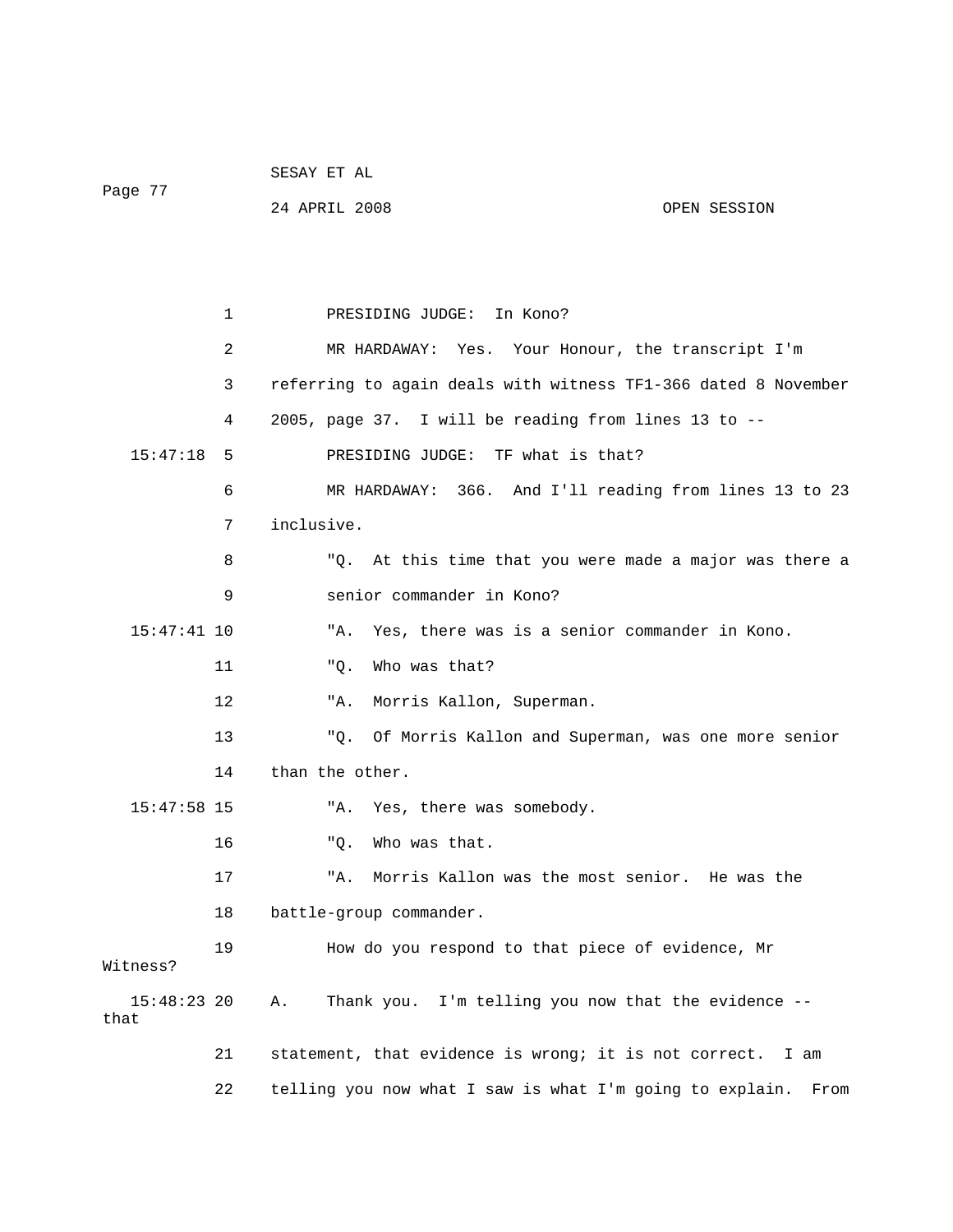23 the beginning, as I have told you, I was a commander in the unit 24 and -- 15:48:39 25 PRESIDING JUDGE: Sir, answer the question directly. 26 Was -- is that testimony correct? 27 THE WITNESS: No, it is not correct. It is not correct at 28 all. 29 MR HARDAWAY: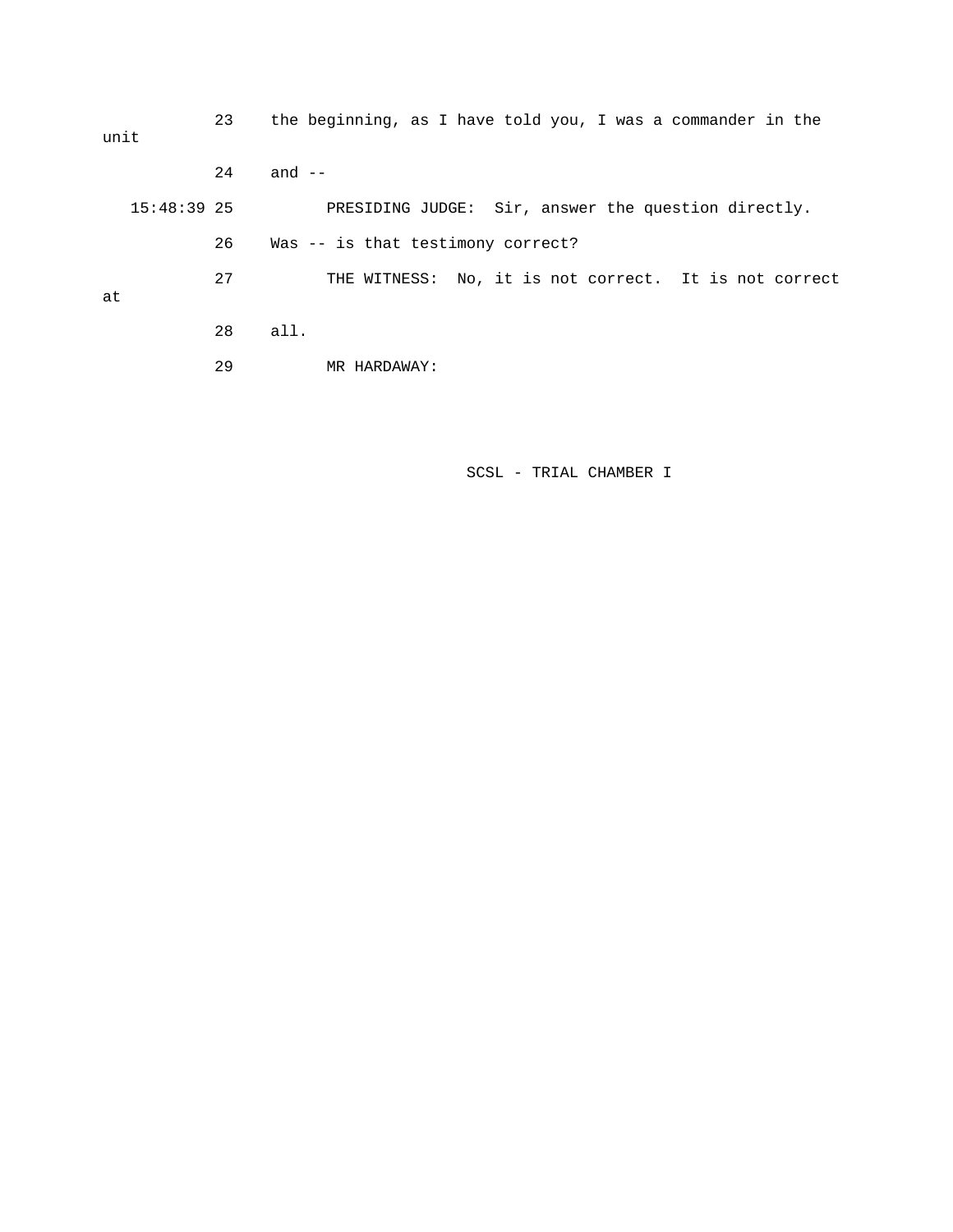|                 |    | SESAY ET AL       |                                                                |              |  |
|-----------------|----|-------------------|----------------------------------------------------------------|--------------|--|
| Page 78         |    |                   | 24 APRIL 2008                                                  | OPEN SESSION |  |
|                 |    |                   |                                                                |              |  |
|                 |    |                   |                                                                |              |  |
|                 | 1  | Q.                | So when I put it to you that in fact Morris Kallon was         |              |  |
|                 | 2  |                   | senior in command to Superman in Kono, you disagree with me;   |              |  |
|                 | 3  | correct?          |                                                                |              |  |
|                 | 4  | Α.                | Yes.                                                           |              |  |
| 15:49:07<br>you | 5  |                   | PRESIDING JUDGE: [Overlapping speakers] disagreed with         |              |  |
|                 | 6  | he has.           |                                                                |              |  |
|                 | 7  |                   | MR HARDAWAY:                                                   |              |  |
|                 | 8  | Q.                | Now, Mr Witness, you had talked about a meeting in which       |              |  |
|                 | 9  |                   | various people were assigned to various areas; do you remember |              |  |
| $15:49:16$ 10   |    | that?             |                                                                |              |  |
|                 | 11 | Α.                | Yes.                                                           |              |  |
|                 | 12 | Q.                | Now, it was during that meeting that Savage was sent to        |              |  |
|                 | 13 | Tombodu; correct? |                                                                |              |  |
|                 | 14 | Α.                | Yes.                                                           |              |  |
| 15:49:31 15     |    |                   | The meetings in Kono, I suppose?<br>JUDGE BOUTET:              |              |  |
|                 | 16 |                   | MR HARDAWAY: Excuse me -- I'll rephrase.                       |              |  |
|                 | 17 |                   | JUDGE BOUTET: You talk about meetings. We're presuming         |              |  |
|                 | 18 |                   | you mean at Kono?                                              |              |  |
|                 | 19 |                   | In Kono, yes.<br>MR HARDAWAY:                                  |              |  |
| 15:49:44 20     |    | Q.                | There was a meeting in Kono in which various people,           |              |  |
|                 | 21 |                   | including yourself, were assigned to various areas; is that    |              |  |
|                 | 22 | correct?          |                                                                |              |  |
|                 | 23 | Α.                | I would have answered that question, but it's a bit            |              |  |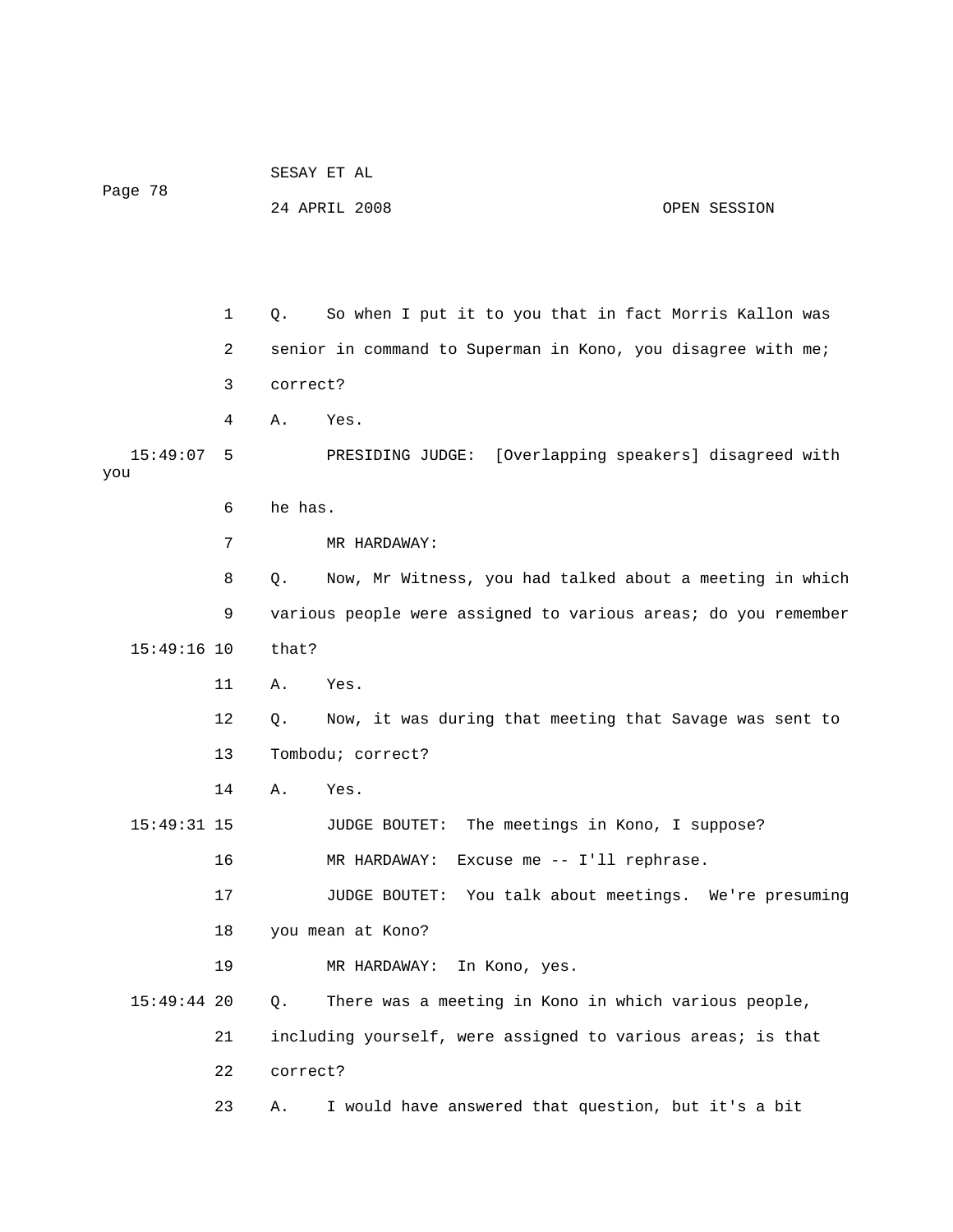24 difficult because it was not one meeting; there were two. One

15:50:07 25 was not there. The other one is what I be able to talk about.

- 26 But the first employment [as interpreted] was made by Johnny
- 27 Paul. The second --
- 28 Q. Forgive me for interrupting. I'm not talking about the
- 29 meeting with Johnny Paul.

SCSL - TRIAL CHAMBER I

 $\mathbf I$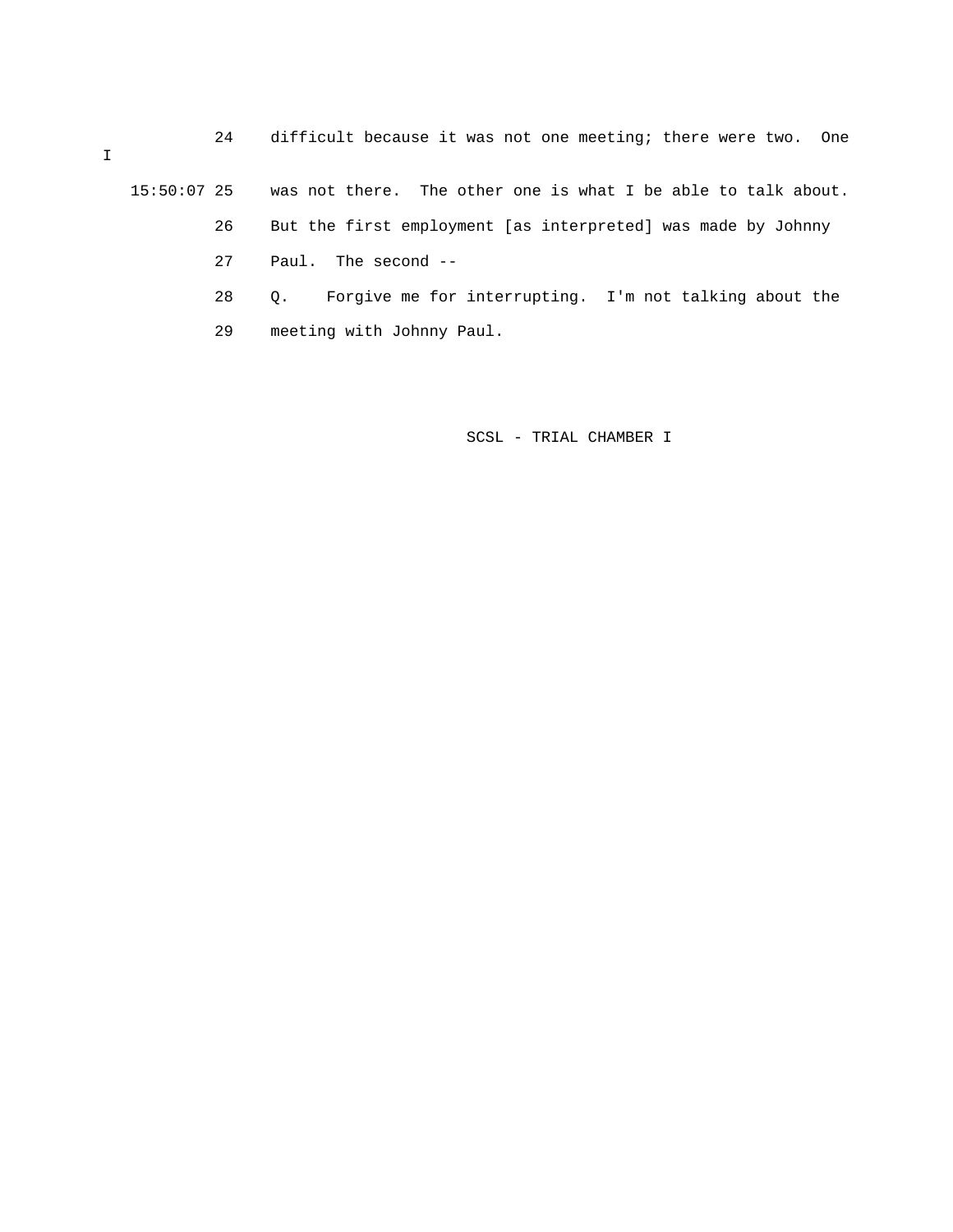|                         |              |          | SESAY ET AL                                                    |              |  |
|-------------------------|--------------|----------|----------------------------------------------------------------|--------------|--|
| Page 79                 |              |          | 24 APRIL 2008                                                  | OPEN SESSION |  |
|                         |              |          |                                                                |              |  |
|                         |              |          |                                                                |              |  |
|                         | $\mathbf{1}$ | Α.       | No.                                                            |              |  |
|                         | 2            |          | PRESIDING JUDGE: What is it? What did he ask about the         |              |  |
|                         | 3            |          | meeting with Johnny Paul Koroma?                               |              |  |
| оf                      | 4            |          | MR HARDAWAY: Now that was back, Your Honour, in terms          |              |  |
| 15:50:29                | -5           |          | placing the command structure as related to the second accused |              |  |
|                         | 6            |          | and Superman. I'm moving on to a different meeting now as it   |              |  |
|                         | 7            |          | relates to Savage's placement in Tombodu.                      |              |  |
| was                     | 8            | Q.       | There was a meeting that you attended in which Savage          |              |  |
|                         | 9            |          | assigned to Tombodu; is that correct?                          |              |  |
| $15:50:49$ 10           |              | Α.       | Yes.<br>Yes.                                                   |              |  |
| Morris                  | 11           | Q.       | And it's correct to say that at this point in time             |              |  |
|                         | 12           |          | Kallon was senior to Savage; isn't that correct?               |              |  |
|                         | 13           | Α.       | Yes.                                                           |              |  |
| Yomandu;                | 14           | Q.       | It was also at this meeting that you were sent to              |              |  |
| $15:51:13$ 15           |              |          | is that correct?                                               |              |  |
|                         | 16           | Α.       | Yes.                                                           |              |  |
| be                      | 17           | Q.       | And you were given a command at Yomandu; that would also       |              |  |
|                         | 18           | correct? |                                                                |              |  |
| just                    | 19           | Α.       | Who was -- who was giving me the command? Let me now           |              |  |
| $15:51:32$ 20<br>first. |              |          | answer the command. Let me see the source of the command       |              |  |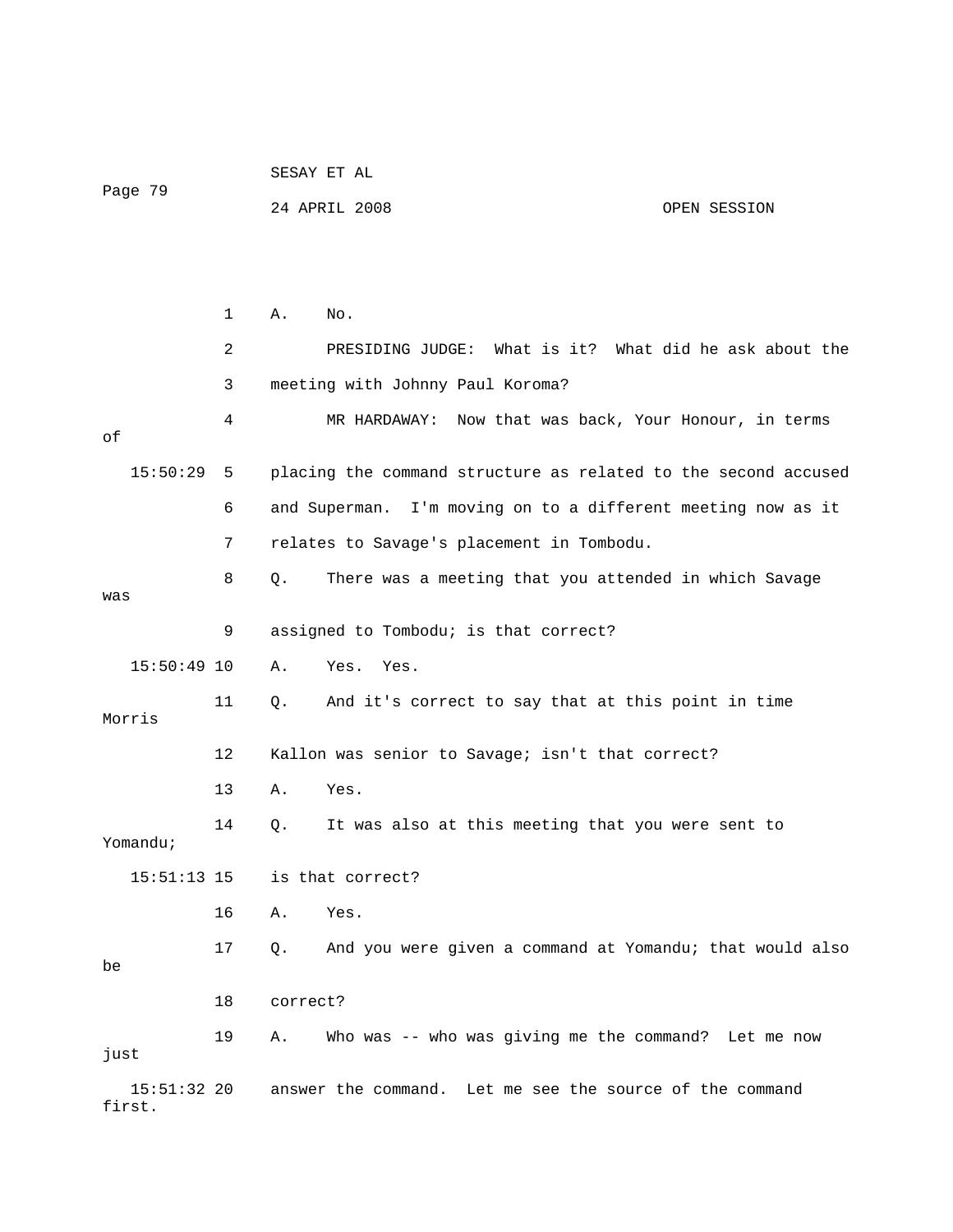| that          | 21 | Q.       | You say you were assigned by Superman to Yomandu; is |
|---------------|----|----------|------------------------------------------------------|
|               | 22 | correct? |                                                      |
|               | 23 | Α.       | Not Superman. Not Superman. Komba Gbundema.          |
|               | 24 | Q.       | Komba Gbundema?                                      |
| $15:51:45$ 25 |    | Α.       | Yes.                                                 |
|               | 26 | $Q$ .    | Okay.                                                |
|               | 27 | Α.       | He was the commander in Yomandu.                     |
| correct?      | 28 | Q.       | Now, you had people under you in Yomandu; is that    |
|               | 29 | Α.       | Exactly.                                             |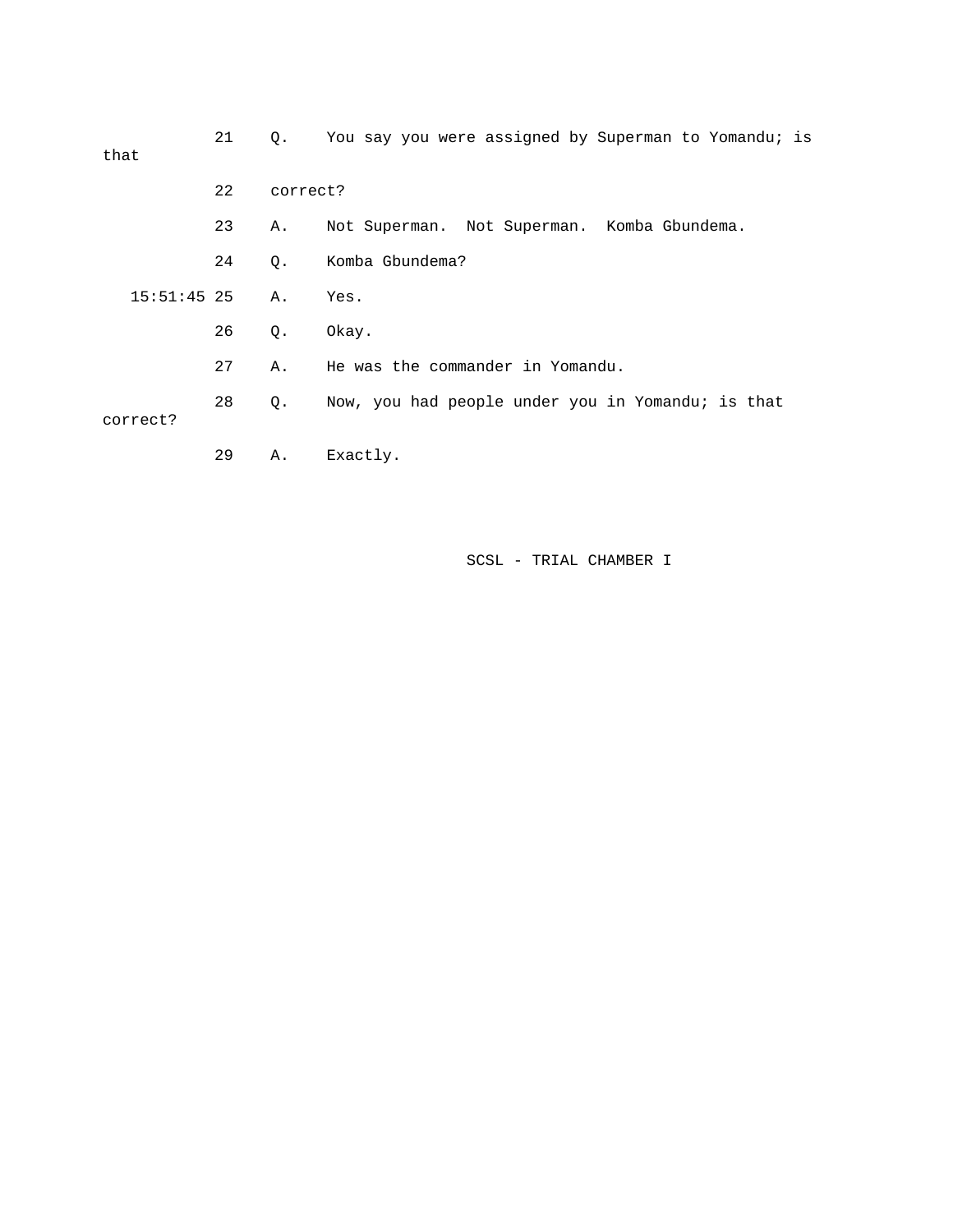| Page 80 | SESAY ET AL   |              |
|---------|---------------|--------------|
|         | 24 APRIL 2008 | OPEN SESSION |

| many                      | 1  | Q.          | So in Yomandu how many children were under you -- how        |
|---------------------------|----|-------------|--------------------------------------------------------------|
|                           | 2  |             | children were under your command at Yomandu?                 |
| These                     | 3  | Α.          | There were no children under my command at Yomandu.          |
| children                  | 4  |             | were civilians that we met in the area. There were no        |
| 15:52:26                  | 5  | at Yomandu. |                                                              |
| the                       | 6  | Q.          | All right, Mr Witness. Let's move on to your duties in       |
|                           | 7  |             | G5; all right?                                               |
|                           | 8  | Α.          | Yes.                                                         |
|                           | 9  | Q.          | Now, your evidence is that, as a G5, it was your             |
| $15:52:43$ 10<br>correct? |    |             | responsibility for the welfare of the civilians; is that     |
|                           | 11 | Α.          | Yes, sir.                                                    |
| оf                        | 12 | Q.          | And the reports you receive would deal with the welfare      |
|                           | 13 |             | the civilians, correct?                                      |
|                           | 14 | Α.          | Yes, sir.                                                    |
| $15:53:04$ 15             |    | Q.          | So it would be correct to say that the G5 would not have     |
|                           | 16 |             | reports -- would not have reports submitted to it concerning |
|                           | 17 |             | military operations; isn't that correct?                     |
|                           | 18 | Α.          | Repeat that statement. Repeat that statement.                |
| be                        | 19 | Q.          | No reports concerning combat military operations would       |
| $15:53:37$ 20             |    |             | submitted to the G5. You just dealt with civilians, correct? |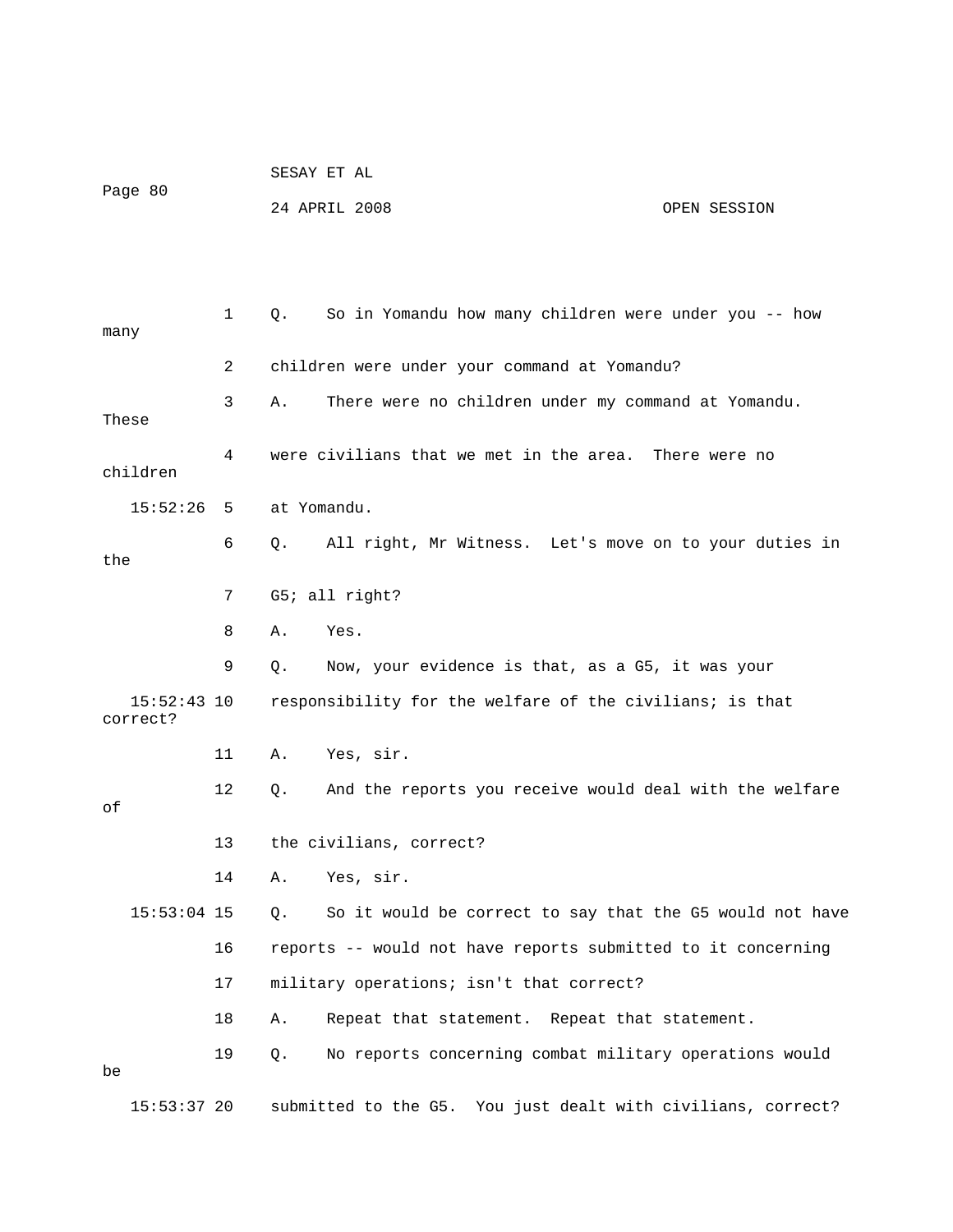|                              | 21 | Yes, you are correct. You are correct.<br>Α.                  |
|------------------------------|----|---------------------------------------------------------------|
| оf                           | 22 | Now, the civilians that you were looking after as part<br>Q.  |
| the                          | 23 | the G5, a lot of them would be civilians who were captured by |
|                              | 24 | RUF on the front lines; is that not correct?                  |
| $15:54:04$ 25<br>controlling |    | A. It's not correct. The civilians that we were               |
| the                          | 26 | at Yomandu, we met them there after the attack. They were in  |
|                              | 27 | bushes. We met them there. That was what I was trying to      |
|                              | 28 | explain. When we met them there we were taking care of them.  |
|                              | 29 | Did the RUF ever bring back civilians from combat<br>О.       |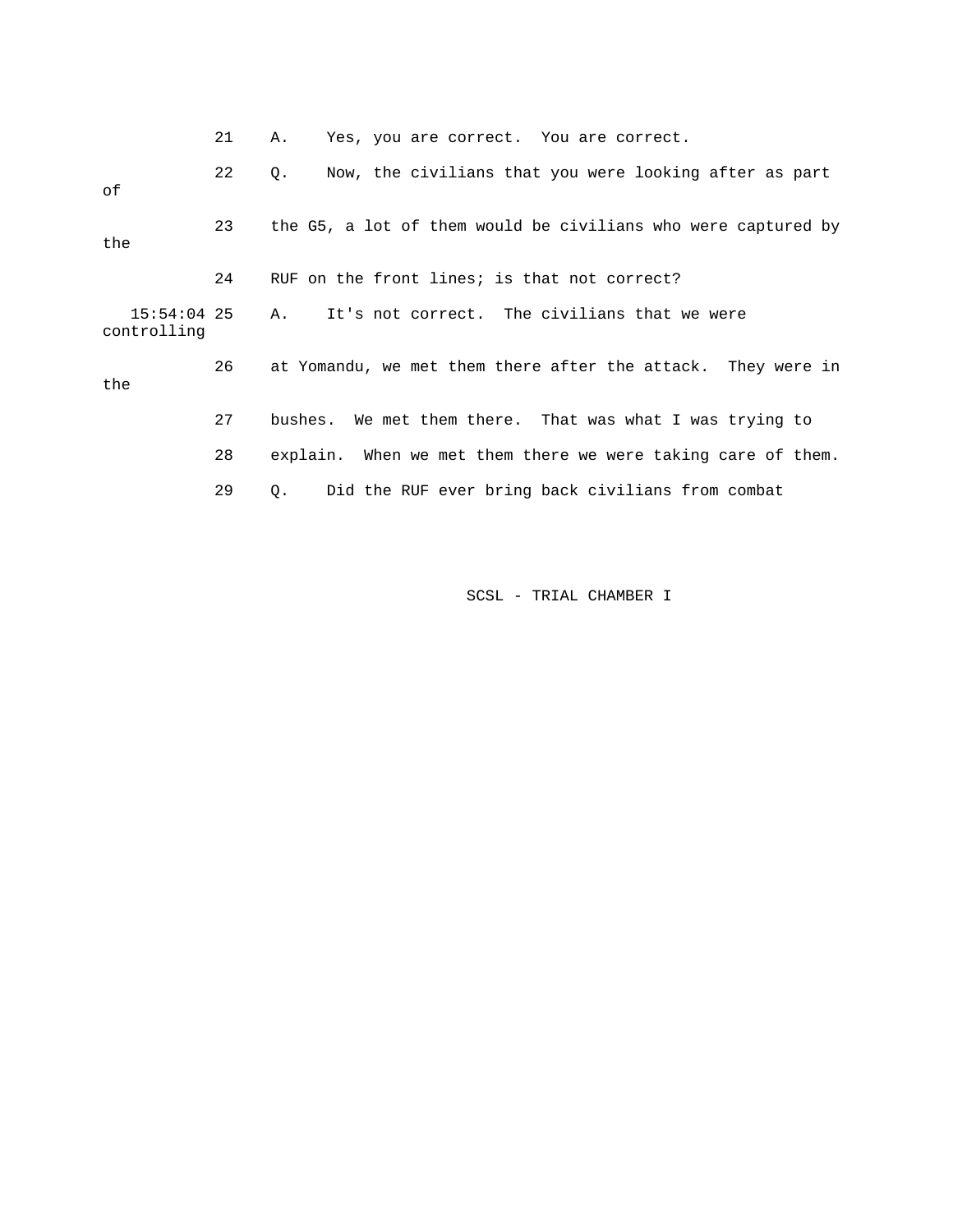| Page 81       |    | SESAY ET AL                                                     |  |  |  |
|---------------|----|-----------------------------------------------------------------|--|--|--|
|               |    | 24 APRIL 2008<br>OPEN SESSION                                   |  |  |  |
|               |    |                                                                 |  |  |  |
|               |    |                                                                 |  |  |  |
|               | 1  | operations?                                                     |  |  |  |
|               | 2  | Yes.<br>Α.                                                      |  |  |  |
|               | 3  | And these civilians would then be handed over to the G5,<br>Q.  |  |  |  |
|               | 4  | correct?                                                        |  |  |  |
| 15:54:43      | 5  | Yes, that was how it happened.<br>Α.                            |  |  |  |
| investigate   | 6  | And it would be standard practice for the G5 to<br>Q.           |  |  |  |
| 7             |    | these civilians as you testified earlier; is that correct?      |  |  |  |
|               | 8  | Yes.<br>Α.                                                      |  |  |  |
| posed         | 9  | And you would investigate them to make sure that they<br>Q.     |  |  |  |
| $15:55:06$ 10 |    | no threat to the RUF; is that correct?                          |  |  |  |
| what          | 11 | No, repeat. The translation is totally different from<br>Α.     |  |  |  |
|               | 12 | I'm getting from the lawyer. Please repeat again.               |  |  |  |
| were          | 13 | The reason the G5 would investigate the civilians that<br>Q.    |  |  |  |
| pose a        | 14 | captured by the RUF was to make sure the civilians did not      |  |  |  |
| 15:55:38 15   |    | threat to the RUF; that is correct, is it not?                  |  |  |  |
|               | 16 | Not a threat to that extent, because I don't think a<br>Α.      |  |  |  |
| didn't        | 17 | civilian will bring any threat to a soldier because they        |  |  |  |
|               | 18 | It was just a matter of security. We just want to<br>have arms. |  |  |  |
|               | 19 | ensure that they are properly secured. It was not a threat.     |  |  |  |
| $15:56:05$ 20 |    | Now, it would be standard practice of the G5, after the<br>Q.   |  |  |  |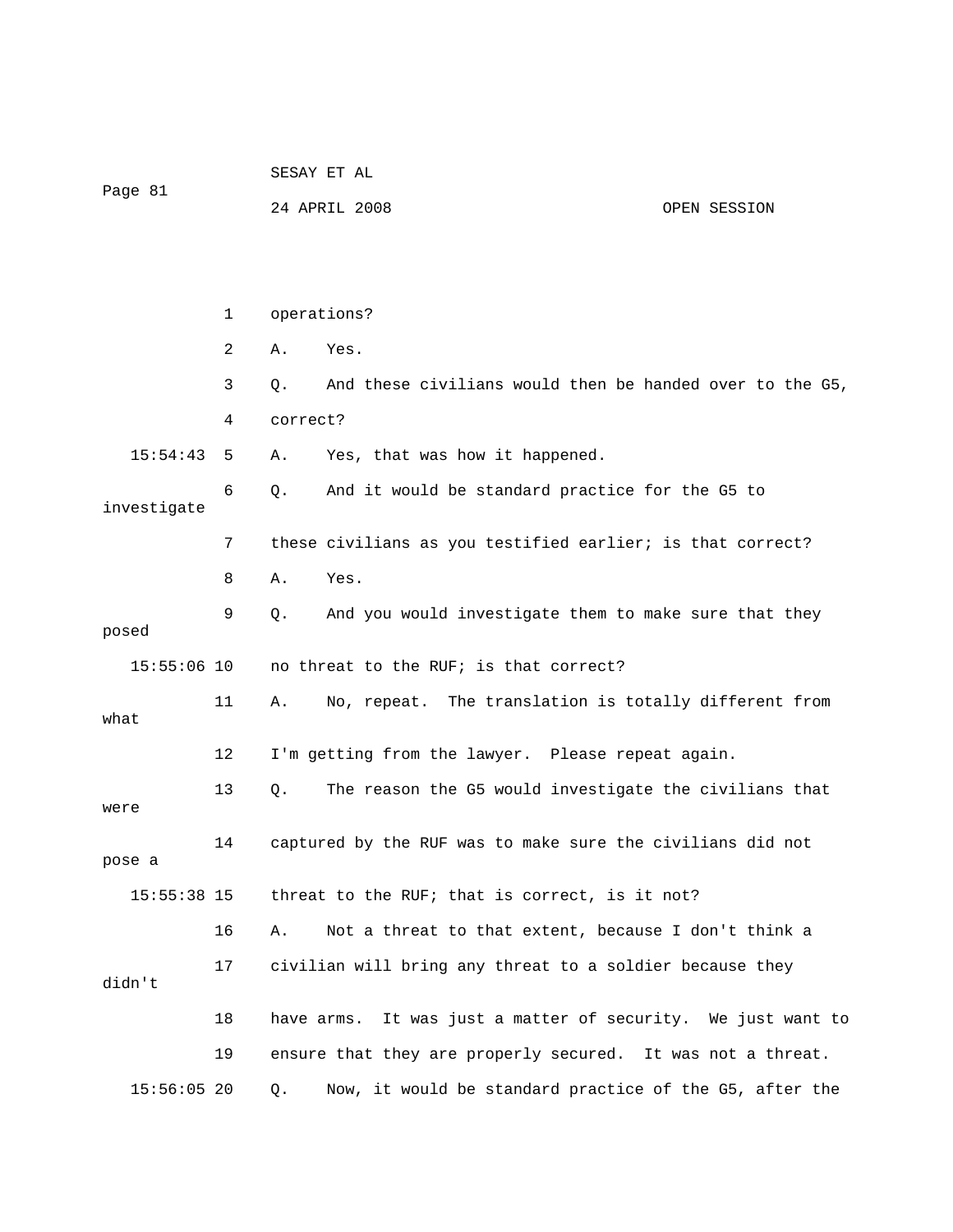|         | 21 | civilians were investigated, that they would not be allowed to      |  |  |  |
|---------|----|---------------------------------------------------------------------|--|--|--|
|         | 22 | leave; that's correct, isn't it?                                    |  |  |  |
|         | 23 | Yes, that was how it happened.<br>Α.                                |  |  |  |
| it      | 24 | If I may have a moment, Your Honour. Thank you.<br>Q.<br>Now,       |  |  |  |
| allowed |    | 15:56:42 25 would also be correct that the reason they would not be |  |  |  |
| that    | 26 | to leave is because the RUF was afraid that they would say          |  |  |  |
|         | 27 | the RUF did bad things to the civilians; isn't that correct?        |  |  |  |
|         | 28 | Very wrong.<br>Α.                                                   |  |  |  |
| let     | 29 | I put it to you, Mr Witness, that in fact you would not<br>Q.       |  |  |  |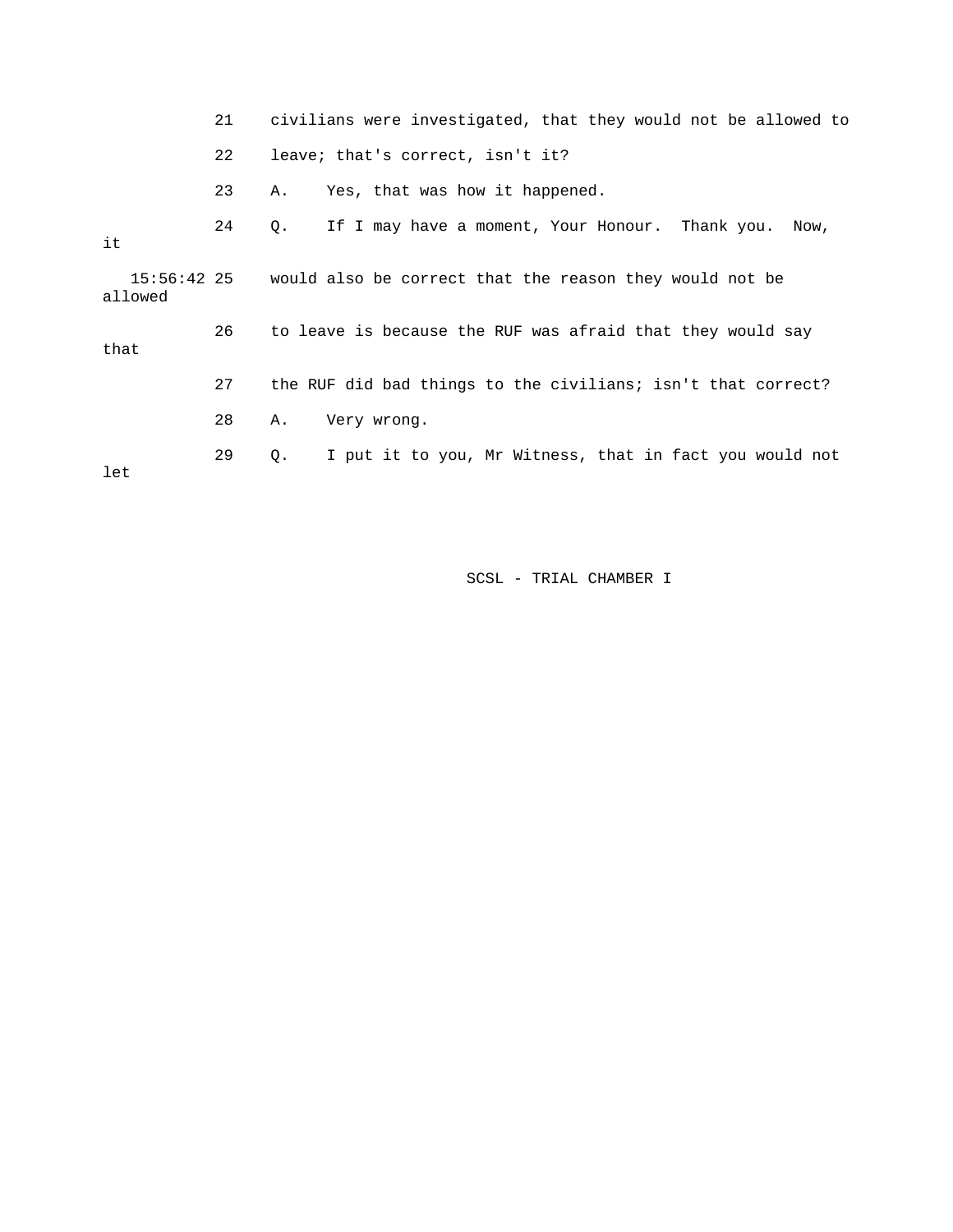|         | SESAY ET AL   |              |
|---------|---------------|--------------|
| Page 82 |               |              |
|         | 24 APRIL 2008 | OPEN SESSION |

 1 the civilians leave the RUF because you were -- because the RUF 2 was afraid that the civilians would report on the atrocities 3 committed against them? 4 A. It's a lie. That was not how it happened. That is not the 15:57:26 5 reason. 6 Q. Now, part of the job of the G5 was to select captured 7 civilians for various assignments within the RUF and distribute 8 them to their respective areas of deployment; isn't that correct? 9 A. No, that's not correct. Not correct. Totally incorrect. 15:57:59 10 Q. So if the RUF needed manpower to carry loads from one 11 location to another, how did they do it? 12 A. Let me tell you, Mr Lawyer, that's why we called ourselves 13 guerrilla. We are independent people. We are able to do things 14 ourself. It was a soldier who carried the load, not civilians. 15:58:35 15 THE INTERPRETER: Your Honours, can the witness be 16 instructed to go slow to facilitate interpretation. 17 MR HARDAWAY: 18 Q. Slow down. As was said to you before, it's being 19 interpreted and being recorded so that everyone can hear you; all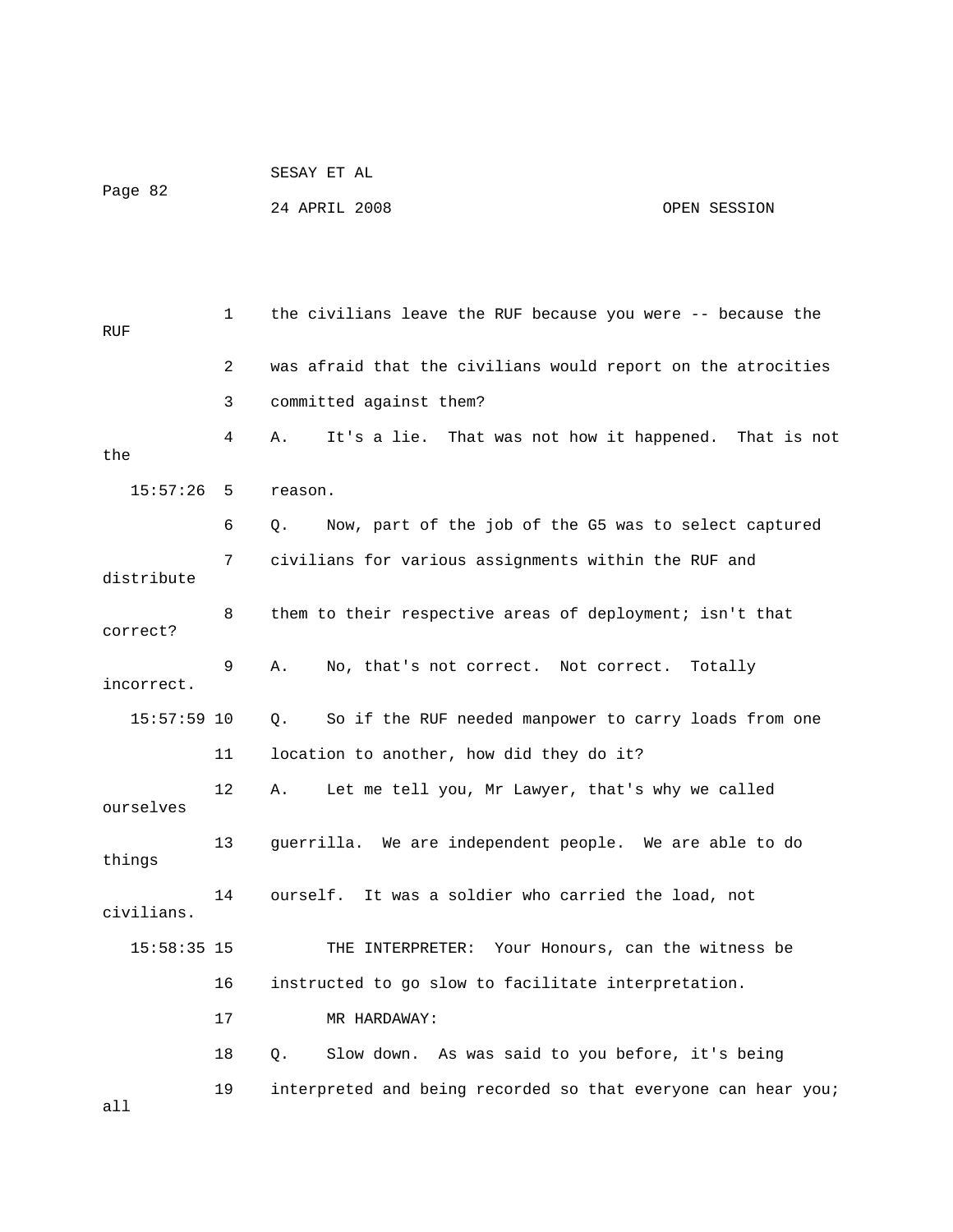| $15:58:45$ 20 |    | right?                                                                     |  |  |  |
|---------------|----|----------------------------------------------------------------------------|--|--|--|
|               | 21 | Yeah.<br>Α.                                                                |  |  |  |
|               | 22 | Please repeat your answer.<br>Q.                                           |  |  |  |
| our           | 23 | I said that is incorrect because we were able to carry<br>A.               |  |  |  |
| civilian      | 24 | own load. That was why we called ourself querrillas. A                     |  |  |  |
| or            |    | 15:59:10 25 wouldn't leave his or her own load containing the food that he |  |  |  |
|               | 26 | she is supposed to go and eat, then he carries our own load.               |  |  |  |
|               | 27 | That is not correct, sir.                                                  |  |  |  |
|               | 28 | I put it to you, sir, that it is correct that the RUF,<br>О.               |  |  |  |
| fighters;     | 29 | through the G5, forced civilians to carry loads for the                    |  |  |  |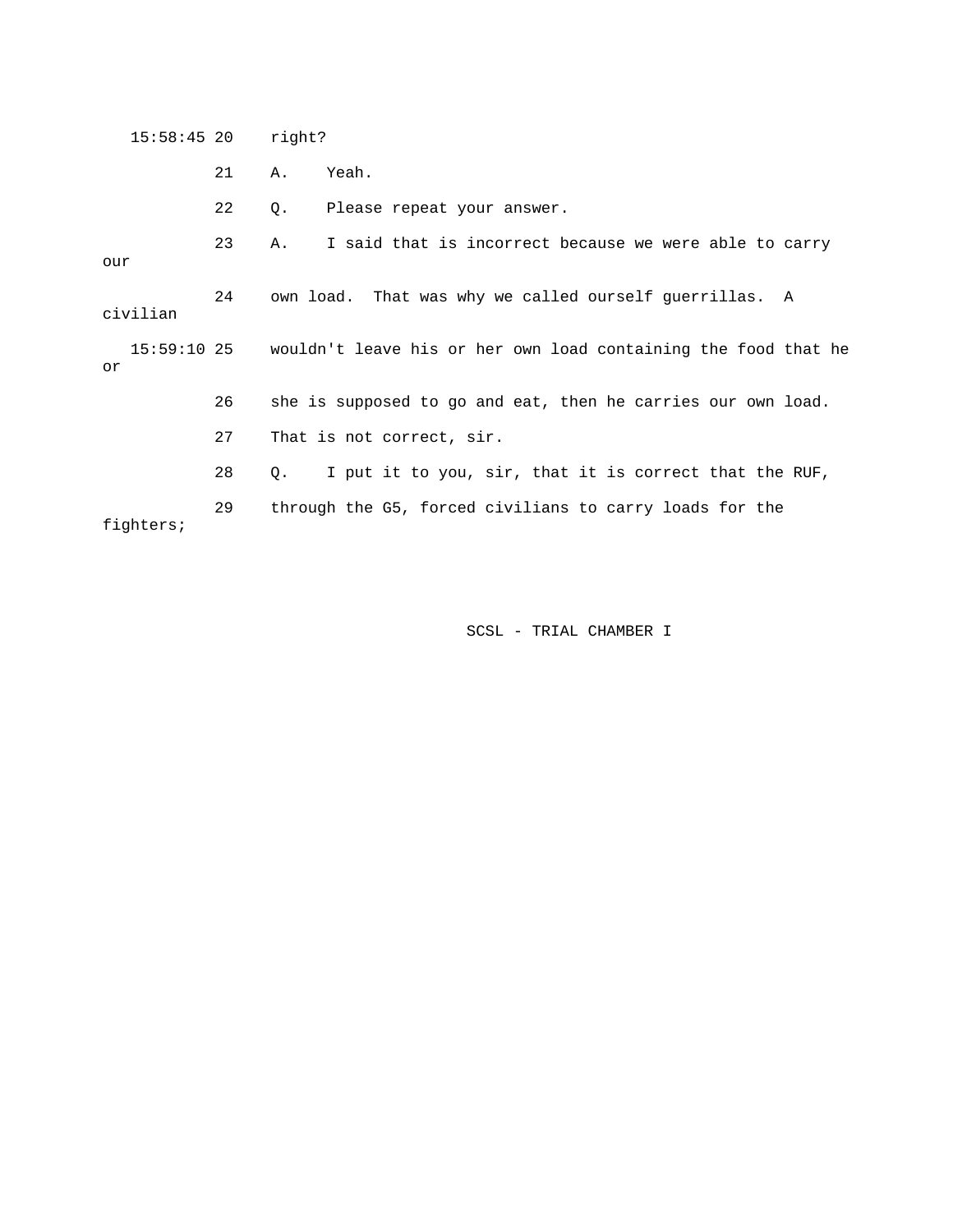| Page 83       |                                                             |    | SESAY ET AL |                                                               |              |  |
|---------------|-------------------------------------------------------------|----|-------------|---------------------------------------------------------------|--------------|--|
|               |                                                             |    |             | 24 APRIL 2008                                                 | OPEN SESSION |  |
|               |                                                             |    |             |                                                               |              |  |
|               |                                                             |    |             |                                                               |              |  |
|               |                                                             | 1  |             | how do you respond?                                           |              |  |
|               |                                                             | 2  | Α.          | Very, very, very, very wrong. Very wrong.                     |              |  |
|               |                                                             | 3  | Q.          | Another job of the G5 was to select captured civilians        |              |  |
| correct?      | suitable for training as RUF fighters; isn't that also<br>4 |    |             |                                                               |              |  |
| 15:59:51      |                                                             | 5  | Α.          | Not correct.                                                  |              |  |
| G5's          |                                                             | 6  | Q.          | I put it to you, Mr Witness, that the G5 -- one of the        |              |  |
| as            | 7                                                           |    |             | responsibilities was in fact to select civilians for training |              |  |
|               |                                                             | 8  |             | RUF fighters; what is your response?                          |              |  |
|               |                                                             | 9  | Α.          | Not to my knowledge. As far as I am [REDACTED], that is       |              |  |
| 16:00:19 10   |                                                             |    |             | not to my knowledge.                                          |              |  |
|               |                                                             | 11 |             | MR HARDAWAY: Your Honour, I would ask that that be            |              |  |
|               |                                                             | 12 |             | redacted. He gave his title.                                  |              |  |
|               |                                                             | 13 |             | PRESIDING JUDGE: Well, G5 commander, it depends on the        |              |  |
|               |                                                             | 14 | level.      |                                                               |              |  |
| $16:00:33$ 15 |                                                             |    |             | MR HARDAWAY: He stated his level, Your Honour.                |              |  |
|               |                                                             | 16 |             | PRESIDING JUDGE: He did.                                      |              |  |
|               |                                                             | 17 |             | MR HARDAWAY:<br>Yes.                                          |              |  |
| say           |                                                             | 18 | Q.          | Mr Witness, do not refer to your exact position.              | Just         |  |
|               |                                                             | 19 |             | "based on my position"; okay?                                 |              |  |
| $16:00:48$ 20 |                                                             |    | Α.          | Okay, sir.                                                    |              |  |
|               |                                                             | 21 | Q.          | Don't reveal your identity. Okay, I interrupted you, so       |              |  |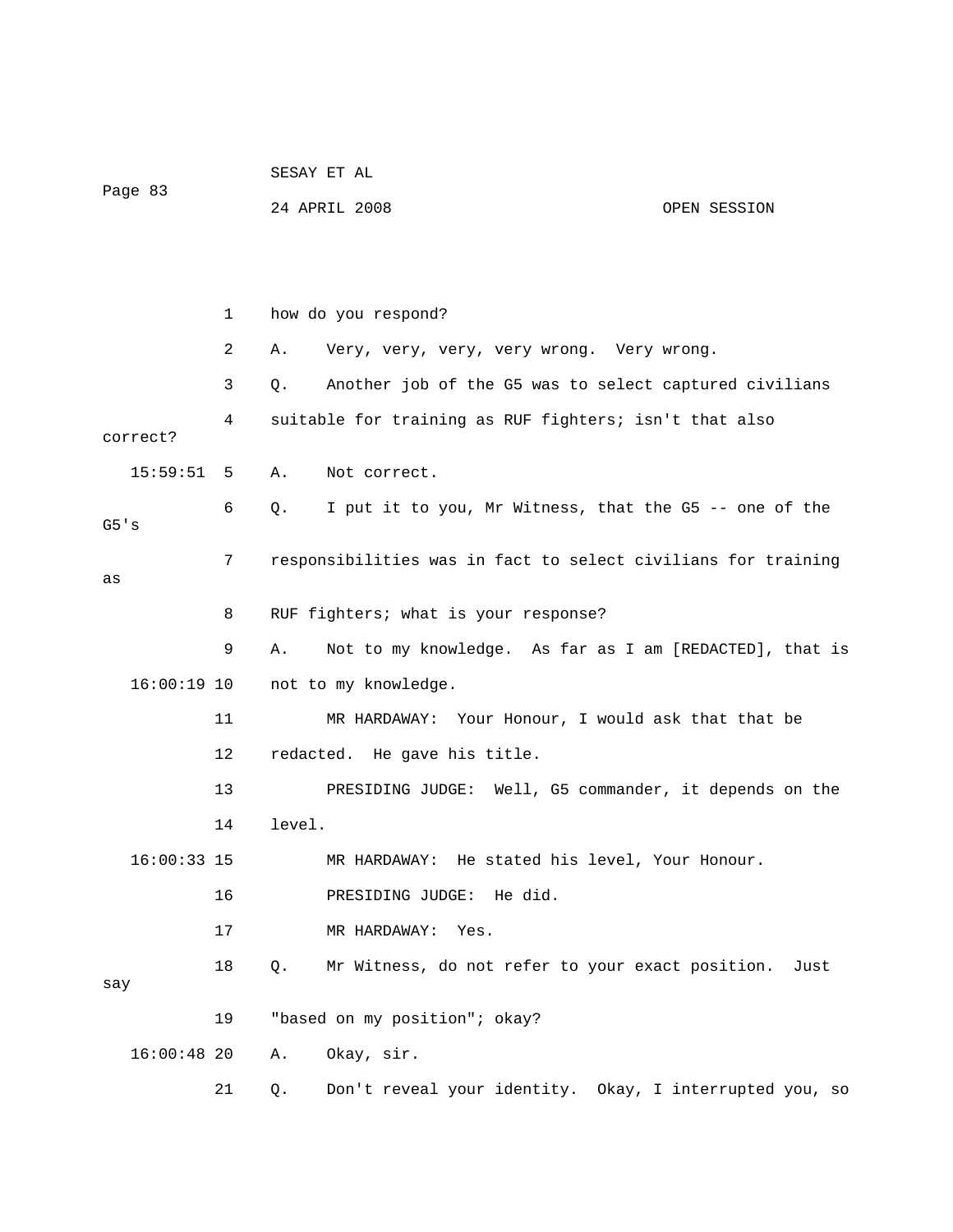- 22 please repeat your answer.
- 23 PRESIDING JUDGE: That disclosure of his position.

24 THE WITNESS: I said no. No. I said no.

 16:01:07 25 PRESIDING JUDGE: I hope I'm clear on the record. The 26 mention of his position earlier on, which tended to disclose his

- 27 identity, should please be redacted.
- 28 MR HARDAWAY:
- 29 Q. Now, Mr Witness, it's correct that you yourself forced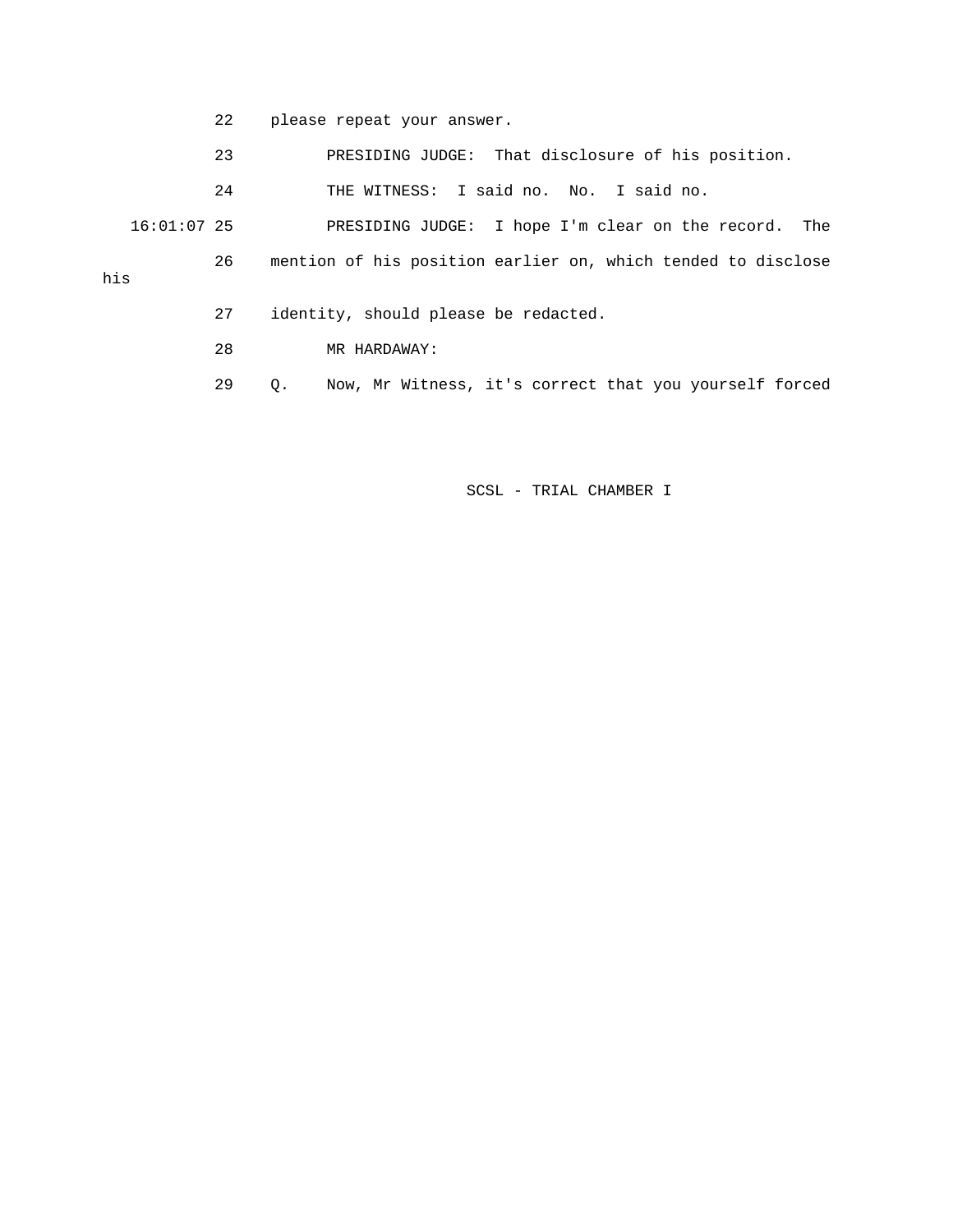| Page 84                |    | 24 APRIL 2008<br>OPEN SESSION                                  |
|------------------------|----|----------------------------------------------------------------|
|                        |    |                                                                |
|                        | 1  | civilians to serve as domestic labour for you, isn't it?       |
|                        | 2  | That was not how it happened, sir.<br>Α.                       |
|                        | 3  | Now, you had testified that civilians would go on<br>Q.        |
|                        | 4  | food-finding missions; correct?                                |
| 16:01:52               | 5  | Yes.<br>Α.                                                     |
|                        | 6  | And it would be correct to say that there would be times<br>Q. |
|                        | 7  | that the civilians would be accompanied by fighters on these   |
|                        | 8  | food-finding missions; isn't that also correct?                |
|                        | 9  | Repeat the question. I'm having problems with the<br>Α.        |
| $16:02:19$ 10          |    | translation. Please repeat the question.                       |
|                        | 11 | When the civilians went on food-finding missions, there<br>Q.  |
| that's                 | 12 | would be times when they were accompanied by RUF fighters;     |
|                        | 13 | correct, isn't it?                                             |
|                        | 14 | Yes.<br>Α.                                                     |
| $16:02:35$ 15<br>would |    | The reason the fighters would accompany the civilians<br>Q.    |
|                        | 16 | be to prevent them from escaping; isn't that correct?          |
|                        | 17 | $\rm No$ .<br>No.<br>No.<br>Α.                                 |
|                        | 18 | So when I put it to you that the fighters were with the<br>Q.  |
| with                   | 19 | civilians to prevent them from escaping, you would disagree    |
| $16:03:01$ 20          |    | me?                                                            |
|                        | 21 | I disagree.<br>Α.                                              |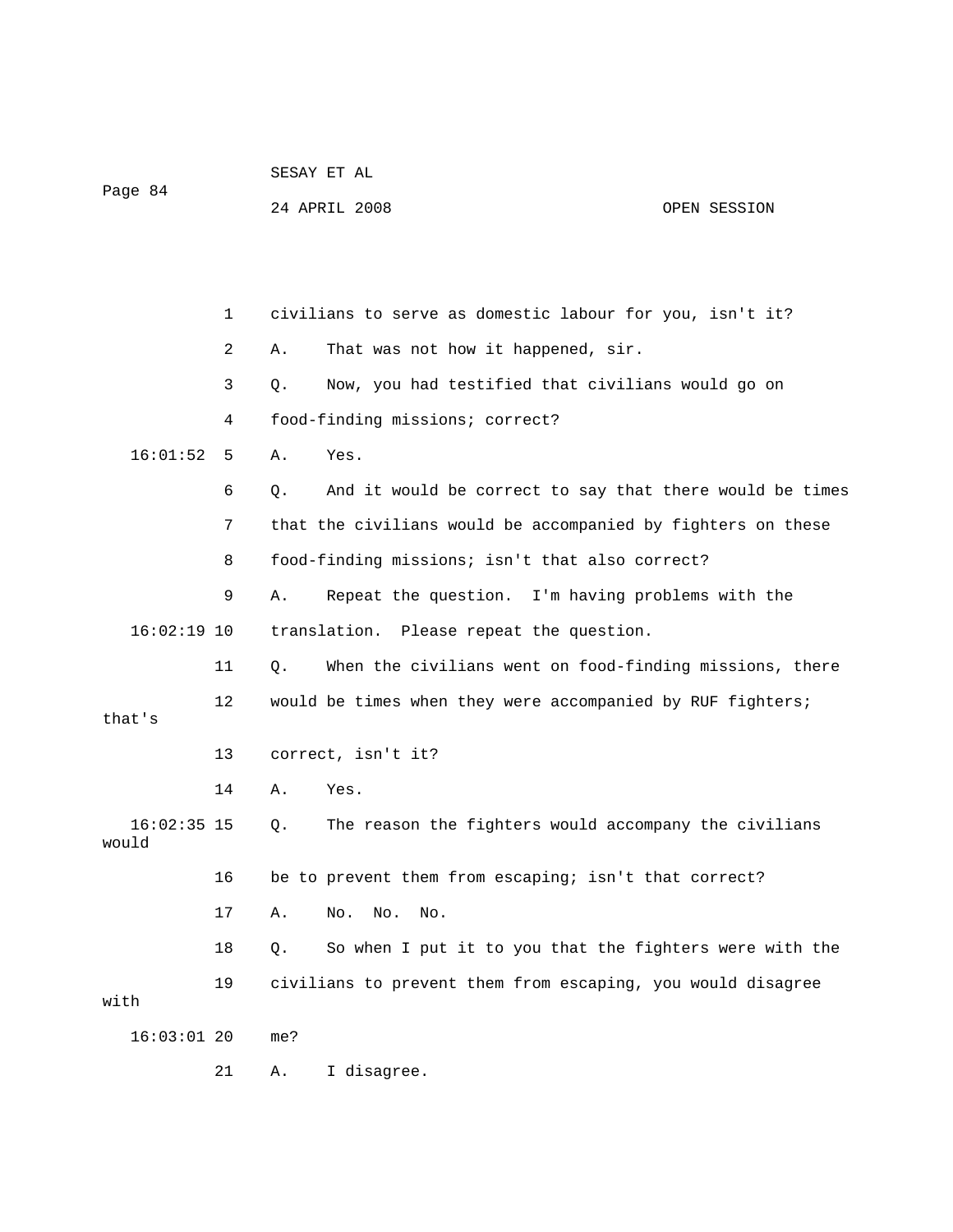| with          | 22 | $\circ$ . | Now, some of the captured civilians that the G5 dealt   |
|---------------|----|-----------|---------------------------------------------------------|
|               | 23 |           | were children; is that correct?                         |
|               | 24 | Α.        | What?                                                   |
| $16:03:17$ 25 |    | 0.        | You said that all civilians were handed over to the G5? |
|               | 26 | Α.        | Actually.                                               |
|               | 27 | 0.        | Some of those civilians were children; yes?             |
|               | 28 | Α.        | Yes, some of them were children.                        |
|               | 29 | Q.        | It's true that part of the assignment of the G5 was to  |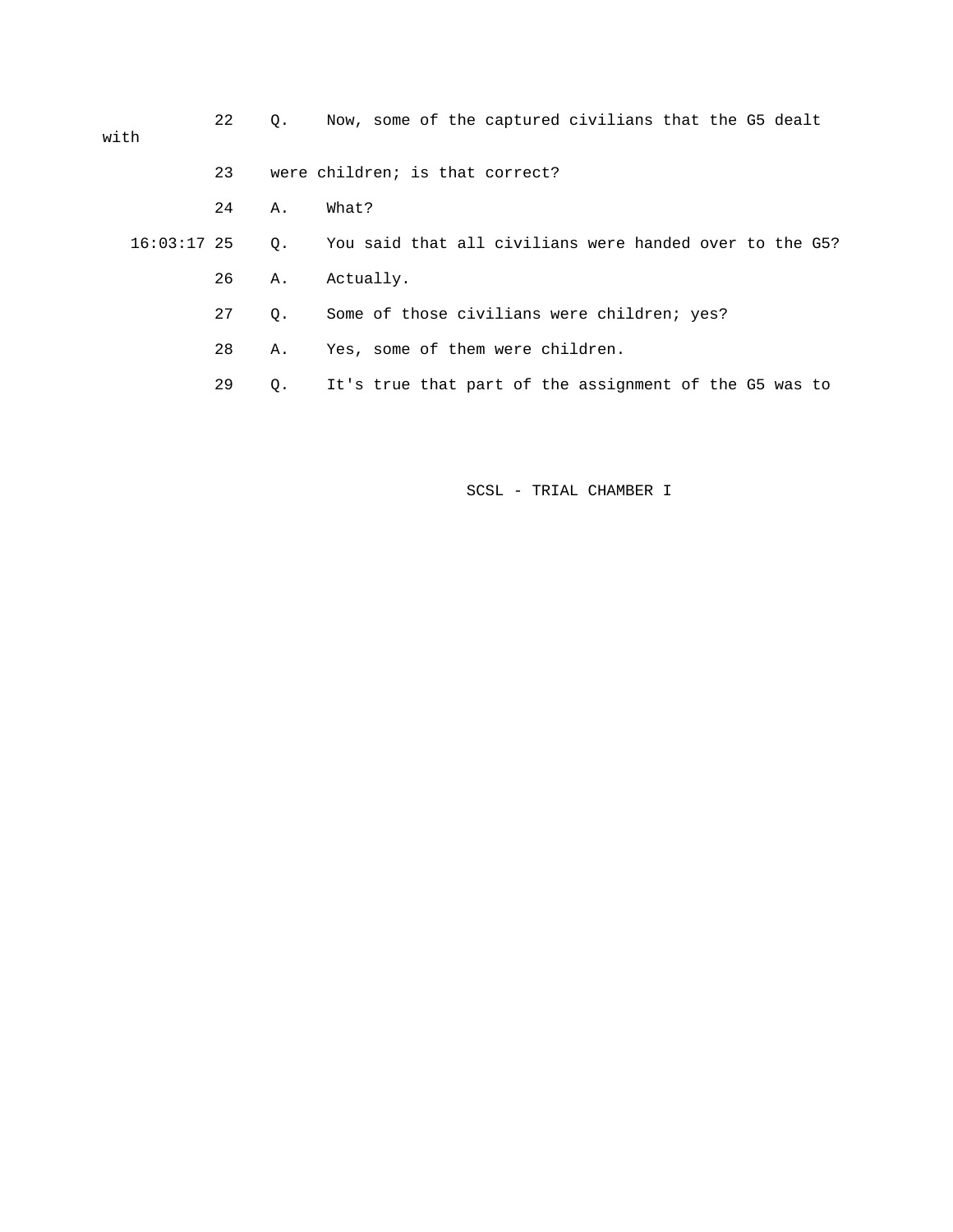| Page 85               |              | SESAY ET AL |                                                                |              |
|-----------------------|--------------|-------------|----------------------------------------------------------------|--------------|
|                       |              |             | 24 APRIL 2008                                                  | OPEN SESSION |
|                       |              |             |                                                                |              |
|                       |              |             |                                                                |              |
|                       | $\mathbf{1}$ |             | select suitable children for training as RUF fighters, as SBUs |              |
|                       | 2            |             | and SGUs; isn't that also correct?                             |              |
|                       | 3            | Α.          | Very, very, very wrong.<br>No.                                 |              |
|                       | 4            | Q.          | So when I put it to you that the G5 in fact selected           |              |
| 16:03:56              | 5            |             | children to serve as fighters as SBUs and SGUs, you would      |              |
|                       | 6            |             | disagree with me?                                              |              |
|                       | 7            | Α.          | I disagree. I totally disagree.                                |              |
| 15                    | 8            | Q.          | The truth is that the RUF used children under the age of       |              |
|                       | 9            |             | as fighters; isn't that correct?                               |              |
| $16:04:15$ 10         |              | Α.          | It is wrong. If you compare the arms that we are               |              |
| dealing               |              |             |                                                                |              |
|                       | 11           | with.       |                                                                |              |
|                       | 12           | Q.          | Senior RUF commanders, including Morris Kallon, had SBUs       |              |
|                       | 13           |             | under their command; is that correct?                          |              |
|                       | 14           | Α.          | It's incorrect. Not correct.                                   |              |
| $16:04:41$ 15<br>SBUs |              | Q.          | It's true that, based upon your position, that you had         |              |
|                       | 16           |             | and SGUs under your command, isn't it?                         |              |
|                       | 17           | Α.          | I did not have SGU and SBU. I have children who was            |              |
| sons                  |              |             |                                                                |              |
|                       | 18           |             | and daughters of civilians; that was my duty.                  | It is mv     |
|                       | 19           |             | responsibility. But they were not SGU or SBU.                  | These were   |
| $16:05:12$ 20         |              |             | children that belongs to the civilians, so we cannot kick them |              |
|                       | 21           | out.        | It was my responsibility to care for them.                     |              |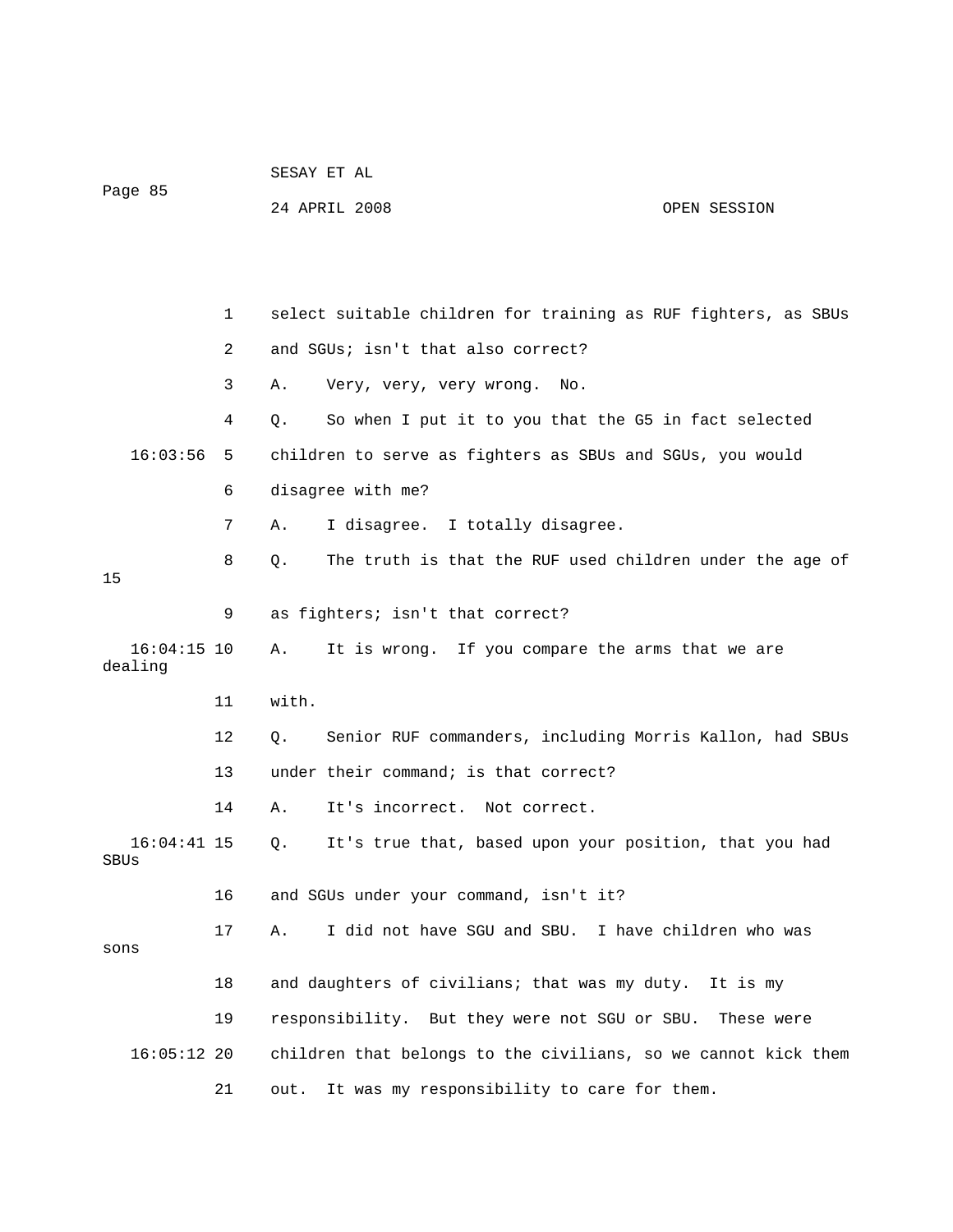| children                      | 22 | Now, are you saying, Mr Witness, that you had the<br>Q.       |
|-------------------------------|----|---------------------------------------------------------------|
|                               | 23 | of civilians under your own personal care?                    |
|                               | 24 | Yeah, as a unit; not personal.<br>Α.                          |
| $16:05:35$ 25 Q.<br>including |    | So when I put it to you that senior commanders,               |
|                               | 26 | yourself and Morris Kallon, had SBUs under their command, you |
|                               | 27 | disagree with me?                                             |
|                               | 28 | I am -- I totally disagree with that. If you talk about<br>Α. |
|                               | 29 | SGU and SBU, you are referring to armed children, no.         |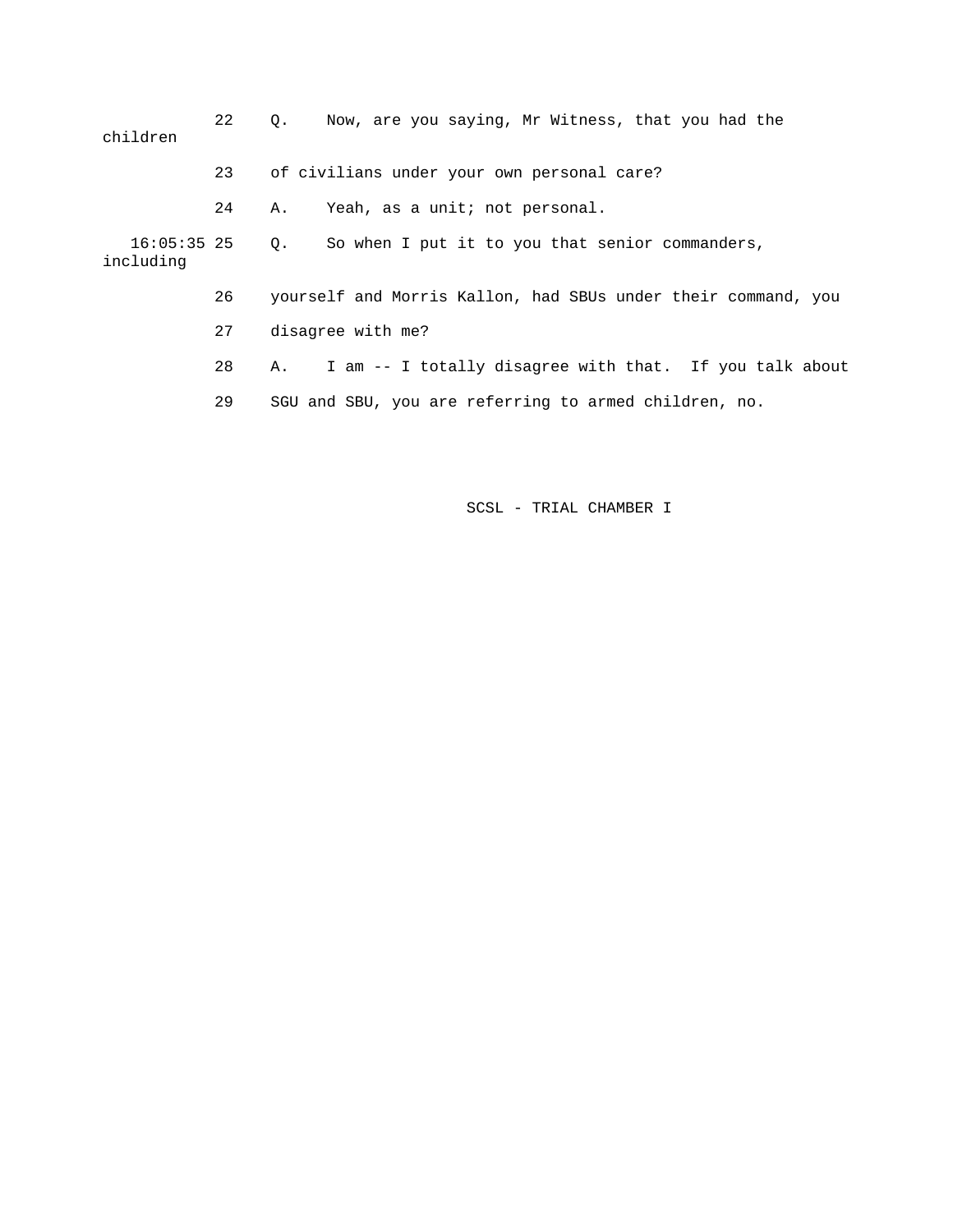|                       |    |          | 24 APRIL 2008                                                | OPEN SESSION |
|-----------------------|----|----------|--------------------------------------------------------------|--------------|
|                       |    |          |                                                              |              |
|                       |    |          |                                                              |              |
|                       |    |          |                                                              |              |
|                       | 1  | Q.       | Now, you, senior commanders such as yourself and Morris      |              |
|                       | 2  |          | Kallon, had SBUs as bodyguards; isn't that also correct?     |              |
|                       | 3  | Α.       | It is not correct; it is a wrong information.                |              |
|                       | 4  | Q.       | So when I put it to you that senior commanders such as       |              |
| 16:06:28<br>disagree  | 5  |          | Morris Kallon and yourself had SBUs as bodyguards, you       |              |
|                       | 6  | with me? |                                                              |              |
|                       | 7  | Α.       | I totally disagree; that is out.                             |              |
|                       | 8  | Q.       | Now, you had also testified that you had not heard of        |              |
|                       | 9  |          | forced marriage in the RUF; do you remember that?            |              |
| $16:07:00$ 10         |    | Α.       | Yes, and I can clarify that.                                 |              |
|                       | 11 | $Q$ .    | Mr Witness, who is Serray Sewa, and that's S-E-R-R-A-Y       |              |
| last                  |    |          |                                                              |              |
|                       | 12 |          | name $S-E-W-A$ ?                                             |              |
| please                | 13 |          | THE INTERPRETER: Your Honours, can learned counsel           |              |
|                       | 14 |          | repeat the question. Please call the name again.             |              |
| $16:07:18$ 15         |    |          | MR HARDAWAY:                                                 |              |
|                       | 16 | Q.       | Who is Serray Sewa and it's spelled, first name              |              |
|                       |    |          |                                                              |              |
|                       | 17 |          | S-E-R-R-A-Y, last name S-E-W-A?                              |              |
|                       | 18 | Α.       | I don't know that individual.                                |              |
|                       | 19 | Q.       | The truth of the matter is, Mr Witness, there's a Serray     |              |
| $16:07:41$ 20<br>your |    |          | Sewa is a woman who you personally abducted and forced to be |              |

21 wife; isn't that correct?

SESAY ET AL

Page 86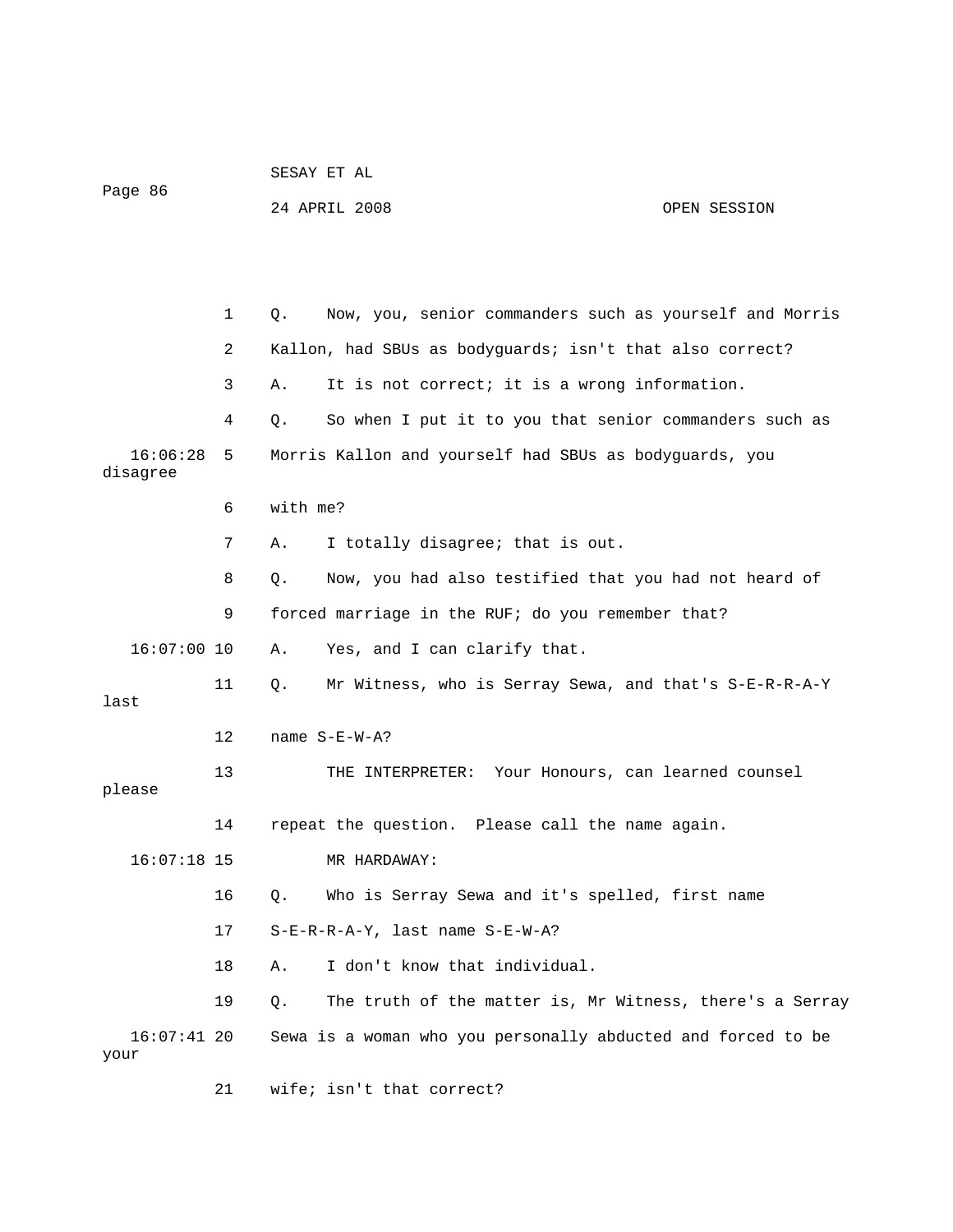22 A. Very, very, very wrong. Not correct at all. It is not 23 correct. 24 Q. If I may have a moment, please, Your Honour. I thank the 16:08:37 25 Court. Now, Mr Witness, you had testified that Koidu was 26 attacked and -- well, actually, let me re -- let me backtrack a 27 little. You had answered questions for counsel for Issa Sesay 28 concerning Savage's actions in Tombodu; do you remember that?

29 A. Issa Sesay?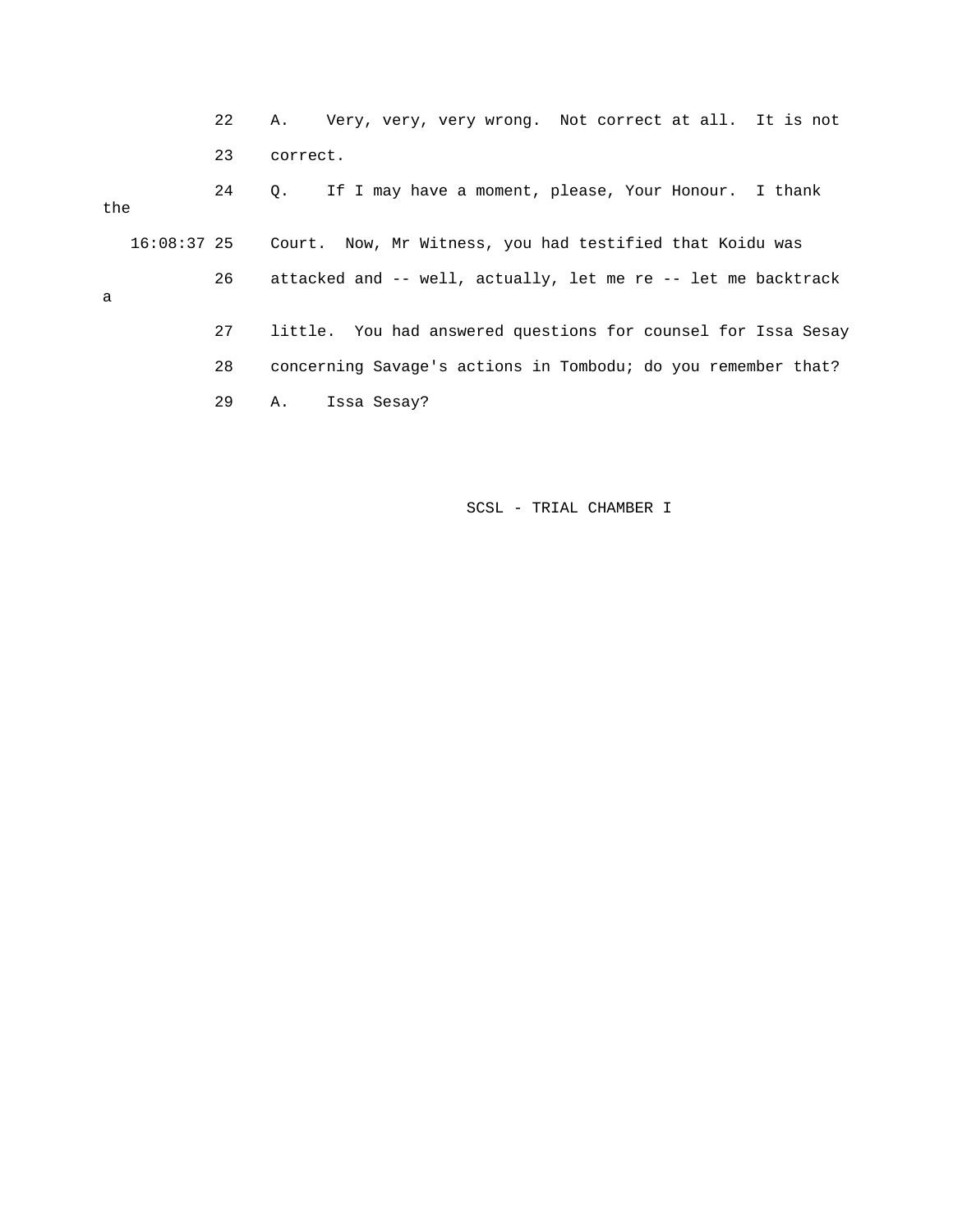| Page 87                |             |             | 24 APRIL 2008                                          | OPEN SESSION |
|------------------------|-------------|-------------|--------------------------------------------------------|--------------|
|                        |             |             |                                                        |              |
|                        | $\mathbf 1$ | Q.          | His lawyer asked you questions about Savage committing |              |
|                        | 2           |             | atrocities in Tombodu; do you remember that?           |              |
| calling                | 3           | Α.          | I didn't say such -- I want you to repeat. You are     |              |
|                        | 4           |             | Issa Sesay. That is complicating your question.        |              |
| 16:09:32<br>concerning | 5           | $Q_{\star}$ | All right. Do you remember answering questions         |              |
|                        | 6           |             | Savage misbehaving in Tombodu?                         |              |
|                        | 7           | Α.          | Yes.                                                   |              |
|                        | 8           | Q.          | At the time Savage was misbehaving in Tombodu, Morris  |              |
|                        | 9           |             | Kallon was senior to Savage; correct?                  |              |
| $16:09:57$ 10          |             | Α.          | In Tombodu?                                            |              |
|                        | 11          | Q.          | Generally.                                             |              |
|                        | 12          | Α.          | In Tombodu?                                            |              |
|                        | 13          | Q.          | Generally.                                             |              |
| That's                 | 14          | Α.          | Generally the rank of major is higher than captain.    |              |
| $16:10:13$ 15          |             | true.       |                                                        |              |
| burned                 | 16          | $Q$ .       | Now, you had testified that Koidu was attacked and     |              |
|                        | 17          |             | in March of 1998; do you remember that?                |              |
|                        | 18          | Α.          | Say what?                                              |              |
| attacked               | 19          | Q.          | You had testified that in March of 1998, Koidu was     |              |
| $16:10:47$ 20          |             |             | and burned; you never said that?                       |              |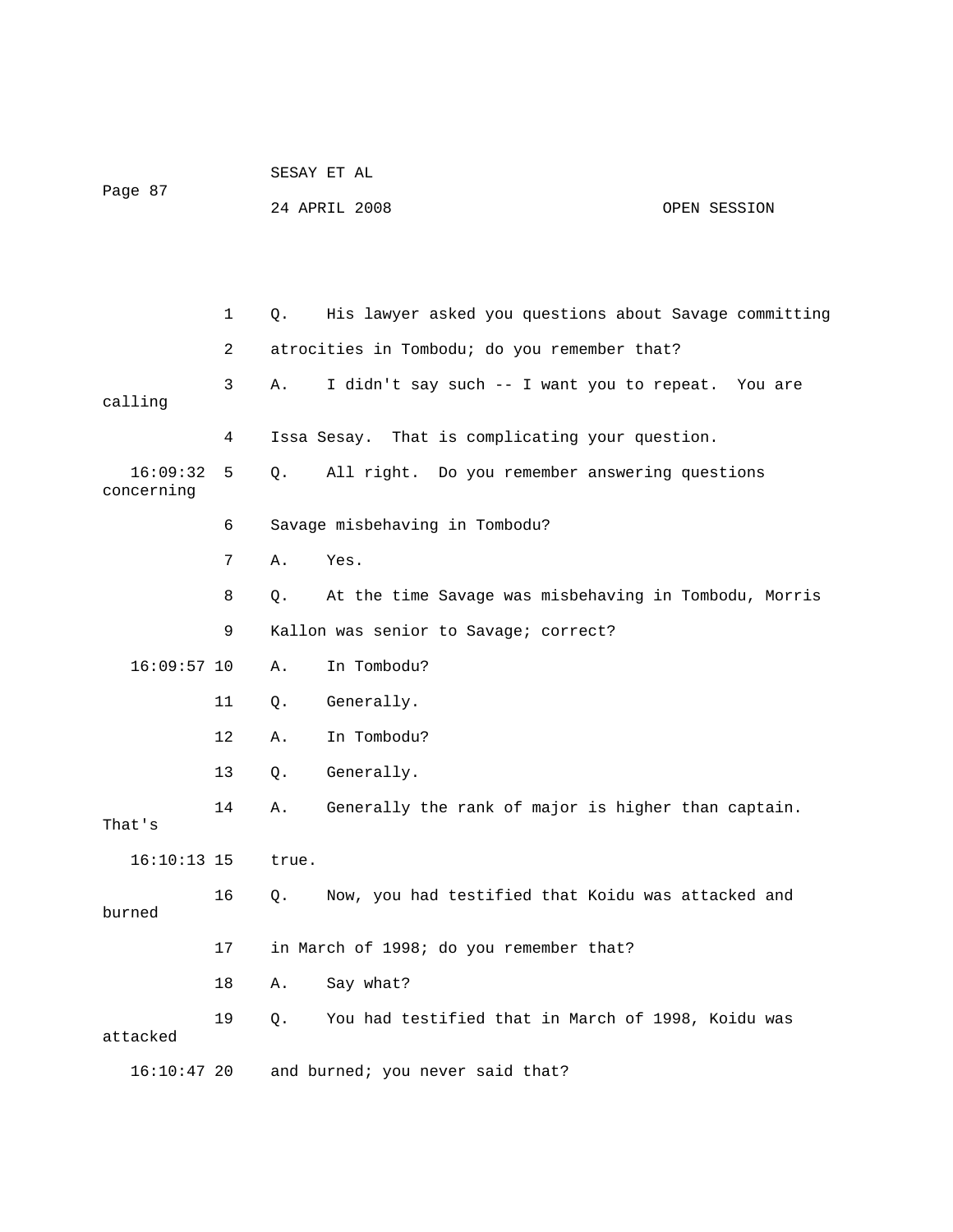| said | 21 | That was not my answer. That was not what I said. I<br>Α.            |
|------|----|----------------------------------------------------------------------|
|      | 22 | in March 1990 -- first week in May I entered Koidu. By then          |
|      | 23 | Koidu had been attacked; that was what I said.                       |
| if   | 24 | Okay. During that attack were there civilians killed,<br>Q.          |
|      |    | 16:11:22 25 you know?                                                |
| I    | 26 | I never saw corpses. For the three days I was in Kono,<br>Α.         |
|      | 27 | never saw corpses.                                                   |
|      | 28 | Were there women raped during that attack, if you know?<br>$\circ$ . |
|      | 29 | Wrong. It never happened.<br>Α.                                      |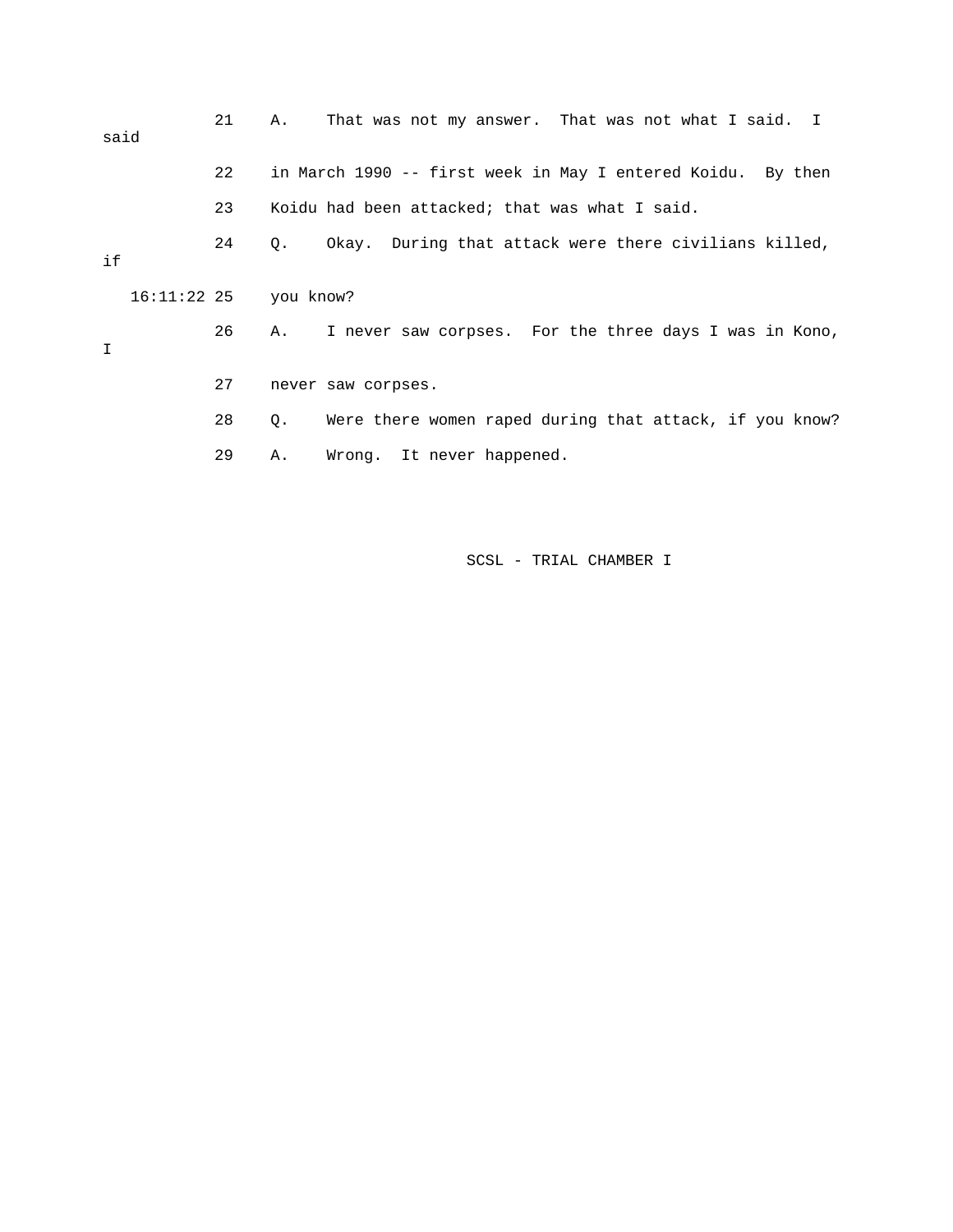|                         |    | SESAY ET AL |                                                             |  |              |
|-------------------------|----|-------------|-------------------------------------------------------------|--|--------------|
| Page 88                 |    |             | 24 APRIL 2008                                               |  | OPEN SESSION |
|                         |    |             |                                                             |  |              |
|                         |    |             |                                                             |  |              |
|                         | 1  | Q.          | Do you know who led that attack on Koidu in 1998?           |  |              |
|                         | 2  | Α.          | Yes, sir.                                                   |  |              |
|                         | 3  | Q.          | Who led that attack?                                        |  |              |
|                         | 4  | Α.          | It was Superman.                                            |  |              |
| 16:12:00                | 5  | Q.          | The truth, Mr Witness, is that Morris Kallon led that       |  |              |
|                         | 6  |             | attack on Koidu in 1998, isn't it?                          |  |              |
| in                      | 7  | Α.          | That's not correct. Morris Kallon was in Bo. He came        |  |              |
|                         | 8  | later.      |                                                             |  |              |
|                         |    |             |                                                             |  |              |
| Kallon                  | 9  | Q.          | So when I put it to you that, in fact, it was Morris        |  |              |
| $16:12:23$ 10           |    |             | that led the attack, you disagree with me?                  |  |              |
|                         | 11 | Α.          | Finally, I'll disagree.                                     |  |              |
|                         | 12 | Q.          | You have given evidence concerning a bank robbery in        |  |              |
| Koidu;                  |    |             |                                                             |  |              |
|                         | 13 | correct?    |                                                             |  |              |
|                         | 14 | Α.          | Yes.                                                        |  |              |
| $16:12:42$ 15<br>Koidu, |    | Q.          | Morris Kallon was involved in that bank robbery in          |  |              |
|                         | 16 | wasn't he?  |                                                             |  |              |
|                         | 17 | Α.          | It's a lie.                                                 |  |              |
| ask                     | 18 | Q.          | I want to read you some evidence, Mr Witness, and I'll      |  |              |
| again                   | 19 |             | for your comment. Your Honour, again this is from TF1-366,  |  |              |
| $16:13:04$ 20<br>11     |    |             | dated 8 November 2005, page 31. I will read from lines 5 to |  |              |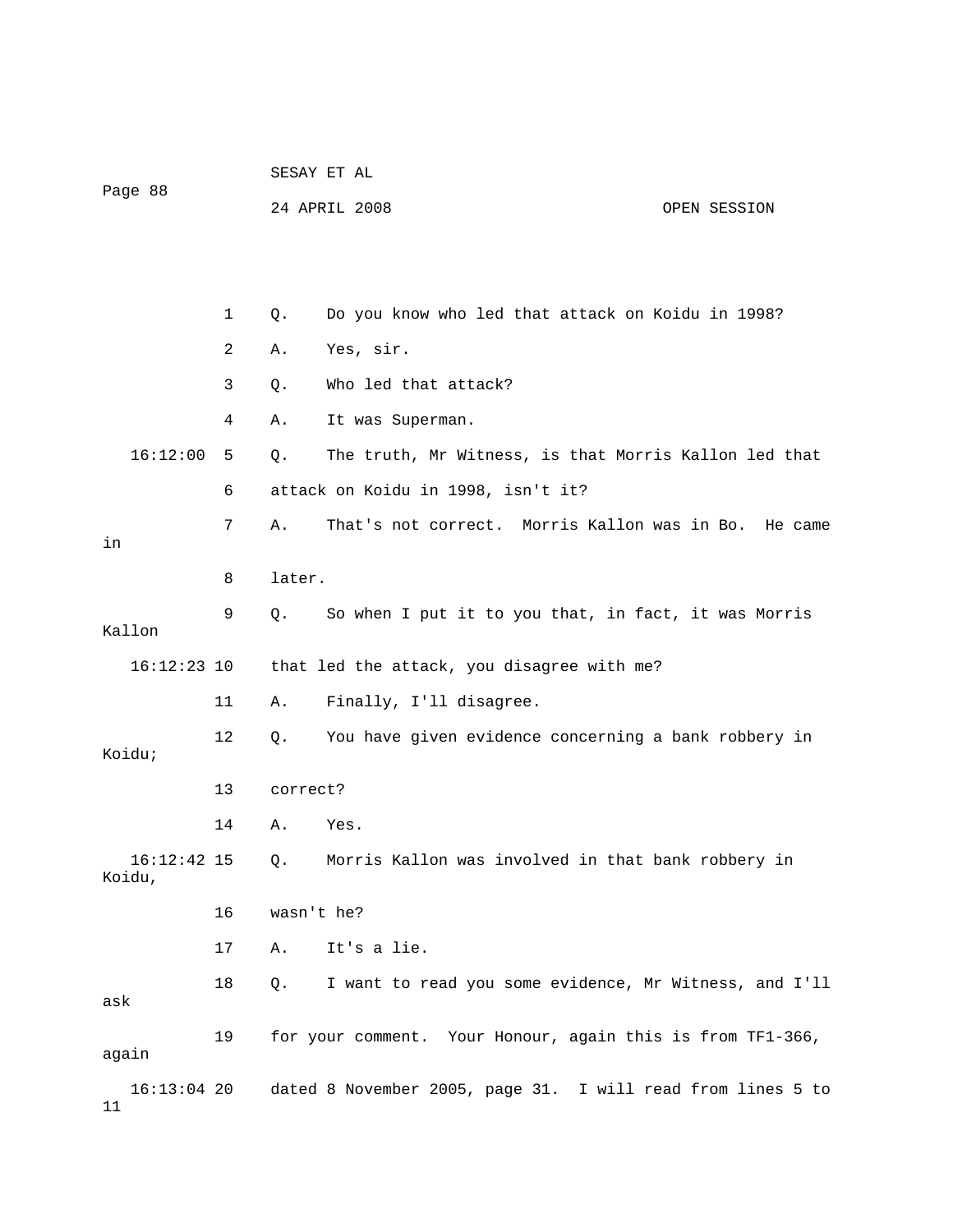|    |               | 21 |     | inclusive, and then from lines 17 to 22 inclusive.    |
|----|---------------|----|-----|-------------------------------------------------------|
|    |               | 22 |     | "Q. What is the next thing that you remember seeing   |
|    |               | 23 |     | happening?                                            |
|    |               | 24 |     | "A. When we were in Kono at that meeting, after that  |
| In | $16:13:27$ 25 |    |     | meeting, we were there when they broke into the bank. |
|    |               | 26 |     | fact, it was Morris Kallon who broke into the bank.   |
|    |               | 27 |     | "Q. What bank are you talking about.                  |
|    | Konomanyi's   | 28 | "A. | There is a bank at the back of the Opera.             |
|    |               | 29 |     | bank; it was Morris Kallon who broke into it."        |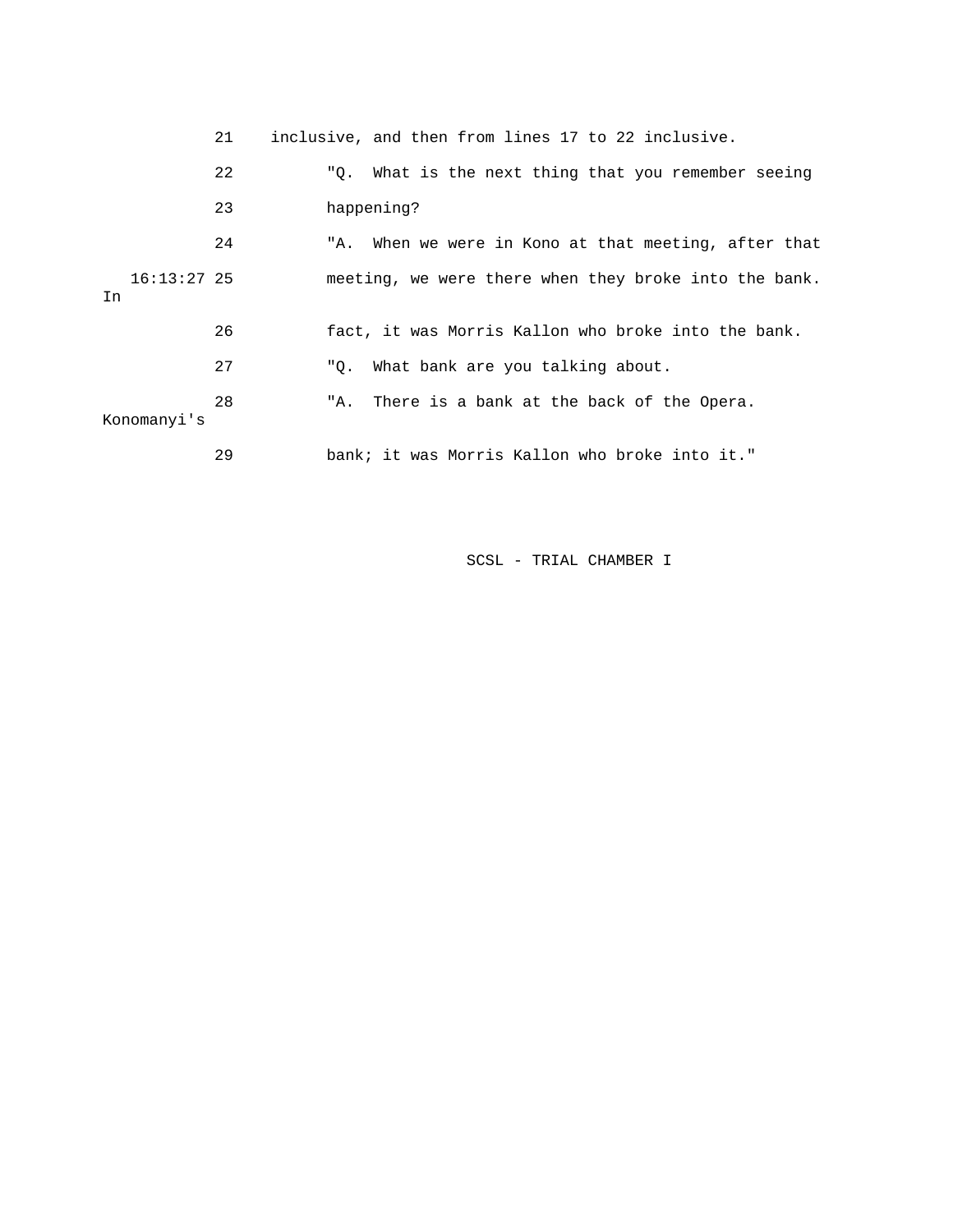| Page 89 |               |    |          | 24 APRIL 2008                                                 | OPEN SESSION |
|---------|---------------|----|----------|---------------------------------------------------------------|--------------|
|         |               |    |          |                                                               |              |
|         |               |    |          |                                                               |              |
|         |               | 1  |          | Line 17.                                                      |              |
|         |               | 2  |          | Who broke into this bank?<br>"Q.                              |              |
|         |               | 3  |          | Morris Kallon and the STF. They were the ones who<br>"A.      |              |
|         |               | 4  |          | broke into the bank.                                          |              |
|         | 16:14:03      | 5  |          | When did this happen.<br>"Q.                                  |              |
| Town.   |               | 6  |          | At that time we were -- we were settled in Koidu<br>"A.       |              |
|         |               | 7  |          | In fact we were deployed there. We were in the town."         |              |
|         |               | 8  |          | What is your response to that evidence, Mr Witness?           |              |
|         |               | 9  | Α.       | Mr Lawyer, I totally -- I disagree with that statement.       |              |
|         | $16:14:25$ 10 |    |          | It's a wrong statement.                                       |              |
| in      |               | 11 | Q.       | Now, so you disagree with me when I put it to you that        |              |
|         |               | 12 |          | fact Morris Kallon was involved in the bank robbery in Koidu? |              |
|         |               | 13 | Α.       | I disagree. I disagree.                                       |              |
|         |               | 14 | Q.       | Now, in March of 1998 were you still at Yomandu?              |              |
|         | $16:14:49$ 15 |    | Α.       | Yes.                                                          |              |
|         |               | 16 | Q.       | And you stated that in March of 1998 you were receiving       |              |
|         |               | 17 |          | reports from Patrick Jusu who was at Guinea Highway; is that  |              |
|         |               | 18 | correct? |                                                               |              |
|         |               | 19 | Α.       | Exactly. Exactly.                                             |              |
|         | $16:15:04$ 20 |    | Q.       | And Patrick Jusu was senior to you; is that correct?          |              |
|         |               | 21 | Α.       | Yes, sir.                                                     |              |
| any     |               | 22 | Q.       | I put it to you, Mr Witness, that you did not receive         |              |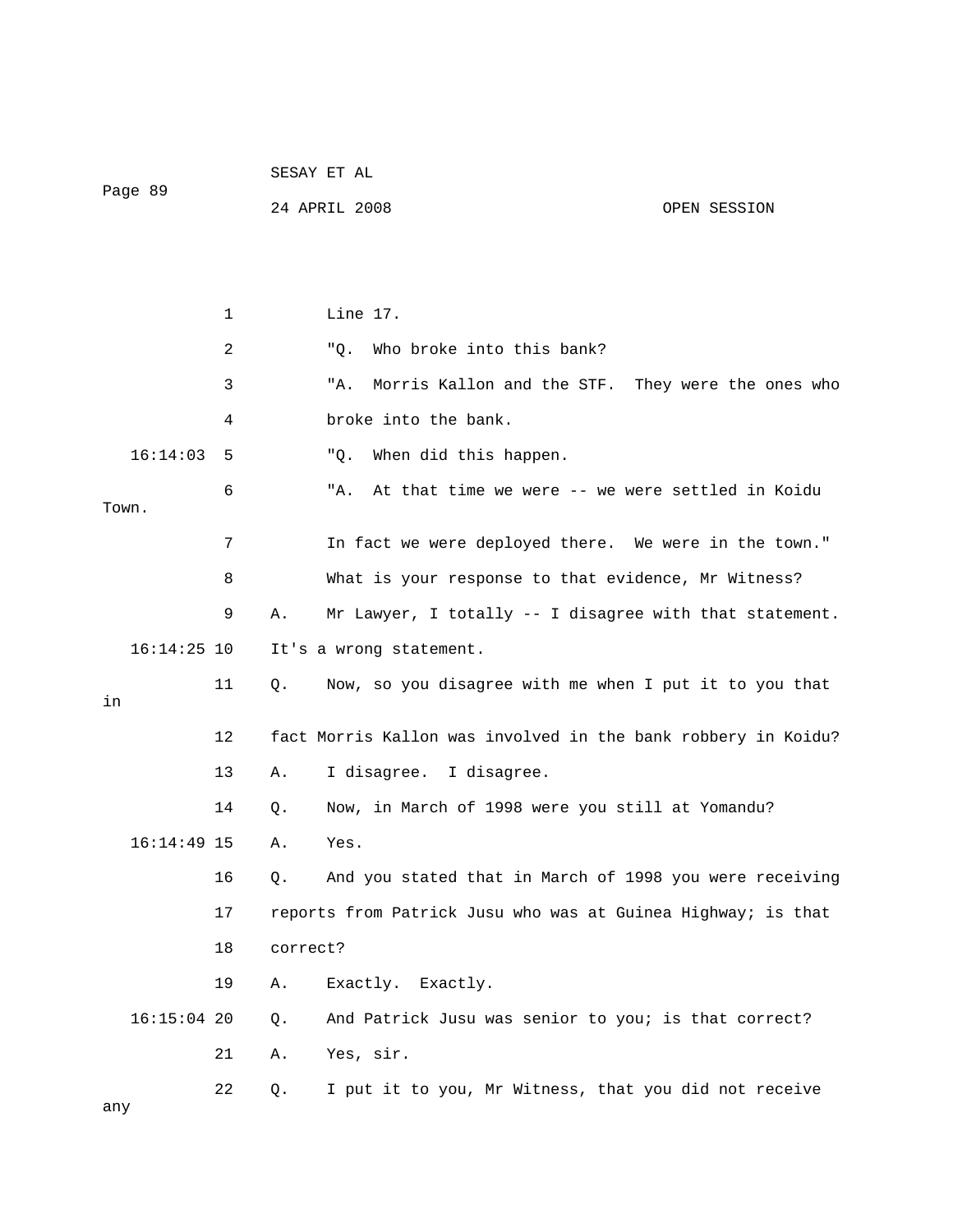| to                      | 23 | reports from Patrick Jusu; that seniors did not give reports    |
|-------------------------|----|-----------------------------------------------------------------|
|                         | 24 | juniors; how do you respond?                                    |
| $16:15:23$ 25<br>report |    | It is wrong. It doesn't mean that the seniors don't<br>А.       |
|                         | 26 | to juniors. You will get an information. If you are working     |
|                         | 27 | together, you'll pass on this information to corroborate that   |
| your                    | 28 | information, so you wouldn't withheld that information from     |
| is                      | 29 | junior officer simply because you are a senior officer.<br>That |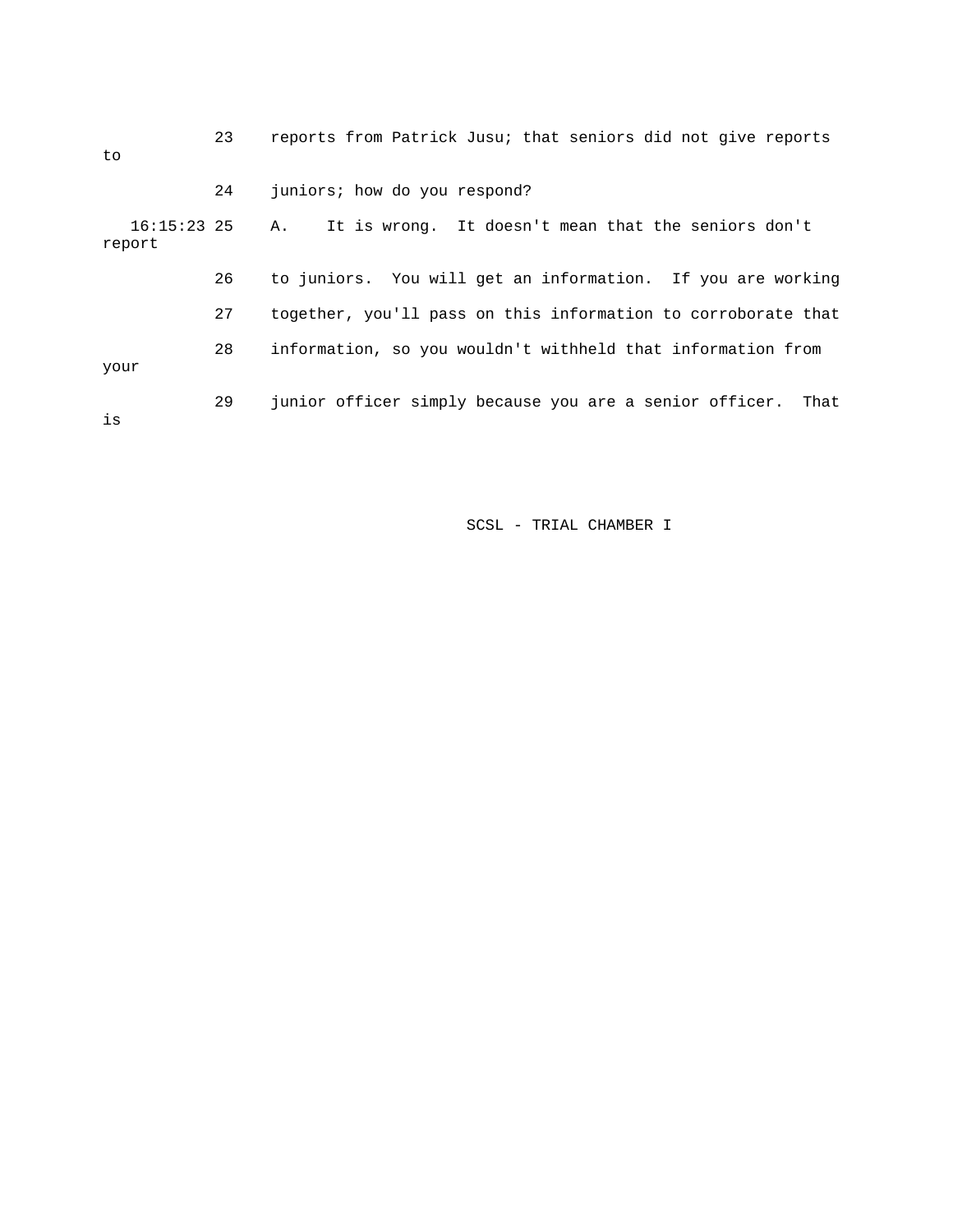|                      |                                                                | SESAY ET AL                                                   |  |  |  |
|----------------------|----------------------------------------------------------------|---------------------------------------------------------------|--|--|--|
| Page 90              |                                                                | 24 APRIL 2008<br>OPEN SESSION                                 |  |  |  |
|                      |                                                                |                                                               |  |  |  |
|                      |                                                                |                                                               |  |  |  |
|                      | $\mathbf{1}$                                                   | not right.                                                    |  |  |  |
|                      | 2                                                              | Now, you had testified that you did not hear of Morris<br>Q.  |  |  |  |
|                      | Kallon killing anyone at Five-Five Spot; is that correct?<br>3 |                                                               |  |  |  |
|                      | 4                                                              | Yes.<br>Α.                                                    |  |  |  |
| 16:16:04<br>Witness, | 5                                                              | I want to read you another piece of evidence, Mr<br>Q.        |  |  |  |
|                      | 6                                                              | and I'll ask for your response. Your Honours --               |  |  |  |
|                      | 7                                                              | Go ahead.<br>Α.                                               |  |  |  |
|                      | 8                                                              | Thank you, Mr Witness. Your Honours, this is TF1-366<br>$Q$ . |  |  |  |
| 24?                  | 9                                                              | again, the same date, 8 November 2005, page 32, lines 10 to   |  |  |  |
| $16:16:31$ 10        |                                                                | PRESIDING JUDGE: Don't get irritated when they tell you       |  |  |  |
|                      | 11                                                             | next question.                                                |  |  |  |
|                      | 12                                                             | MR HARDAWAY: Very well, Your Honour.                          |  |  |  |
| happening?           | 13                                                             | What is the next thing you remember seeing<br>"Q.             |  |  |  |
| there.               | 14                                                             | Morris Kallon went to Tombodu and killed people<br>"A.        |  |  |  |
| $16:16:47$ 15        |                                                                | In fact I went with him in the vehicle. I went together       |  |  |  |
|                      | 16                                                             | with him in a vehicle.                                        |  |  |  |
|                      | 17                                                             | Do you know what Five-Five is.<br>"O.                         |  |  |  |
|                      | 18                                                             | I was at Five-Five. In fact I know there.<br>"A.<br>Yes.      |  |  |  |
|                      | 19                                                             | What is Five-Five.<br>"O.                                     |  |  |  |
| $16:17:03$ 20        |                                                                | "A. Five-Five is a club in Kono. It's a club that is          |  |  |  |
|                      | 21                                                             | called Five-Five.                                             |  |  |  |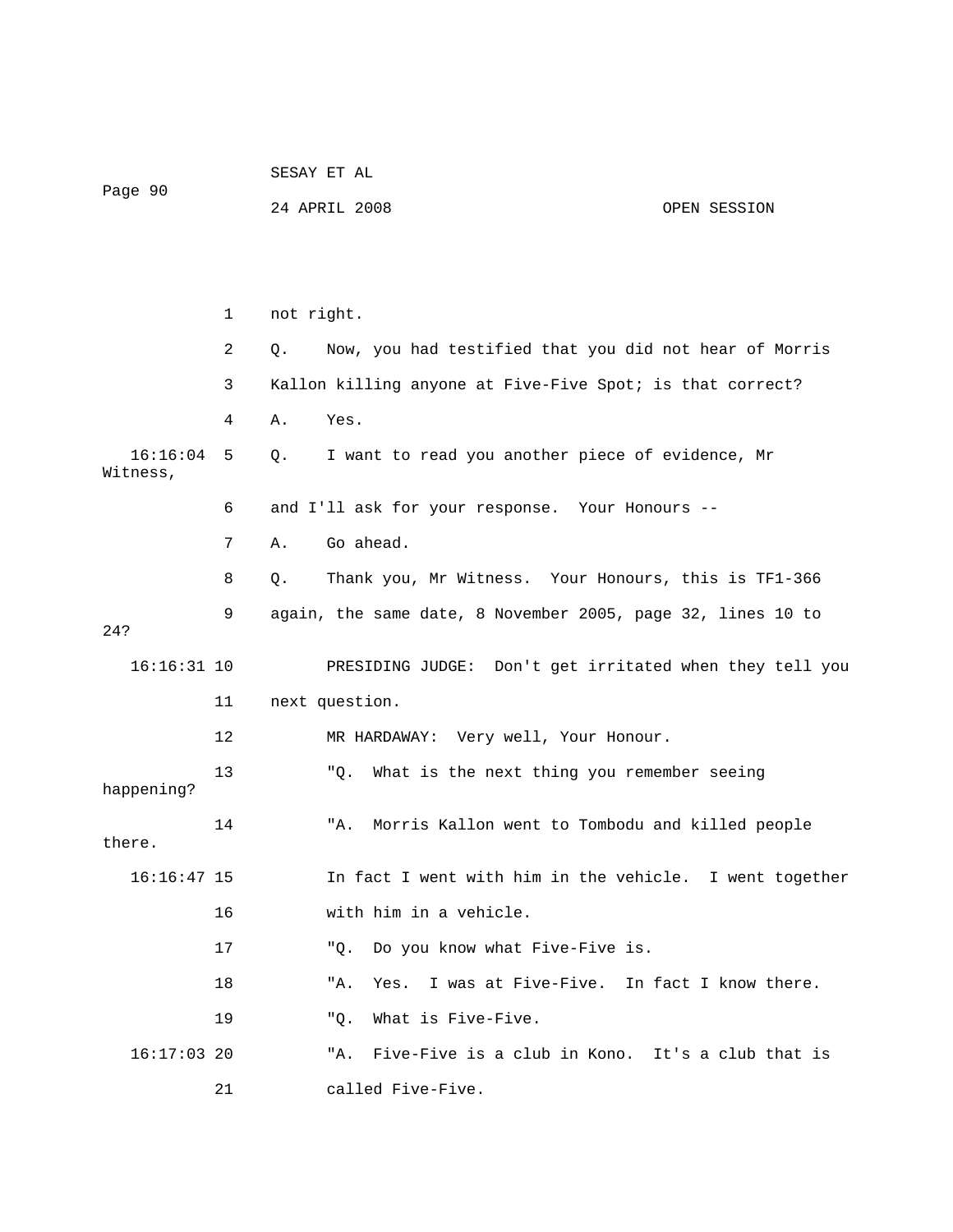- 22 "Q. How far is it from Koidu?
- 23 "A. It's a very short distance. You would be there in
- 24 looking at Koidu. Something happened there.

16:17:22 25 "Q. What is it that happened there.

- 26 "A. Morris Kallon killed three people there. I was
- 27 standing with him there."
- 28 What is your response to that piece of evidence,

29 Mr Witness?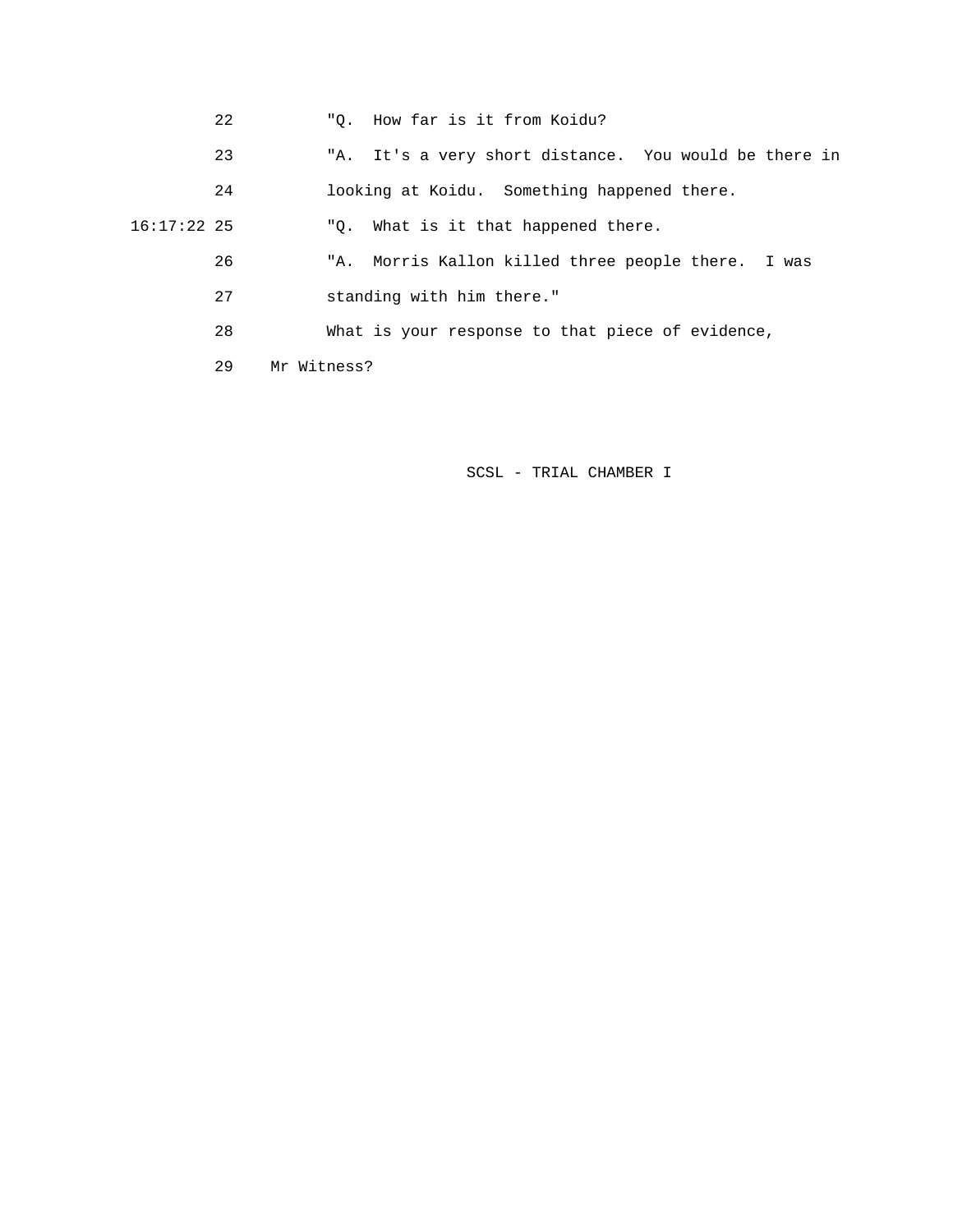| Page 91                  |    | 24 APRIL 2008                                                 | OPEN SESSION |
|--------------------------|----|---------------------------------------------------------------|--------------|
|                          |    |                                                               |              |
|                          |    |                                                               |              |
|                          |    |                                                               |              |
|                          | 1  | I disagree with that statement. As I said earlier on,<br>Α.   |              |
|                          | 2  | whatever obtains within the civilians' area, I must have a    |              |
|                          | 3  | knowledge of that. So I disagree.                             |              |
| for                      | 4  | Now, Mr Witness, in answer to questions from the lawyer<br>Q. |              |
| 16:18:01                 | 5  | Morris Kallon, you stated that you never received reports     |              |
|                          | 6  | concerning various crimes that Morris Kallon is alleged to    |              |
| have                     |    |                                                               |              |
|                          | 7  | committed; do you remember that?                              |              |
|                          | 8  | I said so, yes.<br>Α.                                         |              |
|                          | 9  | Now, it is possible -- please listen to this question<br>Q.   |              |
| very                     |    |                                                               |              |
| $16:18:30$ 10<br>receive |    | carefully; all right? It is possible that you would not       |              |
|                          | 11 | reports of atrocities committed by Morris Kallon because      |              |
| correct?                 | 12 | civilians were afraid to report a senior RUF commander;       |              |
|                          | 13 | It's wrong. Nobody is above the law. That's wrong.<br>Α.      |              |
|                          |    |                                                               |              |
| you                      | 14 | Listen to the question, witness. It is possible that<br>Q.    |              |
| $16:19:05$ 15            |    | would not receive a report concerning crimes by Morris Kallon |              |
|                          | 16 | because civilians would be afraid to report a senior RUF      |              |
|                          | 17 | commander; isn't that possible?                               |              |
| impossible.              | 18 | It is impossible. It is not possible. Quite<br>Α.             |              |
| possible,                | 19 | I put it to you, Mr Witness, that not only is it<br>Q.        |              |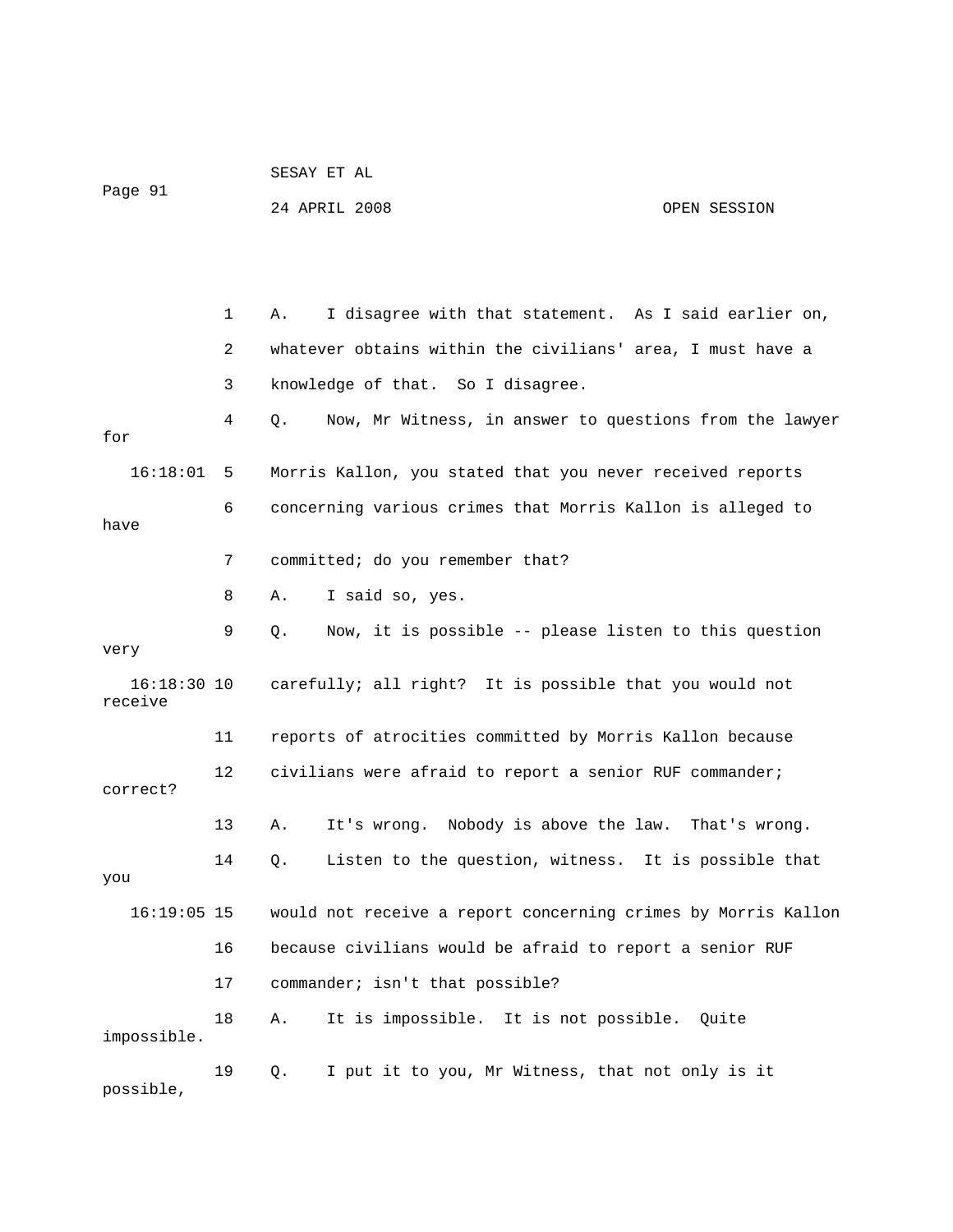| report a    |    | 16:19:34 20 but that it is highly likely that a civilian would never |
|-------------|----|----------------------------------------------------------------------|
|             | 21 | crime against a senior RUF official; how do you respond?             |
|             | 22 | Okay, let me come in.<br>Α.                                          |
|             | 23 | PRESIDING JUDGE: Answer first.                                       |
|             | 24 | THE WITNESS: No, it never happening because, apart from              |
| 16:19:58 25 |    | civilians, there are other unit commanders who were also             |
|             | 26 | responsible for the civilians. If the civilians refused to           |
| report      | 27 | follow the report, the other security branches will make a           |
|             | 28 | against that, so it will never be hidden anyway.                     |

29 MR HARDAWAY: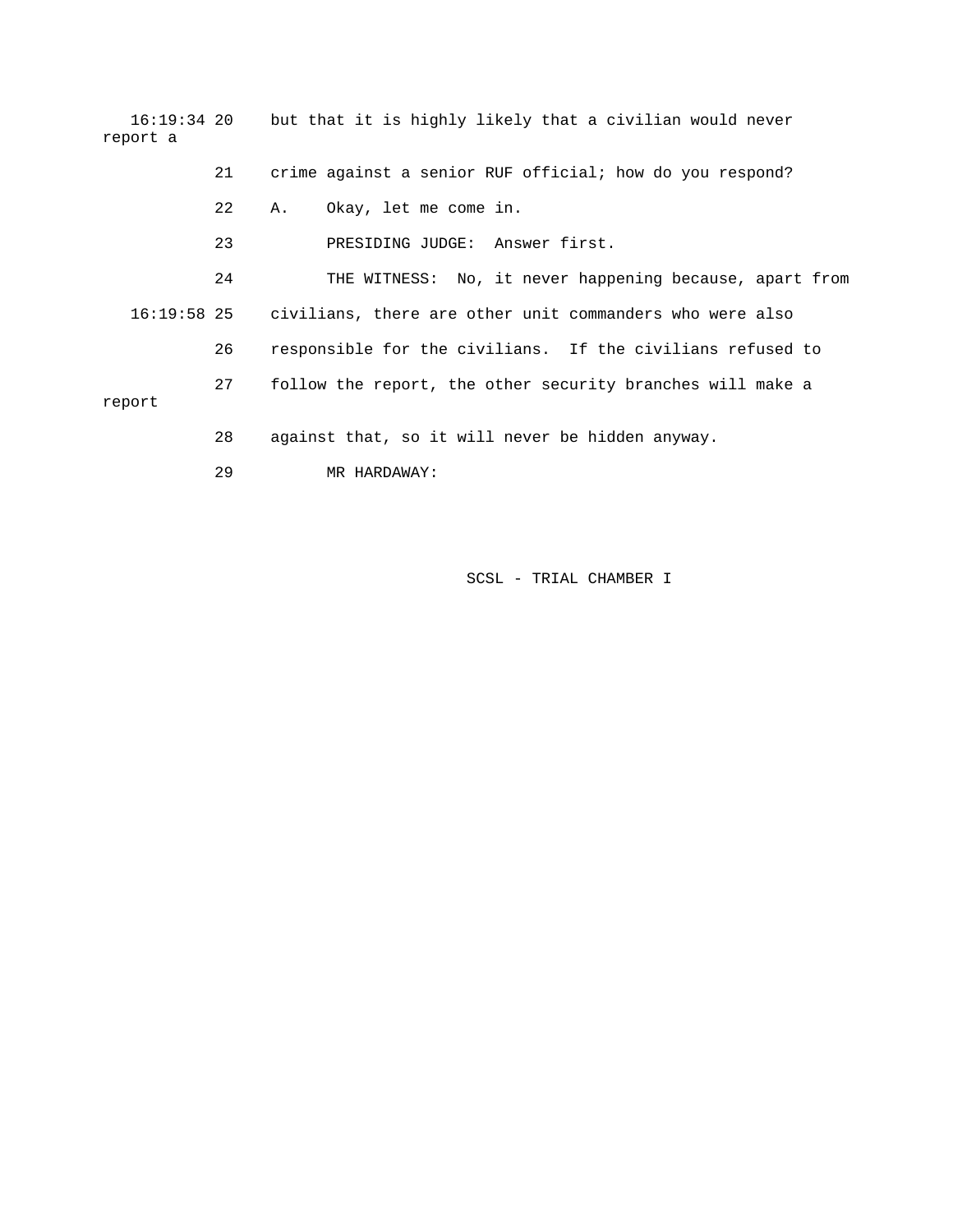| Page 92       |              |       | 24 APRIL 2008                                                | OPEN SESSION |
|---------------|--------------|-------|--------------------------------------------------------------|--------------|
|               |              |       |                                                              |              |
|               | $\mathbf{1}$ | Q.    | I put it to you, Mr Witness, that those other security       |              |
|               | 2            |       | units would also be afraid to file a report against an RUF   |              |
|               | 3            |       | official who was senior to them; how do you respond to that? |              |
|               | 4            | Α.    | Well, it may be an allegation, but it is not true.           | Not          |
| 16:20:37      | 5            | true. |                                                              |              |
| took          | 6            | Q.    | Now, Mr Witness, you stated that the Fiti Fata mission       |              |
|               | 7            |       | place in 1998; correct?                                      |              |
|               | 8            | Α.    | Yes.                                                         |              |
|               | 9            | Q.    | I would suggest to you that the Fiti Fata mission took       |              |
| $16:21:04$ 10 |              |       | place in June of 1998; how do you respond?                   |              |
|               | 11           | Α.    | It's wrong. It's wrong.                                      |              |
|               | 12           | Q.    | Now, Mr Witness, where were you during the Freetown          |              |
|               | 13           |       | invasion, in January 1999?                                   |              |
|               | 14           | Α.    | I was in Makeni.                                             |              |
| $16:21:32$ 15 |              | Q.    | And did you have a command in Makeni during that time?       |              |
|               | 16           | Α.    | Repeat it again, sir.                                        |              |
|               | 17           | Q.    | Did you have people under you?                               |              |
|               | 18           | Α.    | Yes, sir.                                                    |              |
| under         | 19           | Q.    | In Makeni, in January of 1999, how many children were        |              |
| $16:21:57$ 20 |              |       | your command?                                                |              |
|               | 21           | Α.    | I had -- there were no children under our command except     |              |
|               | 22           |       | our own children.                                            |              |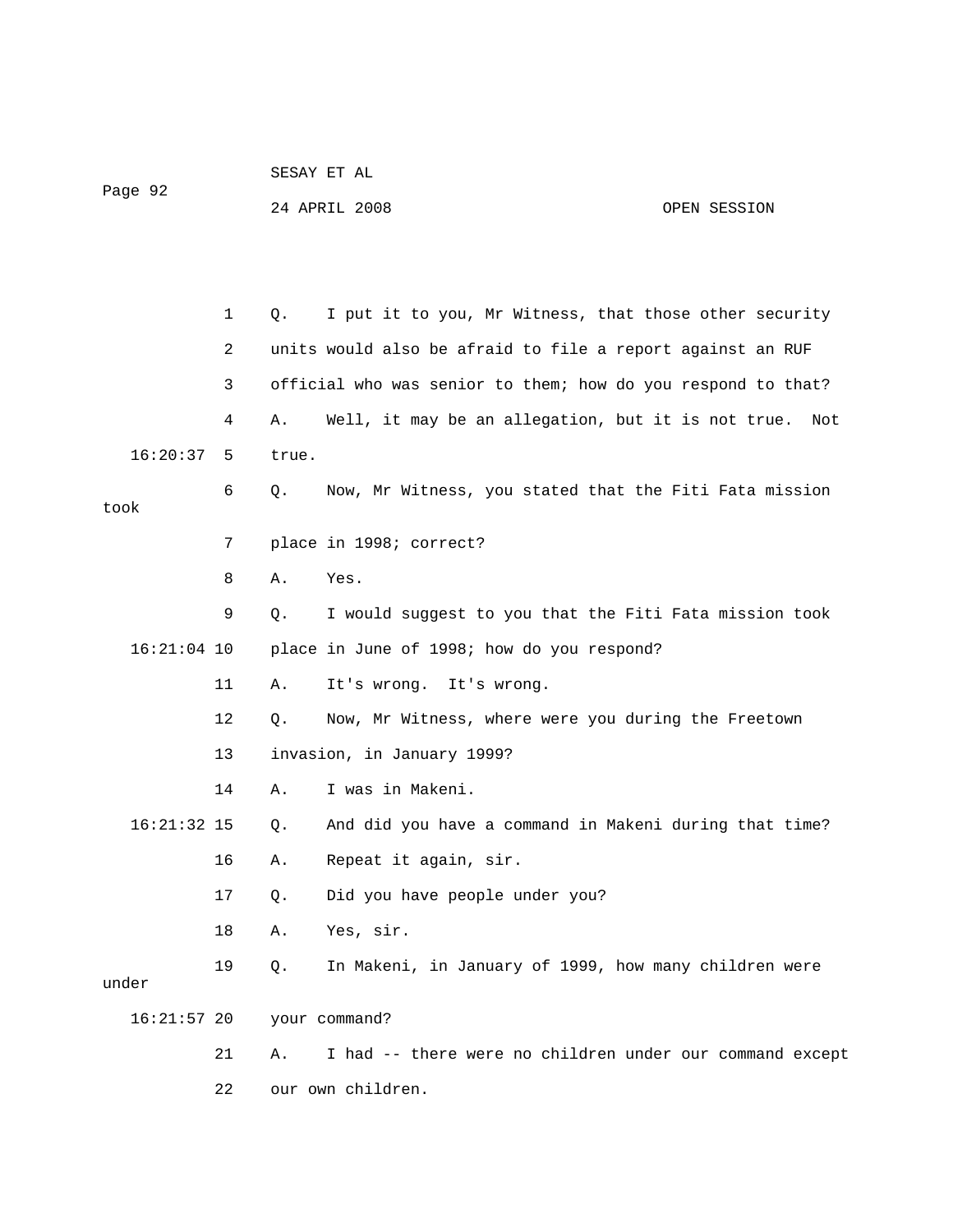| the |                  | 23 | О.       | Now, you had testified that the RUF was not involved in        |
|-----|------------------|----|----------|----------------------------------------------------------------|
|     |                  | 24 |          | invasion in Freetown; correct?                                 |
|     | $16:22:16$ 25 A. |    |          | Exactly.                                                       |
|     | rearquard        | 26 | О.       | The truth is, Mr Witness, that the RUF provided a              |
|     |                  | 27 |          | when the SLA retreated after the Freetown invasion; isn't that |
|     |                  | 28 | correct? |                                                                |
|     |                  | 29 | Α.       | Repeat that statement.                                         |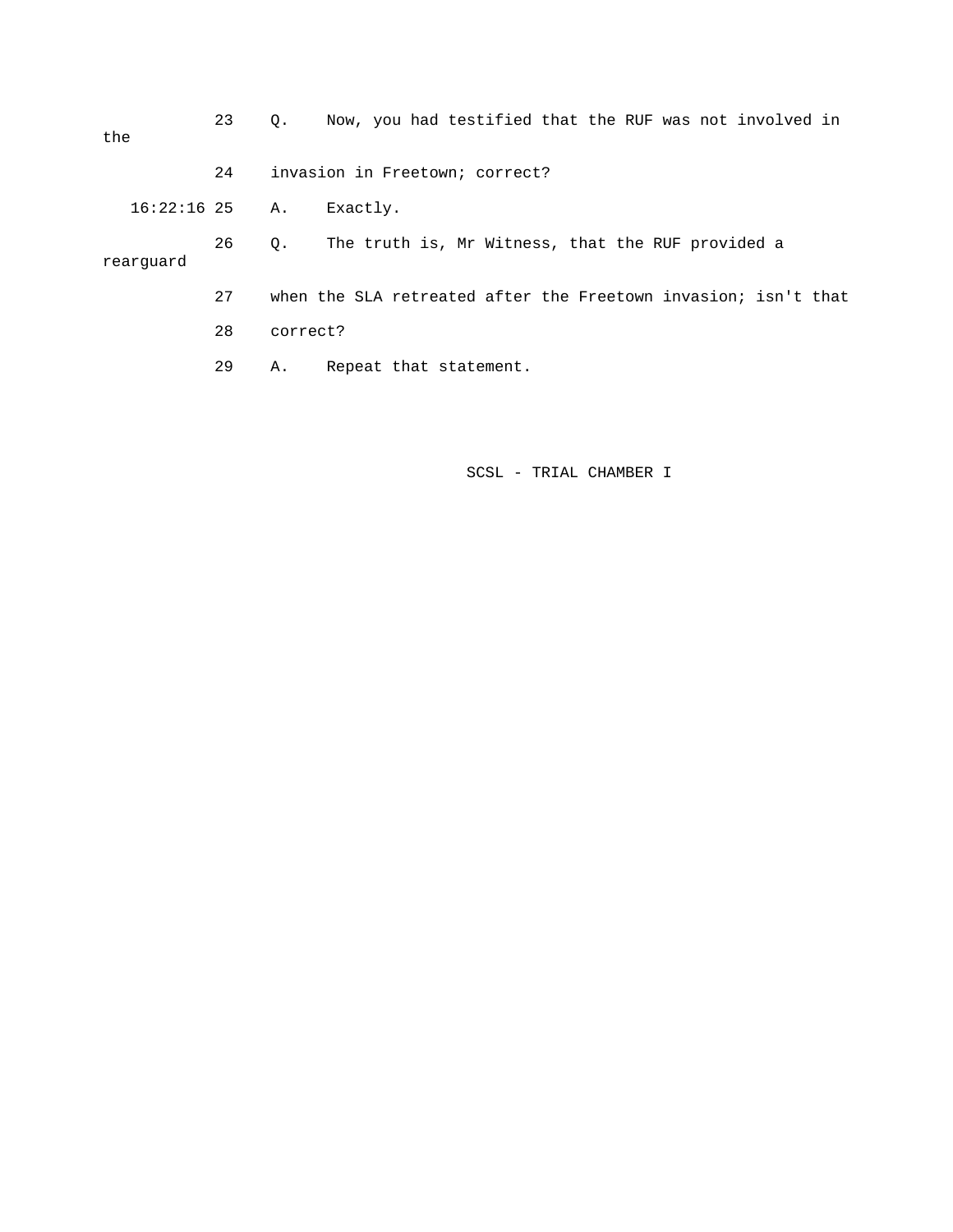| Page 93 |                           |    |          | SESAY ET AL                                                  |              |
|---------|---------------------------|----|----------|--------------------------------------------------------------|--------------|
|         |                           |    |          | 24 APRIL 2008                                                | OPEN SESSION |
|         |                           |    |          |                                                              |              |
|         |                           |    |          |                                                              |              |
|         | correct?                  | 1  | $Q$ .    | All right. January 1999, the SLA invade Freetown;            |              |
|         |                           | 2  | Α.       | Yes.                                                         |              |
| by      |                           | 3  | Q.       | The SLA are driven out of Freetown several weeks later       |              |
|         |                           | 4  |          | ECOMOG in 1999; correct?                                     |              |
|         | 16:22:58                  | 5  | Α.       | Yes. Yes.                                                    |              |
|         |                           | 6  | Q.       | The RUF provided security for the SLA so they could          |              |
|         |                           | 7  |          | successfully escape Freetown in 1999; isn't that correct?    |              |
|         |                           | 8  | Α.       | That's not correct.                                          |              |
|         | protection                | 9  | Q.       | So when I put it to you that the RUF served as               |              |
|         | $16:23:25$ 10<br>disagree |    |          | for the SLA, as they escaped from Freetown in 1999, you      |              |
|         |                           | 11 | with me? |                                                              |              |
|         |                           | 12 | Α.       | I disagree with you.                                         |              |
|         |                           | 13 | Q.       | Now, if I may have one more moment, please, Your Honour.     |              |
|         |                           | 14 |          | Mr Witness --                                                |              |
|         | $16:24:13$ 15             |    | Α.       | Yes.                                                         |              |
|         |                           | 16 | Q.       | -- regarding the UN incident, it's correct that in May       |              |
| him     |                           | 17 |          | 2000, Morris Kallon spoke to the KENBATT commander and told  |              |
| 48      |                           | 18 |          | that the RUF would not disarm and gave the KENBATT commander |              |
|         |                           | 19 |          | hours to leave; isn't that correct?                          |              |
|         | $16:24:31$ 20             |    | Α.       | That is not correct.                                         |              |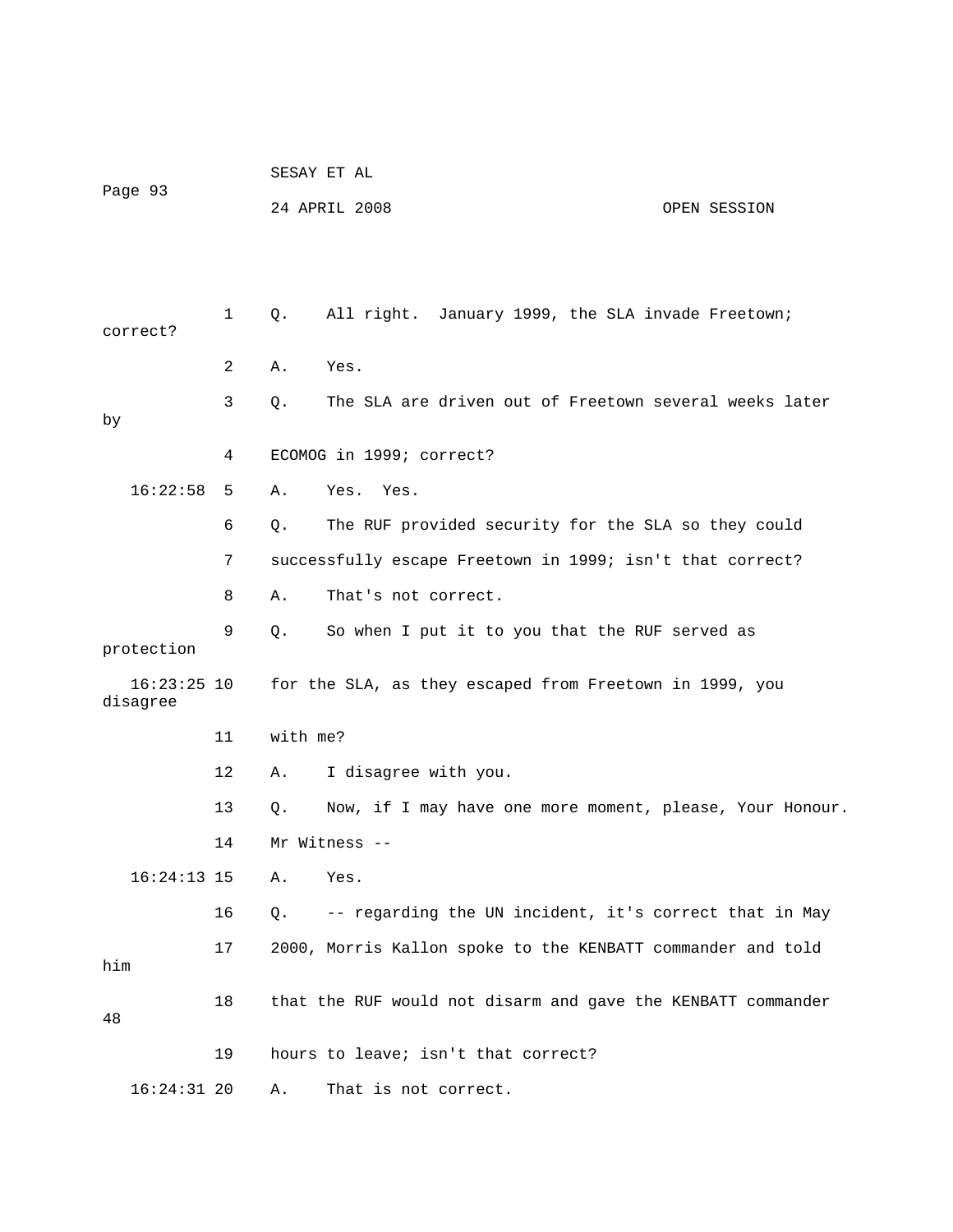| 2000,         | 21 | It is also true that, during the UN incident in May<br>0.    |
|---------------|----|--------------------------------------------------------------|
| Makeni        | 22 | that Morris Kallon abducted two UNAMSIL officers from the    |
| also          | 23 | roundabout, and took them to the Teko Barracks; isn't that   |
|               | 24 | correct?                                                     |
| $16:24:53$ 25 |    | Α.<br>Not correct.                                           |
| was           | 26 | And it is also true that on May 1, 2000, Morris Kallon<br>О. |
| the           | 27 | involved in the assault and capture of UNAMSIL personnel at  |
|               | 28 | DDR centre in Makoth; isn't that also correct?               |
|               | 29 | That's not correct.<br>Α.                                    |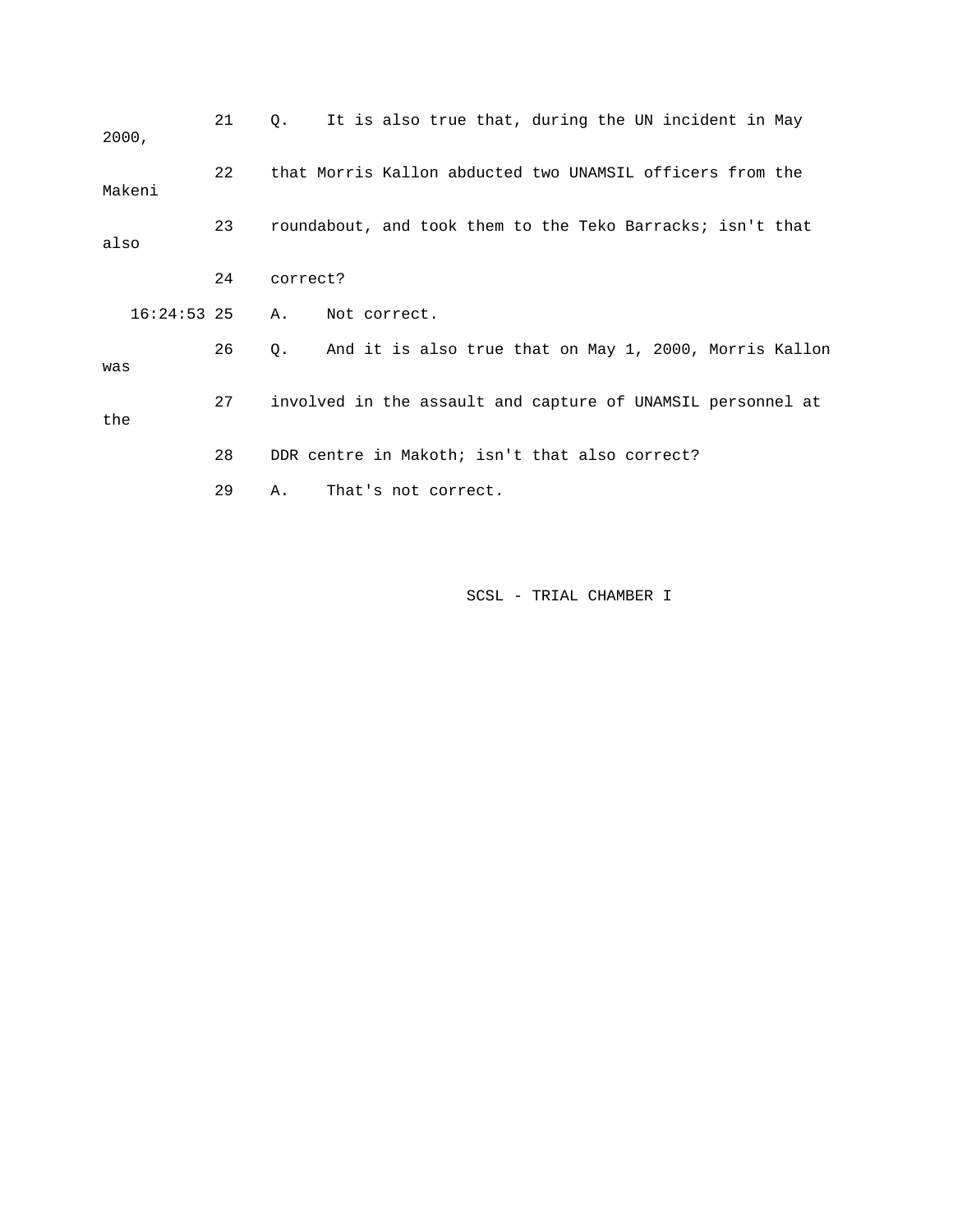| Page 94       |    | 24 APRIL 2008 |                                                                | OPEN SESSION                |
|---------------|----|---------------|----------------------------------------------------------------|-----------------------------|
|               |    |               |                                                                |                             |
|               |    |               |                                                                |                             |
|               | 1  | Q.            | Now, you had mentioned that Morris Kallon and Issa Sesay       |                             |
|               | 2  |               | arrived on 3 March; is that correct?                           |                             |
|               | 3  | Α.            | Yes.                                                           |                             |
|               | 4  | Q.            | Now, when Morris Kallon and Issa Sesay were there, Issa        |                             |
| 16:25:33      | 5  |               | Sesay was the senior commander on the ground at that point; is |                             |
|               | 6  | that correct? |                                                                |                             |
|               | 7  | Α.            | Yes, you are right.                                            |                             |
|               | 8  | Q.            | And the second in command would be Morris Kallon; isn't        |                             |
|               | 9  |               | that also correct?                                             |                             |
| $16:25:47$ 10 |    | Α.            | You are correct.                                               |                             |
| Kallon        | 11 | Q.            | Now, it is your evidence that Issa Sesay and Morris            |                             |
|               | 12 |               | said that the kidnapping should not have happened; is that     |                             |
|               | 13 | correct?      |                                                                |                             |
|               | 14 | Α.            | Exactly, yes. I heard that.                                    |                             |
| $16:26:20$ 15 |    | Q.            | I put it to you, Mr Witness, that in fact Issa Sesay and       |                             |
| personnel     | 16 |               | Morris Kallon not only encouraged the kidnapping of UN         |                             |
|               | 17 |               | but were actively engaged in it; how do you respond?           |                             |
|               | 18 | Α.            | I disagree with that.                                          |                             |
| Witness,      | 19 |               | MR HARDAWAY:<br>One moment, please, Your Honour.               | Μr                          |
| $16:27:01$ 20 |    |               | I have no further questions of you.                            | Thank you.<br>Your Honours, |
|               | 21 |               | this concludes my cross-examination.                           |                             |
|               | 22 |               | Thank you, Mr Hardaway.<br>PRESIDING JUDGE:                    |                             |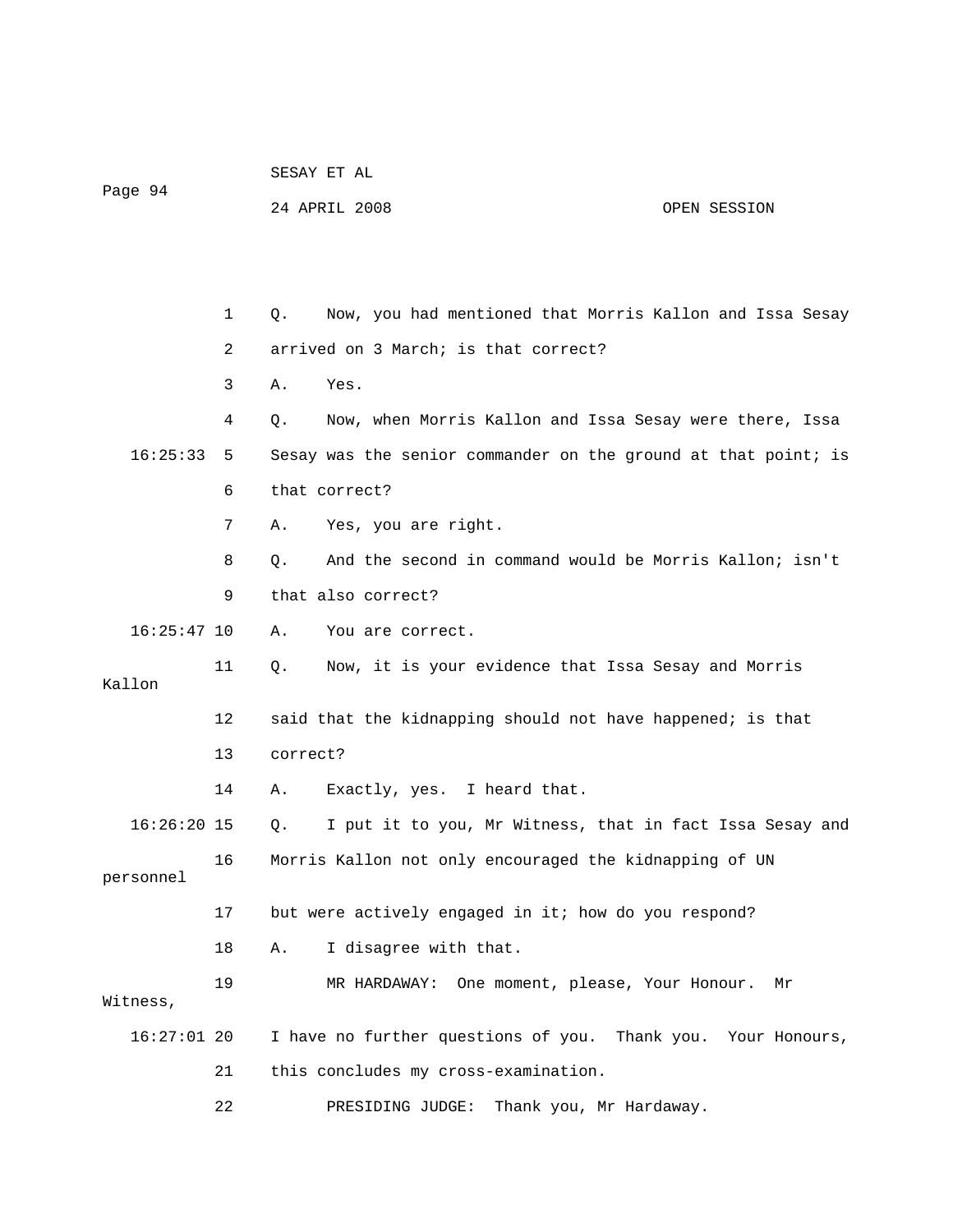23 THE WITNESS: Thank you.

 24 PRESIDING JUDGE: Mr Ogeto, any re-examination? 16:27:54 25 MR OGETO: My Lords, let me attempt one question. 26 PRESIDING JUDGE: I am happy you are using the word 27 "attempt." Attempt and see how far you will go in your attempts. 28 RE-EXAMINED BY MR OGETO:

29 MR OGETO: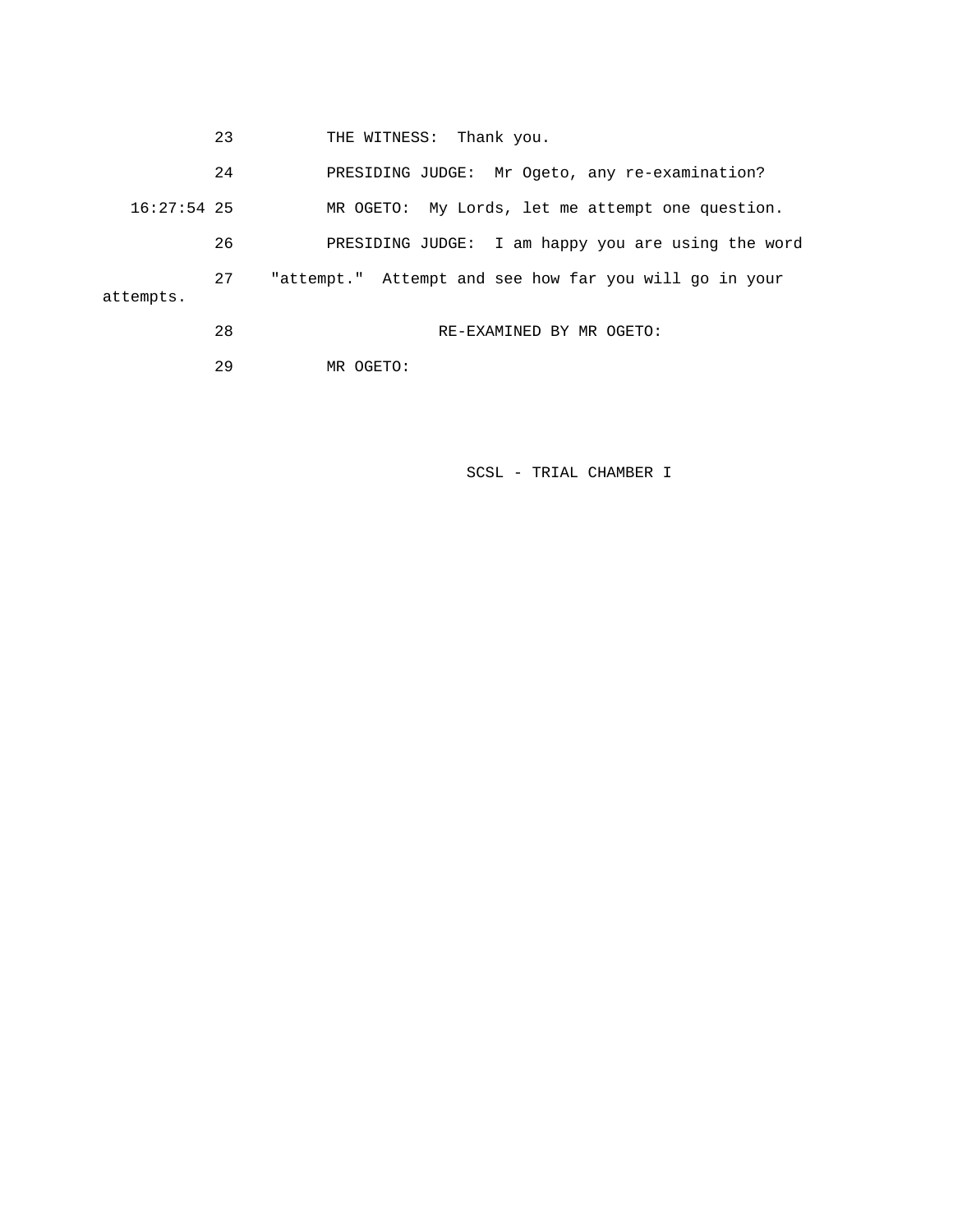| Page 95              |    | 24 APRIL 2008<br>OPEN SESSION                                   |
|----------------------|----|-----------------------------------------------------------------|
|                      |    |                                                                 |
|                      | 1  | Just one clarification I want to make, Mr Witness, with<br>Q.   |
|                      | 2  | When did you state the RUF moved from Koidu Town to the<br>you. |
|                      | 3  | Guinea Highway?                                                 |
|                      | 4  | PRESIDING JUDGE: I beg your pardon?                             |
| 16:28:13             | 5  | MR HARDAWAY: Objection.                                         |
|                      | 6  | PRESIDING JUDGE:<br>Yes.                                        |
| this                 | 7  | MR OGETO: Could I explain, My Lords, why I'm asking             |
|                      | 8  | question?                                                       |
|                      | 9  | PRESIDING JUDGE: Yes. I mean, how did it arise in               |
| $16:28:25$ 10        |    | cross-examination?                                              |
| an                   | 11 | MR OGETO: Well, the issue is, My Lords, it relates to           |
| in                   | 12 | answer that the witness gave regarding where Mr Jusu was based  |
| about                | 13 | March of 1998. He was quite clear in his direct testimony       |
|                      | 14 | when the RUF moved from Koidu Town to Guinea Highway, but the   |
| $16:28:58$ 15        |    | answer he gave in relation to reports that he was getting from  |
|                      | 16 | Mr Jusu, in March, seems to create some lack of clarity.        |
|                      | 17 | PRESIDING JUDGE:<br>Is that not the purpose of                  |
| impeach              | 18 | If cross-examination is intended to<br>cross-examination?       |
|                      | 19 | the credibility of a witness and to the testimony that he has   |
| $16:29:26$ 20<br>was |    | given. So if he did that, and he proffered a response that      |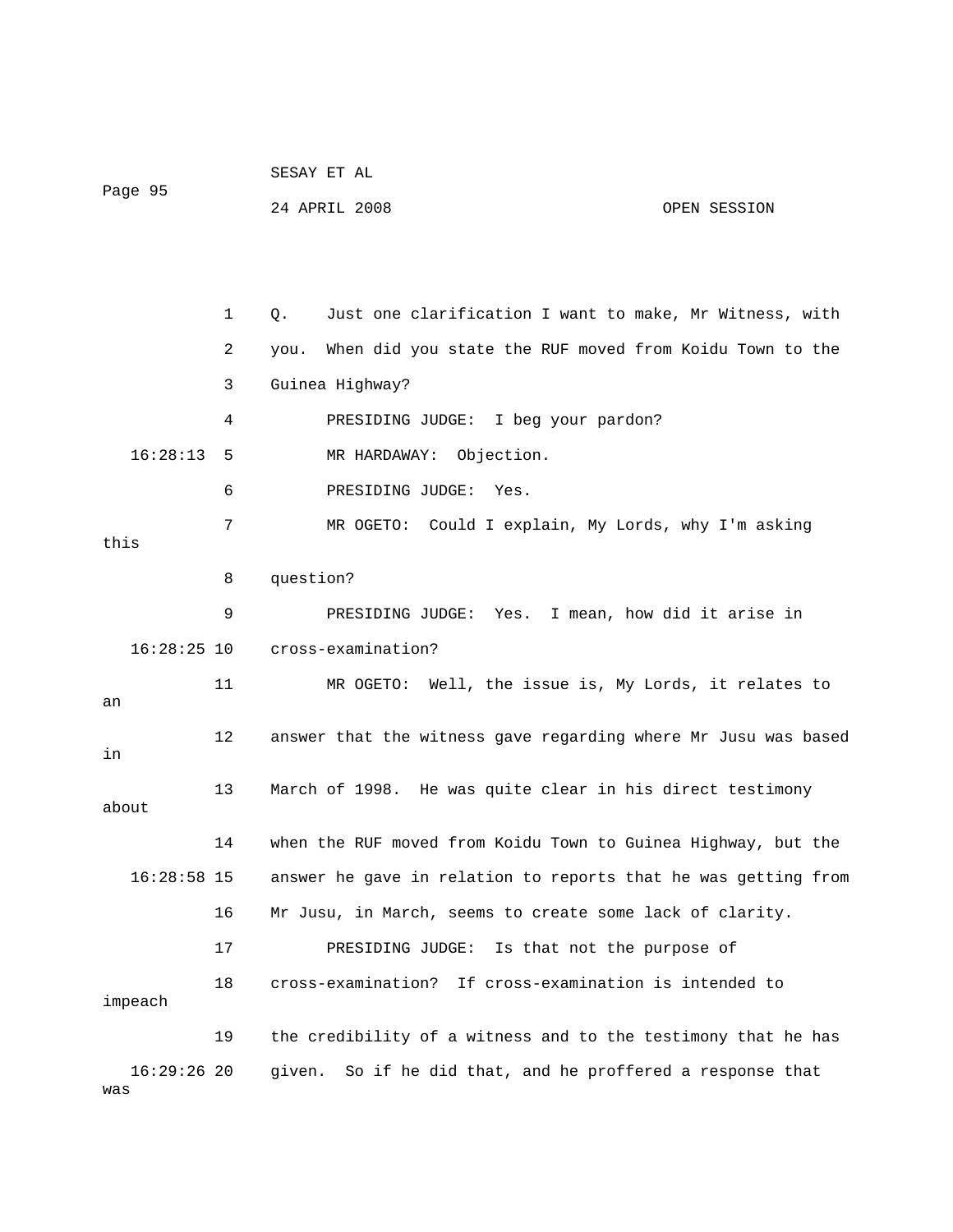21 different or that is different from the one you were expecting, 22 how do you think that that question is permissible? You have his 23 task. It is your task to convince us and I don't think -- 24 JUDGE BOUTET: Furthermore, that question was focused on 16:29:54 25 the fact that as senior commander as Jusu was, was not to send a 26 report to senior, to junior, pardon me, so that was the question. 27 MR OGETO: I agree, My Lords, yes, that was the question 28 but there is also the issue of the location of that senior 29 officer at that particular time, and my submission is that it's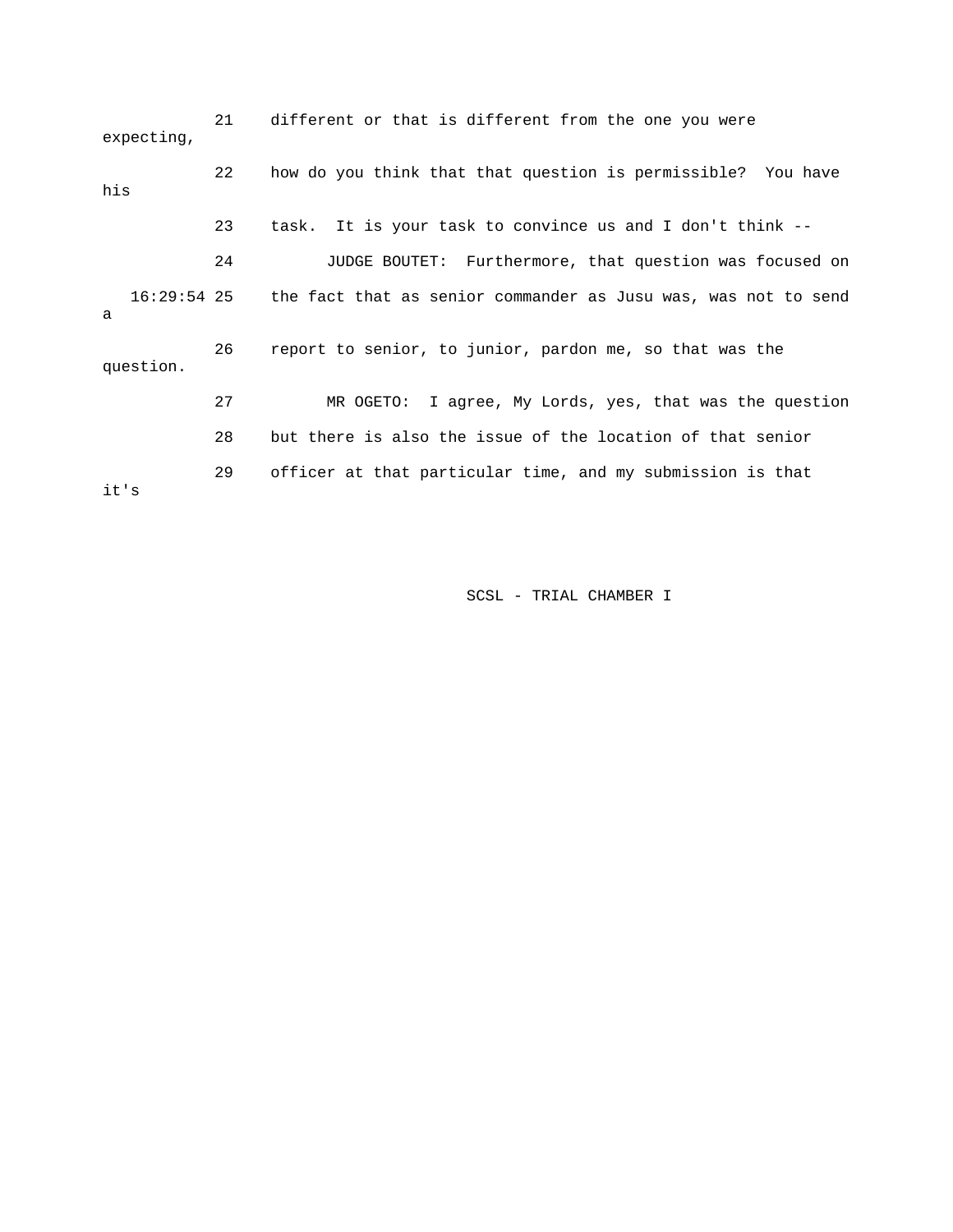Page 96 24 APRIL 2008 OPEN SESSION 1 really not a question of credibility; it's a question of lack of 2 clarity on the record. 3 PRESIDING JUDGE: A lack of clarity on the record; who does 4 that mean? Is it -- are you trying to clarify your 16:30:28 5 evidence-in-chief now? What are you trying to do? This is where 6 the objection is founded and -- 7 JUDGE THOMPSON: Is it lack of clarity on a matter in 8 issue, a contentious issue, or is it lack of clarity on 9 credibility? Because how you deal with that is a matter for some 16:30:51 10 kind of judicial and intellectual evaluation, but is it lack of 11 clarity on a contentious issue? 12 MR OGETO: It may not be absolutely contentious, My Lords. 13 But I think it will be important. 14 JUDGE THOMPSON: Yes. But it is -- what prejudice has it 16:31:09 15 done to your side? Because remember the whole point of 16 re-examination is to try, as I usually use the metaphor, to put 17 Humpty Dumpty back together again, so what kind of prejudice or 18 damage has been done if there is a compelling necessity to assist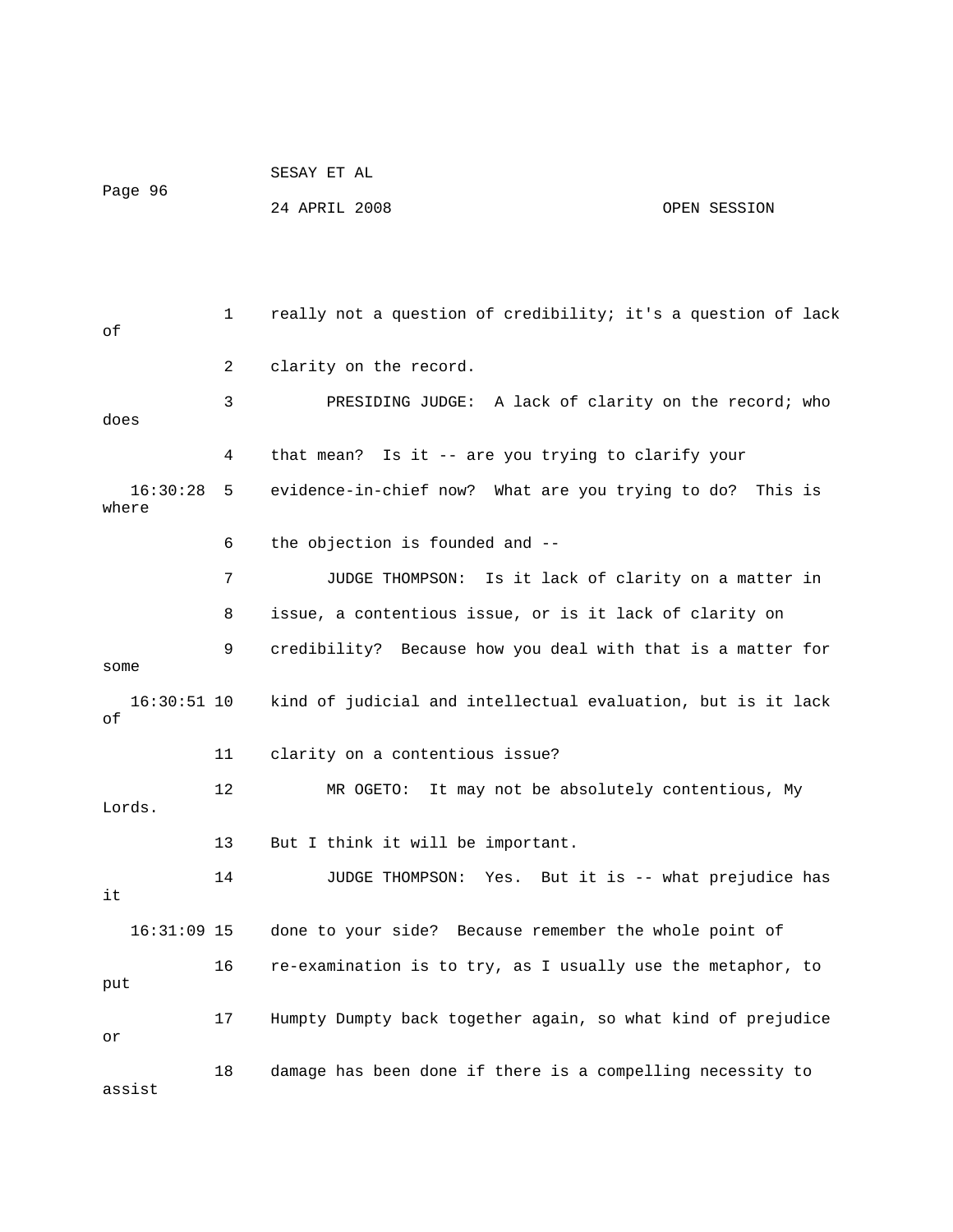| and |               | 19 | the Chamber understand some difficult issue which has arisen   |
|-----|---------------|----|----------------------------------------------------------------|
|     | $16:31:40$ 20 |    | on which you are examining?                                    |
| not |               | 21 | It may be that at the present moment I may<br>MR OGETO:        |
|     |               | 22 | be able to express the specific prejudice that has been caused |
| at  |               | 23 | but depending on the submissions that the Prosecution may make |
|     |               | 24 | the end of the case.                                           |
|     | $16:31:53$ 25 |    | JUDGE THOMPSON: But should you be allowed to go on an          |
|     | questions     | 26 | exploration, a rather speculative exploration, to put          |
|     |               | 27 | in re-examination? The scope is very narrow. This is an area   |
| law |               | 28 | which is strictly regulated by law and we all learned it at    |
|     |               | 29 | school is a very narrow area.                                  |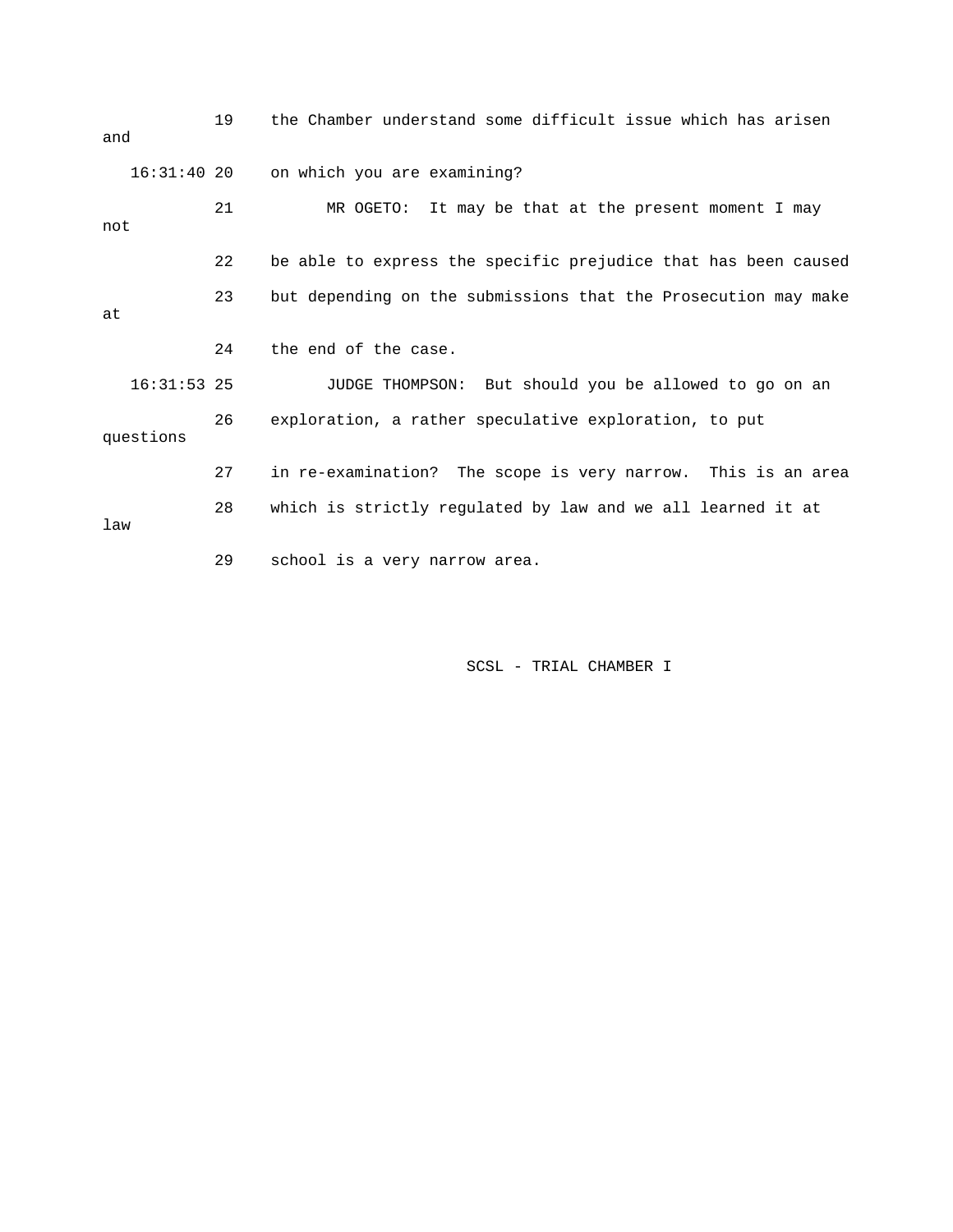|               |               | 24 APRIL 2008                          | OPEN SESSION                                                  |
|---------------|---------------|----------------------------------------|---------------------------------------------------------------|
|               |               |                                        |                                                               |
|               | 1             |                                        | PRESIDING JUDGE: And I'm sure that's why you said you         |
|               | 2             | wanted to try.                         |                                                               |
|               | 3             |                                        | MR OGETO: My Lords, I will leave it that.                     |
|               | 4             |                                        | PRESIDING JUDGE: You wanted to attempt.                       |
| 16:32:19      | 5             |                                        | MR OGETO: My Lords, I will leave it at that, My Lords.        |
|               | 6             | PRESIDING JUDGE:                       | That's right. Okay.                                           |
|               | 7             | MR OGETO: My attempt has failed.       |                                                               |
| are           | 8             |                                        | PRESIDING JUDGE: Yes, because of circumstances which          |
|               | 9             |                                        | independent of your volition. So, well, I think we've come to |
| $16:32:40$ 10 |               |                                        | the end of the testimony of this witness. Mr Ogeto, this is   |
|               | 11            | DMK-087?                               |                                                               |
|               | 12            | MR OGETO: Yes, My Lords.               |                                                               |
|               | 13            | PRESIDING JUDGE:                       | 087.                                                          |
| Kallon        | 14            |                                        | MR OGETO: Yes, My Lords. And, My Lords, could Mr              |
| 16:32:58 15   |               | be allowed kindly to use the bathroom? |                                                               |
|               | 16            |                                        | PRESIDING JUDGE: Yes, please, he may.                         |
|               | 17            | MR OGETO: Thank you.                   |                                                               |
|               | 18            |                                        | PRESIDING JUDGE: Now, we had resumed in an open -- in a       |
| respect       | 19            |                                        | public session, and this is the ruling of the Chamber in      |
|               | $\cap$ $\cap$ |                                        | لماه منسامية المواطن                                          |

Page 97

 16:33:16 20 of the closed session application made by learned counsel for the

 21 second accused, Mr Ogeto, for a closed session proceeding in this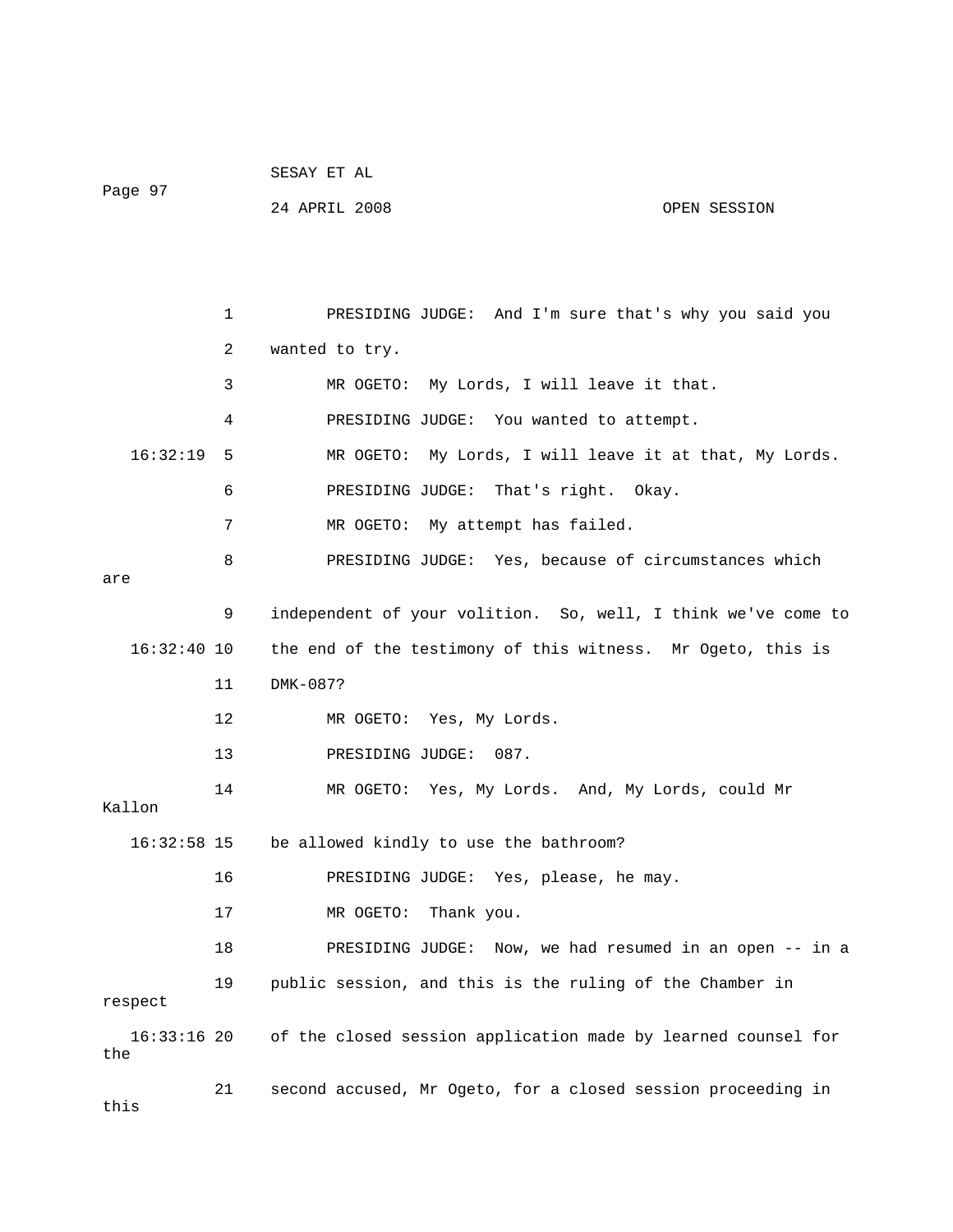|                         | 22 | case.                                                          |
|-------------------------|----|----------------------------------------------------------------|
|                         | 23 | Consistent with the general requirement that criminal          |
| 78                      | 24 | proceedings are to be conducted in public, as enjoined by Rule |
| $16:33:39$ 25<br>taking |    | of the Rules of Procedure and Evidence of this Court, and      |
|                         | 26 | into consideration Article 17(2) of the Statute, but           |
| Rules,                  | 27 | exceptionally as authorised by Rule $79(A)(ii)$ of the said    |
|                         | 28 | and the need to protect witnesses, as provided for in Rule 75, |
|                         | 29 | this Chamber, on the application of learned counsel for the    |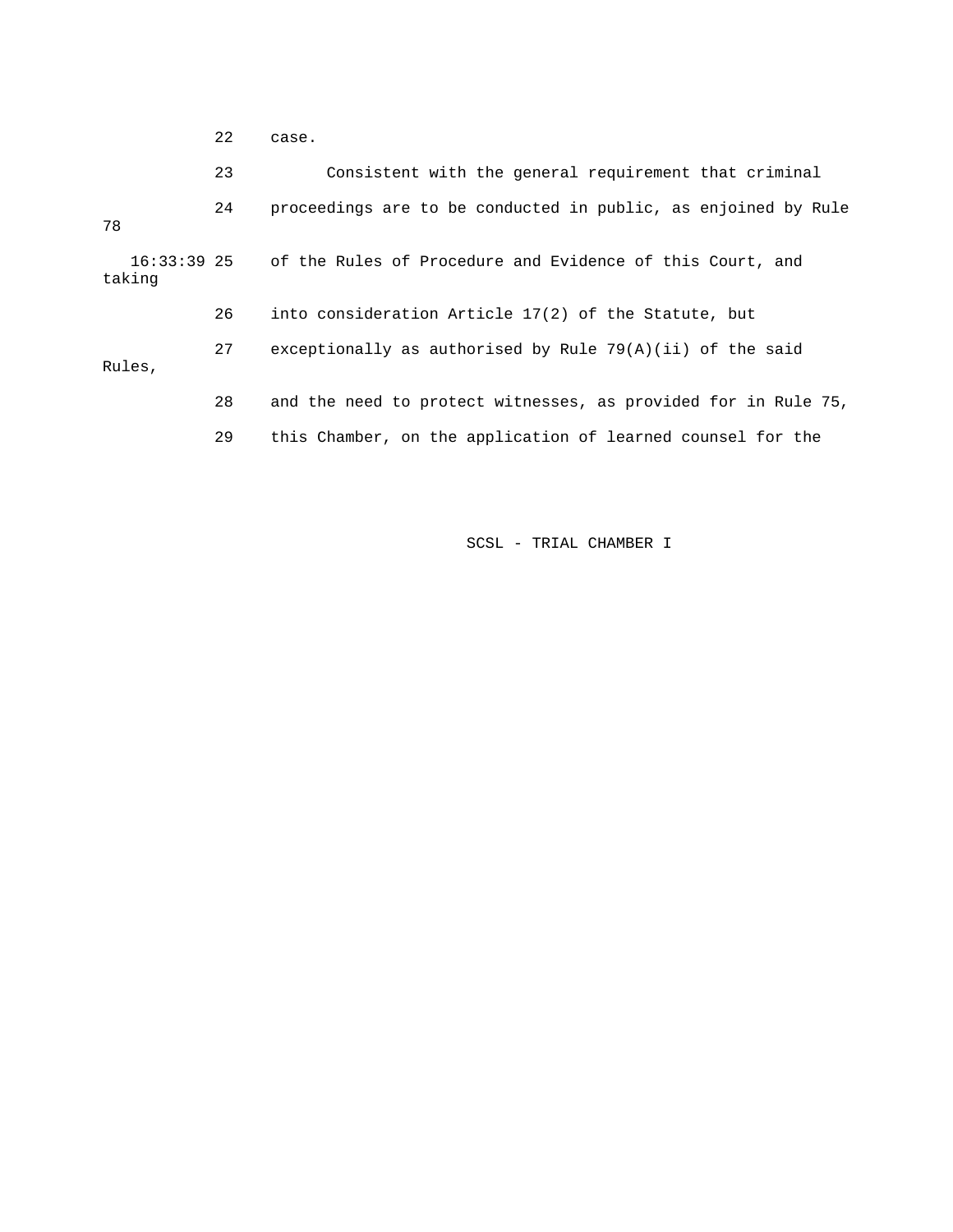```
 SESAY ET AL
```
Page 98

24 APRIL 2008 OPEN SESSION

| testimony               | 1  | second accused, Mr Kallon, for a certain portion of the        |
|-------------------------|----|----------------------------------------------------------------|
|                         | 2  | of witness number DMK-087, to be held in a closed session for  |
|                         | 3  | from 10 to 15 minutes did, by way of an exceptional procedure, |
|                         | 4  | grant the said application for reasons advanced thereof -- in  |
| 16:34:33                | 5  | support thereof. And, after granting the application, we did   |
|                         | 6  | proceed to a closed session and then moved to an open session, |
| оf                      | 7  | which is where we are at the time we are coming to the close   |
|                         | 8  | the testimony of this witness.                                 |
|                         | 9  | So, Mr Witness, we've come to the end of your testimony.       |
| 16:34:58 10<br>Tribunal |    | We thank you very much for coming to testify before the        |
| come                    | 11 | and to offer your contribution to certain issues that have     |
| for                     | 12 | under determination in this Chamber. So, again, we thank you   |
|                         | 13 | coming and we wish you all the best in your present duties in  |
|                         | 14 | that school which you know, and where you are now, and we wish |
| $16:35:35$ 15           |    | you a very safe journey and a happy pursuit of your career.    |
|                         | 16 | Thank you.                                                     |
|                         | 17 | THE WITNESS:<br>Thank you.                                     |
| out                     | 18 | PRESIDING JUDGE: So may the witness please be assisted         |
|                         | 19 | of Court, please.                                              |
| $16:37:04$ 20           |    | [The witness withdrew]                                         |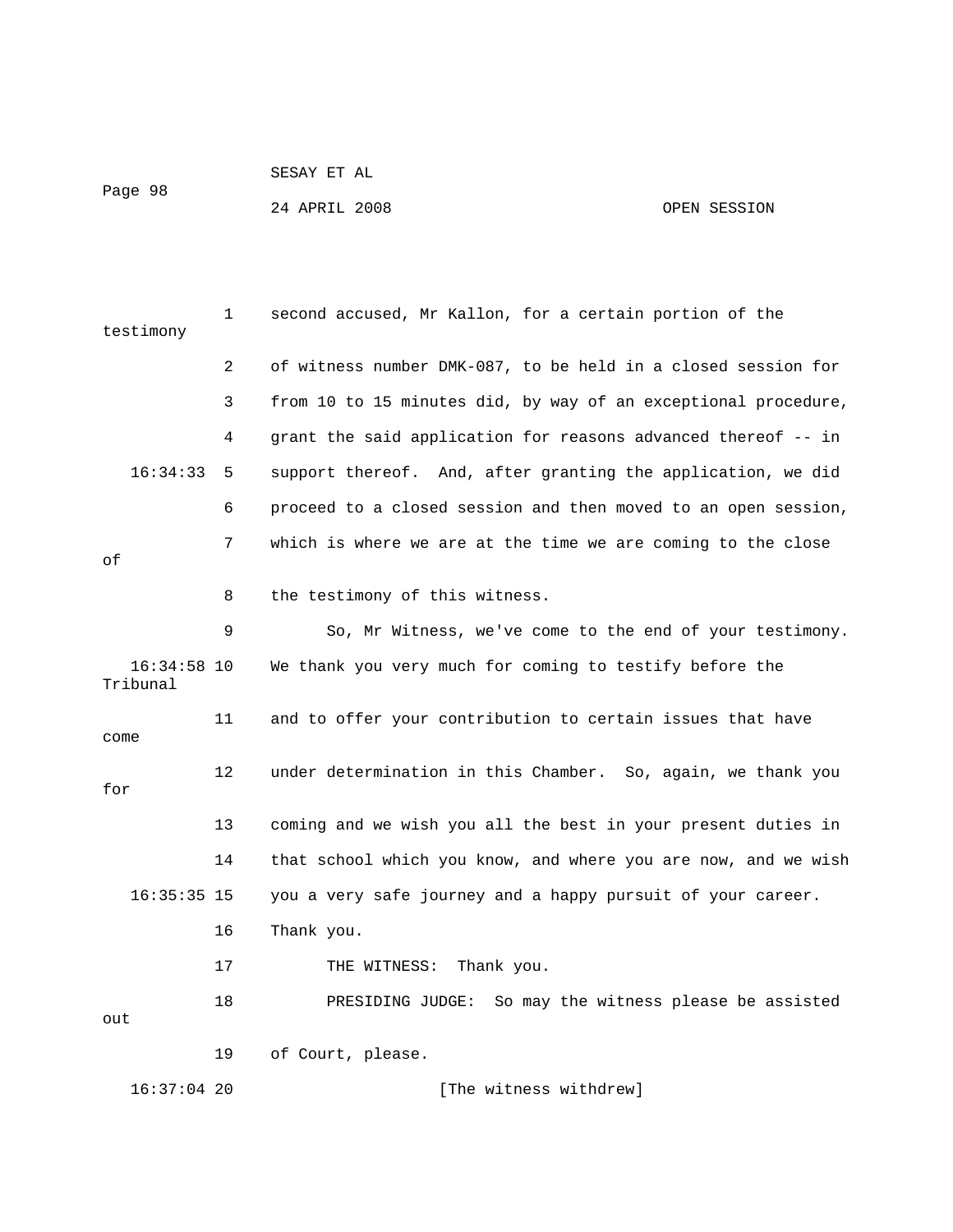| allow         | 21 | PRESIDING JUDGE: Well, the Tribunal will recess to             |
|---------------|----|----------------------------------------------------------------|
|               | 22 | the Kallon Defence team to call their next witness, when we do |
|               | 23 | resume in the next couple of minutes. We will rise, please.    |
|               | 24 | [Break taken at 4.28 p.m.]                                     |
| $17:07:33$ 25 |    | [RUF24APR08D-BP]                                               |
|               | 26 | [Upon resuming at 5.06 p.m.]                                   |
| Taku.         | 27 | PRESIDING JUDGE: This will be the fifth witness, Mr            |
|               | 28 | Your microphone isn't ready.                                   |
|               | 29 | MR TAKU: Yes, this is the fifth witness, Your Honour.          |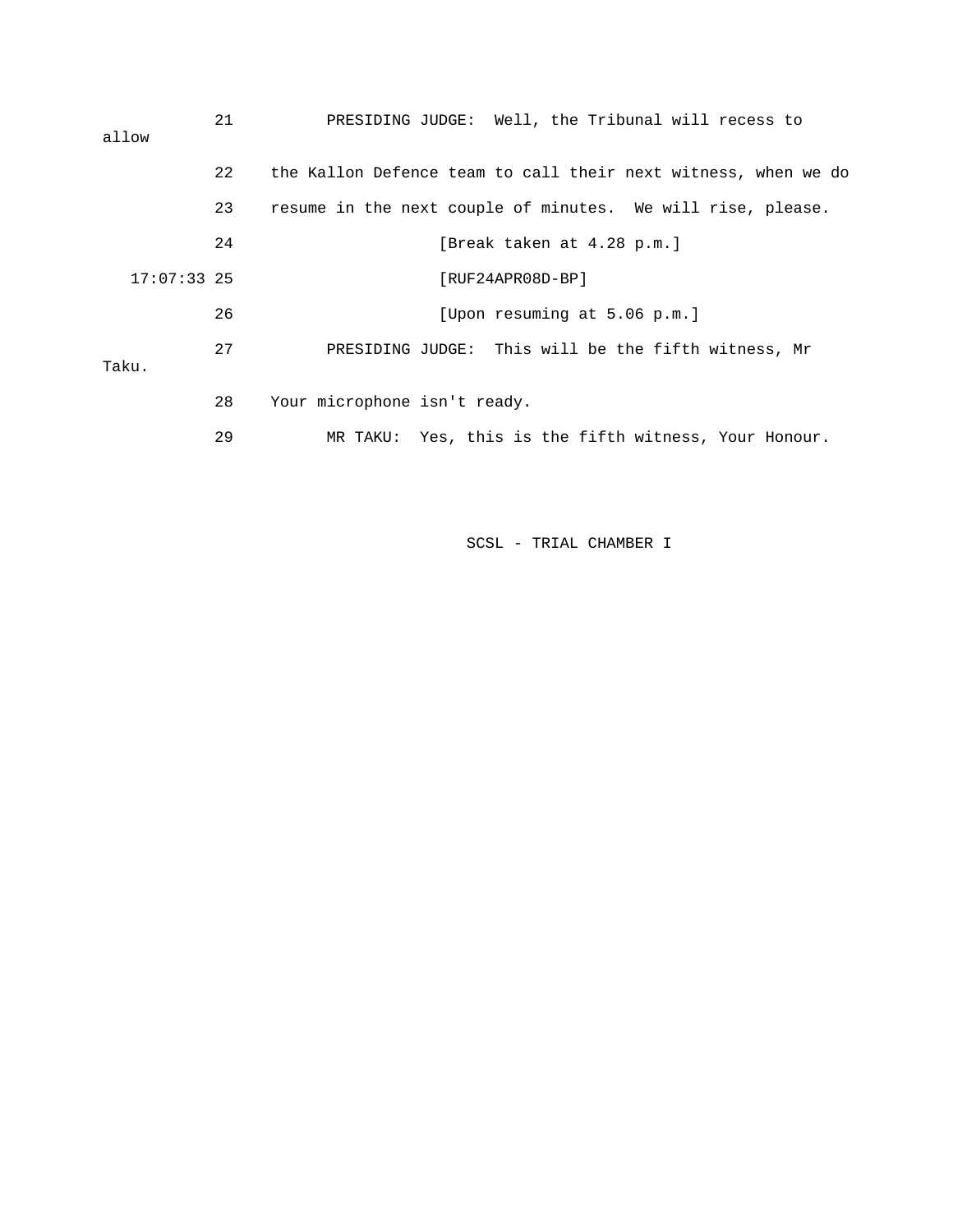| Page 99 | SESAY ET AL   |  |              |
|---------|---------------|--|--------------|
|         | 24 APRIL 2008 |  | OPEN SESSION |

 1 PRESIDING JUDGE: The fifth witness, yes, okay. Yes, you 2 may swear the witness in, please. 3 WITNESS: DMK-039 [Sworn] 4 **1** [The witness answered through interpreter] 17:17:49 5 PRESIDING JUDGE: And she's DMK. 6 MR TAKU: 039, Your Honours. 7 PRESIDING JUDGE: To testify in what language? 8 MR TAKU: Krio, Your Honour. 9 PRESIDING JUDGE: Yes. 17:18:27 10 MR TAKU: May it please, Your Lordships, I will be asking 11 for a very brief closed session with this particular witness. 12 PRESIDING JUDGE: Well, let us go into the closed session 13 and see the reasons, because I'm getting disturbed about the 14 brief, brief, brief closed sessions, you know. Let's go into the 17:18:52 15 closed session and listen to your application, please. 16 [At this point in the proceedings, a portion of the 17 transcript, pages 100 to 111, was extracted and sealed under 18 separate cover, as the proceeding was heard in a closed session] 19 [Whereupon the hearing adjourned at 5.36 p.m. 17:47:22 20 to be reconvened on Friday, the 25th day of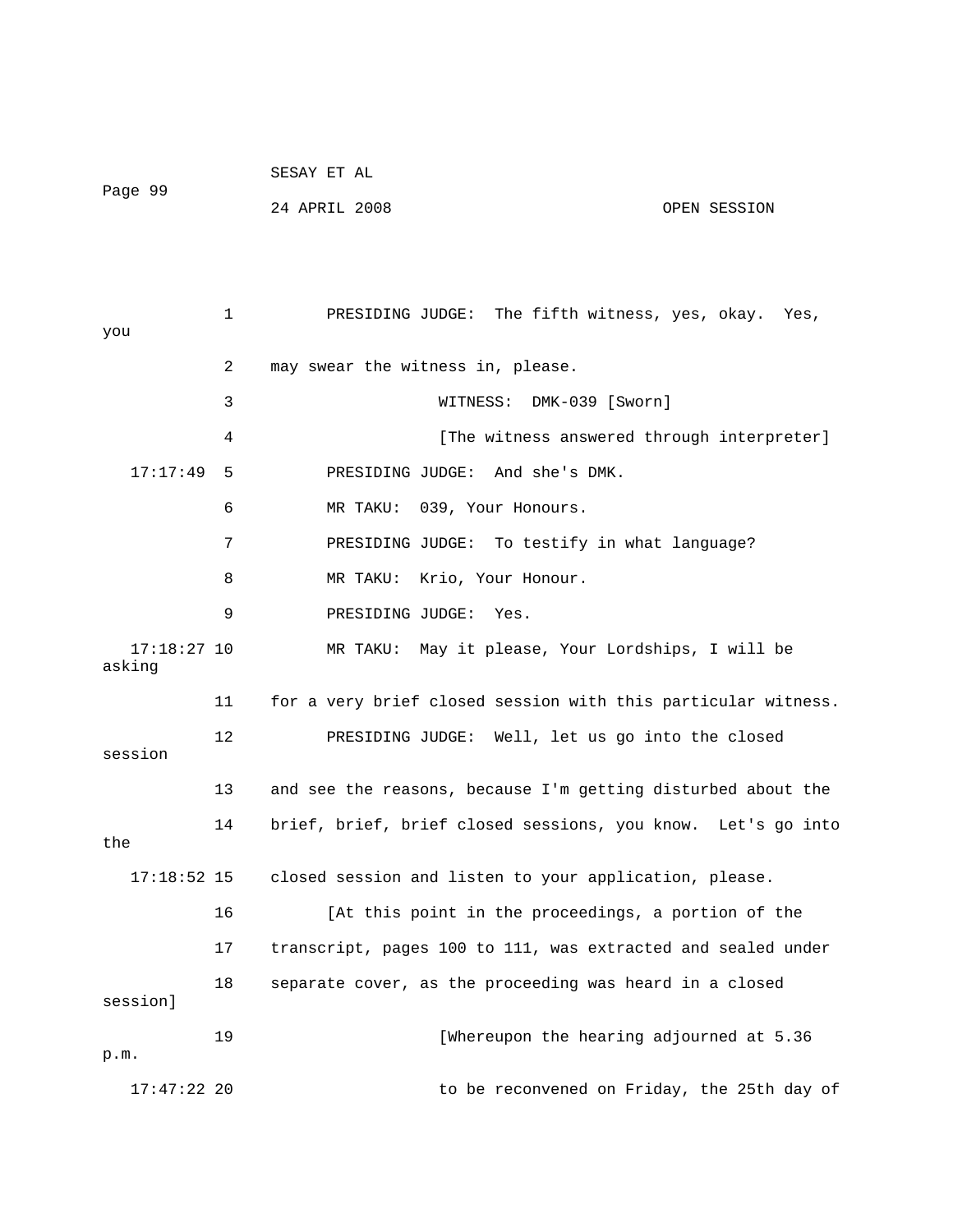21 April 2008 at 9.30 a.m.]